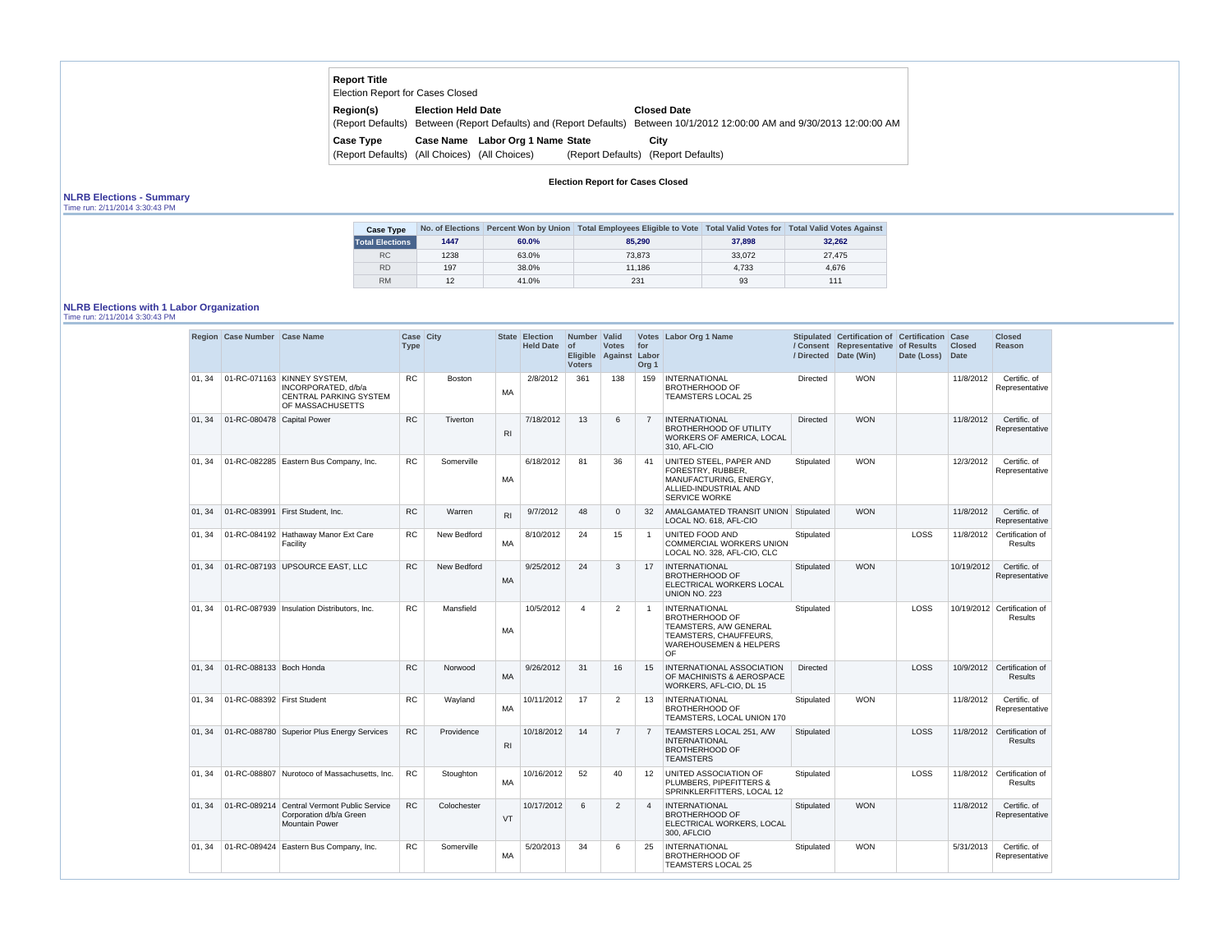|        | Region   Case Number   Case Name |                                                                                                                              | Case City<br><b>Type</b> |                    |                | State Election<br><b>Held Date</b> | Number Valid<br><b>of</b><br><b>Voters</b> | <b>Votes</b><br>Eligible Against Labor | for<br>Org <sub>1</sub> | Votes Labor Org 1 Name                                                                                                                          |            | Stipulated Certification of Certification Case<br>/ Consent Representative of Results<br>/ Directed Date (Win) | Date (Loss) | <b>Closed</b><br><b>Date</b> | <b>Closed</b><br><b>Reason</b>         |
|--------|----------------------------------|------------------------------------------------------------------------------------------------------------------------------|--------------------------|--------------------|----------------|------------------------------------|--------------------------------------------|----------------------------------------|-------------------------|-------------------------------------------------------------------------------------------------------------------------------------------------|------------|----------------------------------------------------------------------------------------------------------------|-------------|------------------------------|----------------------------------------|
| 01, 34 | 01-RC-089498 Curry College       |                                                                                                                              | <b>RC</b>                | Milton             | <b>MA</b>      | 10/17/2012                         | 22                                         | 3                                      | 19                      | AREA TRADES COUNCIL A/W<br>PLUMBERS UA LOCAL 12, IBEW<br>LOCAL 103, PAINTERS DC 35,<br>CARPENTERS LOCAL 51, I                                   | Stipulated | <b>WON</b>                                                                                                     |             | 11/8/2012                    | Certific. of<br>Representative         |
| 01, 34 |                                  | 01-RC-090434 Standard Parking Corporation                                                                                    | <b>RC</b>                | <b>Boston</b>      | <b>MA</b>      | 11/8/2012                          | 35                                         | 8                                      | 19                      | <b>INTERNATIONAL</b><br><b>BROTHERHOOD OF</b><br><b>TEAMSTERS LOCAL 25</b>                                                                      | Stipulated | <b>WON</b>                                                                                                     |             | 11/23/2012                   | Certific. of<br>Representative         |
| 01, 34 |                                  | 01-RC-090470 Morton Hospital                                                                                                 | <b>RC</b>                | Taunton            | <b>MA</b>      | 10/22/2012                         | 107                                        | 9                                      | 77                      | 1199 SEIU UNITED<br><b>HEALTHCARE WORKERS EAST</b><br>A/W SERVICE EMPLOYEES<br><b>INTERNATIONAL UNION</b>                                       | Consent    | <b>WON</b>                                                                                                     |             | 11/8/2012                    | Certific. of<br>Representative         |
| 01, 34 |                                  | 01-RC-090471 Morton Hospital                                                                                                 | <b>RC</b>                | Taunton            | MA             | 10/22/2012                         | 396                                        | 9                                      | 200                     | 1199 SEIU UNITED<br><b>HEALTHCARE WORKERS EAST</b><br>A/W SERVICE EMPLOYEES<br>INTERNATIONAL UNION                                              | Consent    | <b>WON</b>                                                                                                     |             | 11/8/2012                    | Certific. of<br>Representative         |
| 01, 34 |                                  | 01-RC-090477 Morton Hospital                                                                                                 | <b>RC</b>                | Taunton            | MA             | 10/22/2012                         | 60                                         | 3                                      | 34                      | 1199 SEIU UNITED<br><b>HEALTHCARE WORKERS EAST</b><br>A/W SERVICE EMPLOYEES<br><b>INTERNATIONAL UNION</b>                                       | Consent    | <b>WON</b>                                                                                                     |             | 11/8/2012                    | Certific. of<br>Representative         |
| 01, 34 |                                  | 01-RC-090552 Morton Hospital                                                                                                 | <b>RC</b>                | Taunton            | МA             | 10/22/2012                         | 14                                         |                                        | 10                      | AREA TRADES COUNCIL A/W<br>IUOE L 877; IBEW L 103; UA L 12;<br>NERCC L 51; IUPAT DC L 35                                                        | Consent    | <b>WON</b>                                                                                                     |             | 12/13/2012                   | Certific. of<br>Representative         |
| 01, 34 |                                  | 01-RC-090840 St. Michael's College                                                                                           | <b>RC</b>                | Colchester         | <b>VT</b>      | 11/14/2012                         | 37                                         | 17                                     | 18                      | AMERICAN FEDERATION OF<br><b>STATE, COUNTY &amp; MUNICIPAL</b><br><b>EMPLOYEES, COUNCIL 93,</b><br>LOCAL 2824, AFL-CIO                          | Stipulated | <b>WON</b>                                                                                                     |             | 11/26/2012                   | Certific. of<br>Representative         |
| 01, 34 |                                  | 01-RC-090869 Brattleboro Food Co-op                                                                                          | <b>RC</b>                | <b>Brattleboro</b> | VT             | 11/14/2012                         | 142                                        | 45                                     | 74                      | UNITED FOOD AND<br><b>COMMERCIAL WORKERS,</b><br><b>LOCAL 1459</b>                                                                              | Stipulated | <b>WON</b>                                                                                                     |             | 11/26/2012                   | Certific. of<br>Representative         |
| 01, 34 |                                  | 01-RC-091350 Brown University                                                                                                | <b>RC</b>                | Providence         | R <sub>l</sub> | 11/16/2012                         | 2                                          | $\mathbf 0$                            | 2                       | UNITED SERVICE & ALLIED<br><b>WORKERS OF RHODE ISLAND</b>                                                                                       | Stipulated | <b>WON</b>                                                                                                     |             | 12/18/2012                   | Certific. of<br>Representative         |
| 01, 34 |                                  | 01-RC-091729 New England Ambulance, Inc.                                                                                     | <b>RC</b>                | Johnston           | R <sub>1</sub> | 11/30/2012                         | 119                                        | 30                                     | 14                      | INTERNATIONAL ASSOCIATION<br>OF EMT'S AND PARAMEDICS,<br>SEIU/NAGE, LOCAL 5000                                                                  | Stipulated |                                                                                                                | LOSS        |                              | 2/22/2013 Certification of<br>Results  |
| 01, 34 |                                  | 01-RC-091771 Redimix Companies, Inc.                                                                                         | <b>RC</b>                | Manchester         | <b>NH</b>      | 12/7/2012                          | 45                                         | 23                                     | 22                      | <b>INTERNATIONAL</b><br><b>BROTHERHOOD OF</b><br>TEAMSTERS, CHAUFFEURS,<br><b>WAREHOUSEMEN AND</b><br><b>HELPERS OF AMERICA, LOCAL</b><br>633   | Stipulated |                                                                                                                | LOSS        |                              | 12/18/2012 Certification of<br>Results |
| 01, 34 |                                  | 01-RC-093313 Ryder Truck Rental and Leasing                                                                                  | <b>RC</b>                | New Bedford        | <b>MA</b>      | 12/20/2012                         | 8                                          | -1                                     | 6                       | <b>INTERNATIONAL</b><br><b>BROTHERHOOD OF</b><br>TEAMSTERS LOCAL UNION NO.<br>59                                                                | Stipulated | <b>WON</b>                                                                                                     |             | 12/31/2012                   | Certific. of<br>Representative         |
| 01, 34 |                                  | 01-RC-093496 Morton Hospital                                                                                                 | <b>RC</b>                | Taunton            | <b>MA</b>      | 12/17/2012                         | 19                                         | 4                                      | 15                      | UNITED FEDERATION OF<br>SPECIAL POLICE & SECURITY<br>OFFICERS, INC.                                                                             | Stipulated | <b>WON</b>                                                                                                     |             | 12/28/2012                   | Certific. of<br>Representative         |
| 01, 34 |                                  | 01-RC-094524 Goddard College                                                                                                 | <b>RC</b>                | Plainfield         | VT             | 1/23/2013                          | 74                                         | 8                                      | 58                      | INTERNATIONAL UNION,<br>UNITED AUTOMOBILE,<br>AEROSPACE & AGRICULTURAL<br><b>IMPLEMENT WORKERS OF</b><br>AMERICA, LOCAL                         | Stipulated | <b>WON</b>                                                                                                     |             | 2/4/2013                     | Certific. of<br>Representative         |
| 01, 34 | 01-RC-095005 First Student       |                                                                                                                              | RC                       | Hanson             | MA             | 1/11/2013                          | 16                                         | 11                                     | 5                       | INTERNATIONAL<br><b>BROTHERHOOD OF</b><br>TEAMSTERS, CHAUFFEURS,<br><b>WAREHOUSEMEN AND</b><br><b>HELPERS OF AMERICA AND</b><br><b>BROCKTON</b> | Stipulated |                                                                                                                | LOSS        | 1/22/2013                    | Certification of<br>Results            |
| 01, 34 |                                  | 01-RC-095992 First Student, Inc.                                                                                             | <b>RC</b>                | Tiverton           | R <sub>l</sub> | 1/30/2013                          | 68                                         | 20                                     | 39                      | AFSCME RI COUNCIL 94, LOCAL<br>670A, AFL-CIO                                                                                                    | Stipulated | <b>WON</b>                                                                                                     |             | 2/14/2013                    | Certific. of<br>Representative         |
| 01, 34 |                                  | 01-RC-096038 W HOTEL MANAGEMENT, INC.<br>D/B/A W BOSTON                                                                      | RC                       | <b>Boston</b>      | <b>MA</b>      | 2/6/2013                           | 5                                          |                                        | 4                       | <b>AREA TRADES COUNCIL</b>                                                                                                                      | Stipulated | <b>WON</b>                                                                                                     |             | 2/20/2013                    | Certific. of<br>Representative         |
| 01, 34 |                                  | 01-RC-096095   Kindred Nursing Centers East,<br>L.L.C. d/b/a Kindred Nursing and<br>Rehabilitation - Blue Hill's<br>Alzheime | RC                       | Stoughton          | MA             | 2/15/2013                          | 9                                          | 4                                      | 5                       | <b>GENERAL TEAMSTERS,</b><br>CHAUFFEURS.<br><b>WAREHOUSEMEN &amp; HELPERS</b><br>OF BROCKTON & VICINITY,<br>LOCAL 653                           | Stipulated | <b>WON</b>                                                                                                     |             | 2/26/2013                    | Certific. of<br>Representative         |
| 01, 34 |                                  | 01-RC-096463 Howard Center                                                                                                   | <b>RC</b>                | Burlington         | <b>VT</b>      | 2/14/2013                          | 10                                         |                                        | 9                       | <b>BAIRD EDUCATION</b><br>ASSOCIATION A/W<br><b>VERMONT-NEA</b>                                                                                 | Stipulated | <b>WON</b>                                                                                                     |             | 2/26/2013                    | Certific. of<br>Representative         |
| 01, 34 | 01-RC-096568 APG Security        |                                                                                                                              | RC                       | Warwick            | R <sub>l</sub> | 3/15/2013                          | 16                                         | 12 <sub>2</sub>                        | $\overline{2}$          | UNITED FEDERATION OF<br>SPECIAL POLICE & SECURITY                                                                                               | Directed   |                                                                                                                | LOSS        | 3/26/2013                    | Certification of<br>Results            |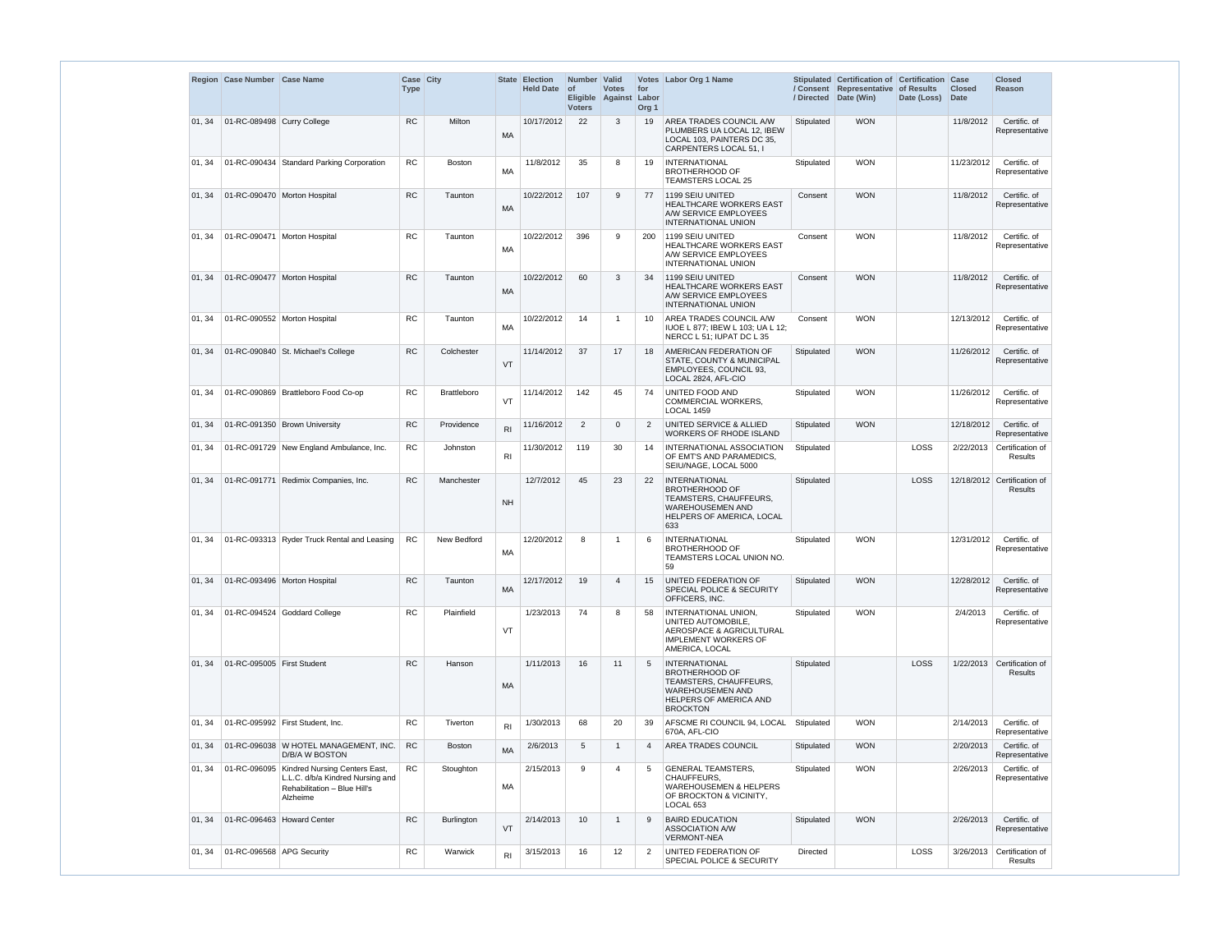|        | Region Case Number Case Name |                                                                           | Case City<br><b>Type</b> |                   |           | <b>State Election</b><br><b>Held Date</b> | Number Valid<br><b>of</b><br>Eligible Against<br><b>Voters</b> | <b>Votes</b>   | for<br>Labor<br>Org <sub>1</sub> | Votes Labor Org 1 Name                                                                                                                       | / Directed      | Stipulated Certification of Certification Case<br>/ Consent Representative of Results<br>Date (Win) | Date (Loss) | <b>Closed</b><br><b>Date</b> | <b>Closed</b><br><b>Reason</b>     |
|--------|------------------------------|---------------------------------------------------------------------------|--------------------------|-------------------|-----------|-------------------------------------------|----------------------------------------------------------------|----------------|----------------------------------|----------------------------------------------------------------------------------------------------------------------------------------------|-----------------|-----------------------------------------------------------------------------------------------------|-------------|------------------------------|------------------------------------|
|        |                              |                                                                           |                          |                   |           |                                           |                                                                |                |                                  | OFFICERS, INC.(UFSPSO)                                                                                                                       |                 |                                                                                                     |             |                              |                                    |
| 01, 34 |                              | 01-RC-096636 OVERLOOK MASONIC<br>COMMUNITIES, INC.                        | <b>RC</b>                | Charlton          | MA        | 2/22/2013                                 | 17                                                             | 6              | 10 <sup>°</sup>                  | <b>INTERNATIONAL</b><br><b>BROTHERHOOD OF</b><br>TEAMSTERS, LOCAL 170                                                                        | Stipulated      | <b>WON</b>                                                                                          |             | 3/5/2013                     | Certific. of<br>Representative     |
| 01, 34 |                              | 01-RC-098033 Beacon Sales Acquisition, Inc.<br>d/b/a Beacon Sales Company | <b>RC</b>                | Peabody           | MA        | 4/9/2013                                  | $\boldsymbol{\varDelta}$                                       | $\Omega$       | -4                               | <b>INTERNATIONAL</b><br><b>BROTHERHOOD OF</b><br><b>TEAMSTERS LOCAL 25</b>                                                                   | <b>Directed</b> | <b>WON</b>                                                                                          |             | 4/22/2013                    | Certific. of<br>Representative     |
| 01, 34 |                              | 01-RC-098036 State Theatre a/k/a Crobo, LLC                               | RC                       | Portland          | $ME$      | 3/21/2013                                 | 26                                                             | 13             | 9                                | INTERNATIONAL ALLIANCE OF<br>THEATRE STAGE EMPLOYEES<br>LOCAL 114                                                                            | Stipulated      |                                                                                                     | LOSS        | 4/3/2013                     | Certification of<br>Results        |
| 01, 34 |                              | 01-RC-098037 CAMBRIDGE REHABILITATION<br>AND NURSING CENTER               | <b>RC</b>                | Cambridge         | <b>MA</b> | 3/7/2013                                  | 48                                                             | $\Omega$       | 40                               | 1199SEIU UNITED HEALTHCARE<br><b>WORKERS EAST</b>                                                                                            | Stipulated      | <b>WON</b>                                                                                          |             | 3/18/2013                    | Certific. of<br>Representative     |
| 01, 34 |                              | 01-RC-098791 Reinhart Foodservice, L.L.C.,<br>d/b/a AGAR                  | <b>RC</b>                | Taunton           | <b>MA</b> | 4/2/2013                                  | 208                                                            | 91             | 98                               | <b>INTERNATIONAL</b><br><b>BROTHERHOOD OF</b><br>TEAMSTERS, A/W GENERAL<br>TEAMSTERS, CHAUFFEURS,<br><b>WAREHOUSEMEN &amp; HELPERS</b><br>OF | Stipulated      | <b>WON</b>                                                                                          |             | 4/15/2013                    | Certific. of<br>Representative     |
| 01, 34 |                              | 01-RC-098953 St. Lukes Hospital                                           | <b>RC</b>                | New Bedford       | МA        | 4/4/2013                                  | 32                                                             | 18             | 14                               | <b>INTERNATIONAL</b><br><b>BROTHERHOOD OF</b><br>TEAMSTERS LOCAL 59                                                                          | Stipulated      |                                                                                                     | LOSS        | 4/15/2013                    | Certification of<br>Results        |
| 01, 34 |                              | 01-RC-099323 Mental Health Association of<br><b>Greater Lowell</b>        | <b>RC</b>                | Lowell            | MA        | 6/25/2013                                 | 111                                                            | 48             | 42                               | <b>SERVICE EMPLOYEES</b><br>INTERNATIONAL UNION, LOCAL<br>509                                                                                | Stipulated      |                                                                                                     | LOSS        | 7/8/2013                     | Certification of<br><b>Results</b> |
| 01, 34 |                              | 01-RC-099430 Central Maine Power Company                                  | <b>RC</b>                | Augusta           | ME        | 4/26/2013                                 | 6                                                              | -1             | 5                                | <b>INTERNATIONAL</b><br><b>BROTHERHOOD OF</b><br>ELECTRICAL WORKERS LOCAL<br>1837                                                            | Directed        | <b>WON</b>                                                                                          |             | 5/7/2013                     | Certific. of<br>Representative     |
| 01, 34 |                              | 01-RC-099435 Northeast Utilities Service<br>Company                       | <b>RC</b>                | Manchester        | <b>NH</b> | 4/10/2013                                 | 159                                                            | 93             | 55                               | <b>INTERNATIONAL</b><br><b>BROTHERHOOD OF</b><br>ELECTRICAL WORKERS UNION<br>LOCAL 1837, AFL-CIO                                             | Stipulated      |                                                                                                     | LOSS        | 8/12/2013                    | Certification of<br><b>Results</b> |
| 01, 34 |                              | 01-RC-099489 ROTOBEC, USA                                                 | <b>RC</b>                | Littleton         | <b>NH</b> | 4/10/2013                                 | 5                                                              | 4              |                                  | INTERNATIONAL ASSOCIATION<br>OF MACHINISTS & AEROSPACE<br>WORKERS, AFL-CIO                                                                   | Stipulated      |                                                                                                     | LOSS        | 4/22/2013                    | Certification of<br>Results        |
| 01, 34 |                              | 01-RC-099974 Trustees of the College of the<br><b>Holy Cross</b>          | <b>RC</b>                | Worcester         | <b>MA</b> | 4/11/2013                                 | 26                                                             | 10             | 16                               | HOLY CROSS PUBLIC SAFETY<br><b>ASSOCIATION</b>                                                                                               | Stipulated      | <b>WON</b>                                                                                          |             | 4/22/2013                    | Certific. of<br>Representative     |
| 01, 34 |                              | 01-RC-100450 Radius Healthcare Center of<br>Danvers                       | RC                       | Danvers           | MA        | 4/25/2013                                 | 110                                                            | 54             | 49                               | 1199SEIU UNITED HEALTHCARE<br><b>WORKERS EAST</b>                                                                                            | Stipulated      |                                                                                                     | LOSS        | 5/7/2013                     | Certification of<br>Results        |
| 01, 34 |                              | 01-RC-100522 Comcast MO of Delaware, LLC                                  | RC                       | <b>Fall River</b> | MA        | 4/24/2013                                 | 93                                                             | 42             | 49                               | INTERNATIONAL<br><b>BROTHERHOOD OF</b><br>ELECTRICAL WORKERS LOCAL<br>2321                                                                   | Stipulated      | <b>WON</b>                                                                                          |             | 5/7/2013                     | Certific. of<br>Representative     |
| 01, 34 |                              | 01-RC-100816 Daniel Marr & Son Company                                    | <b>RC</b>                | South Boston      | МA        | 4/18/2013                                 | 5                                                              | 0              | $\overline{4}$                   | <b>INTERNATIONAL UNION OF</b><br>OPERATING ENGINEERS,<br>LOCAL 4                                                                             | Stipulated      | <b>WON</b>                                                                                          |             | 4/29/2013                    | Certific. of<br>Representative     |
| 01, 34 |                              | 01-RC-100901 ARAMARK Educational<br>Services, LLC at Simmons<br>College   | ${\sf RC}$               | Boston            | MA        | 4/24/2013                                 | 71                                                             | 14             | 48                               | UNITE HERE, LOCAL 26                                                                                                                         | Consent         | <b>WON</b>                                                                                          |             | 5/7/2013                     | Certific. of<br>Representative     |
| 01, 34 | 01-RC-100941                 | <b>East Springfield Transportation</b><br>Incorporated                    | <b>RC</b>                | Springfield       | МA        | 5/3/2013                                  | 42                                                             | 24             | 11                               | UNITED FOOD AND<br><b>COMMERCIAL WORKERS UNION</b><br><b>LOCAL 1459</b>                                                                      | Stipulated      |                                                                                                     | LOSS        | 5/14/2013                    | Certification of<br>Results        |
| 01, 34 |                              | 01-RC-101008 AMERIGAS/PROPANE                                             | ${\sf RC}$               | Barre             | VT        | 4/25/2013                                 | 9                                                              | 5              | 2                                | <b>INTERNATIONAL UNION OF</b><br><b>OPERATING ENGINEERS.</b><br>LOCAL 98, AFL-CIO                                                            | Stipulated      |                                                                                                     | LOSS        | 5/7/2013                     | Certification of<br>Results        |
| 01, 34 | 01-RC-101269 NES Rentals     |                                                                           | RC                       | Banger            | ME        | 4/30/2013                                 | 5                                                              | -1             | 3                                | <b>INTERNATIONAL UNION OF</b><br>OPERATING ENGINEERS LOCAL<br>4                                                                              | Stipulated      | <b>WON</b>                                                                                          |             | 5/14/2013                    | Certific. of<br>Representative     |
| 01, 34 | 01-RC-101280 NES Rentals     |                                                                           | <b>RC</b>                | Portland          | ME        | 4/30/2013                                 | 5                                                              |                | $\overline{4}$                   | INTERNATIONAL UNION OF<br><b>OPERATING ENGINEERS,</b><br>LOCAL 4, AFL-CIO                                                                    | Stipulated      | <b>WON</b>                                                                                          |             | 5/14/2013                    | Certific. of<br>Representative     |
| 01, 34 | 01-RC-101426 Comcast         |                                                                           | <b>RC</b>                | <b>Beverly</b>    | МA        | 5/8/2013                                  | 88                                                             | 61             | 24                               | <b>INTERNATIONAL</b><br><b>BROTHERHOOD OF</b><br>ELECTRICAL WORKERS LOCAL<br>2321                                                            | Stipulated      |                                                                                                     | LOSS        | 5/21/2013                    | Certification of<br>Results        |
| 01, 34 |                              | 01-RC-103270 Central Maine Power Company                                  | <b>RC</b>                | Augusta           | ME        | 6/5/2013                                  | 43                                                             | 19             | 23                               | <b>INTERNATIONAL</b><br><b>BROTHERHOOD OF</b><br>ELECTRICAL WORKERS LOCAL<br>1837                                                            | Stipulated      | <b>WON</b>                                                                                          |             | 6/18/2013                    | Certific. of<br>Representative     |
| 01, 34 |                              | 01-RC-103307 Westfield Athenaeum                                          | RC.                      | Springfield       | <b>MA</b> | 5/30/2013                                 | 24                                                             | $\overline{2}$ | 16                               | AMERICAN FEDERATION OF                                                                                                                       | Stipulated      | <b>WON</b>                                                                                          |             | 6/10/2013                    | Certific. of                       |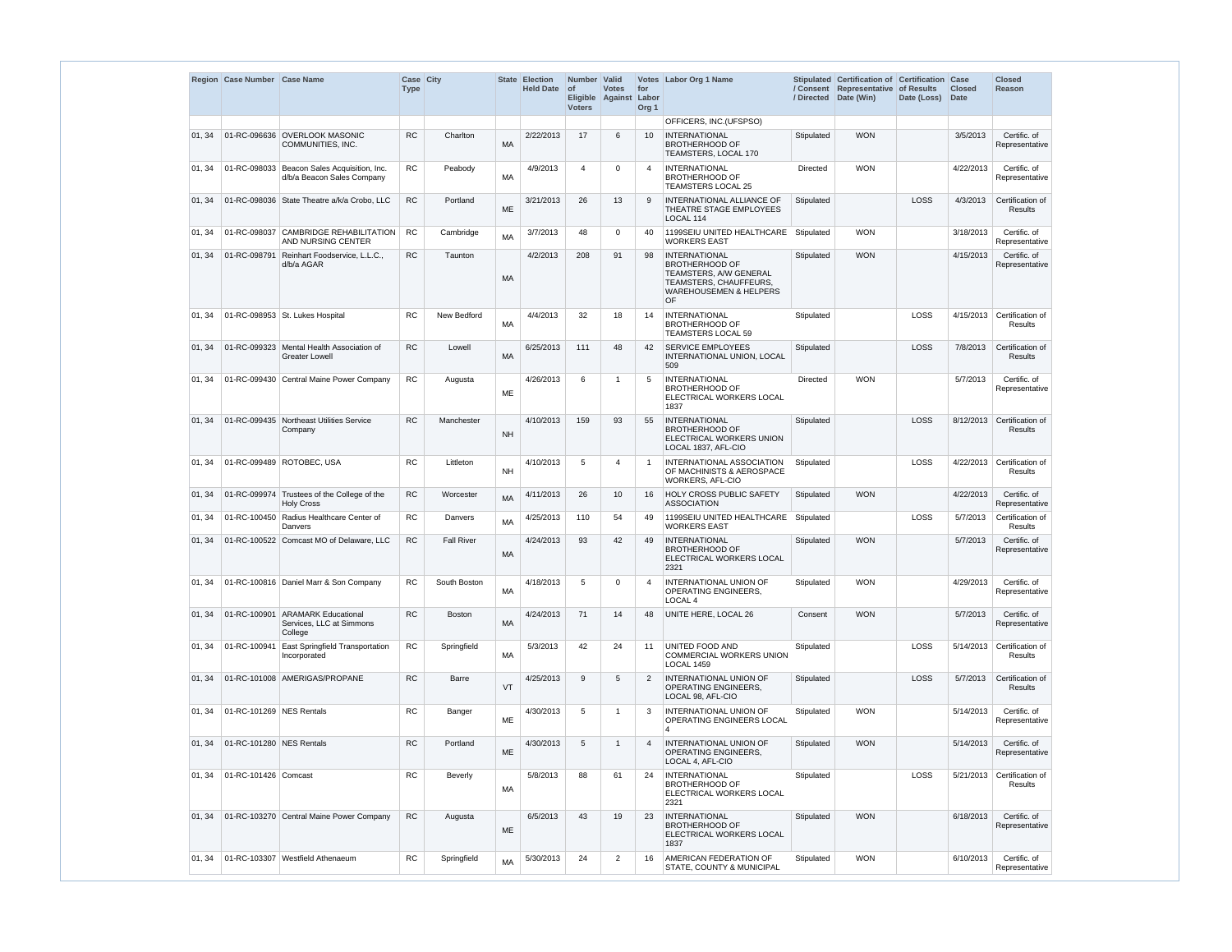|        | Region Case Number Case Name |                                                                | Case City<br><b>Type</b> |                    |                | State Election<br><b>Held Date</b> | Number   Valid<br>$ $ of<br>Eligible Against<br><b>Voters</b> | <b>Votes</b>   | for<br>Labor<br>Org <sub>1</sub> | Votes Labor Org 1 Name                                                                                                      |                 | Stipulated Certification of Certification Case<br>/ Consent Representative of Results<br>/ Directed Date (Win) | Date (Loss) Date | <b>Closed</b> | <b>Closed</b><br>Reason                  |
|--------|------------------------------|----------------------------------------------------------------|--------------------------|--------------------|----------------|------------------------------------|---------------------------------------------------------------|----------------|----------------------------------|-----------------------------------------------------------------------------------------------------------------------------|-----------------|----------------------------------------------------------------------------------------------------------------|------------------|---------------|------------------------------------------|
|        |                              |                                                                |                          |                    |                |                                    |                                                               |                |                                  | EMPLOYEES, COUNCIL 93,<br>LOCAL 2824, AFL-CIO                                                                               |                 |                                                                                                                |                  |               |                                          |
| 01, 34 |                              | 01-RC-103352 Public Service of New<br>Hampshire                | <b>RC</b>                | Manchester         | <b>NH</b>      | 6/3/2013                           | $\overline{4}$                                                | $\Omega$       |                                  | <b>INTERNATIONAL</b><br><b>BROTHERHOOD OF</b><br>ELECTRICAL WORKERS, LOCAL<br>1837                                          | Stipulated      | <b>WON</b>                                                                                                     |                  | 6/14/2013     | Certific. of<br>Representative           |
| 01, 34 |                              | 01-RC-103378   First Student, Inc.                             | <b>RC</b>                | Belmont            | <b>NH</b>      | 5/31/2013                          | 8                                                             | $\overline{2}$ | 49                               | <b>BELMONT BUS DRIVERS</b><br><b>ASSOCIATION</b>                                                                            | Stipulated      | <b>WON</b>                                                                                                     |                  | 6/11/2013     | Certific. of<br>Representative           |
| 01, 34 |                              | 01-RC-103428 Angelica Textile Services                         | <b>RC</b>                | Somerville         | MA             | 6/6/2013                           | 18                                                            | $\mathbf{1}$   | 17                               | Area Trades Council                                                                                                         | <b>Directed</b> | <b>WON</b>                                                                                                     |                  | 6/17/2013     | Certific. of<br>Representative           |
| 01, 34 |                              | 01-RC-103493 THE BOSTON GLOBE                                  | <b>RC</b>                | Dorchester         | <b>MA</b>      | 6/3/2013                           | 13                                                            | 0              | 12                               | THE BOSTON NEWSPAPER<br>GUILD, LOCAL 31245 A/W<br><b>COMMUNICATIONS WORKERS</b><br>OF AMERICA                               | Stipulated      | <b>WON</b>                                                                                                     |                  | 6/14/2013     | Certific, of<br>Representative           |
| 01, 34 |                              | 01-RC-103833 Providence College                                | <b>RC</b>                | Providence         | R <sub>l</sub> | 5/21/2013                          | 29                                                            | $\mathbf 0$    | 27                               | RHODE ISLAND LABORERS'<br><b>DISTRICT COUNCIL</b>                                                                           | Stipulated      | <b>WON</b>                                                                                                     |                  | 6/4/2013      | Certific. of<br>Representative           |
| 01, 34 |                              | 01-RC-103990 DURHAM SCHOOL SERVICES,<br>L.P.                   | <b>RC</b>                | Framingham         | <b>MA</b>      | 6/7/2013                           | 90                                                            | 51             | 32                               | <b>INTERNATIONAL</b><br><b>BROTHERHOOD OF</b><br><b>TEAMSTERS LOCAL 170</b>                                                 | Stipulated      |                                                                                                                | LOSS             | 7/1/2013      | Certification of<br>Results              |
| 01, 34 | 01-RC-104270 Lessing's       |                                                                | RC                       | <b>Green River</b> | <b>NY</b>      | 9/17/2013                          | 18                                                            | 13             | -5                               | UNITED FOOD AND<br><b>COMMERCIAL WORKERS</b><br>INTERNATIONAL UNION, LOCAL<br>328                                           | Stipulated      |                                                                                                                | LOSS             | 9/30/2013     | Certification of<br>Results              |
| 01, 34 |                              | 01-RC-104365 GCA SERVICES GROUP                                | <b>RC</b>                | Knoxville          | <b>TN</b>      | 6/14/2013                          | 27                                                            | 8              | 18                               | RHODE ISLAND SCHOOL OF<br><b>DESIGN FACILITIES TRADES</b><br><b>ASSOCIATION</b>                                             | Stipulated      | <b>WON</b>                                                                                                     |                  | 6/25/2013     | Certific. of<br>Representative           |
| 01, 34 |                              | 01-RC-104601 JG TRANSPORT, INC. d/b/a JG<br><b>ASSOCIATES</b>  | <b>RC</b>                | North Smithfield   | R <sub>l</sub> | 6/19/2013                          | 9                                                             | $\overline{4}$ | -5                               | <b>INTERNATIONAL ASSOCIATION</b><br>OF MACHINISTS & AEROSPACE<br>WORKERS, AFL-CIO, DL 15                                    | Stipulated      | <b>WON</b>                                                                                                     |                  | 7/1/2013      | Certific. of<br>Representative           |
| 01, 34 |                              | 01-RC-104768 BENTLEY UNIVERSITY                                | <b>RC</b>                | <b>WALTHAM</b>     | <b>MA</b>      | 6/18/2013                          | 24                                                            | 4              | 18                               | <b>QUINNIPIAC UNIVERSITY</b><br>PUBLIC SAFETY ASSOCIATION                                                                   | Stipulated      | <b>WON</b>                                                                                                     |                  | 7/1/2013      | Certific. of<br>Representative           |
| 01, 34 |                              | 01-RC-106310 Paragon Systems                                   | RC                       | Bangor             | <b>ME</b>      | 7/24/2013                          | 11                                                            | $\mathbf 0$    |                                  | <b>INTERNATIONAL UNITED</b><br><b>GOVERNMENT SECURITY</b><br>OFFICERS OF AMERICA<br><b>INTERNATIONAL UNION LOCAL</b><br>273 | Stipulated      | <b>WON</b>                                                                                                     |                  | 8/6/2013      | Certific. of<br>Representative           |
|        |                              | 01, 34   01-RC-107964   Alternative Supports, Inc.             | ${\sf RC}$               | Waltham            | <b>MA</b>      | 9/4/2013                           | 14                                                            | 5 <sub>5</sub> | $\rightarrow$                    | SERVICE EMPLOYEES<br>INTERNATIONAL UNION LOCAL<br>509                                                                       | <b>Directed</b> | <b>WON</b>                                                                                                     |                  |               | 9/17/2013 Certific. of<br>Representative |
| 01, 34 |                              | 01-RC-108963 NORTH SUFFOLK MENTAL<br><b>HEALTH ASSOCIATION</b> | <b>RC</b>                | Chelsea            | <b>MA</b>      | 8/22/2013                          | 30                                                            | 10             | 13                               | <b>SERVICE EMPLOYEES</b><br>INTERNATIONAL UNION LOCAL<br>509                                                                | Stipulated      | <b>WON</b>                                                                                                     |                  | 9/3/2013      | Certific. of<br>Representative           |
| 01, 34 |                              | 01-RC-110793 COMCAST MO OF<br>DELAWARE, LLC                    | <b>RC</b>                | <b>NEW BEDFORD</b> | <b>MA</b>      | 9/18/2013                          | 16                                                            | 12             |                                  | <b>INTERNATIONAL</b><br><b>BROTHERHOOD OF</b><br>ELECTRICAL WORKERS LOCAL<br>2321                                           | Stipulated      |                                                                                                                | LOSS             | 9/30/2013     | Certification of<br>Results              |
| 01.34  |                              | 01-RC-111044 LINCARE, INC.                                     | <b>RC</b>                | Marlborough        | <b>MA</b>      | 9/16/2013                          | 3                                                             | $\mathbf 0$    | -3                               | <b>INTERNATIONAL</b><br><b>BROTHERHOOD OF</b><br>TEAMSTERS LOCAL 170                                                        | Stipulated      | <b>WON</b>                                                                                                     |                  | 9/27/2013     | Certific. of<br>Representative           |
| 02     |                              | 02-RC-081336 JAWONIO INC.                                      | RC                       | <b>NEW CITY</b>    | <b>NY</b>      | 6/29/2012                          | 310                                                           | 138            | 130                              | LOCAL 888, UNITED FOOD &<br><b>COMMERCIAL WORKERS</b>                                                                       | Stipulated      |                                                                                                                | <b>LOSS</b>      |               | 10/24/2012 Certification of<br>Results   |
| 02     |                              | 02-RC-087487 GTECH CORPORATION                                 | <b>RC</b>                | <b>NEW YORK</b>    | <b>NY</b>      | 9/28/2012                          | 20                                                            | 14             | -5                               | <b>COMMUNICATION WORKERS</b><br>OF AMERICA LOCAL 1101                                                                       | Stipulated      |                                                                                                                | <b>LOSS</b>      |               | 10/9/2012 Certification of<br>Results    |
| 02     |                              | 02-RC-087976 ABCO Steel Doors                                  | <b>RC</b>                | bronx              | <b>NY</b>      | 10/5/2012                          | 46                                                            | 13             | 26                               | UNITED FOOD & COMMERCIAL<br><b>WORKERS LOCAL 342</b>                                                                        | Stipulated      | <b>WON</b>                                                                                                     | LOSS             |               | 10/15/2012 Certification of<br>Results   |
| 02     |                              | 02-RC-088706 Webster Car Wash                                  | RC                       | bronx              | <b>NY</b>      | 10/20/2012                         | 33                                                            | 5              | 22                               | <b>RETAIL WHOLESALE AND</b><br>DEPARTMENT STORE UNION                                                                       | Stipulated      | <b>WON</b>                                                                                                     |                  | 10/30/2012    | Certific. of<br>Representative           |
| 02     |                              | 02-RC-091050 American Multi-Cinema, Inc.                       | ${\sf RC}$               | new york           | <b>NY</b>      | 11/17/2012                         | 49                                                            | 31             | 8                                | LOCAL 338, RWDSU/UFCW                                                                                                       | Stipulated      |                                                                                                                | LOSS             |               | 11/27/2012 Certification of<br>Results   |
| 02     |                              | 02-RC-091225 Lage Car Wash                                     | ${\sf RC}$               | new york           | <b>NY</b>      | 11/21/2012                         | 19                                                            | $\overline{2}$ | 15                               | <b>RETAIL WHOLESALE AND</b><br>DEPARTMENT STORE UNION                                                                       | Stipulated      | <b>WON</b>                                                                                                     |                  | 11/29/2012    | Certific. of<br>Representative           |
| 02     |                              | 02-RC-091327 Daughters of Jacob Nursing<br>Home Company, Inc.  | RC                       | <b>BRONX</b>       | <b>NY</b>      | 11/27/2012                         | 15                                                            | 0              | 12                               | <b>BROTHERHOOD OF SECURITY</b><br>PERSONNEL OFFICERS &<br><b>GUARDS UNION</b>                                               | Stipulated      | <b>WON</b>                                                                                                     |                  | 12/5/2012     | Certific. of<br>Representative           |
| 02     |                              | 02-RC-091380 DANIELS SHARPSMART, INC.                          | RC                       | <b>NEW YORK</b>    | <b>NY</b>      | 11/15/2012                         | 15                                                            | 5              | -6                               | LOCAL 813 INTERNATIONAL<br><b>BROTHERHOOD OF</b><br><b>TEAMSTERS</b>                                                        | Stipulated      |                                                                                                                | <b>LOSS</b>      | 3/12/2013     | Certification of<br><b>Results</b>       |
| 02     |                              | 02-RC-091537   111 Fulton Street Condominium                   | <b>RC</b>                | <b>NEW YORK</b>    | <b>NY</b>      | 11/29/2012                         | 11                                                            | 10             | $\Omega$                         | UNITED WORKERS OF AMERICA<br>LOCAL 621                                                                                      | Stipulated      |                                                                                                                | LOSS             | 12/7/2012     | Certification of<br>Results              |
|        |                              |                                                                |                          |                    |                |                                    |                                                               |                |                                  |                                                                                                                             |                 |                                                                                                                |                  |               |                                          |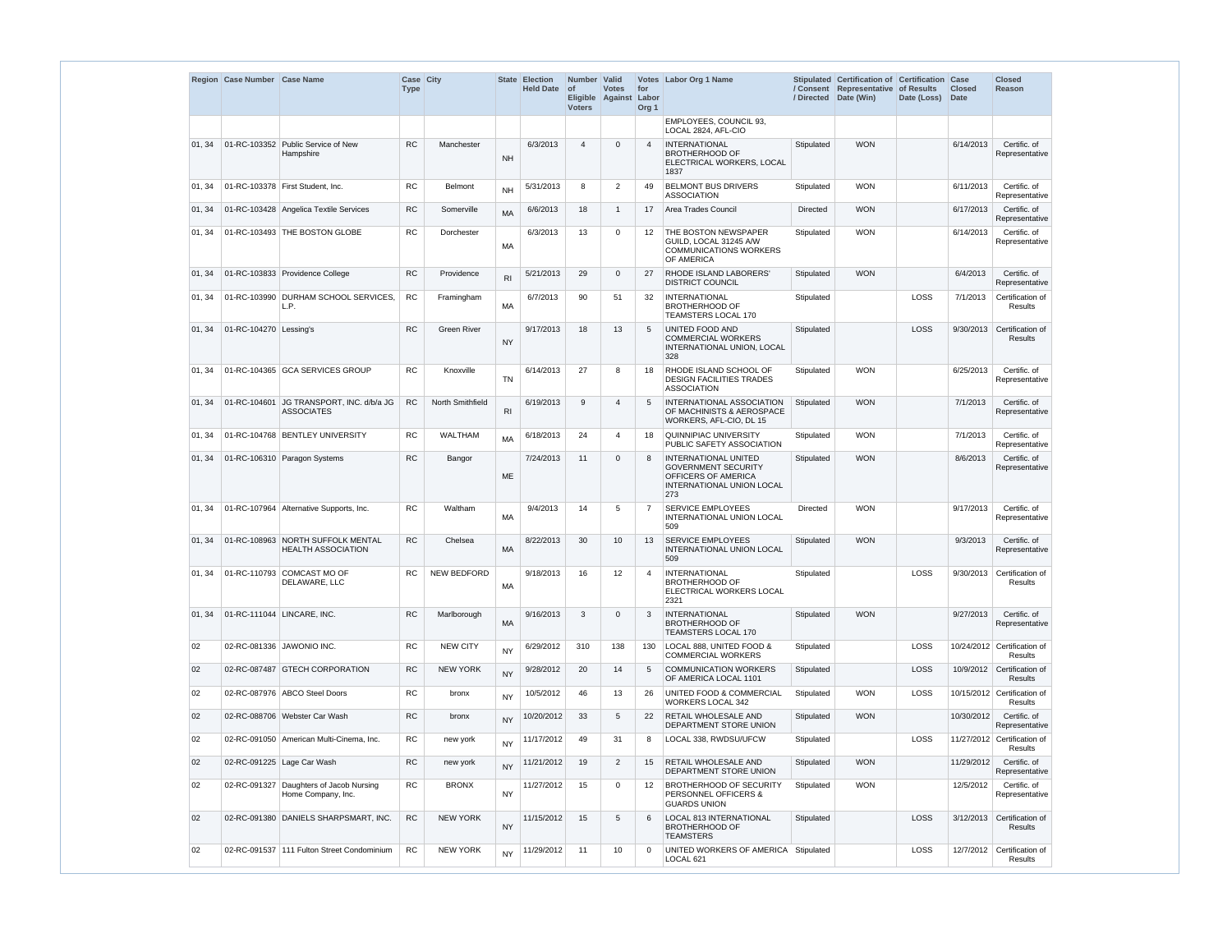|    | Region Case Number Case Name |                                                                                                               | <b>Case City</b><br><b>Type</b> |                   |           | <b>State Election</b><br><b>Held Date</b> | Number Valid<br>$ $ of<br><b>Voters</b> | <b>Votes</b><br>Eligible Against | for<br>Labor<br>Org <sub>1</sub> | Votes Labor Org 1 Name                                                                                      |                 | Stipulated Certification of Certification Case<br>/ Consent Representative of Results<br>/ Directed Date (Win) | Date (Loss) | <b>Closed</b><br><b>Date</b> | <b>Closed</b><br><b>Reason</b>               |
|----|------------------------------|---------------------------------------------------------------------------------------------------------------|---------------------------------|-------------------|-----------|-------------------------------------------|-----------------------------------------|----------------------------------|----------------------------------|-------------------------------------------------------------------------------------------------------------|-----------------|----------------------------------------------------------------------------------------------------------------|-------------|------------------------------|----------------------------------------------|
| 02 |                              | 02-RC-093255 Sunny Day Car Wash                                                                               | <b>RC</b>                       | <b>BRONX</b>      | <b>NY</b> | 12/11/2012                                | 23                                      | 6                                | 14                               | <b>RETAIL WHOLESALE AND</b><br>DEPARTMENT STORE UNION                                                       | Stipulated      | <b>WON</b>                                                                                                     |             | 6/14/2013                    | Certific. of<br>Representative               |
| 02 |                              | 02-RC-093520 Community Action for Human<br>Services, Inc.                                                     | <b>RC</b>                       | bronx             | <b>NY</b> | 1/4/2013                                  | 91                                      | $\mathbf{1}$                     | 47                               | LOCAL 888, UNITED FOOD &<br><b>COMMERCIAL WORKERS</b>                                                       | Stipulated      | <b>WON</b>                                                                                                     |             | 1/14/2013                    | Certific. of<br>Representative               |
| 02 | 02-RC-093771                 | Community Voices Heard                                                                                        | RC                              | new york          | <b>NY</b> | 2/19/2013                                 | $\overline{7}$                          | $\mathbf{1}$                     | 5                                | <b>COMMUNICATIONS WORKERS</b><br>OF AMERICA, AFL-CIO                                                        | Directed        | <b>WON</b>                                                                                                     |             | 2/27/2013                    | Certific. of<br>Representative               |
| 02 | 02-RC-095214 Rapera, Inc.    |                                                                                                               | RC                              | new york          | <b>NY</b> | 1/28/2013                                 | 14                                      | 0                                | 13                               | LOCAL 100 UNITE HERE                                                                                        | Consent         | <b>WON</b>                                                                                                     |             | 2/5/2013                     | Certific. of<br>Representative               |
| 02 |                              | 02-RC-095982 URBAN HORIZONS II, LP                                                                            | <b>RC</b>                       | bronx             | <b>NY</b> | 2/19/2013                                 | 3                                       | $\overline{2}$                   | $\overline{\mathbf{1}}$          | <b>INTERNATIONAL</b><br><b>BROTHERHOOD OF</b><br>ELECTRICAL WORKERS, LOCAL<br>1430                          | Stipulated      |                                                                                                                | LOSS        |                              | 2/27/2013 Certification of<br><b>Results</b> |
| 02 |                              | 02-RC-096310 First Transit, Inc.                                                                              | <b>RC</b>                       | carmel            | <b>NY</b> | 4/5/2013                                  | 61                                      | 3                                | 46                               | International Union of Operating<br>Engineers, Local 30.                                                    | Stipulated      | <b>WON</b>                                                                                                     |             | 4/15/2013                    | Certific. of<br>Representative               |
| 02 |                              | 02-RC-096741 Tarry Fuel Oil Company, Inc.                                                                     | <b>RC</b>                       | tarrytown         | <b>NY</b> | 3/6/2013                                  | 5                                       | $\Omega$                         | -3                               | <b>LOCAL 456. INTERNATIONAL</b><br><b>BROTHERHOOD OF</b><br><b>TEAMSTERS</b>                                | Stipulated      | <b>WON</b>                                                                                                     |             | 3/14/2013                    | Certific. of<br>Representative               |
| 02 |                              | 02-RC-097432 PROFESSIONAL REFEREE<br>ORGANIZATION ("PRO")                                                     | <b>RC</b>                       | <b>NEW YORK</b>   | <b>NY</b> | 4/26/2013                                 | 77                                      | $\overline{7}$                   | 55                               | <b>Professional Soccer Referees</b><br>Association c/o Seham, Seham,<br>Meltz & Petersen, LLP               | <b>Directed</b> | <b>WON</b>                                                                                                     |             | 5/7/2013                     | Certific. of<br>Representative               |
| 02 |                              | 02-RC-098661 Fordham Hill Owners<br>Corporation                                                               | <b>RC</b>                       | bronx             | <b>NY</b> | 4/9/2013                                  | 21                                      | $\mathbf 0$                      | 20                               | UNITED FEDERATION OF<br>SPECIAL POLICE & SECURITY<br>OFFICERS, INC.(UFSPSO)                                 | Directed        | <b>WON</b>                                                                                                     |             | 6/18/2013                    | Certific. of<br>Representative               |
| 02 |                              | 02-RC-100998 Visiting Nurse Service of New<br><b>York Choice</b>                                              | <b>RC</b>                       | new york          | <b>NY</b> | 5/2/2013                                  | 194                                     | 128                              | 51                               | 1199 SEIU HEALTHCARE<br><b>WORKERS EAST</b>                                                                 | Stipulated      |                                                                                                                | LOSS        | 5/13/2013                    | Certification of<br><b>Results</b>           |
| 02 |                              | 02-RC-101955 Hudson Baylor Corporation                                                                        | <b>RC</b>                       | hillburn          | <b>NY</b> | 5/10/2013                                 | 18                                      | 5                                | 13                               | LOCAL 445 I.B.T.                                                                                            | Stipulated      | <b>WON</b>                                                                                                     |             | 5/20/2013                    | Certific. of<br>Representative               |
| 02 |                              | 02-RC-102102 Prominent Cleaning Corp.                                                                         | <b>RC</b>                       | new york          | <b>NY</b> | 5/15/2013                                 | 10                                      | $\Omega$                         | -7                               | <b>WAREHOUSE PRODUCTION</b><br><b>SALES &amp; ALLIED SERVICE</b><br>EMPLOYEES UNION, LOCAL 811              | Stipulated      | <b>WON</b>                                                                                                     |             | 5/23/2013                    | Certific. of<br>Representative               |
| 02 |                              | 02-RC-102665 Guitar Center Stores, Inc.                                                                       | <b>RC</b>                       | new york          | <b>NY</b> | 5/24/2013                                 | 56                                      | 15                               | 27                               | RETAIL WHOLESALE AND<br>DEPARTMENT STORE UNION                                                              | Stipulated      | <b>WON</b>                                                                                                     |             | 6/3/2013                     | Certific. of<br>Representative               |
| 02 | 02-RC-103440                 | Belartes Associates, L.P., and<br>Mohegan Crotona Avenue<br>Associates, L.P. and Belmont<br>Court Associates. | ${\sf RC}$                      | <b>Bronxville</b> | <b>NY</b> | 6/4/2013                                  | 2                                       | $\Omega$                         | $\overline{2}$                   | LOCAL 707, INTERNATIONAL<br><b>BROTHERHOOD OF</b><br><b>TEAMSTERS</b>                                       | Stipulated      | <b>WON</b>                                                                                                     |             | 6/27/2013                    | Certific. of<br>Representative               |
| 02 |                              | 02-RC-103743 Apogee Retail, NY, LLC d/b/a<br><b>Unique Thrift Store</b>                                       | <b>RC</b>                       | bronx             | <b>NY</b> | 6/7/2013                                  | 62                                      | 23                               | 36                               | RETAIL, WHOLESALE AND<br>DEPARTMENT STORE UNION,<br>UNITED FOOD AND<br><b>COMMERCIAL WORKERS</b><br>(RWDSU) | Stipulated      | <b>WON</b>                                                                                                     |             | 6/17/2013                    | Certific. of<br>Representative               |
| 02 |                              | 02-RC-104721   Elizabeth Seton Pediatric Center                                                               | <b>RC</b>                       | Yonkers           | <b>NY</b> | 6/12/2013                                 | 124                                     | 24                               | 70                               | 1199 SEIU UNITED<br>HEALTHCARE WORKERS EAST                                                                 | Stipulated      | <b>WON</b>                                                                                                     |             | 6/20/2013                    | Certific. of<br>Representative               |
| 02 |                              | 02-RC-104723 Elizabeth Seton Pediatric Center                                                                 | <b>RC</b>                       | Yonkers           | <b>NY</b> | 6/12/2013                                 | 31                                      | $\overline{2}$                   | 19                               | 1199SEIU UNITED HEALTHCARE<br>WORKERS EAST                                                                  | Stipulated      | <b>WON</b>                                                                                                     |             | 6/20/2013                    | Certific. of<br>Representative               |
| 02 |                              | 02-RC-104873 BEST YET MARKET                                                                                  | ${\sf RC}$                      | new york          | <b>NY</b> | 6/21/2013                                 | 26                                      | 21                               | .5                               | UNITED FOOD & COMMERICAL<br><b>WORKERS UNION</b>                                                            | Stipulated      |                                                                                                                | LOSS        | 7/1/2013                     | Certification of<br>Results                  |
| 02 |                              | 02-RC-104897 BEST YET MARKET                                                                                  | RC                              | <b>NEW YORK</b>   | <b>NY</b> | 6/21/2013                                 | 87                                      | 61                               | -8                               | LOCAL 1500 UNITED FOOD &<br><b>COMMERCIAL WORKERS UNION</b>                                                 | Stipulated      |                                                                                                                | LOSS        | 7/1/2013                     | Certification of<br>Results                  |
| 02 |                              | 02-RC-105010 Prominent Cleaning Corp.                                                                         | <b>RC</b>                       | new york          | <b>NY</b> | 6/14/2013                                 | $\overline{4}$                          | $\Omega$                         | $\overline{2}$                   | Warehouse Production Sales and<br>Allied Service Employees Union,<br>Local 811                              | Stipulated      | <b>WON</b>                                                                                                     |             | 6/24/2013                    | Certific. of<br>Representative               |
| 02 |                              | 02-RC-105279 Loisaida Enterprises Corporation                                                                 | ${\sf RC}$                      | new york          | <b>NY</b> | 6/20/2013                                 | 9                                       | 3                                | -6                               | <b>TEAMSTERS LOCAL 808</b>                                                                                  | Stipulated      | <b>WON</b>                                                                                                     |             | 6/28/2013                    | Certific. of<br>Representative               |
| 02 |                              | 02-RC-106781 BALLY GAMING, INC.                                                                               | <b>RC</b>                       | <b>NEW YORK</b>   | <b>NY</b> | 7/11/2013                                 | 26                                      | 8                                | 16                               | <b>COMMUNICATIONS WORKERS</b><br>OF AMERICA                                                                 | Stipulated      | <b>WON</b>                                                                                                     |             | 7/19/2013                    | Certific. of<br>Representative               |
| 02 |                              | 02-RC-106973 Prominent Cleaning Corp.                                                                         | <b>RC</b>                       | new york          | <b>NY</b> | 7/19/2013                                 | 20                                      | $\Omega$                         | 6                                | Warehouse Production Sales &<br>Allied Service Employees Union,<br>Local 811                                | Stipulated      | <b>WON</b>                                                                                                     |             | 7/29/2013                    | Certific. of<br>Representative               |
| 02 |                              | 02-RC-106978 Neighborhood Association for<br>Inter-Cultural Affairs, Inc.                                     | ${\sf RC}$                      | bronx             | <b>NY</b> | 7/19/2013                                 | 22                                      | 8                                | -9                               | LOCAL 74 UNITED SERVICE<br><b>WORKERS UNION</b>                                                             | Stipulated      | <b>WON</b>                                                                                                     |             | 7/29/2013                    | Certific. of<br>Representative               |
| 02 |                              | 02-RC-107053 Michael Cetta, Inc. d/b/a Sparks<br>Restaurant                                                   | RC                              | <b>NEW YORK</b>   | <b>NY</b> | 7/11/2013                                 | 47                                      | $\overline{2}$                   | 34                               | United Food and Commercial<br>Workers Union, LOCAL 342                                                      | Stipulated      | <b>WON</b>                                                                                                     |             | 7/19/2013                    | Certific. of<br>Representative               |
| 02 |                              | 02-RC-107058 1440 CW CORP.                                                                                    | <b>RC</b>                       | <b>BRONX</b>      | NY        | 7/24/2013                                 | 21                                      | 0                                | 15                               | RETAIL, WHOLESALE AND<br>DEPARTMENT STORE UNION,<br>UNITED FOOD AND<br><b>COMMERCIAL WORKERS</b><br>(RWDSU) | Stipulated      | <b>WON</b>                                                                                                     |             | 8/1/2013                     | Certific. of<br>Representative               |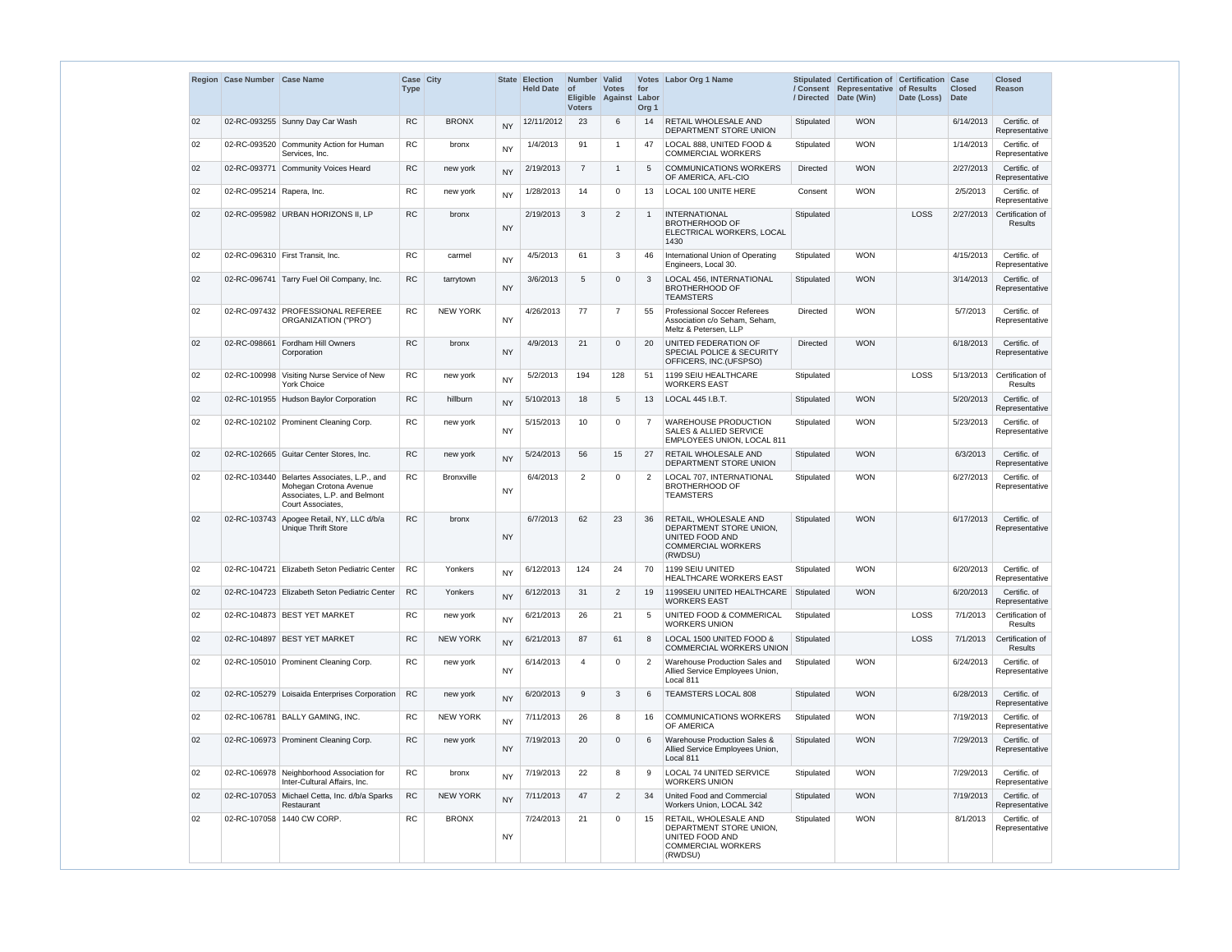|    | Region Case Number Case Name |                                                                                                                            | Case City<br><b>Type</b> |                    |           | State Election<br>Held Date of | Number Valid<br><b>Voters</b> | <b>Votes</b><br>Eligible Against Labor | for<br>Org <sub>1</sub> | Votes Labor Org 1 Name                                                                                                         |                 | Stipulated Certification of Certification Case<br>/ Consent Representative of Results<br>/ Directed Date (Win) | Date (Loss) | <b>Closed</b><br>Date | <b>Closed</b><br>Reason                       |
|----|------------------------------|----------------------------------------------------------------------------------------------------------------------------|--------------------------|--------------------|-----------|--------------------------------|-------------------------------|----------------------------------------|-------------------------|--------------------------------------------------------------------------------------------------------------------------------|-----------------|----------------------------------------------------------------------------------------------------------------|-------------|-----------------------|-----------------------------------------------|
| 02 |                              | 02-RC-107305 PROMINENT CLEANING<br>CORP.                                                                                   | <b>RC</b>                | <b>NEW YORK</b>    | <b>NY</b> | 7/19/2013                      | 14                            | $\mathbf{0}$                           |                         | <b>WAREHOUSE PRODUCTION</b><br>SALES AND ALLIED SERVICE<br><b>EMPLOYEES UNION LOCAL 811</b>                                    | Stipulated      |                                                                                                                | LOSS        | 8/12/2013             | Certification of<br><b>Results</b>            |
| 02 | 02-RC-108331                 | <b>PROMINENT CLEANING</b><br>CORP.                                                                                         | <b>RC</b>                | <b>NEW YORK</b>    | <b>NY</b> | 8/9/2013                       | 6                             | 0                                      |                         | <b>WAREHOUSE PRODUCTION</b><br>SALES AND ALLIED SERVICE<br><b>EMPLOYEES UNION LOCAL 811</b>                                    | Stipulated      | <b>WON</b>                                                                                                     |             | 8/19/2013             | Certific. of<br>Representative                |
| 02 |                              | 02-RC-108920 Greyhound Lines, Inc.                                                                                         | <b>RC</b>                | new york           | <b>NY</b> | 8/9/2013                       | 117                           | 80                                     | 16                      | LOCAL 1922, INTERNATIONAL<br><b>BROTHERHOOD OF</b><br><b>ELECTRICAL WORKERS</b>                                                | Stipulated      |                                                                                                                | LOSS        | 8/19/2013             | Certification of<br><b>Results</b>            |
| 02 |                              | 02-RC-110928 Dairyland USA Corporation                                                                                     | <b>RC</b>                | bronx              | <b>NY</b> | 9/20/2013                      | 120                           | 36                                     | 62                      | <b>INTERNATIONAL</b><br><b>BROTHERHOOD OF</b><br>ELECTRICAL WORKERS, LOCAL<br>1430                                             | Stipulated      | <b>WON</b>                                                                                                     |             | 9/30/2013             | Certific. of<br>Representative                |
| 03 |                              | 03-RC-083193 Fused Solutions                                                                                               | <b>RC</b>                | Potsdam            | <b>NY</b> | 7/26/2012                      | 44                            | 9                                      | 19                      | UNITED FOOD AND<br><b>COMMERCIAL WORKERS.</b><br>DISTRICT UNION LOCAL ONE                                                      | Stipulated      | <b>WON</b>                                                                                                     |             | 1/11/2013             | Certific. of<br>Representative                |
| 03 | 03-RC-087898 Pactiv LLC      |                                                                                                                            | <b>RC</b>                | Canandaigua        | <b>NY</b> | 10/10/2012                     | 596                           | 422                                    | 116                     | UNITED FOOD AND<br><b>COMMERCIAL WORKERS,</b><br>DISTRICT UNION LOCAL ONE                                                      | Stipulated      |                                                                                                                | LOSS        |                       | 10/18/2012 Certification of<br>Results        |
| 03 |                              | 03-RC-088008 Wolk Children's Center -JCC                                                                                   | <b>RC</b>                | Rochester          | <b>NY</b> | 10/5/2012                      | 46                            | 26                                     | 17                      | Service Employees International<br>Union, Local 200 United                                                                     | Stipulated      |                                                                                                                | LOSS        |                       | 10/16/2012 Certification of<br>Results        |
| 03 |                              | 03-RC-089647 Gateway - Longview Inc.                                                                                       | <b>RC</b>                | <b>Buffalo</b>     | <b>NY</b> | 10/17/2012                     | 14                            | 3                                      | 10                      | <b>SERVICE EMPLOYEES</b><br>INTERNATIONAL UNION, LOCAL<br>200                                                                  | Stipulated      | <b>WON</b>                                                                                                     |             | 10/25/2012            | Certific. of<br>Representative                |
| 03 |                              | 03-RC-089773 Williamsville Suburban Nursing<br>Home                                                                        | RC                       | Wiliamsville       | <b>NY</b> | 11/2/2012                      | 138                           | 20                                     | 96                      | 1199 SEIU HEALTHCARE<br>WORKERS EAST                                                                                           | Stipulated      | <b>WON</b>                                                                                                     |             | 11/13/2012            | Certific. of<br>Representative                |
| 03 |                              | 03-RC-090207   Major League Lacrosse                                                                                       | <b>RC</b>                | <b>Boston</b>      | <b>MA</b> | 11/9/2012                      | 180                           | 60                                     | 37                      | PROFESSIONAL LACROSSE<br>PLAYERS ASSOCIATION                                                                                   | Stipulated      |                                                                                                                | <b>LOSS</b> |                       | 12/14/2012 Certification of<br><b>Results</b> |
| 03 |                              | 03-RC-094952 SHERWOOD FOOD<br>DISTRIBUTORS, LLC                                                                            | <b>RC</b>                | Cheektowaga        | <b>NY</b> | 1/25/2013                      | 8                             | 3                                      |                         | <b>INTERNATIONAL</b><br><b>BROTHERHOOD OF</b><br>TEAMSTERS, LOCAL 264                                                          | Stipulated      | <b>WON</b>                                                                                                     |             | 2/4/2013              | Certific. of<br>Representative                |
| 03 |                              | 03-RC-095358 LifeGas, a division of Linde Gas<br>North America, LLC                                                        | <b>RC</b>                | Cohoes             | <b>NY</b> | 1/31/2013                      | 16                            | 5                                      | 11                      | LOCAL 294, INTERNATIONAL<br><b>BROTHERHOOD OF</b><br><b>TEAMSTERS</b>                                                          | Stipulated      | <b>WON</b>                                                                                                     |             | 2/11/2013             | Certific. of<br>Representative                |
| 03 |                              | 03-RC-095640 The S.W. Pitts Hose Company of RC<br>Latham, N.Y., Inc.                                                       |                          | Latham             | <b>NY</b> | 3/6/2013                       | 4                             | $\mathbf{0}$                           |                         | LOCAL 4924, COLONIE<br>PROFESSIONAL FIREFIGHTERS<br>ASSOCIATION, INTERNATIONAL<br><b>ASSOCIATION OF</b><br><b>FIREFIGHTERS</b> | Directed        | <b>WON</b>                                                                                                     |             | 3/14/2013             | Certific. of<br>Representative                |
| 03 |                              | 03-RC-096500 Nicholville Telephone Company,<br>Inc. and its subsidiary SLIC<br>Network Solutions, Inc.                     | <b>RC</b>                | Nicholville        | <b>NY</b> | 2/27/2013                      | 24                            | 19                                     | 5                       | Teamsters Local 687, International<br><b>Brotherhood of Teamsters</b>                                                          | Stipulated      |                                                                                                                | <b>LOSS</b> | 3/7/2013              | Certification of<br>Results                   |
| 03 |                              | 03-RC-096567 Hannaford Brothers Company                                                                                    | <b>RC</b>                | Shodack Landing    | <b>NY</b> | 2/28/2013                      | 199                           | 103                                    | 80                      | <b>UNITED FOOD AND</b><br><b>COMMERCIAL WORKERS,</b><br>DISTRICT UNION LOCAL ONE                                               | Stipulated      |                                                                                                                | <b>LOSS</b> | 3/8/2013              | Certification of<br>Results                   |
| 03 |                              | 03-RC-097133 ACM Medical Laboratory Inc.                                                                                   | RC                       | Rochester          | <b>NY</b> | 3/7/2013                       | 29                            | 18                                     | 10                      | Alpina Foods                                                                                                                   | Stipulated      |                                                                                                                | LOSS        | 3/18/2013             | Certification of<br>Results                   |
| 03 |                              | 03-RC-098408 Arthur F. Mulligan, Inc.                                                                                      | <b>RC</b>                | Shokan             | <b>NY</b> | 3/20/2013                      | 63                            | 31                                     | 27                      | CIVIL SERVICE EMPLOYEES<br>ASSOCIATION, INC., LOCAL<br>1000, AFSCME, AFL-CIO                                                   | Stipulated      |                                                                                                                | <b>LOSS</b> | 3/28/2013             | Certification of<br>Results                   |
| 03 |                              | 03-RC-098504 Aramark Educational Services,<br><b>LLC</b>                                                                   | <b>RC</b>                | Rochester          | <b>NY</b> | 4/2/2013                       | 37                            | 22                                     | $12 \overline{ }$       | <b>SERVICE EMPLOYEES</b><br>INTERNATIONL UNION (SEIU)<br>LOCAL 200UNITED                                                       | Stipulated      |                                                                                                                | <b>LOSS</b> |                       | 6/21/2013 Certification of<br>Results         |
| 03 |                              | 03-RC-098767   Birnie Bus Services, Inc.                                                                                   | <b>RC</b>                | Oneonta            | <b>NY</b> | 4/3/2013                       | 36                            | 25                                     |                         | CIVIL SERVICE EMPLOYEES<br>ASSOCIATION, INC. LOCAL 1000<br>AFSCME, AFL-CIO                                                     | Stipulated      |                                                                                                                | <b>LOSS</b> |                       | 4/11/2013 Certification of<br>Results         |
| 03 |                              | 03-RC-100168 Midwest Air Traffic Control<br>Service, Inc.                                                                  | <b>RC</b>                | Niagara Falls      | <b>NY</b> | 4/3/2013                       | 4                             | 3                                      |                         | National Air Traffic Controllers<br>Association                                                                                | Stipulated      |                                                                                                                | <b>LOSS</b> | 4/11/2013             | Certification of<br>Results                   |
| 03 |                              | 03-RC-100891 Shaker Road-Loudonville Fire<br>Department, Inc.                                                              | RC                       | Loundonville       | <b>NY</b> | 5/3/2013                       | 3                             | $\mathbf 0$                            |                         | <b>COLONIE PROFESSIONAL</b><br><b>FIREFIGHTERS UNION LOCAL</b><br>4924                                                         | Stipulated      | <b>WON</b>                                                                                                     |             | 5/13/2013             | Certific. of<br>Representative                |
| 03 |                              | 03-RC-102402 Southern Wine & Spirits of<br>Upstate New York, Inc., a<br>subsidiary of Southern Wine &<br>Spirits of Americ | <b>RC</b>                | Syracuse           | <b>NY</b> | 5/7/2013                       | 172                           | 120                                    | 27                      | UNITED FOOD AND<br>COMMERCIAL WORKERS,<br>LOCAL 2-D                                                                            | Stipulated      |                                                                                                                | LOSS        | 5/30/2013             | Certification of<br>Results                   |
| 03 |                              | 03-RC-103449 UNITY HEALTH SYSTEM                                                                                           | <b>RC</b>                | Rochester          | <b>NY</b> | 6/20/2013                      | 105                           | 49                                     | 55                      | 1199 SEIU United Health Care<br>Workers East                                                                                   | <b>Directed</b> | <b>WON</b>                                                                                                     |             | 6/28/2013             | Certific, of<br>Representative                |
| 03 |                              | 03-RC-103749 Time Warner Cable Northeast<br><b>LLC</b>                                                                     | <b>RC</b>                | <b>Ulster Park</b> | <b>NY</b> | 6/6/2013                       | 50                            | 21                                     | 21                      | <b>INTERNATIONAL</b><br><b>BROTHERHOOD OF</b><br>ELECTRICAL WORKERS LOCAL                                                      | <b>Directed</b> |                                                                                                                | LOSS        | 8/26/2013             | Certification of<br>Results                   |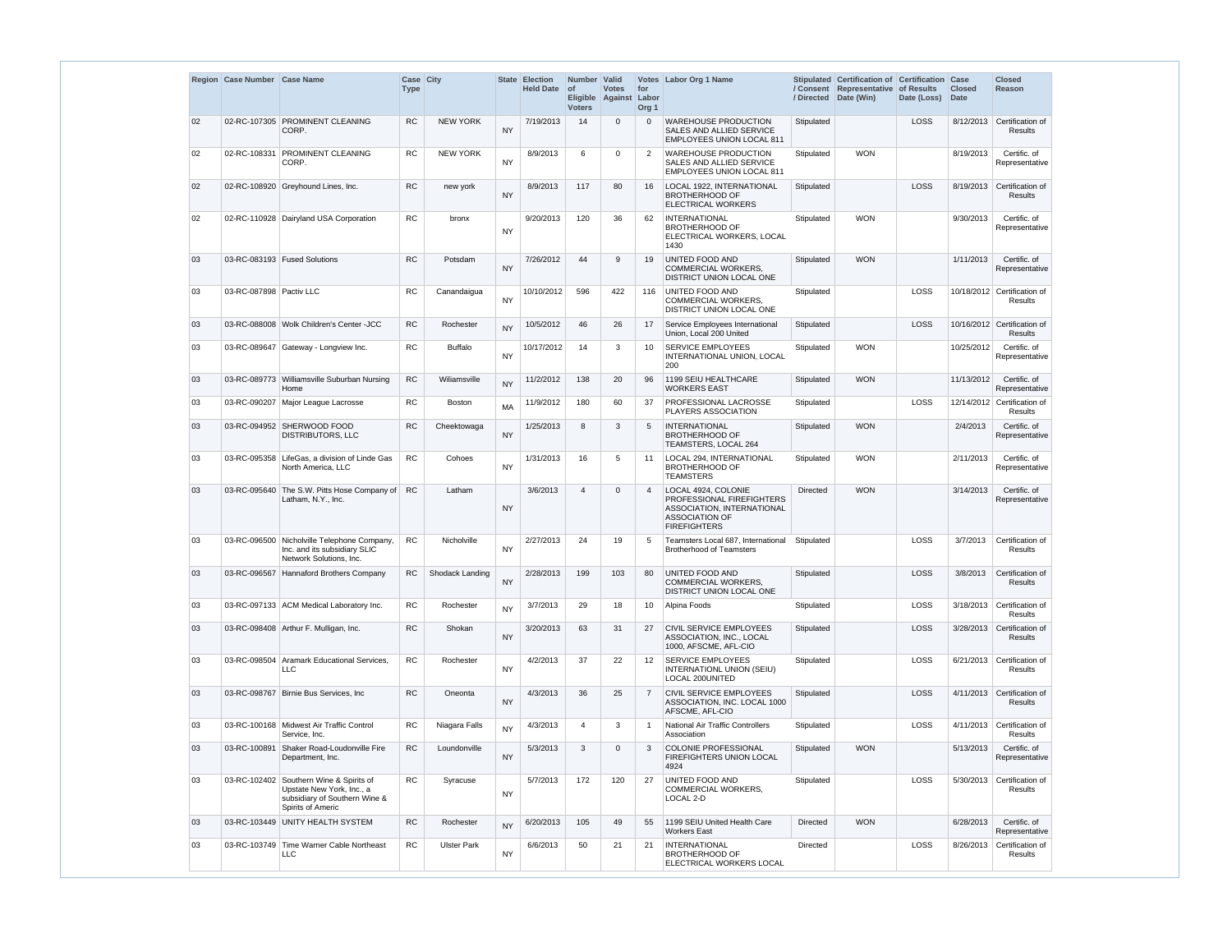|    | Region Case Number Case Name |                                                                                                                  | Case City<br><b>Type</b> |                      | <b>State</b> | <b>Election</b><br><b>Held Date</b> | Number   Valid<br>$\circ$ f<br><b>Voters</b> | <b>Votes</b><br>Eligible Against | for<br>Labor<br>Org <sub>1</sub> | Votes Labor Org 1 Name                                                                                                         | / Directed      | Stipulated Certification of Certification Case<br>/ Consent Representative of Results<br>Date (Win) | Date (Loss) | <b>Closed</b><br><b>Date</b> | <b>Closed</b><br>Reason                |
|----|------------------------------|------------------------------------------------------------------------------------------------------------------|--------------------------|----------------------|--------------|-------------------------------------|----------------------------------------------|----------------------------------|----------------------------------|--------------------------------------------------------------------------------------------------------------------------------|-----------------|-----------------------------------------------------------------------------------------------------|-------------|------------------------------|----------------------------------------|
|    |                              |                                                                                                                  |                          |                      |              |                                     |                                              |                                  |                                  | <b>UNION 320</b>                                                                                                               |                 |                                                                                                     |             |                              |                                        |
| 03 |                              | 03-RC-103819 Schwebel Baking Company                                                                             | <b>RC</b>                | Tonawanda            | <b>NY</b>    | 6/10/2013                           | 5                                            | 3                                | 2                                | <b>INTERNATIONAL</b><br><b>BROTHERHOOD OF</b><br><b>TEAMSTERS LOCAL 264</b>                                                    | Stipulated      |                                                                                                     | LOSS        | 6/18/2013                    | Certification of<br><b>Results</b>     |
| 03 |                              | 03-RC-104627 Silgan Plastics Corporation                                                                         | <b>RC</b>                | Penn Yan             | <b>NY</b>    | 6/20/2013                           | 118                                          | 70                               | 43                               | <b>GLASS, MOLDERS, POTTERY.</b><br>PLASTICS AND ALLIED<br><b>WORKERS INTERNATIONAL</b><br><b>UNION</b>                         | Stipulated      |                                                                                                     | LOSS        | 6/28/2013                    | Certification of<br><b>Results</b>     |
| 03 |                              | 03-RC-106442 First Student. Inc.                                                                                 | <b>RC</b>                | Pine Bush            | <b>NY</b>    | 6/26/2013                           | $\overline{7}$                               | $\Omega$                         | 6                                | International Brotherhood of<br>Teamsters, Local 445                                                                           | Stipulated      | <b>WON</b>                                                                                          |             | 7/8/2013                     | Certific. of<br>Representative         |
| 03 |                              | 03-RC-106771 Johnson Newspaper Corporation                                                                       | RC                       | Massena              | <b>NY</b>    | 7/18/2013                           | $\overline{7}$                               | 5                                | $\overline{\mathbf{1}}$          | TEAMSTERS LOCAL 687                                                                                                            | Stipulated      |                                                                                                     | LOSS        | 7/30/2013                    | Certification of<br><b>Results</b>     |
| 03 |                              | 03-RC-107520 St. Francis Hospital & Health<br>Center                                                             | <b>RC</b>                | Poughkeepsie         | <b>NY</b>    | 9/6/2013                            | 484                                          | 172                              | 231                              | 1199 SEIU, UNITED HEALTH<br><b>CARE WORKERS EAST</b>                                                                           | <b>Directed</b> | <b>WON</b>                                                                                          |             | 9/16/2013                    | Certific. of<br>Representative         |
| 03 |                              | 03-RC-107665 Rural Metro Medical Services                                                                        | <b>RC</b>                | <b>Buffalo</b>       | <b>NY</b>    | 8/1/2013                            | 21                                           | 5                                | 13                               | <b>INTERNATIONAL</b><br><b>BROTHERHOOD OF FREIGHT</b><br>DRIVERS, HELPERS. DOCKMEN<br>AND ALLIED WORKERS<br>TEAMSTERS, LOCAL U | Stipulated      | <b>WON</b>                                                                                          |             | 8/9/2013                     | Certific. of<br>Representative         |
| 03 | 03-RC-107688                 | Romeo Chevrolet Buick GMC.<br><b>LLC</b>                                                                         | <b>RC</b>                | Lake Katrine         | <b>NY</b>    | 8/2/2013                            | 25                                           | 20                               | $\overline{4}$                   | LOCAL 259, UNITED<br>AUTOMOBILE WORKERS, UAW                                                                                   | <b>Directed</b> |                                                                                                     | LOSS        | 8/12/2013                    | Certification of<br>Results            |
| 03 |                              | 03-RC-109178 Spartan Staffing, LLC                                                                               | <b>RC</b>                | Rochester            | <b>NY</b>    | 8/27/2013                           | 24                                           | 5                                | 17                               | <b>INTERNATIONAL</b><br><b>BROTHERHOOD OF</b><br>ELECTRICAL WORKERS (IBEW)<br>LOCAL 36                                         | Stipulated      | <b>WON</b>                                                                                          |             | 9/4/2013                     | Certific. of<br>Representative         |
| 03 |                              | 03-RC-109380 TLC HEALTH NETWORK D/B/A<br>LAKE SHORE HEALTH CARE<br><b>CENTER</b>                                 | <b>RC</b>                | Irving               | <b>NY</b>    | 8/29/2013                           | 32                                           | 15                               | 13                               | 1199 SEIU United Health Care<br><b>Workers East</b>                                                                            | Stipulated      |                                                                                                     | LOSS        | 9/6/2013                     | Certification of<br><b>Results</b>     |
| 03 |                              | 03-RC-109392 TLC Health Network d/b/a Lake<br>Shore Health Care Center                                           | RC                       | Irving               | <b>NY</b>    | 8/29/2013                           | 106                                          | 33                               | 52                               | 1199 SEIU                                                                                                                      | Stipulated      | <b>WON</b>                                                                                          |             | 9/6/2013                     | Certific. of<br>Representative         |
| 03 |                              | 03-RC-109396   TLC Health Network d/b/a Lake<br>Shore Health Care Center                                         | ${\sf RC}$               | Irving               | <b>NY</b>    | 8/29/2013                           | 32                                           | 9                                | 17                               | 1199 SEIU United Health Care<br><b>Workers East</b>                                                                            | Stipulated      | <b>WON</b>                                                                                          |             | 9/6/2013                     | Certific. of<br>Representative         |
| 03 |                              | 03-RC-110473 TLC Health Network d/b/a Lake<br>Shore Health Care Center                                           | RC                       | Irving               | <b>NY</b>    | 9/5/2013                            | 6                                            | 3                                | 3                                | 1199 SEIU United Health Care<br><b>Workers East</b>                                                                            | Stipulated      |                                                                                                     | LOSS        |                              | 9/13/2013 Certification of<br>Results  |
| 03 |                              | 03-RC-110489 Video Caption Corporation                                                                           | <b>RC</b>                | Stanfordville        | <b>NY</b>    | 8/23/2013                           | 11                                           | $\overline{7}$                   | $\boldsymbol{\Delta}$            | <b>COMMUNICATIONS WORKERS</b><br>OF AMERICA                                                                                    | Stipulated      |                                                                                                     | LOSS        | 9/3/2013                     | Certification of<br>Results            |
| 03 |                              | 03-RC-110623 The Stanton Nursing and<br><b>Rehabilitation Centre</b>                                             | <b>RC</b>                | <b>Glens Falls</b>   | <b>NY</b>    | 9/19/2013                           | 123                                          | 22                               | 83                               | 1199 SEIU UNITED<br>HEALTHCARE WORKERS EAST                                                                                    | Stipulated      | <b>WON</b>                                                                                          |             | 9/27/2013                    | Certific. of<br>Representative         |
| 03 |                              | 03-RC-110971 St. Francis Hospital and Health<br>Center                                                           | RC                       | Poughkeepsie         | <b>NY</b>    | 9/20/2013                           | 270                                          | 77                               | 152                              | 1199 SEIU UNITED<br>HEALTHCARE WORKERS EAST                                                                                    | Stipulated      | <b>WON</b>                                                                                          |             | 9/30/2013                    | Certific. of<br>Representative         |
| 04 |                              | 04-RC-080166 NORTHERN HEALTH<br>FACILITIES, INC. d/b/a<br>DRESHER HILL HEALTH &<br><b>REHABILITATION CENTER</b>  | <b>RC</b>                | <b>DRESHER</b>       | PA           | 7/3/2012                            | 21                                           | $\overline{7}$                   | 9                                | NATIONAL UNION OF HOSPITAL<br>AND HEALTH CARE<br><b>EMPLOYEES DISTRICT 1199C</b>                                               | Stipulated      | <b>WON</b>                                                                                          |             | 10/24/2012                   | Certific. of<br>Representative         |
| 04 |                              | 04-RC-080782 Cliff House Senior Living, L.P.<br>d/b/a Residences at Chestnut<br>Ridge                            | <b>RC</b>                | Chester              | PA           | 6/21/2012                           | 60                                           | 29                               | 28                               | NUHHCE District 1199C                                                                                                          | Stipulated      |                                                                                                     | LOSS        | 3/1/2013                     | Certification of<br>Results            |
| 04 |                              | 04-RC-087116 TYCO INTEGRATED<br><b>SECURITY LLC</b>                                                              | <b>RC</b>                | <b>NEW CASTLE</b>    | DE           | 9/19/2012                           | 19                                           | 7                                | 11                               | <b>BROTHERHOOD OF ALARM</b><br>TECHNICIANS A/W UE LOCAL<br>165                                                                 | Stipulated      | <b>WON</b>                                                                                          |             | 10/2/2012                    | Certific. of<br>Representative         |
| 04 |                              | 04-RC-087141 JUSTICE WORKS<br>YOUTHCARE                                                                          | <b>RC</b>                | <b>READING</b>       | PA           | 9/21/2012                           | 25                                           | 16                               | 3                                | SEIU LOCAL 668/PSSU                                                                                                            | Stipulated      |                                                                                                     | LOSS        |                              | 10/2/2012 Certification of<br>Results  |
| 04 |                              | 04-RC-088047 ABC Supply Company, Inc.                                                                            | <b>RC</b>                | Stanton              | DE           | 10/5/2012                           | $\overline{7}$                               | $\overline{4}$                   | 3                                | INTERNATIONAL UNION OF<br>OPERATING ENGINEEERS<br>LOCAL 542, AFL-CIO                                                           | Stipulated      |                                                                                                     | LOSS        |                              | 10/16/2012 Certification of<br>Results |
| 04 |                              | 04-RC-088236   IKEA DISTRIBUTION<br>SERVICES, INC.                                                               | RC                       | Westampton           | NJ           | 10/10/2012                          | 103                                          | 42                               | 60                               | <b>INTERNATIONAL ASSOCIATION</b><br>OF MACHINISTS & AEROSPACE<br>WORKERS, AFL-CIO, DISTRICT<br>LODGE 4                         | Stipulated      | <b>WON</b>                                                                                          |             | 10/19/2012                   | Certific. of<br>Representative         |
| 04 |                              | 04-RC-088811 AJAY INDUSTRIES, INC. D/B/A<br>WINGATE BY WYNDHAM                                                   | RC                       | <b>HARRISBURG</b>    | PA           | 10/19/2012                          | 16                                           | 3                                | $\overline{4}$                   | <b>INTERNATIONAL</b><br><b>BROTHERHOOD OF</b><br>TEAMSTERS LOCAL 929                                                           | Stipulated      | <b>WON</b>                                                                                          |             | 2/20/2013                    | Certific. of<br>Representative         |
| 04 |                              | 04-RC-088905 SUSQUEHANNA VILLAGE<br>FACILITY OPERATIONS, LLC<br>d/b/a THE MANOR AT<br><b>SUSQUEHANNA VILLAGE</b> | RC                       | <b>MILLERSBURG</b>   | PA           | 10/17/2012                          | 135                                          | 67                               | 48                               | AMERICAN FEDERATION OF<br>STATE, COUNTY AND<br>MUNICIPAL EMPLOYEES<br>DISTRICT COUNCIL 87, AFL-CIO                             | Stipulated      |                                                                                                     | LOSS        |                              | 10/26/2012 Certification of<br>Results |
| 04 |                              | 04-RC-088915 REVEL ENTERTAINMENT<br>GROUP, LLC                                                                   | <b>RC</b>                | <b>ATLANTIC CITY</b> | <b>NJ</b>    | 10/16/2012                          | 9                                            | $\Omega$                         | 9                                | <b>INTERNATIONAL UNION OF</b><br>OPERATING ENGINEERS,<br>LOCAL 68                                                              | Stipulated      | <b>WON</b>                                                                                          |             | 10/25/2012                   | Certific. of<br>Representative         |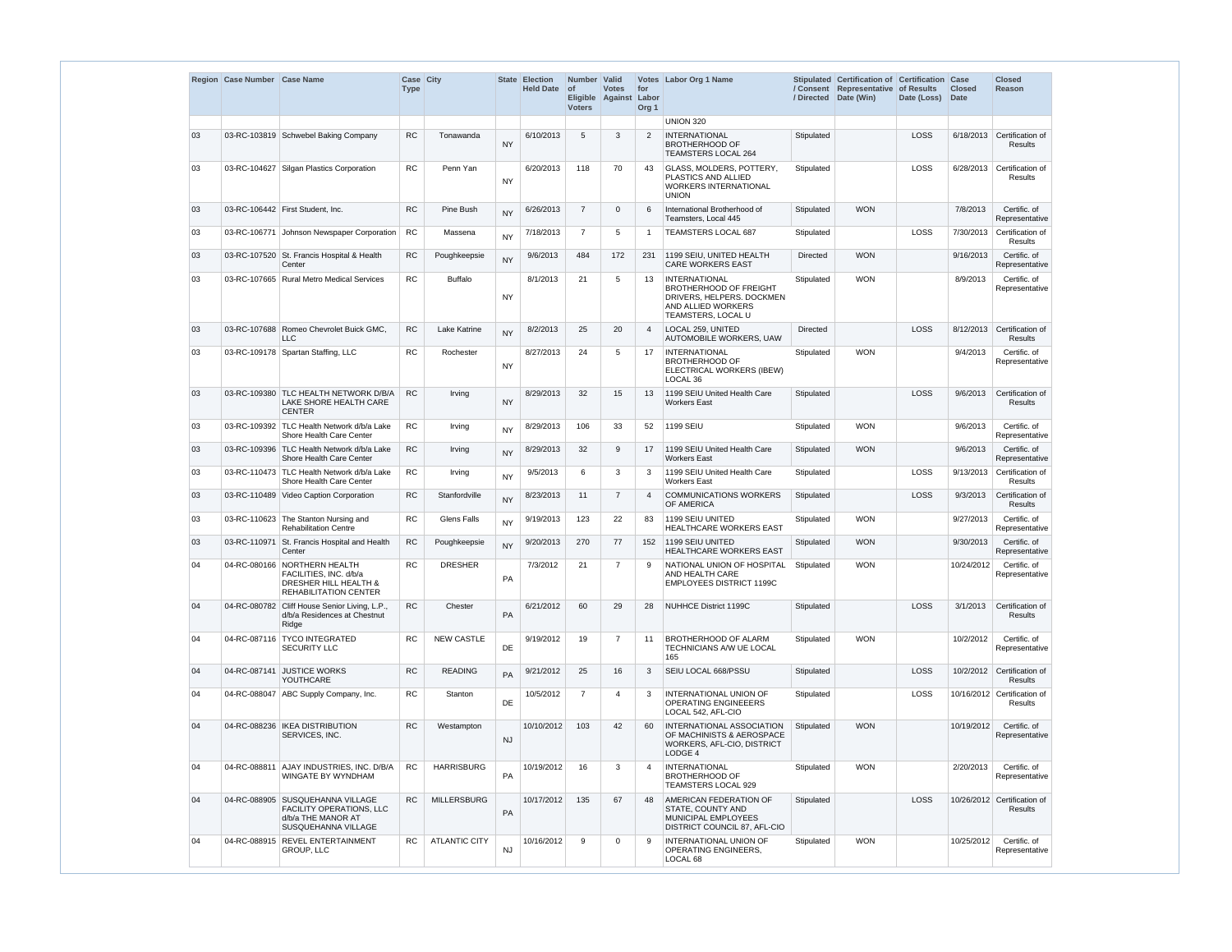|    | Region Case Number Case Name |                                                                                                               | <b>Case City</b><br><b>Type</b> |                     | <b>State</b> | <b>Election</b><br><b>Held Date</b> | Number Valid<br><b>of</b><br><b>Voters</b> | <b>Votes</b><br>Eligible Against | for<br>Labor<br>Org <sub>1</sub> | Votes Labor Org 1 Name                                                                                                  | / Directed      | Stipulated Certification of Certification Case<br>/ Consent Representative of Results<br>Date (Win) | Date (Loss) Date | <b>Closed</b> | <b>Closed</b><br>Reason                       |
|----|------------------------------|---------------------------------------------------------------------------------------------------------------|---------------------------------|---------------------|--------------|-------------------------------------|--------------------------------------------|----------------------------------|----------------------------------|-------------------------------------------------------------------------------------------------------------------------|-----------------|-----------------------------------------------------------------------------------------------------|------------------|---------------|-----------------------------------------------|
| 04 |                              | 04-RC-088942 PERFORMANCE FOOD<br>GROUP, INC. d/b/a ROMA<br>PHILADELPHIA                                       | <b>RC</b>                       | <b>SWEDESBORO</b>   | <b>NJ</b>    | 10/18/2012                          | 44                                         | 15                               | 27                               | International Brotherhood of<br>Teamsters Local 676                                                                     | Stipulated      | <b>WON</b>                                                                                          |                  | 10/31/2012    | Certific. of<br>Representative                |
| 04 | 04-RC-089046                 | GGNSC Lansdale LP d/b/a<br>Golden Living Center - Lansdale                                                    | <b>RC</b>                       | Lansdale            | PA           | 10/23/2012                          | 16                                         | -1                               | $\overline{7}$                   | DISTRICT 1199C, NATIONAL<br>UNION OF HOSPITAL AND<br>HEALTH CARE EMPLOYEES,<br>AFSCME, AFL-CIO                          | Stipulated      | <b>WON</b>                                                                                          |                  | 11/1/2012     | Certific. of<br>Representative                |
| 04 |                              | 04-RC-089101   VISIONQUEST NATIONAL LTD.                                                                      | <b>RC</b>                       | PHILADELPHIA        | PA           | 10/15/2012                          | 39                                         | 14                               | 14                               | NATIONAL UNION OF HOSPITAL<br>AND HEALTH CARE<br><b>EMPLOYEES DISTRICT 1199C</b>                                        | Stipulated      |                                                                                                     | LOSS             | 3/8/2013      | Certification of<br><b>Results</b>            |
| 04 |                              | 04-RC-089717 GGNSC HARRISBURG LP d/b/a<br><b>GOLDEN LIVING</b><br><b>CENTER-BLUE RIDGE</b><br><b>MOUNTAIN</b> | <b>RC</b>                       | <b>HARRISBURG</b>   | PA           | 10/9/2012                           | 17                                         | $\Omega$                         | 14                               | <b>SERVICE EMPLOYEES</b><br><b>INTERNATIONAL UNION</b><br>HEALTHCARE PENNSYLVANIA                                       | Stipulated      | <b>WON</b>                                                                                          |                  | 10/18/2012    | Certific. of<br>Representative                |
| 04 |                              | 04-RC-090069 PERSON DIRECTED<br>SUPPORTS, INC.                                                                | <b>RC</b>                       | <b>NEW TRIPOLI</b>  | PA           | 11/2/2012                           | 72                                         | 27                               | 31                               | AMERICAN FEDERATION OF<br>STATE, COUNTY AND<br>MUNICIPAL EMPLOYEES,<br><b>DISTRICT COUNCIL 88</b>                       | Stipulated      | <b>WON</b>                                                                                          |                  | 11/14/2012    | Certific. of<br>Representative                |
| 04 |                              | 04-RC-090336 Team Clean, Inc.                                                                                 | <b>RC</b>                       | Philadelphia        | PA           | 11/9/2012                           | 13                                         | $\Omega$                         | 11                               | <b>LABORERS INTERNATIONAL</b><br>UNION OF AMERICA LOCAL 332                                                             | Stipulated      | <b>WON</b>                                                                                          |                  | 11/20/2012    | Certific. of<br>Representative                |
| 04 |                              | 04-RC-090944 SERVICE MANAGEMENT<br>SYSTEMS, INC.                                                              | <b>RC</b>                       | <b>MOORESTOWN</b>   | NJ           | 11/21/2012                          | 12                                         | $\overline{7}$                   | 5                                | UNITED FOOD & COMMERCIAL<br><b>WORKERS UNION LOCAL 152</b>                                                              | Stipulated      |                                                                                                     | LOSS             |               | 11/30/2012 Certification of<br>Results        |
| 04 |                              | 04-RC-091248 Transport Drivers, Inc.                                                                          | <b>RC</b>                       | Cherry Hill         | <b>NJ</b>    | 11/21/2012                          | 9                                          | $\Omega$                         | 8                                | FOOD DRIVERS, HELPERS &<br><b>WAREHOUSE EMPLOYEES,</b><br>PHILA & VICINITY, PA &<br>CAMDEN & VICINITY, NJ,<br>AIRLINE E | Stipulated      | <b>WON</b>                                                                                          |                  | 11/30/2012    | Certific. of<br>Representative                |
| 04 |                              | 04-RC-091755 UNIVAR USA, INC.                                                                                 | <b>RC</b>                       | Morrisville         | PA           | 11/29/2012                          | 23                                         | 12                               | 10                               | UNITED STEELWORKERS OF<br>AMERICA LOCAL 286                                                                             | Stipulated      |                                                                                                     | LOSS             |               | 12/10/2012 Certification of<br>Results        |
| 04 |                              | 04-RC-091877 AKAL SECURITY, INC.                                                                              | <b>RC</b>                       | <b>ALLENTOWN</b>    | PA           | 11/27/2012                          | 11                                         | $\Omega$                         | 9                                | UNITED STATES COURT<br>SECURITY OFFICERS (USCSO)                                                                        | Stipulated      | <b>WON</b>                                                                                          |                  | 12/6/2012     | Certific. of<br>Representative                |
| 04 |                              | 04-RC-092120 MV TRANSPORTATION                                                                                | <b>RC</b>                       | PHILADELPHIA        | PA           | 11/30/2012                          | 20                                         | $\Omega$                         | 20                               | <b>OFFICE AND PROFESSIONAL</b><br>EMPLOYEES LOCAL 32                                                                    | Stipulated      | <b>WON</b>                                                                                          |                  | 12/11/2012    | Certific. of<br>Representative                |
| 04 | 04-RC-092282 LEANIZ, INC.    |                                                                                                               | <b>RC</b>                       | <b>BLACKWOOD</b>    | NJ           | 12/6/2012                           | 16                                         | $\Omega$                         | 14                               | <b>INTERNATIONAL</b><br><b>BROTHERHOOD OF</b><br><b>TEAMSTERS LOCAL 929</b>                                             | Stipulated      | <b>WON</b>                                                                                          |                  | 12/18/2012    | Certific. of<br>Representative                |
| 04 |                              | $\vert$ 04-RC-092300 METROPOLITAN EDISON<br><b>COMPANY</b>                                                    | ${\sf RC}$                      | <b>READING</b>      | PA           | $12/6/2012$ 3                       |                                            | $\overline{1}$                   |                                  | 2 INTERNATIONAL<br><b>BROTHERHOOD OF</b><br>ELECTRICAL WORKERS, LOCAL<br>777                                            |                 | Stipulated WON                                                                                      |                  |               | 12/18/2012 Certific. of<br>Representative     |
| 04 |                              | 04-RC-092307   HD SUPPLY UTILITIES, LTD.                                                                      | <b>RC</b>                       | <b>MOUNTAIN TOP</b> | PA           | 12/6/2012                           | 10                                         | -7                               | $\overline{2}$                   | Laborers International Union of<br>North America Local 1310                                                             | Stipulated      |                                                                                                     | LOSS             |               | 12/18/2012 Certification of<br><b>Results</b> |
| 04 |                              | 04-RC-092381 CTSI d/b/a FRONTIER<br><b>COMMUNICATIONS</b>                                                     | <b>RC</b>                       | <b>WILKES-BARRE</b> | PA           | 12/12/2012                          | 15                                         | $\overline{7}$                   | 8                                | <b>INTERNATIONAL</b><br><b>BROTHERHOOD OF</b><br>ELECTRICAL WORKERS, LOCAL<br>1319                                      | Stipulated      | <b>WON</b>                                                                                          |                  | 12/21/2012    | Certific. of<br>Representative                |
| 04 | 04-RC-092954                 | <b>PENSKE TRUCK LEASING</b>                                                                                   | <b>RC</b>                       | <b>BERWYN</b>       | PA           | 12/18/2012                          | 38                                         | 17                               | 14                               | TEAMSTERS LOCAL UNION 384                                                                                               | <b>Directed</b> |                                                                                                     | LOSS             | 1/28/2013     | Certification of<br><b>Results</b>            |
| 04 |                              | 04-RC-093172 MARTIN NEWARK<br>DEALERSHIPS, INC.                                                               | <b>RC</b>                       | <b>NEWARK</b>       | DE           | 12/26/2012                          | $\overline{7}$                             | -1                               | 5                                | INTERNATIONAL ASSOCIATION<br>OF MACHINISTS & AEROSPACE<br><b>WORKERS DISTRICT LODGE 15,</b><br>LOCAL LODGE 447          | Stipulated      | <b>WON</b>                                                                                          |                  | 1/4/2013      | Certific. of<br>Representative                |
| 04 |                              | 04-RC-093263 LKQ PENN-MAR, INC. d/b/a<br>LKQ THRUWAY AUTO PARTS                                               | RC                              | <b>PARRYVILLE</b>   | PA           | 12/20/2012                          | 23                                         | 18                               | $\overline{4}$                   | <b>INTERNATIONAL</b><br><b>BROTHERHOOD OF</b><br><b>TEAMSTERS LOCAL 773</b>                                             | Stipulated      |                                                                                                     | LOSS             |               | 12/31/2012 Certification of<br><b>Results</b> |
| 04 | 04-RC-093390                 | Oliver Sprinkler Co., Inc. d/b/a<br><b>Oliver Fire Protection &amp; Security</b>                              | <b>RC</b>                       | King of Prussia     | PA           | 12/21/2012                          | 20                                         | 13                               | $\overline{7}$                   | <b>INTERNATIONAL</b><br><b>BROTHERHOOD OF</b><br>ELECTRICAL WORKERS, LOCAL<br>98                                        | Stipulated      |                                                                                                     | LOSS             | 1/2/2013      | Certification of<br>Results                   |
| 04 |                              | 04-RC-094034 ASPEN HILLS HEALTHCARE<br><b>CENTER</b>                                                          | RC                              | <b>PEMBERTON</b>    | <b>NJ</b>    | 1/10/2013                           | 73                                         | $\overline{4}$                   | 34                               | <b>COMMUNICATIONS WORKERS</b><br>OF AMERICA LOCAL 1036                                                                  | Stipulated      | <b>WON</b>                                                                                          |                  | 1/23/2013     | Certific. of<br>Representative                |
| 04 |                              | 04-RC-094454 Drexel University                                                                                | <b>RC</b>                       | Philadelphia        | PA           | 1/16/2013                           | 20                                         | 3                                | 16                               | DREXEL POLICE ASSOCIATION                                                                                               | Stipulated      | <b>WON</b>                                                                                          |                  | 1/25/2013     | Certific. of<br>Representative                |
| 04 |                              | 04-RC-094530 ARAMARK EDUCATIONAL<br>SERVICES, LLC                                                             | RC                              | PHILADELPHIA        | PA           | 4/26/2013                           | 150                                        | 43                               | 82                               | PHILADELPHIA JOINT BOARD<br>WORKERS UNITED A/W SEIU                                                                     | Stipulated      | <b>WON</b>                                                                                          |                  | 5/7/2013      | Certific. of<br>Representative                |
| 04 |                              | 04-RC-094688 MINERSVILLE FIRE CO. #1 OF<br><b>MINERSVILLE</b>                                                 | <b>RC</b>                       | <b>MINERSVILLE</b>  | PA           | 1/17/2013                           | 8                                          | $\overline{4}$                   | 3                                | PENNSYLVANIA PROFESSIONAL<br>FIRE FIGHTERS, AFL-CIO                                                                     | Stipulated      |                                                                                                     | LOSS             | 1/24/2013     | Certification of<br>Results                   |
| 04 |                              | 04-RC-095695 PODS of Philadelphia, LLC                                                                        | <b>RC</b>                       | <b>NORRISTOWN</b>   | PA           | 2/6/2013                            | 17                                         | 3                                | 12                               | <b>TEAMSTERS LOCAL 384</b>                                                                                              | Stipulated      | <b>WON</b>                                                                                          |                  | 3/7/2013      | Certific. of<br>Representative                |
| 04 |                              | 04-RC-095905 Thomas Jefferson University                                                                      | <b>RC</b>                       | Philadelphia        | PA           | 2/13/2013                           | 275                                        | 136                              | 96                               | <b>DISTRICT 1199C NATIONAL</b>                                                                                          | Stipulated      |                                                                                                     | LOSS             |               | 2/22/2013 Certification of                    |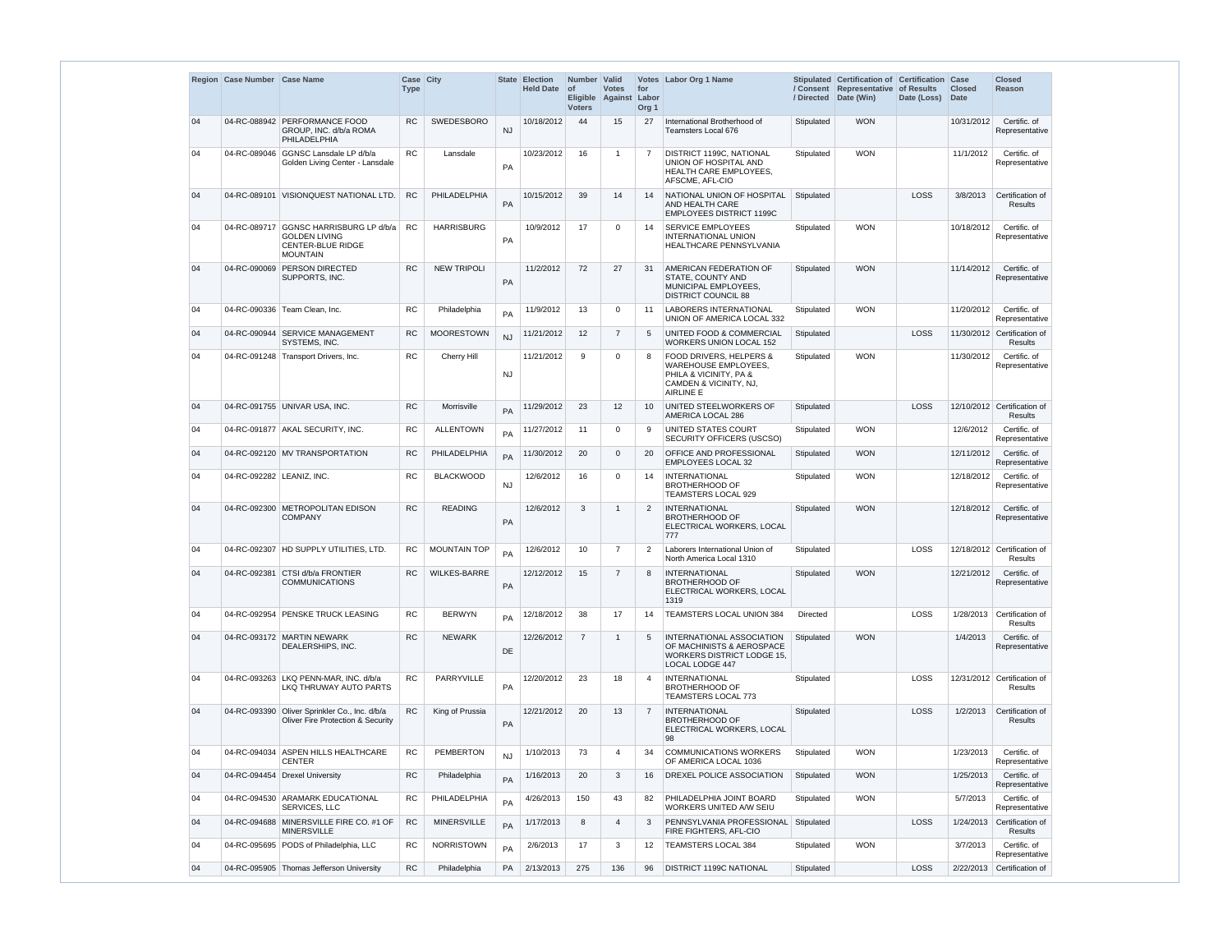|    | Region Case Number Case Name |                                                                                                                                           | Case City<br><b>Type</b> |                                      |           | <b>State Election</b><br><b>Held Date</b> | Number   Valid<br>$\circ$ f<br><b>Voters</b> | <b>Votes</b><br>Eligible Against Labor | for<br>Org <sub>1</sub> | Votes Labor Org 1 Name                                                                                                                |                 | Stipulated Certification of Certification Case<br>/ Consent Representative<br>/ Directed Date (Win) | of Results<br>Date (Loss) | <b>Closed</b><br><b>Date</b> | <b>Closed</b><br><b>Reason</b>               |
|----|------------------------------|-------------------------------------------------------------------------------------------------------------------------------------------|--------------------------|--------------------------------------|-----------|-------------------------------------------|----------------------------------------------|----------------------------------------|-------------------------|---------------------------------------------------------------------------------------------------------------------------------------|-----------------|-----------------------------------------------------------------------------------------------------|---------------------------|------------------------------|----------------------------------------------|
|    |                              | Hospitals, Inc., Methodist<br><b>Hospital Division</b>                                                                                    |                          |                                      |           |                                           |                                              |                                        |                         | UNION OF HOSPITAL AND<br>HEALTH CARE EMPLOYEES,<br>AFL-CIO (AFSCME)                                                                   |                 |                                                                                                     |                           |                              | <b>Results</b>                               |
| 04 |                              | 04-RC-096263 MYDATT SERVICES, INC.<br>D/B/A VALOR SECURITY<br><b>SERVICES</b>                                                             | <b>RC</b>                | <b>MARIETTA</b>                      | GA        | 2/22/2013                                 | 38                                           | 15                                     | 15                      | Security Police and Fire<br>Professionals Association                                                                                 | Stipulated      |                                                                                                     | LOSS                      | 4/9/2013                     | Certification of<br>Results                  |
| 04 |                              | 04-RC-096758 FOULKE MANAGEMENT<br><b>CORPORATION D/B/A</b><br>ATLANTIC CHRYSLER JEEP,<br>ATLANTIC AUDI, AND<br><b>ATLANTIC VOLKSWAGON</b> | <b>RC</b>                | <b>EGG HARBOR</b><br><b>TOWNSHIP</b> | <b>NJ</b> | 3/1/2013                                  | 12                                           | 5                                      | 5                       | Local 355, UNITED SERVICE<br>WORKERS UNION, IUJAT                                                                                     | Stipulated      |                                                                                                     | LOSS                      | 3/12/2013                    | Certification of<br><b>Results</b>           |
| 04 | 04-RC-097741                 | <b>GGNSC DOYLESTOWN LP</b><br>D/B/A GOLDEN LIVING<br>CENTER-DOYLESTOWN                                                                    | RC                       | <b>DOYLESTOWN</b>                    | <b>PA</b> | 2/28/2013                                 | 14                                           | -1                                     | 11                      | <b>SEIU HEALTHCA</b>                                                                                                                  | Stipulated      | <b>WON</b>                                                                                          |                           | 3/11/2013                    | Certific. of<br>Representative               |
| 04 | 04-RC-098430                 | <b>GGNSC WILKES-BARRE II LP</b><br>d/b/a GOLDEN LIVING<br><b>CENTER-SUMMIT</b>                                                            | <b>RC</b>                | Wilkes-Barre                         | PA        | 3/7/2013                                  | 23                                           | $\overline{2}$                         | 17                      | <b>SERVICE EMPLOYEES</b><br><b>INTERNATIONAL UNION</b><br>HEALTHCARE PENNSYLVANIA                                                     | Stipulated      | <b>WON</b>                                                                                          |                           | 3/18/2013                    | Certific. of<br>Representative               |
| 04 |                              | 04-RC-099247 RIDLEY EMERGENCY<br>MEDICAL SERVICES, INC.                                                                                   | RC                       | <b>HOLMES</b>                        | PA        | 3/27/2013                                 | 23                                           | $\Omega$                               | 21                      | Pennsylvania Professional Fire<br>Fighters Association a/w<br>International Association of Fire<br>Fighters,                          | Stipulated      | <b>WON</b>                                                                                          |                           | 4/5/2013                     | Certific. of<br>Representative               |
| 04 |                              | 04-RC-099419 GREAT WESTERN SVC INC                                                                                                        | <b>RC</b>                | <b>ALLENTOWN</b>                     | PA        | 3/21/2013                                 | 2                                            | -1                                     |                         | <b>INTERNATIONAL UNION OF</b><br>OPERATING ENGINEERS LOCAL<br>52                                                                      | Stipulated      |                                                                                                     | LOSS                      | 4/2/2013                     | Certification of<br><b>Results</b>           |
| 04 |                              | 04-RC-100222 ARAMARK EDUCATIONAL<br>SERVICES, LLC                                                                                         | <b>RC</b>                | <b>NORRISTOWN</b>                    | PA        | 4/24/2013                                 | $\overline{7}$                               | $\Omega$                               | 7                       | TEAMSTERS LOCAL 384                                                                                                                   | Stipulated      | <b>WON</b>                                                                                          |                           | 5/3/2013                     | Certific. of<br>Representative               |
| 04 |                              | 04-RC-100225   MHM Services, Inc.                                                                                                         | RC                       | Philadelphia                         | PA        | 5/21/2013                                 | 30                                           | 6                                      | 16                      | NUHHCE District 1199C                                                                                                                 | <b>Directed</b> | <b>WON</b>                                                                                          |                           | 6/14/2013                    | Certific. of<br>Representative               |
| 04 |                              | 04-RC-100233 HEALTHCARE SERVICES<br>GROUP, INC.                                                                                           | <b>RC</b>                | <b>BENSALEM</b>                      | PA        | 4/22/2013                                 | 8                                            | 5                                      | 3                       | NATIONAL UNION OF HOSPITAL<br>& HEALTH CARE EMPLOYEES<br>DISTRICT 1199C, AFSCME,<br>AFL-CIO                                           | Stipulated      |                                                                                                     | LOSS                      | 5/1/2013                     | Certification of<br>Results                  |
| 04 |                              | 04-RC-100531 NHS PENNSYLVANIA                                                                                                             | RC.                      | <b>LAFAYETTE HILL</b>                | PA        | 4/29/2013                                 | 117                                          | 43                                     | 35                      | <b>AMERICAN FEDERATION OF</b><br>STATE, COUNTY AND<br>MUNICIPAL EMPLOYEES<br>DISTRICT COUNCIL 87, AFL-CIO                             | Stipulated      |                                                                                                     | LOSS                      |                              | 5/23/2013 Certification of<br>Results        |
| 04 |                              | 04-RC-101141 BEST TRANSIT, INC.                                                                                                           | <b>RC</b>                | PHILADELPHIA                         | PA        | 5/2/2013                                  | 19                                           | 13                                     | 2                       | UNITED INDEPENDENT UNION                                                                                                              | Stipulated      |                                                                                                     | LOSS                      |                              | 5/13/2013 Certification of<br>Results        |
| 04 |                              | 04-RC-101711 Manor at St. Luke Village Facility<br>Operations, LLC d/b/a The<br>Manor at St. Luke Village and<br>The Pavil                | RC                       | <b>HAZLETON</b>                      | PA        | 6/13/2013                                 | 43                                           | 12                                     | 26                      | <b>AMERICAN FEDERATION OF</b><br><b>STATE, COUNTY &amp; MUNICIPAL</b><br><b>EMPLOYEES DST. COUNCIL 87</b><br>A/W AFSCME COUNCIL 13, A | <b>Directed</b> | <b>WON</b>                                                                                          |                           | 6/24/2013                    | Certific. of<br>Representative               |
| 04 |                              | 04-RC-101798 MERION FIRE COMPANY OF<br>ARDMORE                                                                                            | RC                       | ARDMORE                              | PA        | 5/20/2013                                 | $\overline{7}$                               | $\overline{1}$                         | 6                       | Pennsylvania Professional Fire<br>Fighters Association a/w<br>International Association of Fire<br>Fighters,                          | <b>Directed</b> | <b>WON</b>                                                                                          |                           | 6/17/2013                    | Certific. of<br>Representative               |
| 04 |                              | 04-RC-101803 BELMONT HILLS FIRE<br><b>COMPANY</b>                                                                                         | <b>RC</b>                | <b>BALA CYNWYD</b>                   | PA        | 5/20/2013                                 | $\overline{7}$                               | $\overline{1}$                         | 5                       | Pennsylvania Professional Fire<br>Fighters Association a/w<br>International Association of Fire<br>Fighters,                          | <b>Directed</b> | <b>WON</b>                                                                                          |                           | 6/17/2013                    | Certific. of<br>Representative               |
| 04 |                              | 04-RC-101806 BRYN MAWR FIRE COMPANY                                                                                                       | ${\sf RC}$               | <b>BRYN MAWR</b>                     | PA        | 5/20/2013                                 | $\overline{4}$                               | $\Omega$                               | 3                       | Pennsylvania Professional Fire<br>Fighters Association a/w<br>International Association of Fire<br>Fighters,                          | <b>Directed</b> | <b>WON</b>                                                                                          |                           | 6/17/2013                    | Certific. of<br>Representative               |
| 04 |                              | 04-RC-101812 PENN WYNNE OVERBROOK<br><b>HILLS FIRE COMPANY</b>                                                                            | <b>RC</b>                | WYNNEWOOD                            | PA        | 5/20/2013                                 | 6                                            | -1                                     | $\overline{4}$          | Pennsylvania Professional Fire<br>Fighters Association a/w<br>International Association of Fire<br>Fighters,                          | <b>Directed</b> | <b>WON</b>                                                                                          |                           | 6/17/2013                    | Certific. of<br>Representative               |
| 04 |                              | 04-RC-101825 UNION FIRE ASSOCIATION OF<br><b>LOWER MERION</b>                                                                             | <b>RC</b>                | <b>BALA CYNWYD</b>                   | PA        | 5/20/2013                                 | $\overline{7}$                               | $\Omega$                               | 5                       | Pennsylvania Professional Fire<br>Fighters Association a/w<br>International Association of Fire<br>Fighters,                          | <b>Directed</b> | <b>WON</b>                                                                                          |                           | 6/17/2013                    | Certific. of<br>Representative               |
| 04 |                              | 04-RC-101988 ARAMARK EDUCATIONAL<br>SERVICES, LLC                                                                                         | <b>RC</b>                | <b>WEST CHESTER</b>                  | PA        | 5/10/2013                                 | 72                                           | 22                                     | 47                      | TEAMSTERS LOCAL 384                                                                                                                   | Stipulated      | <b>WON</b>                                                                                          |                           | 5/21/2013                    | Certific. of<br>Representative               |
| 04 |                              | 04-RC-102400 HEXCEL POTTSVILLE<br>CORPORATION                                                                                             | <b>RC</b>                | ST. CLAIR                            | PA        | 5/22/2013                                 | 242                                          | 174                                    | 45                      | INTERNATIONAL ASSOCIATION<br>OF MACHINISTS & AEROSPACE<br>WORKERS, DISTRICT LODGE 98                                                  | Stipulated      |                                                                                                     | LOSS                      | 5/31/2013                    | Certification of<br>Results                  |
| 04 |                              | 04-RC-103257 KEHE DISTRIBUTORS, LLC                                                                                                       | RC                       | <b>BREINIGSVILLE</b>                 | PA        | 5/31/2013                                 | 30                                           | 17                                     | 12                      | <b>TEAMSTERS LOCAL 773</b>                                                                                                            | Stipulated      |                                                                                                     | LOSS                      |                              | 6/11/2013 Certification of<br><b>Results</b> |
| 04 |                              | 04-RC-103383 DGMB CASINO, LLC d/b/a<br><b>RESORTS CASINO HOTEL</b>                                                                        | <b>RC</b>                | <b>ATLANTIC CITY</b>                 | <b>NJ</b> | 6/3/2013                                  | 9                                            | $\overline{1}$                         | 8                       | TEAMSTERS LOCAL 331                                                                                                                   | Stipulated      | <b>WON</b>                                                                                          |                           | 6/12/2013                    | Certific. of<br>Representative               |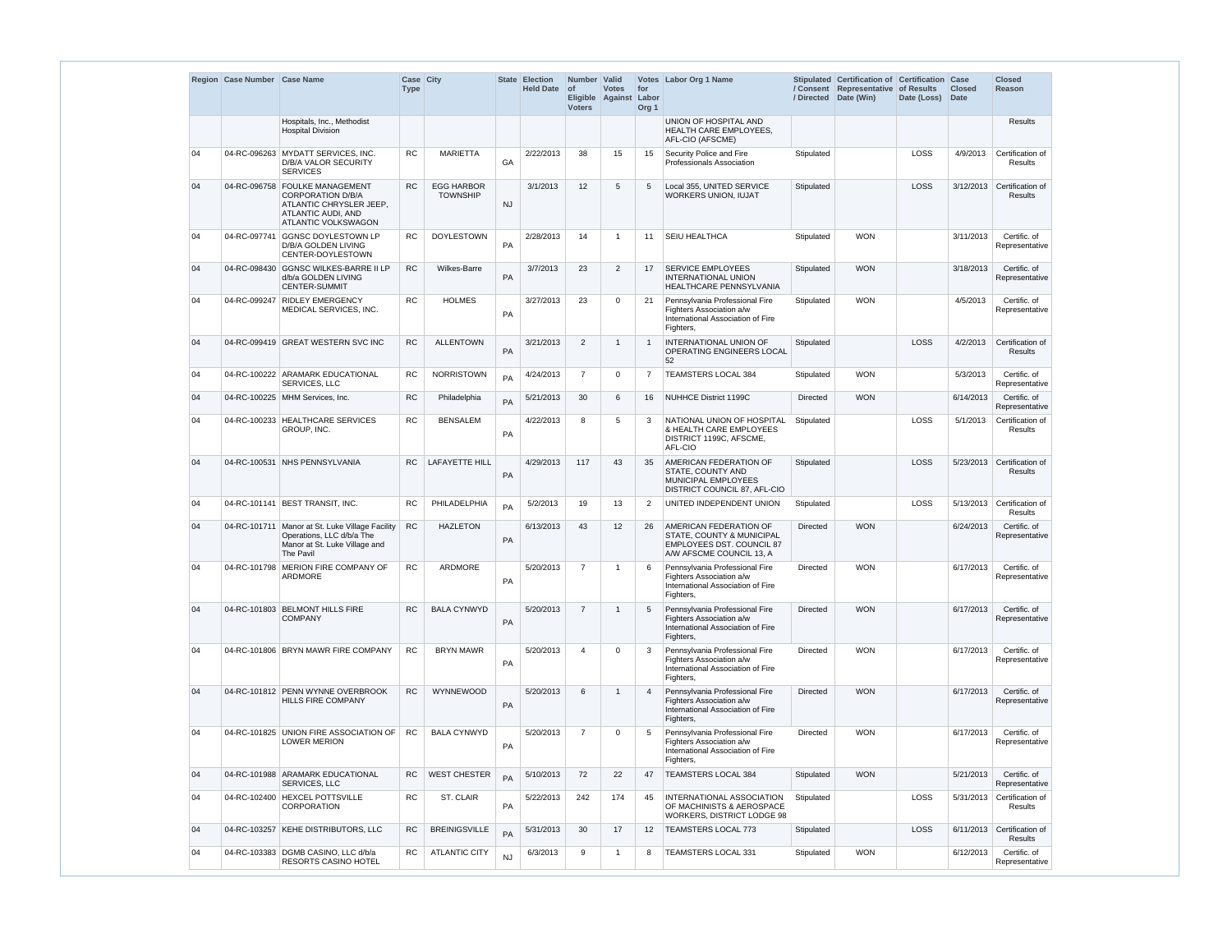|    | Region Case Number Case Name |                                                                                                                                       | Case City<br><b>Type</b> |                     |           | <b>State Election</b><br><b>Held Date</b> | Number Valid<br>of<br><b>Voters</b> | <b>Votes</b><br>Eligible Against | for<br>Labor<br>Org <sub>1</sub> | Votes Labor Org 1 Name                                                                                              | /Directed       | Stipulated Certification of Certification Case<br>/ Consent Representative of Results<br>Date (Win) | Date (Loss) | <b>Closed</b><br><b>Date</b> | <b>Closed</b><br><b>Reason</b>               |
|----|------------------------------|---------------------------------------------------------------------------------------------------------------------------------------|--------------------------|---------------------|-----------|-------------------------------------------|-------------------------------------|----------------------------------|----------------------------------|---------------------------------------------------------------------------------------------------------------------|-----------------|-----------------------------------------------------------------------------------------------------|-------------|------------------------------|----------------------------------------------|
| 04 | 04-RC-103386                 | Turnersville Route 42, LLC d/b/a<br>The Dump                                                                                          | <b>RC</b>                | TURNESVILLE         | <b>NJ</b> | 6/7/2013                                  | 33                                  | 19                               | 21                               | International Brotherhood of<br><b>Teamsters Local 676</b>                                                          | Stipulated      | <b>WON</b>                                                                                          |             | 6/18/2013                    | Certific. of<br>Representative               |
| 04 |                              | 04-RC-103894 Pocono Mountain Charter<br>School                                                                                        | RC                       | Tobyhanna           | PA        | 6/5/2013                                  | 39                                  | -1                               | 35                               | Pocono Mountain Charter<br>Education Association, PSEA/NEA                                                          | Stipulated      | <b>WON</b>                                                                                          |             | 6/14/2013                    | Certific. of<br>Representative               |
| 04 |                              | 04-RC-104236 JBS Souderton, Inc. d/b/a<br><b>MOPAC</b>                                                                                | <b>RC</b>                | SOUDERTON           | PA        | 6/5/2013                                  | 85                                  | 47                               | 32                               | <b>TEAMSTERS LOCAL 830</b>                                                                                          | Stipulated      |                                                                                                     | LOSS        |                              | 6/14/2013 Certification of<br><b>Results</b> |
| 04 |                              | 04-RC-104277 BakeMark USA, LLC                                                                                                        | RC                       | <b>BURLINGTON</b>   | <b>NJ</b> | 6/14/2013                                 | 18                                  | 12                               | $\overline{2}$                   | <b>Teamsters Local 107</b>                                                                                          | Stipulated      |                                                                                                     | LOSS        |                              | 6/25/2013 Certification of<br>Results        |
| 04 |                              | 04-RC-104818 Renaissance Healthcare and<br><b>Rehabilitation LLC</b>                                                                  | <b>RC</b>                | Philadelphia        | PA        | 6/19/2013                                 | 63                                  | 19                               | 33                               | District 1199C, National Union of<br>Hospital and Health Care<br>Employees, AFSCME, AFL-CIO                         | Stipulated      | <b>WON</b>                                                                                          |             | 7/22/2013                    | Certific. of<br>Representative               |
| 04 | 04-RC-105223                 | SPRING OAK AT VOORHEES.<br><b>LLC</b>                                                                                                 | <b>RC</b>                | <b>BERLIN</b>       | <b>NJ</b> | 6/21/2013                                 | 39                                  | 9                                | 16                               | UNITED FOOD AND<br><b>COMMERCIAL WORKERS</b><br>LOCAL 152                                                           | Stipulated      | <b>WON</b>                                                                                          |             | 7/2/2013                     | Certific. of<br>Representative               |
| 04 |                              | 04-RC-105315 PPL Susquehanna LLC                                                                                                      | <b>RC</b>                | <b>ALLENTOWN</b>    | PA        | 6/28/2013                                 | 144                                 | 93                               | 27                               | <b>INTERNATIONAL UNION</b><br>SECURITY POLICE AND FIRE<br>PROFESSIONALS OF AMERICA<br>(SPFPA) AND ITS LOCAL NO. 653 | Stipulated      |                                                                                                     | LOSS        | 7/9/2013                     | Certification of<br><b>Results</b>           |
| 04 |                              | 04-RC-105656 COMCAST OF SOUTH<br>JERSEY, LLC                                                                                          | <b>RC</b>                | <b>VINELAND</b>     | <b>NJ</b> | 6/27/2013                                 | 95                                  | 69                               | 21                               | <b>IBEW LOCAL 827</b>                                                                                               | Stipulated      |                                                                                                     | LOSS        | 7/9/2013                     | Certification of<br>Results                  |
| 04 |                              | 04-RC-106084 CHHS HOSPITAL COMPANY,<br>LLC d/b/a CHESTNUT HILL<br><b>HOSPITAL</b>                                                     | RC                       | PHILADELPHIA        | PA        | 6/12/2013                                 | 132                                 | 35                               | 67                               | <b>SEIU HEALTHCARE</b><br>PENNSYLVANIA                                                                              | Consent         | <b>WON</b>                                                                                          |             | 6/21/2013                    | Certific. of<br>Representative               |
| 04 |                              | 04-RC-106164 WEST GROVE HOSPITAL<br>COMPANY, LLC d/b/a<br>JENNERSVILLE REGIONAL<br><b>HOSPITAL</b>                                    | <b>RC</b>                | <b>WEST GROVE</b>   | PA        | 6/13/2013                                 | 99                                  | 37                               | 44                               | <b>SEIU HEALTHCA</b>                                                                                                | Consent         | <b>WON</b>                                                                                          |             | 7/9/2013                     | Certific. of<br>Representative               |
| 04 |                              | 04-RC-106177 PARKSIDE UTILITY<br><b>CONSTRUCTION LLC</b>                                                                              | <b>RC</b>                | <b>HARLEYSVILLE</b> | PA        | 8/7/2013                                  | 17                                  | 6                                | 11                               | <b>LABORERS INTERNATIONAL</b><br>UNION OF NORTH AMERICA                                                             | <b>Directed</b> | <b>WON</b>                                                                                          |             | 8/16/2013                    | Certific. of<br>Representative               |
| 04 |                              | 04-RC-106910 Western Berks Fire Department                                                                                            | <b>RC</b>                | Wernersville        | PA        | 7/15/2013                                 | 4                                   | -1                               | 3                                | Pennsylvania Professional Fire<br>Fighters Association a/w<br>International Association of Fire<br>Fighters,        | Stipulated      | <b>WON</b>                                                                                          |             | 8/15/2013                    | Certific. of<br>Representative               |
| 04 | 04-RC-107232                 | <b>TENET HEALTHSYSTEMS ST.</b><br><b>CHRISTOPHER'S HOSPITAL</b><br>FOR CHILDREN LLC D/B/A ST.<br>CHRISTOPHER'S HOSPITAL<br><b>FOR</b> | <b>RC</b>                | PHILADELPHIA        | PA        | 7/24/2013                                 | 17                                  | $\overline{\mathbf{1}}$          | 16                               | ELECTRICAL WORKERS LOCAL<br>98                                                                                      | Stipulated      | <b>WON</b>                                                                                          |             | 8/2/2013                     | Certific. of<br>Representative               |
| 04 |                              | 04-RC-107460 COATESVILLE HOSPITAL<br>CORPORATION d/b/a<br><b>BRANDYWINE HOSPITAL</b>                                                  | <b>RC</b>                | COATESVILLE         | PA        | 7/3/2013                                  | 141                                 | 54                               | 54                               | <b>SEIU HEALTHCARE</b><br>PENNSYLVANIA                                                                              | Consent         |                                                                                                     | LOSS        |                              | 9/25/2013 Certification of<br>Results        |
| 04 |                              | 04-RC-107979 PENNSYLVANIA DIALYSIS<br>CLINIC OF READING. INC.<br>AND READING DIALYSIS<br>CENTER, LLC                                  | <b>RC</b>                | <b>READING</b>      | PA        | 8/2/2013                                  | 43                                  | 15                               | 23                               | AFSCME DISTRICT COUNCIL 88                                                                                          | Stipulated      | <b>WON</b>                                                                                          |             | 8/13/2013                    | Certific. of<br>Representative               |
| 04 |                              | 04-RC-108441 HARLEYSVILLE AREA<br><b>EMERGENCY MEDICAL</b><br>SERVICES, INC.                                                          | <b>RC</b>                | <b>HARLEYSVILLE</b> | PA        | 7/30/2013                                 | 26                                  | 3                                | 16                               | Pennsylvania Professional Fire<br>Fighters Association a/w<br>International Association of Fire<br>Fighters,        | Stipulated      | <b>WON</b>                                                                                          |             | 8/23/2013                    | Certific. of<br>Representative               |
| 04 |                              | 04-RC-108517 CLIFF HOUSE SENIOR LIVING,<br>L.P. d/b/a RESIDENCES AT<br><b>CHESTNUT RIDGE</b>                                          | <b>RC</b>                | <b>CHESTER</b>      | PA        | 8/15/2013                                 | 53                                  | 26                               | 20                               | TEAMSTERS LOCAL 312                                                                                                 | Stipulated      |                                                                                                     | <b>LOSS</b> |                              | 8/26/2013 Certification of<br><b>Results</b> |
| 04 |                              | 04-RC-108938   MINQUAS FIRE CO. #2                                                                                                    | <b>RC</b>                | <b>DOWNINGTON</b>   | PA        | 8/22/2013                                 | 19                                  | 12                               | 6                                | Pennsylvania Professional Fire<br>Fighters Association a/w<br>International Association of Fire<br>Fighters,        | Stipulated      |                                                                                                     | LOSS        | 9/3/2013                     | Certification of<br>Results                  |
| 04 |                              | 04-RC-109016 CARPENTER & PATTERSON,<br>INC.                                                                                           | ${\sf RC}$               | <b>DELAIR</b>       | NJ        | 8/8/2013                                  | 5                                   | 2                                | 3                                | International Brotherhood of<br>Teamsters, Local No. 676                                                            | Stipulated      | <b>WON</b>                                                                                          |             | 8/19/2013                    | Certific. of<br>Representative               |
| 04 | 04-RC-109022                 | <b>SADDLE CREEK</b><br><b>CORPORATION</b>                                                                                             | RC                       | Florence            | <b>NJ</b> | 8/23/2013                                 | 26                                  | 18                               | 7                                | International Brotherhood of<br>Teamsters, Local No. 676                                                            | Stipulated      |                                                                                                     | LOSS        | 9/4/2013                     | Certification of<br>Results                  |
| 04 |                              | 04-RC-109422 FESTIVAL FUN PARKS, LLC<br>D/B/A DUTCH WONDERLAND                                                                        | <b>RC</b>                | <b>LANCASTER</b>    | PA        | 8/29/2013                                 | 10                                  | 5                                | 5                                | BAKERY, CONFECTIONERY,<br><b>TOBACCO AND GRAIN MILLERS</b><br>- LOCAL 464 AFL-CIO                                   | Stipulated      |                                                                                                     | LOSS        | 9/10/2013                    | Certification of<br><b>Results</b>           |
| 04 |                              | 04-RC-109499 DS WATERS OF AMERICA,<br>INC.                                                                                            | <b>RC</b>                | <b>BRISTOL</b>      | PA        | 8/30/2013                                 | 17                                  | 5                                | 9                                | <b>INTERNATIONAL</b><br><b>BROTHERHOOD OF</b><br><b>TEAMSTERS LOCAL 115</b>                                         | Stipulated      | <b>WON</b>                                                                                          |             | 9/10/2013                    | Certific. of<br>Representative               |
| 04 |                              | 04-RC-109640 J. THOMAS ELECTRIC                                                                                                       | <b>RC</b>                | TUNKHANNOCK         | PA        | 8/23/2013                                 | 11                                  | 5                                | 5                                | ELECTRICAL WORKERS LOCAL<br>81                                                                                      | Stipulated      |                                                                                                     | LOSS        | 9/4/2013                     | Certification of<br><b>Results</b>           |
| 04 |                              | 04-RC-110490 Airgas USA LLC                                                                                                           | <b>RC</b>                | Allentown           | PA        | 9/13/2013                                 | 18                                  | 4                                | 14                               | <b>INTERNATIONAL</b><br><b>BROTHERHOOD OF</b>                                                                       | Stipulated      | <b>WON</b>                                                                                          |             | 9/24/2013                    | Certific. of<br>Representative               |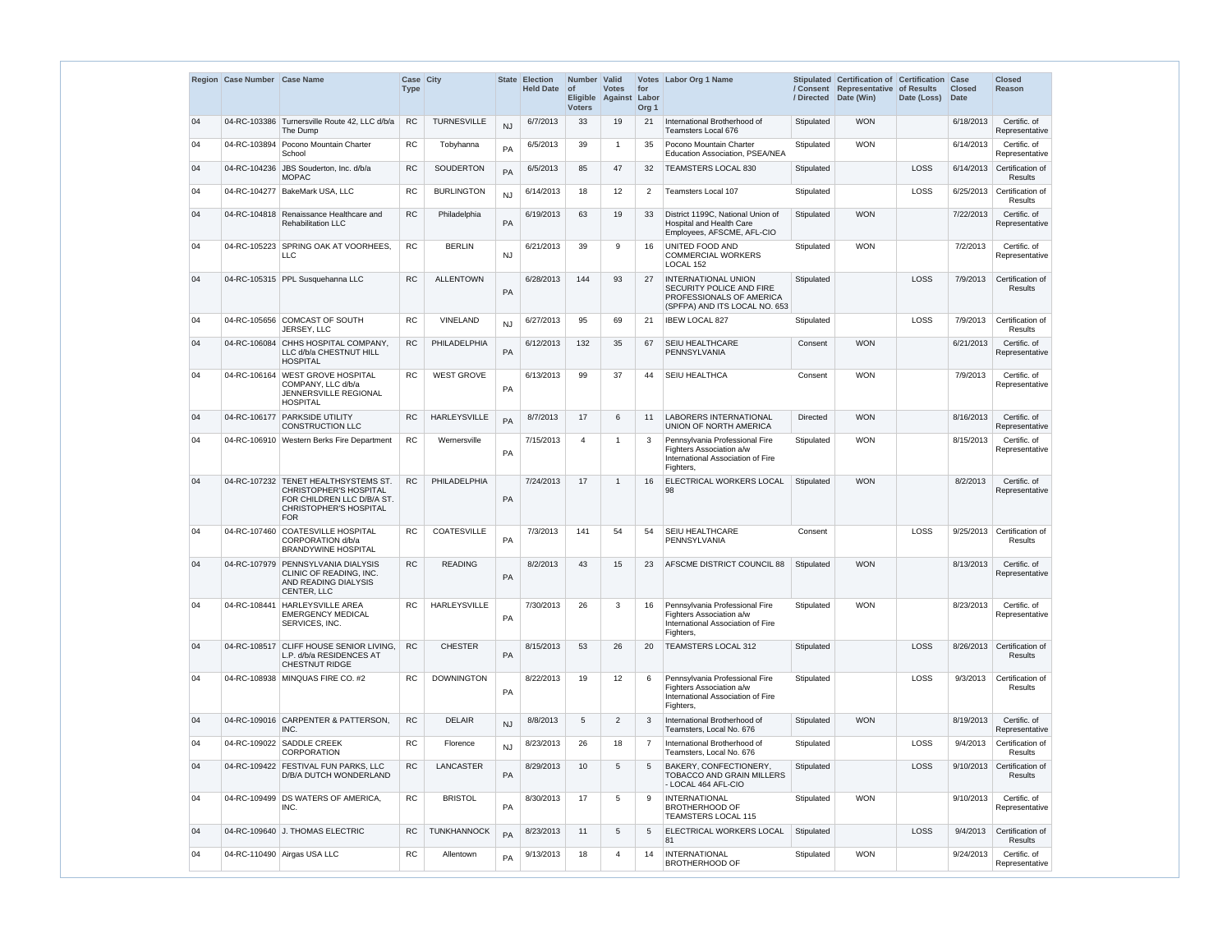|    | Region   Case Number   Case Name |                                                                                                    | Case City<br><b>Type</b> |                        |           | State Election<br><b>Held Date</b> | Number Valid<br><b>of</b><br><b>Voters</b> | <b>Votes</b><br>Eligible Against | for<br>Labor<br>Org <sub>1</sub> | Votes Labor Org 1 Name                                                                                                   |                 | Stipulated Certification of Certification Case<br>/ Consent Representative of Results<br>/ Directed Date (Win) | Date (Loss) | <b>Closed</b><br>Date | <b>Closed</b><br><b>Reason</b>               |
|----|----------------------------------|----------------------------------------------------------------------------------------------------|--------------------------|------------------------|-----------|------------------------------------|--------------------------------------------|----------------------------------|----------------------------------|--------------------------------------------------------------------------------------------------------------------------|-----------------|----------------------------------------------------------------------------------------------------------------|-------------|-----------------------|----------------------------------------------|
|    |                                  |                                                                                                    |                          |                        |           |                                    |                                            |                                  |                                  | <b>TEAMSTERS LOCAL 773</b>                                                                                               |                 |                                                                                                                |             |                       |                                              |
| 04 |                                  | 04-RC-110613 123 EZ Tees, Inc.                                                                     | <b>RC</b>                | Philadelphia           | PA        | 9/12/2013                          | 43                                         | 28                               | 8                                | <b>WAREHOUSE EMPLOYEES'</b><br>UNION LOCAL 169, A/W<br><b>INTERNATIONAL</b><br><b>BROTHERHOOD OF</b><br><b>TEAMSTERS</b> | Stipulated      |                                                                                                                | LOSS        |                       | 9/24/2013 Certification of<br><b>Results</b> |
| 05 |                                  | 05-RC-086132 Washington Nationals Baseball<br>Club, LLC                                            | <b>RC</b>                | Washington             | DC        | 9/6/2012                           | 347                                        | 225                              | 66                               | INTERNATIONAL ASSOCIATION<br>OF MACHINISTS & AEROSPACE<br><b>WORKERS DISTRICT LODGE 4</b><br>LOCAL <sub>4</sub>          | Stipulated      |                                                                                                                | LOSS        | 10/2/2012             | Certification of<br><b>Results</b>           |
| 05 |                                  | 05-RC-088725 Master Security Company, LLC                                                          | <b>RC</b>                | <b>Hunt Valley</b>     | <b>MD</b> | 10/9/2012                          | 6                                          | $\mathbf{0}$                     | 3                                | NATIONAL UNION OF<br>PROTECTIVE SERVICE<br><b>ASSOCIATIONS</b>                                                           | Stipulated      | <b>WON</b>                                                                                                     |             | 11/16/2012            | Certific. of<br>Representative               |
| 05 |                                  | 05-RC-090022 Roesel Heck Company                                                                   | <b>RC</b>                | <b>Baltimore</b>       | <b>MD</b> | 10/30/2012                         | 11                                         |                                  | 10                               | <b>INTERNATIONAL</b><br><b>BROTHERHOOD OF</b><br>TEAMSTERS LOCAL 570                                                     | Stipulated      | <b>WON</b>                                                                                                     |             | 11/16/2012            | Certific. of<br>Representative               |
| 05 |                                  | 05-RC-090435 United Cerebral Palsy                                                                 | <b>RC</b>                | <b>Hunt Vallev</b>     | <b>MD</b> | 11/8/2012                          | 31                                         | $\Omega$                         | 29                               | <b>INTERNATIONAL</b><br><b>BROTHERHOOD OF</b><br><b>TEAMSTERS LOCAL 570</b>                                              | Stipulated      | <b>WON</b>                                                                                                     |             | 11/26/2012            | Certific. of<br>Representative               |
| 05 |                                  | 05-RC-090484 Coastal International Security                                                        | RC                       | <b>Upper Marlboro</b>  | <b>MD</b> | 11/6/2012                          | 26                                         | 0                                | 10                               | <b>UNION RIGHTS FOR SECURITY</b><br><b>OFFICERS</b>                                                                      | Stipulated      | <b>WON</b>                                                                                                     |             | 11/19/2012            | Certific. of<br>Representative               |
| 05 |                                  | 05-RC-093020 Nipcam Services of Delmarva.<br><b>LLC</b>                                            | RC                       | Salisbury              | <b>MD</b> | 3/1/2013                           | 36                                         | 5                                | 26                               | UNITED FOOD AND<br><b>COMMERCIAL WORKERS</b><br>UNION, LOCAL 27                                                          | Stipulated      | <b>WON</b>                                                                                                     |             | 3/11/2013             | Certific. of<br>Representative               |
| 05 | 05-RC-093309 Sectek, Inc.        |                                                                                                    | <b>RC</b>                | Reston                 | <b>VA</b> | 12/14/2012                         | 11                                         | 5                                | $\Omega$                         | NATIONAL UNION OF<br>PROTECTIVE SERVICES<br>ASSOCIATION (NUPSA)                                                          | Stipulated      |                                                                                                                | LOSS        | 1/18/2013             | Certification of<br>Results                  |
| 05 | 05-RC-093350 ALSCO               |                                                                                                    | <b>RC</b>                | Salisbury              | <b>MD</b> | 12/21/2012                         | 8                                          | 3                                | 5                                | TEAMSTERS LOCAL UNION NO<br>355                                                                                          | Stipulated      | <b>WON</b>                                                                                                     |             | 1/7/2013              | Certific. of<br>Representative               |
| 05 |                                  | 05-RC-093674 American Security Programs Inc.                                                       | RC                       | <b>Dulles</b>          | VA        | 1/7/2013                           | 27                                         | 4                                | 8                                | National Association of Special<br>Police & Security Officers<br>(NASPSO)                                                | Stipulated      | <b>WON</b>                                                                                                     |             | 1/22/2013             | Certific. of<br>Representative               |
| 05 |                                  | 05-RC-095207 The Fairfax at Embassy Row                                                            | <b>RC</b>                | Washington             | $DC$      | 2/8/2013                           | 6                                          |                                  | $\boldsymbol{\varDelta}$         | INTERNATIONAL UNION OF<br>OPERATING ENGINEERS,<br>LOCAL <sub>99</sub>                                                    | <b>Directed</b> | <b>WON</b>                                                                                                     |             | 5/6/2013              | Certific. of<br>Representative               |
| 05 |                                  | 05-RC-095769 Coastal International Security,<br>Inc.                                               | RC                       | <b>Upper Marlboro</b>  | <b>MD</b> | 1/30/2013                          | 10                                         | 0                                | 6                                | INTERNATIONAL UNION.<br>SECURITY POLICE AND FIRE<br>PROFESSIONALS OF AMERICA<br>(SPFPA)                                  | Stipulated      | <b>WON</b>                                                                                                     |             | 3/5/2013              | Certific. of<br>Representative               |
| 05 |                                  | 05-RC-095889 Labinal Salisbury, Inc.                                                               | RC                       | Salisbury              | <b>MD</b> | 2/14/2013                          | 764                                        | 441                              | 267                              | INTERNATIONAL ASSOCIATION<br>OF MACHINISTS & AEROSPACE<br><b>WORKERS, AFL-CIO</b>                                        | Stipulated      |                                                                                                                | LOSS        | 2/26/2013             | Certification of<br><b>Results</b>           |
| 05 |                                  | 05-RC-096229 GGNSC Camp Hill West Shore<br>LP d/b/a Golden Living Center -<br>West Shore           | <b>RC</b>                | Camp Hill              | PA        | 1/31/2013                          | 34                                         | 0                                | 27                               | <b>SERVICE EMPLOYEES</b><br>INTERNATIONAL UNION,<br>HEALTHCARE PENNSYLVANIA                                              | Stipulated      | <b>WON</b>                                                                                                     |             | 2/14/2013             | Certific. of<br>Representative               |
| 05 |                                  | 05-RC-096283 Chenega Aerospace, LLC                                                                | <b>RC</b>                | <b>Front Royal</b>     | <b>VA</b> | 2/5/2013                           | 133                                        | 5                                | 73                               | <b>SECURITY EMPLOYEES UNION</b><br>(SEU)                                                                                 | Stipulated      | <b>WON</b>                                                                                                     |             | 3/8/2013              | Certific. of<br>Representative               |
| 05 |                                  | 05-RC-096296 Chenega Integrated Systems                                                            | <b>RC</b>                | Alexandria             | VA        | 2/5/2013                           | 33                                         | 3                                | 8                                | SECURITY EMPLOYEES UNION<br>(SEU)                                                                                        | Stipulated      | <b>WON</b>                                                                                                     |             | 3/8/2013              | Certific. of<br>Representative               |
| 05 |                                  | 05-RC-096627   Imagann Cleaning Service, Inc.                                                      | RC                       | Washington             | DC        | 2/19/2013                          | 42                                         |                                  | 32                               | PUBLIC SERVICE EMPLOYEES,<br>LOCAL 572, LIUNA                                                                            | Stipulated      | <b>WON</b>                                                                                                     |             | 3/19/2013             | Certific. of<br>Representative               |
| 05 |                                  | 05-RC-096955 American Security Programs,<br>Inc.                                                   | RC                       | <b>Dulles</b>          | VA        | 2/14/2013                          | 4                                          | $\Omega$                         | 3                                | NATIONAL LEAGUE OF JUSTICE<br>AND SECURITY<br>PROFESSIONALS (NLJSP)                                                      | Consent         | <b>WON</b>                                                                                                     |             | 2/26/2013             | Certific. of<br>Representative               |
| 05 |                                  | 05-RC-097275   Marriott Hotel Services, Inc.<br>d/b/a Gaylord National Resort &<br>Convention Ctr. | <b>RC</b>                | <b>National Harbor</b> | <b>MD</b> | 3/14/2013                          | 109                                        | 41                               | 14                               | NATIONAL UNION OF<br><b>PROTECTIVE SERVICES</b><br><b>ASSOCIATION</b>                                                    | Stipulated      |                                                                                                                | LOSS        | 3/22/2013             | Certification of<br><b>Results</b>           |
| 05 |                                  | 05-RC-098062   Melwood Horticultural Training<br>Center, Inc.                                      | RC                       | Pax River              | <b>MD</b> | 3/20/2013                          | 6                                          |                                  | 3                                | INTERNATIONAL ASSOCIATION<br>OF MACHINISTS & AEROSPACE<br><b>WORKERS, AFL-CIO</b>                                        | Stipulated      | <b>WON</b>                                                                                                     |             | 3/28/2013             | Certific. of<br>Representative               |
| 05 |                                  | 05-RC-098366 Exclesior Defense                                                                     | <b>RC</b>                | Washington             | DC        | 3/28/2013                          | 42                                         | 5                                | 23                               | NATIONAL ASSOCIATION<br><b>SPECIAL POLICE AND</b><br><b>SECURITY OFFICERS</b>                                            | Stipulated      | <b>WON</b>                                                                                                     |             | 4/5/2013              | Certific. of<br>Representative               |
| 05 | 05-RC-098449   E-Star, L.L.C.    |                                                                                                    | RC                       | Langley                | VA        | 3/18/2013                          | 17                                         | $\Omega$                         | 13                               | <b>INTERNATIONAL</b><br><b>BROTHERHOOD OF</b><br>ELECTRICAL WORKERS, LOCAL<br>NO. 1340                                   | Stipulated      | <b>WON</b>                                                                                                     |             | 3/26/2013             | Certific. of<br>Representative               |
| 05 |                                  | 05-RC-098571 PJK Food Service Corporation,<br>d/b/a Keany Produce Company                          | RC                       | Landover               | <b>MD</b> | 3/29/2013                          | 130                                        | 28                               | 95                               | United Food & Commercial<br>Workers International Union, Local<br>400                                                    | Stipulated      | <b>WON</b>                                                                                                     |             | 4/8/2013              | Certific. of<br>Representative               |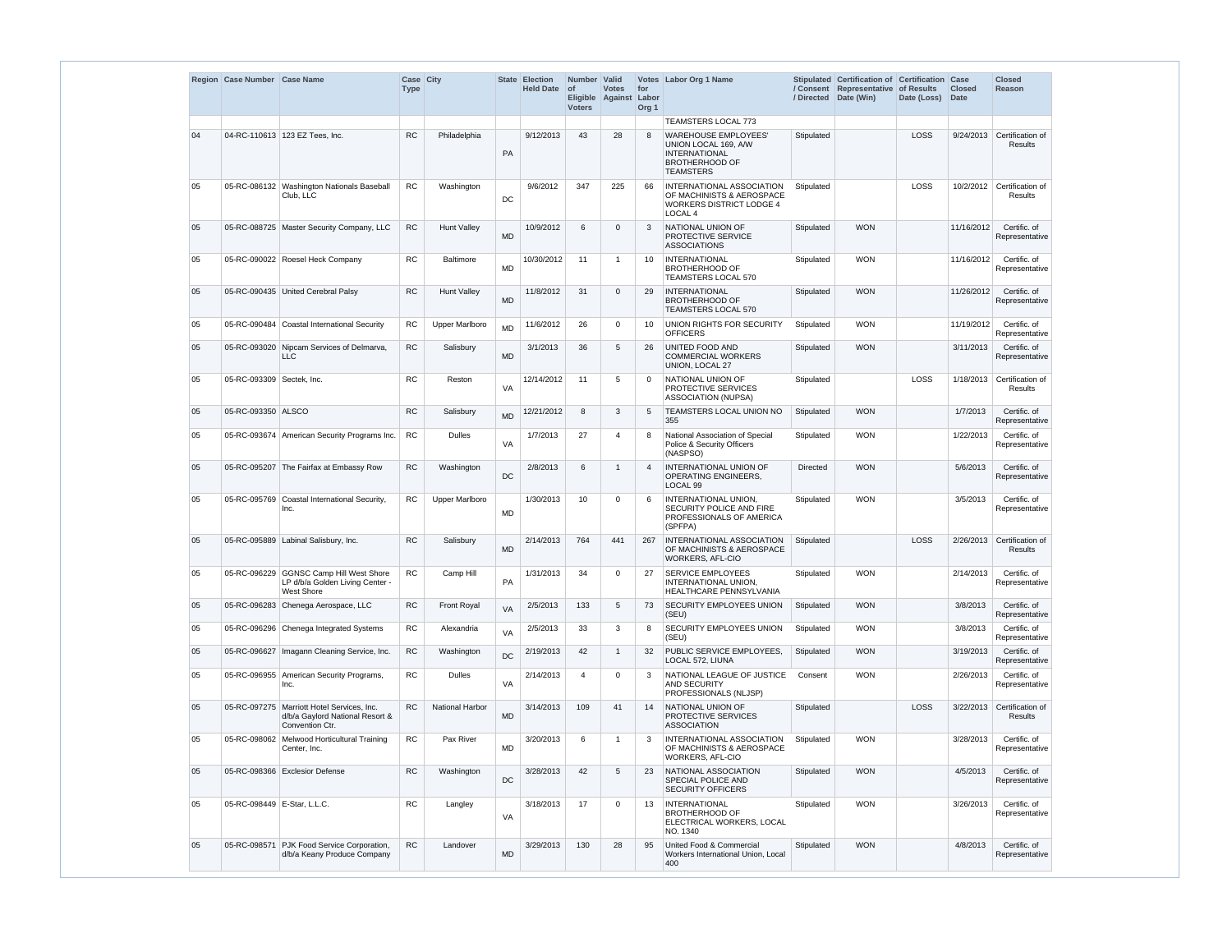|    | Region Case Number Case Name  |                                                                                         | Case City<br><b>Type</b> |                  |           | State Election<br><b>Held Date</b> | Number Valid<br><b>of</b><br><b>Voters</b> | <b>Votes</b><br>Eligible Against | for<br>Labor<br>Org <sub>1</sub> | Votes Labor Org 1 Name                                                                                | / Directed | Stipulated Certification of Certification<br>/ Consent Representative of Results<br>Date (Win) | Date (Loss) | Case<br><b>Closed</b><br><b>Date</b> | Closed<br>Reason                   |
|----|-------------------------------|-----------------------------------------------------------------------------------------|--------------------------|------------------|-----------|------------------------------------|--------------------------------------------|----------------------------------|----------------------------------|-------------------------------------------------------------------------------------------------------|------------|------------------------------------------------------------------------------------------------|-------------|--------------------------------------|------------------------------------|
| 05 |                               | 05-RC-099399 American Security Programs                                                 | <b>RC</b>                | Washington       | DC        | 3/26/2013                          | 12 <sup>°</sup>                            | 0                                | $\overline{4}$                   | NATIONAL LEAGUE OF JUSTICE<br>AND SECURITY<br>PROFESSIONALS (NLJSP)                                   | Stipulated | <b>WON</b>                                                                                     |             | 4/24/2013                            | Certific. of<br>Representative     |
| 05 | 05-RC-099438 Deco Inc.        |                                                                                         | <b>RC</b>                | Dover            | DE        | 3/26/2013                          | 17                                         | $\overline{2}$                   | 10                               | <b>INTERNATIONAL UNION,</b><br>SECURITY, POLICE AND FIRE<br>PROFESSIONALS OF AMERICA,<br><b>SPFPA</b> | Stipulated | <b>WON</b>                                                                                     |             | 4/22/2013                            | Certific. of<br>Representative     |
| 05 |                               | 05-RC-099918 First Transit, Inc.                                                        | <b>RC</b>                | <b>Baltimore</b> | <b>MD</b> | 4/1/2013                           | 112                                        | -1                               | $\overline{7}$                   | TEAMSTERS LOCAL UNION NO.<br>355 a/w International Brotherhood<br>of Teamsters                        | Stipulated | <b>WON</b>                                                                                     |             | 4/23/2013                            | Certific. of<br>Representative     |
| 05 |                               | 05-RC-100098 SKW Constructors                                                           | <b>RC</b>                | Baltimore        | <b>MD</b> | 4/25/2013                          | $\overline{7}$                             | 3                                | 2                                | INTERNATIONAL UNION OF<br>OPERATING ENGINEERS LOCAL<br>#37, AFL-CIO                                   | Stipulated |                                                                                                | LOSS        | 9/16/2013                            | Certification of<br><b>Results</b> |
| 05 | 05-RC-100533 Mr. Bult's, Inc. |                                                                                         | ${\sf RC}$               | Plymouth         | VA        | 7/8/2013                           | 94                                         | 38                               | 28                               | TEAMSTERS LOCAL UNION NO.<br>592, A/W THE INTERNATIONAL<br><b>BROTHERHOOD OF</b><br><b>TEAMSTERS</b>  | Stipulated |                                                                                                | LOSS        | 8/2/2013                             | Certification of<br>Results        |
| 05 |                               | 05-RC-100905 Georgetown University                                                      | <b>RC</b>                | Washington       | <b>DC</b> | 4/12/2013                          | 650                                        | 87                               | 221                              | Service Employees International<br>Union, Local 500                                                   | Stipulated | <b>WON</b>                                                                                     |             | 5/13/2013                            | Certific. of<br>Representative     |
| 05 |                               | 05-RC-101489 American Security Programs                                                 | RC                       | <b>Bethesda</b>  | <b>MD</b> | 4/23/2013                          | $\overline{7}$                             | 0                                | 3                                | NATIONAL LEAGUE OF JUSTICE<br><b>AND SECURITY</b><br>PROFESSIONALS (NLJSP)                            | Stipulated | <b>WON</b>                                                                                     |             | 5/15/2013                            | Certific. of<br>Representative     |
| 05 |                               | 05-RC-101509 ARAMARK Educational<br>Services, LLC at William and<br><b>Mary College</b> | <b>RC</b>                | Williamsburg     | VA        | 4/24/2013                          | 249                                        | 149                              | 61                               | MID-ATLANTIC REGIONAL JOINT<br>BOARD, WORKERS UNITED A/W<br>SEIU                                      | Stipulated |                                                                                                | LOSS        | 5/2/2013                             | Certification of<br><b>Results</b> |
| 05 | 05-RC-101600                  | <b>First Coast Security Solutions,</b><br>Inc.                                          | RC                       | Washington       | DC        | 5/1/2013                           | 17                                         | 0                                | $\overline{4}$                   | NATIONAL LEAGUE OF JUSTICE<br><b>AND SECURITY</b><br>PROFESSIONALS (NLJSP)                            | Consent    | <b>WON</b>                                                                                     |             | 5/30/2013                            | Certific. of<br>Representative     |
| 05 | 05-RC-101709 Sodexo, Inc.     |                                                                                         | <b>RC</b>                | Mt. Vernon       | <b>VA</b> | 4/25/2013                          | 16                                         | 0                                | 14                               | UNITE HERE INTERNATIONAL<br>UNION, LOCAL 23                                                           | Consent    | <b>WON</b>                                                                                     |             | 5/3/2013                             | Certific. of<br>Representative     |
| 05 |                               | 05-RC-102671 United Parcel Service                                                      | <b>RC</b>                | Springfield      | VA        | 5/24/2013                          | $\overline{2}$                             | $\overline{2}$                   | $\Omega$                         | Teamster Local Union 639                                                                              | Stipulated |                                                                                                | LOSS        | 6/3/2013                             | Certification of<br>Results        |
| 05 | 05-RC-102971                  | Chenega Integrated System0                                                              | <b>RC</b>                | Winchester       | VA        | 5/8/2013                           | 13                                         | 0                                | 6                                | <b>INTERNATIONAL UNION,</b><br>SECURITY, POLICE AND FIRE<br>PROFESSIONALS OF AMERICA<br>(SPFPA)       | Stipulated | <b>WON</b>                                                                                     |             | 5/30/2013                            | Certific. of<br>Representative     |
| 05 |                               | 05-RC-103413 AlliedBarton Security Services<br><b>LLC</b>                               | RC                       | Washington       | DC        | 5/28/2013                          | 23                                         |                                  | 22                               | Union Rights for Security Officers                                                                    | Stipulated | <b>WON</b>                                                                                     |             | 6/26/2013                            | Certific. of<br>Representative     |
| 05 |                               | 05-RC-103424 Kingdom Security Services, Inc.                                            | ${\sf RC}$               | Suitland         | <b>MD</b> | 5/29/2013                          | 5                                          | $\mathbf{1}$                     | 2                                | Union Rights for Security Officers                                                                    | Stipulated | <b>WON</b>                                                                                     |             | 6/27/2013                            | Certific. of<br>Representative     |
| 05 |                               | 05-RC-104014 NuStar GP, LLC                                                             | <b>RC</b>                | Baltimore        | <b>MD</b> | 6/5/2013                           | 3                                          | $\mathbf 1$                      | $\overline{2}$                   | <b>INTERNATIONAL</b><br><b>BROTHERHOOD OF</b><br>TEAMSTERS LOCAL UNION NO.<br>355                     | Stipulated | <b>WON</b>                                                                                     |             | 6/24/2013                            | Certific. of<br>Representative     |
| 05 |                               | 05-RC-105312 Armstrong Cable                                                            | RC                       | Rising Sun       | <b>MD</b> | 6/28/2013                          | 40                                         | 25                               | 15                               | <b>COMMUNICATIONS WORKERS</b><br>OF AMERICA, DISTRICT 2-13,<br>AFL-CIO, CLC                           | Stipulated |                                                                                                | LOSS        | 7/8/2013                             | Certification of<br><b>Results</b> |
| 05 |                               | 05-RC-105433   Battle's Transportation, Inc.                                            | <b>RC</b>                | Washington       | DC        | 6/13/2013                          | 11                                         | 0                                | $\mathbf 1$                      | Amalgamated Transit Union, Local<br>1764                                                              | Stipulated | <b>WON</b>                                                                                     |             | 6/21/2013                            | Certific. of<br>Representative     |
| 05 |                               | 05-RC-105456 Capital Care, Inc.                                                         | <b>RC</b>                | Silver Spring    | <b>MD</b> | 6/18/2013                          | 190                                        | 79                               | 45                               | Service Employees International<br>Union, Local 500                                                   | Stipulated |                                                                                                | LOSS        | 7/29/2013                            | Certification of<br>Results        |
| 05 |                               | 05-RC-106703 Master Security Company, LLC                                               | ${\sf RC}$               | Arlington        | VA        | 7/5/2013                           | 4                                          | 0                                | $\overline{4}$                   | National League of Justice and<br>Security Professionals (NLJSP)                                      | Stipulated | <b>WON</b>                                                                                     |             | 8/5/2013                             | Certific. of<br>Representative     |
| 05 |                               | 05-RC-106722 First Coast Security Services                                              | RC                       | Washington       | DC        | 7/1/2013                           | 23                                         | 1                                | 11                               | NATIONAL LEAGUE OF JUSTICE<br><b>AND SECURITY</b><br>PROFESSIONALS (NLJSP)                            | Consent    | <b>WON</b>                                                                                     |             | 7/10/2013                            | Certific. of<br>Representative     |
| 05 |                               | 05-RC-106733 Enterprise Professional<br>Services, Inc.                                  | ${\sf RC}$               | Ft. Eustis       | VA        | 7/9/2013                           | 18                                         | 0                                | 7                                | INTERNATIONAL UNION OF<br>OPERATING ENGINEERS LOCAL<br>147                                            | Stipulated | <b>WON</b>                                                                                     |             | 8/1/2013                             | Certific. of<br>Representative     |
| 05 |                               | 05-RC-106744 Suburban Propane, L.P.                                                     | ${\sf RC}$               | Easton           | <b>MD</b> | 7/19/2013                          | 17                                         | 8                                | 9                                | TEAMSTERS LOCAL UNION NO.<br>355                                                                      | Stipulated | <b>WON</b>                                                                                     |             | 8/2/2013                             | Certific. of<br>Representative     |
| 05 |                               | 05-RC-107209 ARAMARK Management<br>Services, LP                                         | RC                       | Washington       | DC        | 7/26/2013                          | 16                                         | 3                                | 11                               | <b>INTERNATIONAL UNION OF</b><br>OPERATING ENGINEERS LOCAL<br>UNION 99                                | Directed   | <b>WON</b>                                                                                     |             | 8/5/2013                             | Certific. of<br>Representative     |
| 05 | 05-RC-107332                  | Harco Distributors Inc., d/b/a<br>Pepsi Cola Bottling Co. of Havre<br>de Grace          | RC                       | Havre de Grace   | <b>MD</b> | 7/24/2013                          | 8                                          | 3                                | $\overline{4}$                   | TEAMSTERS LOCAL UNION NO.<br>570 A/W INTERNATIONAL<br><b>BROTHERHOOD OF</b><br><b>TEAMSTERS</b>       | Stipulated | <b>WON</b>                                                                                     |             | 8/1/2013                             | Certific. of<br>Representative     |
| 05 |                               | 05-RC-107546 Aleut Facility Support Services,<br><b>LLC</b>                             | <b>RC</b>                | Fort Belvoir     | VA        | 7/25/2013                          | 110                                        | 22                               | 66                               | STEAMFITTERS LOCAL UNION<br>NO. 602                                                                   | Stipulated | <b>WON</b>                                                                                     |             | 8/5/2013                             | Certific. of<br>Representative     |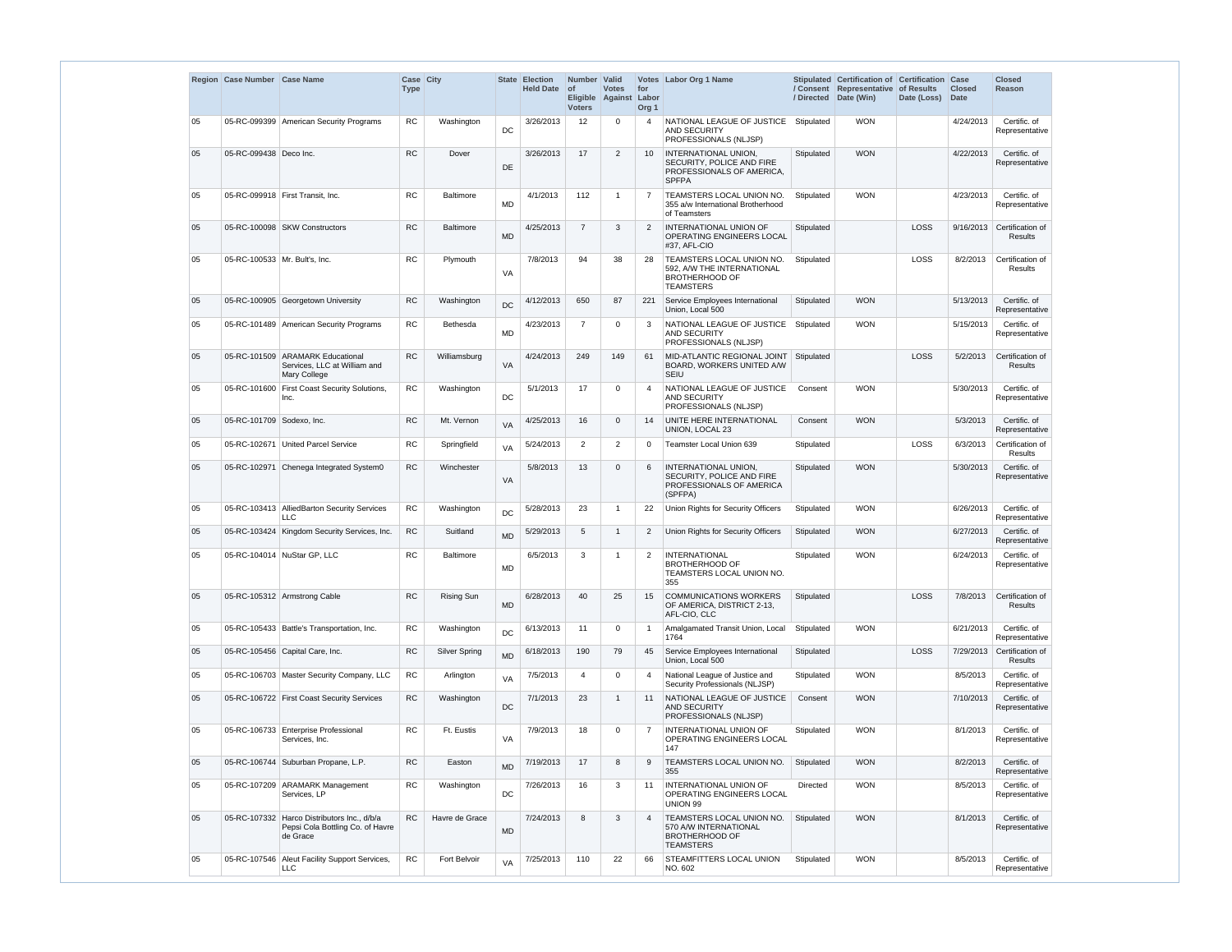|    | Region Case Number Case Name |                                                                                | Case City<br><b>Type</b> |                    |           | State Election<br><b>Held Date</b> | Number   Valid<br>$ $ of<br>Eligible Against<br><b>Voters</b> | <b>Votes</b>   | for<br>Labor<br>Org <sub>1</sub> | Votes Labor Org 1 Name                                                                                                                       |            | Stipulated Certification of Certification Case<br>/ Consent Representative of Results<br>/ Directed Date (Win) | Date (Loss) | <b>Closed</b><br><b>Date</b> | <b>Closed</b><br><b>Reason</b>               |
|----|------------------------------|--------------------------------------------------------------------------------|--------------------------|--------------------|-----------|------------------------------------|---------------------------------------------------------------|----------------|----------------------------------|----------------------------------------------------------------------------------------------------------------------------------------------|------------|----------------------------------------------------------------------------------------------------------------|-------------|------------------------------|----------------------------------------------|
| 05 |                              | 05-RC-108233 Unified Community Connections,<br>Inc.                            | <b>RC</b>                | Towson             | <b>MD</b> | 8/2/2013                           | 115                                                           | 20             | 33                               | Teamsters Local Union No. 570                                                                                                                | Stipulated | <b>WON</b>                                                                                                     |             | 8/27/2013                    | Certific. of<br>Representative               |
| 05 |                              | 05-RC-108267 American Security Programs                                        | <b>RC</b>                | Washington         | DC        | 8/5/2013                           | 3                                                             | 0              | $\overline{1}$                   | NATIONAL LEAGUE OF JUSTICE<br>AND SECURITY<br><b>PROFESSIONALS</b>                                                                           | Stipulated | <b>WON</b>                                                                                                     |             | 8/19/2013                    | Certific. of<br>Representative               |
| 05 |                              | 05-RC-108553 Healthcare Services Group, Inc.                                   | RC                       | Ashland            | <b>VA</b> | 8/14/2013                          | 32                                                            | 12             | 10                               | United Food and Commercial<br>Workers Union, Local 400                                                                                       | Consent    |                                                                                                                | LOSS        | 8/22/2013                    | Certification of<br>Results                  |
| 05 |                              | 05-RC-108632 Master Security Company, LLC.                                     | RC                       | Washington         | DC        | 8/13/2013                          | 29                                                            | 0              | 17                               | UNITED SECURITY & POLICE<br>OFFICERS OF AMERICA<br>(USPOA)                                                                                   | Stipulated | <b>WON</b>                                                                                                     |             | 9/4/2013                     | Certific. of<br>Representative               |
| 05 |                              | 05-RC-109107 The Chefs' Warehouse<br>Mid-Atlantic, LLC                         | ${\sf RC}$               | Hanover            | <b>MD</b> | 8/21/2013                          | 39                                                            | 25             | 10                               | Teamsters Local Union No. 570                                                                                                                | Stipulated |                                                                                                                | LOSS        | 8/29/2013                    | Certification of<br><b>Results</b>           |
| 05 |                              | 05-RC-109566 Rite Aid Hdgtrs. Corp.                                            | <b>RC</b>                | Mechanicsburg      | PA        | 8/27/2013                          | 71                                                            | 47             | 17                               | <b>INTERNATIONAL</b><br><b>BROTHERHOOD OF</b><br>ELECTRICAL WORKERS LOCAL<br>777, AFL-CIO                                                    | Stipulated |                                                                                                                | LOSS        | 9/4/2013                     | Certification of<br>Results                  |
| 05 |                              | 05-RC-110262 Security Assurance<br>Management, Inc.                            | <b>RC</b>                | Washington         | <b>DC</b> | 8/28/2013                          | 21                                                            | 6              | $\overline{4}$                   | Union Rights for Security Officers                                                                                                           | Stipulated |                                                                                                                | LOSS        |                              | 9/26/2013 Certification of<br><b>Results</b> |
| 05 |                              | 05-RC-111172 E&P Electrical Contracting<br>Company, Inc.                       | <b>RC</b>                | <b>Norfolk</b>     | VA        | 9/18/2013                          | 27                                                            | 19             | 6                                | International Brotherhood of<br>Electrical Workers Local 80 a/w<br>International Brotherhood of<br>Electrical                                | Stipulated |                                                                                                                | LOSS        |                              | 9/26/2013 Certification of<br>Results        |
| 05 |                              | 05-RC-111189 Danella Engineering and<br>Construction Corp.                     | <b>RC</b>                | Dover              | DE        | 9/18/2013                          | 32                                                            | 18             | 13                               | General Teamsters Local 326 a/w<br>International Brotherhood of<br>Teamsters                                                                 | Stipulated |                                                                                                                | LOSS        | 9/26/2013                    | Certification of<br><b>Results</b>           |
| 06 |                              | 06-RC-077250 LMS INTELLIBOUND GROUP,<br>INC.                                   | <b>RC</b>                | <b>DUBOIS</b>      | PA        | 9/18/2012                          | 18                                                            | 9              | 8                                | UNITED FOOD & COMMERCIAL<br><b>WORKERS INTERNATIONAL</b><br>UNION, LOCAL UNION NO. 23                                                        | Stipulated |                                                                                                                | LOSS        | 10/2/2012                    | Certification of<br>Results                  |
| 06 |                              | 06-RC-087509 August Wilson Center for African<br>American Culture              | <b>RC</b>                | Pittsburgh         | PA        | 9/26/2012                          | $\overline{4}$                                                | $\mathbf 0$    | $\overline{4}$                   | <b>INTERNATIONAL ALLIANCE OF</b><br><b>THEATRICAL STAGE</b><br>EMPLOYEES, MOVING PICTURE<br><b>TECHNICIANS, ARTISTS AND</b><br><b>ALLIED</b> | Stipulated | <b>WON</b>                                                                                                     |             | 10/11/2012                   | Certific. of<br>Representative               |
| 06 |                              | 06-RC-090306 WENDELL H. STONE CO<br>INC., t/d/b/a STONE &<br>COMPANY, INC.     | <b>RC</b>                | Connellsville      | PA        | 3/1/2013                           | 26                                                            | 8              | 9                                | INTERNATIONAL UNION OF<br>OPERATING ENGINEERS LOCAL<br>#66, 66A, B, C, D, O & R, AFL-CIO                                                     | Stipulated |                                                                                                                | LOSS        |                              | 3/18/2013 Certification of<br>Results        |
| 06 |                              | 06-RC-090306 WENDELL H. STONE CO.,<br>INC., t/d/b/a STONE &<br>COMPANY, INC.   | <b>RC</b>                | Connellsville      | PA        | 3/1/2013                           | 26                                                            | 10             |                                  | <b>INTERNATIONAL UNION OF</b><br><b>OPERATING ENGINEERS LOCAL</b><br>#66, 66A, B, C, D, O & R, AFL-CIO                                       | Stipulated |                                                                                                                | LOSS        |                              | 3/18/2013 Certification of<br><b>Results</b> |
| 06 |                              | 06-RC-092458 Ryder Truck Rental, Inc.                                          | <b>RC</b>                | Cranberry          | PA        | 12/6/2012                          | 11                                                            | $\overline{2}$ | 9                                | INTERNATIONAL ASSOCIATION<br>OF MACHINISTS & AEROSPACE<br>WORKERS, AFL-CIO, DL 98, LL<br>1060                                                | Stipulated | <b>WON</b>                                                                                                     |             | 12/17/2012                   | Certific. of<br>Representative               |
| 06 |                              | 06-RC-094326 U.S. Corrugated, Inc.                                             | RC                       | <b>COAL CENTER</b> | PA        | 1/11/2013                          | 88                                                            | 25             | 56                               | United Steel, Paper and Forestry,<br>Rubber, Manufacturing, Energy,<br>Allied Industrial and Service Worke                                   | Stipulated | <b>WON</b>                                                                                                     |             | 1/22/2013                    | Certific. of<br>Representative               |
| 06 |                              | 06-RC-094764 GGNSC Meyersdale LP d/b/a<br>Golden Living Center -<br>Meyersdale | <b>RC</b>                | Meyersdale         | PA        | 12/27/2012                         | 15                                                            | $\overline{2}$ | 10                               | SERVICE EMPLOYEES<br><b>INTERNATIONAL UNION</b><br>HEALTHCARE PENNSYLVANIA                                                                   | Stipulated | <b>WON</b>                                                                                                     |             | 1/7/2013                     | Certific. of<br>Representative               |
| 06 |                              | 06-RC-096574 GGNSC Titusville LP d/b/a<br>Golden Living Center - Titusville    | <b>RC</b>                | Titusville         | PA        | 2/7/2013                           | 9                                                             | $\mathbf 1$    | 8                                | SERVICE EMPLOYEES<br>INTERNATIONAL UNION,<br>HEALTHCARE PENNSYLVANIA                                                                         | Stipulated | <b>WON</b>                                                                                                     |             | 2/26/2013                    | Certific. of<br>Representative               |
| 06 | 06-RC-097301                 | Intermodal Services of America,<br>LLC.                                        | <b>RC</b>                | Wall               | PA        | 2/22/2013                          | 13                                                            | 1              | 12                               | <b>INTERNATIONAL ASSOCIATION</b><br>OF MACHINISTS & AEROSPACE<br><b>WORKERS, DISTRICT LODGE 98</b>                                           | Stipulated | <b>WON</b>                                                                                                     |             | 3/5/2013                     | Certific. of<br>Representative               |
| 06 |                              | 06-RC-097405 Maxim Crane Works LP                                              | RC                       | West Mifflin       | PA        | 3/7/2013                           | 5                                                             | $\Omega$       | $\overline{5}$                   | INTERNATIONAL UNION OF<br>OPERATING ENGINEERS.<br>LOCAL UNION NO. 66, 66A. B, C,<br>D & R, AFL-CIO                                           | Stipulated | <b>WON</b>                                                                                                     |             | 3/18/2013                    | Certific. of<br>Representative               |
| 06 |                              | 06-RC-097739   FirstEnergy Service Company                                     | <b>RC</b>                | <b>Dellslow</b>    | <b>WV</b> | 3/15/2013                          | 151                                                           | 108            | 32                               | <b>INTERNATIONAL</b><br><b>BROTHERHOOD OF</b><br>ELECTRICAL WORKERS LOCAL<br>2357, AFL-CIO, CLC                                              | Stipulated |                                                                                                                | LOSS        | 3/25/2013                    | Certification of<br>Results                  |
| 06 |                              | 06-RC-098802 Canterbury Place                                                  | RC                       | Pittsburgh         | PA        | 3/27/2013                          | $\overline{4}$                                                | $\mathbf 0$    | -4                               | International Union of Operating<br>Engineers, Local 95, AFL-CIO                                                                             | Stipulated | <b>WON</b>                                                                                                     |             | 4/8/2013                     | Certific. of<br>Representative               |
| 06 |                              | 06-RC-099076 Cameron County Ambulance<br>Service, Inc.                         | <b>RC</b>                | Emporium           | PA        | 3/26/2013                          | 11                                                            | 1              | 8                                | INTERNATIONAL ASSOCIATION<br>OF EMT'S AND<br>PARAMEDICS/NAGE/SEIU<br>LOCAL 5000                                                              | Stipulated | <b>WON</b>                                                                                                     |             | 4/5/2013                     | Certific. of<br>Representative               |
| 06 |                              | 06-RC-099794 Reclaim Company, LLC                                              | ${\sf RC}$               | Fairmont           | <b>WV</b> | 4/8/2013                           | $\overline{4}$                                                | 3              | -1                               | <b>INTERNATIONAL UNION OF</b><br>OPERATING ENGINEERS,                                                                                        | Stipulated |                                                                                                                | LOSS        | 4/22/2013                    | Certification of<br>Results                  |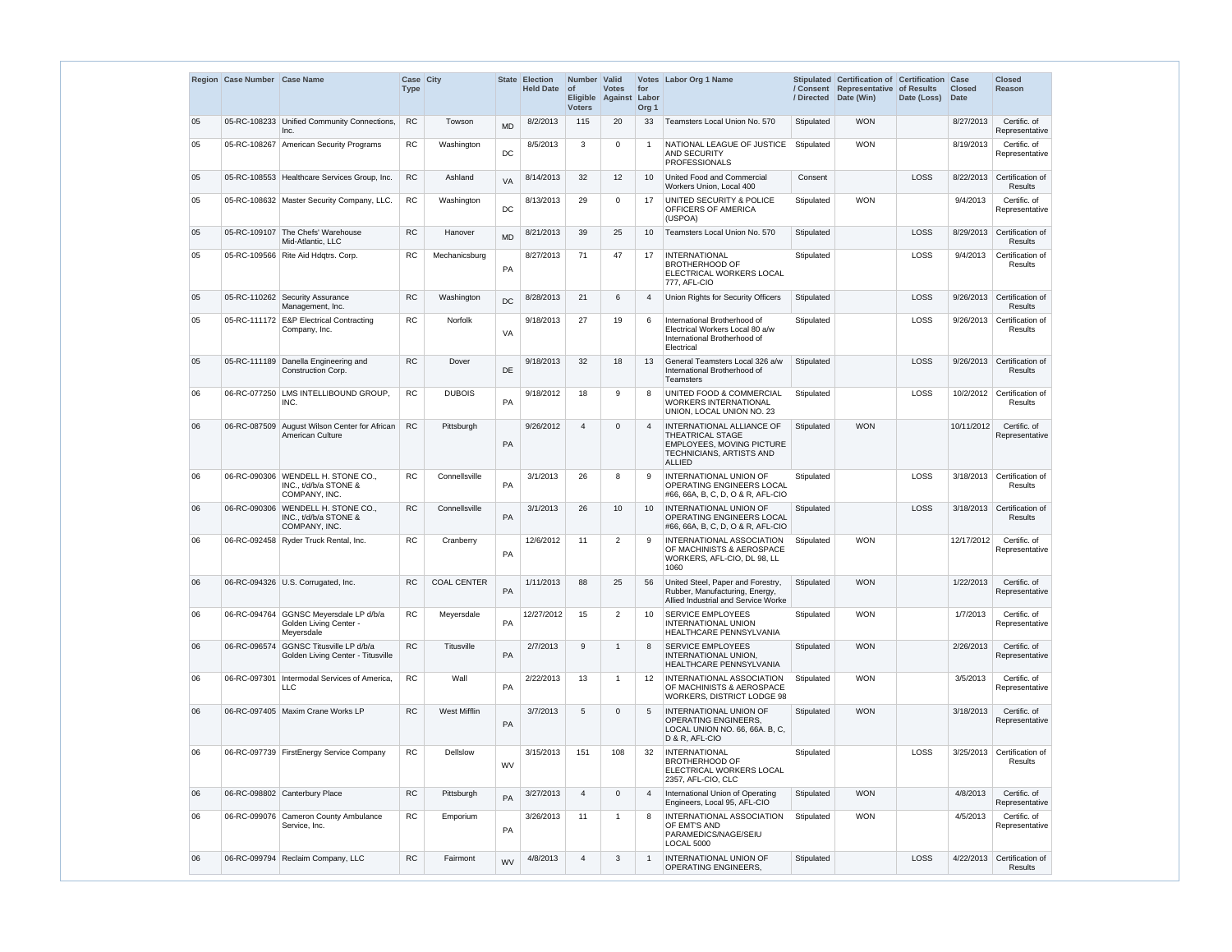|    | Region Case Number Case Name |                                                                                           | Case City   |                     |           | State Election   | Number Valid               |                                        |                         | Votes Labor Org 1 Name                                                                                                                |                 | Stipulated Certification of Certification Case               |                  |               | <b>Closed</b>                                 |
|----|------------------------------|-------------------------------------------------------------------------------------------|-------------|---------------------|-----------|------------------|----------------------------|----------------------------------------|-------------------------|---------------------------------------------------------------------------------------------------------------------------------------|-----------------|--------------------------------------------------------------|------------------|---------------|-----------------------------------------------|
|    |                              |                                                                                           | <b>Type</b> |                     |           | <b>Held Date</b> | <b>of</b><br><b>Voters</b> | <b>Votes</b><br>Eligible Against Labor | for<br>Org <sub>1</sub> |                                                                                                                                       |                 | / Consent Representative of Results<br>/ Directed Date (Win) | Date (Loss) Date | <b>Closed</b> | Reason                                        |
|    |                              |                                                                                           |             |                     |           |                  |                            |                                        |                         | LOCAL UNION NO. 132, AFL-CIO                                                                                                          |                 |                                                              |                  |               |                                               |
| 06 |                              | 06-RC-099878 Newspaper Holdings, Inc. d/b/a<br>West Penn Printing                         | RC          | New Castle          | PA        | 4/19/2013        | 53                         | 21                                     | 26                      | <b>COMMUNICATIONS WORKERS</b><br>OF AMERICA, LOCAL 14827                                                                              | Stipulated      | <b>WON</b>                                                   |                  | 4/30/2013     | Certific. of<br>Representative                |
| 06 |                              | 06-RC-100185 Eastern Area Prehospital<br>Services                                         | <b>RC</b>   | <b>Turtle Creek</b> | PA        | 4/10/2013        | 35                         | 19                                     | 10                      | Pennsylvania Professional Fire<br>Fighters Association a/w<br>International Association of Fire<br>Fighters,                          | Stipulated      |                                                              | LOSS             | 4/22/2013     | Certification of<br><b>Results</b>            |
| 06 |                              | 06-RC-100439 GGNSC Morgantown LLC d/b/a<br>Golden Living Center -<br>Morgantown           | RC          | Morgantown          | <b>WV</b> | 4/11/2013        | 74                         | 20                                     | 26                      | UNITED MINE WORKERS OF<br>AMERICA, REGION 1, AFL- CIO                                                                                 | Stipulated      | <b>WON</b>                                                   |                  | 4/22/2013     | Certific. of<br>Representative                |
| 06 |                              | 06-RC-100639 Air Star Transportation &<br>Limousine Service, Inc.                         | <b>RC</b>   | Pittsburgh          | PA        | 4/26/2013        | 42                         | 26                                     | 13                      | <b>GENERAL TEAMSTERS,</b><br>CHAUFFEURS AND HELPERS<br>LOCAL UNION NO. 249 A/W<br><b>INTERNATIONAL</b><br><b>BROTHERHOOD OF TEAMS</b> | Stipulated      |                                                              | LOSS             | 5/9/2013      | Certification of<br><b>Results</b>            |
| 06 |                              | 06-RC-101024 Asplundh Tree Expert Co.                                                     | <b>RC</b>   | <b>Willow Grove</b> | <b>PA</b> | 5/2/2013         | 23                         | 12                                     | 11                      | <b>INTERNATIONAL</b><br><b>BROTHERHOOD OF</b><br>ELECTRICAL WORKERS LOCAL<br>1919, AFL-CIO                                            | Stipulated      |                                                              | LOSS             | 5/2/2013      | Certification of<br>Results                   |
| 06 |                              | 06-RC-102353 GenPower Services, LLC                                                       | <b>RC</b>   | Maidsville          | <b>WV</b> | 5/17/2013        | 58                         | 46                                     | 11                      | <b>INTERNATIONAL</b><br><b>BROTHERHOOD OF</b><br>ELECTRICAL WORKERS LOCAL<br>UNION 596, AFL-CIO                                       | Stipulated      |                                                              | LOSS             |               | 5/28/2013 Certification of<br><b>Results</b>  |
| 06 |                              | 06-RC-103535 Lower Valley Ambulance<br>Service, Inc.                                      | RC          | Cheswick            | PA        | 5/31/2013        | 20                         | -1                                     | 14                      | INTERNATIONAL ASSOCIATION<br>OF EMTS & PARAMEDICS/<br>NAGE/SEIU LOCAL 5000                                                            | Consent         | <b>WON</b>                                                   |                  | 6/11/2013     | Certific. of<br>Representative                |
| 06 |                              | 06-RC-106621   VT Hackney, Inc.                                                           | <b>RC</b>   | Montgomery          | PA        | 7/18/2013        | 214                        | 129                                    | 68                      | TEAMSTERS LOCAL NO. 764                                                                                                               | Stipulated      |                                                              | LOSS             | 7/29/2013     | Certification of<br><b>Results</b>            |
| 06 |                              | 06-RC-107206 GEO CORRECTIONS AND<br>DETENTION LLC                                         | <b>RC</b>   | Philipsburg         | PA        | 7/24/2013        | 24                         | 17                                     | 6                       | United Steel, Paper and Forestry,<br>Rubber, Manufacturing, Energy,<br>Allied Industrial and Service Worke                            | Stipulated      |                                                              | LOSS             | 8/5/2013      | Certification of<br>Results                   |
| 06 |                              | 06-RC-107921   Industrial Handling Systems, Inc.<br>d/b/a Barnes & Brass Electric         | <b>RC</b>   | Clarksburg          | <b>WV</b> | 7/31/2013        | 8                          | 4                                      | $\overline{4}$          | <b>INTERNATIONAL</b><br><b>BROTHERHOOD OF</b><br>ELECTRICAL WORKERS, LOCAL<br>UNION 596, AFL-CIO                                      | Stipulated      |                                                              | LOSS             |               | 8/19/2013 Certification of<br>Results         |
| 06 | 06-RC-108783 UPMC East       |                                                                                           | <b>RC</b>   | Monroeville         | PA        | 8/20/2013        | 15                         | 14                                     | $\overline{1}$          | INTERNATIONAL UNION,<br>SECURITY OF POLICE AND FIRE<br>PROFESSIONALS OF AMERICA<br>(SPFPA)                                            | Stipulated      |                                                              | LOSS             | 9/3/2013      | Certification of<br>Results                   |
| 06 |                              | 06-RC-108904 Monongahela Power Company                                                    | ${\sf RC}$  | Fairmont            | <b>WV</b> | 8/15/2013        | 12                         | 3                                      | 9                       | INTERNATIONAL<br><b>BROTHERHOOD OF</b><br>ELECTRICAL WORKERS, LOCAL<br>2357, AFL-CIO, CLC                                             | Stipulated      | <b>WON</b>                                                   |                  | 8/26/2013     | Certific. of<br>Representative                |
| 06 |                              | 06-RC-109937 Young Men's Christian<br>Association                                         | <b>RC</b>   | Greensburg          | PA        | 9/6/2013         | 10                         | 5                                      | -5                      | Teamsters Local Union No. 30 A/W Stipulated<br>International Brotherhood of<br>Teamsters1                                             |                 |                                                              | LOSS             | 9/17/2013     | Certification of<br>Results                   |
| 07 |                              | 07-RC-087016 ETO Magnetic Corporation                                                     | RC          | <b>Grand Rapids</b> | MI        | 10/19/2012       | 100                        | 73                                     | 25                      | LOCAL 951, UNITED FOOD AND<br><b>COMMERCIAL WORKERS</b><br>INTERNATIONAL UNION (UFCW)<br><b>CTW</b>                                   | <b>Directed</b> |                                                              | LOSS             |               | 12/10/2012 Certification of<br><b>Results</b> |
| 07 |                              | 07-RC-087646   Durand Senior Care                                                         | RC          | Durand              | MI        | 9/21/2012        | 82                         | 40                                     | 36                      | RETAIL, WHOLESALE AND<br>DEPARTMENT STORE UNION<br>(RWDSU), UFCW                                                                      | Stipulated      |                                                              | LOSS             | 10/1/2012     | Certification of<br>Results                   |
| 07 |                              | 07-RC-089149 Genesys Convalescent Center                                                  | <b>RC</b>   | <b>Grand Blanc</b>  | MI        | 10/25/2012       | 114                        | 18                                     | 87                      | <b>LOCAL 332, INTERNATIONAL</b><br><b>BROTHERHOOD OF</b><br>TEAMSTERS (IBT).                                                          | Stipulated      | <b>WON</b>                                                   |                  | 11/2/2012     | Certific. of<br>Representative                |
| 07 |                              | 07-RC-089310   Michigan Mineral Reserves<br>Seiler Tank Truck Services, Joint<br>Employer | <b>RC</b>   | Albion              | MI        | 10/25/2012       | 19                         | 12                                     | $\overline{7}$          | LOCAL 164, INTERNATIONAL<br><b>BROTHERHOOD OF</b><br><b>TEAMSTERS (IBT)</b>                                                           | Stipulated      |                                                              | LOSS             | 11/2/2012     | Certification of<br>Results                   |
| 07 |                              | 07-RC-089352 Riverview Health and Rehab<br>Center                                         | ${\sf RC}$  | Detroit             | MI        | 11/15/2012       | 75                         | 54                                     | 16                      | LOCAL 79, SEIU HEALTHCARE<br><b>MICHIGAN</b>                                                                                          | Directed        |                                                              | LOSS             |               | 11/27/2012 Certification of<br>Results        |
| 07 |                              | 07-RC-089883 Micro Gauge, Inc.                                                            | ${\sf RC}$  | Brighton            | MI        | 11/1/2012        | 94                         | 29                                     | 49                      | DISTRICT 60, LODGE 698,<br>INTERNATIONAL ASSOCIATION<br>OF MACHINISTS AND<br><b>AEROSPACE WORKERS</b><br>(IAM&AW), AFL-               | Stipulated      | <b>WON</b>                                                   |                  | 11/9/2012     | Certific. of<br>Representative                |
| 07 |                              | 07-RC-090221 ABM Janitorial Services                                                      | ${\sf RC}$  | Detroit             | MI        | 11/7/2012        | 29                         |                                        | 17                      | NEWSPAPER GUILD OF<br><b>DETROIT</b>                                                                                                  | Stipulated      | <b>WON</b>                                                   |                  | 11/15/2012    | Certific. of<br>Representative                |
| 07 |                              | 07-RC-090527 Tendercare West                                                              | <b>RC</b>   | Lansing             | MI        | 11/13/2012       | 13                         | 3                                      | 6                       | SEIU HEALTHCARE MICHIGAN                                                                                                              | Stipulated      | <b>WON</b>                                                   |                  | 11/21/2012    | Certific. of<br>Representative                |
| 07 |                              | 07-RC-090540 Tendercare West                                                              | ${\sf RC}$  | Lansing             | MI        | 11/13/2012       | 62                         | 28                                     | 29                      | SEIU HEALTHCARE MICHIGAN                                                                                                              | Stipulated      | <b>WON</b>                                                   |                  | 11/21/2012    | Certific. of                                  |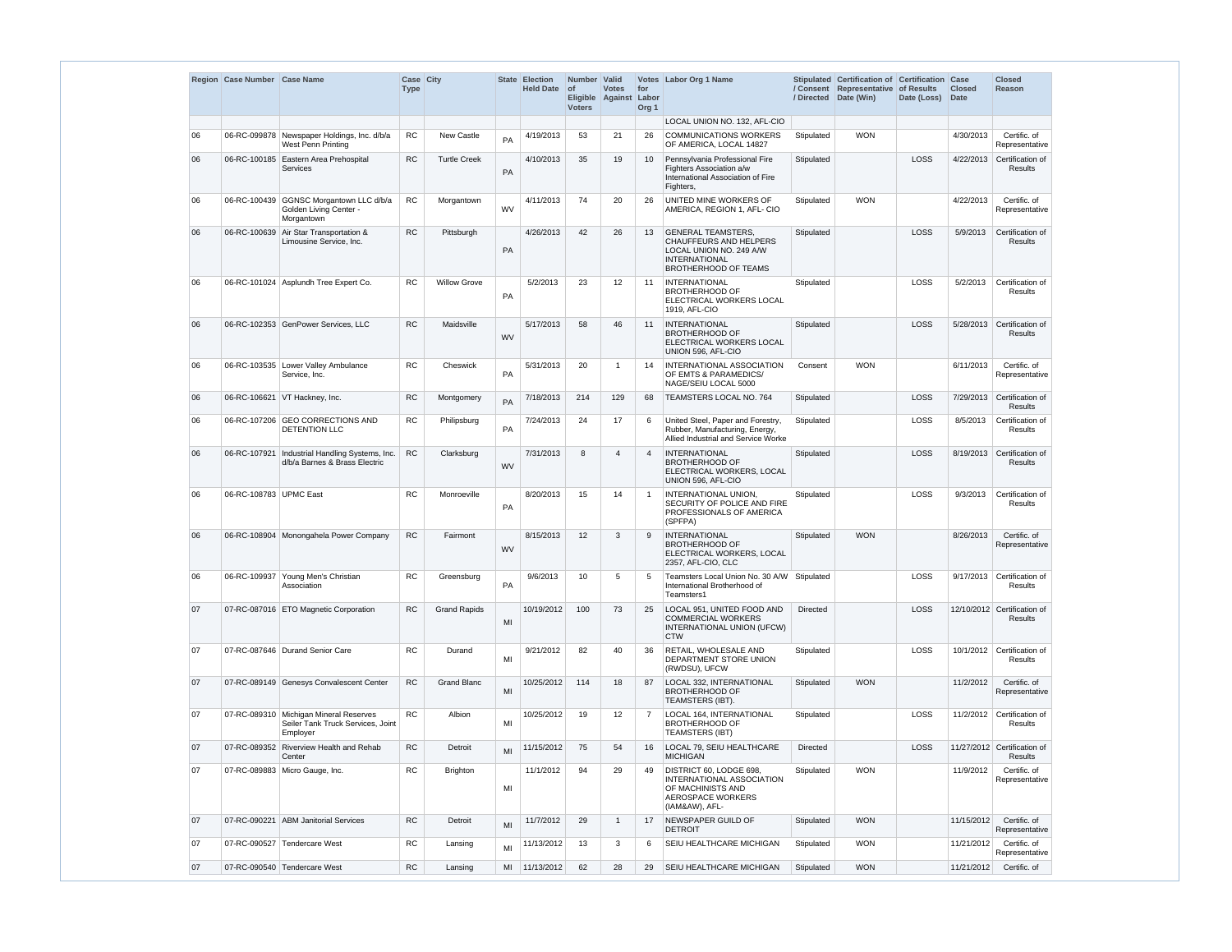|    | Region Case Number Case Name |                                                                            | Case City<br><b>Type</b> |                               |    | State Election<br><b>Held Date</b> | Number Valid<br>$ $ of<br><b>Voters</b> | <b>Votes</b><br>Eligible Against Labor | for<br>Org <sub>1</sub> | Votes Labor Org 1 Name                                                                                                  |                 | Stipulated Certification of Certification<br>/ Consent Representative of Results<br>/ Directed   Date (Win) | Date (Loss) | Case<br><b>Closed</b><br>Date | <b>Closed</b><br><b>Reason</b>                |
|----|------------------------------|----------------------------------------------------------------------------|--------------------------|-------------------------------|----|------------------------------------|-----------------------------------------|----------------------------------------|-------------------------|-------------------------------------------------------------------------------------------------------------------------|-----------------|-------------------------------------------------------------------------------------------------------------|-------------|-------------------------------|-----------------------------------------------|
|    |                              |                                                                            |                          |                               |    |                                    |                                         |                                        |                         |                                                                                                                         |                 |                                                                                                             |             |                               | Representative                                |
| 07 |                              | 07-RC-090938 Aramark Management Services,<br>LP                            | RC                       | Philadelphia                  | PA | 12/3/2012                          | 98                                      | 46                                     | 16                      | MICHIGAN COUNCIL 25,<br>AMERICAN FEDERATION OF<br>STATE, COUNTY AND<br>MUNICIPAL EMPLOYEES<br>(AFSCME), AFL-CIO         | <b>Directed</b> |                                                                                                             | LOSS        | 1/7/2013                      | Certification of<br>Results                   |
| 07 | 07-RC-091307 Arrow Uniform   |                                                                            | <b>RC</b>                | Taylor                        | MI | 11/26/2012                         | 13                                      | 5                                      | 5                       | LOCAL 51, INTERNATIONAL<br><b>BROTHERHOOD OF</b><br><b>TEAMSTERS (IBT)</b>                                              | Stipulated      |                                                                                                             | LOSS        |                               | 4/19/2013 Certification of<br><b>Results</b>  |
| 07 | 07-RC-091448 Qualawash       |                                                                            | <b>RC</b>                | <b>Brownstown</b><br>Township | MI | 11/28/2012                         | $\overline{7}$                          | -1                                     | 6                       | LOCAL 283, INTERNATIONAL<br><b>BROTHERHOOD OF</b><br><b>TEAMSTERS (IBT)</b>                                             | Stipulated      | <b>WON</b>                                                                                                  |             | 12/6/2012                     | Certific. of<br>Representative                |
| 07 |                              | 07-RC-091803 RidgeCrest Health Campus                                      | RC                       | Jackson                       | MI | 11/30/2012                         | 18                                      | 13                                     | $\overline{1}$          | <b>LOCAL 164 INTERNATIONAL</b><br><b>BROTHERHOOD OF</b><br><b>TEAMSTERS</b>                                             | Stipulated      |                                                                                                             | LOSS        |                               | 12/11/2012 Certification of<br><b>Results</b> |
| 07 | 07-RC-092928 Nortru, LLC     |                                                                            | <b>RC</b>                | Detroit                       | MI | 12/17/2012                         | 35                                      | 20                                     | 15                      | LOCAL 247, INTERNAITONAL<br><b>BROTHERHOOD OF</b><br><b>TEAMSTERS</b>                                                   | Stipulated      |                                                                                                             | LOSS        |                               | 12/26/2012 Certification of<br>Results        |
| 07 |                              | 07-RC-093720 Mucci Pac USA, LTD                                            | <b>RC</b>                | Taylor                        | MI | 1/10/2013                          | 110                                     | 34                                     | $12 \overline{ }$       | LOCAL 876, UNITED FOOD AND<br><b>COMMERCIAL WORKERS UNION</b><br>(UFCW)                                                 | Stipulated      |                                                                                                             | LOSS        |                               | 2/21/2013 Certification of<br><b>Results</b>  |
| 07 | 07-RC-093756 Gestamp         |                                                                            | <b>RC</b>                | Mason                         | MI | 1/9/2013                           | 281                                     | 223                                    | 36                      | Local 665. International<br><b>Brotherhood of Electrical Workers</b><br>(IBEW), AFL-CIO                                 | Stipulated      |                                                                                                             | LOSS        | 1/17/2013                     | Certification of<br>Results                   |
| 07 |                              | 07-RC-094257 Bartlett Nuclear, Inc.                                        | <b>RC</b>                | Newport                       | MI | 1/15/2013                          | 14                                      | 5                                      | 9                       | LOCAL 223, UTILITY WORKERS<br>UNION OF AMERICA (UWUA),<br>AFL-CIO                                                       | Stipulated      | <b>WON</b>                                                                                                  |             | 1/24/2013                     | Certific. of<br>Representative                |
| 07 |                              | 07-RC-095340 The Leona Group LLC                                           | RC.                      | Detroit                       | MI | 2/7/2013                           | 151                                     | 39                                     | 88                      | MICHIGAN ALLIANCE OF<br><b>CHARTER TEACHERS AND</b><br>STAFF (ACTS), American<br>Federation of Teachers (AFT),<br>AFL-  | Stipulated      | <b>WON</b>                                                                                                  |             | 2/19/2013                     | Certific. of<br>Representative                |
| 07 |                              | 07-RC-095445   McLaren Greater Lansing                                     | RC                       | Lansing                       | MI | 2/6/2013                           | 5                                       | $\Omega$                               | 4                       | LOCAL 459, OFFICE AND<br>PROFESSIONAL EMPLOYEES<br><b>INTERNATIONAL UNION</b><br>(OPEIU), AFL-CIO                       | Stipulated      | <b>WON</b>                                                                                                  |             | 2/15/2013                     | Certific. of<br>Representative                |
| 07 |                              | 07-RC-095787 THE AMERICAN BOTTLING<br>COMPANY D/B/A MOTT'S LLP             | <b>RC</b>                | Holland                       | MI | 2/15/2013                          | 23                                      | 10                                     | 13                      | <b>General Teamsters Local Union</b><br>No. 406, International Brotherhood<br>of Teamsters                              | Stipulated      | <b>WON</b>                                                                                                  |             | 2/25/2013                     | Certific. of<br>Representative                |
| 07 |                              | 07-RC-096829 Magnumcare of Saginaw                                         | ${\sf RC}$               | Saginaw                       | MI | 4/1/2013                           | 15                                      | $\mathbf 0$                            | 9                       | SEIU HealthCare Michigan                                                                                                | <b>Directed</b> | <b>WON</b>                                                                                                  |             | 4/9/2013                      | Certific. of<br>Representative                |
| 07 |                              | 07-RC-096849 Tickets Plus, Incorporated, d/b/a<br><b>Star Tickets</b>      | <b>RC</b>                | <b>Grand Rapids</b>           | MI | 3/6/2013                           | 13                                      | 6                                      | 7                       | <b>INDUSTRIAL WORKERS OF THE</b><br><b>WORLD - GRAND RAPIDS GMB</b>                                                     | Stipulated      | <b>WON</b>                                                                                                  |             | 3/25/2013                     | Certific. of<br>Representative                |
| 07 |                              | 07-RC-098302 K R Drenth Trucking, Inc.                                     | RC                       | Kalamazoo                     | MI | 5/22/2013                          | 16                                      | 11                                     | $\overline{0}$          | Teamsters Local Union No. 7<br>affiliated with the International<br>Brotherhood of Teamsters (IBT)                      | Stipulated      |                                                                                                             | LOSS        | 5/30/2013                     | Certification of<br>Results                   |
| 07 |                              | 07-RC-098331 CKL Corporation d/b/a Imperial<br>Beverage                    | RC                       | Kalamazoo                     | MI | 3/22/2013                          | 26                                      | 13                                     | 9                       | Teamsters Local Union No. 7<br>affiliated with the International<br>Brotherhood of Teamsters (IBT)                      | Consent         |                                                                                                             | LOSS        | 4/1/2013                      | Certification of<br>Results                   |
| 07 |                              | 07-RC-098679 Mercy Health Partners, Hackley<br>Campus                      | RC                       | Muskegon                      | MI | 4/3/2013                           | 14                                      | -1                                     | 11                      | INTERNATIONAL ASSOCIATION<br>OF MACHINISTS AND<br><b>AEROSPACE WORKERS</b><br>(IAMAW), AFL-CIO, DISTRICT<br>LODGE 60, L | Stipulated      | <b>WON</b>                                                                                                  |             | 4/11/2013                     | Certific. of<br>Representative                |
| 07 |                              | 07-RC-099732   LaPine Metal Products, Inc.                                 | RC                       | Kalamazoo                     | MI | 4/17/2013                          | 15                                      | 8                                      | 5                       | LOCAL 7, SHEET METAL<br><b>WORKERS INTERNATIONAL</b><br>ASSOCIATION (SMWIA), AFL-CIO                                    | Stipulated      |                                                                                                             | LOSS        | 4/25/2013                     | Certification of<br>Results                   |
| 07 |                              | 07-RC-100676 Tendercare (Michigan) Inc. d/b/a<br><b>Tendercare Midland</b> | ${\sf RC}$               | Midland                       | MI | 4/30/2013                          | 79                                      | 27                                     | 35                      | SEIU HealthCare Michigan                                                                                                | Stipulated      | <b>WON</b>                                                                                                  |             | 5/8/2013                      | Certific. of<br>Representative                |
| 07 |                              | 07-RC-101450 US Foods, Inc.                                                | RC                       | Wixom                         | MI | 5/7/2013                           | 6                                       | 6                                      | $\mathbf 0$             | LOCAL 337, INTERNATIONAL<br><b>BROTHERHOOD OF</b><br><b>TEAMSTERS (IBT)</b>                                             | Stipulated      |                                                                                                             | LOSS        | 5/15/2013                     | Certification of<br>Results                   |
| 07 |                              | 07-RC-101873 Savages Services Corporation                                  | RC                       | Wyandotte                     | MI | 5/7/2013                           | 16                                      | $\boldsymbol{\Delta}$                  | $12 \overline{ }$       | LOCAL 283, INTERNATIONAL<br><b>BROTHERHOOD OF</b><br><b>TEAMSTERS (IBT)</b>                                             | Stipulated      | <b>WON</b>                                                                                                  |             | 5/16/2013                     | Certific. of<br>Representative                |
| 07 |                              | 07-RC-102109 Crittenton Hospital                                           | RC                       | Rochester                     | MI | 5/2/2013                           | 6                                       | $\Omega$                               | 6                       | ROCHESTER CRITTENTON<br>RADIOLOGICAL EMPLOYEES'<br><b>ASSOCIATION</b>                                                   | Stipulated      |                                                                                                             | LOSS        | 5/13/2013                     | Certification of<br>Results                   |
| 07 |                              | 07-RC-102659 The American Bottling Company                                 | <b>RC</b>                | Cadillac                      | MI | 5/22/2013                          | 17                                      | $\overline{7}$                         | 9                       | LOCAL 406, INTERNATIONAL<br><b>BROTHERHOOD OF</b><br>TEAMSTERS (IBT)                                                    | Stipulated      | <b>WON</b>                                                                                                  |             | 5/30/2013                     | Certific. of<br>Representative                |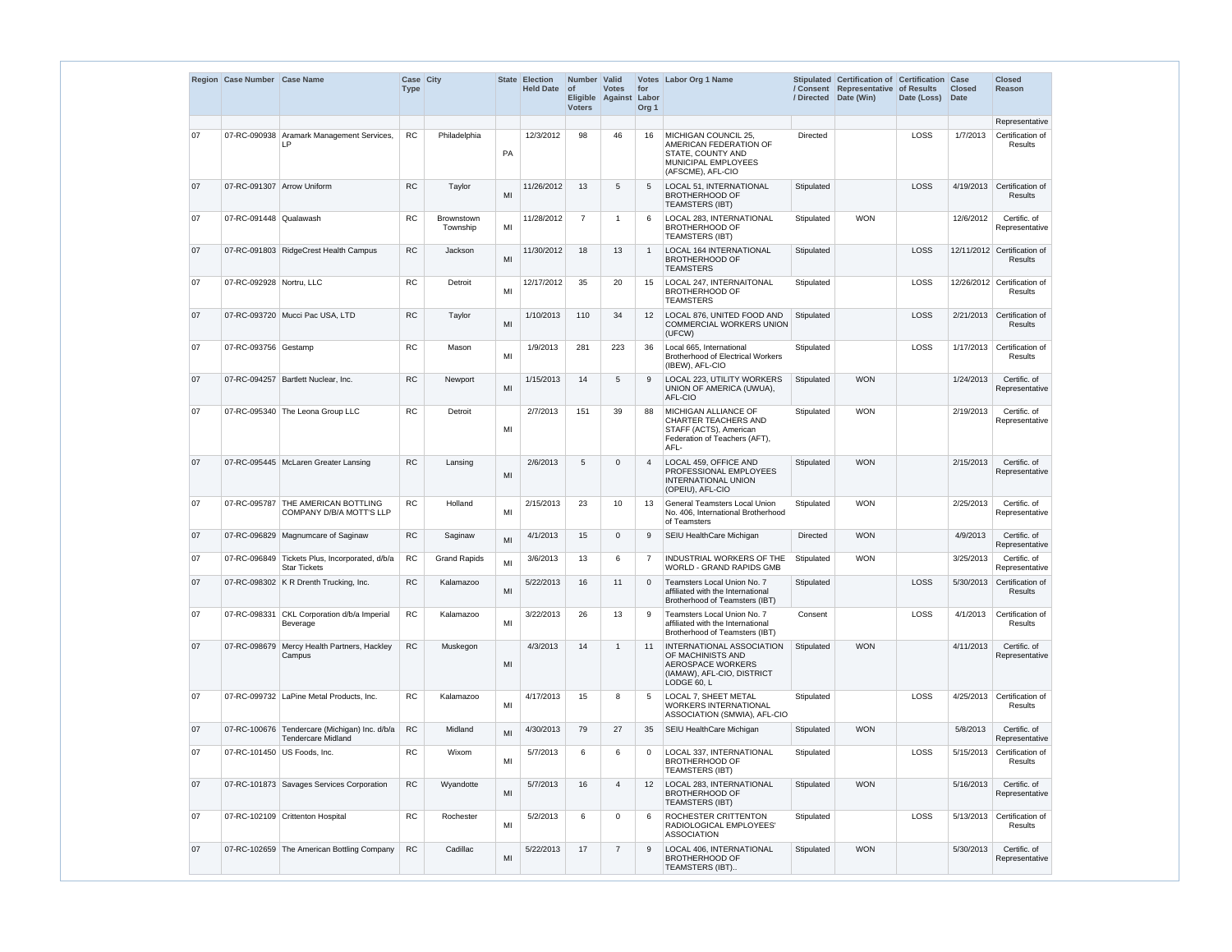|    | Region Case Number Case Name |                                                                                    | <b>Case City</b><br><b>Type</b> |                         |           | State Election<br><b>Held Date</b> | Number Valid<br>$ $ of<br>Eligible Against Labor<br><b>Voters</b> | <b>Votes</b>    | for<br>Org <sub>1</sub> | Votes Labor Org 1 Name                                                                                                  |                 | Stipulated Certification of Certification Case<br>/ Consent Representative of Results<br>/ Directed Date (Win) | Date (Loss) | <b>Closed</b><br>Date | <b>Closed</b><br><b>Reason</b>                |
|----|------------------------------|------------------------------------------------------------------------------------|---------------------------------|-------------------------|-----------|------------------------------------|-------------------------------------------------------------------|-----------------|-------------------------|-------------------------------------------------------------------------------------------------------------------------|-----------------|----------------------------------------------------------------------------------------------------------------|-------------|-----------------------|-----------------------------------------------|
| 07 |                              | 07-RC-103851 Allied Barton Security Services,<br><b>LLC</b>                        | <b>RC</b>                       | <b>Sterling Heights</b> | MI        | 6/10/2013                          | 9                                                                 | $\Omega$        |                         | Local 102. PLANT PROTECTION<br><b>ASSOCIATION NATIONAL</b><br>(PPAN)                                                    | Stipulated      | <b>WON</b>                                                                                                     |             | 7/9/2013              | Certific. of<br>Representative                |
| 07 |                              | 07-RC-104019 Guardsmark, Inc.                                                      | <b>RC</b>                       | <b>New York</b>         | <b>NY</b> | 6/7/2013                           | 54                                                                | 28              | $\overline{7}$          | <b>INTERNATIONAL UNION,</b><br>SECURITY, POLICE AND FIRE<br>PROFESSIOALS OF AMERICA<br>(SPFPA)                          | Stipulated      |                                                                                                                | LOSS        | 6/20/2013             | Certification of<br><b>Results</b>            |
| 07 | 07-RC-106209 EDW C Levy      |                                                                                    | <b>RC</b>                       | Detroit                 | MI        | 7/10/2013                          | 22                                                                | $\Omega$        | 12                      | LOCAL 324. INTERNATIONAL<br>UNION OF OPERATING<br>ENGINEERS (IUOE), AFL-CIO                                             | Stipulated      | <b>WON</b>                                                                                                     |             | 7/18/2013             | Certific. of<br>Representative                |
| 07 | 07-RC-106718 United Water    |                                                                                    | <b>RC</b>                       | Harrington              | <b>NJ</b> | 7/12/2013                          | 41                                                                | 17              | 16                      | MICHIGAN COUNCIL 25.<br>AMERICAN FEDERATION OF<br>STATE, COUNTY AND<br>MUNICIPAL EMPLOYEES<br>(AFSCME), AFL-CIO         | Stipulated      |                                                                                                                | LOSS        | 7/22/2013             | Certification of<br><b>Results</b>            |
| 07 |                              | 07-RC-107289 Whelan Security                                                       | <b>RC</b>                       | St. Louis               | <b>MO</b> | 7/26/2013                          | 8                                                                 |                 | 6                       | <b>INTERNATIONAL UNION.</b><br>SECURITY, POLICE AND FIRE<br>PROFESSIONALS OF AMERICA<br>(SPFPA)                         | Stipulated      | <b>WON</b>                                                                                                     |             | 8/5/2013              | Certific. of<br>Representative                |
| 07 |                              | 07-RC-107544 AlliedBarton Security Services                                        | <b>RC</b>                       | Ypsilanti               | MI        | 7/31/2013                          | 11                                                                | $\mathbf{0}$    | 10                      | Local 102. PLANT PROTECTION<br><b>ASSOCIATION NATIONAL</b><br>(PPAN)                                                    | Stipulated      | <b>WON</b>                                                                                                     |             | 8/8/2013              | Certific. of<br>Representative                |
| 07 |                              | 07-RC-108057 Stafford Transport                                                    | RC                              | Port Huron              | MI        | 7/26/2013                          | 56                                                                | 10              | 35                      | Local 337, International<br>Brotherhood of Teamsters (IBT)                                                              | <b>Directed</b> | <b>WON</b>                                                                                                     |             | 8/5/2013              | Certific. of<br>Representative                |
| 07 |                              | 07-RC-108687 Covenant Community Care                                               | <b>RC</b>                       | Detroit                 | MI        | 8/16/2013                          | 45                                                                | 25              | 11                      | Michigan Council 25, American<br>Federation of State, County and<br>Municipal Employees (AFSCME),<br>AFL-CIO            | Stipulated      |                                                                                                                | LOSS        | 8/26/2013             | Certification of<br>Results                   |
| 07 |                              | 07-RC-108705   Steeltech, Ltd.                                                     | <b>RC</b>                       | <b>Grand Rapids</b>     | MI        | 8/16/2013                          | 32                                                                | 10              | 15                      | LOCAL 951, UNITED FOOD AND<br><b>COMMERCIAL WORKERS</b><br>INTERNATIONAL UNION (UFCW)<br><b>CTW</b>                     | Stipulated      | <b>WON</b>                                                                                                     |             | 8/26/2013             | Certific. of<br>Representative                |
| 07 |                              | 07-RC-109122 Greyhound Lines, Inc.                                                 | RC                              | Detroit                 | MI        | 8/21/2013                          | 16                                                                | 12 <sub>2</sub> |                         | Local 1700, Amalgamated Transit<br>Union (ATU), AFL-CIO                                                                 | Stipulated      |                                                                                                                | LOSS        | 8/29/2013             | Certification of<br><b>Results</b>            |
| 07 |                              | 07-RC-110504   TCT Stainless Steel, Inc.                                           | <b>RC</b>                       | <b>Sterling Heights</b> | MI        | 9/12/2013                          | 19                                                                | 10              |                         | LOCAL 283, INTERNATIONAL<br><b>BROTHERHOOD OF</b><br><b>TEAMSTERS (IBT)</b>                                             | Stipulated      |                                                                                                                | LOSS        | 9/23/2013             | Certification of<br>Results                   |
| 08 |                              | 08-RC-087639 DHSC, LLC, d/b/a Affinity<br><b>Medical Center</b>                    | <b>RC</b>                       | Massillon               | OH        | 8/29/2012                          | 213                                                               | 97              | 103                     | NATIONAL NURSES<br>ORGANIZING COMMITTEE<br>(NNOC)                                                                       | Consent         | <b>WON</b>                                                                                                     |             | 10/5/2012             | Certific. of<br>Representative                |
| 08 |                              | 08-RC-087912   National Bronze & Metals, Inc.                                      | <b>RC</b>                       | Lorain                  | OH        | 9/26/2012                          | 57                                                                | 24              | 33                      | <b>INTERNATIONAL ASSOCIATION</b><br>OF MACHINISTS AND<br>AEROSPACE WORKERS,<br>DISTRICT LODGE 54, AFL-CIO               | Stipulated      | <b>WON</b>                                                                                                     |             | 10/9/2012             | Certific. of<br>Representative                |
| 08 |                              | 08-RC-088385 Horseshoe Cleveland Mgt.,<br>LLC/Caesars Entertainment<br>Corporation | ${\sf RC}$                      | Cleveland               | OH        | 11/16/2012                         | 110                                                               | 35              | 44                      | <b>INTERNATIONAL UNION</b><br>SECURITY POLICE AND FIRE<br>PROFESSIONALS OF AMERICA<br>(SPFPA)                           | Directed        | <b>WON</b>                                                                                                     |             | 11/29/2012            | Certific. of<br>Representative                |
| 08 | 08-RC-088734                 | The Avenue Care and<br><b>Rehabilitation Center</b>                                | <b>RC</b>                       | Warrensville<br>Heights | OH        | 10/12/2012                         | 73                                                                | 16              | 33                      | SEIU DISTRICT 1199 WV/KY/OH.<br>THE HEALTH AND SOCIAL<br>SERVICE UNION                                                  | Stipulated      | <b>WON</b>                                                                                                     |             | 2/12/2013             | Certific. of<br>Representative                |
| 08 |                              | 08-RC-089686 American Ambulette and<br>Ambulance Service d/b/a<br>MedCorp          | <b>RC</b>                       | Akron                   | OH        | 11/2/2012                          | 43                                                                | 19              | 16                      | INTERNATIONAL<br><b>BROTHERHOOD OF</b><br>TEAMSTERS, LOCAL 348                                                          | Stipulated      |                                                                                                                | LOSS        |                       | 11/14/2012 Certification of<br>Results        |
| 08 |                              | 08-RC-089802   PSC Metals - Garn, LLC                                              | <b>RC</b>                       | <b>WOOSTER</b>          | OH        | 11/1/2012                          | 30                                                                | 12              | 15                      | TEAMSTERS LOCAL UNION NO.<br><b>40 A/W INTERNATIONAL</b><br><b>BROTHERHOOD OF</b><br>TEAMSTERS, AFL-CIO                 | Stipulated      | <b>WON</b>                                                                                                     |             | 11/16/2012            | Certific. of<br>Representative                |
| 08 |                              | 08-RC-089803 PSC Metals - Wooster, LLC                                             | RC                              | Wooster                 | OH        | 11/1/2012                          | 29                                                                | 3               | 24                      | <b>TEAMSTERS LOCAL UNION NO.</b><br>40 A/W INTERNATIONAL<br><b>BROTHERHOOD OF</b><br>TEAMSTERS, AFL-CIO                 | Stipulated      | <b>WON</b>                                                                                                     |             | 11/23/2012            | Certific. of<br>Representative                |
| 08 |                              | 08-RC-089937 North Jackson Specialty Steel,<br><b>LLC</b>                          | <b>RC</b>                       | North Jackson           | OH        | 11/1/2012                          | 58                                                                | 33              | -25                     | UNITED STEEL PAPER &<br>FORESTRY, RUBBER,<br>MANUFACTURING, ENERGY<br>ALLIED INDUSTRIAL & SERVICE<br><b>WORKERS INT</b> | Stipulated      |                                                                                                                | <b>LOSS</b> |                       | 11/16/2012 Certification of<br><b>Results</b> |
| 08 |                              | 08-RC-091258 Steel Warehouse of Ohio LLC                                           | RC                              | Cleveland               | OH        | 11/26/2012                         | 33                                                                | 21              | 11                      | UNITED STEELWORKERS<br>UNION LOCAL 1-00243                                                                              | Stipulated      |                                                                                                                | LOSS        | 12/7/2012             | Certification of<br>Results                   |
| 08 | 08-RC-091320                 | Resource Reclamation Toledo,<br><b>LLC</b>                                         | <b>RC</b>                       | Toledo                  | OH        | 11/20/2012                         | 35                                                                | 18              | 17                      | TEAMSTERS LOCAL #20 A/W<br><b>INTERNATIONAL</b><br>BROTHERHOOD OF                                                       | Stipulated      |                                                                                                                | LOSS        | 3/22/2013             | Certification of<br>Results                   |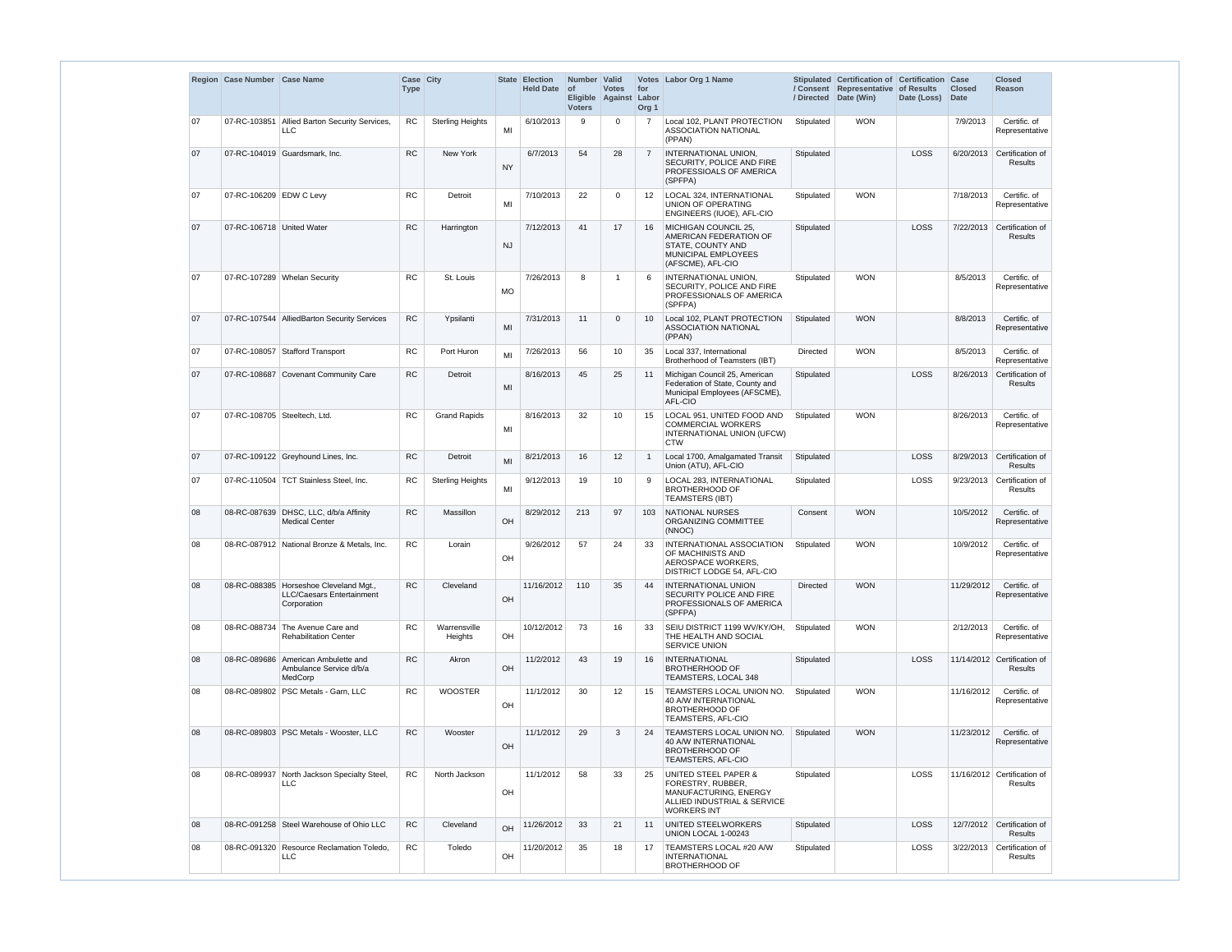|    | Region   Case Number   Case Name |                                                                                                              | Case City<br><b>Type</b> |                     | <b>State</b> | <b>Election</b><br><b>Held Date</b> | Number Valid<br>$\circ$ f<br><b>Voters</b> | <b>Votes</b><br>Eligible Against | for<br>Labor<br>Org <sub>1</sub> | Votes   Labor Org 1 Name                                                                                                           | / Directed | Stipulated Certification of Certification Case<br>/ Consent Representative of Results<br>Date (Win) | Date (Loss) | <b>Closed</b><br><b>Date</b> | <b>Closed</b><br><b>Reason</b>          |
|----|----------------------------------|--------------------------------------------------------------------------------------------------------------|--------------------------|---------------------|--------------|-------------------------------------|--------------------------------------------|----------------------------------|----------------------------------|------------------------------------------------------------------------------------------------------------------------------------|------------|-----------------------------------------------------------------------------------------------------|-------------|------------------------------|-----------------------------------------|
|    |                                  |                                                                                                              |                          |                     |              |                                     |                                            |                                  |                                  | <b>TEAMSTERS</b>                                                                                                                   |            |                                                                                                     |             |                              |                                         |
| 08 |                                  | 08-RC-091744 Kenyon College                                                                                  | <b>RC</b>                | Gambier             | OH           | 11/30/2012                          | 2                                          | $\Omega$                         | 2                                | INTERNATIONAL ASSOCIATION<br>OF MACHINISTS AND<br>AEROSPACE WORKERS.<br>DISTRICT LODGE 54, AFL-CIO                                 | Stipulated | <b>WON</b>                                                                                          |             | 12/11/2012                   | Certific. of<br>Representative          |
| 08 |                                  | 08-RC-092369 United Telephone Company of<br>Ohio d/b/a Century Link                                          | <b>RC</b>                | Ontario             | OH           | 12/7/2012                           | 3                                          | -1                               | 2                                | <b>INTERNATIONAL</b><br><b>BROTHERHOOD OF</b><br>ELECTRICAL WORKERS LOCAL<br>UNION 688                                             | Stipulated | <b>WON</b>                                                                                          |             | 12/18/2012                   | Certific. of<br>Representative          |
| 08 |                                  | 08-RC-094073 GREYHOUND LINES, INC.                                                                           | <b>RC</b>                | <b>CLEVELAND</b>    | OH           | 1/11/2013                           | 8                                          | -1                               | 5                                | AMALGAMATED TRANSIT UNION Stipulated<br>NATIONAL LOCAL 1700, AFL-CIO                                                               |            | <b>WON</b>                                                                                          |             | 1/23/2013                    | Certific. of<br>Representative          |
| 08 |                                  | 08-RC-095588 First Energy Nuclear Operating<br>Company                                                       | RC                       | Perry               | OH           | 3/6/2013                            | 93                                         | 70                               | 21                               | UTILITY WORKERS UNION OF<br>AMERICA, AFL-CIO                                                                                       | Directed   |                                                                                                     | LOSS        | 3/18/2013                    | Certification of<br>Results             |
| 08 | 08-RC-095961                     | <b>OHNH EMP, LLC DBA</b><br><b>WATERFORD COMMONS</b><br><b>NURSING &amp; REHABILITATION</b><br><b>CENTER</b> | <b>RC</b>                | Toledo              | OH           | 2/14/2013                           | 47                                         | 16                               | 20                               | SERVICE EMPLOYEES<br><b>INTERNATIONAL UNION</b><br>DISTRICT 1199 WV/KY/OH THE<br>HEALTHCARE AND SOCIAL<br>SERVICES UNIO            | Stipulated | <b>WON</b>                                                                                          |             | 3/14/2013                    | Certific. of<br>Representative          |
| 08 |                                  | 08-RC-097226 DTE ES OPERATIONS, LLC                                                                          | <b>RC</b>                | <b>ASHTABULA</b>    | OH           | 3/7/2013                            | 9                                          | $\overline{2}$                   | 5                                | <b>UNITED STEEL, PAPER &amp;</b><br>FORESTRY, RUBBER<br>MANUFACTURING, ENERGY,<br>ALLIED INDUSTRIAL SERVICE<br><b>WORKERS INTE</b> | Stipulated | <b>WON</b>                                                                                          |             | 3/22/2013                    | Certific. of<br>Representative          |
| 08 |                                  | 08-RC-098227 Cornell Abraxas Group, Inc.<br>d/b/a Abraxas Ohio                                               | RC                       | <b>SHELBY</b>       | OH           | 3/27/2013                           | 12                                         | $\overline{7}$                   | $\overline{4}$                   | <b>TEAMSTERS LOCAL UNION NO.</b><br>416                                                                                            | Stipulated |                                                                                                     | LOSS        | 4/8/2013                     | Certification of<br><b>Results</b>      |
| 08 | 08-RC-099041                     | <b>TOLEDO GAMING VENTURES,</b><br>LLC d/b/a HOLLYWOOD<br>CASINO TOLEDO                                       | <b>RC</b>                | <b>TOLEDO</b>       | OH           | 3/22/2013                           | 54                                         | 5                                | 42                               | INTERNATIONAL UNION<br>SECURITY POLICE AND FIRE<br>PROFESSIONALS OF AMERICA<br>(SPFPA) AND ITS LOCAL NO. 653                       | Stipulated | <b>WON</b>                                                                                          |             | 4/1/2013                     | Certific. of<br>Representative          |
| 08 |                                  | 08-RC-099099 Carroll Electric Cooperative, Inc.                                                              | RC                       | CARROLLTON          | OH           | 3/26/2013                           | 15                                         | 8                                | $\overline{7}$                   | <b>INTERNATIONAL</b><br><b>BROTHERHOOD OF</b><br>ELECTRICAL WORKERS LOCAL<br>UNION 246                                             | Stipulated |                                                                                                     | LOSS        | 4/5/2013                     | Certification of<br><b>Results</b>      |
| 08 |                                  | 08-RC-099212 Petermann, LTD                                                                                  | RC.                      | <b>AKRON</b>        | OH           | 4/10/2013                           | 27                                         | 10                               | 15                               | OHIO ASSOCIATION OF PUBLIC<br><b>SCHOOL EMPLOYEES</b><br>(0APSE)/AFSCME LOCAL 4,<br>AFL-CIO                                        | Stipulated | <b>WON</b>                                                                                          |             | 4/22/2013                    | Certific. of<br>Representative          |
| 08 |                                  | 08-RC-101348 Detroit Diesel Corporation -<br><b>Canton Parts Distribution Center</b>                         | RC                       | <b>CANTON</b>       | OH           | 5/2/2013                            | 131                                        | 68                               | 61                               | <b>GENERAL TRUCK DRIVERS AND Stipulated</b><br>HELPERS LOCAL UNION NO. 92                                                          |            |                                                                                                     | LOSS        |                              | 5/13/2013 Certification of<br>Results   |
| 08 |                                  | 08-RC-102088 GABRIEL PERFORMANCE<br>PRODUCTS, LLC                                                            | ${\sf RC}$               | <b>ASHTABULA</b>    | OH           | 5/16/2013                           | 49                                         | 28                               | 21                               | <b>UNITED STEEL, PAPER &amp;</b><br>FORESTRY, RUBBER,<br>MANUFACTURING, ENERGY,<br>ALLIED INDUSTRIAL & SERVICE<br><b>WORKERS I</b> | Stipulated |                                                                                                     | LOSS        |                              | 5/28/2013 Certification of<br>Results   |
| 08 |                                  | 08-RC-102922 Carlisle Brake & Friction, Inc.                                                                 | RC                       | Medina              | OH           | 5/31/2013                           | 235                                        | 161                              | 65                               | <b>INTERNATIONAL ASSOCIATION</b><br>OF MACHINISTS & AEROSPACE<br>WORKERS, AFL-CIO, DL 54                                           | Stipulated |                                                                                                     | LOSS        |                              | 6/18/2013 Certification of<br>Results   |
| 08 |                                  | 08-RC-103190   Inland Waters of Ohio, Inc.                                                                   | RC                       | <b>CLEVELAND</b>    | OH           | 5/30/2013                           | 33                                         | 16                               | 13                               | UNITED STEEL PAPER &<br>FORESTRY, RUBBER,<br>MANUFACTURING, ENERGY<br>ALLIED INDUSTRIAL & SERVICE<br><b>WORKERS INT</b>            | Stipulated |                                                                                                     | LOSS        |                              | $6/11/2013$ Certification of<br>Results |
| 08 |                                  | 08-RC-103496 GGNSC KIRTLAND LLC D/B/A<br><b>GOLDEN LIVING</b><br>CENTER-KIRTLAND                             | <b>RC</b>                | <b>KIRTLAND</b>     | OH           | 6/4/2013                            | 73                                         | 29                               | 26                               | <b>SERVICE EMPLOYEES</b><br>INTERNATIONAL UNION<br>DISTRICT 1199 WV/KY/OH THE<br>HEALTHCARE AND SOCIAL<br>SERVICES UNIO            | Stipulated |                                                                                                     | LOSS        |                              | 7/11/2013 Certification of<br>Results   |
| 08 | 08-RC-105945                     | GARDA CL GREAT LAKES.<br>INC.                                                                                | <b>RC</b>                | <b>CLEVELAND</b>    | OH           | 7/3/2013                            | 33                                         | 7                                | 10                               | INTERNATIONAL UNION,<br>SECURITY, POLICE AND FIRE<br>PROFESSIONALS OF AMERICA<br>(SPFPA)                                           | Stipulated | <b>WON</b>                                                                                          |             | 7/15/2013                    | Certific. of<br>Representative          |
| 08 |                                  | 08-RC-106056 Heritage-WTI, Inc., d/b/a<br><b>Heritage Thermal Services</b>                                   | RC                       | East Liverpool      | OH           | 7/12/2013                           | 100                                        | 64                               | 30                               | United Steel, Paper & Forestry,<br>Rubber, Manufacturing, Energy<br>Allied Industrial & Service Workers<br>In                      | Stipulated |                                                                                                     | LOSS        |                              | 7/23/2013 Certification of<br>Results   |
| 08 |                                  | 08-RC-106147 PEPSI BEVERAGES<br>COMPANY, a WHOLLY<br>OWNED SUBSIDIARY OF<br>PEPSICO, INC.                    | RC                       | <b>INDEPENDENCE</b> | OH           | 7/11/2013                           | 25                                         | 18                               | $\overline{7}$                   | TEAMSTERS LOCAL UNION NO.<br>293                                                                                                   | Stipulated |                                                                                                     | LOSS        | 7/22/2013                    | Certification of<br>Results             |
| 08 |                                  | 08-RC-106369 FLOW POLYMERS LLC, A<br>WHOLLY OWNED SUBSIDIARY<br>OF FLOW HOLDINGS LLC                         | <b>RC</b>                | CLEVELAND           | OH           | 7/15/2013                           | 20                                         | 8                                | $12 \overline{ }$                | TEAMSTERS LOCAL UNION NO.<br>416                                                                                                   | Stipulated | <b>WON</b>                                                                                          |             | 7/26/2013                    | Certific. of<br>Representative          |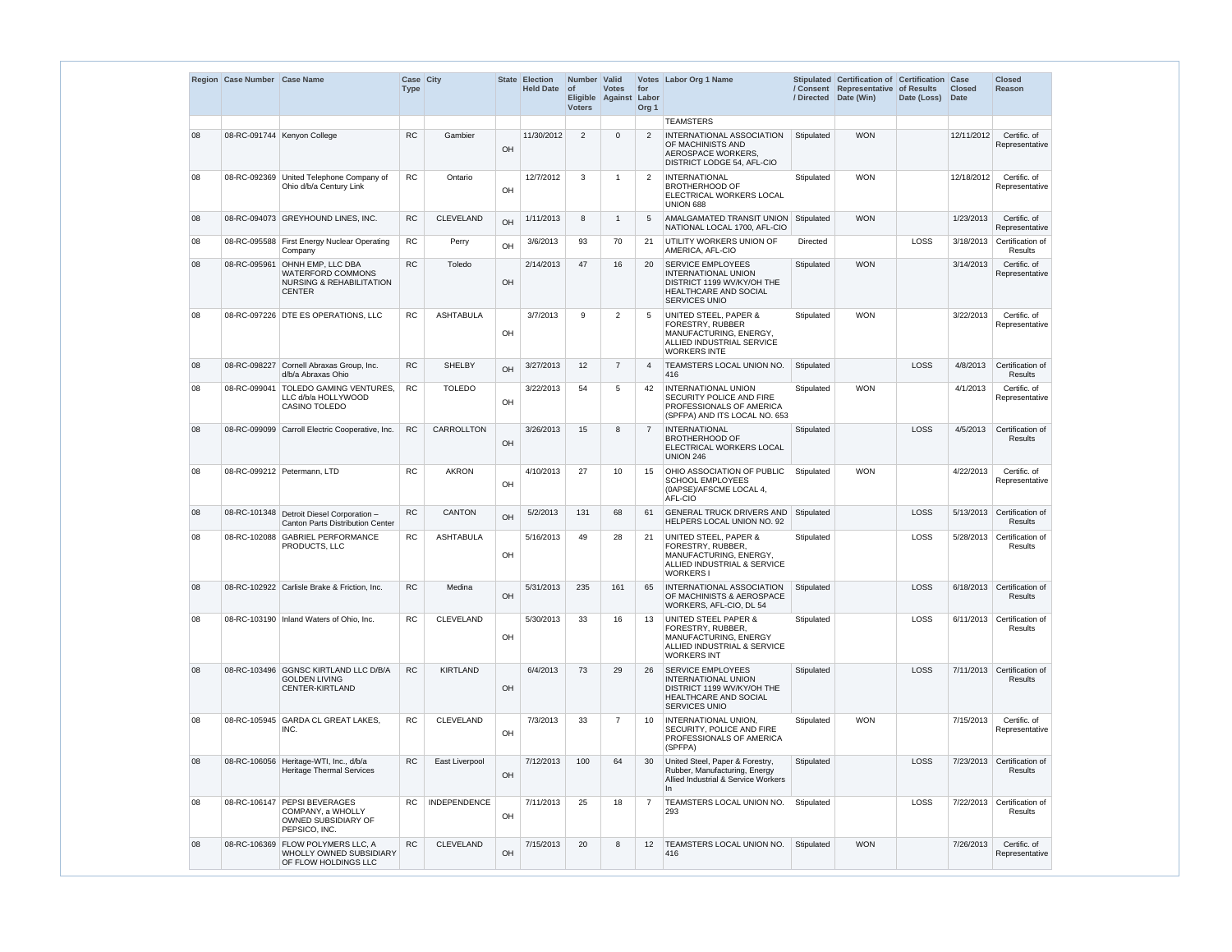|    | Region Case Number Case Name |                                                                                          | Case City<br><b>Type</b> |                     |           | State Election<br><b>Held Date</b> | Number Valid<br>$ $ of<br><b>Voters</b> | <b>Votes</b><br>Eligible Against | for<br>Labor<br>Org <sub>1</sub> | Votes Labor Org 1 Name                                                                                                                   |                 | Stipulated Certification of Certification Case<br>/ Consent Representative of Results<br>/ Directed Date (Win) | Date (Loss) | <b>Closed</b><br><b>Date</b> | <b>Closed</b><br>Reason                       |
|----|------------------------------|------------------------------------------------------------------------------------------|--------------------------|---------------------|-----------|------------------------------------|-----------------------------------------|----------------------------------|----------------------------------|------------------------------------------------------------------------------------------------------------------------------------------|-----------------|----------------------------------------------------------------------------------------------------------------|-------------|------------------------------|-----------------------------------------------|
| 08 |                              | 08-RC-108020 AVALON TRANSPORTATION<br>SERVICES, INC.                                     | <b>RC</b>                | <b>CANAL FULTON</b> | OH        | 8/7/2013                           | 30                                      | 9                                | 21                               | INTERNATIONAL<br><b>BROTHERHOOD OF</b><br>TEAMSTERS LOCAL #92                                                                            | Stipulated      | <b>WON</b>                                                                                                     |             | 8/19/2013                    | Certific. of<br>Representative                |
| 08 | 08-RC-110797                 | <b>VEOLIA WATER NORTH</b><br>AMERICA OPERATING<br>SERVICES, LLC                          | <b>RC</b>                | <b>OREGON</b>       | OH        | 9/11/2013                          | 8                                       | $\overline{\mathbf{4}}$          | $\overline{2}$                   | TEAMSTERS LOCAL 20 a/w<br><b>INTERNATIONAL</b><br><b>BROTHERHOOD OF</b><br><b>TEAMSTERS</b>                                              | Stipulated      |                                                                                                                | LOSS        | 9/24/2013                    | Certification of<br>Results                   |
| 08 |                              | 08-RC-111083 PEPSI BEVERAGES<br>CORPORATION, INC.                                        | <b>RC</b>                | YOUNGSTOWN          | OH        | 9/18/2013                          | 35                                      | 14                               | 16                               | TEAMSTERS LOCAL 377 A/W<br>THE INTERNATIONAL<br>BROTHERHOOD OF<br><b>TEAMSTERS</b>                                                       | Stipulated      | <b>WON</b>                                                                                                     |             | 9/30/2013                    | Certific. of<br>Representative                |
| 09 |                              | 09-RC-082585 LINGO MANUFACTURING CO.                                                     | <b>RC</b>                | <b>FLORENCE</b>     | KY        | 11/30/2012                         | 20                                      | 3                                | 13                               | <b>INTERNATIONAL ASSOCIATION</b><br>OF BRIDGE, STRUCTURAL AND<br>ORNAMENTAL IRON WORKERS.<br>AFL-CIO, (BSOWI), SHOPM                     | Stipulated      | <b>WON</b>                                                                                                     |             | 12/11/2012                   | Certific. of<br>Representative                |
| 09 |                              | 09-RC-083978 THE ARDIT COMPANY                                                           | <b>RC</b>                | <b>COLUMBUS</b>     | OH        | 8/10/2012                          | 12                                      | 3                                | -6                               | <b>INTERNATIONAL UNION OF</b><br><b>BRICKLAYERS AND ALLIED</b><br>CRAFTWORKERS, OHIO<br>KENTUCKY ADMINISTRATIVE<br><b>DISTRICT CO</b>    | <b>Directed</b> | <b>WON</b>                                                                                                     |             | 5/13/2013                    | Certific. of<br>Representative                |
| 09 | 09-RC-085968                 | <b>GARDA CL GREAT LAKES,</b><br>INC.                                                     | <b>RC</b>                | <b>COLUMBUS</b>     | OH        | 8/29/2013                          | 34                                      | 15                               | 13                               | UNITED FEDERATION OF<br>SPECIAL POLICE AND<br>SECURITY OFFICERS, INC.                                                                    | Stipulated      |                                                                                                                | LOSS        | 9/6/2013                     | Certification of<br>Results                   |
| 09 |                              | 09-RC-087216 AMERICAN AMBULETTE AND<br>AMBULANCE SERVICE D/B/A<br>LIFE AMBULANCE SERVICE | <b>RC</b>                | <b>DAYTON</b>       | OH        | 9/24/2012                          | 37                                      | 18                               | 11                               | AMALGAMATED TRANSIT<br>UNION, LOCAL 1385                                                                                                 | Stipulated      |                                                                                                                | <b>LOSS</b> | 10/2/2012                    | Certification of<br>Results                   |
| 09 | 09-RC-088753                 | <b>RUSH TRUCKING</b><br><b>CORPORATION</b>                                               | <b>RC</b>                | <b>LOUISVILLE</b>   | KY        | 10/18/2012                         | 47                                      | 28                               | 18                               | <b>GENERAL DRIVERS,</b><br>WAREHOUSEMEN & HELPERS,<br><b>LOCAL UNION 89</b>                                                              | Stipulated      |                                                                                                                | LOSS        | 3/12/2013                    | Certification of<br>Results                   |
| 09 |                              | 09-RC-088885 K.R. DRENTH TRUCKING, INC.                                                  | <b>RC</b>                | <b>FLORENCE</b>     | KY        | 10/17/2012                         | 30                                      | 8                                | 16                               | <b>TEAMSTERS LOCAL UNION NO.</b><br>100, AFFILIATED WITH THE<br><b>INTERNATIONAL</b><br><b>BROTHERHOOD OF</b><br><b>TEAMSTERS</b>        | Stipulated      | <b>WON</b>                                                                                                     |             | 10/25/2012                   | Certific. of<br>Representative                |
| 09 |                              | 09-RC-089033 PETERMANN LTD.                                                              | <b>RC</b>                | <b>CINCINNATI</b>   | OH        | 10/25/2012                         | 57                                      | 16                               | 39                               | TEAMSTERS LOCAL UNION NO.<br>100, AFFILIATED WITH THE<br><b>INTERNATIONAL</b><br><b>BROTHERHOOD OF</b><br><b>TEAMSTERS</b>               | Stipulated      | <b>WON</b>                                                                                                     |             | 11/2/2012                    | Certific. of<br>Representative                |
| 09 |                              | 09-RC-089037 WYCLIFFE ENTERPRISES,<br>INC.                                               | <b>RC</b>                | LOUISVILLE          | KY        | 10/19/2012                         | 10                                      | 6                                | 3                                | CARPENTERS LOCAL UNION<br>NO. 64. AFFILIATED WITH THE<br>IN/KY/OH REGIONAL COUNCIL<br>OF CARPENTERS, UNITED B                            | Stipulated      |                                                                                                                | LOSS        |                              | 11/7/2012 Certification of<br>Results         |
| 09 |                              | 09-RC-089783 EMPIRE PACKING CO., L.P.<br><b>D/B/A CINCINNATI</b><br><b>PROCESSING</b>    | <b>RC</b>                | <b>CINCINNATI</b>   | OH        | 11/2/2012                          | 37                                      | 22                               | 14                               | UNITED FOOD AND<br><b>COMMERCIAL WORKERS</b><br>INTERNATIONAL UNION, LOCAL<br>75                                                         | Stipulated      |                                                                                                                | LOSS        |                              | 11/13/2012 Certification of<br><b>Results</b> |
| 09 |                              | 09-RC-090819   AWP, INC D/B/A AREA WIDE<br><b>PROTECTIVE</b>                             | <b>RC</b>                | <b>CINCINNATI</b>   | OH        | 11/16/2012                         | 128                                     | 62                               | 28                               | <b>LABORERS' INTERNATIONAL</b><br>UNION OF NORTH AMERICA<br>LOCAL NO. 265, AFL-CIO AND<br>THE LABORERS' DISTRICT COU                     | Stipulated      |                                                                                                                | LOSS        |                              | 11/26/2012 Certification of<br>Results        |
| 09 |                              | 09-RC-091047 COBALT COAL CORP. MINING,<br>INC.                                           | <b>RC</b>                | <b>RODERFIELD</b>   | <b>WV</b> | 11/7/2012                          | 23                                      | $\overline{7}$                   | 15                               | International Union, United Mine<br>Workers of America, AFL-CIO                                                                          | Stipulated      | <b>WON</b>                                                                                                     |             | 11/15/2012                   | Certific. of<br>Representative                |
| 09 |                              | 09-RC-093239 FIRESTONE BUILDING<br>PRODUCTS COMPANY, LLC                                 | <b>RC</b>                | <b>FLORENCE</b>     | KY        | 12/13/2012                         | 14                                      | $12 \overline{ }$                | $\overline{2}$                   | UNITED UNION OF ROOFERS<br>WATERPROOFERS AND ALLIED<br><b>WORKERS LOCAL 42</b>                                                           | Stipulated      |                                                                                                                | LOSS        |                              | 12/21/2012 Certification of<br>Results        |
| 09 |                              | 09-RC-095648 DAYTON HEIDELBERG<br><b>DISTRIBUTING CO.</b>                                | <b>RC</b>                | <b>COLUMBUS</b>     | OH        | 2/7/2013                           | 94                                      | 35                               | 49                               | <b>TEAMSTERS LOCAL UNION NO.</b><br>284                                                                                                  | Stipulated      | <b>WON</b>                                                                                                     |             | 2/15/2013                    | Certific. of<br>Representative                |
| 09 |                              | 09-RC-096031 GARDA CL CENTRAL, INC.                                                      | <b>RC</b>                | <b>LOUISVILLE</b>   | KY        | 2/19/2013                          | 3                                       | $\Omega$                         | 3                                | INTERNATIONAL ASSOCIATION<br>OF MACHINISTS AND<br>AEROSPACE WORKERS,<br>AFL-CIO                                                          | Stipulated      | <b>WON</b>                                                                                                     |             | 2/27/2013                    | Certific. of<br>Representative                |
| 09 |                              | 09-RC-096032 MEVA FORMWORK SYSTEMS,<br>INC.                                              | <b>RC</b>                | <b>SPRINGFIELD</b>  | OH        | 2/19/2013                          | 17                                      | 10                               | $\overline{7}$                   | INTERNATIONAL<br><b>BROTHERHOOD OF</b><br>TEAMSTERS (IBT), GENERAL<br><b>TRUCK DRIVERS,</b><br>WAREHOUSEMEN, HELPERS,<br><b>SALES AN</b> | Stipulated      |                                                                                                                | LOSS        |                              | 2/27/2013 Certification of<br><b>Results</b>  |
| 09 | 09-RC-096075 USEC INC.       |                                                                                          | <b>RC</b>                | <b>PIKETON</b>      | OH        | 2/15/2013                          | 69                                      | 28                               | 35                               | UNITED STEEL, PAPER AND<br>FORESTRY, RUBBER,<br>MANUFACTURING, ENERGY,<br>ALLIED INDUSTRIAL AND<br>SERVICE WORKE                         | Stipulated      | <b>WON</b>                                                                                                     |             | 2/25/2013                    | Certific. of<br>Representative                |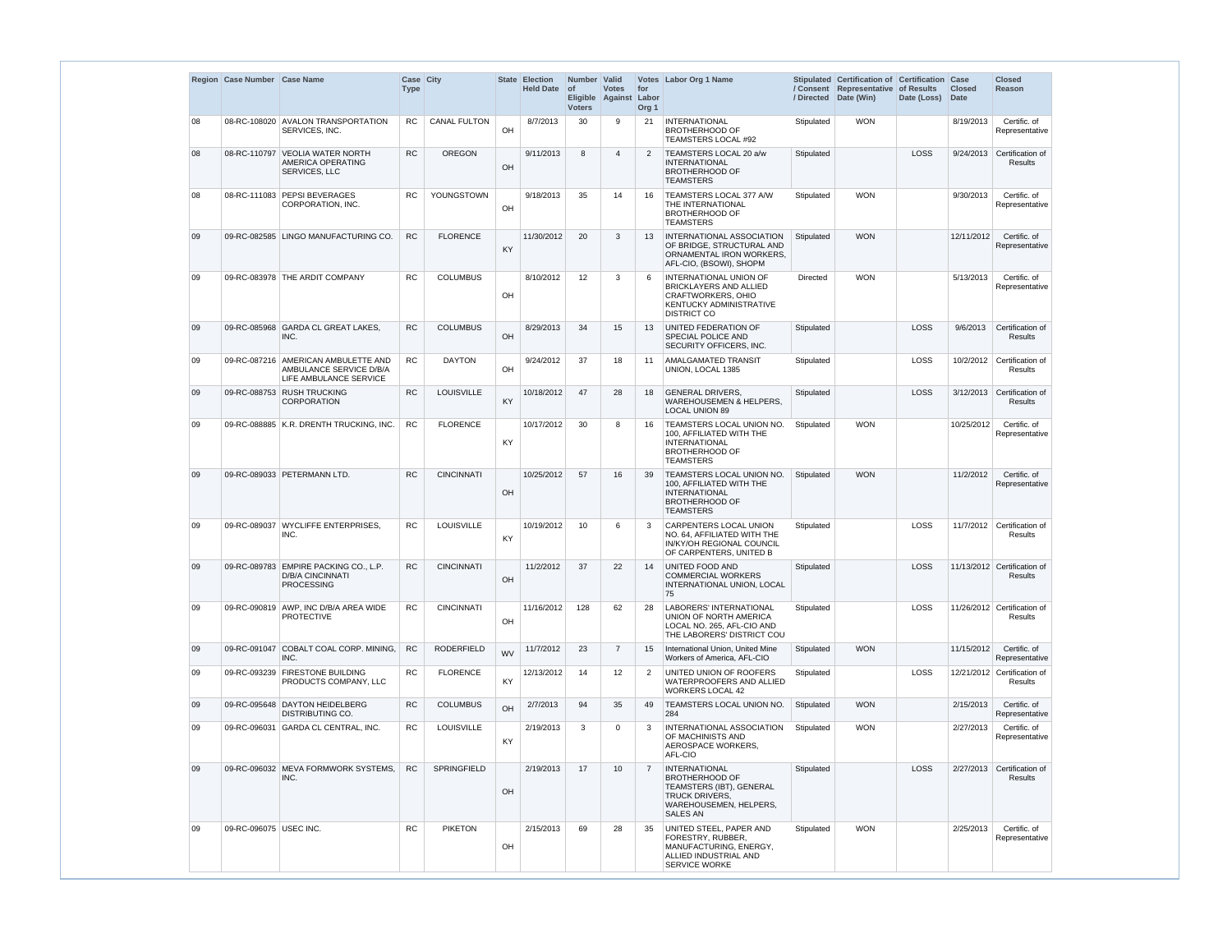|         | Region Case Number Case Name |                                                                                                                                                 | <b>Type</b> | Case City         |           | State Election<br>Held Date of | Number Valid<br><b>Voters</b> | <b>Votes</b><br>Eligible Against | for<br>Labor<br>Org <sub>1</sub> | Votes Labor Org 1 Name                                                                                                         |            | Stipulated Certification of Certification Case<br>/ Consent Representative of Results<br>/ Directed Date (Win) | Date (Loss) | <b>Closed</b><br>Date | <b>Closed</b><br>Reason            |
|---------|------------------------------|-------------------------------------------------------------------------------------------------------------------------------------------------|-------------|-------------------|-----------|--------------------------------|-------------------------------|----------------------------------|----------------------------------|--------------------------------------------------------------------------------------------------------------------------------|------------|----------------------------------------------------------------------------------------------------------------|-------------|-----------------------|------------------------------------|
| 09      | 09-RC-097314                 | KINGSPAN INSULATED<br>PANELS, INC.                                                                                                              | <b>RC</b>   | <b>COLUMBUS</b>   | OH        | 3/8/2013                       | 35                            | 21                               | 11                               | <b>SHEET METAL WORKERS</b><br>INTERNATIONAL ASSOCIATION,<br>LOCAL UNION NO. 24                                                 | Stipulated |                                                                                                                | LOSS        | 3/18/2013             | Certification of<br>Results        |
| 09      | 09-RC-097641 SMG             |                                                                                                                                                 | <b>RC</b>   | <b>COLUMBUS</b>   | OH        | 3/15/2013                      | 28                            | 20                               | 5                                | INTERNATIONAL ALLIANCE OF<br>THEATRICAL STAGE<br><b>EMPLOYEES AND MOVING</b><br>PICTURE TECHNICIANS,<br><b>ARTISTS AND ALL</b> | Stipulated |                                                                                                                | LOSS        | 4/8/2013              | Certification of<br>Results        |
| 09      |                              | 09-RC-098673 FIRST TRANSIT, INC.                                                                                                                | <b>RC</b>   | <b>COLUMBUS</b>   | OH        | 3/19/2013                      | 8                             | $\overline{1}$                   | 7                                | <b>TRANSPORT WORKERS UNION</b><br>LOCAL 212                                                                                    | Stipulated | <b>WON</b>                                                                                                     |             | 3/27/2013             | Certific. of<br>Representative     |
| 09      | 09-RC-099728 UC HEALTH       |                                                                                                                                                 | <b>RC</b>   | <b>CINCINNATI</b> | OH        | 4/16/2013                      | 52                            | 20                               | 25                               | UC HEALTH PUBLIC SAFETY<br><b>UNION</b>                                                                                        | Stipulated | <b>WON</b>                                                                                                     |             | 4/24/2013             | Certific. of<br>Representative     |
| 09      |                              | 09-RC-100011 ARAMARK UNIFORM CAREER<br>AND APPAREL, LLC                                                                                         | RC          | <b>CORBIN</b>     | KY        | 4/19/2013                      | 5                             | 5                                | $\Omega$                         | TEAMSTERS LOCAL UNION NO.<br>651                                                                                               | Stipulated |                                                                                                                | LOSS        | 4/29/2013             | Certification of<br><b>Results</b> |
| 09      |                              | 09-RC-100170 CENTRAL OHIO GAMING<br>VENTURE, LLC D/B/A<br><b>HOLLYWOOD</b><br>CASINO-COLUMBUS                                                   | <b>RC</b>   | <b>COLUMBUS</b>   | OH        | 4/5/2013                       | 72                            | 22                               | 29                               | <b>INTERNATIONAL UNION</b><br>SECURITY POLICE AND FIRE<br>PROFESSIONALS OF AMERICA<br>(SPFPA) AND ITS LOCAL NO. 653            | Stipulated | <b>WON</b>                                                                                                     |             | 4/15/2013             | Certific. of<br>Representative     |
| 09      |                              | 09-RC-100418 CINCINNATI CABLE<br>TECHNOLOGY, LLC                                                                                                | <b>RC</b>   | <b>CINCINNATI</b> | OH        | 4/25/2013                      | $\overline{7}$                | $\overline{2}$                   | 3                                | <b>INTERNATIONAL</b><br><b>BROTHERHOOD OF</b><br>ELECTRICAL WORKERS,<br>AFL-CIO, LOCAL UNION NO. 212                           | Stipulated | <b>WON</b>                                                                                                     |             | 8/2/2013              | Certific. of<br>Representative     |
| 09      |                              | 09-RC-103684 AAA ELECTRICAL<br>CONSTRUCTION, INC.                                                                                               | <b>RC</b>   | <b>ASHLAND</b>    | KY        | 5/31/2013                      | 6                             | $\overline{2}$                   | 4                                | <b>INTERNATIONAL</b><br><b>BROTHERHOOD OF</b><br>ELECTRICAL WORKERS, LOCAL<br>UNION NO. 317, AFL-CIO                           | Stipulated | <b>WON</b>                                                                                                     |             | 6/10/2013             | Certific. of<br>Representative     |
| 09      | 09-RC-105157                 | <b>ENERCON FEDERAL</b><br>SERVICES, INC.                                                                                                        | <b>RC</b>   | <b>PIKETON</b>    | OH        | 6/21/2013                      | 78                            | 36                               | 35                               | <b>INTERNATIONAL</b><br><b>BROTHERHOOD OF</b><br>ELECTRICAL WORKERS, LOCAL<br>UNION NO. 575, AFL-CIO (IBEW)                    | Stipulated |                                                                                                                | LOSS        | 7/1/2013              | Certification of<br><b>Results</b> |
| 09      |                              | 09-RC-105296 L-3 COMMUNICATONS<br><b>CORPORATION, A WHOLLY</b><br>OWNED SUBSIDIARY OF L-3<br><b>COMMUNICATIONS</b><br>HOLDINGS, INC.            | <b>RC</b>   | <b>DAYTON</b>     | OH        | 6/18/2013                      | 3                             | 0                                | -3                               | INTERNATIONAL ASSOCIATION<br>OF MACHINISTS AND<br>AEROSPACE WORKERS,<br>AFL-CIO                                                | Stipulated | <b>WON</b>                                                                                                     |             | 6/26/2013             | Certific. of<br>Representative     |
| 09      |                              | 09-RC-105303 AAI CORPORATION                                                                                                                    | <b>RC</b>   | <b>DAYTON</b>     | OH        | 6/18/2013                      | 3                             | $\Omega$                         | -3                               | INTERNATIONAL ASSOCIATION<br>OF MACHINISTS AND<br>AEROSPACE WORKERS,<br>AFL-CIO                                                | Stipulated | <b>WON</b>                                                                                                     |             | 6/26/2013             | Certific. of<br>Representative     |
| 09      |                              | 09-RC-105495 CABELL HUNTINGTON<br>HOSPITAL, INC.                                                                                                | <b>RC</b>   | <b>HUNTINGTON</b> | <b>WV</b> | 6/24/2013                      | 10                            | 4                                | 3                                | SERVICE EMPLOYEES<br>INTERNATIONAL UNION.<br>DISTRICT 1199 WV/KY/OH, THE<br><b>HEALTHCARE AND SOCIAL</b><br><b>SERVICES UN</b> | Stipulated |                                                                                                                | LOSS        | 7/2/2013              | Certification of<br><b>Results</b> |
| 09      | 09-RC-106837                 | <b>J-WOOD CONTRACTING LLC</b>                                                                                                                   | <b>RC</b>   | <b>ELKVIEW</b>    | <b>WV</b> | 7/9/2013                       | 49                            | 2                                | 22                               | UNITED STEEL, PAPER AND<br>FORESTRY, RUBBER,<br>MANUFACTURING, ENERGY,<br>ALLIED INDUSTRIAL AND<br><b>SERVICE WORKE</b>        | Stipulated | <b>WON</b>                                                                                                     |             | 7/17/2013             | Certific. of<br>Representative     |
| 09      |                              | 09-RC-107655 SPRINGDALE LEASING CO.<br>LLC D/B/A BURLINGTON<br><b>HOUSE</b>                                                                     | <b>RC</b>   | <b>CINCINNATI</b> | OH        | 8/1/2013                       | 61                            | 17                               | 33                               | SERVICE EMPLOYEES<br>INTERNATIONAL UNION (SEIU),<br>DISTRICT 1199 WV/KY/OH                                                     | Stipulated | <b>WON</b>                                                                                                     |             | 8/9/2013              | Certific. of<br>Representative     |
| 09      | 09-RC-107708                 | MPW INDUSTRIAL SERVICES,<br>INC.                                                                                                                | <b>RC</b>   | <b>MIDDLETOWN</b> | OH        | 7/31/2013                      | 36                            | 24                               | -8                               | INTERNATIONAL UNION OF<br>OPERATING ENGINEERS,<br>LOCAL 18 and its Branches                                                    | Stipulated |                                                                                                                | <b>LOSS</b> | 8/8/2013              | Certification of<br>Results        |
| 09      |                              | 09-RC-107709 FLUOR- B&W PORTSMOUTH<br>LLC.                                                                                                      | <b>RC</b>   | <b>PIKETON</b>    | OH        | 7/31/2013                      | 23                            | 8                                | 15                               | UNITED STEEL, PAPER AND<br>FORESTRY, RUBBER,<br>MANUFACTURING, ENERGY,<br>ALLIED INDUSTRIAL AND<br><b>SERVICE WORKE</b>        | Stipulated | <b>WON</b>                                                                                                     |             | 8/8/2013              | Certific. of<br>Representative     |
| 09      |                              | 09-RC-107885 SPRINGDALE LEASING CO.<br>LLC D/B/A BURLINGTON<br><b>HOUSE</b>                                                                     | <b>RC</b>   | <b>CINCINNATI</b> | OH        | 8/5/2013                       | $\overline{7}$                | 6                                | -1                               | SEIU DISTRICT 1199, WV/KY/OH,<br>THE HEALTH CARE AND SOCIAL<br>SERVICE UNION, CTW, CLC                                         | Stipulated |                                                                                                                | LOSS        | 8/13/2013             | Certification of<br>Results        |
| 09      |                              | 09-RC-109365 MPW INDUSTRIAL SERVICES,<br>INC.                                                                                                   | <b>RC</b>   | <b>MIDDLETOWN</b> | OH        | 8/21/2013                      | 4                             | 3                                | -1                               | INTERNATIONAL UNION OF<br>OPERATING ENGINEERS LOCAL<br>18, 18A, 18B, AND 18C                                                   | Stipulated |                                                                                                                | LOSS        | 8/29/2013             | Certification of<br>Results        |
| 09      |                              | 09-RC-110313 THE PEPSI-COLA BOTTLING<br><b>COMPANY OF WINCHESTER,</b><br>KENTUCKY, A DIVISION OF<br><b>G&amp;J PEPSI-COLA BOTTLERS.</b><br>INC. | <b>RC</b>   | <b>WINCHESTER</b> | KY        | 9/18/2013                      | 34                            | 15                               | 19                               | <b>INTERNATIONAL</b><br><b>BROTHERHOOD OF</b><br>TEAMSTERS, LOCAL UNION NO.<br>651                                             | Directed   | <b>WON</b>                                                                                                     |             | 9/26/2013             | Certific. of<br>Representative     |
| 10, 11, |                              | 10-RC-088873   ATLAS LOGISTICS GROUP                                                                                                            | <b>RC</b>   | <b>East Point</b> |           | GA   10/12/2012                | 26                            | 6                                | 20                               | International Association of                                                                                                   | Stipulated | <b>WON</b>                                                                                                     |             | 10/24/2012            | Certific. of                       |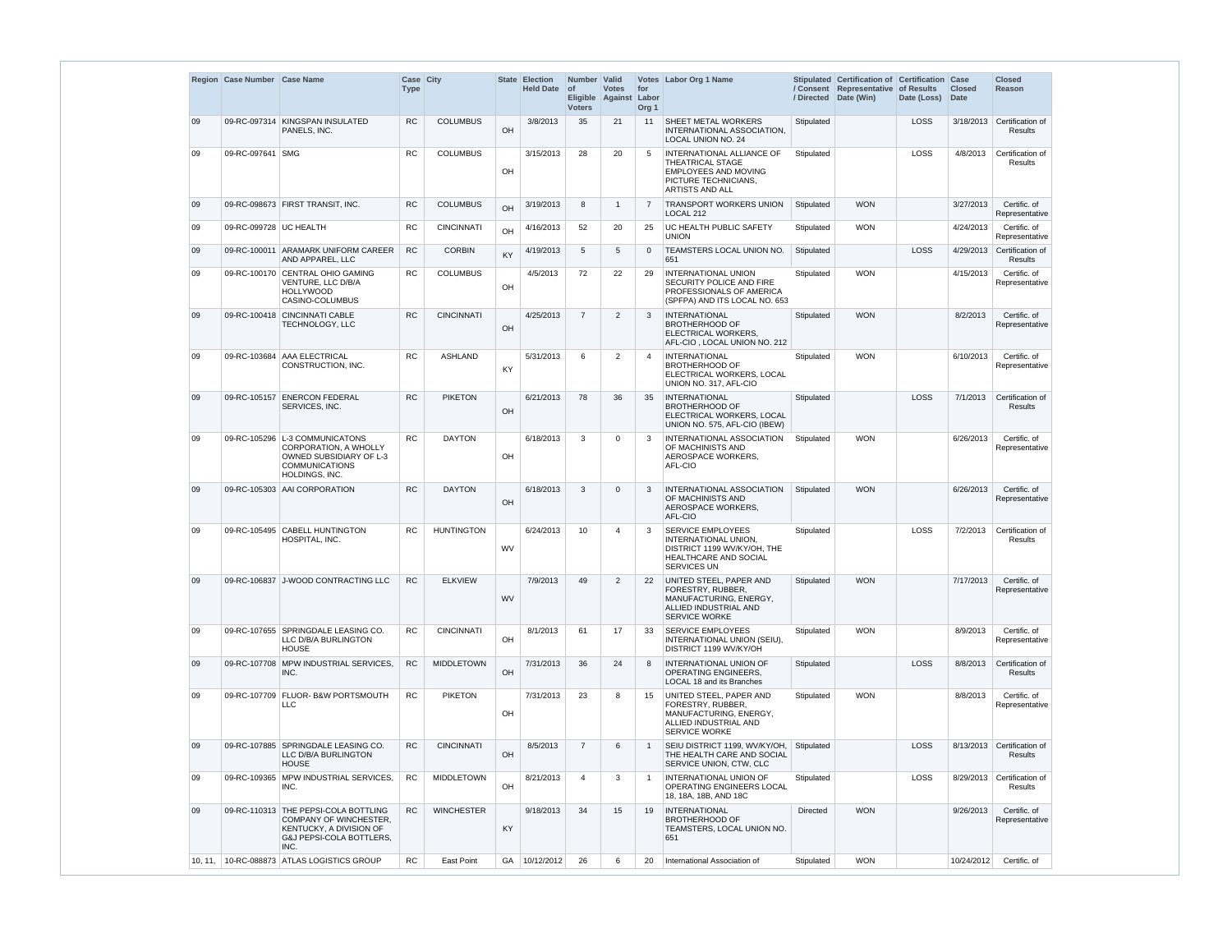|                  | Region Case Number Case Name |                                                                                          | Case City<br><b>Type</b> |                     |           | <b>State Election</b><br><b>Held Date</b> | Number Valid<br><b>of</b><br><b>Voters</b> | <b>Votes</b><br>Eligible Against Labor | for<br>Org <sub>1</sub> | Votes Labor Org 1 Name                                                                                                  |                 | Stipulated Certification of Certification Case<br>/ Consent Representative<br>/ Directed Date (Win) | of Results<br>Date (Loss) | <b>Closed</b><br><b>Date</b> | <b>Closed</b><br><b>Reason</b>         |
|------------------|------------------------------|------------------------------------------------------------------------------------------|--------------------------|---------------------|-----------|-------------------------------------------|--------------------------------------------|----------------------------------------|-------------------------|-------------------------------------------------------------------------------------------------------------------------|-----------------|-----------------------------------------------------------------------------------------------------|---------------------------|------------------------------|----------------------------------------|
| 26NAS            |                              | <b>RETAIL SERVICES (ATLANTA)</b><br>LLC.                                                 |                          |                     |           |                                           |                                            |                                        |                         | Machinists and Aerospace<br>Workers, AFL-CIO                                                                            |                 |                                                                                                     |                           |                              | Representative                         |
| 10, 11,<br>26NAS | 10-RC-089582                 | <b>BROOKS RANGE CONTRACT</b><br><b>SERVICES</b>                                          | <b>RC</b>                | Atlanta             | GA        | 10/18/2012                                | 6                                          | 2                                      | 3                       | INTERNATIONAL UNION OF<br>OPERATING ENGINEERS,<br>LOCAL 926                                                             | Stipulated      | <b>WON</b>                                                                                          |                           | 11/1/2012                    | Certific. of<br>Representative         |
| 10, 11,<br>26NAS | 10-RC-089648                 | <b>BROOKS RANGE CONTRACT</b><br>SERVICES, INC.                                           | <b>RC</b>                | Atlanta             | GA        | 10/15/2012                                | $\overline{7}$                             | -1                                     | 6                       | INTERNATIONAL UNION OF<br><b>OPERATING ENGINEERS,</b><br>LOCAL 926                                                      | Stipulated      | <b>WON</b>                                                                                          |                           | 10/24/2012                   | Certific. of<br>Representative         |
| 10, 11,<br>26NAS | 10-RC-089651                 | <b>BROOKS RANGE CONTRACT</b><br>SERVICES, INC.                                           | <b>RC</b>                | Atlanta             | GA        | 10/18/2012                                | 10                                         | $\overline{4}$                         | 6                       | INTERNATIONAL UNION OF<br>OPERATING ENGINEERS,<br>LOCAL 926                                                             | Stipulated      | <b>WON</b>                                                                                          |                           | 11/1/2012                    | Certific. of<br>Representative         |
| 10, 11,<br>26NAS |                              | 10-RC-089889 MDV, a wholly owned subsidiary<br>of NASH FINCH COMPANY                     | RC                       | Midland             | GA        | 11/2/2012                                 | 35                                         | 12                                     | 22                      | TEAMSTERS LOCAL UNION 528                                                                                               | Stipulated      | <b>WON</b>                                                                                          |                           | 11/13/2012                   | Certific. of<br>Representative         |
| 10, 11,<br>26NAS |                              | 10-RC-090329 JOHNSON CONTROLS, INC.                                                      | <b>RC</b>                | COTTONDALE          | AL        | 11/14/2012                                | 202                                        | 83                                     | 106                     | INTERNATIONAL UNION,<br>UNITED AUTOMOBILE,<br><b>AEROSPACE AND</b><br>AGRICULTURAL, IMPLEMENT<br>WORKERS OF AMERICA, LO | Stipulated      | <b>WON</b>                                                                                          |                           | 11/26/2012                   | Certific. of<br>Representative         |
| 10, 11,<br>26NAS |                              | 10-RC-091714 KIMBERLY CLARK<br><b>CORPORATION</b>                                        | <b>RC</b>                | Loudon              | <b>TN</b> | 11/29/2012                                | 279                                        | 160                                    | 92                      | <b>ASSOCIATION OF WESTERN</b><br>PULP AND PAPER WORKERS<br>(AWPPW), AFFILIATED WITH<br>THE UNITED BROTHERHOOD<br>OF CAR | Stipulated      |                                                                                                     | LOSS                      | 12/7/2012                    | Certification of<br>Results            |
| 10, 11,<br>26NAS |                              | 10-RC-092302 ALABAMA CVS PHARMACY,<br>L.L.C                                              | <b>RC</b>                | <b>BESSEMER</b>     | AL        | 12/7/2012                                 | 14                                         | $\overline{7}$                         | $\overline{7}$          | UNITED FOOD AND<br><b>COMMERCIAL WORKERS UNION</b><br>LOCAL NO. 1657                                                    | Stipulated      |                                                                                                     | LOSS                      |                              | 12/27/2012 Certification of<br>Results |
| 10, 11,<br>26NAS |                              | 10-RC-095843 MISSION PRODUCE, INC.                                                       | <b>RC</b>                | <b>ATLANTA</b>      | GA        | 2/13/2013                                 | 6                                          |                                        | 5                       | RETAIL WHOLESALE AND<br>DEPARTMENT STORE UNION<br><b>UFCW</b>                                                           | Stipulated      | <b>WON</b>                                                                                          |                           | 4/30/2013                    | Certific. of<br>Representative         |
| 10, 11,<br>26NAS |                              | 10-RC-096878 NORTH FULTON MEDICAL<br>CENTER, INC., d/b/a NORTH<br><b>FULTON HOSPITAL</b> | <b>RC</b>                | <b>ROSWELL</b>      | GA        | 2/5/2013                                  | 239                                        | 74                                     | 95                      | SOUTHERN REGION WORKERS<br>UNITED SEIU                                                                                  | Consent         | <b>WON</b>                                                                                          |                           | 2/26/2013                    | Certific. of<br>Representative         |
| 10, 11,<br>26NAS | 10-RC-097771                 | <b>EARLY CHILDHOOD</b><br><b>DEVELOPMENT</b><br>CORPORATION                              | <b>RC</b>                | <b>ATLANTA</b>      | GA        | 3/5/2013                                  | 49                                         | $\mathbf 0$                            | 28                      | NATIONAL ASSOCIATION OF<br><b>GOVERNMENT EMPLOYEES</b>                                                                  | Stipulated      | <b>WON</b>                                                                                          |                           | 3/29/2013                    | Certific. of<br>Representative         |
| 10, 11,<br>26NAS |                              | 10-RC-100672 RURAL/ METRO OF<br>TENNESSEE, L.P.                                          | <b>RC</b>                | <b>KNOXVILLE</b>    | <b>TN</b> | 4/26/2013                                 | 37                                         | 20                                     | 14                      | INTERNATIONAL ASSOCIATION<br>OF EMTS AND PARAMEDICS,<br>SEIU/NAGE, LOCAL 5000                                           | Stipulated      |                                                                                                     | <b>LOSS</b>               | 5/6/2013                     | Certification of<br>Results            |
| 10, 11,<br>26NAS |                              | 10-RC-103272 GENERAL DYNAMICS GLOBAL<br><b>IMAGING TECHNOLOGIES,</b><br>INC.             | <b>RC</b>                | <b>CULLMAN</b>      | AL        | 5/16/2013                                 | 143                                        | 97                                     | 38                      | INTERNATIONAL ASSOCIATION<br>OF MACHINISTS AND<br>AEROSPACE WORKERS,<br>AFL-CIO                                         | Stipulated      |                                                                                                     | LOSS                      | 5/28/2013                    | Certification of<br>Results            |
| 10, 11,<br>26NAS |                              | 10-RC-104875 MAYFIELD DAIRY FARMS, LLC                                                   | <b>RC</b>                | KNOXVILLE           | <b>TN</b> | 6/27/2013                                 | 43                                         | 27                                     | 13                      | <b>INTERNATIONAL</b><br><b>BROTHERHOOD OF</b><br>TEAMSTERS, LOCAL 519                                                   | <b>Directed</b> |                                                                                                     | LOSS                      | 7/8/2013                     | Certification of<br>Results            |
| 10, 11,<br>26NAS |                              | 10-RC-105057 WEST LAWRENCE WATER<br>COOPERATIVE                                          | RC                       | <b>MOUNT HOPE</b>   | AL        | 6/14/2013                                 | $\overline{7}$                             | $\mathbf 0$                            | $\overline{7}$          | INTERNATIONAL UNION OF<br>OPERATING ENGINEERS LOCAL<br>320                                                              | Stipulated      | <b>WON</b>                                                                                          |                           | 6/25/2013                    | Certific. of<br>Representative         |
| 10, 11,<br>26NAS | 10-RC-105741 PHB, INC.       |                                                                                          | <b>RC</b>                | <b>EAST PALATKA</b> | <b>FL</b> | 6/28/2013                                 | 13                                         | 2                                      | 9                       | UNITED STEEL, PAPER AND<br>FORESTY, RUBBER,<br>MANUFACTURING, ENERGY,<br>ALLIED INDUSTRIAL AND<br><b>SERVICE WORKER</b> | Stipulated      | <b>WON</b>                                                                                          |                           | 7/9/2013                     | Certific. of<br>Representative         |
| 10, 11,<br>26NAS |                              | 10-RC-108476 EFCO CORPORATION                                                            | <b>RC</b>                | <b>CONLEY</b>       | GA        | 7/26/2013                                 | 9                                          | $\mathbf 0$                            | 9                       | INTERNATIONAL UNION OF<br>OPERATING ENGINEERS,<br>LOCAL 926                                                             | Stipulated      | <b>WON</b>                                                                                          |                           | 8/5/2013                     | Certific. of<br>Representative         |
| 10, 11,<br>26NAS |                              | 10-RC-109351 ARAMARK UNIFORM<br><b>SERVICES</b>                                          | <b>RC</b>                | SAVANNAH            | GA        | 8/23/2013                                 | 14                                         | 9                                      | 5                       | International Association of<br>Machinists and Aerospace<br>Workers, AFL-CIO                                            | Stipulated      |                                                                                                     | LOSS                      | 9/4/2013                     | Certification of<br>Results            |
| 10, 11,<br>26NAS |                              | 10-RC-109967   MAYFIELD DAIRY FARMS, LLC                                                 | <b>RC</b>                | <b>MACON</b>        | GA        | 9/6/2013                                  | 32                                         | 8                                      | 22                      | TEAMSTERS LOCAL UNION 528                                                                                               | Stipulated      | <b>WON</b>                                                                                          |                           | 9/17/2013                    | Certific. of<br>Representative         |
| 10, 11,<br>26NAS |                              | 10-RC-109990 MAYFIELD DAIRY FARMS, LLC                                                   | ${\sf RC}$               | <b>TIFTON</b>       | GA        | 9/5/2013                                  | 20                                         | 10                                     | 9                       | TEAMSTERS LOCAL UNION 528                                                                                               | Stipulated      |                                                                                                     | LOSS                      | 9/13/2013                    | Certification of<br><b>Results</b>     |
| 10, 11,<br>26NAS |                              | 10-RC-110257 AMERICOLD LOGISTICS, LLC                                                    | <b>RC</b>                | <b>MCDONOUGH</b>    | GA        | 9/11/2013                                 | 45                                         | 11                                     | 30                      | <b>INTERNATIONAL</b><br><b>BROTHERHOOD OF</b><br><b>TEAMSTERS LOCAL 528</b>                                             | Directed        | <b>WON</b>                                                                                          |                           | 9/19/2013                    | Certific. of<br>Representative         |
| 10, 11,<br>26NAS |                              | 10-RC-110732 HICKMAN WILLIAMS AND<br><b>COMPANY</b>                                      | <b>RC</b>                | <b>BIRMINGHAM</b>   | AL        | 9/18/2013                                 | 11                                         | 6                                      | 5                       | THE UNITED STEEL, PAPER<br>AND FORESTRY, RUBBER,<br>MANUFACTURING, ENERGY,<br>ALLIED INDUSTRIAL AND<br><b>SERVICE W</b> | Stipulated      |                                                                                                     | LOSS                      | 9/26/2013                    | Certification of<br>Results            |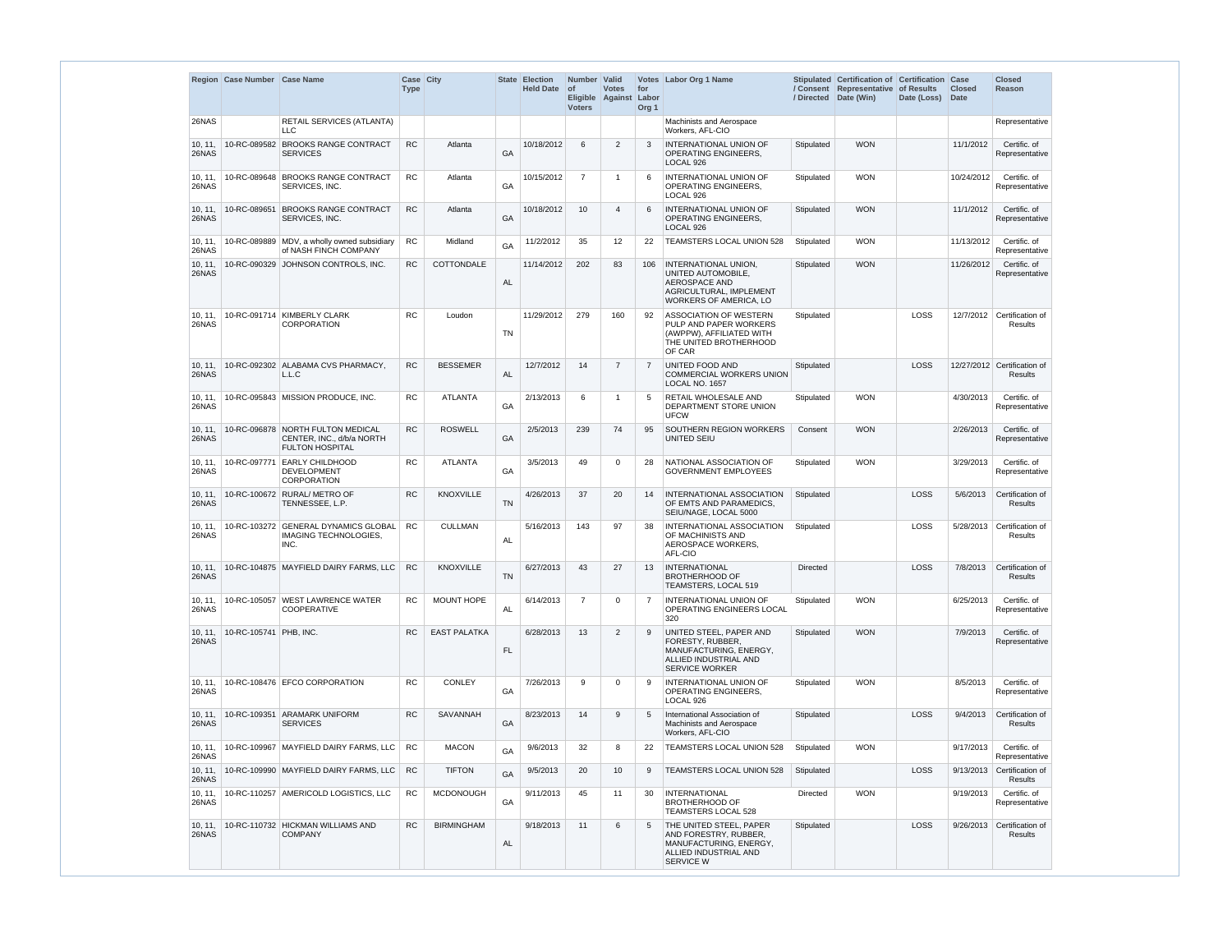|                  | Region Case Number Case Name |                                                                                                             | Case City<br><b>Type</b> |                                  | <b>State</b>                 | <b>Election</b><br>Held Date of | Number   Valid<br><b>Voters</b> | <b>Votes</b><br>Eligible Against | for<br>Labor<br>Org <sub>1</sub> | Votes Labor Org 1 Name                                                                                                            | / Directed      | Stipulated Certification of Certification Case<br>/ Consent Representative of Results<br>Date (Win) | Date (Loss) | <b>Closed</b><br><b>Date</b> | <b>Closed</b><br>Reason                       |
|------------------|------------------------------|-------------------------------------------------------------------------------------------------------------|--------------------------|----------------------------------|------------------------------|---------------------------------|---------------------------------|----------------------------------|----------------------------------|-----------------------------------------------------------------------------------------------------------------------------------|-----------------|-----------------------------------------------------------------------------------------------------|-------------|------------------------------|-----------------------------------------------|
| 10, 11,<br>26NAS |                              | 10-RC-085965 SUIZA DAIRY GROUP, LLC<br><b>D/B/A DAIRY FRESH</b>                                             | <b>RC</b>                | Winston-Salem                    | <b>NC</b>                    | 8/30/2012                       | 169                             | 102                              | 58                               | BAKERY, CONFECTIONERY,<br><b>TOBACCO WORKERS AND</b><br><b>GRAIN MILLERS</b><br>INTERNATIONAL UNION, LOCAL<br>358, AFL-CIO, CL    | Stipulated      |                                                                                                     | LOSS        | 10/2/2012                    | Certification of<br>Results                   |
| 10, 11,<br>26NAS |                              | 10-RC-091799 VIOX SERVICES, INC.                                                                            | <b>RC</b>                | CONCORD                          | <b>NC</b>                    | 11/30/2012                      | 5                               | 3                                | 2                                | INTERNATIONAL UNION OF<br>OPERATING ENGINEERS.<br>LOCAL 465, AFL-CIO                                                              | Stipulated      |                                                                                                     | LOSS        |                              | 12/10/2012 Certification of<br><b>Results</b> |
| 10, 11,<br>26NAS |                              | 10-RC-096203 ORIGIN FOOD GROUP, LLC                                                                         | <b>RC</b>                | <b>STATESVILLE</b>               | <b>NC</b>                    | 2/22/2013                       | 14                              | 5                                | 8                                | UNITED FOOD AND<br><b>COMMERCIAL WORKERS</b><br>UNION, LOCAL 204                                                                  | Stipulated      | <b>WON</b>                                                                                          |             | 3/4/2013                     | Certific. of<br>Representative                |
| 10, 11,<br>26NAS |                              | 10-RC-096653 COMPUTER SCIENCES<br><b>CORPORATION</b>                                                        | <b>RC</b>                | <b>FAYETTEVILLE</b>              | <b>NC</b>                    | 2/12/2013                       | $\overline{4}$                  | $\Omega$                         | 3                                | INTERNATIONAL ASSOCIATION<br>OF MACHINISTS AND<br>AEROSPACE WORKERS,<br>AFL-CIO                                                   | Stipulated      | <b>WON</b>                                                                                          |             | 2/21/2013                    | Certific. of<br>Representative                |
| 10, 11,<br>26NAS |                              | 10-RC-098046 COPPER RIVER OF BOILING<br>SPRINGS, LLC D/B/A COPPER<br><b>RIVER GRILL</b>                     | <b>RC</b>                | <b>BOILING</b><br><b>SPRINGS</b> | <b>SC</b>                    | 4/4/2013                        | 48                              | 24                               | 10                               | NATIONAL WORKERS<br>ASSOCIATION                                                                                                   | Stipulated      |                                                                                                     | <b>LOSS</b> | 4/16/2013                    | Certification of<br>Results                   |
| 10, 11,<br>26NAS |                              | 10-RC-098365 BUCKEYE TECHNOLOGIES,<br>INC.                                                                  | <b>RC</b>                | MT. HOLLY                        | <b>NC</b>                    | 3/19/2013                       | 82                              | 47                               | 35                               | UNITED STEEL, PAPER AND<br>FORESTRY, RUBBER.<br>MANUFACTURING, ENERGY,<br>ALLIED INDUSTRIAL AND<br><b>SERVICE WORKE</b>           | Stipulated      |                                                                                                     | <b>LOSS</b> | 3/29/2013                    | Certification of<br><b>Results</b>            |
| 10, 11,<br>26NAS |                              | 10-RC-099502 CHIMES DISTRICT OF<br>COLUMBIA, INC.                                                           | <b>RC</b>                | FT. BRAGG                        | <b>NC</b>                    | 4/10/2013                       | 61                              | $\Omega$                         | 18                               | <b>TRANSPORT WORKERS UNION</b><br>OF AMERICA - LOCAL 525,<br>AFL-CIO                                                              | Stipulated      | <b>WON</b>                                                                                          |             | 4/18/2013                    | Certific. of<br>Representative                |
| 10, 11,<br>26NAS |                              | 10-RC-105065 HARSCO RAIL, A DIVISION OF<br><b>HARSCO CORPORATION</b>                                        | <b>RC</b>                | CAYCE-WEST<br><b>COLUMBIA</b>    | SC                           | 6/19/2013                       | 285                             | 166                              | 103                              | <b>INTERNATIONAL ASSOCIATION</b><br>OF MACHINISTS AND<br>AEROSPACE WORKERS,<br>AFL-CIO                                            | Stipulated      |                                                                                                     | <b>LOSS</b> | 6/28/2013                    | Certification of<br>Results                   |
| 10, 11<br>26NAS  |                              | 10-RC-105376 ADT LLC D/B/A ADT SECURITY<br><b>SERVICES</b>                                                  | <b>RC</b>                | <b>WINSTON SALEM</b>             | <b>NC</b>                    | 6/26/2013                       | 17                              | 7                                | 10                               | <b>INTERNATIONAL</b><br><b>BROTHERHOOD OF</b><br>ELECTRICAL WORKERS, LOCAL<br>UNION 342, AFL-CIO                                  | Stipulated      | <b>WON</b>                                                                                          |             | 7/8/2013                     | Certific. of<br>Representative                |
| 10, 11,<br>26NAS |                              | 10-RC-107055 AUTONEUM NORTH AMERICA.<br>INC. D/B/A AUTONEUM                                                 | <b>RC</b>                | <b>AIKEN</b>                     | SC                           | 7/24/2013                       | 162                             | 90                               | 64                               | RETAIL, WHOLESALE AND<br>DEPARTMENT STORE<br>UNION/UFCW                                                                           | Stipulated      |                                                                                                     | LOSS        | 8/1/2013                     | Certification of<br>Results                   |
| 10, 11,<br>26NAS |                              | 10-RC-108737 FEDSERV INDUSTRIES, INC.                                                                       | <b>RC</b>                | CHARLESTON                       | SC                           | 7/24/2013                       | $\overline{2}$                  | 0                                | $\overline{2}$                   | INTERNATIONAL UNION OF<br><b>OPERATING ENGINEERS.</b><br>LOCAL 465                                                                | Stipulated      | <b>WON</b>                                                                                          |             | 8/1/2013                     | Certific. of<br>Representative                |
| 10, 11,<br>26NAS |                              | 10-RC-110342 FEDSERV INDUSTRIES INC                                                                         | RC                       | <b>ANDERSON</b>                  | $\operatorname{\textsf{SC}}$ | 9/10/2013                       | 2                               | $\overline{0}$                   | 2                                | INTERNATIONAL UNION OF<br><b>OPERATING ENGINEERS,</b><br>LOCAL 465. AFL-CIO                                                       | Stipulated      | <b>WON</b>                                                                                          |             | 9/18/2013                    | Certific, of<br>Representative                |
| 12, 24           |                              | 12-RC-073852 SCHWARZ PARTNERS<br>PACKAGING, LLC, D/B/A<br><b>MAXPAK</b>                                     | <b>RC</b>                | Lakeland                         | <b>FL</b>                    | 10/19/2012                      | 77                              | 21                               | 55                               | <b>UNITED STEEL, PAPER &amp;</b><br>FORESTRY, RUBBER,<br>MANUFACTURING, ENERGY.<br>ALLIED INDUSTRIAL & SERVICE<br><b>WORKERS1</b> | Stipulated      | <b>WON</b>                                                                                          |             | 11/6/2012                    | Certific. of<br>Representative                |
| 12, 24           |                              | 12-RC-083370 North Florida Electrical<br>Contractors Inc.                                                   | <b>RC</b>                | Jacksonville                     | FL.                          | 7/30/2012                       | 8                               | 3                                | 5                                | <b>INTERNATIONAL</b><br><b>BROTHERHOOD OF</b><br>ELECTRICAL WORKERS,<br>AFL-CIO, LOCAL UNION NO. 177                              | Stipulated      | <b>WON</b>                                                                                          |             | 10/30/2012                   | Certific. of<br>Representative                |
| 12, 24           |                              | 12-RC-083701 AUTONATION IMPORTS OF<br>LONGWOOD, INC. DBA<br><b>COURTESY HONDA</b>                           | <b>RC</b>                | Sanford                          | <b>FL</b>                    | 9/7/2012                        | 24                              | 14                               | 9                                | INTERNATIONAL ASSOCIATION<br>OF MACHINISTS AND<br>AEROSPACE WORKERS,<br>AFL-CIO                                                   | <b>Directed</b> |                                                                                                     | LOSS        |                              | 11/15/2012 Certification of<br>Results        |
| 12, 24           |                              | 12-RC-087066 USIC LOCATING SERVICES.<br>INC.                                                                | <b>RC</b>                | <b>Winter Garden</b>             | <b>FL</b>                    | 9/24/2012                       | 3                               | $\Omega$                         | 3                                | <b>INTERNATIONAL</b><br><b>BROTHERHOOD OF</b><br>ELECTRICAL WORKERS, LOCAL<br>108, AFL-CIO                                        | Stipulated      | <b>WON</b>                                                                                          |             | 10/25/2012                   | Certific, of<br>Representative                |
| 12, 24           |                              | 12-RC-087407   Allied Aviation Fueling Miami,<br>Inc.                                                       | RC                       | Miami                            | FL                           | 9/27/2012                       | 33                              | 5                                | 27                               | TRANSPORT WORKERS UNION<br>LOCAL 525                                                                                              | Stipulated      | <b>WON</b>                                                                                          |             | 10/11/2012                   | Certific. of<br>Representative                |
| 12, 24           |                              | 12-RC-090423 Lakeland Regional Medical<br>Center                                                            | <b>RC</b>                | Lakeland                         | FL.                          | 11/29/2012                      | 40                              | 23                               | $12 \overline{ }$                | INTERNATIONAL UNION,<br>SECURITY, POLICE AND FIRE<br>PROFESSIONALS OF AMERICA<br>(SPFPA)                                          | <b>Directed</b> |                                                                                                     | LOSS        |                              | 12/11/2012 Certification of<br>Results        |
| 12, 24           |                              | 12-RC-090813   SAPG Tampa, LLC                                                                              | <b>RC</b>                | Tampa                            | <b>FL</b>                    | 11/20/2012                      | 92                              | 44                               | 35                               | UNITED FOOD AND<br><b>COMMERICAL WORKERS</b><br>UNION, LOCAL 1625                                                                 | Stipulated      |                                                                                                     | LOSS        |                              | 12/4/2012 Certification of<br>Results         |
| 12, 24           |                              | 12-RC-092122 Winter Haven Facility Operations<br>LLC dba Consulate Health<br>Consulate Care of Winter Haven | <b>RC</b>                | Winter Haven                     | $\mathsf{FL}$                | 12/5/2012                       | 62                              | 18                               | 35                               | <b>UNITED FOOD &amp; COMMERCIAL</b><br>WORKERS, LOCAL 1625                                                                        | Stipulated      | <b>WON</b>                                                                                          |             | 12/17/2012                   | Certific. of<br>Representative                |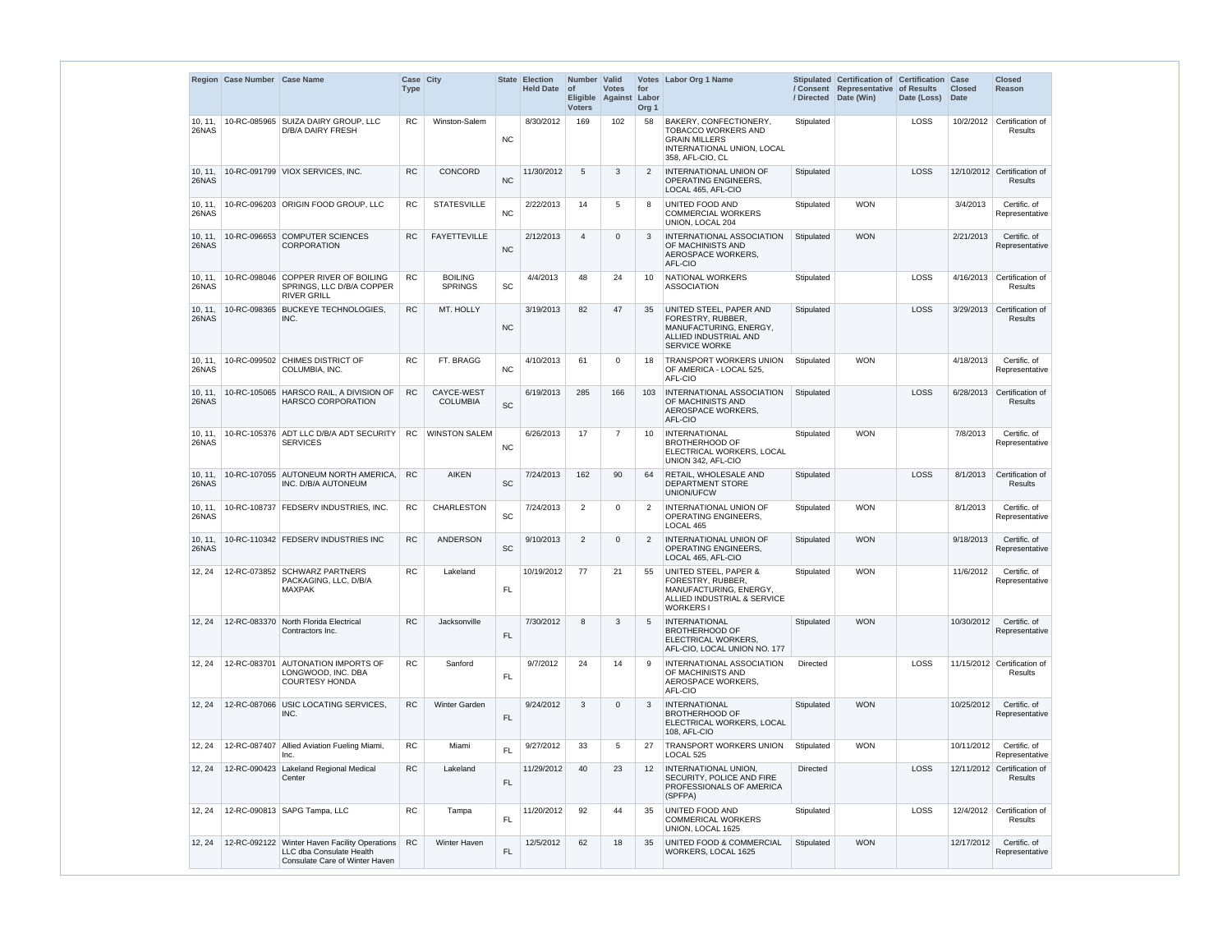|        | Region Case Number Case Name |                                                                                                               | Case City<br><b>Type</b> |                          |               | State Election<br><b>Held Date</b> | Number Valid<br><b>of</b><br><b>Voters</b> | <b>Votes</b><br>Eligible Against | for<br>Labor<br>Org <sub>1</sub> | Votes Labor Org 1 Name                                                                                     | / Directed | Stipulated Certification of Certification<br>/ Consent Representative of Results<br>Date (Win) | Date (Loss) | Case<br><b>Closed</b><br><b>Date</b> | <b>Closed</b><br><b>Reason</b>     |
|--------|------------------------------|---------------------------------------------------------------------------------------------------------------|--------------------------|--------------------------|---------------|------------------------------------|--------------------------------------------|----------------------------------|----------------------------------|------------------------------------------------------------------------------------------------------------|------------|------------------------------------------------------------------------------------------------|-------------|--------------------------------------|------------------------------------|
| 12, 24 |                              | 12-RC-094577 Eastco Building Services Inc.                                                                    | RC                       | Dear Park                | <b>NY</b>     | 1/11/2013                          | 6                                          | 0                                | 6                                | INTERNATIONAL UNION OF<br><b>OPERATING ENGINEERS.</b><br>LOCAL 487                                         | Stipulated | <b>WON</b>                                                                                     |             | 1/24/2013                            | Certific. of<br>Representative     |
| 12, 24 | 12-RC-095948                 | <b>AVIS BUDGET GROUP D/B/A</b><br>AB CAR RENTAL SERVICES,<br>INC.                                             | <b>RC</b>                | Orlando                  | $\mathsf{FL}$ | 1/29/2013                          | 27                                         | $\overline{7}$                   | 15                               | International Brotherhood of<br>Teamsters Local Union No. 385                                              | Stipulated | <b>WON</b>                                                                                     |             | 2/13/2013                            | Certific. of<br>Representative     |
| 12, 24 | 12-RC-097395                 | SA-Lake, LLC d/b/a Palm<br>Terrace of Lakeland                                                                | <b>RC</b>                | Lakeland                 | FL            | 3/13/2013                          | 133                                        | 46                               | 75                               | UNITED FOOD AND<br><b>COMMERCIAL WORKERS</b><br>UNION, LOCAL 1625                                          | Stipulated | <b>WON</b>                                                                                     |             | 3/26/2013                            | Certific. of<br>Representative     |
| 12, 24 |                              | 12-RC-099054 US Security Associates                                                                           | <b>RC</b>                | Roswell                  | GA            | 4/9/2013                           | 93                                         | 8                                | 63                               | <b>INTERNATIONAL UNION,</b><br><b>SECURITY, POLICE &amp; FIRE</b><br>PROFESSIONALS OF AMERICA<br>(SPFPA)   | Stipulated | <b>WON</b>                                                                                     |             | 4/23/2013                            | Certific. of<br>Representative     |
| 12, 24 |                              | 12-RC-099644 CPS Florida d/b/a Airport<br><b>Parking Associates</b>                                           | <b>RC</b>                | Miami                    | FL.           | 4/16/2013                          | 12                                         |                                  | 8                                | <b>INTERNATIONAL</b><br><b>BROTHERHOOD OF</b><br>TEAMSTERS LOCAL UNION 769                                 | Stipulated | <b>WON</b>                                                                                     |             | 4/29/2013                            | Certific. of<br>Representative     |
| 12, 24 |                              | 12-RC-099692 UPS Supply Chain Solutions                                                                       | <b>RC</b>                | Doral                    | <b>FL</b>     | 4/16/2013                          | 41                                         | 19                               | 21                               | <b>Teamsters Local 769</b>                                                                                 | Stipulated | <b>WON</b>                                                                                     |             | 4/29/2013                            | Certific. of<br>Representative     |
| 12, 24 |                              | 12-RC-100685 Limousines of South Florida Inc.                                                                 | <b>RC</b>                | Miami                    | <b>FL</b>     | 5/1/2013                           | 117                                        | -1                               | 83                               | <b>INTERNATIONAL</b><br><b>BROTHERHOOD OF</b><br>TEAMSTERS LOCAL UNION NO.<br>769                          | Stipulated | <b>WON</b>                                                                                     |             | 5/14/2013                            | Certific. of<br>Representative     |
| 12, 24 |                              | 12-RC-101276 Evans Health Care Associates,<br>LLC d/b/a Evans Health Care                                     | <b>RC</b>                | <b>Fort Myers</b>        | FL            | 4/17/2013                          | 76                                         | $\overline{2}$                   | 58                               | UNITED FOOD AND<br><b>COMMERCIAL WORKERS</b><br>UNION, LOCAL 1625                                          | Stipulated | <b>WON</b>                                                                                     |             | 4/29/2013                            | Certific. of<br>Representative     |
| 12, 24 |                              | 12-RC-101622 Delaware Resource Group of<br>Oklahoma, LLC                                                      | <b>RC</b>                | Jacksonville             | FL.           | 5/3/2013                           | 26                                         | 0                                | 25                               | P-8A INTEGRATED TRAINING<br><b>CENTER PROFESSIONALS</b>                                                    | Stipulated | <b>WON</b>                                                                                     |             | 5/15/2013                            | Certific. of<br>Representative     |
| 12, 24 | 12-RC-104620                 | Compass Group USA, Inc. dba<br>Crothall Healthcare Inc                                                        | RC                       | <b>Rye Brook</b>         | <b>NY</b>     | 5/29/2013                          | 45                                         | 10                               | 28                               | 1199 SEIU UNITED<br><b>HEALTHCARE WORKERS EAST</b>                                                         | Stipulated | <b>WON</b>                                                                                     |             | 6/11/2013                            | Certific. of<br>Representative     |
| 12, 24 | 12-RC-105064                 | Vista Manor Health Care<br>Associates, LLC                                                                    | RC                       | Titusville               | FL            | 6/21/2013                          | 74                                         | 29                               | 38                               | 1199 SEIU UNITED<br>HEALTHCARE WORKERS EAST                                                                | Stipulated | <b>WON</b>                                                                                     |             | 7/3/2013                             | Certific. of<br>Representative     |
| 12, 24 |                              | 12-RC-105165 Paragon Systems, Inc.                                                                            | RC                       | Herndon                  | VA            | 6/11/2013                          | 11                                         |                                  | 5                                | <b>UNITED GOVERNMENT</b><br>SECURITY OFFICERS OF<br>AMERICA, INTERNATIONAL<br>UNION LOCAL 222              | Stipulated | <b>WON</b>                                                                                     |             | 7/24/2013                            | Certific. of<br>Representative     |
| 12, 24 |                              | 12-RC-105763 Civil and Marine Inc. d/b/a<br>Hanson Slag                                                       | <b>RC</b>                | Port Canaveral           | <b>FL</b>     | 6/20/2013                          | 4                                          | $\mathbf{0}$                     | 4                                | Teamsters Local Union No. 769                                                                              | Stipulated | <b>WON</b>                                                                                     |             | 7/3/2013                             | Certific. of<br>Representative     |
| 12, 24 | 12-RC-106327                 | Maruti Transit Group LLC and<br>Maruti Fleet & Management,<br>LLC (Joint Employer)                            | <b>RC</b>                | Jacksonville             | $\mathsf{FL}$ | 7/9/2013                           | 39                                         | $\overline{2}$                   | 25                               | <b>INTERNATIONAL ASSOCIATION</b><br>OF MACHINISTS AND<br>AEROSPACE WORKERS,<br>AFL-CIO                     | Stipulated | <b>WON</b>                                                                                     |             | 8/14/2013                            | Certific. of<br>Representative     |
| 12, 24 |                              | 12-RC-107969 US Security Associates, Inc.                                                                     | <b>RC</b>                | Roswell                  | GA            | 8/6/2013                           | 6                                          | $\overline{2}$                   | $\overline{2}$                   | INTERNATIONAL UNION,<br>SECURITY, POLICE AND FIRE<br>PROFESSIONALS OF AMERICA<br>(SPFPA)                   | Stipulated |                                                                                                | LOSS        | 8/30/2013                            | Certification of<br>Results        |
| 12, 24 |                              | 12-RC-108383 United Parcel Service, Inc.                                                                      | <b>RC</b>                | Jacksonville             | FL            | 8/9/2013                           | 5                                          | 0                                | 5                                | <b>INTERNATIONAL</b><br><b>BROTHERHOOD OF</b><br>TEAMSTERS, LOCAL 512                                      | Stipulated | <b>WON</b>                                                                                     |             | 8/22/2013                            | Certific. of<br>Representative     |
| 12, 24 |                              | 12-RC-108599 Pepsi Beverages Company                                                                          | <b>RC</b>                | Pompano Beach            | FL            | 8/16/2013                          | 167                                        | 127                              | 31                               | United Steel, Paper and Forestry,<br>Rubber, Manufacturing, Energy,<br>Allied Industrial and Service Worke | Stipulated | <b>WON</b>                                                                                     |             | 9/3/2013                             | Certific. of<br>Representative     |
| 12, 24 |                              | 12-RC-108619 KGMP Services Company, Inc.                                                                      | <b>RC</b>                | Fernandina Beach         | FL.           | 8/15/2013                          | 66                                         | 42                               | 21                               | <b>INTERNATIONAL</b><br><b>BROTHERHOOD OF</b><br>TEAMSTERS, LOCAL 512                                      | Stipulated |                                                                                                | LOSS        | 8/26/2013                            | Certification of<br><b>Results</b> |
| 12, 24 |                              | 12-RC-109439 West Altamonte Operations<br>Facility, LLC D/B/A Consulate<br>Healthcare at West Altamonte       | <b>RC</b>                | <b>Altamonte Springs</b> | FL            | 8/29/2013                          | 71                                         | 9                                | 45                               | 1199 SEIU United Healthcare<br>Workers East                                                                | Stipulated | <b>WON</b>                                                                                     |             | 9/10/2013                            | Certific. of<br>Representative     |
| 12, 24 |                              | 12-RC-109952 Avis Rent-A-Car                                                                                  | <b>RC</b>                | West Palm Beach          | FL            | 9/5/2013                           | 12                                         | 8                                | -1                               | Teamsters Local Union No. 769,<br>affilitated with the International<br><b>Brotherhood of Teamsters</b>    | Stipulated |                                                                                                | LOSS        | 9/16/2013                            | Certification of<br><b>Results</b> |
| 12, 24 |                              | 12-RC-110866 Enterprise Leasing Company of<br>Florida, LLC, d/b/a Alamo Rent A<br>Car and National Car Rental | <b>RC</b>                | Orlando                  | FL            | 9/19/2013                          | 48                                         | 30                               | 18                               | <b>INTERNATIONAL</b><br><b>BROTHERHOOD OF</b><br>TEAMSTERS, LOCAL UNION 385                                | Stipulated |                                                                                                | LOSS        | 9/30/2013                            | Certification of<br>Results        |
| 12, 24 |                              | 12-RC-110941   FCi Federal, Inc.                                                                              | RC                       | Miami                    | FL.           | 9/5/2013                           | 16                                         | $\overline{7}$                   | 8                                | Industrial, Technical, Professional<br>Employees Union, OPEIU Local<br>4873, AFL-CIO                       | Stipulated | <b>WON</b>                                                                                     |             | 9/16/2013                            | Certific. of<br>Representative     |
| 13     |                              | 13-RC-067437 Tractor Company d/b/a CCS<br>Trucking                                                            | <b>RC</b>                | Chicago                  | IL            | 11/18/2011                         | 12 <sup>°</sup>                            | 0                                | 8                                | <b>LOCAL 707, NATIONAL</b><br>PRODUCTION WORKERS UNION                                                     | Stipulated | <b>WON</b>                                                                                     |             | 2/28/2013                            | Certific. of<br>Representative     |
| 13     |                              | 13-RC-078018   Illinois Central School Bus, LLC                                                               | RC                       | Waukegan                 | IL            | 10/26/2012                         | 205                                        | 76                               | 102                              | <b>TEAMSTERS LOCAL UNION NO.</b><br>99                                                                     | Stipulated | <b>WON</b>                                                                                     |             | 11/8/2012                            | Certific. of<br>Representative     |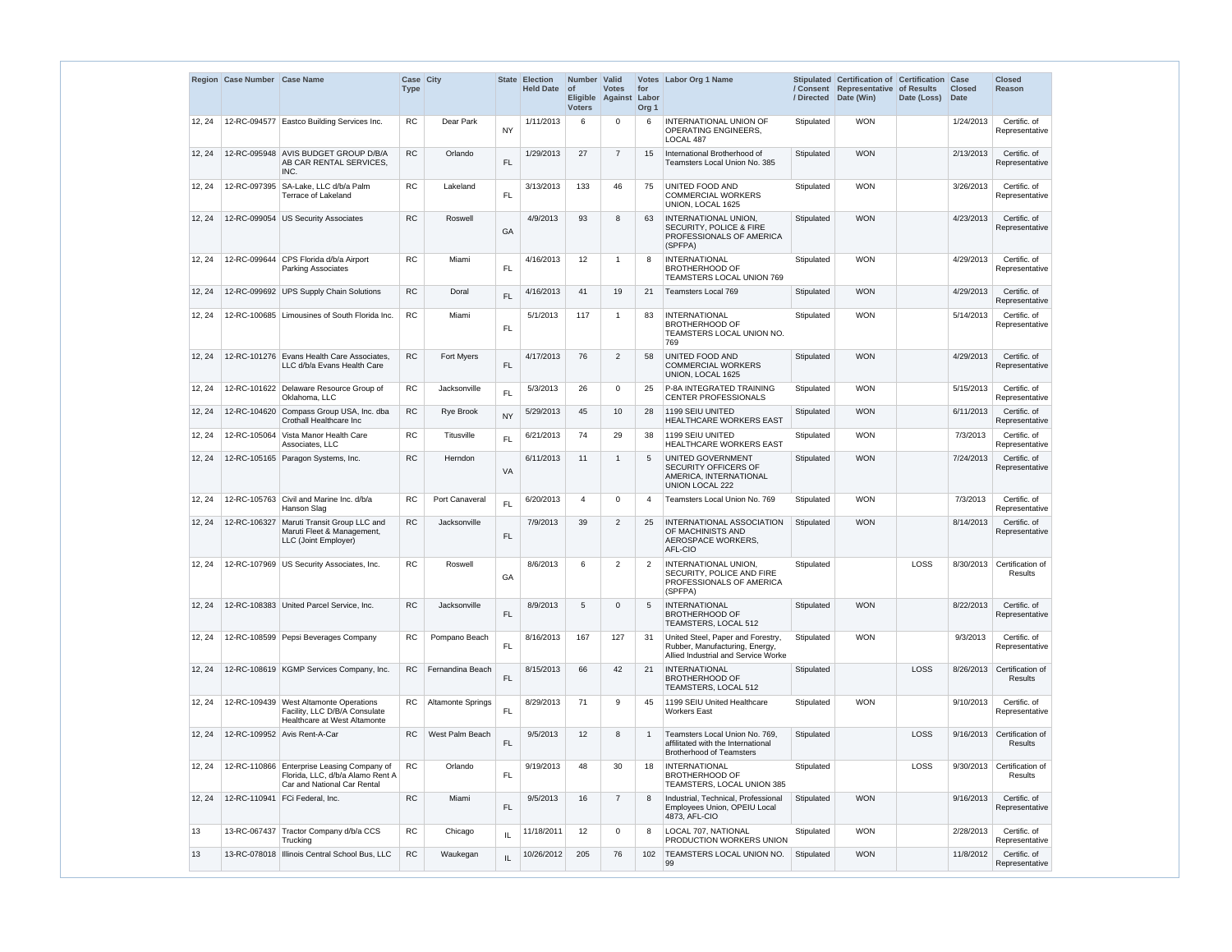|    | Region Case Number Case Name |                                                                                                                     | Case City<br><b>Type</b> |                        |                                   | State Election<br><b>Held Date</b> | Number Valid<br><b>of</b><br><b>Voters</b> | <b>Votes</b><br>Eligible Against | for<br>Labor<br>Org <sub>1</sub> | Votes Labor Org 1 Name                                                                                                         |            | Stipulated Certification of Certification Case<br>/ Consent Representative of Results<br>/ Directed Date (Win) | Date (Loss) | <b>Closed</b><br><b>Date</b> | <b>Closed</b><br>Reason                       |
|----|------------------------------|---------------------------------------------------------------------------------------------------------------------|--------------------------|------------------------|-----------------------------------|------------------------------------|--------------------------------------------|----------------------------------|----------------------------------|--------------------------------------------------------------------------------------------------------------------------------|------------|----------------------------------------------------------------------------------------------------------------|-------------|------------------------------|-----------------------------------------------|
| 13 |                              | 13-RC-084042 Total Security Management<br>Illinois 1. LLC                                                           | RC                       | Chicago                | IL                                | 8/8/2012                           | 15                                         | 6                                | 6                                | INTERNATIONAL UNION.<br><b>SECURITY, POLICE &amp; FIRE</b><br>PROFESSIONALS OF AMERICA<br>(SPFPA)                              | Stipulated |                                                                                                                | <b>LOSS</b> | 7/9/2013                     | Certification of<br>Results                   |
| 13 |                              | 13-RC-086514   Fletcher Jones of Chicago, Ltd.,<br>LLC a Nevada Liability Company<br>d/b/a Mercedes-Benz of Chicago | <b>RC</b>                | Chicago                | IL                                | 10/5/2012                          | 33                                         | 20                               | 12                               | <b>AUTOMOBILE MECHANICS</b><br>LOCAL NO. 701,<br>INTERNATIONAL ASSOCIATION<br>OF MACHINISTS & AEROSPACE<br><b>WORKERS, AFL</b> | Directed   |                                                                                                                | LOSS        |                              | 10/18/2012 Certification of<br><b>Results</b> |
| 13 |                              | 13-RC-087173 Chicago-Barton, L.L.C.                                                                                 | <b>RC</b>                | Chicago                | IL                                | 9/21/2012                          | 39                                         | 3                                | 30                               | SEIU Healthcare IL/IN                                                                                                          | Stipulated | <b>WON</b>                                                                                                     |             | 10/5/2012                    | Certific. of<br>Representative                |
| 13 |                              | 13-RC-087247 Pyramid Hospitality Team                                                                               | <b>RC</b>                | <b>Schiller Park</b>   | IL                                | 9/25/2012                          | 20                                         | 14                               | 6                                | UNITE HERE LOCAL 450                                                                                                           | Stipulated |                                                                                                                | LOSS        |                              | 10/10/2012 Certification of<br><b>Results</b> |
| 13 |                              | 13-RC-087897 Univar USA Inc.                                                                                        | <b>RC</b>                | <b>Bedford Park</b>    | IL                                | 9/20/2012                          | 40                                         | 26                               | 11                               | <b>Teamsters Local 781</b>                                                                                                     | Stipulated |                                                                                                                | LOSS        |                              | 10/16/2012 Certification of<br>Results        |
| 13 |                              | 13-RC-088054 Eurest Dining at Navistar                                                                              | <b>RC</b>                | Lisle                  | IL                                | 10/2/2012                          | 21                                         | 18                               | 3                                | Unite Here Local 450                                                                                                           | Stipulated |                                                                                                                | LOSS        |                              | 10/12/2012 Certification of<br>Results        |
| 13 |                              | 13-RC-088064 Amerigas Propane                                                                                       | <b>RC</b>                | Chicago                | IL                                | 9/27/2012                          | 10                                         | $\overline{2}$                   | 8                                | <b>TEAMSTERS LOCAL 705</b>                                                                                                     | Stipulated | <b>WON</b>                                                                                                     |             | 10/11/2012                   | Certific. of<br>Representative                |
| 13 |                              | 13-RC-088544 Comcast of Illinois VI. L.L.C.                                                                         | <b>RC</b>                | Romeroville            | IL                                | 10/11/2012                         | 148                                        | 104                              | 27                               | <b>INTERNATIONAL</b><br><b>BROTHERHOOD OF</b><br><b>TEAMSTERS LOCAL 179</b>                                                    | Stipulated |                                                                                                                | LOSS        |                              | 10/24/2012 Certification of<br><b>Results</b> |
| 13 |                              | 13-RC-088737 FIRST ILR, LLC d/b/a INDIAN<br><b>LAKES RESORT</b>                                                     | <b>RC</b>                | Bloomingdale           | IL                                | 10/18/2012                         | 12                                         | 8                                | $\overline{2}$                   | INTERNATIONAL UNION OF<br><b>OPERATING ENGINEERS,</b><br>LOCAL 399                                                             | Stipulated |                                                                                                                | LOSS        |                              | 10/31/2012 Certification of<br><b>Results</b> |
| 13 |                              | 13-RC-089012 PIL II, L.P. d/b/a Hilton Suites<br><b>Magnificent Mile</b>                                            | ${\sf RC}$               | Chicago                | IL                                | 10/12/2012                         | 38                                         | 12                               | 26                               | International Brotherhood of<br>Teamsters, Local 727                                                                           | Stipulated | <b>WON</b>                                                                                                     |             | 10/26/2012                   | Certific, of<br>Representative                |
| 13 |                              | 13-RC-089237 FCi Federal, Inc.                                                                                      | <b>RC</b>                | Chicago                | IL                                | 10/18/2012                         | 36                                         |                                  | 35                               | UNITED ELECTRICAL RADIO<br>AND MACHINE WORKERS OF<br>AMERICA (UE)                                                              | Stipulated | <b>WON</b>                                                                                                     |             | 10/31/2012                   | Certific, of<br>Representative                |
| 13 |                              | 13-RC-089438 Midwest Gaming and<br>Entertainment. LLC                                                               | <b>RC</b>                | Des Plaines            | IL                                | 10/26/2012                         | 18                                         | 13                               | 5                                | <b>TEAMSTERS LOCAL 727</b>                                                                                                     | Stipulated |                                                                                                                | LOSS        |                              | 2/14/2013 Certification of<br><b>Results</b>  |
| 13 |                              | 13-RC-089548   KA FLEETONE, INC.                                                                                    | <b>RC</b>                | Bensenville            | IL                                | 11/15/2012                         | $\overline{7}$                             | 3                                | 3                                | Automobile Mechanics Local<br>Lodge 701. International<br>Association of Machinists and<br>Aerospace Workers,                  | Directed   |                                                                                                                | LOSS        |                              | 11/28/2012 Certification of<br>Results        |
| 13 |                              | 13-RC-089730 Sterling Lumber Co.                                                                                    | <b>RC</b>                | <b>Blue Island</b>     | $\ensuremath{\mathsf{IL}}\xspace$ | 11/1/2012                          | $\overline{7}$                             | 5                                | 2                                | TEAMSTERS, LOCAL 786                                                                                                           | Stipulated |                                                                                                                | LOSS        |                              | 11/15/2012 Certification of<br><b>Results</b> |
| 13 |                              | 13-RC-089927   Illinois Central School Bus, LLC                                                                     | RC                       | <b>University Park</b> | IL                                | 11/2/2012                          | 96                                         | 35                               | 50                               | <b>INTERNATIONAL</b><br><b>BROTHERHOOD OF</b><br><b>TEAMSTERS LOCAL 777</b>                                                    | Stipulated | <b>WON</b>                                                                                                     |             | 11/15/2012                   | Certific. of<br>Representative                |
| 13 |                              | 13-RC-089928 Diamond Detective Agency, Inc.                                                                         | <b>RC</b>                | Chicago Heights        | IL                                | 10/30/2012                         | 17                                         | 4                                | 13                               | <b>INTERNATIONAL UNION,</b><br>SECURITY, POLICE, AND FIRE<br>PROFESSIONALS OF AMERICA<br>(SPFPA)                               | Stipulated | <b>WON</b>                                                                                                     |             | 11/9/2012                    | Certific. of<br>Representative                |
| 13 |                              | 13-RC-090072 United States Infrastructure<br>Corporation                                                            | <b>RC</b>                | Lombard                | IL                                | 12/3/2012                          | 57                                         | 28                               | 19                               | INTERNATIONAL<br><b>BROTHEHROOD OF</b><br>ELECTRICAL WORKERS, LOCAL<br>21                                                      | Directed   |                                                                                                                | LOSS        |                              | 12/31/2012 Certification of<br>Results        |
| 13 | 13-RC-090414                 | Total Security Management,<br>Illinois 1 LLC                                                                        | RC                       | Oakbrook Terrace       | IL                                | 11/13/2012                         | 64                                         | 11                               | 23                               | <b>INTERNATIONAL UNION</b><br>SECURITY, POLICE AND FIRE<br>PROFESSIONALS OF AMERICA<br>(SPFPA)                                 | Stipulated | <b>WON</b>                                                                                                     |             | 12/19/2012                   | Certific. of<br>Representative                |
| 13 |                              | 13-RC-090415   Total Security Management,<br>Indiana LLC                                                            | <b>RC</b>                | Oakbrook Terrace       | IL                                | 11/13/2012                         | 5                                          | $\overline{1}$                   | $\overline{1}$                   | <b>INTERNATIONAL UNION</b><br>SECURITY, POLICE AND FIRE<br>PROFESSIONALS OF AMERICA<br>(SPFPA)                                 | Stipulated |                                                                                                                | LOSS        |                              | 12/19/2012 Certification of<br>Results        |
| 13 |                              | 13-RC-090417 Total Security Management,<br>Illinois 1 LLC                                                           | <b>RC</b>                | Oakbrook Terrace       | IL                                | 11/13/2012                         | 8                                          | $\mathbf 1$                      | $\overline{4}$                   | INTERNATIONAL UNION,<br>SECURITY, POLICE, AND FIRE<br>PROFESSIONALS OF AMERICA<br>(SPFPA)                                      | Stipulated | <b>WON</b>                                                                                                     |             | 11/26/2012                   | Certific. of<br>Representative                |
| 13 |                              | 13-RC-091185   DS Waters of America, Inc. d/b/a<br>Hinckley Springs and Standard<br>Coffee Service Company          | <b>RC</b>                | Chicago                | IL                                | 11/16/2012                         | 9                                          | 2                                | 6                                | International Brotherhood of<br>Teamsters Local 710                                                                            | Stipulated | <b>WON</b>                                                                                                     |             | 11/29/2012                   | Certific. of<br>Representative                |
| 13 |                              | 13-RC-091597 Central Grocers, Inc.                                                                                  | <b>RC</b>                | Joliet                 | IL                                | 11/29/2012                         | 17                                         | 2                                | 13                               | <b>INTERNATIONAL UNION,</b><br>SECURITY, POLICE, AND FIRE<br>PROFESSIONALS OF AMERICA<br>(SPFPA)                               | Stipulated | <b>WON</b>                                                                                                     |             | 12/13/2012                   | Certific. of<br>Representative                |
| 13 |                              | 13-RC-091657 Frank Shirey Cadillac, Inc.                                                                            | <b>RC</b>                | Oak Lawn               | IL                                | 11/30/2012                         | $\overline{4}$                             | -1                               | 3                                | <b>AUTOMOBILE MECHANICS</b><br>LOCAL 701, INTERNATIONAL<br>ASSOCIATION OF MACHINISTS                                           | Stipulated | <b>WON</b>                                                                                                     |             | 12/14/2012                   | Certific. of<br>Representative                |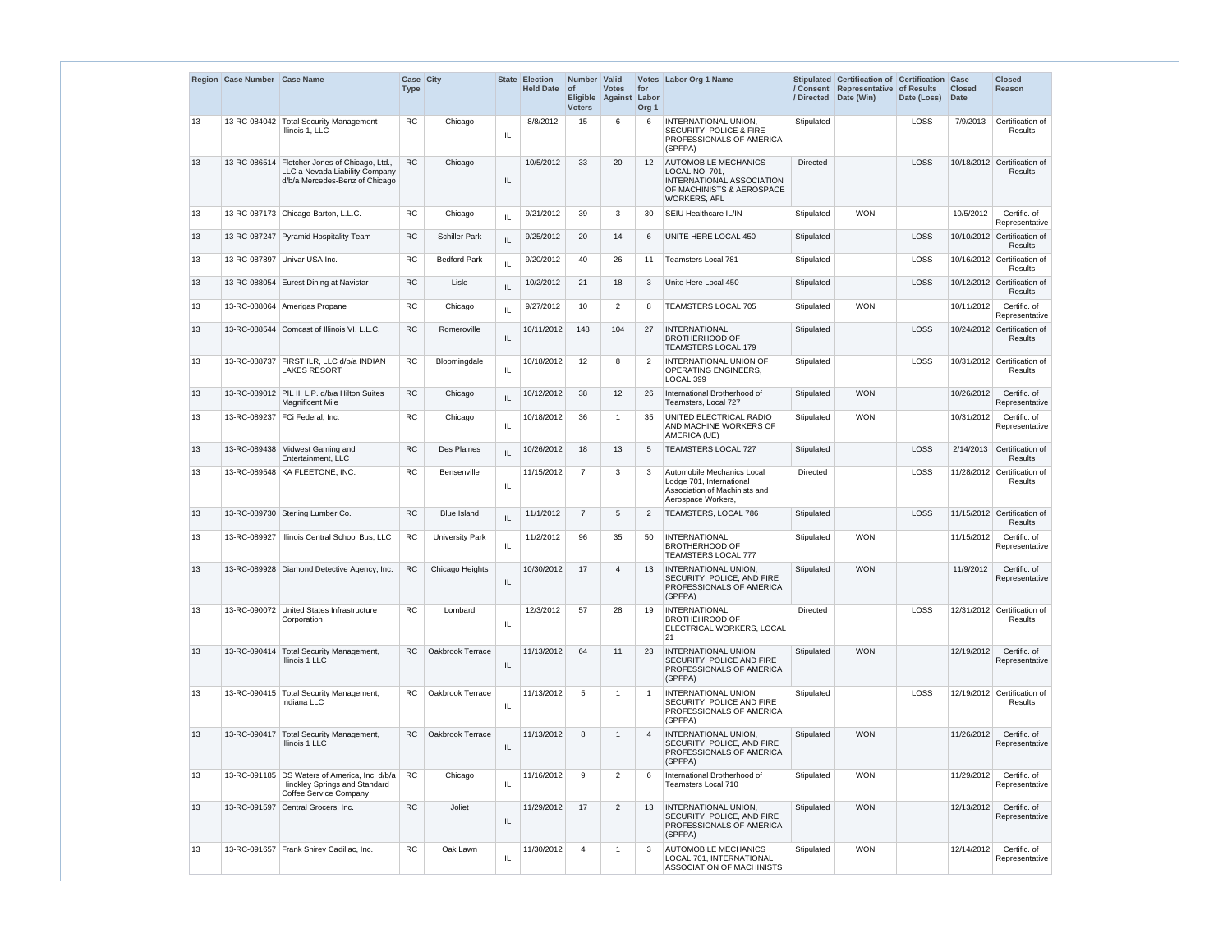|    | Region Case Number Case Name |                                                                                  | Case City<br><b>Type</b> |                        |     | <b>State Election</b><br><b>Held Date</b> | Number Valid<br><b>of</b><br><b>Voters</b> | <b>Votes</b><br>Eligible Against | for<br>Labor<br>Org <sub>1</sub> | Votes Labor Org 1 Name                                                                                        | /Directed  | Stipulated Certification of Certification Case<br>/ Consent Representative of Results<br>Date (Win) | Date (Loss) | <b>Closed</b><br><b>Date</b> | <b>Closed</b><br><b>Reason</b>                |
|----|------------------------------|----------------------------------------------------------------------------------|--------------------------|------------------------|-----|-------------------------------------------|--------------------------------------------|----------------------------------|----------------------------------|---------------------------------------------------------------------------------------------------------------|------------|-----------------------------------------------------------------------------------------------------|-------------|------------------------------|-----------------------------------------------|
|    |                              |                                                                                  |                          |                        |     |                                           |                                            |                                  |                                  | & AEROSPACE WORKERS,<br>AFL-CIO                                                                               |            |                                                                                                     |             |                              |                                               |
| 13 |                              | 13-RC-091690 VHS OF ILLINOIS, INC. D/B/A<br>VANGUARD HOME CARE                   | RC                       | LaGrange               | IL  | 11/30/2012                                | 62                                         | 31                               | 21                               | Illinois Nurses Association                                                                                   | Stipulated |                                                                                                     | LOSS        |                              | 12/14/2012 Certification of<br><b>Results</b> |
| 13 |                              | 13-RC-091734   Cranemasters, Inc.                                                | <b>RC</b>                | Hammond                | IN  | 12/3/2012                                 | 18                                         | 12                               | 5                                | <b>INTERNATIONAL UNION OF</b><br><b>OPERATING ENGINEERS.</b><br>LOCAL 150, AFL-CIO                            | Stipulated |                                                                                                     | LOSS        |                              | 12/14/2012 Certification of<br>Results        |
| 13 | 13-RC-091789                 | Holiday Inn Chicago O'Hare<br>Area                                               | RC                       | Chicago                | IL  | 11/9/2012                                 | $\boldsymbol{\Delta}$                      | $\Omega$                         | $\overline{4}$                   | International Brotherhood of<br>Teamsters, Local 727                                                          | Stipulated | <b>WON</b>                                                                                          |             | 11/21/2012                   | Certific. of<br>Representative                |
| 13 |                              | 13-RC-092123 Holiday Inn Chicago O'Hare<br>Area                                  | RC                       | Chicago                | IL  | 11/16/2012                                | 9                                          | 2                                | $\overline{7}$                   | International Brotherhood of<br>Teamsters, Local 727                                                          | Stipulated | <b>WON</b>                                                                                          |             | 11/29/2012                   | Certific. of<br>Representative                |
| 13 |                              | 13-RC-092564   Illinois Central School Bus, LLC                                  | <b>RC</b>                | Aurora                 | IL  | 12/14/2012                                | 85                                         | 13                               | 51                               | TEAMSTERS LOCAL UNION NO.<br>99                                                                               | Stipulated | <b>WON</b>                                                                                          |             | 12/31/2012                   | Certific. of<br>Representative                |
| 13 |                              | 13-RC-093188 NTA Precision Axle Corporation                                      | RC                       | Carol Stream           | IL  | 12/21/2012                                | 91                                         | 70                               | 8                                | Teamsters Local 673                                                                                           | Stipulated |                                                                                                     | LOSS        | 1/9/2013                     | Certification of<br>Results                   |
| 13 |                              | 13-RC-093753 LCOR/Summer Wood Apartment<br>Complex                               | <b>RC</b>                | Merrillville           | IN  | 1/8/2013                                  | $\overline{7}$                             | $\Omega$                         | $\overline{7}$                   | <b>INTERNATIONAL UNION OF</b><br><b>OPERATING ENGINEERS,</b><br>LOCAL 399                                     | Stipulated | <b>WON</b>                                                                                          |             | 1/18/2013                    | Certific. of<br>Representative                |
| 13 |                              | 13-RC-093838   HECO Equipment Management<br>Systems, Inc.                        | <b>RC</b>                | Hammond                | IN  | 1/8/2013                                  | 2                                          | $\Omega$                         | 2                                | <b>INTERNATIONAL</b><br><b>BROTHERHOOD OF</b><br>TEAMSTERS LOCAL UNION NO.<br>142                             | Stipulated | <b>WON</b>                                                                                          |             | 1/18/2013                    | Certific. of<br>Representative                |
| 13 | 13-RC-094374                 | St. Charles Pontiac, Inc. d/b/a<br>Nissan of St. Charles                         | <b>RC</b>                | St. Charles            | IL. | 1/18/2013                                 | 9                                          | 4                                | 5                                | Automobile Mechanics Local<br>Lodge 701, International<br>Association of Machinists and<br>Aerospace Workers, | Stipulated | <b>WON</b>                                                                                          |             | 1/31/2013                    | Certific. of<br>Representative                |
| 13 |                              | 13-RC-094976   Artistic Stitches, Inc.                                           | <b>RC</b>                | Chicago                | IL. | 1/25/2013                                 | 59                                         | 26                               | -31                              | <b>WORKERS UNITED,</b><br><b>CHICAGOLAND MIDWEST</b><br>REGIONAL JOINT BOARD, AN<br><b>SEIU AFFILIATE</b>     | Stipulated | <b>WON</b>                                                                                          |             | 2/7/2013                     | Certific. of<br>Representative                |
| 13 |                              | 13-RC-095308 The Whitestone Group, Inc.                                          | <b>RC</b>                | Des Plaines            | IL  | 1/30/2013                                 | 13                                         | $\Omega$                         | 11                               | Committee for Fair and Equal<br>Representation                                                                | Stipulated | <b>WON</b>                                                                                          |             | 2/27/2013                    | Certific. of<br>Representative                |
| 13 |                              | 13-RC-095709 Grossinger Autoplex, Inc. d/b/a<br>Grossinger Hyundai, Inc.         | <b>RC</b>                | Lincolnwood            | IL. | 2/12/2013                                 | 10                                         | 3                                | $\overline{7}$                   | INTERNATIONAL ASSOCIATION<br>OF MACHINISTS AND<br>AEROSPACE WORKERS.<br>AFL-CIO, Local Lodge 70               | Stipulated | <b>WON</b>                                                                                          |             | 2/26/2013                    | Certific. of<br>Representative                |
| 13 |                              | 13-RC-096667 Indiana Flame Services<br>Company d/b/a US Flame<br><b>Services</b> | <b>RC</b>                | Gary                   | IN  | 3/1/2013                                  | $\overline{7}$                             | 6                                | 5                                | International Union of Operating<br>Engineers, Local 150                                                      | Stipulated | <b>WON</b>                                                                                          |             | 3/14/2013                    | Certific. of<br>Representative                |
| 13 | 13-RC-096701                 | Kim-Tam U.S. Limited                                                             | RC                       | Chicago Heights        | IL  | 2/23/2013                                 | 4                                          | 0                                | $\overline{4}$                   | International Brotherhood of<br><b>Teamsters Local 710</b>                                                    | Stipulated | <b>WON</b>                                                                                          |             | 3/7/2013                     | Certific. of<br>Representative                |
| 13 | 13-RC-098237                 | Aramark Uniform & Career<br>Apparel, LLC                                         | <b>RC</b>                | Merrillville           | IN  | 3/27/2013                                 | 17                                         | 12                               | $\overline{4}$                   | Teamsters Local Union No. 142,<br>International Brotherhood of<br><b>Teamsters</b>                            | Stipulated |                                                                                                     | LOSS        | 4/10/2013                    | Certification of<br><b>Results</b>            |
| 13 |                              | 13-RC-098864 True World Foods Chicago LLC                                        | <b>RC</b>                | Elk Grove Village      | IL  | 4/3/2013                                  | 24                                         | 11                               | $12 \overline{ }$                | International Brotherhood of<br>Teamsters, Local Union No, 710                                                | Stipulated | <b>WON</b>                                                                                          |             | 4/16/2013                    | Certific. of<br>Representative                |
| 13 |                              | 13-RC-099005 MV TRANSPORTATION, INC.                                             | RC                       | <b>Niles</b>           | IL  | 3/22/2013                                 | 26                                         | 8                                | 16                               | International Brotherhood of<br>Teamsters, Local 727                                                          | Stipulated | <b>WON</b>                                                                                          |             | 4/8/2013                     | Certific. of<br>Representative                |
| 13 |                              | 13-RC-099344 Northwest Chicago Hotel<br>Company                                  | RC                       | <b>Hoffman Estates</b> | IL  | 4/10/2013                                 | 4                                          | $\Omega$                         | $\overline{4}$                   | International Union of Operating<br>Engineers Local 399                                                       | Stipulated | <b>WON</b>                                                                                          |             | 4/23/2013                    | Certific. of<br>Representative                |
| 13 |                              | 13-RC-100227 St. Bernard Hospital                                                | <b>RC</b>                | Chicago                | IL  | 4/18/2013                                 | $\overline{7}$                             | -1                               | 5                                | <b>INTERNATIONAL UNION OF</b><br>OPERATING ENGINEERS LOCAL<br>399                                             | Stipulated | <b>WON</b>                                                                                          |             | 5/1/2013                     | Certific. of<br>Representative                |
| 13 | 13-RC-100749                 | Advantage Contractor Solutions,<br>Inc.                                          | <b>RC</b>                | Elgin                  | IL. | 4/30/2013                                 | 21                                         | 4                                | 15                               | <b>SHEET METAL WORKERS'</b><br>INTERNATIONAL ASSOCIATION<br>LOCAL 265                                         | Stipulated | <b>WON</b>                                                                                          |             | 5/13/2013                    | Certific. of<br>Representative                |
| 13 | 13-RC-101100 LifeSource      |                                                                                  | ${\sf RC}$               | Rosemont               | IL. | 5/3/2013                                  | 157                                        | 61                               | 77                               | Local 881, United Food and<br><b>Commercial Workers</b>                                                       | Stipulated | <b>WON</b>                                                                                          |             | 5/16/2013                    | Certific. of<br>Representative                |
| 13 |                              | 13-RC-101619 Quality First Management, LLC                                       | <b>RC</b>                | Markham                | IL  | 4/29/2013                                 | 4                                          | $\Omega$                         | $\overline{4}$                   | International Brotherhood of<br>Teamsters, Local 727                                                          | Stipulated | <b>WON</b>                                                                                          |             | 5/10/2013                    | Certific. of<br>Representative                |
| 13 |                              | 13-RC-102836 PIL IV, LLC d/b/a Sheraton<br>Suites Chicago Elk Grove              | RC                       | Elk Grove Village      | IL  | 5/23/2013                                 | 30                                         | 12                               | 16                               | Unite Here Local 450                                                                                          | Stipulated | <b>WON</b>                                                                                          |             | 6/7/2013                     | Certific. of<br>Representative                |
| 13 |                              | 13-RC-102938   First Transit, Inc.                                               | RC                       | Glenview               | IL  | 5/28/2013                                 | 10                                         | $\Omega$                         | 8                                | International Brotherhood of<br>Teamsters, Local 727                                                          | Stipulated | <b>WON</b>                                                                                          |             | 6/11/2013                    | Certific. of<br>Representative                |
| 13 |                              | 13-RC-102940 Whiting Clean Energy, Inc.                                          | <b>RC</b>                | Whiting                | IN  | 5/16/2013                                 | 21                                         | 9                                | 12                               | United Steel, Paper & Forestry,<br>Ruber, Manufacturing, Energy,<br>Allied-Industrial & Service Workers       | Stipulated | <b>WON</b>                                                                                          |             | 5/30/2013                    | Certific. of<br>Representative                |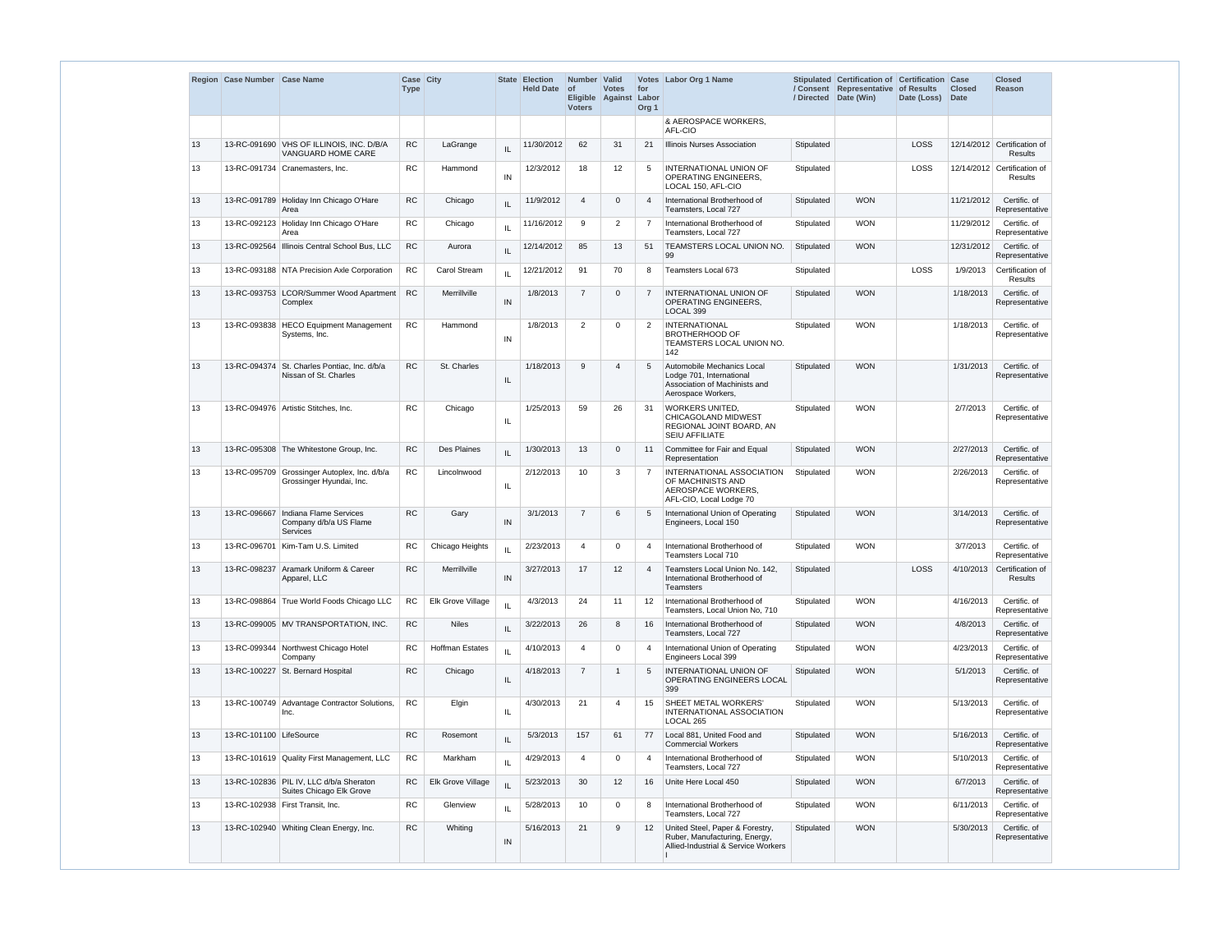|        | Region Case Number Case Name |                                                                                      | Case City<br><b>Type</b> |                     | <b>State</b> | <b>Election</b><br>Held Date of | Number Valid<br><b>Eligible</b><br><b>Voters</b> | <b>Votes</b><br>Against | for<br>Labor<br>Org <sub>1</sub> | Votes Labor Org 1 Name                                                                                 | / Directed      | Stipulated Certification of Certification<br>/ Consent Representative<br>Date (Win) | of Results<br>Date (Loss) | Case<br><b>Closed</b><br><b>Date</b> | <b>Closed</b><br><b>Reason</b>                |
|--------|------------------------------|--------------------------------------------------------------------------------------|--------------------------|---------------------|--------------|---------------------------------|--------------------------------------------------|-------------------------|----------------------------------|--------------------------------------------------------------------------------------------------------|-----------------|-------------------------------------------------------------------------------------|---------------------------|--------------------------------------|-----------------------------------------------|
| 13     |                              | 13-RC-103125 Pan-O-Gold Baking Co.                                                   | RC                       | Griffith            | IN           | 6/13/2013                       | 8                                                | 4                       | $\overline{4}$                   | <b>INTERNATIONAL</b><br><b>BROTHERHOOD OF</b><br>TEAMSTERS LOCAL UNION 142,<br>AFL-CIO                 | Directed        |                                                                                     | LOSS                      | 9/6/2013                             | Certification of<br><b>Results</b>            |
| 13     |                              | 13-RC-103618 SDH SERVICES WEST, LLC                                                  | <b>RC</b>                | Chicago             | IL           | 5/23/2013                       | 19                                               | 2                       | 16                               | Local 743, International<br><b>Brotherhood of Teamsters</b>                                            | Stipulated      | <b>WON</b>                                                                          |                           | 6/7/2013                             | Certific. of<br>Representative                |
| 13     |                              | 13-RC-104085   Freeman Decorating Services,<br>Inc.                                  | <b>RC</b>                | Chicago             | $\sf IL$     | 6/3/2013                        | 5                                                | $\Omega$                | 5                                | International Union of Operating<br>Engineers, Local 150                                               | Stipulated      | <b>WON</b>                                                                          |                           | 6/17/2013                            | Certific. of<br>Representative                |
| 13     |                              | 13-RC-104153   Innovative Installations, Inc.                                        | <b>RC</b>                | <b>Beecher</b>      | IL           | 5/22/2013                       | $\boldsymbol{\Delta}$                            | $\Omega$                | 3                                | International Brotherhood of<br>Material Handling and Dock<br>Equipment Workers, Local 1               | Stipulated      | <b>WON</b>                                                                          |                           | 6/4/2013                             | Certific. of<br>Representative                |
| 13     |                              | 13-RC-104319   Maryville Academy                                                     | RC.                      | <b>Des Plaines</b>  | IL           | 6/3/2013                        | 248                                              | 28                      | 93                               | AMERICAN FEDERATION OF<br>STATE, COUNTY AND<br>MUNICIPAL EMPLOYEES<br>(AFSCME), COUNCIL 31,<br>AFL-CIO | Stipulated      | <b>WON</b>                                                                          |                           | 7/3/2013                             | Certific. of<br>Representative                |
| 13     |                              | 13-RC-104817 Direct Trucking Corporation                                             | <b>RC</b>                | <b>MELROSE PARK</b> | IL           | 6/14/2013                       | 39                                               | 10                      | 23                               | International Brotherhood of<br>Teamsters Local 710                                                    | Stipulated      | <b>WON</b>                                                                          |                           | 6/28/2013                            | Certific. of<br>Representative                |
| 13     |                              | 13-RC-105005 MARYVILLE ACADEMY                                                       | RC                       | <b>DES PLAINES</b>  | IL           | 6/3/2013                        | 87                                               | 8                       | 36                               | AMERICAN FEDERATION OF<br>STATE. COUNTY AND<br>MUNICIPAL EMPLOYEES<br>(AFSCME), COUNCIL 31,<br>AFL-CIO | Stipulated      | <b>WON</b>                                                                          |                           | 7/3/2013                             | Certific. of<br>Representative                |
| 13     |                              | 13-RC-105183 SEARS HOME & BUSINESS<br>FRANCHISES, INC.                               | RC                       | <b>Melrose Park</b> | IL           | 6/21/2013                       | 16                                               | 9                       | $\overline{7}$                   | International Brotherhood of<br>Electrical Workers Local 134                                           | Stipulated      |                                                                                     | LOSS                      | 7/5/2013                             | Certification of<br><b>Results</b>            |
| 13     | 13-RC-105639                 | Prestone Products Corp. (Fram<br>Group Operations LLC)                               | RC                       | Chicago             | IL           | 6/28/2013                       | 34                                               | 28                      | 5                                | Mechanics' Local 710, International<br>Association of Machinists and<br>Aerospace Workers, AFL-CIO     | Stipulated      |                                                                                     | LOSS                      | 7/12/2013                            | Certification of<br>Results                   |
| 13     |                              | 13-RC-106641 Family Health Network, Inc.                                             | <b>RC</b>                | Chicago             | IL           | 7/15/2013                       | 66                                               | 28                      | 30                               | Local 743, International<br><b>Brotherhood of Teamsters</b>                                            | Stipulated      | <b>WON</b>                                                                          |                           | 7/29/2013                            | Certific. of<br>Representative                |
| 13     | 13-RC-107260 Tube City IMS   |                                                                                      | <b>RC</b>                | Gary                | IN           | 7/26/2013                       | 3                                                | $\Omega$                | 3                                | International Union of Operating<br>Engineers, Local No. 150, AFL-CIO                                  | Stipulated      | <b>WON</b>                                                                          |                           | 8/12/2013                            | Certific. of<br>Representative                |
| 13     |                              | 13-RC-107347 Mary Crane Center                                                       | <b>RC</b>                | Chicago             | IL           | 8/12/2013                       | 47                                               | 22                      | 25                               | Service Employees International<br>Union Healthcare Illinois, Indiana,<br>Kansas, Missouri             | <b>Directed</b> | <b>WON</b>                                                                          |                           | 8/28/2013                            | Certific. of<br>Representative                |
| 13     |                              | 13-RC-107370 Laser Center Corporation                                                | RC.                      | Bensenville         | $\mathbf{H}$ | 7/26/2013                       | $\overline{7}$                                   | $\Omega$                | 7                                | <b>Teamsters Local 781</b>                                                                             | Stipulated      | <b>WON</b>                                                                          |                           | 8/16/2013                            | Certific. of<br>Representative                |
| 13     |                              | 13-RC-108684   Mobile Rail Solutions, Inc.                                           | RC                       | <b>Bedford Park</b> | IL           | 8/14/2013                       | 27                                               | 5                       | 17                               | Chicago General Membership<br>Branch of the Industrial Workers of<br>the World                         | Stipulated      | <b>WON</b>                                                                          |                           | 8/28/2013                            | Certific. of<br>Representative                |
| 13     |                              | 13-RC-108715 MVP Plumbing Corp.                                                      | <b>RC</b>                | Montgomery          | IL           | 8/16/2013                       | 2                                                | $\mathbf 0$             | 2                                | International Brotherhood of<br>Teamsters Local Union 179                                              | Stipulated      | <b>WON</b>                                                                          |                           | 8/29/2013                            | Certific. of<br>Representative                |
| 13     |                              | 13-RC-108995 Matteson Hotel Partners, LLC<br>d/b/a Hampton Inn & Suites              | ${\sf RC}$               | Matteson            | IL           | 8/23/2013                       | $\overline{7}$                                   | 6                       | $\mathbf 0$                      | Unite Here Local 450                                                                                   | Stipulated      |                                                                                     | LOSS                      |                                      | 9/12/2013 Certification of<br><b>Results</b>  |
| 13     |                              | 13-RC-109360 Loretto Hospital                                                        | RC                       | Chicago             | IL           | 8/28/2013                       | 36                                               | 23                      | 13                               | Service Employees International<br>Union Healthcare Illinois, Indiana,<br>Kansas, Missouri             | Stipulated      | <b>WON</b>                                                                          | LOSS                      | 9/13/2013                            | Certific. of<br>Representative                |
| 13     |                              | 13-RC-109360 Loretto Hospital                                                        | ${\sf RC}$               | Chicago             | IL           | 8/28/2013                       | 86                                               | 11                      | 46                               | Service Employees International<br>Union Healthcare Illinois, Indiana,<br>Kansas, Missouri             | Stipulated      | <b>WON</b>                                                                          | LOSS                      | 9/13/2013                            | Certific. of<br>Representative                |
| 13     |                              | 13-RC-110214 Blue Island Hospital Company,<br>LLC d/b/a MetroSouth Medical<br>Center | ${\sf RC}$               | <b>Blue Island</b>  | IL           | 8/14/2013                       | 273                                              | 76                      | 123                              | SEIU Healthcare Illinois Indiana<br>Missouri Kansas                                                    | Consent         | <b>WON</b>                                                                          |                           | 8/28/2013                            | Certific. of<br>Representative                |
| 13     | 13-RC-110328                 | Blue Island Hospital Company,<br>LLC d/b/a MetroSouth Medical<br>Center              | ${\sf RC}$               | <b>Blue Island</b>  | IL           | 8/14/2013                       | 138                                              | 54                      | 29                               | SEIU Healthcare Illinois Indiana<br>Missouri Kansas                                                    | Consent         |                                                                                     | LOSS                      | 8/28/2013                            | Certification of<br><b>Results</b>            |
| 14, 17 |                              | 14-RC-087469 Payless Shoe Source, Inc.                                               | ${\sf RC}$               | <b>ROLLA</b>        | <b>MO</b>    | 10/9/2012                       | 5                                                | $\overline{2}$          | 3                                | UNITED FOOD AND<br>COMMERCIAL WORKERS,<br>LOCAL 655                                                    | <b>Directed</b> | <b>WON</b>                                                                          |                           | 10/17/2012                           | Certific. of<br>Representative                |
| 14, 17 |                              | 14-RC-087759 Illinois Central Bus Company                                            | ${\sf RC}$               | Cairo               | IL           | 9/28/2012                       | $\overline{7}$                                   | $\Omega$                | 5                                | <b>LABORERS' INTERNATIONAL</b><br>UNION OF NORTH AMERICA<br>LOCAL 773                                  | Stipulated      | <b>WON</b>                                                                          |                           | 10/9/2012                            | Certific. of<br>Representative                |
| 14, 17 |                              | 14-RC-087803 Patterson Mold & Tool, a<br>Division of Pace Industries, LLC            | ${\sf RC}$               | St. Charles         | <b>MO</b>    | 9/27/2012                       | 49                                               | 24                      | 23                               | INTERNATIONAL ASSOCIATION<br>OF MACHINISTS AND<br>AEROSPACE WORKERS,<br>AFL-CIO                        | Stipulated      |                                                                                     | LOSS                      |                                      | 10/5/2012 Certification of<br>Results         |
| 14, 17 |                              | 14-RC-088217 USIC Locating Services, Inc.                                            | RC                       | Earth City          | <b>MO</b>    | 10/5/2012                       | 106                                              | 62                      | 23                               | <b>LOCAL 2. INTERNATIONAL</b><br><b>BROTHERHOOD OF</b><br>ELECTRICAL WORKERS,<br>AFL-CIO               | Stipulated      |                                                                                     | LOSS                      |                                      | 10/31/2012 Certification of<br><b>Results</b> |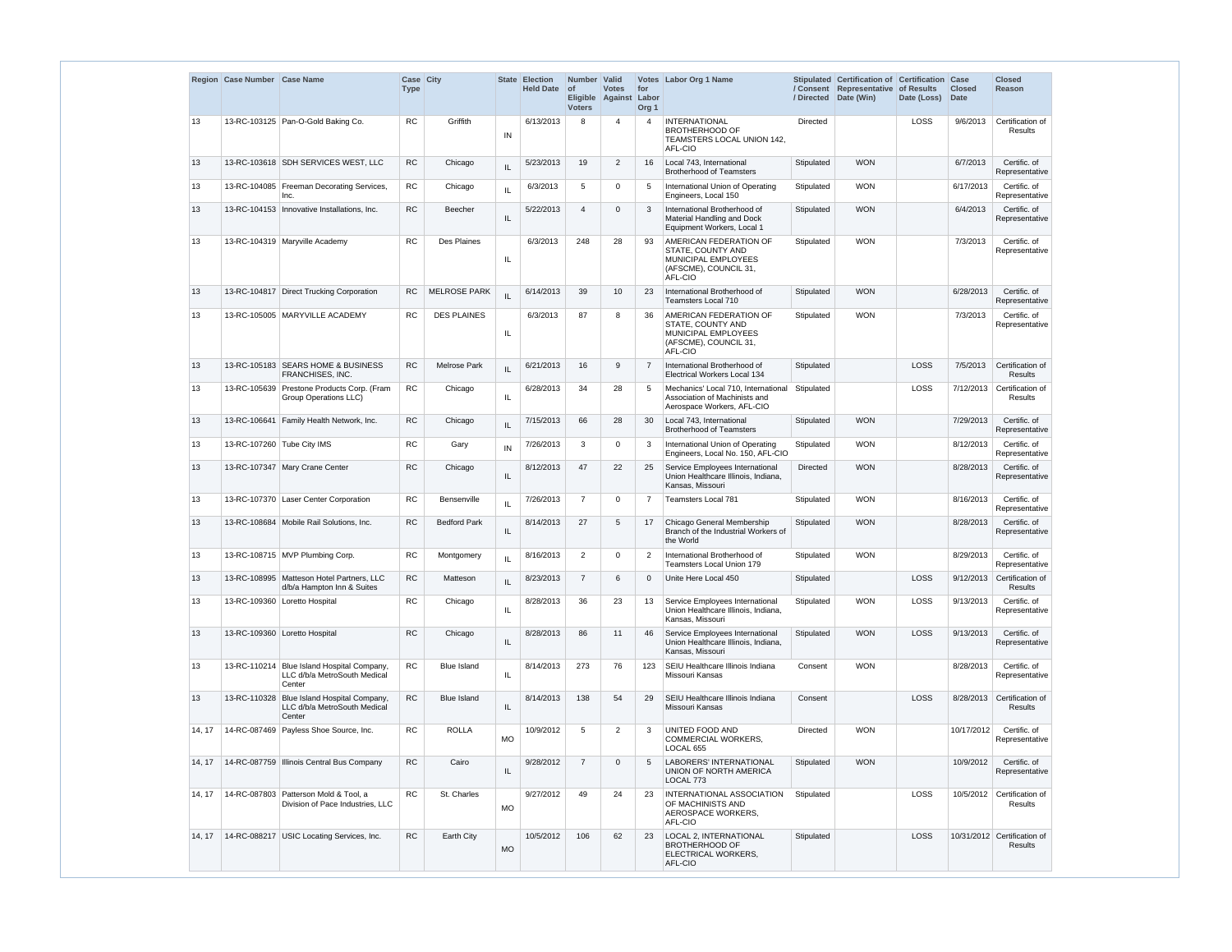|        | Region Case Number Case Name |                                                                                | Case City<br><b>Type</b> |                         |           | <b>State Election</b><br><b>Held Date</b> | Number Valid<br>∣ of<br><b>Voters</b> | <b>Votes</b><br>Eligible Against Labor | for<br>Org <sub>1</sub> | Votes Labor Org 1 Name                                                                                                                       |                 | Stipulated Certification of Certification Case<br>/ Consent Representative of Results<br>/ Directed Date (Win) | Date (Loss) | <b>Closed</b><br><b>Date</b> | <b>Closed</b><br><b>Reason</b>                |
|--------|------------------------------|--------------------------------------------------------------------------------|--------------------------|-------------------------|-----------|-------------------------------------------|---------------------------------------|----------------------------------------|-------------------------|----------------------------------------------------------------------------------------------------------------------------------------------|-----------------|----------------------------------------------------------------------------------------------------------------|-------------|------------------------------|-----------------------------------------------|
| 14, 17 |                              | 14-RC-088598 Windsor Foods, LP                                                 | <b>RC</b>                | Piedmont                | <b>MO</b> | 10/11/2012                                | 161                                   | 108                                    | 44                      | UNITED FOOD & COMMERCIAL<br><b>WORKERS LOCAL 655</b>                                                                                         | Stipulated      |                                                                                                                | LOSS        |                              | 10/19/2012 Certification of<br><b>Results</b> |
| 14.17  |                              | 14-RC-088966 Durham School Services LP                                         | <b>RC</b>                | St. Louis               | <b>MO</b> | 10/23/2012                                | 17                                    | 8                                      | 9                       | <b>LABORERS' INTERNATIONAL</b><br>UNION OF NORTH AMERICA,<br>LOCAL <sub>509</sub>                                                            | Stipulated      | <b>WON</b>                                                                                                     |             | 10/31/2012                   | Certific. of<br>Representative                |
| 14.17  |                              | 14-RC-089295 Clean Coal Solution Services,<br>LLC                              | <b>RC</b>                | Town and Country        | <b>MO</b> | 10/9/2012                                 | 9                                     | $\mathbf 0$                            |                         | INTERNATIONAL UNION OF<br>OPERATING ENGINEERS,<br>LOCAL 148                                                                                  | Stipulated      | <b>WON</b>                                                                                                     |             | 11/7/2012                    | Certific. of<br>Representative                |
| 14.17  |                              | 14-RC-089354 Front Row Produce, LLC                                            | <b>RC</b>                | St. Louis               | <b>MO</b> | 10/24/2012                                | $5\phantom{.0}$                       | 2                                      | $\overline{2}$          | LOCAL 688, INTERNATIONAL<br><b>BROTHERHOOD OF</b><br><b>TEAMSTERS AFFILIATED WITH</b><br><b>INTERNATIONAL</b><br><b>BROTHERHOOD OF TEAMS</b> | Stipulated      |                                                                                                                | <b>LOSS</b> |                              | 12/20/2012 Certification of<br><b>Results</b> |
| 14.17  |                              | 14-RC-089521 Sensory Effects                                                   | <b>RC</b>                | <b>Bridgeton</b>        | <b>MO</b> | 10/31/2012                                | 41                                    | 23                                     | 12                      | TEAMSTERS LOCAL NO. 688,<br>AFFILIATED WITH THE<br><b>INTERNATIONAL</b><br><b>BROTHERHOOD OF</b><br><b>TEAMSTERS</b>                         | Stipulated      |                                                                                                                | <b>LOSS</b> |                              | 11/8/2012 Certification of<br><b>Results</b>  |
| 14, 17 |                              | 14-RC-089617 Ferguson Enterprises, Inc.                                        | <b>RC</b>                | O'Fallon                | <b>MO</b> | 10/31/2012                                | 5                                     | $\overline{1}$                         |                         | TEAMSTERS LOCAL NO. 688,<br>AFFILIATED WITH THE<br><b>INTERNATIONAL</b><br><b>BROTHERHOOD OF</b><br><b>TEAMSTERS</b>                         | Stipulated      | <b>WON</b>                                                                                                     |             | 11/8/2012                    | Certific. of<br>Representative                |
| 14, 17 |                              | 14-RC-093456 Enerstar Power Corp d/b/a<br><b>Enerstar Electric Cooperative</b> | <b>RC</b>                | Paris                   | IL        | 12/13/2012                                | $\overline{7}$                        | $\overline{1}$                         |                         | <b>LOCAL 51, INTERNATIONAL</b><br><b>BROTHERHOOD OF</b><br>ELECTRICAL WORKERS,<br>AFL-CIO                                                    | Stipulated      | <b>WON</b>                                                                                                     |             | 12/21/2012                   | Certific. of<br>Representative                |
| 14, 17 |                              | 14-RC-093587 JMN Transportation Inc.                                           | <b>RC</b>                | <b>Maryland Heights</b> | <b>MO</b> | 12/28/2012                                | 20                                    | 16                                     |                         | <b>AUTOMOBILE TRANSPORT</b><br><b>CHAUFFEURS</b><br><b>DEMONSTRATORS AND</b><br>HELPERS TEAMSTERS LOCAL<br>604                               | Stipulated      |                                                                                                                | LOSS        | 1/7/2013                     | Certification of<br><b>Results</b>            |
| 14.17  |                              | 14-RC-095853 Frost Electric Supply Company                                     | <b>RC</b>                | Collinsville            | Ш         | 2/13/2013                                 | 8                                     | $\overline{2}$                         |                         | <b>INTERNATIONAL</b><br><b>BROTHERHOOD OF</b><br>ELECTRICAL WORKERS LOCAL<br>309                                                             | Stipulated      | <b>WON</b>                                                                                                     |             | 2/25/2013                    | Certific. of<br>Representative                |
| 14, 17 |                              | 14-RC-096744 Touchette Regional Hospital                                       | <b>RC</b>                | Centreville             |           | 3/14/2013                                 | 183                                   | 72                                     | 81                      | SEIU HEALTHCARE ILLINOIS &<br><b>INDIANA</b>                                                                                                 | <b>Directed</b> | <b>WON</b>                                                                                                     |             | 3/26/2013                    | Certific. of<br>Representative                |
| 14.17  |                              | 14-RC-096816   Touchette Regional Hospital                                     | <b>RC</b>                | Centreville             |           | 3/14/2013                                 | 48                                    | 26                                     | 18                      | SEIU HEALTHCARE ILLINOIS &<br><b>INDIANA</b>                                                                                                 | Directed        |                                                                                                                | LOSS        | 5/8/2013                     | Certification of<br><b>Results</b>            |
| 14, 17 |                              | 14-RC-098648 Morrison Management<br>Specialists, Inc.                          | RC                       | Saint Louis             | <b>MO</b> | 4/3/2013                                  | 87                                    | 27                                     | 42                      | <b>SEIU HEALTHCARE</b><br>MISSOURI-KANSAS, A DIVISION<br>OF SEIU HEALTHCARE<br>ILLINOIS-INDIANA                                              | Stipulated      | <b>WON</b>                                                                                                     |             | 4/15/2013                    | Certific. of<br>Representative                |
| 14.17  |                              | 14-RC-099101   Ed Napleton St. Louis Imports,<br>Inc.                          | <b>RC</b>                | <b>Saint Peters</b>     | <b>MO</b> | 4/5/2013                                  | 16                                    | 8                                      |                         | INTERNATIONAL ASSOCIATION<br>OF MACHINISTS AND<br>AEROSPACE WORKERS,<br>AFL-CIO, Local Lodge 70                                              | Stipulated      |                                                                                                                | LOSS        | 4/15/2013                    | Certification of<br>Results                   |
| 14.17  |                              | 14-RC-100907 D & T Painting, Inc.                                              | <b>RC</b>                | <b>Saint Charles</b>    | <b>MO</b> | 4/10/2013                                 | 3                                     | 3                                      |                         | INTERNATIONAL UNION OF<br>PAINTERS AND ALLIED TRADES<br>PAINTERS DISTRICT COUNCIL<br>#2                                                      | Stipulated      |                                                                                                                | <b>LOSS</b> | 5/10/2013                    | Certification of<br><b>Results</b>            |
| 14.17  |                              | 14-RC-105320   International Mulch Company,<br>Inc.                            | <b>RC</b>                | <b>GODFREY</b>          | IL        | 6/27/2013                                 | 25                                    | 9                                      | 12                      | LABORERS' LOCAL 218,<br>LABORERS' INTERNATIONAL<br>UNION OF NORTH AMERICA                                                                    | Stipulated      | <b>WON</b>                                                                                                     |             | 7/29/2013                    | Certific. of<br>Representative                |
| 14.17  |                              | 14-RC-105355 M W Recycling, LLC d/b/a PSC<br><b>Metals</b>                     | <b>RC</b>                | <b>GRANITE CITY</b>     | IL        | 6/27/2013                                 | 9                                     | $\overline{7}$                         | 2                       | <b>UNITED STEEL PAPER &amp;</b><br><b>FORESTRY RUBBER</b><br>MANUFACTURING ENERGY<br>ALLIED INDUSTRIAL AND<br><b>SERVICE WORKERS INTE</b>    | Stipulated      |                                                                                                                | LOSS        | 7/8/2013                     | Certification of<br>Results                   |
| 14, 17 |                              | 14-RC-108752 Clean Coal Solution Services,<br><b>LLC</b>                       | <b>RC</b>                | <b>West Alton</b>       | <b>MO</b> | 8/1/2013                                  | 8                                     | $\mathbf 0$                            | 8                       | <b>INTERNATIONAL UNION OF</b><br>OPERATING ENGINEERS.<br>LOCAL 148                                                                           | Stipulated      | <b>WON</b>                                                                                                     |             | 8/30/2013                    | Certific. of<br>Representative                |
| 14, 17 |                              | 14-RC-110462 Transitional Center, Inc.                                         | <b>RC</b>                | <b>CENTREVILLE</b>      | IL        | 8/28/2013                                 | 65                                    | $\mathbf 0$                            | 46                      | <b>INTERNATIONAL UNION OF</b><br>OPERATING ENGINEERS LOCAL<br>148                                                                            | Stipulated      | <b>WON</b>                                                                                                     |             | 9/10/2013                    | Certific. of<br>Representative                |
| 14.17  |                              | 14-RC-111191 Stratas Foods LLC                                                 | <b>RC</b>                | <b>QUINCTY</b>          | IL.       | 9/12/2013                                 | 40                                    | 19                                     | -21                     | District 8 International Association<br>of Machinists and Aerospace<br><b>Workers</b>                                                        | Stipulated      | <b>WON</b>                                                                                                     |             | 9/24/2013                    | Certific. of<br>Representative                |
| 15, 26 |                              | 15-RC-088152 CSC-Computer Sciences<br>Corporation                              | <b>RC</b>                | <b>Fort Rucker</b>      | AL        | 9/26/2012                                 | 2                                     | $\mathbf 0$                            | $\overline{2}$          | INTERNATIONAL ASSOCIATION<br>OF MACHINISTS AND<br>AEROSPACE WORKERS,                                                                         | Stipulated      | <b>WON</b>                                                                                                     |             | 10/9/2012                    | Certific. of<br>Representative                |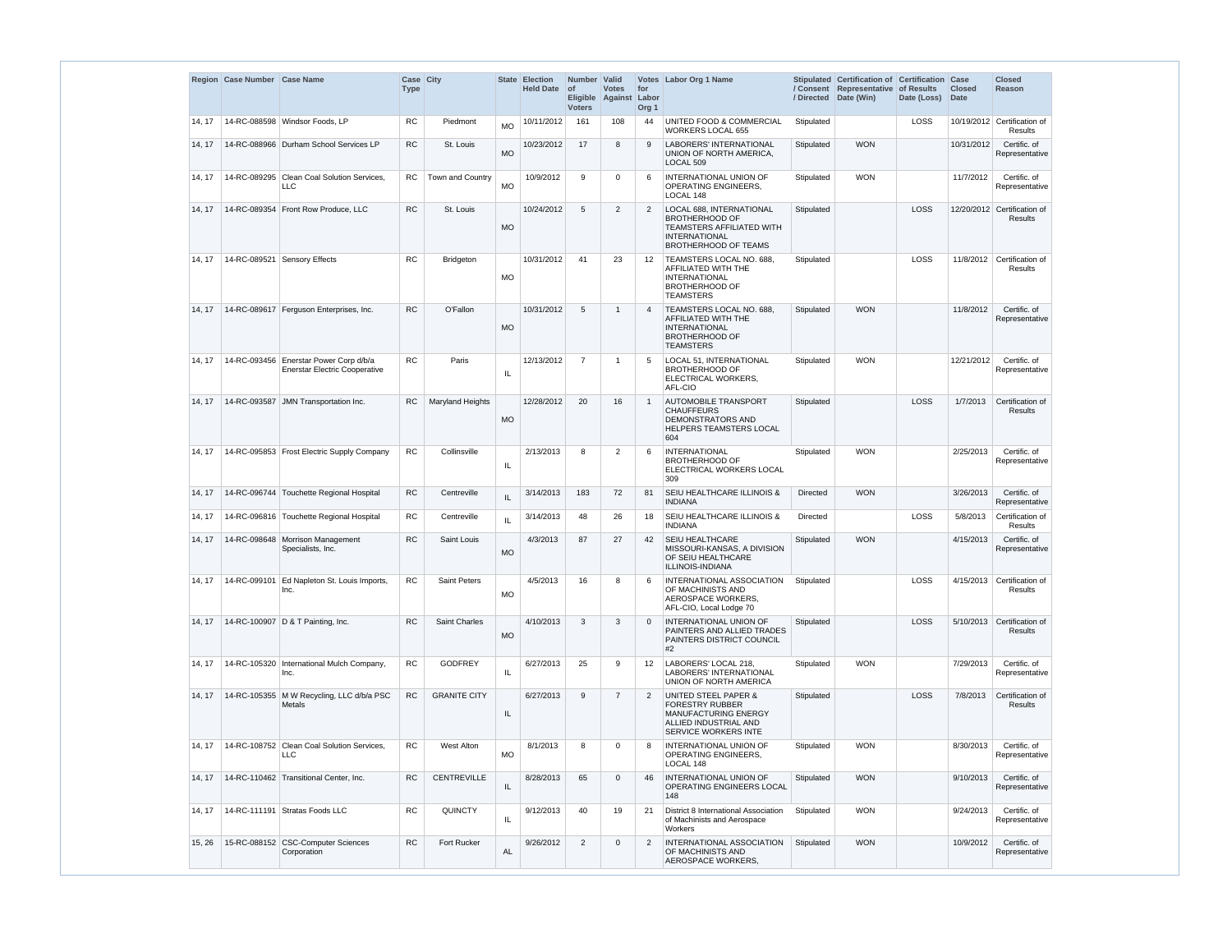|        | Region Case Number Case Name |                                                                      | Case City<br><b>Type</b> |                                |           | <b>State Election</b><br><b>Held Date</b> | Number Valid<br>∣ of<br><b>Voters</b> | <b>Votes</b><br>Eligible Against | for<br>Labor<br>Org <sub>1</sub> | Votes Labor Org 1 Name                                                                                                         | / Directed | Stipulated Certification of Certification Case<br>/ Consent Representative of Results<br>Date (Win) | Date (Loss) | <b>Closed</b><br><b>Date</b> | <b>Closed</b><br>Reason                |
|--------|------------------------------|----------------------------------------------------------------------|--------------------------|--------------------------------|-----------|-------------------------------------------|---------------------------------------|----------------------------------|----------------------------------|--------------------------------------------------------------------------------------------------------------------------------|------------|-----------------------------------------------------------------------------------------------------|-------------|------------------------------|----------------------------------------|
|        |                              |                                                                      |                          |                                |           |                                           |                                       |                                  |                                  | AFL-CIO                                                                                                                        |            |                                                                                                     |             |                              |                                        |
| 15, 26 |                              | 15-RC-092042 CSC-Computer Sciences<br>Corporation                    | <b>RC</b>                | <b>FORT RUCKER</b>             | <b>AL</b> | 11/28/2012                                | $\overline{4}$                        | -1                               | 3                                | INTERNATIONAL ASSOCIATION<br>OF MACHINISTS AND<br>AEROSPACE WORKERS.<br>AFL-CIO                                                | Stipulated | <b>WON</b>                                                                                          |             | 12/10/2012                   | Certific. of<br>Representative         |
| 15, 26 |                              | 15-RC-095114 Wave Transit System                                     | <b>RC</b>                | Mobile                         | <b>AL</b> | 1/14/2013                                 | 9                                     | $\overline{2}$                   | $\overline{7}$                   | AMALGAMATED TRANSIT UNION Stipulated<br><b>LOCAL DIVISION 770</b>                                                              |            | <b>WON</b>                                                                                          |             | 1/24/2013                    | Certific. of<br>Representative         |
| 15, 26 |                              | 15-RC-095385 COASTAL INTERNATIONAL<br><b>SECURITY</b>                | <b>RC</b>                | <b>NEW ORLEANS</b>             | LA        | 1/17/2013                                 | 5                                     | $\overline{2}$                   | 3                                | <b>INTERNATIONAL UNION OF</b><br>ELECTRONIC, ELECTRICAL,<br>SALARIED, MACHINE AND<br>FURNITURE WORKERS -<br><b>COMMUNICATI</b> | Stipulated | <b>WON</b>                                                                                          |             | 1/28/2013                    | Certific. of<br>Representative         |
| 15, 26 |                              | 15-RC-095700 Petroleum Fuel and Terminal<br>Company                  | RC                       | Garyville                      | LA        | 2/13/2013                                 | 17                                    | $\overline{5}$                   | 11                               | TEAMSTERS LOCAL UNION NO.<br>270                                                                                               | Stipulated | <b>WON</b>                                                                                          |             | 9/25/2013                    | Certific. of<br>Representative         |
| 15, 26 | 15-RC-097957 SERCO, INC.     |                                                                      | <b>RC</b>                | FT. POLK                       | LA        | 3/20/2013                                 | 15                                    | 6                                | 9                                | <b>INTERNATIONAL</b><br><b>BROTHERHOOD OF</b><br>TEAMSTERS LOCAL UNION NO.<br>19                                               | Stipulated | <b>WON</b>                                                                                          |             | 4/1/2013                     | Certific. of<br>Representative         |
| 15, 26 |                              | 15-RC-098406 Computer Sciences Corporation                           | RC                       | <b>Stennis Space</b><br>Center | <b>MS</b> | 3/13/2013                                 | 21                                    | 3                                | 14                               | International Association of<br>Machinists and Aerospace<br>Workers, AFL-CIO                                                   | Stipulated | <b>WON</b>                                                                                          |             | 3/25/2013                    | Certific. of<br>Representative         |
| 15, 26 |                              | 15-RC-098407 Oceaneering International Inc.                          | RC                       | <b>Stennis Space</b><br>Center | <b>MS</b> | 3/20/2013                                 | 21                                    | 14                               | $\overline{7}$                   | <b>INTERNATIONAL ASSOCIATION</b><br>OF MACHINISTS AND<br>AEROSPACE WORKERS,<br>AFL-CIO                                         | Stipulated |                                                                                                     | LOSS        | 4/12/2013                    | Certification of<br><b>Results</b>     |
| 15, 26 |                              | 15-RC-098773 Cirrus Technology, Inc.                                 | RC                       | Stennis Space<br>Center        | <b>MS</b> | 3/20/2013                                 | 8                                     | <sup>0</sup>                     | 8                                | International Association of<br>Machinists and Aerospace<br>Workers, AFL-CIO                                                   | Stipulated | <b>WON</b>                                                                                          |             | 4/1/2013                     | Certific. of<br>Representative         |
| 15, 26 |                              | 15-RC-099049 Gulf Coast Electric Cooperative                         | <b>RC</b>                | Southport                      | <b>FL</b> | 3/29/2013                                 | 33                                    | 23                               | 9                                | <b>INTERNATIONAL</b><br><b>BROTHERHOOD OF</b><br>ELECTRICAL WORKERS LOCAL<br>1055                                              | Stipulated |                                                                                                     | LOSS        | 4/8/2013                     | Certification of<br>Results            |
| 15, 26 |                              | 15-RC-104446 ProActive Technologies, LLC                             | <b>RC</b>                | Shreveport                     | LA        | 6/4/2013                                  | 15                                    | 5                                | 9                                | <b>INTERNATIONAL ASSOCIATION</b><br>OF MACHINISTS AND<br>AEROSPACE WORKERS,<br>AFL-CIO                                         | Stipulated | <b>WON</b>                                                                                          |             | 6/14/2013                    | Certific. of<br>Representative         |
| 15, 26 |                              | 15-RC-106258   Total Protection Services<br>Mississippi, LLC         | <b>RC</b>                | Dekalb                         | <b>MS</b> | 7/12/2013                                 | 35                                    | 26                               | 6                                | INTERNATIONAL UNION.<br>SECURITY, POLICE AND FIRE<br>PROFESSIONALS OF AMERICA<br>(SPFPA)                                       | Stipulated |                                                                                                     | LOSS        |                              | 7/22/2013 Certification of<br>Results  |
| 15, 26 |                              | 15-RC-106360 VSE CORPORATION                                         | <b>RC</b>                | <b>LONG BEACH</b>              | MS        | 7/11/2013                                 | 51                                    | 23                               | 22                               | <b>INTERNATIONAL ASSOCIATION</b><br>OF MACHINISTS AND<br>AEROSPACE WORKERS,<br>AFL-CIO                                         | Stipulated |                                                                                                     | LOSS        | 8/12/2013                    | Certification of<br>Results            |
| 15, 26 |                              | 15-RC-111210 LP Port St. Joe, LLC d/b/a The<br>Bridge At Bay St. Joe | <b>RC</b>                | Port St. Joe                   | FL.       | 9/20/2013                                 | 77                                    | 22                               | 40                               | Retail, Wholesale and Department<br><b>Store Union</b>                                                                         | Stipulated | <b>WON</b>                                                                                          |             | 9/30/2013                    | Certific. of<br>Representative         |
| 16     |                              | 16-RC-086891 COCA-COLA REFRESHMENTS<br>USA, INC.                     | <b>RC</b>                | FORT WORTH                     | <b>TX</b> | 9/19/2012                                 | 430                                   | 215                              | 191                              | BREWERY, WAREHOUSE,<br><b>INDUSTRIAL AND</b><br>MISCELLANEOUS WORKERS<br>AND DRIVERS, FORT<br>WORTH, TARRANT COUNTY AND        | Stipulated |                                                                                                     | LOSS        |                              | 6/27/2013 Certification of<br>Results  |
| 16     |                              | 16-RC-087513 PHILLIPS 66 (Sweeny Refinery)                           | <b>RC</b>                | <b>HOUSTON</b>                 | TX        | 10/4/2012                                 | 343                                   | 233                              | 87                               | <b>INTERNATIONAL UNION OF</b><br>OPERATING ENGINEERS,<br>LOCAL 564                                                             | Directed   |                                                                                                     | LOSS        |                              | 10/15/2012 Certification of<br>Results |
| 16     |                              | 16-RC-088101 EDDY'S PACKING COMPANY,<br>INC.                         | ${\sf RC}$               | <b>YOAKUM</b>                  | TX        | 10/5/2012                                 | 389                                   | 308                              | 48                               | UNITED FOOD AND<br>COMMERCIAL WORKERS UNION<br>LOCAL 455                                                                       | Stipulated |                                                                                                     | LOSS        |                              | 10/31/2012 Certification of<br>Results |
| 16     |                              | 16-RC-088640 DURHAM SCHOOL SERVICES,<br>L.P.                         | RC                       | <b>BURLESON</b>                | <b>TX</b> | 10/17/2012                                | 58                                    | 12                               | 42                               | <b>STAFF WORKERS UNION</b>                                                                                                     | Stipulated | <b>WON</b>                                                                                          |             | 10/25/2012                   | Certific. of<br>Representative         |
| 16     |                              | 16-RC-091158   DuraTherm, Inc.                                       | ${\sf RC}$               | Houston                        | TX        | 11/16/2012                                | 61                                    | 12 <sub>2</sub>                  | 29                               | INTERNATIONAL UNION OF<br>OPERATING ENGINEERS LOCAL<br>564, AFL-CIO                                                            | Stipulated | <b>WON</b>                                                                                          |             | 1/25/2013                    | Certific. of<br>Representative         |
| 16     |                              | 16-RC-091560 SOUTHERN STAR<br>CONCRETE, INC.                         | <b>RC</b>                | <b>IRVING</b>                  | <b>TX</b> | 11/29/2012                                | 227                                   | 103                              | 89                               | <b>TEAMSTERS LOCAL 745</b>                                                                                                     | Stipulated |                                                                                                     | LOSS        |                              | 12/10/2012 Certification of<br>Results |
| 16     |                              | 16-RC-093603 Cottonwood Energy Company<br>LP                         | RC                       | Deweyville                     | <b>TX</b> | 1/4/2013                                  | 24                                    | 8                                | 16                               | <b>INTERNATIONAL</b><br><b>BROTHERHOOD OF</b><br>ELECTRICAL WORKERS LOCAL<br>UNION 2286, AFL-CIO                               | Stipulated | <b>WON</b>                                                                                          |             | 1/14/2013                    | Certific. of<br>Representative         |
| 16     |                              | 16-RC-094348 TRAILBOSS-TX, LLC                                       | <b>RC</b>                | RIO GRANDE<br><b>CITY</b>      | <b>TX</b> | 1/11/2013                                 | 56                                    | 2                                | 20                               | FEDERAL CONTRACT GUARDS<br>OF AMERICA (FCGOA)<br><b>INTERNATIONAL UNION</b>                                                    | Stipulated | <b>WON</b>                                                                                          |             | 1/22/2013                    | Certific. of<br>Representative         |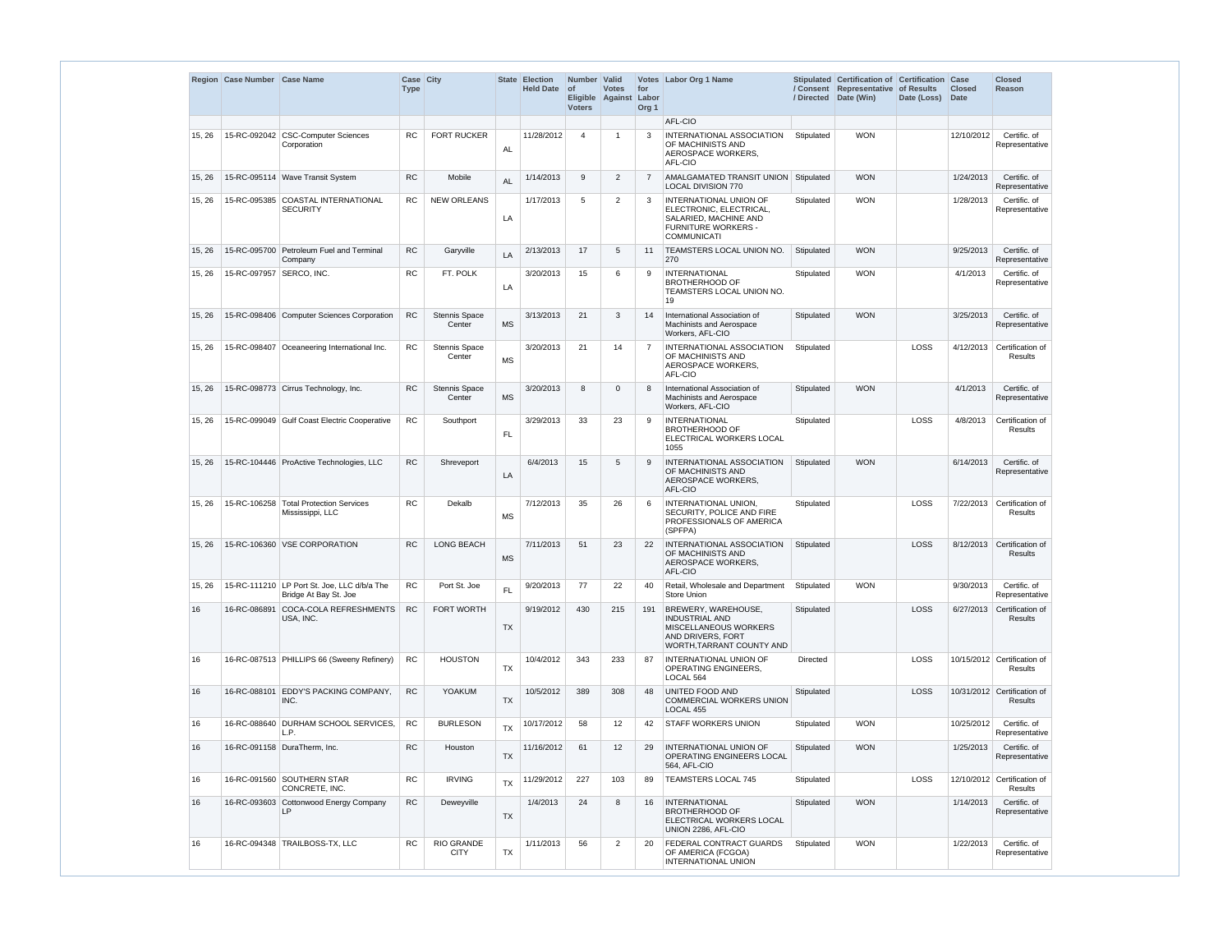|    | Region Case Number Case Name |                                                             | Case City<br><b>Type</b> |                                 |           | State Election<br><b>Held Date</b> | Number Valid<br>$ $ of<br><b>Voters</b> | <b>Votes</b><br>Eligible Against | for<br>Labor<br>Org <sub>1</sub> | Votes Labor Org 1 Name                                                                                              | / Directed | Stipulated Certification of Certification Case<br>/ Consent Representative of Results<br>Date (Win) | Date (Loss) | <b>Closed</b><br><b>Date</b> | <b>Closed</b><br><b>Reason</b>     |
|----|------------------------------|-------------------------------------------------------------|--------------------------|---------------------------------|-----------|------------------------------------|-----------------------------------------|----------------------------------|----------------------------------|---------------------------------------------------------------------------------------------------------------------|------------|-----------------------------------------------------------------------------------------------------|-------------|------------------------------|------------------------------------|
| 16 |                              | 16-RC-094360 MANAGEMENT AND TRAINING<br><b>CORPORATION</b>  | <b>RC</b>                | RAYMONDVILLE                    | <b>TX</b> | 1/4/2013                           | 230                                     | 10 <sup>°</sup>                  | 67                               | FEDERAL CONTRACT GUARDS<br>OF AMERICA INTERNATIONAL<br><b>UNION (FCGOA)</b>                                         | Stipulated | <b>WON</b>                                                                                          |             | 1/14/2013                    | Certific. of<br>Representative     |
| 16 |                              | 16-RC-095086 Clean Harbors Deer Park, LP                    | <b>RC</b>                | La Porte                        | <b>TX</b> | 1/18/2013                          | $\overline{7}$                          | -1                               | 6                                | TEAMSTERS LOCAL UNION 988                                                                                           | Stipulated | <b>WON</b>                                                                                          |             | 1/28/2013                    | Certific. of<br>Representative     |
| 16 | 16-RC-095519 ADC LTD         |                                                             | <b>RC</b>                | <b>HOUSTON</b>                  | <b>TX</b> | 1/16/2013                          | 14                                      | 10                               | 2                                | UNITED GOVERNMENT<br>SECURITY OFFICERS OF<br>AMERICA, LOCAL 208                                                     | Stipulated |                                                                                                     | LOSS        | 1/24/2013                    | Certification of<br><b>Results</b> |
| 16 |                              | 16-RC-097743 ASSET PROTECTION &<br>SECURITY SERVICES, LP    | <b>RC</b>                | PEARSALL                        | <b>TX</b> | 2/27/2013                          | 45                                      | -1                               | 28                               | UNITED GOVERNMENT<br>SECURITY OFFICERS OF<br>AMERICA INTERNATIONAL<br>UNION, LOCAL 870                              | Stipulated | <b>WON</b>                                                                                          |             | 3/7/2013                     | Certific. of<br>Representative     |
| 16 |                              | 16-RC-097831 C.D. HARTNETT                                  | <b>RC</b>                | WEATHERFORD                     | <b>TX</b> | 3/6/2013                           | 44                                      | 33                               | 7                                | UNITED FOOD AND<br><b>COMMERCIAL WORKERS,</b><br>LOCAL 1000                                                         | Stipulated |                                                                                                     | LOSS        | 3/14/2013                    | Certification of<br><b>Results</b> |
| 16 |                              | 16-RC-098894 TRAILBOSS-TX, LLC                              | <b>RC</b>                | LAREDO                          | <b>TX</b> | 3/15/2013                          | 22                                      | 0                                | 18                               | FEDERAL CONTRACT GUARDS<br>OF AMERICA INTERNATIONAL<br><b>UNION FCGOA</b>                                           | Stipulated | <b>WON</b>                                                                                          |             | 3/25/2013                    | Certific. of<br>Representative     |
| 16 |                              | 16-RC-099055 LCS-HIDALGO, LLC                               | <b>RC</b>                | <b>LA VILLA</b>                 | <b>TX</b> | 4/5/2013                           | 128                                     | 39                               | 56                               | <b>INTERNATIONAL UNION</b><br>SECURITY POLICE AND FIRE<br>PROFESSIONALS OF AMERICA<br>(SPFPA) AND ITS LOCAL NO. 653 | Stipulated | <b>WON</b>                                                                                          |             | 4/15/2013                    | Certific. of<br>Representative     |
| 16 |                              | 16-RC-099138 VSE CORPORATION                                | <b>RC</b>                | <b>TEXARKANA</b>                | <b>AR</b> | 4/9/2013                           | 59                                      | 33                               | 19                               | INTERNATIONAL ASSOCIATION<br>OF MACHINISTS AND<br>AEROSPACE WORKERS,<br>AFL-CIO                                     | Stipulated |                                                                                                     | LOSS        | 4/17/2013                    | Certification of<br>Results        |
| 16 |                              | 16-RC-099712 ASSET PROTECTION &<br>SECURITY SERVICES, LP    | RC                       | <b>HUTTO</b>                    | <b>TX</b> | 4/11/2013                          | 14                                      | $\mathbf 0$                      | 11                               | <b>FEDERAL CONTRACT GUARDS</b><br>OF AMERICA INTERNATIONAL<br><b>UNION</b>                                          | Stipulated | <b>WON</b>                                                                                          |             | 4/19/2013                    | Certific. of<br>Representative     |
| 16 |                              | 16-RC-101143 TEXAS NEW MEXICO POWER<br><b>COMPANY</b>       | <b>RC</b>                | LEWISVILLE                      | <b>TX</b> | 5/9/2013                           | 183                                     | 87                               | 88                               | INTERNATIONAL<br><b>BROTHERHOOD OF</b><br>ELECTRICAL WORKERS, LOCAL<br>#66                                          | Stipulated | <b>WON</b>                                                                                          |             | 5/29/2013                    | Certific. of<br>Representative     |
| 16 |                              | 16-RC-101144 DS INFORMATION SYSTEMS<br><b>CORPORATION</b>   | RC                       | <b>DEL RIO</b>                  | <b>TX</b> | 4/19/2013                          | $\overline{4}$                          | $\mathbf 0$                      |                                  | INTERNATIONAL ASSOCIATION<br>OF MACHINISTS AND<br>AEROSPACE WORKERS,<br>AFL-CIO                                     | Stipulated | <b>WON</b>                                                                                          |             | 4/29/2013                    | Certific. of<br>Representative     |
| 16 |                              | 16-RC-101213 FLEX-N-GATE                                    | <b>RC</b>                | <b>ARLINGTON</b>                | <b>TX</b> | 5/1/2013                           | 73                                      | 22                               | 51                               | UNITED AUTOMOBILE.<br><b>AEROSPACE AND</b><br>AGRICULTURAL IMPLEMENT<br><b>WORKERS OF AMERICA, UAW</b>              | Stipulated | <b>WON</b>                                                                                          |             | 5/9/2013                     | Certific. of<br>Representative     |
| 16 |                              | 16-RC-101434 KCORP TECHNOLOGY<br>SERVICES, INC.             | RC                       | <b>CORPUS</b><br><b>CHRISTI</b> | <b>TX</b> | 4/30/2013                          | 44                                      | 12                               | 31                               | International Association of<br>Machinists and Aerospace<br>Workers, AFL-CIO                                        | Stipulated | <b>WON</b>                                                                                          |             | 5/8/2013                     | Certific. of<br>Representative     |
| 16 |                              | 16-RC-101648 DYNCORP INTERNATIONAL,<br><b>LLC</b>           | <b>RC</b>                | <b>FORT WORTH</b>               | <b>TX</b> | 4/24/2013                          | 6                                       | $\mathbf 0$                      | 6                                | INTERNATIONAL ASSOCIATION<br>OF MACHINISTS AND<br>AEROSPACE WORKERS,<br>AFL-CIO                                     | Stipulated | <b>WON</b>                                                                                          |             | 5/2/2013                     | Certific. of<br>Representative     |
| 16 |                              | 16-RC-101876 EXCEED STAFFING, LLC                           | <b>RC</b>                | <b>SAN ANTONIO</b>              | <b>TX</b> | 5/7/2013                           | 21                                      | 15                               | -5                               | INTERNATIONAL ASSOCIATION<br>OF MACHINISTS AND<br>AEROSPACE WORKERS,<br>AFL-CIO                                     | Stipulated |                                                                                                     | LOSS        | 5/15/2013                    | Certification of<br>Results        |
| 16 |                              | 16-RC-102001 MP ELECTRIC, INC.                              | <b>RC</b>                | <b>WACO</b>                     | <b>TX</b> | 5/16/2013                          | 15                                      | 11                               | 3                                | <b>INTERNATIONAL</b><br><b>BROTHERHOOD OF</b><br>ELECTRICAL WORKERS LOCAL<br>UNION 72                               | Stipulated |                                                                                                     | LOSS        | 5/24/2013                    | Certification of<br>Results        |
| 16 |                              | 16-RC-102776 TEXAS NEW MEXICO POWER<br><b>COMPANY</b>       | <b>RC</b>                | LEWISVILLE                      | <b>TX</b> | 5/24/2013                          | $\overline{7}$                          | $\mathbf 1$                      | -6                               | <b>INTERNATIONAL</b><br><b>BROTHERHOOD OF</b><br>ELECTRICAL WORKERS LOCAL<br>UNION 66                               | Stipulated | <b>WON</b>                                                                                          |             | 6/6/2013                     | Certific. of<br>Representative     |
| 16 |                              | 16-RC-102970 GEO CORRECTIONS AND<br>DETENTION, LLC          | <b>RC</b>                | <b>SAN ANTONIO</b>              | <b>TX</b> | 5/23/2013                          | 108                                     | 43                               | 49                               | INTERNATIONAL UNION,<br>SECURITY, POLICE AND FIRE<br>PROFESSIONALS OF AMERICA<br>(SPFPA)                            | Stipulated | <b>WON</b>                                                                                          |             | 5/31/2013                    | Certific. of<br>Representative     |
| 16 |                              | 16-RC-104470 PTS OF AMERICA, LLC                            | <b>RC</b>                | <b>SAN ANTONIO</b>              | <b>TX</b> | 6/14/2013                          | 49                                      | $\mathbf 0$                      | 30                               | <b>INTERNATIONAL UNION,</b><br>SECURITY, POLICE AND FIRE<br>PROFESSIONALS OF AMERICA<br>(SPFPA)                     | Stipulated | <b>WON</b>                                                                                          |             | 7/31/2013                    | Certific. of<br>Representative     |
| 16 |                              | 16-RC-104508   LOCKHEED MARTIN TRAINING  <br>SOLUTIONS INC. | RC                       | Dyess AFB                       | <b>TX</b> | 6/4/2013                           | 5                                       | 0                                | -5                               | DYESS ASSOCIATION OF C130J<br><b>FLIGHT SIMULATOR</b><br><b>INSTRUCTORS</b>                                         | Stipulated | <b>WON</b>                                                                                          |             | 6/18/2013                    | Certific, of<br>Representative     |
| 16 |                              | 16-RC-105449 Cy-Fair Volunteer Fire                         | RC                       | Houston                         | <b>TX</b> | 6/28/2013                          | 100                                     | 66                               | 15                               | <b>CY-FAIR VOLUNTEER FIRE</b>                                                                                       | Stipulated |                                                                                                     | LOSS        | 7/8/2013                     | Certification of                   |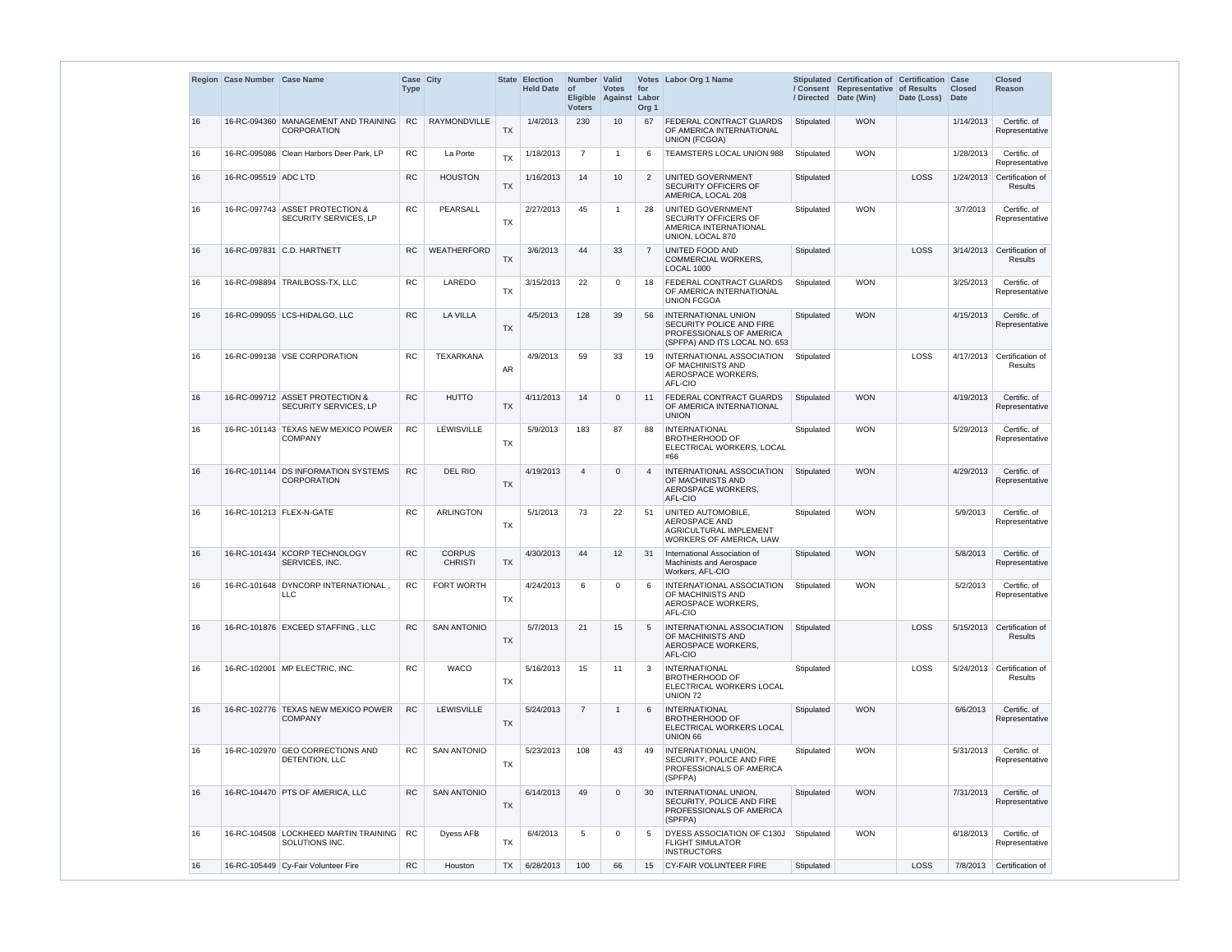|        | Region Case Number Case Name |                                                                                 | Case City<br><b>Type</b> |                       |           | State Election<br><b>Held Date</b> | Number   Valid<br><b>of</b><br><b>Voters</b> | <b>Votes</b><br>Eligible Against | for<br>Labor<br>Org <sub>1</sub> | Votes Labor Org 1 Name                                                                                                 | / Directed      | Stipulated Certification of Certification Case<br>/ Consent Representative<br>Date (Win) | of Results<br>Date (Loss) | <b>Closed</b><br><b>Date</b> | <b>Closed</b><br><b>Reason</b>                |
|--------|------------------------------|---------------------------------------------------------------------------------|--------------------------|-----------------------|-----------|------------------------------------|----------------------------------------------|----------------------------------|----------------------------------|------------------------------------------------------------------------------------------------------------------------|-----------------|------------------------------------------------------------------------------------------|---------------------------|------------------------------|-----------------------------------------------|
|        |                              | Department, Inc.                                                                |                          |                       |           |                                    |                                              |                                  |                                  | <b>DEPARTMENT EMS</b><br><b>EMPLOYEES ASSOCIATION</b>                                                                  |                 |                                                                                          |                           |                              | <b>Results</b>                                |
| 16     |                              | 16-RC-107068 L-3 COMMUNICATIONS<br><b>VERTEX AEROSPACE LLC</b>                  | <b>RC</b>                | DEL RIO               | <b>TX</b> | 7/16/2013                          | 5                                            | $\Omega$                         | 5                                | INTERNATIONAL ASSOCIATION<br>OF MACHINISTS AND<br>AEROSPACE WORKERS,<br>AFL-CIO                                        | Stipulated      | <b>WON</b>                                                                               |                           | 7/24/2013                    | Certific. of<br>Representative                |
| 16     |                              | 16-RC-107367 DELTA BUILDING SERVICES,<br>INC.                                   | <b>RC</b>                | FORT WORTH            | <b>TX</b> | 7/8/2013                           | 10 <sup>°</sup>                              | $\Omega$                         | 8                                | <b>INTERNATIONAL UNION OF</b><br><b>OPERATING ENGINEERS,</b><br>LOCAL UNION NO. 564                                    | Stipulated      | <b>WON</b>                                                                               |                           | 7/16/2013                    | Certific. of<br>Representative                |
| 16     | 16-RC-107466 LWL INC.        |                                                                                 | <b>RC</b>                | <b>BAYTOWN</b>        | <b>TX</b> | 7/25/2013                          | 14                                           | 3                                | 8                                | <b>INTERNATIONAL UNION OF</b><br><b>OPERATING ENGINEERS,</b><br>LOCAL 450                                              | Stipulated      | <b>WON</b>                                                                               |                           | 8/2/2013                     | Certific. of<br>Representative                |
| 16     | 16-RC-107727 ADC LTD NM      |                                                                                 | <b>RC</b>                | <b>HOUSTON</b>        | <b>TX</b> | 7/22/2013                          | 20                                           | $\Omega$                         | 9                                | UNITED SECURITY<br>PROFESSIONALS OF AMERICA.<br><b>INTERNATIONAL UNION</b>                                             | Stipulated      | <b>WON</b>                                                                               |                           | 7/30/2013                    | Certific. of<br>Representative                |
| 16     |                              | 16-RC-110170 CCA OF TENNESSEE, LLC.                                             | <b>RC</b>                | Laredo                | <b>TX</b> | 9/6/2013                           | 76                                           | 45                               | 26                               | UNITED GOVERNMENT<br><b>SECURITY OFFICERS OF</b><br>AMERICA                                                            | Stipulated      |                                                                                          | LOSS                      | 9/16/2013                    | Certification of<br><b>Results</b>            |
| 14, 17 |                              | 14-RC-095061   Marriott Hotel Services, Inc.                                    | <b>RC</b>                | <b>Kansas City</b>    | <b>MO</b> | 1/24/2013                          | 8                                            | 0                                | 6                                | International Brotherhood of<br>Teamsters, Local 41                                                                    | Stipulated      | <b>WON</b>                                                                               |                           | 2/8/2013                     | Certific. of<br>Representative                |
| 14, 17 |                              | 14-RC-097781   TRAMCO, Inc.                                                     | <b>RC</b>                | Wichita               | KS        | 3/20/2013                          | 48                                           | 23                               | 22                               | International Association of<br>Machinists and Aerospace<br>Workers, AFL-CIO                                           | Stipulated      |                                                                                          | LOSS                      | 4/1/2013                     | Certification of<br><b>Results</b>            |
| 14, 17 |                              | 14-RC-098903 Spirit Aerosystems                                                 | <b>RC</b>                | Chanute               | KS        | 3/12/2013                          | 26                                           | 9                                | 16                               | <b>INTERNATIONAL ASSOCIATION</b><br>OF MACHINISTS AND<br>AEROSPACE WORKERS                                             | Consent         | <b>WON</b>                                                                               |                           | 3/22/2013                    | Certific. of<br>Representative                |
| 14, 17 |                              | 14-RC-100329   Marriott Hotel Services, Inc.                                    | <b>RC</b>                | Kansas City           | MO        | 4/24/2013                          | 6                                            | 3                                | 3                                | <b>TEAMSTERS LOCAL 41.</b><br>AFFILIATED WITH THE<br><b>INTERNATIONAL</b><br><b>BROTHERHOOD OF</b><br><b>TEAMSTERS</b> | Stipulated      |                                                                                          | LOSS                      | 5/1/2013                     | Certification of<br><b>Results</b>            |
| 14, 17 |                              | 14-RC-105696 Universal Lubricants, LLC                                          | <b>RC</b>                | Wichita               | KS        | 7/14/2013                          | 19                                           | 3                                | 12                               | <b>UNITED STEELWORKERS</b><br>AFL-CIO-CLC                                                                              | <b>Directed</b> | <b>WON</b>                                                                               |                           | 8/1/2013                     | Certific. of<br>Representative                |
| 14, 17 |                              | 14-RC-108015 Triple R Janitorial, Inc.                                          | <b>RC</b>                | <b>Midwest City</b>   | OK        | 8/7/2013                           | 24                                           | 5                                | 12                               | <b>IUOE LOCAL 351 AFL-CIO</b>                                                                                          | Stipulated      | <b>WON</b>                                                                               |                           | 8/19/2013                    | Certific. of<br>Representative                |
| 14, 17 |                              | 14-RC-108193 Paperworks Industries, Inc.                                        | <b>RC</b>                | Lenexa                | <b>KS</b> | 8/14/2013                          | 21                                           | 14                               | 6                                | International Brotherhood of<br>Teamsters, Local 41                                                                    | <b>Directed</b> |                                                                                          | LOSS                      | 8/26/2013                    | Certification of<br>Results                   |
| 14, 17 | 14-RC-110069 Arbola, Inc.    |                                                                                 | <b>RC</b>                | Kansas City           | MO        | 8/27/2013                          | 5                                            | $\mathbf 0$                      | $\overline{4}$                   | International Brotherhood of<br><b>Electrical Workers Local Union</b><br>#1613                                         | Stipulated      | <b>WON</b>                                                                               |                           | 9/6/2013                     | Certific. of<br>Representative                |
| 14, 17 |                              | 14-RC-110070 Plaza Personnel LTD.                                               | <b>RC</b>                | Kansas City           | <b>MO</b> | 8/22/2013                          | 5                                            | $\Omega$                         | 3                                | International Brotherhood of<br><b>Electrical Workers Local Union</b><br>#1613                                         | Stipulated      | <b>WON</b>                                                                               |                           | 9/3/2013                     | Certific. of<br>Representative                |
| 14, 17 |                              | 17-RC-087161 Local TV Oklahoma, LLC                                             | <b>RC</b>                | Oklahoma City         | OK        | 9/20/2012                          | 16                                           | 7                                | 9                                | <b>SCREEN ACTORS</b><br>GUILD-AMERICAN FEDERATON<br>OF TELEVISION AND RADIO<br>ARTISTS (SAG-AFTRA),<br>DALLAS/FT WORTH | Stipulated      | <b>WON</b>                                                                               |                           | 10/2/2012                    | Certific. of<br>Representative                |
| 14, 17 |                              | 17-RC-088407 Cargill Meat Solutions, Inc.                                       | <b>RC</b>                | Columbus              | <b>NE</b> | 10/11/2012                         | 265                                          | 167                              | 73                               | <b>UNITED FOOD AND</b><br><b>COMMERCIAL WORKERS UNION</b><br>LOCAL NO. 293                                             | Stipulated      |                                                                                          | LOSS                      |                              | 10/24/2012 Certification of<br><b>Results</b> |
| 14, 17 |                              | 17-RC-088787 CH, Inc. d/b/a Residential<br><b>Re-Entry Center</b>               | <b>RC</b>                | <b>Council Bluffs</b> | IA        | 3/29/2013                          | 13                                           | 8                                | 3                                | <b>GENERAL DRIVERS &amp; HELPERS</b><br>UNION, LOCAL 554                                                               | Stipulated      |                                                                                          | LOSS                      | 4/8/2013                     | Certification of<br><b>Results</b>            |
| 14, 17 |                              | 17-RC-091189 First Student, Inc.                                                | <b>RC</b>                | Columbia              | <b>MO</b> | 11/7/2012                          | $\overline{2}$                               | $\Omega$                         | 2                                | TEAMSTERS, LOCAL NO. 833,<br>AFFILIATED WITH THE<br><b>INTERNATIONAL</b><br><b>BROTHERHOOD OF</b><br><b>TEAMSTERS</b>  | Stipulated      | <b>WON</b>                                                                               |                           | 11/20/2012                   | Certific. of<br>Representative                |
| 14, 17 |                              | 17-RC-091846   MEP Acquisition Corp, d/b/a<br><b>Marine Electrical Products</b> | <b>RC</b>                | Lebanon               | <b>MO</b> | 12/7/2012                          | 161                                          | 142                              | 15                               | <b>INTERNATIONAL</b><br><b>BROTHERHOOD OF</b><br>ELECTRICAL WORKERS, LOCAL<br>#753                                     | Stipulated      |                                                                                          | LOSS                      |                              | 12/17/2012 Certification of<br>Results        |
| 14, 17 |                              | 17-RC-092506 Shuttlewagon, Inc.                                                 | <b>RC</b>                | Grandview             | MO        | 12/13/2012                         | 31                                           | 21                               | 9                                | <b>UNITED AUTOMOBILE,</b><br>AEROSPACE & AGRICULTURAL<br><b>IMPLEMENT WORKERS OF</b><br>AMERICA, UAW                   | Stipulated      |                                                                                          | LOSS                      | 1/8/2013                     | Certification of<br><b>Results</b>            |
| 14, 17 |                              | 17-RC-093070 American Red Cross Blood<br><b>Services Midwest Region</b>         | <b>RC</b>                | Grand Island          | <b>NE</b> | 12/20/2012                         | 64                                           | 31                               | 20                               | <b>GENERAL DRIVERS &amp; HELPERS</b><br>UNION, LOCAL 554                                                               | Stipulated      |                                                                                          | LOSS                      | 4/1/2013                     | Certification of<br>Results                   |
| 14, 17 |                              | 17-RC-094274 Lan Tel Communication and<br>Underground Services, Inc.            | <b>RC</b>                | Independence          | <b>MO</b> | 1/11/2013                          | 23                                           | $\overline{2}$                   | 15                               | <b>COMMUNICATION WORKERS</b><br>OF AMERICA LOCAL 6360                                                                  | Stipulated      | <b>WON</b>                                                                               |                           | 1/22/2013                    | Certific. of<br>Representative                |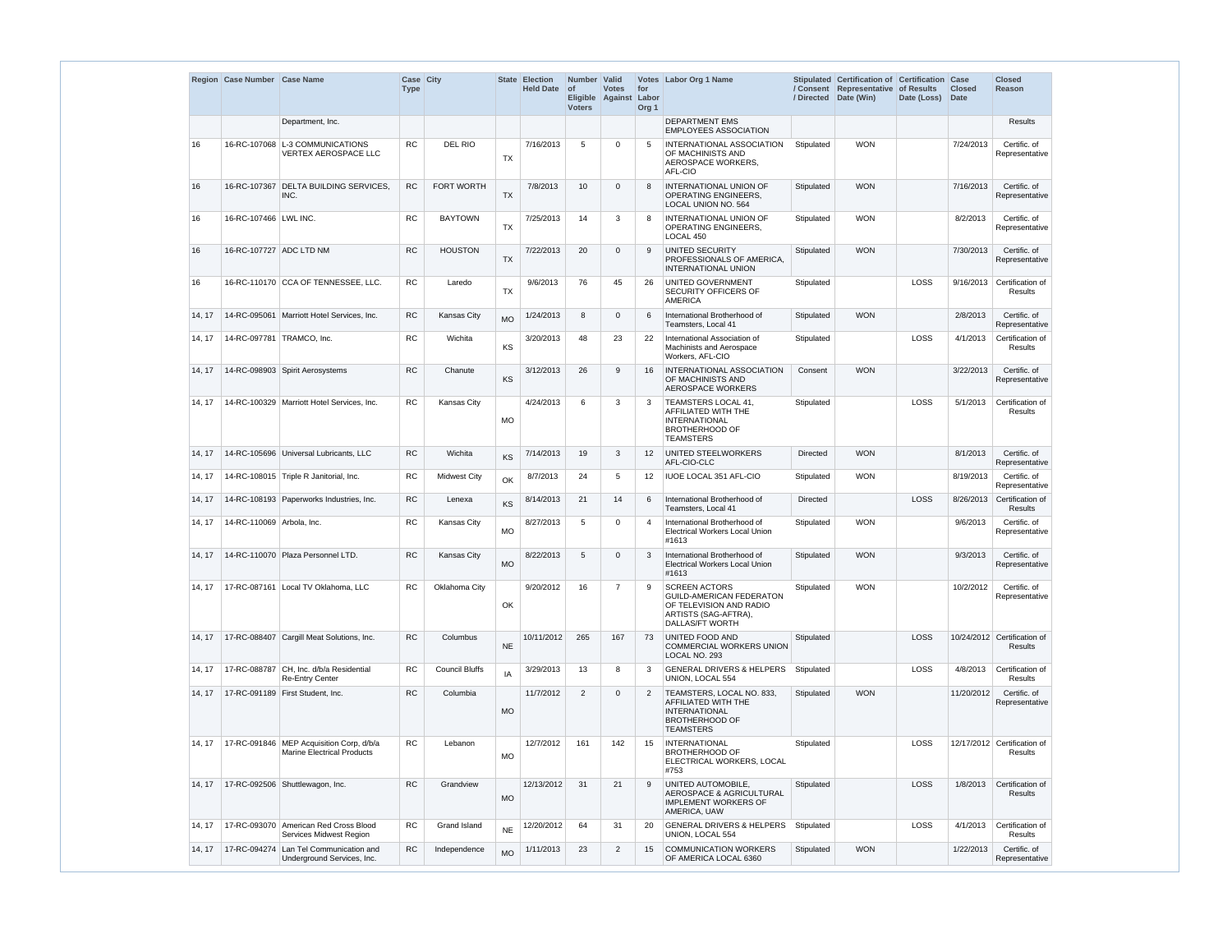| <b>RC</b><br>8/15/2012<br>84<br>LOSS<br>18-RC-084559 GENESIS ATTACHMENTS, LLC<br>Superior<br>49<br>UNITED STEELWORKERS OF<br>Stipulated<br>10/26/2012 Certification of<br>18, 30<br>31<br>WI<br>AMERICA, AFL-CIO<br><b>RC</b><br>18-RC-087228 CHAMPLIN SHORES<br>10/5/2012<br>50<br>$\overline{5}$<br>SEIU HEALTHCARE MINNESOTA<br><b>Directed</b><br><b>WON</b><br>10/12/2012<br>18, 30<br>Champlin<br>40<br><b>MN</b><br><b>ASSISTED LIVING</b><br>18-RC-088417 DELAWARE RESOURCE<br>RC<br><b>Ellsworth AFB</b><br>10/4/2012<br><b>WON</b><br>10/11/2012<br>18, 30<br>$\overline{4}$<br>$\Omega$<br>Automobile Mechanics Local<br>Stipulated<br>4<br><b>GROUP OF OKLAHOMA, LLC</b><br>Lodge 701, International<br><b>SD</b><br>Association of Machinists and<br>Aerospace Workers,<br><b>RC</b><br><b>WON</b><br>18-RC-088431 CENTRAL TOWERS LIMITED<br>St. Paul<br>10/11/2012<br>23<br>10<br><b>SERVICE EMPLOYEES</b><br>10/18/2012<br>18, 30<br>$12 \overline{ }$<br>Stipulated<br>PARTNERSHIP<br>INTERNATIONAL UNION, LOCAL<br><b>MN</b><br>113, SEIU HEALTHCARE<br><b>MINNESOTA</b><br><b>RC</b><br>18-RC-089069 GOODWILL INDUSTRIES<br>Duluth<br>10/5/2012<br>$\overline{2}$<br><b>INTERNATIONAL</b><br><b>WON</b><br>Stipulated<br>10/12/2012<br>18, 30<br>$\Omega$<br>2<br><b>MN</b><br><b>BROTHERHOOD OF</b><br><b>VOCATIONAL ENTERPRISES.</b><br>INC.<br><b>TEAMSTERS LOCAL NO. 346</b><br>NORTHERN STATES POWER<br><b>RC</b><br>3<br><b>INTERNATIONAL</b><br><b>WON</b><br>18-RC-089151<br>10/23/2012<br>Stipulated<br>10/30/2012<br>18, 30<br>Minneapolis<br>$\Omega$<br>3<br><b>BROTHERHOOD OF</b><br>COMPANY MINNESOTA, D/B/A<br><b>MN</b><br>ELECTRICAL WORKERS, LOCAL<br><b>XCEL ENERGY</b><br>UNION 160<br>18-RC-089594   INVER GROVE DEALERSHIP<br><b>RC</b><br><b>Inver Grove</b><br>10/17/2012<br>11<br>3<br>Automobile Mechanics Local<br><b>WON</b><br>10/24/2012<br>18, 30<br>8<br>Stipulated<br>Lodge 701, International<br>GROUP, LLC<br>Heights<br><b>MN</b><br>Association of Machinists and<br>Aerospace Workers,<br>11/21/2012 Certification of<br>18-RC-090794 A.S.V., INC. A/K/A TEREX<br><b>RC</b><br><b>Grand Rapids</b><br>11/14/2012<br>116<br>78<br><b>INTERNATIONAL UNION OF</b><br><b>LOSS</b><br>18, 30<br>36<br>Stipulated<br><b>MN</b><br><b>OPERATING ENGINEERS LOCAL</b><br>49<br>18-RC-090824 PINE RIDGE FARMS<br><b>RC</b><br><b>UNITED FOOD &amp; COMMERCIAL</b><br>LOSS<br>Des Moines<br>11/16/2012<br>487<br>326<br>144<br>Stipulated<br>11/23/2012<br>18, 30<br>IA<br><b>WORKERS DISTRICT LOCAL 431</b><br>18-RC-091655 ST. MARY'S MEDICAL SYSTEM<br><b>RC</b><br>11/29/2012<br>26<br><b>MINNESOTA NURSES</b><br><b>WON</b><br>12/6/2012<br>18, 30<br>Sandstone<br>$\overline{7}$<br>$12 \overline{ }$<br>Stipulated<br>D/B/A ESSENTIA HEALTH -<br><b>MN</b><br><b>ASSOCIATION</b><br>SANDSTONE<br><b>UAW INTERNATIONAL UNION</b><br><b>WON</b><br>12/6/2012<br>18, 30<br>18-RC-092184   CLUSIAU SALES & RENTAL,<br>RC<br><b>Grand Rapids</b><br>11/29/2012<br>$12 \overline{ }$<br>$\overline{2}$<br>Stipulated<br>10<br><b>MN</b><br>INC.<br>AND ITS LOCAL 349<br><b>RC</b><br>LOSS<br>18-RC-092594 FIBROMINN, LLC<br>18<br>15<br><b>INTERNATIONAL</b><br>12/21/2012 Certification of<br>12/13/2012<br>3<br>Stipulated<br>18, 30<br>Benson<br><b>BROTHERHOOD OF</b><br><b>MN</b><br>ELECTRICAL WORKERS, LOCAL<br>UNION 949<br>18-RC-092948 SOURCE INTERLINK<br><b>WON</b><br>RC<br>Shoreview<br>12/14/2012<br>10<br>2<br><b>INTERNATIONAL</b><br>Stipulated<br>12/21/2012<br>18, 30<br>8<br><b>MN</b><br><b>BROTHERHOOD OF</b><br>DISTRIBUTION, LLC<br>TEAMSTERS LOCAL 120<br><b>RC</b><br>LOSS<br>Chippewa Falls<br>12/20/2012<br>24<br>14<br>SHEET METAL WORKERS<br>12/27/2012 Certification of<br>18, 30<br>18-RC-093445 ADHAN INDUSTRIES, LLC<br>9<br>Stipulated<br>WI<br>INTERNATIONAL ASSOCIATION.<br>LOCAL 18<br><b>SERVICE EMPLOYEES</b><br><b>WON</b><br>18-RC-093578 MISSION HEALTHCARE #1,<br><b>RC</b><br><b>Grand Rapids</b><br>13<br>1/4/2013<br>18, 30<br>12/28/2012<br>6<br>$\overline{7}$<br>Stipulated<br>LLC d/b/a PLEASANT<br>INTERNATIONAL UNION, LOCAL<br>MN<br><b>SEASONS</b><br>113, SEIU HEALTHCARE<br><b>MINNESOTA</b><br>18-RC-094041 WASTE MANAGEMENT OF<br><b>RC</b><br>1/11/2013<br>85<br>TEAMSTERS, LOCAL 90<br><b>LOSS</b><br>18, 30<br>Des Moines<br>59<br>Stipulated<br>1/18/2013<br>25<br>IA<br>IOWA. INC.<br>18-RC-094567 WALKER METHODIST HEALTH<br>67<br><b>AMERICAN FEDERATION OF</b><br><b>WON</b><br>18, 30<br>RC.<br>Edina<br>1/18/2013<br>18<br>37<br>Stipulated<br>1/25/2013<br>CARE, INC.<br>STATE, COUNTY AND<br><b>MN</b><br>MUNICIPAL EMPLOYEES<br>(AFSCME), COUNCIL 5, AFL-CIO<br>97<br>18-RC-096169 CENTRAL PARKING SYSTEM<br>RC<br>3/1/2013<br><b>INTERNATIONAL</b><br><b>LOSS</b><br>3/8/2013<br>18, 30<br>Minneapolis<br>61<br>20<br><b>Directed</b><br><b>MN</b><br><b>BROTHERHOOD OF</b><br><b>TEAMSTERS LOCAL 120</b><br>18-RC-096195   TOTAL FIRE PROTECTION<br><b>RC</b><br>8/9/2013<br>36<br>9<br><b>ROAD SPRINKLER FITTERS</b><br>LOSS<br>18, 30<br><b>Brandon</b><br>5<br>Stipulated<br>8/29/2013<br>SD<br>LOCAL UNION NO. 669, UA,<br>AFL-CIO<br>UNITED STEELWORKERS,<br>18-RC-096236 SPECIALTY MINERALS INC.<br><b>RC</b><br>Park Falls<br>2/19/2013<br>3<br><b>WON</b><br>2/26/2013<br>18, 30<br>$\Omega$<br>3<br>Stipulated<br>WI<br>AFL-CIO-CLC (USW) DISTRICT 2<br>18-RC-096309 SOUTHERN IOWA TRANSIT<br><b>RC</b><br>37<br><b>INTERNATIONAL</b><br><b>WON</b><br>Ottumwa<br>2/14/2013<br>12<br>21<br>Stipulated<br>2/21/2013<br>18, 30<br>IA<br><b>BROTHERHOOD OF</b><br>INC.<br>TEAMSTERS LOCAL 238<br>RC<br>18-RC-097616 HOTEL IVY<br>3/12/2013<br>21<br>UNITE HERE LOCAL 17<br><b>WON</b><br>3/19/2013<br>Minneapolis<br>$\overline{7}$<br>Stipulated<br>18, 30<br>13<br><b>MN</b><br>18-RC-103807 THE ROCK HHC, INC.<br><b>RC</b><br><b>Grand Rapids</b><br>AFSCME MINNESOTA COUNCIL<br>LOSS<br>5/22/2013<br>138<br>39<br>Stipulated<br>6/14/2013<br>18, 30<br>25<br><b>MN</b><br>65, AFL-CIO<br>18-RC-105793 MARKETLINK, INC.<br><b>RC</b><br>Carroll<br>7/3/2013<br>39<br>21<br>AFSCME IOWA COUNCIL 61<br>LOSS<br>7/10/2013<br>18, 30<br>Stipulated<br>16<br>IA | Region Case Number Case Name | Case City<br><b>Type</b> |  | <b>State Election</b><br><b>Held Date</b> | Number   Valid<br>$ $ of<br><b>Voters</b> | <b>Votes</b><br>Eligible Against Labor | for<br>Org <sub>1</sub> | Votes Labor Org 1 Name | Stipulated Certification of Certification Case<br>/ Consent Representative<br>/ Directed Date (Win) | of Results<br>Date (Loss) | <b>Closed</b><br><b>Date</b> | <b>Closed</b><br>Reason        |
|-----------------------------------------------------------------------------------------------------------------------------------------------------------------------------------------------------------------------------------------------------------------------------------------------------------------------------------------------------------------------------------------------------------------------------------------------------------------------------------------------------------------------------------------------------------------------------------------------------------------------------------------------------------------------------------------------------------------------------------------------------------------------------------------------------------------------------------------------------------------------------------------------------------------------------------------------------------------------------------------------------------------------------------------------------------------------------------------------------------------------------------------------------------------------------------------------------------------------------------------------------------------------------------------------------------------------------------------------------------------------------------------------------------------------------------------------------------------------------------------------------------------------------------------------------------------------------------------------------------------------------------------------------------------------------------------------------------------------------------------------------------------------------------------------------------------------------------------------------------------------------------------------------------------------------------------------------------------------------------------------------------------------------------------------------------------------------------------------------------------------------------------------------------------------------------------------------------------------------------------------------------------------------------------------------------------------------------------------------------------------------------------------------------------------------------------------------------------------------------------------------------------------------------------------------------------------------------------------------------------------------------------------------------------------------------------------------------------------------------------------------------------------------------------------------------------------------------------------------------------------------------------------------------------------------------------------------------------------------------------------------------------------------------------------------------------------------------------------------------------------------------------------------------------------------------------------------------------------------------------------------------------------------------------------------------------------------------------------------------------------------------------------------------------------------------------------------------------------------------------------------------------------------------------------------------------------------------------------------------------------------------------------------------------------------------------------------------------------------------------------------------------------------------------------------------------------------------------------------------------------------------------------------------------------------------------------------------------------------------------------------------------------------------------------------------------------------------------------------------------------------------------------------------------------------------------------------------------------------------------------------------------------------------------------------------------------------------------------------------------------------------------------------------------------------------------------------------------------------------------------------------------------------------------------------------------------------------------------------------------------------------------------------------------------------------------------------------------------------------------------------------------------------------------------------------------------------------------------------------------------------------------------------------------------------------------------------------------------------------------------------------------------------------------------------------------------------------------------------------------------------------------------------------------------------------------------------------------------------------------------------------------------------------------------------------------------------------------------------------------------------------------------------------------------------------------------------------------------------------------------------------------------------------------------------------------------------------------------------------------------------------------------------------------------------------------------------------------------------------------------------------------------------------------------------------------------------------------------------------------------------------------------------------------------------------------------------------------------------------------------------------------------------------------------------------------------------------------------------------------------------------------------------------------------------------------------|------------------------------|--------------------------|--|-------------------------------------------|-------------------------------------------|----------------------------------------|-------------------------|------------------------|-----------------------------------------------------------------------------------------------------|---------------------------|------------------------------|--------------------------------|
|                                                                                                                                                                                                                                                                                                                                                                                                                                                                                                                                                                                                                                                                                                                                                                                                                                                                                                                                                                                                                                                                                                                                                                                                                                                                                                                                                                                                                                                                                                                                                                                                                                                                                                                                                                                                                                                                                                                                                                                                                                                                                                                                                                                                                                                                                                                                                                                                                                                                                                                                                                                                                                                                                                                                                                                                                                                                                                                                                                                                                                                                                                                                                                                                                                                                                                                                                                                                                                                                                                                                                                                                                                                                                                                                                                                                                                                                                                                                                                                                                                                                                                                                                                                                                                                                                                                                                                                                                                                                                                                                                                                                                                                                                                                                                                                                                                                                                                                                                                                                                                                                                                                                                                                                                                                                                                                                                                                                                                                                                                                                                                                                                                                                                                                                                                                                                                                                                                                                                                                                                                                                                                                                                                                               |                              |                          |  |                                           |                                           |                                        |                         |                        |                                                                                                     |                           |                              | <b>Results</b>                 |
|                                                                                                                                                                                                                                                                                                                                                                                                                                                                                                                                                                                                                                                                                                                                                                                                                                                                                                                                                                                                                                                                                                                                                                                                                                                                                                                                                                                                                                                                                                                                                                                                                                                                                                                                                                                                                                                                                                                                                                                                                                                                                                                                                                                                                                                                                                                                                                                                                                                                                                                                                                                                                                                                                                                                                                                                                                                                                                                                                                                                                                                                                                                                                                                                                                                                                                                                                                                                                                                                                                                                                                                                                                                                                                                                                                                                                                                                                                                                                                                                                                                                                                                                                                                                                                                                                                                                                                                                                                                                                                                                                                                                                                                                                                                                                                                                                                                                                                                                                                                                                                                                                                                                                                                                                                                                                                                                                                                                                                                                                                                                                                                                                                                                                                                                                                                                                                                                                                                                                                                                                                                                                                                                                                                               |                              |                          |  |                                           |                                           |                                        |                         |                        |                                                                                                     |                           |                              | Certific. of<br>Representative |
|                                                                                                                                                                                                                                                                                                                                                                                                                                                                                                                                                                                                                                                                                                                                                                                                                                                                                                                                                                                                                                                                                                                                                                                                                                                                                                                                                                                                                                                                                                                                                                                                                                                                                                                                                                                                                                                                                                                                                                                                                                                                                                                                                                                                                                                                                                                                                                                                                                                                                                                                                                                                                                                                                                                                                                                                                                                                                                                                                                                                                                                                                                                                                                                                                                                                                                                                                                                                                                                                                                                                                                                                                                                                                                                                                                                                                                                                                                                                                                                                                                                                                                                                                                                                                                                                                                                                                                                                                                                                                                                                                                                                                                                                                                                                                                                                                                                                                                                                                                                                                                                                                                                                                                                                                                                                                                                                                                                                                                                                                                                                                                                                                                                                                                                                                                                                                                                                                                                                                                                                                                                                                                                                                                                               |                              |                          |  |                                           |                                           |                                        |                         |                        |                                                                                                     |                           |                              | Certific. of<br>Representative |
|                                                                                                                                                                                                                                                                                                                                                                                                                                                                                                                                                                                                                                                                                                                                                                                                                                                                                                                                                                                                                                                                                                                                                                                                                                                                                                                                                                                                                                                                                                                                                                                                                                                                                                                                                                                                                                                                                                                                                                                                                                                                                                                                                                                                                                                                                                                                                                                                                                                                                                                                                                                                                                                                                                                                                                                                                                                                                                                                                                                                                                                                                                                                                                                                                                                                                                                                                                                                                                                                                                                                                                                                                                                                                                                                                                                                                                                                                                                                                                                                                                                                                                                                                                                                                                                                                                                                                                                                                                                                                                                                                                                                                                                                                                                                                                                                                                                                                                                                                                                                                                                                                                                                                                                                                                                                                                                                                                                                                                                                                                                                                                                                                                                                                                                                                                                                                                                                                                                                                                                                                                                                                                                                                                                               |                              |                          |  |                                           |                                           |                                        |                         |                        |                                                                                                     |                           |                              | Certific. of<br>Representative |
|                                                                                                                                                                                                                                                                                                                                                                                                                                                                                                                                                                                                                                                                                                                                                                                                                                                                                                                                                                                                                                                                                                                                                                                                                                                                                                                                                                                                                                                                                                                                                                                                                                                                                                                                                                                                                                                                                                                                                                                                                                                                                                                                                                                                                                                                                                                                                                                                                                                                                                                                                                                                                                                                                                                                                                                                                                                                                                                                                                                                                                                                                                                                                                                                                                                                                                                                                                                                                                                                                                                                                                                                                                                                                                                                                                                                                                                                                                                                                                                                                                                                                                                                                                                                                                                                                                                                                                                                                                                                                                                                                                                                                                                                                                                                                                                                                                                                                                                                                                                                                                                                                                                                                                                                                                                                                                                                                                                                                                                                                                                                                                                                                                                                                                                                                                                                                                                                                                                                                                                                                                                                                                                                                                                               |                              |                          |  |                                           |                                           |                                        |                         |                        |                                                                                                     |                           |                              | Certific. of<br>Representative |
|                                                                                                                                                                                                                                                                                                                                                                                                                                                                                                                                                                                                                                                                                                                                                                                                                                                                                                                                                                                                                                                                                                                                                                                                                                                                                                                                                                                                                                                                                                                                                                                                                                                                                                                                                                                                                                                                                                                                                                                                                                                                                                                                                                                                                                                                                                                                                                                                                                                                                                                                                                                                                                                                                                                                                                                                                                                                                                                                                                                                                                                                                                                                                                                                                                                                                                                                                                                                                                                                                                                                                                                                                                                                                                                                                                                                                                                                                                                                                                                                                                                                                                                                                                                                                                                                                                                                                                                                                                                                                                                                                                                                                                                                                                                                                                                                                                                                                                                                                                                                                                                                                                                                                                                                                                                                                                                                                                                                                                                                                                                                                                                                                                                                                                                                                                                                                                                                                                                                                                                                                                                                                                                                                                                               |                              |                          |  |                                           |                                           |                                        |                         |                        |                                                                                                     |                           |                              | Certific. of<br>Representative |
|                                                                                                                                                                                                                                                                                                                                                                                                                                                                                                                                                                                                                                                                                                                                                                                                                                                                                                                                                                                                                                                                                                                                                                                                                                                                                                                                                                                                                                                                                                                                                                                                                                                                                                                                                                                                                                                                                                                                                                                                                                                                                                                                                                                                                                                                                                                                                                                                                                                                                                                                                                                                                                                                                                                                                                                                                                                                                                                                                                                                                                                                                                                                                                                                                                                                                                                                                                                                                                                                                                                                                                                                                                                                                                                                                                                                                                                                                                                                                                                                                                                                                                                                                                                                                                                                                                                                                                                                                                                                                                                                                                                                                                                                                                                                                                                                                                                                                                                                                                                                                                                                                                                                                                                                                                                                                                                                                                                                                                                                                                                                                                                                                                                                                                                                                                                                                                                                                                                                                                                                                                                                                                                                                                                               |                              |                          |  |                                           |                                           |                                        |                         |                        |                                                                                                     |                           |                              | Certific. of<br>Representative |
|                                                                                                                                                                                                                                                                                                                                                                                                                                                                                                                                                                                                                                                                                                                                                                                                                                                                                                                                                                                                                                                                                                                                                                                                                                                                                                                                                                                                                                                                                                                                                                                                                                                                                                                                                                                                                                                                                                                                                                                                                                                                                                                                                                                                                                                                                                                                                                                                                                                                                                                                                                                                                                                                                                                                                                                                                                                                                                                                                                                                                                                                                                                                                                                                                                                                                                                                                                                                                                                                                                                                                                                                                                                                                                                                                                                                                                                                                                                                                                                                                                                                                                                                                                                                                                                                                                                                                                                                                                                                                                                                                                                                                                                                                                                                                                                                                                                                                                                                                                                                                                                                                                                                                                                                                                                                                                                                                                                                                                                                                                                                                                                                                                                                                                                                                                                                                                                                                                                                                                                                                                                                                                                                                                                               |                              |                          |  |                                           |                                           |                                        |                         |                        |                                                                                                     |                           |                              | Results                        |
|                                                                                                                                                                                                                                                                                                                                                                                                                                                                                                                                                                                                                                                                                                                                                                                                                                                                                                                                                                                                                                                                                                                                                                                                                                                                                                                                                                                                                                                                                                                                                                                                                                                                                                                                                                                                                                                                                                                                                                                                                                                                                                                                                                                                                                                                                                                                                                                                                                                                                                                                                                                                                                                                                                                                                                                                                                                                                                                                                                                                                                                                                                                                                                                                                                                                                                                                                                                                                                                                                                                                                                                                                                                                                                                                                                                                                                                                                                                                                                                                                                                                                                                                                                                                                                                                                                                                                                                                                                                                                                                                                                                                                                                                                                                                                                                                                                                                                                                                                                                                                                                                                                                                                                                                                                                                                                                                                                                                                                                                                                                                                                                                                                                                                                                                                                                                                                                                                                                                                                                                                                                                                                                                                                                               |                              |                          |  |                                           |                                           |                                        |                         |                        |                                                                                                     |                           |                              | Certification of<br>Results    |
|                                                                                                                                                                                                                                                                                                                                                                                                                                                                                                                                                                                                                                                                                                                                                                                                                                                                                                                                                                                                                                                                                                                                                                                                                                                                                                                                                                                                                                                                                                                                                                                                                                                                                                                                                                                                                                                                                                                                                                                                                                                                                                                                                                                                                                                                                                                                                                                                                                                                                                                                                                                                                                                                                                                                                                                                                                                                                                                                                                                                                                                                                                                                                                                                                                                                                                                                                                                                                                                                                                                                                                                                                                                                                                                                                                                                                                                                                                                                                                                                                                                                                                                                                                                                                                                                                                                                                                                                                                                                                                                                                                                                                                                                                                                                                                                                                                                                                                                                                                                                                                                                                                                                                                                                                                                                                                                                                                                                                                                                                                                                                                                                                                                                                                                                                                                                                                                                                                                                                                                                                                                                                                                                                                                               |                              |                          |  |                                           |                                           |                                        |                         |                        |                                                                                                     |                           |                              | Certific. of<br>Representative |
|                                                                                                                                                                                                                                                                                                                                                                                                                                                                                                                                                                                                                                                                                                                                                                                                                                                                                                                                                                                                                                                                                                                                                                                                                                                                                                                                                                                                                                                                                                                                                                                                                                                                                                                                                                                                                                                                                                                                                                                                                                                                                                                                                                                                                                                                                                                                                                                                                                                                                                                                                                                                                                                                                                                                                                                                                                                                                                                                                                                                                                                                                                                                                                                                                                                                                                                                                                                                                                                                                                                                                                                                                                                                                                                                                                                                                                                                                                                                                                                                                                                                                                                                                                                                                                                                                                                                                                                                                                                                                                                                                                                                                                                                                                                                                                                                                                                                                                                                                                                                                                                                                                                                                                                                                                                                                                                                                                                                                                                                                                                                                                                                                                                                                                                                                                                                                                                                                                                                                                                                                                                                                                                                                                                               |                              |                          |  |                                           |                                           |                                        |                         |                        |                                                                                                     |                           |                              | Certific. of<br>Representative |
|                                                                                                                                                                                                                                                                                                                                                                                                                                                                                                                                                                                                                                                                                                                                                                                                                                                                                                                                                                                                                                                                                                                                                                                                                                                                                                                                                                                                                                                                                                                                                                                                                                                                                                                                                                                                                                                                                                                                                                                                                                                                                                                                                                                                                                                                                                                                                                                                                                                                                                                                                                                                                                                                                                                                                                                                                                                                                                                                                                                                                                                                                                                                                                                                                                                                                                                                                                                                                                                                                                                                                                                                                                                                                                                                                                                                                                                                                                                                                                                                                                                                                                                                                                                                                                                                                                                                                                                                                                                                                                                                                                                                                                                                                                                                                                                                                                                                                                                                                                                                                                                                                                                                                                                                                                                                                                                                                                                                                                                                                                                                                                                                                                                                                                                                                                                                                                                                                                                                                                                                                                                                                                                                                                                               |                              |                          |  |                                           |                                           |                                        |                         |                        |                                                                                                     |                           |                              | Results                        |
|                                                                                                                                                                                                                                                                                                                                                                                                                                                                                                                                                                                                                                                                                                                                                                                                                                                                                                                                                                                                                                                                                                                                                                                                                                                                                                                                                                                                                                                                                                                                                                                                                                                                                                                                                                                                                                                                                                                                                                                                                                                                                                                                                                                                                                                                                                                                                                                                                                                                                                                                                                                                                                                                                                                                                                                                                                                                                                                                                                                                                                                                                                                                                                                                                                                                                                                                                                                                                                                                                                                                                                                                                                                                                                                                                                                                                                                                                                                                                                                                                                                                                                                                                                                                                                                                                                                                                                                                                                                                                                                                                                                                                                                                                                                                                                                                                                                                                                                                                                                                                                                                                                                                                                                                                                                                                                                                                                                                                                                                                                                                                                                                                                                                                                                                                                                                                                                                                                                                                                                                                                                                                                                                                                                               |                              |                          |  |                                           |                                           |                                        |                         |                        |                                                                                                     |                           |                              | Certific, of<br>Representative |
|                                                                                                                                                                                                                                                                                                                                                                                                                                                                                                                                                                                                                                                                                                                                                                                                                                                                                                                                                                                                                                                                                                                                                                                                                                                                                                                                                                                                                                                                                                                                                                                                                                                                                                                                                                                                                                                                                                                                                                                                                                                                                                                                                                                                                                                                                                                                                                                                                                                                                                                                                                                                                                                                                                                                                                                                                                                                                                                                                                                                                                                                                                                                                                                                                                                                                                                                                                                                                                                                                                                                                                                                                                                                                                                                                                                                                                                                                                                                                                                                                                                                                                                                                                                                                                                                                                                                                                                                                                                                                                                                                                                                                                                                                                                                                                                                                                                                                                                                                                                                                                                                                                                                                                                                                                                                                                                                                                                                                                                                                                                                                                                                                                                                                                                                                                                                                                                                                                                                                                                                                                                                                                                                                                                               |                              |                          |  |                                           |                                           |                                        |                         |                        |                                                                                                     |                           |                              | <b>Results</b>                 |
|                                                                                                                                                                                                                                                                                                                                                                                                                                                                                                                                                                                                                                                                                                                                                                                                                                                                                                                                                                                                                                                                                                                                                                                                                                                                                                                                                                                                                                                                                                                                                                                                                                                                                                                                                                                                                                                                                                                                                                                                                                                                                                                                                                                                                                                                                                                                                                                                                                                                                                                                                                                                                                                                                                                                                                                                                                                                                                                                                                                                                                                                                                                                                                                                                                                                                                                                                                                                                                                                                                                                                                                                                                                                                                                                                                                                                                                                                                                                                                                                                                                                                                                                                                                                                                                                                                                                                                                                                                                                                                                                                                                                                                                                                                                                                                                                                                                                                                                                                                                                                                                                                                                                                                                                                                                                                                                                                                                                                                                                                                                                                                                                                                                                                                                                                                                                                                                                                                                                                                                                                                                                                                                                                                                               |                              |                          |  |                                           |                                           |                                        |                         |                        |                                                                                                     |                           |                              | Certific. of<br>Representative |
|                                                                                                                                                                                                                                                                                                                                                                                                                                                                                                                                                                                                                                                                                                                                                                                                                                                                                                                                                                                                                                                                                                                                                                                                                                                                                                                                                                                                                                                                                                                                                                                                                                                                                                                                                                                                                                                                                                                                                                                                                                                                                                                                                                                                                                                                                                                                                                                                                                                                                                                                                                                                                                                                                                                                                                                                                                                                                                                                                                                                                                                                                                                                                                                                                                                                                                                                                                                                                                                                                                                                                                                                                                                                                                                                                                                                                                                                                                                                                                                                                                                                                                                                                                                                                                                                                                                                                                                                                                                                                                                                                                                                                                                                                                                                                                                                                                                                                                                                                                                                                                                                                                                                                                                                                                                                                                                                                                                                                                                                                                                                                                                                                                                                                                                                                                                                                                                                                                                                                                                                                                                                                                                                                                                               |                              |                          |  |                                           |                                           |                                        |                         |                        |                                                                                                     |                           |                              | Certification of<br>Results    |
|                                                                                                                                                                                                                                                                                                                                                                                                                                                                                                                                                                                                                                                                                                                                                                                                                                                                                                                                                                                                                                                                                                                                                                                                                                                                                                                                                                                                                                                                                                                                                                                                                                                                                                                                                                                                                                                                                                                                                                                                                                                                                                                                                                                                                                                                                                                                                                                                                                                                                                                                                                                                                                                                                                                                                                                                                                                                                                                                                                                                                                                                                                                                                                                                                                                                                                                                                                                                                                                                                                                                                                                                                                                                                                                                                                                                                                                                                                                                                                                                                                                                                                                                                                                                                                                                                                                                                                                                                                                                                                                                                                                                                                                                                                                                                                                                                                                                                                                                                                                                                                                                                                                                                                                                                                                                                                                                                                                                                                                                                                                                                                                                                                                                                                                                                                                                                                                                                                                                                                                                                                                                                                                                                                                               |                              |                          |  |                                           |                                           |                                        |                         |                        |                                                                                                     |                           |                              | Certific, of<br>Representative |
|                                                                                                                                                                                                                                                                                                                                                                                                                                                                                                                                                                                                                                                                                                                                                                                                                                                                                                                                                                                                                                                                                                                                                                                                                                                                                                                                                                                                                                                                                                                                                                                                                                                                                                                                                                                                                                                                                                                                                                                                                                                                                                                                                                                                                                                                                                                                                                                                                                                                                                                                                                                                                                                                                                                                                                                                                                                                                                                                                                                                                                                                                                                                                                                                                                                                                                                                                                                                                                                                                                                                                                                                                                                                                                                                                                                                                                                                                                                                                                                                                                                                                                                                                                                                                                                                                                                                                                                                                                                                                                                                                                                                                                                                                                                                                                                                                                                                                                                                                                                                                                                                                                                                                                                                                                                                                                                                                                                                                                                                                                                                                                                                                                                                                                                                                                                                                                                                                                                                                                                                                                                                                                                                                                                               |                              |                          |  |                                           |                                           |                                        |                         |                        |                                                                                                     |                           |                              | Certification of<br>Results    |
|                                                                                                                                                                                                                                                                                                                                                                                                                                                                                                                                                                                                                                                                                                                                                                                                                                                                                                                                                                                                                                                                                                                                                                                                                                                                                                                                                                                                                                                                                                                                                                                                                                                                                                                                                                                                                                                                                                                                                                                                                                                                                                                                                                                                                                                                                                                                                                                                                                                                                                                                                                                                                                                                                                                                                                                                                                                                                                                                                                                                                                                                                                                                                                                                                                                                                                                                                                                                                                                                                                                                                                                                                                                                                                                                                                                                                                                                                                                                                                                                                                                                                                                                                                                                                                                                                                                                                                                                                                                                                                                                                                                                                                                                                                                                                                                                                                                                                                                                                                                                                                                                                                                                                                                                                                                                                                                                                                                                                                                                                                                                                                                                                                                                                                                                                                                                                                                                                                                                                                                                                                                                                                                                                                                               |                              |                          |  |                                           |                                           |                                        |                         |                        |                                                                                                     |                           |                              | Certification of<br>Results    |
|                                                                                                                                                                                                                                                                                                                                                                                                                                                                                                                                                                                                                                                                                                                                                                                                                                                                                                                                                                                                                                                                                                                                                                                                                                                                                                                                                                                                                                                                                                                                                                                                                                                                                                                                                                                                                                                                                                                                                                                                                                                                                                                                                                                                                                                                                                                                                                                                                                                                                                                                                                                                                                                                                                                                                                                                                                                                                                                                                                                                                                                                                                                                                                                                                                                                                                                                                                                                                                                                                                                                                                                                                                                                                                                                                                                                                                                                                                                                                                                                                                                                                                                                                                                                                                                                                                                                                                                                                                                                                                                                                                                                                                                                                                                                                                                                                                                                                                                                                                                                                                                                                                                                                                                                                                                                                                                                                                                                                                                                                                                                                                                                                                                                                                                                                                                                                                                                                                                                                                                                                                                                                                                                                                                               |                              |                          |  |                                           |                                           |                                        |                         |                        |                                                                                                     |                           |                              | Certific. of<br>Representative |
|                                                                                                                                                                                                                                                                                                                                                                                                                                                                                                                                                                                                                                                                                                                                                                                                                                                                                                                                                                                                                                                                                                                                                                                                                                                                                                                                                                                                                                                                                                                                                                                                                                                                                                                                                                                                                                                                                                                                                                                                                                                                                                                                                                                                                                                                                                                                                                                                                                                                                                                                                                                                                                                                                                                                                                                                                                                                                                                                                                                                                                                                                                                                                                                                                                                                                                                                                                                                                                                                                                                                                                                                                                                                                                                                                                                                                                                                                                                                                                                                                                                                                                                                                                                                                                                                                                                                                                                                                                                                                                                                                                                                                                                                                                                                                                                                                                                                                                                                                                                                                                                                                                                                                                                                                                                                                                                                                                                                                                                                                                                                                                                                                                                                                                                                                                                                                                                                                                                                                                                                                                                                                                                                                                                               |                              |                          |  |                                           |                                           |                                        |                         |                        |                                                                                                     |                           |                              | Certific, of<br>Representative |
|                                                                                                                                                                                                                                                                                                                                                                                                                                                                                                                                                                                                                                                                                                                                                                                                                                                                                                                                                                                                                                                                                                                                                                                                                                                                                                                                                                                                                                                                                                                                                                                                                                                                                                                                                                                                                                                                                                                                                                                                                                                                                                                                                                                                                                                                                                                                                                                                                                                                                                                                                                                                                                                                                                                                                                                                                                                                                                                                                                                                                                                                                                                                                                                                                                                                                                                                                                                                                                                                                                                                                                                                                                                                                                                                                                                                                                                                                                                                                                                                                                                                                                                                                                                                                                                                                                                                                                                                                                                                                                                                                                                                                                                                                                                                                                                                                                                                                                                                                                                                                                                                                                                                                                                                                                                                                                                                                                                                                                                                                                                                                                                                                                                                                                                                                                                                                                                                                                                                                                                                                                                                                                                                                                                               |                              |                          |  |                                           |                                           |                                        |                         |                        |                                                                                                     |                           |                              | Certific. of<br>Representative |
|                                                                                                                                                                                                                                                                                                                                                                                                                                                                                                                                                                                                                                                                                                                                                                                                                                                                                                                                                                                                                                                                                                                                                                                                                                                                                                                                                                                                                                                                                                                                                                                                                                                                                                                                                                                                                                                                                                                                                                                                                                                                                                                                                                                                                                                                                                                                                                                                                                                                                                                                                                                                                                                                                                                                                                                                                                                                                                                                                                                                                                                                                                                                                                                                                                                                                                                                                                                                                                                                                                                                                                                                                                                                                                                                                                                                                                                                                                                                                                                                                                                                                                                                                                                                                                                                                                                                                                                                                                                                                                                                                                                                                                                                                                                                                                                                                                                                                                                                                                                                                                                                                                                                                                                                                                                                                                                                                                                                                                                                                                                                                                                                                                                                                                                                                                                                                                                                                                                                                                                                                                                                                                                                                                                               |                              |                          |  |                                           |                                           |                                        |                         |                        |                                                                                                     |                           |                              | Certification of<br>Results    |
|                                                                                                                                                                                                                                                                                                                                                                                                                                                                                                                                                                                                                                                                                                                                                                                                                                                                                                                                                                                                                                                                                                                                                                                                                                                                                                                                                                                                                                                                                                                                                                                                                                                                                                                                                                                                                                                                                                                                                                                                                                                                                                                                                                                                                                                                                                                                                                                                                                                                                                                                                                                                                                                                                                                                                                                                                                                                                                                                                                                                                                                                                                                                                                                                                                                                                                                                                                                                                                                                                                                                                                                                                                                                                                                                                                                                                                                                                                                                                                                                                                                                                                                                                                                                                                                                                                                                                                                                                                                                                                                                                                                                                                                                                                                                                                                                                                                                                                                                                                                                                                                                                                                                                                                                                                                                                                                                                                                                                                                                                                                                                                                                                                                                                                                                                                                                                                                                                                                                                                                                                                                                                                                                                                                               |                              |                          |  |                                           |                                           |                                        |                         |                        |                                                                                                     |                           |                              | Certification of<br>Results    |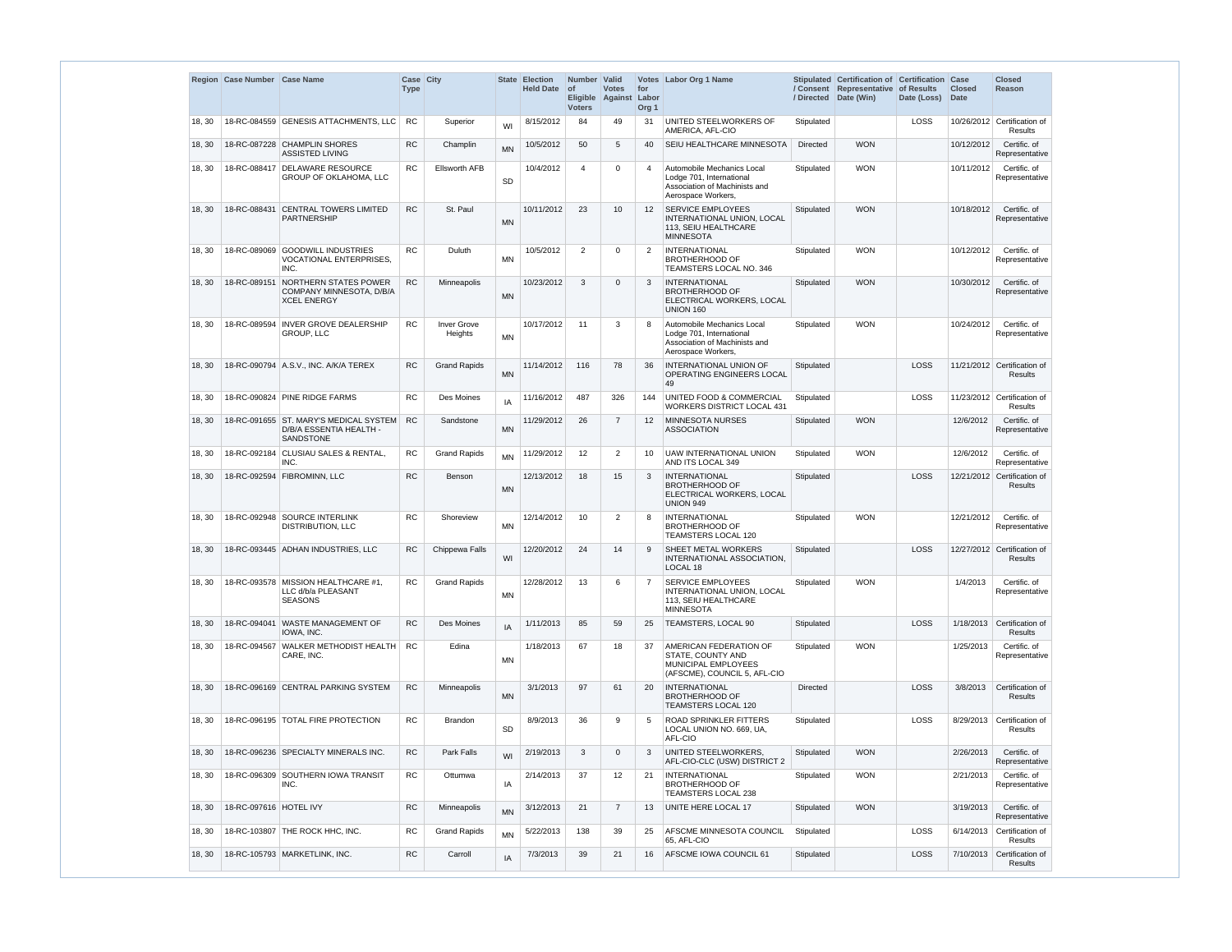|        | Region Case Number Case Name |                                                                                                                  | Case City<br><b>Type</b> |                    | <b>State</b> | <b>Election</b><br>Held Date of | Number Valid<br><b>Voters</b> | <b>Votes</b><br>Eligible Against | for<br>Labor<br>Org <sub>1</sub> | Votes Labor Org 1 Name                                                                                                  | / Directed      | Stipulated Certification of Certification Case<br>/ Consent Representative of Results<br>Date (Win) | Date (Loss) | <b>Closed</b><br><b>Date</b> | <b>Closed</b><br>Reason                |
|--------|------------------------------|------------------------------------------------------------------------------------------------------------------|--------------------------|--------------------|--------------|---------------------------------|-------------------------------|----------------------------------|----------------------------------|-------------------------------------------------------------------------------------------------------------------------|-----------------|-----------------------------------------------------------------------------------------------------|-------------|------------------------------|----------------------------------------|
| 18, 30 |                              | 18-RC-105922 HSI-CRISIS CONNECTION,<br><b>LLC</b>                                                                | <b>RC</b>                | Richfield          | MN           | 6/28/2013                       | 15                            | 6                                | 9                                | AMERICAN FEDERATION OF<br>STATE, COUNTY, AND<br>MUNICIPAL EMPLOYEES MN<br>COUNCIL 5, AFL-CIO                            | Stipulated      | <b>WON</b>                                                                                          |             | 7/15/2013                    | Certific. of<br>Representative         |
| 18, 30 |                              | 18-RC-106095 BON HOMME YANKTON<br>ELECTRIC ASSOCIATION,<br><b>INCORPORATED</b>                                   | <b>RC</b>                | Sioux Falls        | <b>SD</b>    | 7/9/2013                        | 16                            | 3                                | 13                               | International Brotherhood of<br>Electrical Workers Local 426/U-26                                                       | Stipulated      | <b>WON</b>                                                                                          |             | 7/16/2013                    | Certific. of<br>Representative         |
| 18, 30 |                              | 18-RC-106253 BAETE FORSETH HVAC, LLC                                                                             | <b>RC</b>                | <b>Sioux Falls</b> | <b>SD</b>    | 7/12/2013                       | 51                            | 15                               | 33                               | SHEET METAL WORKERS<br>INTERNATIONAL ASSOCIATION,<br>LOCAL 10                                                           | Stipulated      | <b>WON</b>                                                                                          |             | 7/19/2013                    | Certific. of<br>Representative         |
| 18, 30 |                              | 18-RC-107019 FACILITY CONCESSION<br>SERVICES, INC. D/B/A<br><b>SPECTRUM CATERING &amp;</b><br><b>CONCESSIONS</b> | <b>RC</b>                | Minneapolis        | <b>MN</b>    | 7/22/2013                       | 31                            | 5                                | 22                               | UNITE HERE LOCAL 17                                                                                                     | Stipulated      | <b>WON</b>                                                                                          |             | 7/29/2013                    | Certific. of<br>Representative         |
| 18, 30 |                              | 18-RC-107225 FAIRVIEW LAKES HEALTH<br><b>SERVICES</b>                                                            | <b>RC</b>                | Minneapolis        | <b>MN</b>    | 7/10/2013                       | 8                             | 6                                | 2                                | <b>INTERNATIONAL UNION OF</b><br>OPERATING ENGINEERS LOCAL<br>70                                                        | Stipulated      |                                                                                                     | LOSS        | 7/17/2013                    | Certification of<br>Results            |
| 18, 30 |                              | 18-RC-107424 ROSEVILLE CHRYSLER, INC.                                                                            | <b>RC</b>                | Roseville          | <b>MN</b>    | 7/30/2013                       | 28                            | 16                               | 12                               | International Association of<br><b>Machinists and Aerospace</b><br>Workers, AFL-CIO                                     | Stipulated      |                                                                                                     | LOSS        | 8/6/2013                     | Certification of<br>Results            |
| 18, 30 |                              | 18-RC-108293 LAKE SUPERIOR COMMUNITY<br><b>HEALTH CENTER</b>                                                     | <b>RC</b>                | Duluth             | <b>MN</b>    | 8/2/2013                        | 6                             | 4                                | -1                               | UNITED STEEL, PAPER AND<br>FORESTRY, RUBBER,<br>MANUFACTURING, ENERGY,<br>ALLIED INDUSTRIAL AND<br><b>SERVICE WORKE</b> | Stipulated      |                                                                                                     | LOSS        | 8/21/2013                    | Certification of<br>Results            |
| 18, 30 |                              | 18-RC-108495 LAKE SUPERIOR COMMUNITY<br><b>HEALTH CENTER</b>                                                     | <b>RC</b>                | Duluth             | <b>MN</b>    | 8/8/2013                        | 24                            | 17                               | $\overline{7}$                   | UNITED STEEL, PAPER AND<br>FORESTRY, RUBBER,<br>MANUFACTURING, ENERGY,<br>ALLIED INDUSTRIAL AND<br><b>SERVICE WORKE</b> | Stipulated      |                                                                                                     | LOSS        |                              | 8/15/2013 Certification of<br>Results  |
| 18, 30 |                              | 18-RC-108550 BOUCHER MASONRY<br>CONTRACTING, INC.                                                                | RC                       | Boone              | IA           | 8/7/2013                        | $\overline{7}$                | $\Omega$                         | $\overline{7}$                   | <b>GREAT PLAINS LABORERS'</b><br><b>DISTRICT COUNCIL</b>                                                                | Stipulated      | <b>WON</b>                                                                                          |             | 8/14/2013                    | Certific. of<br>Representative         |
| 18, 30 | 18-RC-108650                 | <b>ERMC III PROPERTY</b><br>MANAGEMENT COMPANY,<br><b>LLC</b>                                                    | <b>RC</b>                | <b>Burnsville</b>  | <b>MN</b>    | 8/16/2013                       | 16                            | 14                               | $\Omega$                         | <b>INTERNATIONAL</b><br><b>BROTHERHOOD OF</b><br><b>TEAMSTERS LOCAL 120</b>                                             | Stipulated      |                                                                                                     | LOSS        | 8/23/2013                    | Certification of<br>Results            |
| 18, 30 |                              | 18-RC-108826 LEMMER TRUCKING INC.                                                                                | <b>RC</b>                | St. Joseph         | <b>MN</b>    | 8/8/2013                        | 13                            | 10                               | 3                                | MILK DRIVERS AND DAIRY<br><b>EMPLOYEES UNION</b><br>TEAMSTERS LOCAL 471                                                 | Stipulated      |                                                                                                     | LOSS        | 8/15/2013                    | Certification of<br>Results            |
| 18, 30 |                              | 18-RC-109507 AUGUSTANA HEALTH CARE<br><b>CENTER OF MINNEAPOLIS</b>                                               | <b>RC</b>                | Minneapolis        | <b>MN</b>    | 8/29/2013                       | 214                           | 86                               | 70                               | AMERICAN FEDERATION OF<br>STATE, COUNTY, AND<br>MUNICIPAL EMPLOYEES MN<br>COUNCIL 5, AFL-CIO                            | Stipulated      |                                                                                                     | LOSS        | 9/5/2013                     | Certification of<br>Results            |
| 18, 30 |                              | 18-RC-110631 OXFORD PROPERTY<br>MANAGEMENT, LLC                                                                  | RC                       | Cannon Falls       | <b>MN</b>    | 9/13/2013                       | 36                            | 19                               | 8                                | UNITED FOOD AND<br><b>COMMERCIAL WORKERS</b><br><b>LOCAL 1189</b>                                                       | Stipulated      |                                                                                                     | LOSS        | 9/24/2013                    | Certification of<br>Results            |
| 19, 36 |                              | 19-RC-013872 Brusco Tug and Barge Co.                                                                            | <b>RC</b>                | Longview           | <b>WA</b>    | 3/17/2000                       | 45                            | 14                               | 16                               | INTL ORGANIZATION OF<br>MASTERS, MATES AND PILOTS                                                                       | <b>Directed</b> | <b>WON</b>                                                                                          |             | 1/11/2013                    | Certific. of<br>Representative         |
| 19, 36 |                              | 19-RC-080317   Corliss Resources, Inc.                                                                           | <b>RC</b>                | Sumner             | <b>WA</b>    | 9/26/2012                       | 38                            | 14                               | 18                               | <b>TEAMSTERS LOCAL 174</b>                                                                                              | Stipulated      | <b>WON</b>                                                                                          |             | 4/2/2013                     | Certific. of<br>Representative         |
| 19, 36 |                              | 19-RC-082833   First Student, Inc.                                                                               | <b>RC</b>                | Seattle            | <b>WA</b>    | 6/11/2013                       | 393                           | 160                              | 175                              | <b>TEAMSTERS LOCAL UNION NO.</b><br>174                                                                                 | Stipulated      | <b>WON</b>                                                                                          |             | 6/20/2013                    | Certific. of<br>Representative         |
| 19, 36 |                              | 19-RC-082934 Elysian Brewing Company, Inc.                                                                       | <b>RC</b>                | Seattle            | <b>WA</b>    | 8/6/2012                        | 5                             | $\mathbf 1$                      | $\overline{2}$                   | <b>IUOE LOCAL 286</b>                                                                                                   | Directed        | <b>WON</b>                                                                                          |             | 12/14/2012                   | Certific. of<br>Representative         |
| 19, 36 |                              | 19-RC-084190 Yakima Valley Memorial Hospital                                                                     | <b>RC</b>                | Yakima             | <b>WA</b>    | 8/16/2012                       | 608                           | 227                              | 255                              | SEIU HEALTHCARE 1199NW                                                                                                  | Stipulated      | <b>WON</b>                                                                                          |             | 10/3/2012                    | Certific. of<br>Representative         |
| 19, 36 |                              | 19-RC-084237 Yakima Valley Memorial Hospital                                                                     | RC                       | Yakima             | <b>WA</b>    | 8/16/2012                       | 202                           | 79                               | 73                               | SEIU HEALTHCARE 1199NW                                                                                                  | Stipulated      |                                                                                                     | LOSS        | 10/3/2012                    | Certification of<br>Results            |
| 19, 36 |                              | 19-RC-087424 Webcor Construction LP                                                                              | RC                       | <b>ALAMEDA</b>     | CA           | 9/13/2012                       | 11                            | $\mathbf 0$                      | 9                                | OPERATIVE PLASTERERS' AND<br>CEMENT MASONS' LOCAL 528,<br>AFL-CIO                                                       | Stipulated      | <b>WON</b>                                                                                          |             | 10/12/2012                   | Certific. of<br>Representative         |
| 19, 36 |                              | 19-RC-088671 Stericycle Inc. and Stericycle of<br>Washington, Inc.                                               | RC                       | Kent               | <b>WA</b>    | 11/15/2012                      | 15                            | 14                               | -1                               | <b>TEAMSTERS LOCAL 174</b>                                                                                              | Stipulated      |                                                                                                     | LOSS        |                              | 11/26/2012 Certification of<br>Results |
| 19, 36 |                              | 19-RC-089114 Doyon Utilities, LLC                                                                                | <b>RC</b>                | Fairbanks          | AK           | 10/17/2012                      | 16                            | 8                                | $\overline{4}$                   | <b>IBEW LOCAL 1547</b>                                                                                                  | Stipulated      |                                                                                                     | LOSS        |                              | 11/15/2012 Certification of<br>Results |
| 19, 36 | 19-RC-089887                 | <b>PREMIER HOLDING</b><br>COMPANY, INC. d/b/a<br>PREMIER ELECTRIC                                                | <b>RC</b>                | Hayden             | ID           | 1/7/2013                        | 21                            | 6                                | 6                                | <b>INTERNATIONAL</b><br><b>BROTHERHOOD OF</b><br>ELECTRICAL WORKERS, LOCAL<br>UNION 73                                  | Stipulated      |                                                                                                     | LOSS        | 7/22/2013                    | Certification of<br>Results            |
| 19, 36 |                              | 19-RC-090052 Fred Meyer Retail Services, Inc.                                                                    | RC                       | Chehalis           | <b>WA</b>    | 10/23/2012                      | 11                            | $\mathbf 0$                      | 10                               | TEAMSTERS LOCAL 252                                                                                                     | Stipulated      | <b>WON</b>                                                                                          |             | 10/31/2012                   | Certific. of<br>Representative         |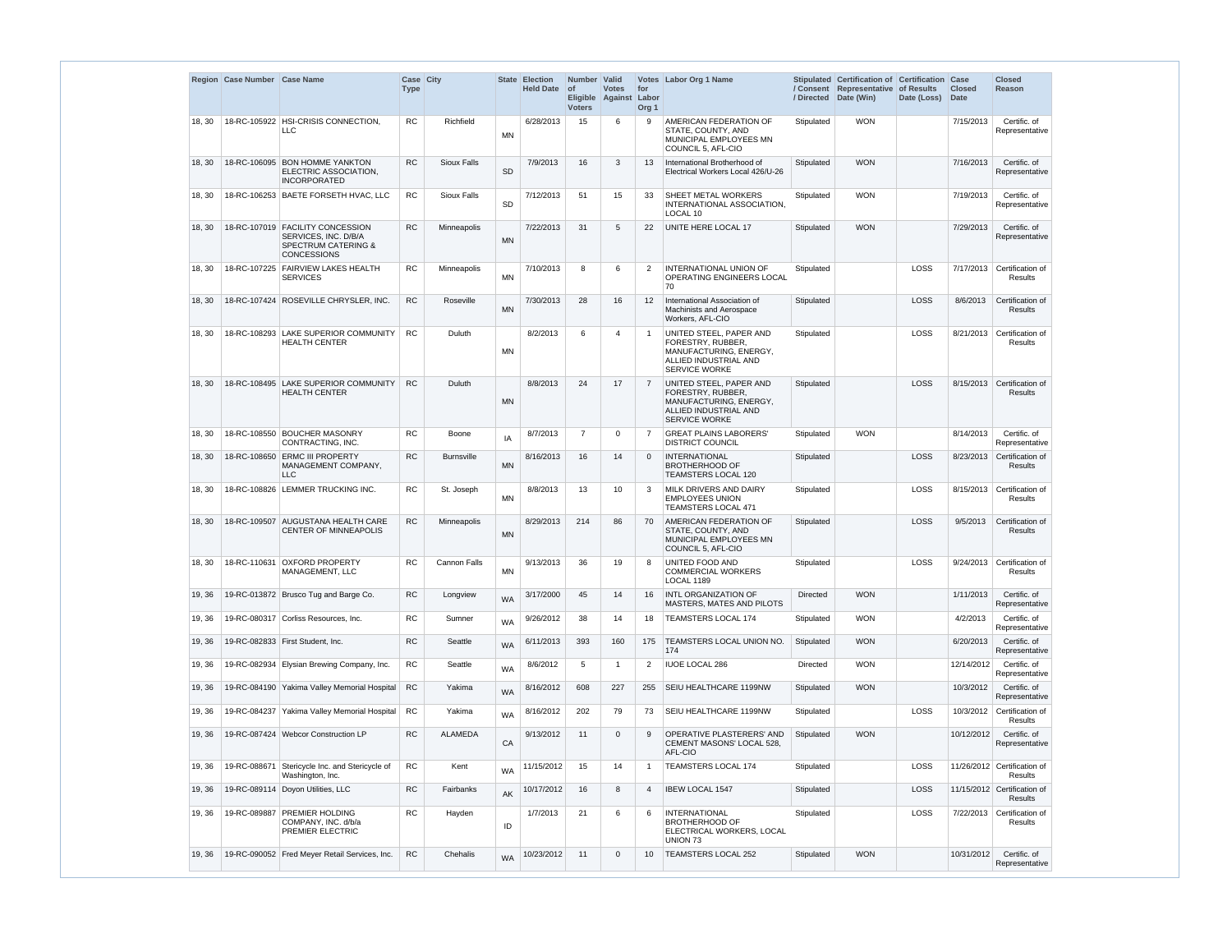|        | Region Case Number Case Name |                                                                                                                                  | <b>Case City</b><br><b>Type</b> |                             | <b>State</b> | <b>Election</b><br><b>Held Date</b> | Number Valid<br>$\circ$ f<br><b>Eligible</b><br><b>Voters</b> | <b>Votes</b><br>Against | for<br>Labor<br>Org <sub>1</sub> | Votes Labor Org 1 Name                                                                             | / Directed      | Stipulated Certification of Certification Case<br>/ Consent Representative<br>Date (Win) | of Results<br>Date (Loss) | <b>Closed</b><br><b>Date</b> | <b>Closed</b><br><b>Reason</b>                |
|--------|------------------------------|----------------------------------------------------------------------------------------------------------------------------------|---------------------------------|-----------------------------|--------------|-------------------------------------|---------------------------------------------------------------|-------------------------|----------------------------------|----------------------------------------------------------------------------------------------------|-----------------|------------------------------------------------------------------------------------------|---------------------------|------------------------------|-----------------------------------------------|
| 19, 36 |                              | 19-RC-090073 Highline Medical Group                                                                                              | <b>RC</b>                       | <b>Burien</b>               | <b>WA</b>    | 10/10/2012                          | 92                                                            | 7                       | 76                               | SEIU HEALTHCARE 1199NW                                                                             | Consent         | <b>WON</b>                                                                               |                           | 10/22/2012                   | Certific. of<br>Representative                |
| 19, 36 |                              | 19-RC-091031 E-Z Rent-A-Car, Inc.                                                                                                | <b>RC</b>                       | <b>SEATAC</b>               | <b>WA</b>    | 11/16/2012                          | 15                                                            | 9                       | $\overline{2}$                   | <b>INTERNATIONAL</b><br><b>BROTHERHOOD OF</b><br>TEAMSTERS LOCAL UNION 117                         | Stipulated      |                                                                                          | LOSS                      |                              | 12/20/2012 Certification of<br><b>Results</b> |
| 19, 36 |                              | 19-RC-092402 ALASKA FAMILY SERVICES<br>INC.                                                                                      | <b>RC</b>                       | <b>ANCHORAGE</b>            | AK           | 12/4/2012                           | 11                                                            | 3                       | 7                                | <b>INTERNATIONAL</b><br><b>BROTHERHOOD OF</b><br>ELECTRICAL WORKERS, LOCAL<br>1547, AFL-CIO        | Stipulated      | <b>WON</b>                                                                               |                           | 12/13/2012                   | Certific. of<br>Representative                |
| 19, 36 | 19-RC-092759                 | Jones Lang LaSalle Americas,<br>Inc.                                                                                             | <b>RC</b>                       | <b>SEATTLE</b>              | <b>WA</b>    | 12/12/2012                          | 8                                                             | 5                       | 2                                | INTERNATIONAL UNION OF<br>OPERATING ENGINEERS.<br>LOCAL 286                                        | Stipulated      |                                                                                          | LOSS                      |                              | 12/20/2012 Certification of<br><b>Results</b> |
| 19, 36 |                              | 19-RC-092975   URS Federal Support Services,<br>Inc.                                                                             | <b>RC</b>                       | Fort Lewis                  | <b>WA</b>    | 12/7/2012                           | 10                                                            | $\overline{2}$          | $\overline{7}$                   | MACHINISTS LOCAL 751                                                                               | Stipulated      | <b>WON</b>                                                                               |                           | 12/17/2012                   | Certific. of<br>Representative                |
| 19, 36 |                              | 19-RC-094321   Imperial Parking (U.S.), LLC                                                                                      | <b>RC</b>                       | Seattle                     | <b>WA</b>    | 1/18/2013                           | 29                                                            | 10                      | 18                               | <b>TEAMSTERS LOCAL 117</b>                                                                         | Stipulated      | <b>WON</b>                                                                               |                           | 1/31/2013                    | Certific. of<br>Representative                |
| 19, 36 |                              | 19-RC-095931   MLB Inc. dba Armorclad Floors                                                                                     | <b>RC</b>                       | Seattle                     | <b>WA</b>    | 2/8/2013                            | 13                                                            | 3                       | 10                               | OPERATIVE PLASTERERS' AND<br>CEMENT MASONS' LOCAL 528,<br>AFL-CIO                                  | Stipulated      | <b>WON</b>                                                                               |                           | 2/19/2013                    | Certific. of<br>Representative                |
| 19, 36 |                              | 19-RC-095999 Alaska Ship & Dry Dock, LLC                                                                                         | <b>RC</b>                       | Ketchikan                   | AK           | 2/14/2013                           | 104                                                           | 43                      | 25                               | METAL TRADES DEPARTMENT<br>OF THE AFL-CIO                                                          | Stipulated      |                                                                                          | LOSS                      | 8/22/2013                    | Certification of<br><b>Results</b>            |
| 19, 36 | 19-RC-096984                 | <b>REC ADVANCED SILICON</b><br>MATERIALS, LLC                                                                                    | <b>RC</b>                       | <b>BUTTE</b>                | MT           | 3/7/2013                            | 54                                                            | 22                      | 30                               | <b>INTERNATIONAL</b><br><b>BROTHERHOOD OF</b><br>ELECTRICAL WORKERS LOCAL<br>233                   | Stipulated      | <b>WON</b>                                                                               |                           | 3/18/2013                    | Certific. of<br>Representative                |
| 19, 36 |                              | 19-RC-098814 EAN HOLDINGS, LLC,<br>WASHINGTON DIVISION d/b/a<br>NATIONAL CAR RENTAL                                              | <b>RC</b>                       | Sea-Tac                     | <b>WA</b>    | 4/4/2013                            | 32                                                            | 14                      | 14                               | <b>TEAMSTERS LOCAL 117</b>                                                                         | Stipulated      |                                                                                          | LOSS                      | 5/15/2013                    | Certification of<br>Results                   |
| 19, 36 |                              | 19-RC-098962 Johnson Controls, Inc.                                                                                              | <b>RC</b>                       | <b>Bothell</b>              | <b>WA</b>    | 4/4/2013                            | 5                                                             | -1                      | $\overline{4}$                   | <b>INTERNATIONAL UNION OF</b><br>OPERATING ENGINEERS LOCAL<br>286                                  | Stipulated      | <b>WON</b>                                                                               |                           | 4/12/2013                    | Certific. of<br>Representative                |
| 19, 36 |                              | 19-RC-099440 PHAMPENA INC.                                                                                                       | <b>RC</b>                       | <b>Maple Valley</b>         | <b>WA</b>    | 4/1/2013                            | 8                                                             | $\Omega$                | 6                                | <b>CEMENT MASONS AND</b><br>PLASTERS LOCAL 528                                                     | Stipulated      | <b>WON</b>                                                                               |                           | 4/30/2013                    | Certific. of<br>Representative                |
| 19, 36 | 19-RC-099484                 | <b>GEO CORRECTIONS</b><br>HOLDINGS, INC.                                                                                         | <b>RC</b>                       | Tacoma                      | <b>WA</b>    | 3/26/2013                           | 236                                                           | 149                     | 60                               | INTERNATIONAL UNION,<br>SECURITY, POLICE AND FIRE<br>PROFESSIONALS OF AMERICA,<br><b>SPFPA</b>     | Stipulated      |                                                                                          | <b>LOSS</b>               | 4/19/2013                    | Certification of<br>Results                   |
| 19, 36 |                              | 19-RC-100182 STEELER, INC. d/b/a STEELER<br>DRYWALL CONSTRUCTION<br>AND SUPPLY                                                   | <b>RC</b>                       | Seattle, Redmond,<br>Tacoma | <b>WA</b>    | 4/23/2013                           | 32                                                            | 2                       | 26                               | <b>TEAMSTERS LOCAL 117</b>                                                                         | Stipulated      | <b>WON</b>                                                                               |                           | 5/1/2013                     | Certific. of<br>Representative                |
| 19, 36 |                              | 19-RC-100421 Puget Sound Energy                                                                                                  | <b>RC</b>                       | <b>BELLEVUE</b>             | <b>WA</b>    | 4/12/2013                           | 23                                                            | 10                      | 9                                | <b>INTERNATIONAL</b><br><b>BROTHERHOOD OF</b><br>ELECTRICAL WORKERS LOCAL<br>77                    | Stipulated      |                                                                                          | LOSS                      | 4/22/2013                    | Certification of<br><b>Results</b>            |
| 19, 36 |                              | 19-RC-101713 ARAMARK BUSINESS AND<br>INDUSTRY, LLC.                                                                              | RC.                             | Fairchild Air Force<br>Base | <b>WA</b>    | 5/10/2013                           | 28                                                            | 18                      | 10 <sup>°</sup>                  | <b>INDUSTRIAL TECHNICAL &amp;</b><br>PROFESSIONAL EMPLOYEES<br>UNION, OPEIU LOCAL 4873,<br>AFL-CIO | Stipulated      |                                                                                          | LOSS                      | 5/20/2013                    | Certification of<br><b>Results</b>            |
| 19, 36 |                              | 19-RC-102002 Alaska Power & Telephone<br>Company                                                                                 | <b>RC</b>                       | Prince of Wales<br>Island   | AK           | 7/24/2013                           | 20                                                            | 15                      | 5                                | <b>IBEW LOCAL 1547</b>                                                                             | <b>Directed</b> |                                                                                          | LOSS                      | 8/28/2013                    | Certification of<br><b>Results</b>            |
| 19, 36 |                              | 19-RC-102059 American Medical Response<br>Ambulance Service, Inc.                                                                | <b>RC</b>                       | Moses Lake                  | <b>WA</b>    | 5/1/2013                            | 19                                                            | 2                       | 11                               | TEAMSTERS LOCAL 760                                                                                | Stipulated      | <b>WON</b>                                                                               |                           | 5/31/2013                    | Certific. of<br>Representative                |
| 19, 36 |                              | 19-RC-104551 Del Monte Corp. d/b/a Del Monte<br>Foods                                                                            | RC                              | <b>TOPPENISH</b>            | <b>WA</b>    | 6/14/2013                           | 6                                                             | 3                       | 3                                | TEAMSTERS LOCAL 760                                                                                | Stipulated      |                                                                                          | LOSS                      | 6/24/2013                    | Certification of<br>Results                   |
| 19, 36 |                              | 19-RC-104836   MARVIN SHEET METAL, LLC                                                                                           | RC                              | <b>FIFE</b>                 | <b>WA</b>    | 6/21/2013                           | 11                                                            | 6                       | $\overline{4}$                   | <b>SHEET METAL WORKERS</b><br>LOCAL <sub>66</sub>                                                  | Stipulated      |                                                                                          | <b>LOSS</b>               | 7/1/2013                     | Certification of<br><b>Results</b>            |
| 19, 36 |                              | 19-RC-104903 Providence Health & Services -<br>Western Washington, d/b/a<br>Providence Regional Medical<br><b>Center Everett</b> | <b>RC</b>                       | <b>EVERETT</b>              | <b>WA</b>    | 6/20/2013                           | 218                                                           | 86                      | 100                              | <b>UFCW LOCAL 21</b>                                                                               | Stipulated      | <b>WON</b>                                                                               |                           | 6/28/2013                    | Certific. of<br>Representative                |
| 19, 36 |                              | 19-RC-105853 EnCon Washington, LLC                                                                                               | <b>RC</b>                       | <b>PUYALLUP</b>             | <b>WA</b>    | 6/26/2013                           | 123                                                           | 15                      | 61                               | LABORERS LOCAL 252                                                                                 | Stipulated      | <b>WON</b>                                                                               |                           | 7/8/2013                     | Certific. of<br>Representative                |
| 19, 36 |                              | 19-RC-107157 COMMUNITY MEDICAL<br>CENTER, INC.                                                                                   | <b>RC</b>                       | <b>MISSOULA</b>             | MT           | 7/26/2013                           | 11                                                            | 2                       | 9                                | INTERNATIONAL UNION OF<br>OPERATING ENGINEERS LOCAL<br>400                                         | Stipulated      | <b>WON</b>                                                                               |                           | 8/5/2013                     | Certific. of<br>Representative                |
| 19, 36 |                              | 19-RC-107737   AIM Aerospace Sumner, Inc.                                                                                        | <b>RC</b>                       | Sumner                      | <b>WA</b>    | 7/26/2013                           | 272                                                           | 94                      | 138                              | INTERNATIONAL ASSOCIATION<br>OF MACHINISTS & AEROSPACE<br>WORKERS, DISTRICT LODGE<br>751           | Stipulated      | <b>WON</b>                                                                               |                           | 8/5/2013                     | Certific. of<br>Representative                |
| 19, 36 |                              | 19-RC-108092 Division Seven Waterproofing,                                                                                       | <b>RC</b>                       | <b>SHORELINE</b>            | <b>WA</b>    | 7/24/2013                           | 22                                                            | 12                      | $\overline{4}$                   | UNITED UNION OF ROOFERS.                                                                           | Stipulated      |                                                                                          | LOSS                      |                              | 8/22/2013 Certification of                    |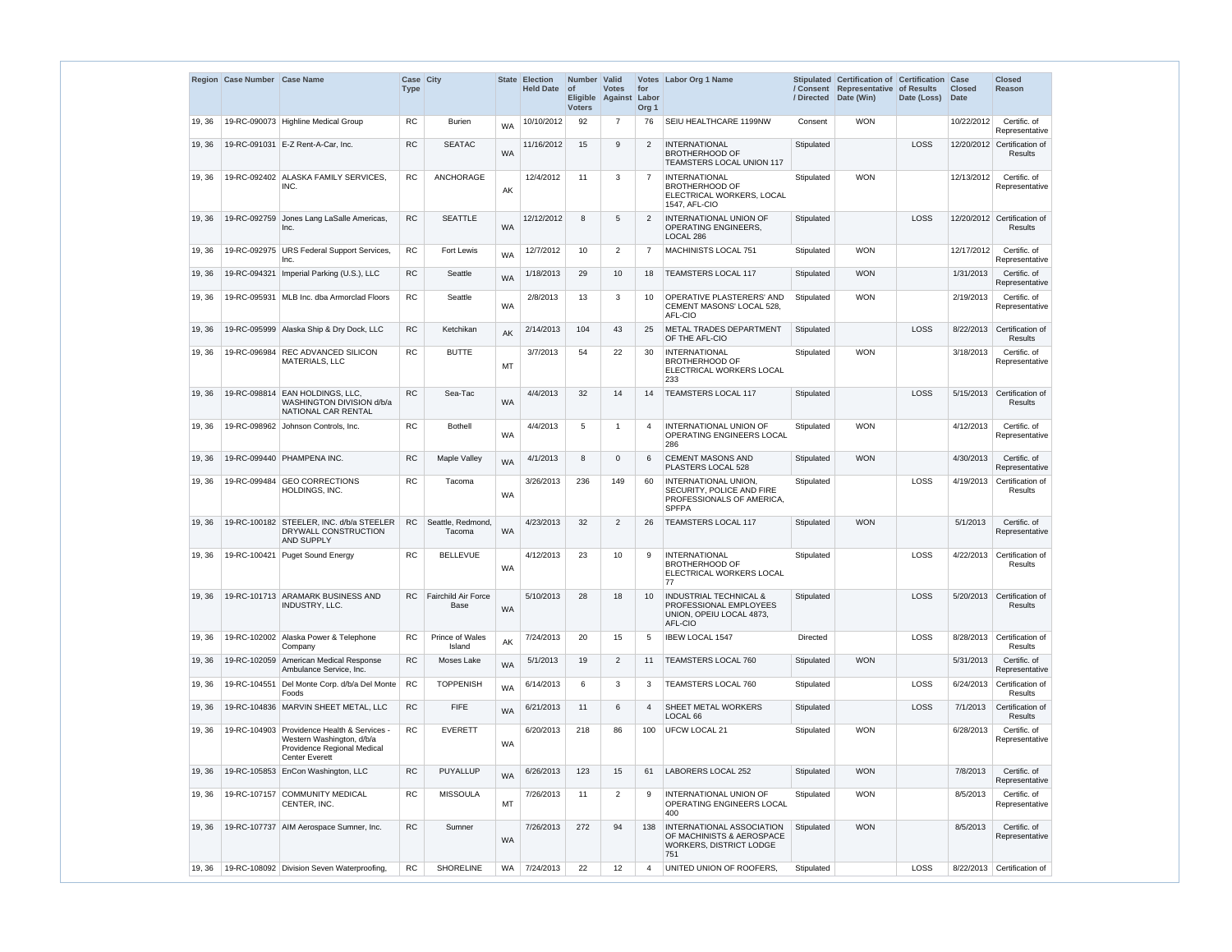|        | Region Case Number Case Name |                                                                                           | Case City<br><b>Type</b> |                 | <b>State</b> | <b>Election</b><br><b>Held Date</b> | Number   Valid<br>$ $ of<br><b>Voters</b> | <b>Votes</b><br>Eligible Against | for<br>Labor<br>Org <sub>1</sub> | Votes Labor Org 1 Name                                                                                                  | / Directed | Stipulated Certification of Certification Case<br>/ Consent Representative<br>Date (Win) | of Results<br>Date (Loss) | <b>Closed</b><br><b>Date</b> | <b>Closed</b><br>Reason                |
|--------|------------------------------|-------------------------------------------------------------------------------------------|--------------------------|-----------------|--------------|-------------------------------------|-------------------------------------------|----------------------------------|----------------------------------|-------------------------------------------------------------------------------------------------------------------------|------------|------------------------------------------------------------------------------------------|---------------------------|------------------------------|----------------------------------------|
|        |                              | Inc.                                                                                      |                          |                 |              |                                     |                                           |                                  |                                  | <b>WATERPROOFERS &amp; ALLIED</b><br><b>WORKERS LOCAL 54</b>                                                            |            |                                                                                          |                           |                              | Results                                |
| 19, 36 |                              | 19-RC-108503 PLATINUM NINE HOLDINGS,<br><b>LLC DBA NORTHWEST</b><br>AMBULANCE CORPORATION | RC                       | Arlington       | <b>WA</b>    | 7/31/2013                           | 25                                        | $\Omega$                         | 14                               | PUBLIC, PROFESSIONAL &<br>OFFICE-CLERICAL EMPLOYEES<br>AND DRIVERS LOCAL UNION<br>NO. 763                               | Stipulated | <b>WON</b>                                                                               |                           | 8/8/2013                     | Certific. of<br>Representative         |
| 19, 36 |                              | 19-RC-109166 CHUGACH McKINLEY, INC.                                                       | <b>RC</b>                | ANCHORAGE       | AK           | 8/22/2013                           | 6                                         | $\Omega$                         | 6                                | <b>IBEW LOCAL 1547</b>                                                                                                  | Stipulated | <b>WON</b>                                                                               |                           | 9/25/2013                    | Certific. of<br>Representative         |
| 19, 36 |                              | 19-RC-109669 GCA SERVICES GROUP, INC.                                                     | <b>RC</b>                | <b>SEATTLE</b>  | <b>WA</b>    | 8/26/2013                           | 156                                       | 44                               | 91                               | <b>TEAMSTERS LOCAL 117</b>                                                                                              | Stipulated | <b>WON</b>                                                                               |                           | 9/4/2013                     | Certific. of<br>Representative         |
| 19, 36 |                              | 19-RC-109805   MASSAGE BAR, INC.                                                          | RC                       | <b>SEATTLE</b>  | <b>WA</b>    | 8/22/2013                           | 40                                        | 8                                | 25                               | OPEIU LOCAL 8                                                                                                           | Stipulated | <b>WON</b>                                                                               |                           | 8/30/2013                    | Certific. of<br>Representative         |
| 19, 36 |                              | 19-RC-110466 SPOKANE WASHINGTON<br>HOSPITAL COMPANY, LLC<br>d/b/a DEACONESS HOSPITAL      | <b>RC</b>                | <b>SPOKANE</b>  | <b>WA</b>    | 9/11/2013                           | 29                                        | $\overline{1}$                   | 22                               | IUOE, LOCAL 280                                                                                                         | Stipulated | <b>WON</b>                                                                               |                           | 9/19/2013                    | Certific. of<br>Representative         |
| 19, 36 |                              | 19-RC-111023   IKEA DISTRIBUTION<br>SERVICES, INC.                                        | <b>RC</b>                | <b>SPANAWAY</b> | <b>WA</b>    | 9/18/2013                           | 64                                        | 23                               | 38                               | <b>TEAMSTERS LOCAL 117</b>                                                                                              | Stipulated | <b>WON</b>                                                                               |                           | 9/26/2013                    | Certific. of<br>Representative         |
| 20, 37 |                              | 20-RC-085547 River City Fire Equipment, Inc.<br>dba Fire Safe                             | <b>RC</b>                | West Sacramento | CA           | 5/29/2013                           | 2                                         | $\Omega$                         | $\overline{2}$                   | ROAD SPRINKLER FITTERS<br>LOCAL UNION NO. 669, UA,<br>AFL-CIO                                                           | Stipulated | <b>WON</b>                                                                               |                           | 6/10/2013                    | Certific. of<br>Representative         |
| 20, 37 |                              | 20-RC-086155 Cervera Automotive Group LLC<br>d/b/a Veracom Ford                           | ${\sf RC}$               | San mateo       | CA           | 9/4/2012                            | 13                                        | $\mathbf 0$                      | 5                                | INTERNATIONAL ASSOCIATION<br>OF MACHINISTS AND<br>AEROSPACE WORKERS.<br>AFL-CIO, DISTRICT LODGE 190,<br>LOCAL LO        | Stipulated | <b>WON</b>                                                                               |                           | 12/12/2012                   | Certific. of<br>Representative         |
| 20, 37 | 20-RC-091029 Guitar Center   |                                                                                           | <b>RC</b>                | San Francisco   | CA           | 11/16/2012                          | 40                                        | 26                               | 11                               | UNITED FOOD AND<br><b>COMMERCIAL WORKERS</b><br>INTERNATIONAL UNION LOCAL<br>648                                        | Stipulated |                                                                                          | LOSS                      |                              | 11/27/2012 Certification of<br>Results |
| 20, 37 |                              | 20-RC-091114 Six Flags Discovery Kingdom                                                  | <b>RC</b>                | Vallejo         | CA           | 11/8/2012                           | 23                                        | 8                                | 15                               | INTERNATIONAL ASSOCIATION<br>OF MACHINISTS AND<br>AEROSPACE WORKERS.<br>DISTRICT LODGE 190, LOCAL<br><b>LODGE 1596</b>  | Stipulated | <b>WON</b>                                                                               |                           | 11/20/2012                   | Certific. of<br>Representative         |
| 20, 37 |                              | 20-RC-091869 Garda CL West, LLC                                                           | <b>RC</b>                | Santa Rosa      | CA           | 11/29/2012                          | 20                                        | $\overline{7}$                   | 11                               | <b>INTERNATIONAL UNION</b><br>SECURITY POLICE AND FIRE<br>PROFESSIONALS OF AMERICA<br>(SPFPA)                           | Stipulated | <b>WON</b>                                                                               |                           | 12/14/2012                   | Certific. of<br>Representative         |
| 20, 37 |                              | 20-RC-091871   All Weather Industrial Panels                                              | RC                       | Vacaville       | CA           | 12/3/2012                           | 27                                        | 11                               | 9                                | UNITED STEEL, PAPER AND<br>FORESTRY, RUBBER,<br>MANUFACTURING, ENERGY,<br>ALLIED INDUSTRIAL AND<br><b>SERVICE WORKE</b> | Stipulated |                                                                                          | LOSS                      |                              | 12/14/2012 Certification of<br>Results |
| 20, 37 |                              | 20-RC-096430 Oroville Hospital                                                            | <b>RC</b>                | Oroville        | CA           | 2/22/2013                           | 34                                        | 13                               | 19                               | <b>CALIFORNIA NURSES</b><br><b>ASSOCIATION</b>                                                                          | Stipulated | <b>WON</b>                                                                               |                           | 3/5/2013                     | Certific. of<br>Representative         |
| 20, 37 |                              | 20-RC-097944   Massage Bar Inc.                                                           | <b>RC</b>                | Sacramento      | CA           | 3/16/2013                           | $12 \overline{ }$                         | -1                               | 7                                | OFFICE AND PROFESSIONAL<br>EMPLOYEES INTERNATIONAL<br>UNION LOCAL 29 (OPEIU 29)                                         | Stipulated | <b>WON</b>                                                                               |                           | 3/26/2013                    | Certific. of<br>Representative         |
| 20, 37 | 20-RC-097995                 | Seton Medical Center.<br>Daughters of Charity                                             | <b>RC</b>                | Daly City       | CA           | 3/12/2013                           | 30                                        | $\Omega$                         | 18                               | <b>ENGINEERS AND SCIENTISTS</b><br>OF CALIFORNIA LOCAL 20<br>IFPTE, AFL-CIO                                             | Stipulated | <b>WON</b>                                                                               |                           | 3/22/2013                    | Certific. of<br>Representative         |
| 20, 37 | 20-RC-098096 Graniterock     |                                                                                           | <b>RC</b>                | Watsonville     | CA           | 3/20/2013                           | 44                                        | 13                               | 26                               | <b>INTERNATIONAL</b><br><b>BROTHERHOOD OF</b><br>TEAMSTERS LOCAL 853                                                    | Stipulated | <b>WON</b>                                                                               |                           | 4/2/2013                     | Certific. of<br>Representative         |
| 20, 37 | 20-RC-098730                 | Saint Francis Memorial Hospital                                                           | <b>RC</b>                | San Francisco   | CA           | 3/8/2013                            | 11                                        | 3                                | 8                                | <b>ENGINEERS AND SCIENTISTS</b><br>OF CALIFORNIA, LOCAL 20,<br>IFPTE AFL-CIO & CLC                                      | Stipulated | <b>WON</b>                                                                               |                           | 4/5/2013                     | Certific. of<br>Representative         |
| 20, 37 |                              | 20-RC-099573 Millenium Tower Association                                                  | <b>RC</b>                | San Francisco   | CA           | 4/9/2013                            | 6                                         | 5                                | $\overline{1}$                   | <b>STATIONARY ENGINEERS</b><br>LOCAL 39                                                                                 | Stipulated |                                                                                          | LOSS                      | 4/19/2013                    | Certification of<br>Results            |
| 20, 37 |                              | 20-RC-100938 Queen of the Valley Medical<br>Center                                        | RC                       | Napa            | CA           | 4/30/2013                           | 433                                       | 140                              | 248                              | <b>CALIFORNIA NURSES</b><br>ASSOCIATION/NNU                                                                             | Consent    | <b>WON</b>                                                                               |                           | 5/10/2013                    | Certific. of<br>Representative         |
| 20, 37 |                              | 20-RC-101295 S.S. Skikos, Inc.                                                            | RC                       | Santa Rosa      | CA           | 4/17/2013                           | 88                                        | 52                               | 25                               | TEAMSTERS LOCAL 665                                                                                                     | Stipulated |                                                                                          | LOSS                      | 5/23/2013                    | Certification of<br>Results            |
| 20, 37 |                              | 20-RC-101528 Waste Management                                                             | <b>RC</b>                | Sacramento      | CA           | 5/10/2013                           | 66                                        | 48                               | 14                               | OPERATING ENGINEERS LOCAL<br>UNION 3                                                                                    | Stipulated |                                                                                          | LOSS                      |                              | 5/22/2013 Certification of<br>Results  |
| 20, 37 |                              | 20-RC-102337 Larkin Street Youth Services                                                 | <b>RC</b>                | San Francisco   | CA           | 5/21/2013                           | 90                                        | 17                               | 67                               | <b>SERVICE EMPLOYEES</b><br>INTERNATIONAL UNION, LOCAL<br>1021                                                          | Stipulated | <b>WON</b>                                                                               |                           | 6/18/2013                    | Certific. of<br>Representative         |
| 20, 37 |                              | 20-RC-107731 KTXL Fox 40 LLC                                                              | <b>RC</b>                | Sacramento      | CA           | 7/25/2013                           | 39                                        | 8                                | 20                               | IBEW, LOCAL 45                                                                                                          | Stipulated | <b>WON</b>                                                                               |                           | 8/6/2013                     | Certific. of<br>Representative         |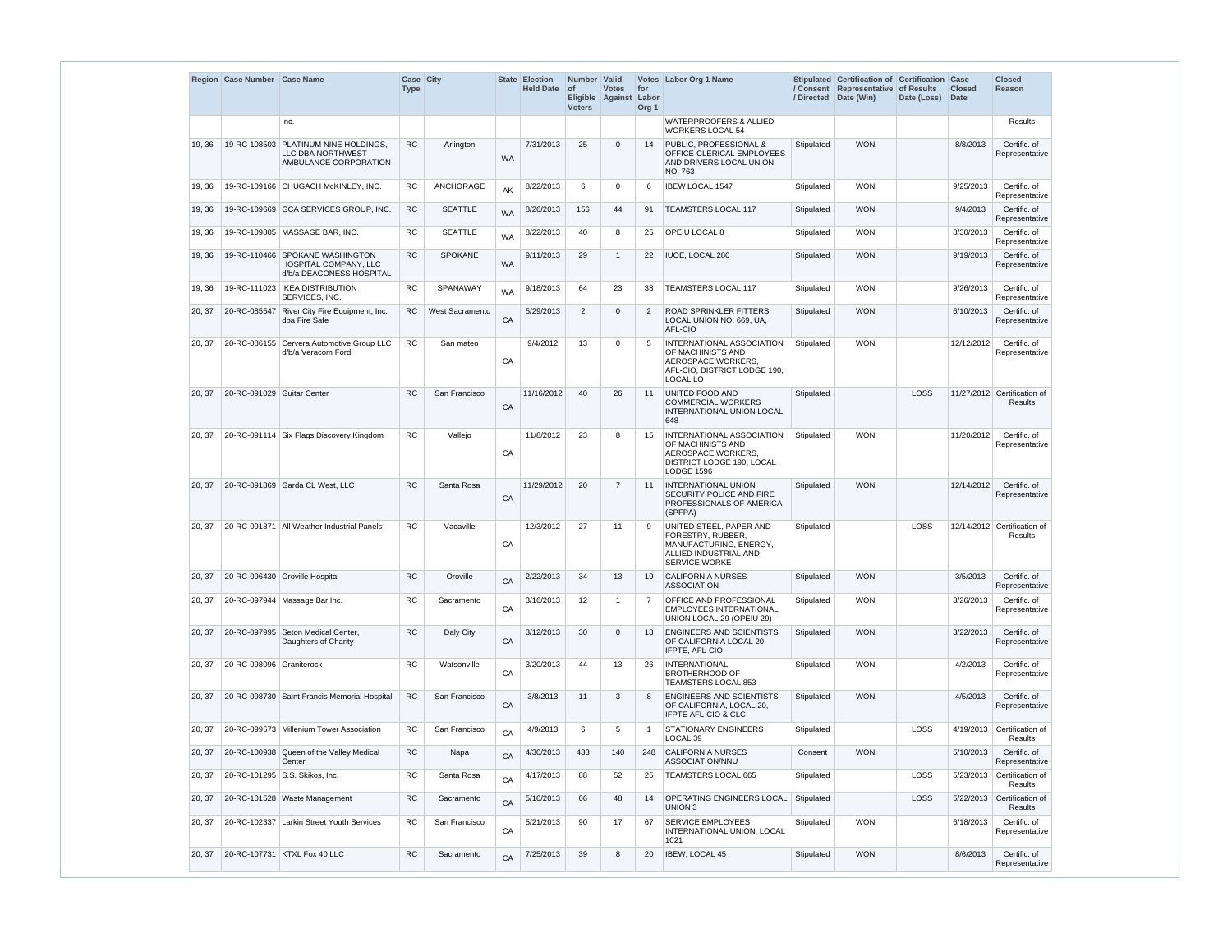|        | Region Case Number Case Name |                                                                                    | Case City<br><b>Type</b> |                     |    | <b>State Election</b><br><b>Held Date</b> | Number Valid<br>$ $ of<br><b>Voters</b> | <b>Votes</b><br>Eligible Against | for<br>Labor<br>Org <sub>1</sub> | Votes Labor Org 1 Name                                                                                                             |                 | Stipulated Certification of Certification Case<br>/ Consent Representative of Results<br>/ Directed Date (Win) | Date (Loss) | <b>Closed</b><br>Date | <b>Closed</b><br>Reason                       |
|--------|------------------------------|------------------------------------------------------------------------------------|--------------------------|---------------------|----|-------------------------------------------|-----------------------------------------|----------------------------------|----------------------------------|------------------------------------------------------------------------------------------------------------------------------------|-----------------|----------------------------------------------------------------------------------------------------------------|-------------|-----------------------|-----------------------------------------------|
| 20, 37 |                              | 20-RC-108858   Vision Service Plan                                                 | RC                       | Rancho Cordova      | CA | 9/13/2013                                 | 3                                       | 1                                | $\overline{2}$                   | STATIONARY ENGINEERS,<br>LOCAL 39 AFL-CIO                                                                                          | Directed        | <b>WON</b>                                                                                                     |             | 9/26/2013             | Certific. of<br>Representative                |
| 20, 37 |                              | 20-RC-109038   First Vehicle Services                                              | <b>RC</b>                | San Mateo           | CA | 8/6/2013                                  | 4                                       | $\Omega$                         | $\overline{4}$                   | PENINSULA AUTO MACHINISTS<br>LOCAL LODGE NO. 1414,<br><b>DISTRICT LODGE 190</b>                                                    | Stipulated      | <b>WON</b>                                                                                                     |             | 8/16/2013             | Certific. of<br>Representative                |
| 20, 37 |                              | 20-RC-109680   KQED, Inc. d/b/a KQED +                                             | <b>RC</b>                | <b>SAN JOSE</b>     | CA | 8/13/2013                                 | 3                                       | 0                                | 3                                | NATIONAL ASSOCIATION OF<br>BROADCAST EMPLOYEES AND<br><b>TECHNICIANS THE</b><br><b>BROADCASTING &amp; CABLE</b><br>SECTOR OF THE C | Stipulated      | <b>WON</b>                                                                                                     |             | 8/23/2013             | Certific. of<br>Representative                |
| 20, 37 | 20-RC-110670 Amerigas        |                                                                                    | <b>RC</b>                | <b>Yuba City</b>    | CA | 9/12/2013                                 | 44                                      | 24                               | 18                               | <b>CHAUFFEURS, TEAMSTERS &amp;</b><br>HELPERS LOCAL UNION NO. 150                                                                  | Stipulated      |                                                                                                                | <b>LOSS</b> |                       | 9/24/2013 Certification of<br>Results         |
| 20, 37 |                              | 20-RC-112007   Mercy San Juan Medical Center                                       | RC                       | Carmichael          | CA | 9/18/2013                                 | 18                                      | 3                                | 13                               | SEIU - UNITED HEALTHCARE<br><b>WORKERS WEST</b>                                                                                    | Stipulated      | <b>WON</b>                                                                                                     |             | 9/30/2013             | Certific. of<br>Representative                |
| 20, 37 |                              | 32-RC-106655 KF Howell Electric Inc.                                               | <b>RC</b>                | <b>SANTA CLARA</b>  | CA | 7/18/2013                                 | 82                                      | 45                               | 37                               | <b>INTERNATIONAL</b><br><b>BROTHERHOOD OF</b><br>ELECTRICAL WORKERS LOCAL<br>UNION 332                                             | Stipulated      |                                                                                                                | <b>LOSS</b> | 7/30/2013             | Certification of<br>Results                   |
| 21     |                              | 21-RC-073752 THE VINTAGE COUNTRY<br><b>CLUB</b>                                    | <b>RC</b>                | <b>Indian Wells</b> | CA | 3/9/2012                                  | 63                                      | 32                               | -27                              | <b>LABORERS' INTERNATIONAL</b><br>UNION OF NORTH AMERICA.<br>LOCAL NO. 1184, AFL-CIO                                               | Stipulated      |                                                                                                                | LOSS        | 2/19/2013             | Certification of<br>Results                   |
| 21     |                              | 21-RC-077110 AERO AUTOMATIC<br>SPRINKLER COMPANY                                   | <b>RC</b>                | <b>CORONA</b>       | CA | 5/3/2012                                  | 18                                      | 11                               | $\Omega$                         | UNITED ASSOCIATION OF<br>JOURNEYMEN AND<br>APPRENTICES OF THE<br>PLUMBING AND PIPE FITTING<br><b>INDUSTRY OF THE</b>               | Stipulated      |                                                                                                                | <b>LOSS</b> | 2/5/2013              | Certification of<br><b>Results</b>            |
| 21     |                              | 21-RC-087350 SOUTHERN CALIFORNIA<br><b>EDISON COMPANY</b>                          | <b>RC</b>                | <b>ROSEMEAD</b>     | CA | 9/25/2012                                 | 6                                       | 1                                | .5                               | <b>INTERNATIONAL</b><br><b>BROTHERHOOD OF</b><br>ELECTRICAL WORKERS LOCAL<br>#47 AFL-CIO CLC                                       | Stipulated      | <b>WON</b>                                                                                                     |             | 10/4/2012             | Certific. of<br>Representative                |
| 21     |                              | 21-RC-087903 MV TRANSPORTATION, INC.                                               | <b>RC</b>                | Los Angeles         | CA | 9/20/2012                                 | 16                                      | $\Omega$                         | 10                               | <b>WHOLESALE DELIVERY</b><br>DRIVERS, GENERAL TRUCK<br>DRIVERS, CHAUFFEURS,<br>WAREHOUSE, SALES AND<br><b>INDUSTRIAL ALLIE</b>     | Stipulated      | <b>WON</b>                                                                                                     |             | 10/12/2012            | Certific. of<br>Representative                |
| 21     | 21-RC-087994                 | <b>DEFENSE SUPPORT</b><br><b>SERVICES LLC</b>                                      | <b>RC</b>                | San Diego           | CA | 9/27/2012                                 | 12                                      | 4                                | -7                               | INTERNATIONAL ASSOCIATION<br>OF MACHINIST AND<br>AEROSPACE WORKERS,<br>DISTRICT LODGE 725, AFL-CIO                                 | Stipulated      | <b>WON</b>                                                                                                     |             | 10/5/2012             | Certific. of<br>Representative                |
| 21     |                              | 21-RC-089455 MISSION LINEN SUPPLY                                                  | <b>RC</b>                | ANAHEIM             | CA | 10/25/2012                                | 11                                      | 5                                | $\overline{5}$                   | <b>GENERAL TRUCK DRIVERS.</b><br>OFFICE, FOOD & WAREHOUSE<br>UNION, TEAMSTERS LOCAL 952,<br><b>INTERNATIONAL BROTHERHO</b>         | Stipulated      |                                                                                                                | <b>LOSS</b> |                       | 11/5/2012 Certification of<br><b>Results</b>  |
| 21     |                              | 21-RC-089564 FIRST STUDENT, INC.                                                   | <b>RC</b>                | <b>GARDENA</b>      | CA | 11/16/2012                                | 194                                     | 83                               | 64                               | UNITED TRANSPORTATION<br>UNION, AFL-CIO                                                                                            | <b>Directed</b> |                                                                                                                | <b>LOSS</b> |                       | 11/26/2012 Certification of<br><b>Results</b> |
| 21     |                              | 21-RC-090163 SUNBRIDGE LAUREL PARK<br><b>CENTER FOR EFFECTIVE</b><br><b>LIVING</b> | ${\sf RC}$               | <b>POMONA</b>       | CA | 11/5/2012                                 | 25                                      | 21                               | 3                                | SEIU UNITED LONG TERM CARE   Stipulated<br><b>WORKERS</b>                                                                          |                 |                                                                                                                | <b>LOSS</b> |                       | 11/14/2012 Certification of<br><b>Results</b> |
| 21     |                              | 21-RC-090272 JOHN DEERE WATER, INC.                                                | <b>RC</b>                | San Marcos          | CA | 11/9/2012                                 | 56                                      | 30                               | -23                              | INTERNATIONAL UNION,<br>UNITED AUTOMOBILE,<br>AEROSPACE AND<br>AGRICULTURAL IMPLEMENT<br><b>WORKERS OF AMERICA AND</b>             | Stipulated      |                                                                                                                | <b>LOSS</b> |                       | 11/19/2012 Certification of<br>Results        |
| 21     |                              | 21-RC-091534 PURPLE COMMUNICATIONS,<br>INC.                                        | <b>RC</b>                | <b>SAN DIEGO</b>    | CA | 11/28/2012                                | 55                                      | $\overline{7}$                   | 30                               | <b>COMMUNICATION WORKERS</b><br>OF AMERICA, AFL-CIO                                                                                | Stipulated      | <b>WON</b>                                                                                                     |             | 12/6/2012             | Certific. of<br>Representative                |
| 21     |                              | 21-RC-091864 MEDREACH, INC.                                                        | <b>RC</b>                | <b>COMPTON</b>      | CA | 12/3/2012                                 | 9                                       | 0                                | -8                               | NATIONAL EMERGENCY<br><b>MEDICAL SERVICES</b><br>ASSOCIATION/NAGE LOCAL 2                                                          | Stipulated      | <b>WON</b>                                                                                                     |             | 12/12/2012            | Certific. of<br>Representative                |
| 21     | 21-RC-092097                 | COMMUNITY HOSPITAL LONG<br><b>BEACH</b>                                            | <b>RC</b>                | LONG BEACH          | CA | 12/7/2012                                 | 164                                     | 30                               | 94                               | <b>California Nurses</b><br>Association/National Nurses United<br>(CNA/NNU                                                         | Stipulated      | <b>WON</b>                                                                                                     |             | 12/18/2012            | Certific. of<br>Representative                |
| 21     |                              | 21-RC-092165 CHAPMAN MEDICAL CENTER,<br>INC.                                       | <b>RC</b>                | <b>ORANGE</b>       | CA | 11/28/2012                                | 205                                     | 90                               | 48                               | <b>SERVICE EMPLOYEES</b><br>INTERNATIONAL UNION,<br>UNITED HEALTHCARE<br>WORKERS-WEST                                              | Stipulated      |                                                                                                                | <b>LOSS</b> | 6/21/2013             | Certification of<br>Results                   |
| 21     |                              | 21-RC-092318 PRN Ambulance                                                         | <b>RC</b>                | <b>LOS ANGELES</b>  | CA | 12/13/2012                                | 200                                     | 99                               | 66                               | <b>GENERAL TEAMSTERS,</b><br>AIRLINE, AEROSPACE AND<br>ALLIED EMPLOYEES,<br>WAREHOUSEMEN, DRIVERS,<br>CONSTRUCTION, ROC            | Stipulated      |                                                                                                                | <b>LOSS</b> |                       | 12/20/2012 Certification of<br>Results        |
| 21     |                              | 21-RC-093036 HIGH LIGHT ELECTRIC, INC.                                             | ${\sf RC}$               | Riverside           | CA | 12/21/2012                                | 3                                       | 0                                | $\overline{2}$                   | INTERNATIONAL UNION OF<br><b>OPERATING ENGINEERS,</b>                                                                              | Stipulated      | <b>WON</b>                                                                                                     |             | 12/31/2012            | Certific. of<br>Representative                |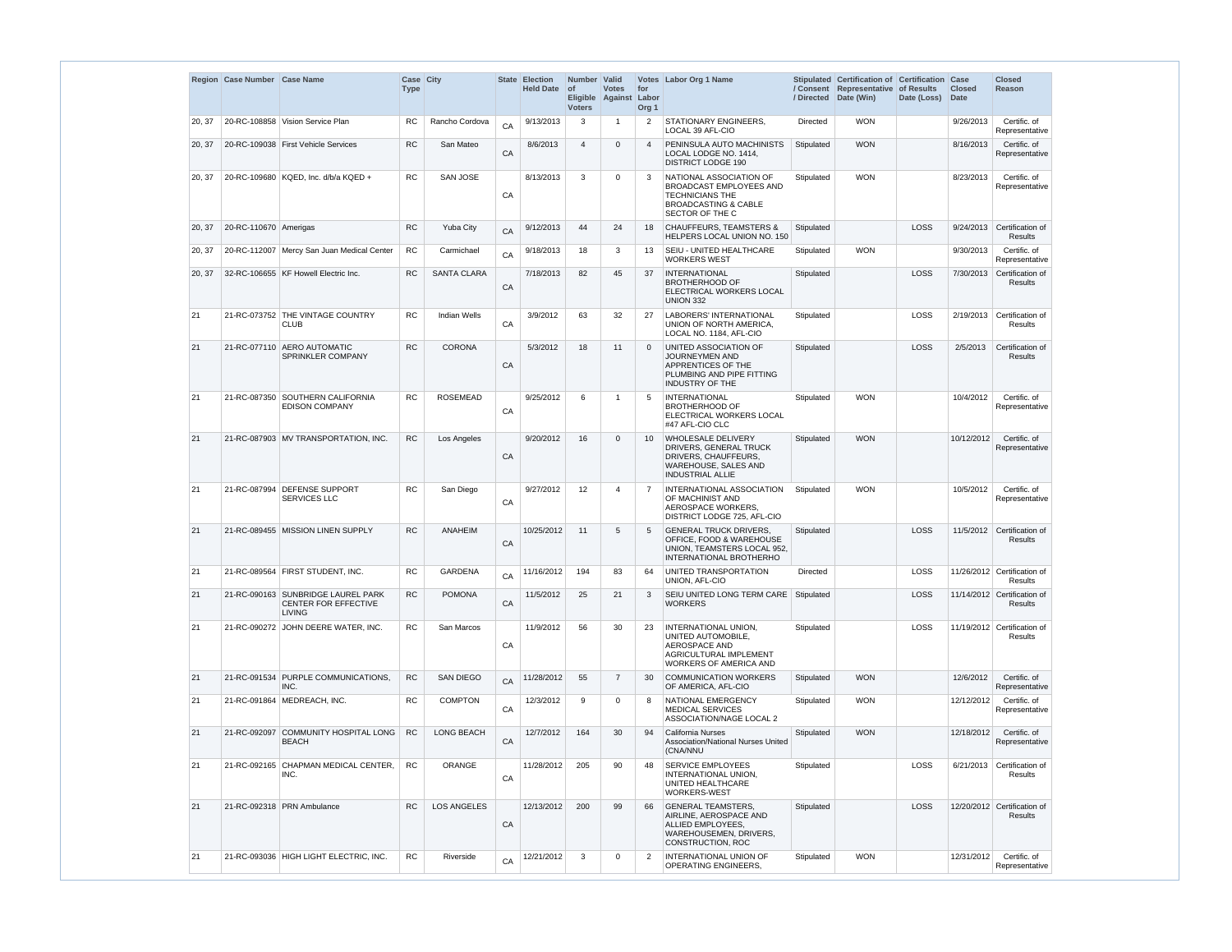|    | Region Case Number Case Name |                                                                                                         | Case City<br><b>Type</b> |                     |    | State Election<br><b>Held Date</b> | Number Valid<br>$ $ of<br><b>Voters</b> | <b>Votes</b><br>Eligible Against | for<br>Labor<br>Org <sub>1</sub> | Votes Labor Org 1 Name                                                                                                      | / Directed | Stipulated Certification of Certification Case<br>/ Consent Representative of Results<br>Date (Win) | Date (Loss) Date | <b>Closed</b> | <b>Closed</b><br>Reason                  |
|----|------------------------------|---------------------------------------------------------------------------------------------------------|--------------------------|---------------------|----|------------------------------------|-----------------------------------------|----------------------------------|----------------------------------|-----------------------------------------------------------------------------------------------------------------------------|------------|-----------------------------------------------------------------------------------------------------|------------------|---------------|------------------------------------------|
|    |                              |                                                                                                         |                          |                     |    |                                    |                                         |                                  |                                  | LOCAL #12, AFL-CIO                                                                                                          |            |                                                                                                     |                  |               |                                          |
| 21 |                              | 21-RC-093043 RURAL ELECTRIC, INC., DBA<br>RURAL CONTRACTING                                             | <b>RC</b>                | Riverside           | CA | 12/21/2012                         | $\overline{4}$                          | $\Omega$                         | 2                                | <b>INTERNATIONAL UNION OF</b><br><b>OPERATING ENGINEERS,</b><br>LOCAL #12, AFL-CIO                                          | Stipulated | <b>WON</b>                                                                                          |                  | 12/31/2012    | Certific. of<br>Representative           |
| 21 |                              | 21-RC-094108 OAK HARBOR FREIGHT<br>LINES, INC.                                                          | <b>RC</b>                | <b>MONTEBELLO</b>   | CA | 1/10/2013                          | 74                                      | 41                               | 31                               | <b>INTERNATIONAL</b><br><b>BROTHERHOOD OF</b><br>TEAMSTERS LOCAL UNION NO.<br>63                                            | Stipulated |                                                                                                     | LOSS             | 4/5/2013      | Certification of<br><b>Results</b>       |
| 21 |                              | 21-RC-094122 SOUTHERN CALIFORNIA<br>PUBLIC RADIO D/B/A KPCC                                             | <b>RC</b>                | <b>PASADENA</b>     | CA | 1/11/2013                          | 71                                      | 26                               | 35                               | <b>SCREEN ACTORS</b><br><b>GUILD-AMERICAN FEDERATION</b><br>OF TELEVISION RADIO ARTISTS<br>(SAG-AFTRA)                      | Stipulated | <b>WON</b>                                                                                          |                  | 1/28/2013     | Certific. of<br>Representative           |
| 21 |                              | 21-RC-095249 Universal Health Services of<br>Rancho Springs, Inc., d/b/a<br>Southwest Healthcare System | <b>RC</b>                | <b>WILDOMAR</b>     | CA | 7/19/2013                          | 553                                     | 287                              | 182                              | <b>UNITED NURSES</b><br>ASSOCIATIONS OF<br>CALIFORNIA/UNION OF HEALTH<br><b>CARE PROFESSIONALS</b>                          | Stipulated |                                                                                                     | LOSS             | 7/30/2013     | Certification of<br>Results              |
| 21 | 21-RC-095329                 | PARAGON SYSTEMS, INC.                                                                                   | <b>RC</b>                | YORBA LINDA         | CA | 1/25/2013                          | 13                                      | $\Omega$                         | 8                                | INTERNATIONAL UNION.<br>SECURITY POLICE AND FIRE<br>PROFESSIONALS OF AMERICA<br>(SPFPA)                                     | Stipulated | <b>WON</b>                                                                                          |                  | 2/20/2013     | Certific. of<br>Representative           |
| 21 |                              | 21-RC-095476 SOUTHERN CALIFORNIA<br><b>EDISON</b>                                                       | <b>RC</b>                | Rosemead            | CA | 2/1/2013                           | 17                                      | $\overline{4}$                   | 13                               | <b>INTERNATIONAL</b><br><b>BROTHERHOOD OF</b><br>ELECTRICAL WORKERS, IBEW<br>LOCAL 47, AFL-CIO, CLC                         | Stipulated | <b>WON</b>                                                                                          |                  | 2/11/2013     | Certific. of<br>Representative           |
| 21 |                              | 21-RC-095556 VEOLIA TRANSPORTATION<br>SERVICES, INC.                                                    | <b>RC</b>                | <b>EL CAJON</b>     | CA | 1/17/2013                          | 28                                      | 3                                | 21                               | SALESDRIVERS, HELPERS AND<br>DAIRY EMPLOYEES LOCAL<br>UNION 683, INTERNATIONAL<br><b>BROTHERHOOD OF</b><br><b>TEAMSTERS</b> | Consent    | <b>WON</b>                                                                                          |                  | 1/28/2013     | Certific. of<br>Representative           |
| 21 |                              | 21-RC-095839 COLLEGE HOSPITAL<br><b>CERRITOS</b>                                                        | <b>RC</b>                | <b>CERRITOS</b>     | CA | 2/15/2013                          | 49                                      | 16                               | 25                               | <b>SERVICE EMPLOYEES</b><br>INTERNATIONAL UNION -<br>UNITED HEALTHCARE<br><b>WORKERS</b>                                    | Stipulated | <b>WON</b>                                                                                          |                  | 4/4/2013      | Certific. of<br>Representative           |
| 21 |                              | 21-RC-095839 COLLEGE HOSPITAL<br><b>CERRITOS</b>                                                        | <b>RC</b>                | <b>CERRITOS</b>     | CA | 2/15/2013                          | 195                                     | 60                               | 118                              | <b>SERVICE EMPLOYEES</b><br>INTERNATIONAL UNION -<br>UNITED HEALTHCARE<br><b>WORKERS</b>                                    | Stipulated | <b>WON</b>                                                                                          |                  | 4/4/2013      | Certific. of<br>Representative           |
|    |                              | 21-RC-096036 COLLEGE HOSPITAL, INC.<br>D/B/A COLLEGE HOSPITAL<br><b>CERRITOS</b>                        | ${\sf RC}$               | <b>CERRTIOS</b>     | CA | 2/20/2013                          | 51                                      | 10                               | 27                               | <b>SERVICE EMPLOYEES</b><br>INTERNATIONAL UNION, LOCAL<br>121RN                                                             | Stipulated | <b>WON</b>                                                                                          |                  |               | 4/10/2013 Certific. of<br>Representative |
| 21 |                              | 21-RC-096139 SOUTHERN CALIFORNIA<br>EDISON COMPANY/PEOPLES<br>CHOICE STAFFING, INC.                     | <b>RC</b>                | <b>ROSEMEAD</b>     | CA | 2/15/2013                          | 5                                       | $\Omega$                         | 5                                | <b>INTERNATIONAL</b><br><b>BROTHERHOOD OF</b><br>ELECTRICAL WORKERS, IBEW<br>LOCAL 47, AFL-CIO, CLC                         | Stipulated | <b>WON</b>                                                                                          |                  | 2/26/2013     | Certific. of<br>Representative           |
| 21 |                              | 21-RC-096602 Express Messenger Systems,<br>Inc. d/b/a OnTrac                                            | <b>RC</b>                | <b>COMMERCE</b>     | CA | 2/28/2013                          | 22                                      | $\overline{7}$                   | 15                               | <b>INTERNATIONAL</b><br><b>BROTHERHOOD OF</b><br><b>TEAMSTERS LOCAL 63</b>                                                  | Stipulated | <b>WON</b>                                                                                          |                  | 3/12/2013     | Certific. of<br>Representative           |
| 21 |                              | 21-RC-096891 USA WASTE OF CALIFORNIA,<br>D/B/A WASTE MANAGEMENT<br>OF SAN DIEGO                         | <b>RC</b>                | <b>EL CAJON</b>     | CA | 3/1/2013                           | 191                                     | 37                               | 143                              | SALESDRIVERS, HELPERS AND<br>DAIRY EMPLOYEES LOCAL<br>UNION 683, INTERNATIONAL<br><b>BROTHERHOOD OF</b><br><b>TEAMSTERS</b> | Stipulated | <b>WON</b>                                                                                          |                  | 3/12/2013     | Certific. of<br>Representative           |
| 21 | 21-RC-097971                 | <b>BON APPETIT MGMT</b><br><b>CO./COMPASS GROUP USA</b>                                                 | <b>RC</b>                | LA VERNE            | CA | 3/7/2013                           | 26                                      | 9                                | 16                               | UNITE HERE LOCAL 11, AFL-CIO                                                                                                | Stipulated | <b>WON</b>                                                                                          |                  | 3/27/2013     | Certific. of<br>Representative           |
| 21 |                              | 21-RC-098587 SOUTHERN CALIFORNIA<br><b>BLOOD SERVICES REGION</b><br>OF THE AMERICAN RED<br><b>CROSS</b> | <b>RC</b>                | <b>POMONA</b>       | CA | 3/27/2013                          | 32                                      | 6                                | 26                               | <b>INTERNATIONAL</b><br><b>BROTHERHOOD OF</b><br>TEAMSTERS LOCAL UNION NO.<br>63                                            | Stipulated | <b>WON</b>                                                                                          |                  | 4/4/2013      | Certific. of<br>Representative           |
| 21 | 21-RC-098663                 | <b>VEOLIA TRANSPORTATION,</b><br>INC.                                                                   | <b>RC</b>                | <b>LOS ANGELES</b>  | CA | 3/20/2013                          | 10                                      | $\Omega$                         | 3                                | <b>CHAUFFERS, SALES DRIVERS,</b><br><b>WAREHOUSEMEN AND</b><br>HELPERS UNION, LOCAL 572,<br><b>IBT</b>                      | Stipulated | <b>WON</b>                                                                                          |                  | 3/28/2013     | Certific. of<br>Representative           |
| 21 |                              | 21-RC-100813 EMERGENCY AMBULANCE<br>SERVICE, INC                                                        | <b>RC</b>                | <b>BREA</b>         | CA | 5/2/2013                           | 38                                      | 22                               | 16                               | INTERNATIONAL ASSOCIATION<br>OF EMT'S AND<br>PARAMEDICS/NAGE/SEIU<br><b>LOCAL 5000</b>                                      | Stipulated |                                                                                                     | LOSS             | 5/10/2013     | Certification of<br>Results              |
| 21 |                              | 21-RC-101151 THE VINTAGE COUNTRY<br><b>CLUB</b>                                                         | <b>RC</b>                | <b>INDIAN WELLS</b> | CA | 4/12/2013                          | 58                                      | 32                               | 21                               | <b>LABORERS INTERNATIONAL</b><br>UNION OF NORTH AMERICA,<br>LOCAL NO. 1184, AFL-CIO                                         | Stipulated |                                                                                                     | <b>LOSS</b>      | 4/23/2013     | Certification of<br>Results              |
| 21 |                              | 21-RC-101851 POMONA COLLEGE                                                                             | <b>RC</b>                | <b>CLAREMONT</b>    | CA | 4/30/2013                          | 84                                      | 26                               | 57                               | UNITE HERE LOCAL 11, AFL-CIO                                                                                                | Stipulated | <b>WON</b>                                                                                          |                  | 5/8/2013      | Certific. of<br>Representative           |
| 21 |                              | 21-RC-102245   MARRIOT HOTEL SERVICES,                                                                  | RC.                      | PALM DESERT         | CA | 5/16/2013                          | 21                                      | 11                               | 8                                | <b>INTERNATIONAL</b>                                                                                                        | Stipulated |                                                                                                     | <b>LOSS</b>      |               | 5/24/2013 Certification of               |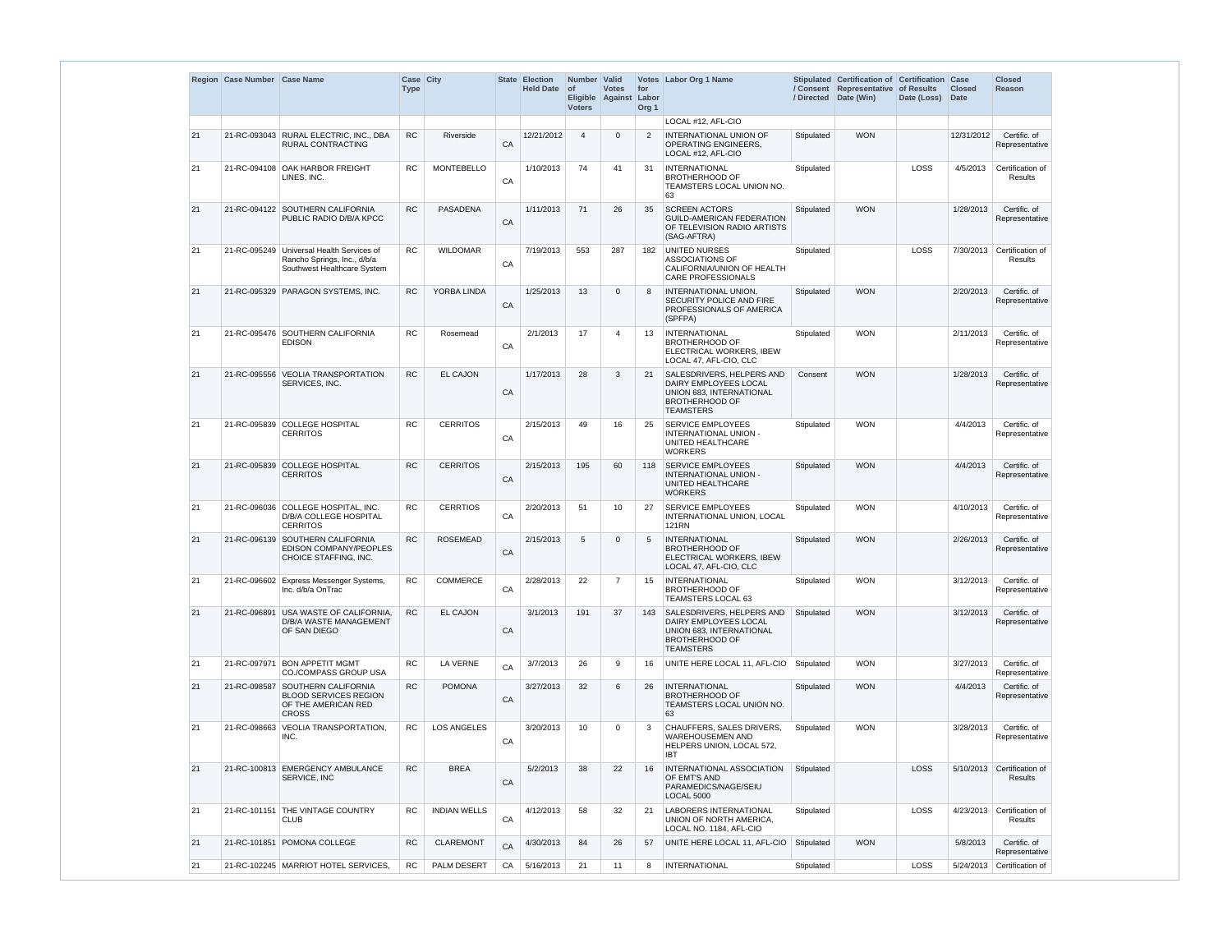|    | Region Case Number Case Name |                                                                                             | Case City<br><b>Type</b> |                                   |            | State Election<br>Held Date of | Number   Valid<br><b>Voters</b> | <b>Votes</b><br>Eligible Against Labor | for<br>Org <sub>1</sub> | Votes Labor Org 1 Name                                                                                                                                |            | Stipulated Certification of Certification Case<br>/ Consent Representative of Results<br>/ Directed Date (Win) | Date (Loss) | <b>Closed</b><br>Date | <b>Closed</b><br><b>Reason</b>        |
|----|------------------------------|---------------------------------------------------------------------------------------------|--------------------------|-----------------------------------|------------|--------------------------------|---------------------------------|----------------------------------------|-------------------------|-------------------------------------------------------------------------------------------------------------------------------------------------------|------------|----------------------------------------------------------------------------------------------------------------|-------------|-----------------------|---------------------------------------|
|    |                              | INC.                                                                                        |                          |                                   |            |                                |                                 |                                        |                         | <b>BROTHERHOOD OF</b><br>TEAMSTERS LOCAL UNION NO.<br>63                                                                                              |            |                                                                                                                |             |                       | Results                               |
| 21 |                              | 21-RC-102284   INTEGRATED ENERGY<br>TECHNOLOGIES, INC. d/b/a<br><b>GCE</b>                  | <b>RC</b>                | <b>CHULA VISTA</b>                | CA         | 5/16/2013                      | 153                             | 58                                     | 81                      | INTERNATIONAL ASSOCIATION<br>OF MACHINISTS & AEROSPACE<br><b>WORKERS, DISTRICT LODGE</b><br>947, AFL-CIO                                              | Stipulated | <b>WON</b>                                                                                                     |             | 5/24/2013             | Certific. of<br>Representative        |
| 21 |                              | 21-RC-102778 MAGNUS LANDSCAPING<br><b>CORPORATION dba LA</b><br><b>BAHN'S LANDSCAPING</b>   | RC.                      | <b>LA MESA</b>                    | CA         | 5/28/2013                      | 39                              | 18                                     | 19                      | LABORERS LOCAL 89<br>AFFILIATED WITH THE<br>SOUTHERN CALIFORNIA<br>DISTRICT COUNCIL OF<br><b>LABORERS</b>                                             | Stipulated | <b>WON</b>                                                                                                     |             | 6/6/2013              | Certific. of<br>Representative        |
| 21 |                              | 21-RC-102901 VEOLIA TRANSPORTATION<br><b>SERVICES, INC.</b>                                 | <b>RC</b>                | <b>ESCONDIDO</b>                  | CA         | 5/28/2013                      | 18                              | $\overline{0}$                         | 14                      | SHEET METAL AIR RAIL AND<br><b>TRANSPORTATION UNION</b>                                                                                               | Stipulated | <b>WON</b>                                                                                                     |             | 6/6/2013              | Certific. of<br>Representative        |
| 21 |                              | 21-RC-103023 COMPASS GROUP USA, INC.,<br><b>D/B/A CANTEEN VENDING</b>                       | <b>RC</b>                | <b>VISTA</b>                      | CA         | 5/29/2013                      | 30                              | 8                                      | 22                      | <b>TEAMSTERS CHAUFFEURS</b><br><b>WAREHOUSEMEN AND</b><br>HELPERS LOCAL NO. 542,<br><b>INTERNATIONAL</b><br><b>BROTHERHOOD OF</b><br><b>TEAMSTERS</b> | Stipulated | <b>WON</b>                                                                                                     |             | 6/6/2013              | Certific, of<br>Representative        |
| 21 | 21-RC-103711                 | <b>BOTTLING GROUP LLC d/b/a</b><br>PEPSI BEVERAGES<br><b>COMPANY</b>                        | RC                       | CARSON                            | CA         | 6/6/2013                       | 91                              | 41                                     | 48                      | CHAUFFEURS, SALES DRIVERS<br>AND HELPERS UNION, LOCAL<br>572. INTERNATIONAL<br><b>BROTHERHOOD OF</b><br><b>TEAMSTERS</b>                              | Stipulated | <b>WON</b>                                                                                                     |             | 6/14/2013             | Certific. of<br>Representative        |
| 21 | 21-RC-105284                 | <b>BORRMANN METAL CENTER,</b><br>INC.                                                       | ${\sf RC}$               | <b>RIVERSIDE</b>                  | CA         | 6/28/2013                      | 9                               | 8                                      | $\overline{1}$          | TEAMSTERS, CHAUFFEURS,<br>WAREHOUSEMEN, INDUSTRIAL<br>& ALLIED WORKERS OF<br>AMERICA, LOCAL 166<br>AFFILIATED WI                                      | Stipulated |                                                                                                                | LOSS        |                       | 7/11/2013 Certification of<br>Results |
| 21 |                              | 21-RC-105904 EDWARD DON & COMPANY                                                           | <b>RC</b>                | Mira Loma                         | CA         | 7/3/2013                       | 16                              | 6                                      | 10                      | <b>INTERNATIONAL</b><br><b>BROTHERHOOD OF</b><br>TEAMSTERS UNION, LOCAL 63,<br>AFL-CIO                                                                | Stipulated | <b>WON</b>                                                                                                     |             | 7/12/2013             | Certific. of<br>Representative        |
| 21 |                              | 21-RC-106513 ZOOLOGICAL SOCIETY OF<br><b>SAN DIEGO</b>                                      | <b>RC</b>                | SAN DIEGO                         | CA         | 7/10/2013                      | 18                              | 14                                     | 3                       | <b>AUTOMOTIVE &amp; ALLIED</b><br>INDUSTRIES EMPLOYEES,<br>TEAMSTERS LOCAL 481,<br><b>INTERNATIONAL</b><br>BROTHERHOOD OF TEAMSTER                    | Stipulated |                                                                                                                | LOSS        |                       | 7/18/2013 Certification of<br>Results |
| 21 |                              | 21-RC-107128 SATELLITE SERVICES, INC.                                                       | <b>RC</b>                | <b>MORENO</b><br>VALLEY           | CA         | 7/25/2013                      | 54                              | 18                                     | 28                      | <b>INTERNATIONAL ASSOCIATION</b><br>OF MACHINISTS & AEROSPACE<br>WORKERS, AFL-CIO, DISTRICT<br>LODGE 725, LOCAL LODG                                  | Stipulated | <b>WON</b>                                                                                                     |             | 8/2/2013              | Certific. of<br>Representative        |
| 21 |                              | 21-RC-107266 COAST WASTE<br>MANAGEMENT, INC.<br><b>D/B/AWASTE MANAGEMENT</b><br>OF CARLSBAD | <b>RC</b>                | CARLSBAD                          | CA         | 7/26/2013                      | 76                              | 27                                     | 43                      | SALESDRIVERS, HELPERS AND<br>DAIRY EMPLOYEES LOCAL<br><b>UNION 683, INTERNATIONAL</b><br><b>BROTHERHOOD OF</b><br><b>TEAMSTERS</b>                    | Stipulated | <b>WON</b>                                                                                                     |             | 8/6/2013              | Certific, of<br>Representative        |
| 21 |                              | 21-RC-107646 MVVT MOTORS INC. d/b/a<br><b>SOUTH COUNTY LEXUS AT</b><br><b>MISSION VIEJO</b> | <b>RC</b>                | <b>MISSION VIEJO</b>              | CA         | 8/1/2013                       | 38                              | 26                                     | 9                       | <b>INTERNATIONAL UNION,</b><br>UNITED AUTOMOBILE,<br><b>AEROSPACE AND</b><br>AGRICULTURAL IMPLEMENT<br><b>WORKERS OF AMERICA, UAW</b>                 | Stipulated |                                                                                                                | <b>LOSS</b> | 8/9/2013              | Certification of<br><b>Results</b>    |
| 21 |                              | 21-RC-107950 KEOLIS TRANSPORTATION                                                          | <b>RC</b>                | <b>LONG BEACH</b>                 | CA         | 8/2/2013                       | 94                              | $\overline{2}$                         | 74                      | <b>GENERAL TRUCK DRIVERS</b><br>OFFICE, FOOD AND<br>WAREHOUSE LOCAL 952,<br><b>INTERNATIONAL</b><br><b>BROTHERHOOD OF</b><br><b>TEAMSTERS</b>         | Stipulated | <b>WON</b>                                                                                                     |             | 8/12/2013             | Certific. of<br>Representative        |
| 21 |                              | 21-RC-108763 Oldcastle Precast, Inc.                                                        | RC.                      | Perris                            | CA         | 8/20/2013                      | 32                              | 11                                     | 18                      | LABORERS LOCAL NO. 1184<br>AFFILIATED WITH THE<br>SOUTHERN CALIFORNIA<br>DISTRICT COUNCIL OF<br><b>LABORERS</b>                                       | Stipulated | <b>WON</b>                                                                                                     |             | 8/29/2013             | Certific. of<br>Representative        |
| 21 |                              | 21-RC-108959 METAL IMPROVEMENT<br>COMPANY, LLC                                              | <b>RC</b>                | <b>SANTA ANA</b>                  | CA         | 8/22/2013                      | 16                              | 3                                      | 13                      | SHOPMEN'S LOCAL UNION NO.<br>509 OF THE INTERNATIONAL<br>ASSOCIATION OF BRIDGE,<br>STRUCTRUCAL, ORNAMENTAL<br>AN                                      | Stipulated | <b>WON</b>                                                                                                     |             | 8/30/2013             | Certific. of<br>Representative        |
| 21 |                              | 21-RC-109820 FLOWSERVE US, INC.                                                             | <b>RC</b>                | <b>RANCHO</b><br><b>DOMINGUEZ</b> | CA         | 9/6/2013                       | 18                              | 10                                     | 8                       | United Steel, Paper and Forestry,<br>Rubber, Manufacturing, Energy,<br>Allied Industrial and Service Worke                                            | Stipulated |                                                                                                                | LOSS        | 9/17/2013             | Certification of<br><b>Results</b>    |
| 21 |                              | 21-RC-109978   MARUICHI AMERICAN<br><b>CORPORATION</b>                                      | <b>RC</b>                | <b>SANTA FE</b><br><b>SPRINGS</b> | ${\sf CA}$ | 8/30/2013                      | 46                              | 16                                     | 29                      | United Steel, Paper and Forestry,<br>Rubber, Manufacturing, Energy,                                                                                   | Stipulated | <b>WON</b>                                                                                                     |             | 9/9/2013              | Certific. of<br>Representative        |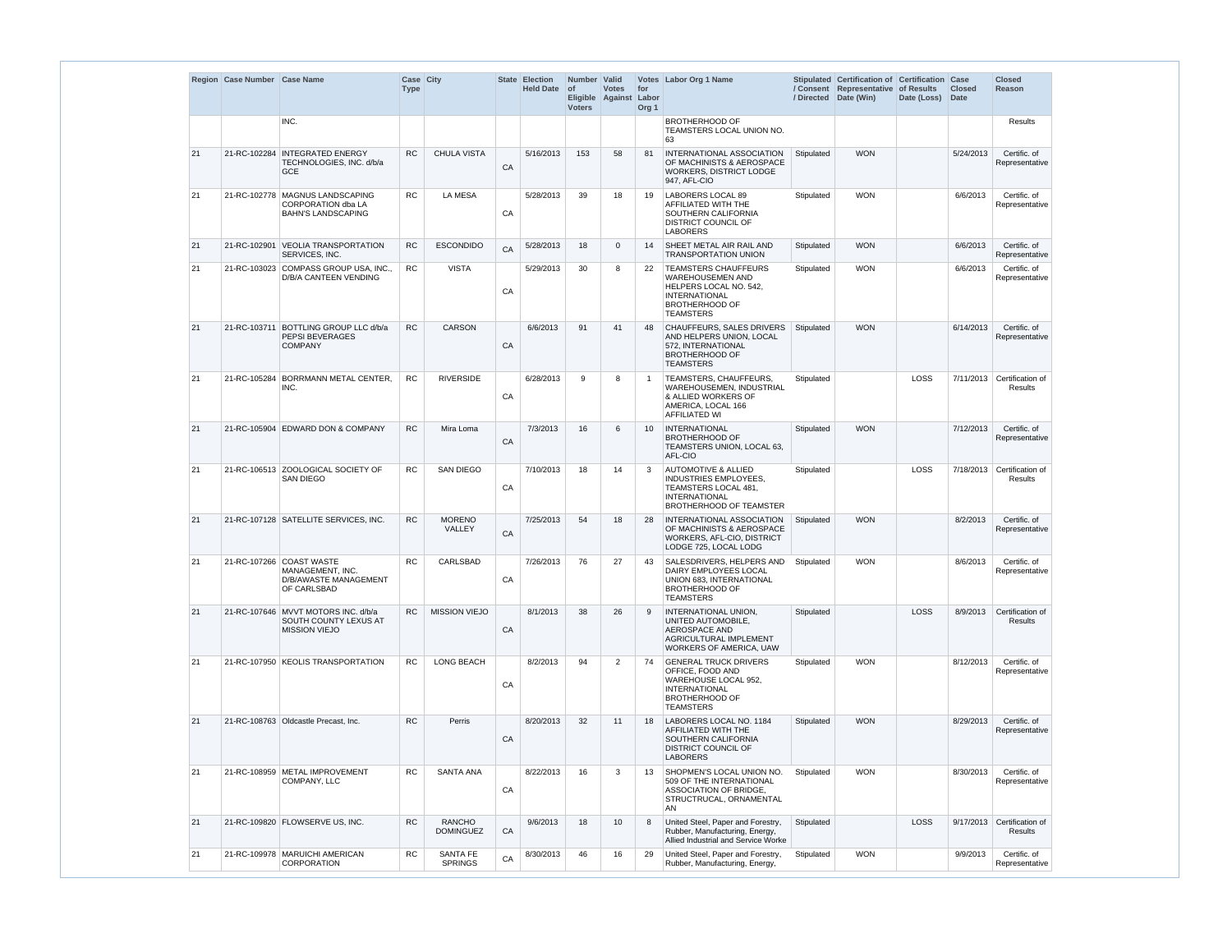|    | Region Case Number Case Name |                                                                                                             | Case City<br><b>Type</b> |                                  |           | State Election<br>Held Date of | Number Valid<br><b>Voters</b> | <b>Votes</b><br>Eligible Against Labor | for<br>Org <sub>1</sub> | Votes Labor Org 1 Name                                                                                                   |                 | Stipulated Certification of Certification Case<br>/ Consent Representative of Results<br>/ Directed Date (Win) | Date (Loss) Date | <b>Closed</b> | <b>Closed</b><br>Reason                       |
|----|------------------------------|-------------------------------------------------------------------------------------------------------------|--------------------------|----------------------------------|-----------|--------------------------------|-------------------------------|----------------------------------------|-------------------------|--------------------------------------------------------------------------------------------------------------------------|-----------------|----------------------------------------------------------------------------------------------------------------|------------------|---------------|-----------------------------------------------|
|    |                              |                                                                                                             |                          |                                  |           |                                |                               |                                        |                         | Allied Industrial And Service Worke                                                                                      |                 |                                                                                                                |                  |               |                                               |
| 21 |                              | 21-RC-110847   BOTTLING GROUP LLC, D/B/A<br>PEPSI BEVERAGES<br><b>COMPANY</b>                               | RC                       | <b>CARSON</b>                    | CA        | 9/19/2013                      | 32                            | 16                                     | 15                      | CHAUFFEURS, SALES DRIVERS<br>AND HELPERS UNION, LOCAL<br>572. INTERNATIONAL<br><b>BROTHERHOOD OF</b><br><b>TEAMSTERS</b> | Stipulated      |                                                                                                                | LOSS             |               | 9/30/2013 Certification of<br><b>Results</b>  |
| 22 | 22-RC-061844 Vertis Inc.     |                                                                                                             | <b>RC</b>                | Monroe                           | <b>NJ</b> | 8/31/2011                      | 80                            | 37                                     | 37                      | AMALGAMATED<br>LITHOGRAPHERS OF AMERICA,<br>LOCAL 1-L, IBT                                                               | Stipulated      |                                                                                                                | LOSS             |               | 12/17/2012 Certification of<br><b>Results</b> |
| 22 |                              | 22-RC-073078 800 RIVER ROAD OPERATING<br>COMPANY LLC D/B/A<br><b>WOODCREST HEALTH CARE</b><br><b>CENTER</b> | <b>RC</b>                | <b>MILLFORD</b>                  | <b>NJ</b> | 3/9/2012                       | 214                           | 81                                     | 122                     | <b>SEIU 1199 NEW JERSEY</b><br>HEALTHCARE WORKERS EAST,<br>NEW JERSEY REGION                                             | Stipulated      | <b>WON</b>                                                                                                     |                  | 1/9/2013      | Certific. of<br>Representative                |
| 22 |                              | 22-RC-079507 ALLSTATE POWER VAC<br>CORPORATION                                                              | <b>RC</b>                | <b>RAHWAY</b>                    | NJ        | 7/11/2012                      | 70                            | 17                                     | 19                      | LOCAL 660 UNITED WORKERS<br>OF AMERICA                                                                                   | Directed        | <b>WON</b>                                                                                                     |                  | 10/12/2012    | Certific. of<br>Representative                |
| 22 |                              | 22-RC-081077 CONFIDENT CARE CORP                                                                            | <b>RC</b>                | <b>PATERSON</b>                  | NJ        | 6/29/2012                      | 169                           | 82                                     | 61                      | LOCAL 338, RWDSU/UFCW                                                                                                    | Stipulated      |                                                                                                                | LOSS             |               | 11/13/2012 Certification of<br><b>Results</b> |
| 22 |                              | 22-RC-081108 NEWARK PORTFOLIO JV, LLC                                                                       | <b>RC</b>                | <b>NEWARK</b>                    | <b>NJ</b> | 6/27/2012                      | 10                            | $\overline{\mathcal{A}}$               | 6                       | <b>LABORERS INTERNATIONAL</b><br>UNION OF NORTH AMERICA<br>LOCAL <sub>55</sub>                                           | Stipulated      | <b>WON</b>                                                                                                     |                  | 3/1/2013      | Certific. of<br>Representative                |
| 22 |                              | 22-RC-081249 NC& SONS. INC. DBA THE<br>NICHOLSON CORP.                                                      | <b>RC</b>                | <b>BRANCHBURG</b>                | <b>NJ</b> | 9/12/2012                      | 5                             | $\Omega$                               | $\mathbf{1}$            | NEW JERSEY BUILDING<br><b>CONSTRUCTION LABORERS</b><br><b>DISTRICT COUNCIL</b>                                           | Stipulated      | <b>WON</b>                                                                                                     |                  | 10/10/2012    | Certific. of<br>Representative                |
| 22 | 22-RC-084183 Jawonio, NJ     |                                                                                                             | <b>RC</b>                | New City                         | <b>NY</b> | 9/7/2012                       | 56                            | 24                                     | 23                      | LOCAL 888, UNITED FOOD &<br><b>COMMERCIAL WORKERS</b>                                                                    | <b>Directed</b> |                                                                                                                | LOSS             | 10/3/2012     | Certification of<br>Results                   |
| 22 |                              | 22-RC-086025 GARDA CL ATLANTIC, INC.                                                                        | <b>RC</b>                | <b>FAIRFIELD</b>                 | <b>NJ</b> | 1/16/2013                      | 113                           | 11                                     | 50                      | UNITED FEDERATION OF<br><b>SPECIAL POLICE &amp; SECURITY</b><br>OFFICERS, INC.(UFSPSO)                                   | Stipulated      | <b>WON</b>                                                                                                     |                  | 1/28/2013     | Certific. of<br>Representative                |
| 22 |                              | 22-RC-087082 GARDA CL ATLANTIC, INC.                                                                        | <b>RC</b>                | Edison                           | <b>NJ</b> | 9/21/2012                      | 192                           | 68                                     | 104                     | <b>CONSOLIDATED COMMERCIAL</b><br>WORKERS OF AMERICA, LOCAL<br>528, AFFILIATED WITH<br>NOITU-IUJAT                       | Stipulated      | <b>WON</b>                                                                                                     |                  | 10/2/2012     | Certific. of<br>Representative                |
| 22 |                              | 22-RC-087792 BENJAMIN H. REALTY CORP                                                                        | <b>RC</b>                | <b>EAST ORANGE</b>               | <b>NJ</b> | 11/8/2012                      | 17                            | 6                                      | 7                       | <b>RESIDENTIAL CONSTRUCTION</b><br>AND GENERAL SERVICE<br><b>WORKERS LABORERS LOCAL</b><br>55, LIUNA                     | <b>Directed</b> | <b>WON</b>                                                                                                     |                  | 7/2/2013      | Certific. of<br>Representative                |
| 22 |                              | 22-RC-088419 ST. MARY'S HOSPITAL                                                                            | RC                       | PASSAIC                          | <b>NJ</b> | 10/4/2012                      | 8                             | $\overline{0}$                         |                         | JNESO - DISTRICT COUNCIL 1, Stipulated<br><b>IUOE/AFL-CIO</b>                                                            |                 | <b>WON</b>                                                                                                     |                  |               | 10/22/2012 Certific. of<br>Representative     |
| 22 |                              | 22-RC-088992 CONNOR AND AIDAN LLC.<br><b>D/B/A CHAPMAN CONCIERGE</b>                                        | <b>RC</b>                | <b>JERSEY CITY</b>               | <b>NJ</b> | 10/12/2012                     | 2                             | $\Omega$                               | 2                       | LOCAL 947 USWU, I.U.J.A.T.                                                                                               | Stipulated      | <b>WON</b>                                                                                                     |                  | 11/28/2012    | Certific, of<br>Representative                |
| 22 |                              | 22-RC-089427   DeSTEFANO FOODS, INC.                                                                        | <b>RC</b>                | <b>NEW</b><br><b>BRUNSWICK</b>   | <b>NJ</b> | 10/19/2012                     | 15                            | -1                                     | 8                       | <b>RETAIL WHOLESALE AND</b><br>DEPARTMENT STORE UNION                                                                    | Stipulated      | <b>WON</b>                                                                                                     |                  | 11/9/2012     | Certific. of<br>Representative                |
| 22 |                              | 22-RC-090554 CORBEL INSTALLATIONS,<br>INC.                                                                  | <b>RC</b>                | <b>LITTLE FALLS</b>              | <b>NJ</b> | 5/3/2013                       | 37                            | 8                                      | 17                      | <b>COMMUNICATIONS WORKERS</b><br>OF AMERICA, AFL-CIO                                                                     | Stipulated      | <b>WON</b>                                                                                                     |                  | 6/4/2013      | Certific. of<br>Representative                |
| 22 |                              | 22-RC-090658 Websew.com, Inc.                                                                               | RC                       | <b>AVENEL</b>                    | <b>NJ</b> | 11/9/2012                      | $\overline{4}$                | $\overline{2}$                         | 2                       | <b>LOCAL 966 INTERNATIONAL</b><br><b>BROTHERHOOD OF</b><br><b>TEAMSTERS</b>                                              | Stipulated      |                                                                                                                | LOSS             | 11/28/2012    | Certification of<br><b>Results</b>            |
| 22 |                              | 22-RC-090858 COINMACH SERVICE CORP.                                                                         | ${\sf RC}$               | <b>EAST</b><br><b>RUTHERFORD</b> | <b>NJ</b> | 11/14/2012                     | 3                             | $\Omega$                               | 3                       | LOCAL 966 INTERNATIONAL<br><b>BROTHERHOOD OF</b><br><b>TEAMSTERS</b>                                                     | Stipulated      | <b>WON</b>                                                                                                     |                  | 11/28/2012    | Certific. of<br>Representative                |
| 22 |                              | 22-RC-091118 CBRE Technical Services, LLC                                                                   | <b>RC</b>                | <b>HIGHSTOWN</b>                 | <b>NJ</b> | 11/16/2012                     | 12                            | -1                                     | 9                       | LOCAL 68,68A,68B, I.U.O.E.,<br>AFL-CIO                                                                                   | Stipulated      | <b>WON</b>                                                                                                     |                  | 11/28/2012    | Certific. of<br>Representative                |
| 22 |                              | 22-RC-091235 Bergen Shoppers LLC, d/b/a<br>Shoppers-World                                                   | <b>RC</b>                | NORTH BERGEN                     | <b>NJ</b> | 11/29/2012                     | 44                            | 30                                     | 9                       | UFCW (LOCAL NO. 108) RWDSU<br><b>DISTRICT COUNCIL</b>                                                                    | Stipulated      |                                                                                                                | LOSS             |               | 12/10/2012 Certification of<br>Results        |
| 22 |                              | 22-RC-091358 RESIDENCE INN BY MARRIOT,<br><b>LLC</b>                                                        | RC                       | PARSIPPANY                       | <b>NJ</b> | 11/15/2012                     | 28                            | 11                                     | 16                      | LOCAL 464-A                                                                                                              | Stipulated      | <b>WON</b>                                                                                                     |                  | 12/12/2012    | Certific. of<br>Representative                |
| 22 | 22-RC-092107                 | <b>EASTERN METAL RECYCLING</b><br>TERMINAL, LLC                                                             | <b>RC</b>                | <b>NEWARK</b>                    | <b>NJ</b> | 12/4/2012                      | 8                             | -1                                     | $\overline{7}$          | <b>TEAMSTERS LOCAL 701</b>                                                                                               | Stipulated      | <b>WON</b>                                                                                                     |                  | 12/17/2012    | Certific, of<br>Representative                |
| 22 |                              | 22-RC-093621 HUNTER JERSEY PETERBILT<br>& PACLEASE                                                          | <b>RC</b>                | <b>CLARKSBURG</b>                | <b>NJ</b> | 12/20/2012                     | 12                            | 8                                      | 4                       | OPERATING ENGINEERS LOCAL   Stipulated<br>825                                                                            |                 |                                                                                                                | LOSS             | 1/3/2013      | Certification of<br>Results                   |
| 22 |                              | 22-RC-095782 TURNER CONSTRUCTION<br><b>COMPANY</b>                                                          | RC                       | <b>SOMERSET</b>                  | <b>NJ</b> | 2/14/2013                      | 64                            | $\overline{0}$                         | 28                      | NEW JERSEY BUILDING<br><b>CONSTRUCTION LABORERS</b><br><b>DISTRICT COUNCIL</b>                                           | Stipulated      | <b>WON</b>                                                                                                     |                  | 3/13/2013     | Certific. of<br>Representative                |
| 22 | 22-RC-096499                 | ALSIDE SUPPLY CENTER -<br>MAHWAH, A DIVISION OF<br>ASSOCIATED MATERIALS,<br><b>LLC</b>                      | <b>RC</b>                | <b>MAHWAH</b>                    | <b>NJ</b> | 2/27/2013                      | $\overline{4}$                | $\Omega$                               | 4                       | <b>TEAMSTERS LOCAL 807</b>                                                                                               | Stipulated      | <b>WON</b>                                                                                                     |                  | 3/11/2013     | Certific. of<br>Representative                |
| 22 | 22-RC-096529                 | <b>ALSIDE SUPPLY</b><br>CENTER-CLIFTON, A DIVISION                                                          | <b>RC</b>                | <b>MAHWAH</b>                    | <b>NJ</b> | 2/27/2013                      | $\overline{4}$                | $\mathbf 1$                            | 3                       | TEAMSTERS LOCAL 807                                                                                                      | Stipulated      | <b>WON</b>                                                                                                     |                  | 3/11/2013     | Certific. of<br>Representative                |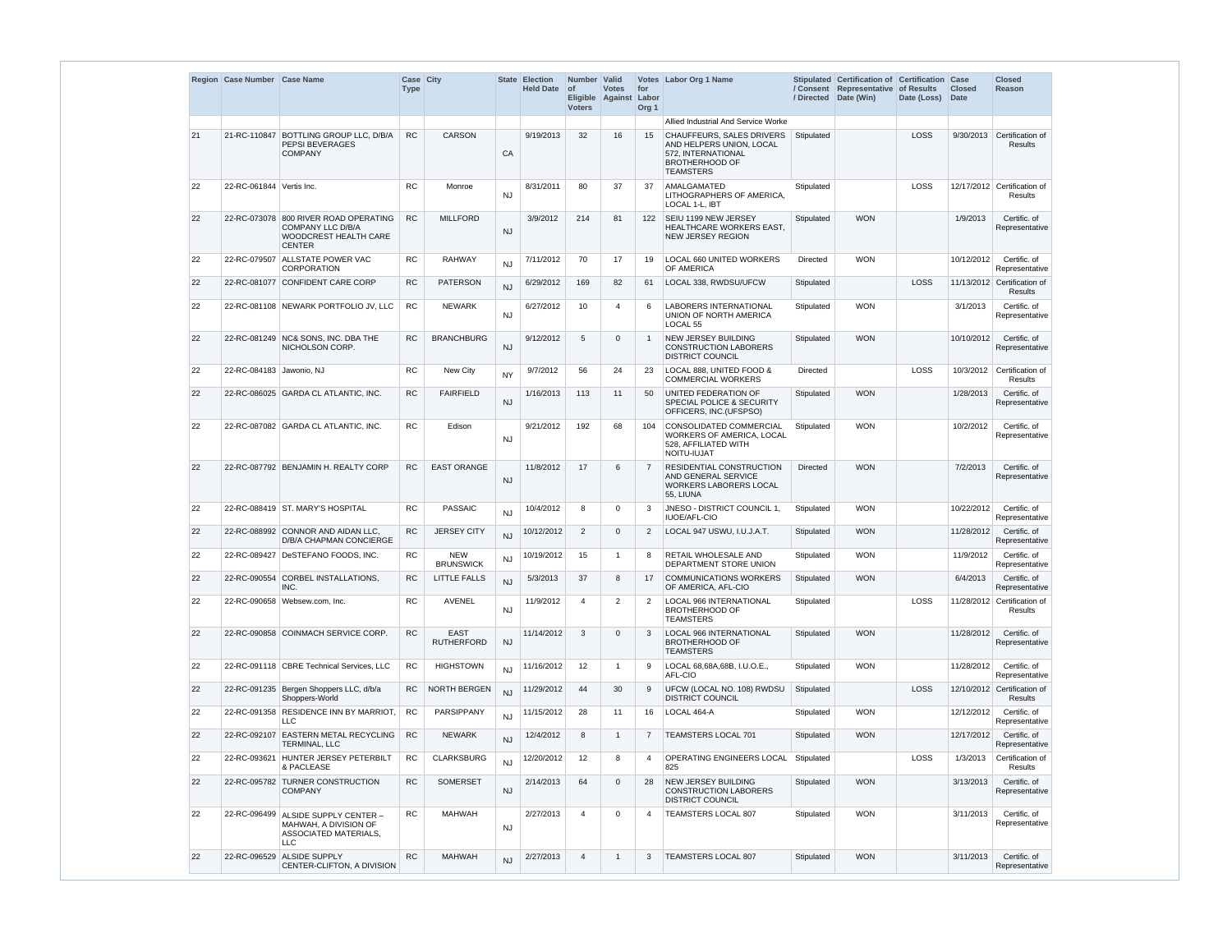|    | Region Case Number Case Name |                                                                                                             | Case City<br><b>Type</b> |                                     |           | <b>State Election</b><br><b>Held Date</b> | Number<br>$\circ$ f<br><b>Voters</b> | <b>Valid</b><br><b>Votes</b><br>Eligible Against | for<br>Labor<br>Org <sub>1</sub> | Votes Labor Org 1 Name                                                                                     | / Directed      | Stipulated Certification of Certification Case<br>/ Consent Representative<br>Date (Win) | of Results<br>Date (Loss) | <b>Closed</b><br><b>Date</b> | <b>Closed</b><br>Reason                      |
|----|------------------------------|-------------------------------------------------------------------------------------------------------------|--------------------------|-------------------------------------|-----------|-------------------------------------------|--------------------------------------|--------------------------------------------------|----------------------------------|------------------------------------------------------------------------------------------------------------|-----------------|------------------------------------------------------------------------------------------|---------------------------|------------------------------|----------------------------------------------|
|    |                              | OF ASSOCIATED MATERIALS.<br>LLC                                                                             |                          |                                     |           |                                           |                                      |                                                  |                                  |                                                                                                            |                 |                                                                                          |                           |                              |                                              |
| 22 | 22-RC-096531                 | Bovis Lend Lease, Lend Lease<br>(US) Construction LMB, Inc.                                                 | <b>RC</b>                | Ewing Township                      | <b>NJ</b> | 2/22/2013                                 | $\overline{4}$                       | $\Omega$                                         | 3                                | <b>NEW JERSEY BUILDING</b><br><b>CONSTRUCTION LABORERS</b><br><b>DISTRICT COUNCIL</b>                      | Stipulated      | <b>WON</b>                                                                               |                           | 3/26/2013                    | Certific. of<br>Representative               |
| 22 |                              | 22-RC-096566 CENTURY 21 CONSTRUCTION                                                                        | <b>RC</b>                | <b>CLIFTON</b>                      | NJ        | 2/13/2013                                 | 11                                   | $\Omega$                                         | $\overline{7}$                   | NEW JERSEY BUILDING<br><b>LABORERS DISTRICT COUNCIL</b>                                                    | Stipulated      | <b>WON</b>                                                                               |                           | 2/25/2013                    | Certific. of<br>Representative               |
| 22 |                              | 22-RC-096875 THS MULTIMEDIA, LLC                                                                            | <b>RC</b>                | <b>KENILWORTH</b>                   | <b>NJ</b> | 2/22/2013                                 | 14                                   | 6                                                | 3                                | INTERNATIONAL ALLIANCE OF<br><b>THEATRICAL STAGE</b><br>EMPLOYEES, LOCAL 21                                | Stipulated      |                                                                                          | LOSS                      | 3/26/2013                    | Certification of<br><b>Results</b>           |
| 22 |                              | 22-RC-096952 Laboratory Corporation of<br>America Holdings                                                  | <b>RC</b>                | <b>RARITAN</b>                      | <b>NJ</b> | 5/21/2013                                 | 262                                  | 184                                              | 54                               | DISTRICT 1199J, NUHHCE,<br>AFSCME, AFL-CIO                                                                 | <b>Directed</b> |                                                                                          | LOSS                      | 6/5/2013                     | Certification of<br><b>Results</b>           |
| 22 |                              | 22-RC-097059 COMMUNITY EDUCATION<br>CENTERS, INC.                                                           | <b>RC</b>                | <b>NEWARK</b>                       | <b>NJ</b> | 3/7/2013                                  | 10                                   | $\overline{2}$                                   | 6                                | DISTRICT 1199J, NUHHCE,<br>AFSCME, AFL-CIO                                                                 | Stipulated      | <b>WON</b>                                                                               |                           | 3/19/2013                    | Certific. of<br>Representative               |
| 22 |                              | 22-RC-098592 PRITCHARD INDUSTRIES, Inc.                                                                     | ${\sf RC}$               | <b>PLAINS BORO</b>                  | <b>NJ</b> | 3/15/2013                                 | $\overline{4}$                       | $\overline{0}$                                   | 4                                | LOCAL 68,68A,68B, I.U.O.E.,<br>AFL-CIO                                                                     | Stipulated      | <b>WON</b>                                                                               |                           | 3/26/2013                    | Certific. of<br>Representative               |
| 22 | 22-RC-098881                 | <b>TURNER CONSTRUCTION</b><br><b>COMPANY</b>                                                                | <b>RC</b>                | <b>SOMERSET</b>                     | <b>NJ</b> | 4/4/2013                                  | 19                                   | $\Omega$                                         | 6                                | NORTHEAST REGIONAL<br><b>COUNCIL OF CARPENTERS</b>                                                         | Stipulated      | <b>WON</b>                                                                               |                           | 5/7/2013                     | Certific. of<br>Representative               |
| 22 |                              | 22-RC-099185 VERICON CONSTRUCTION<br>COMPANY, LLC                                                           | <b>RC</b>                | <b>MOUNTAINSIDE</b>                 | <b>NJ</b> | 4/4/2013                                  | 8                                    | $\overline{2}$                                   | $\mathbf{1}$                     | <b>NEW JERSEY BUILDING</b><br><b>LABORERS DISTRICT COUNCIL</b>                                             | Stipulated      |                                                                                          | LOSS                      | 4/15/2013                    | Certification of<br>Results                  |
| 22 |                              | 22-RC-099801   TTEO MANAGEMENT, LLC                                                                         | <b>RC</b>                | <b>NEWARK</b>                       | <b>NJ</b> | 4/17/2013                                 | 12                                   | $\overline{4}$                                   | 8                                | United Federation of Special Police<br>and Security Officers, Inc.                                         | Stipulated      | <b>WON</b>                                                                               |                           | 4/29/2013                    | Certific. of<br>Representative               |
| 22 | 22-RC-099885 MUCCIO, LLC     |                                                                                                             | <b>RC</b>                | <b>FARMINGDALE</b>                  | <b>NJ</b> | 4/11/2013                                 | 11                                   | $\overline{\mathbf{1}}$                          | 8                                | <b>LOCAL 469 INTERNATIONAL</b><br><b>BROTHERHOOD OF</b><br><b>TEAMSTERS</b>                                | Stipulated      | <b>WON</b>                                                                               |                           | 4/29/2013                    | Certific. of<br>Representative               |
| 22 |                              | 22-RC-100278 COMMUNITY EDUCATION<br>CENTERS, INC.                                                           | <b>RC</b>                | <b>NEWARK</b>                       | <b>NJ</b> | 4/24/2013                                 | $\overline{7}$                       | $\overline{\mathbf{1}}$                          | 2                                | DISTRICT 1199J NUHHCE,<br>AFSCME AFL-CIO                                                                   | Stipulated      | <b>WON</b>                                                                               |                           | 5/7/2013                     | Certific. of<br>Representative               |
| 22 |                              | 22-RC-100468   TECOGEN, INC.                                                                                | <b>RC</b>                | <b>PISCATAWAY</b>                   | <b>NJ</b> | 4/25/2013                                 | $\overline{4}$                       | $\Omega$                                         | 3                                | <b>INTERNATIONAL UNION OF</b><br><b>OPERATING ENGINEERS,</b><br>LOCAL 68, 68A, 68B, AFL-CIO                | Stipulated      | <b>WON</b>                                                                               |                           | 5/7/2013                     | Certific. of<br>Representative               |
| 22 |                              | 22-RC-100495 WOODWARD CONSTRUCTION<br><b>COMPANY INCORPORATED</b>                                           | <b>RC</b>                | <b>MATAWAN</b>                      | <b>NJ</b> | 4/11/2013                                 | $\overline{4}$                       | -1                                               | 3                                | NEW JERSEY BUILDING<br><b>CONSTRUCTION LABORERS</b><br><b>DISTRICT COUNCIL</b>                             | Stipulated      | <b>WON</b>                                                                               |                           | 4/30/2013                    | Certific. of<br>Representative               |
| 22 |                              | 22-RC-101576 PARAGON RESTORATION<br>CORP.                                                                   | <b>RC</b>                | KENILWORTH                          | <b>NJ</b> | 6/3/2013                                  | $\overline{7}$                       | $\Omega$                                         | $\overline{2}$                   | <b>NEW JERSEY BUILDING</b><br><b>CONSTRUCTION LABORERS</b><br><b>DISTRICT COUNCIL</b>                      | <b>Directed</b> | <b>WON</b>                                                                               |                           | 7/1/2013                     | Certific. of<br>Representative               |
| 22 |                              | 22-RC-101785 RAYMOURS FURNITURE<br>COMPANY, INC. D/B/A<br><b>RAYMOUR &amp; FLANIGAN</b><br><b>FURNITURE</b> | <b>RC</b>                | <b>FAIRFIELD</b>                    | <b>NJ</b> | 5/22/2013                                 | 42                                   | 29                                               | 6                                | LOCAL 108 RETAIL WHOLESALE<br>DEPARTMENT STORE UNION,<br><b>UFCW</b>                                       | Stipulated      |                                                                                          | <b>LOSS</b>               |                              | 6/18/2013 Certification of<br><b>Results</b> |
| 22 |                              | 22-RC-103216 JOEL TANIS & SONS, INC                                                                         | <b>RC</b>                | <b>FAIRLAWN</b>                     | <b>NJ</b> | 5/16/2013                                 | 37                                   | $\overline{2}$                                   | 31                               | INTERNATIONAL UNION OF<br><b>DISTRICT 55</b>                                                               | Stipulated      | <b>WON</b>                                                                               |                           | 5/29/2013                    | Certific. of<br>Representative               |
| 22 |                              | 22-RC-103521 WHITE ROSE, INC.                                                                               | <b>RC</b>                | CARTERET                            | <b>NJ</b> | 5/30/2013                                 | 5                                    | $\overline{\mathbf{1}}$                          | 4                                | LOCAL No. 863, INTERNATIONAL<br><b>BROTHERHOOD OF</b><br><b>TEAMSTERS</b>                                  | Stipulated      | <b>WON</b>                                                                               |                           | 6/20/2013                    | Certific. of<br>Representative               |
| 22 |                              | 22-RC-104006 BLADE CONTRACTING, INC.                                                                        | <b>RC</b>                | <b>HOBOKEN</b>                      | <b>NJ</b> | 6/7/2013                                  | 11                                   | $\Omega$                                         | 6                                | <b>NEW JERSEY BUILDING</b><br><b>CONSTRUCTION LABORERS</b><br><b>DISTRICT COUNCIL</b>                      | Stipulated      | <b>WON</b>                                                                               |                           | 7/2/2013                     | Certific. of<br>Representative               |
| 22 |                              | 22-RC-104012 SPERANZA BRICKWORK, INC.                                                                       | <b>RC</b>                | <b>WHITEHOUSE</b><br><b>STATION</b> | <b>NJ</b> | 7/9/2013                                  | 60                                   | $\mathbf 0$                                      | 13                               | NEW JERSEY BUILDING<br><b>CONSTRUCTION LABORERS</b><br><b>DISTRICT COUNCIL</b>                             | Directed        | <b>WON</b>                                                                               |                           | 8/6/2013                     | Certific. of<br>Representative               |
| 22 |                              | 22-RC-104692 BP & SC SERVICES                                                                               | <b>RC</b>                | <b>LINDEN</b>                       | <b>NJ</b> | 6/13/2013                                 | 8                                    | -1                                               | 5                                | LOCAL 312, UFCW                                                                                            | Stipulated      | <b>WON</b>                                                                               |                           | 6/24/2013                    | Certific. of<br>Representative               |
| 22 | 22-RC-105321                 | JOYCE LESLIE CO                                                                                             | <b>RC</b>                | <b>MOONACHIE</b>                    | <b>NJ</b> | 6/18/2013                                 | $\overline{7}$                       | 2                                                | 4                                | LOCAL 124, R.A.I.S.E.                                                                                      | Stipulated      | <b>WON</b>                                                                               |                           | 6/27/2013                    | Certific. of<br>Representative               |
| 22 |                              | 22-RC-105545 TGF MANAGEMENT GROUP<br>HOLDCO, INC.                                                           | RC                       | CARTERET                            | <b>NJ</b> | 6/17/2013                                 | 112                                  | 28                                               | 62                               | <b>INTERNATIONAL</b><br><b>BROTHERHOOD OF</b><br>TEAMSTERS, LOCAL UNION NO.<br>469                         | Stipulated      | <b>WON</b>                                                                               |                           | 7/29/2013                    | Certific. of<br>Representative               |
| 22 |                              | 22-RC-106420 HEALTH RESOURCES OF<br>WEST ORANGE, INC. d/b/a<br><b>SUMMIT RIDGE CENTER</b>                   | <b>RC</b>                | <b>WEST ORANGE</b>                  | <b>NJ</b> | 7/17/2013                                 | 89                                   | -1                                               | 63                               | DISTRICT 1199J, NUHHCE,<br>AFSCME, AFL-CIO                                                                 | Stipulated      | <b>WON</b>                                                                               |                           | 7/29/2013                    | Certific. of<br>Representative               |
| 22 |                              | 22-RC-107303 SIMONIK MOVING &<br>STORAGE, INC.                                                              | <b>RC</b>                | <b>BOUND BROOK</b>                  | <b>NJ</b> | 8/29/2013                                 | 36                                   | 3                                                | 16                               | LOCAL 863, INTERNATIONAL<br><b>BROTHERHOOD OF</b><br><b>TEAMSTERS, AFL-CIO</b>                             | <b>Directed</b> | <b>WON</b>                                                                               |                           | 9/30/2013                    | Certific. of<br>Representative               |
| 22 |                              | 22-RC-108641 ARNOLD STEEL CO., INC.                                                                         | <b>RC</b>                | <b>HOWELL</b>                       | <b>NJ</b> | 8/15/2013                                 | 33                                   | 22                                               | 5                                | SHOPMEN'S LOCAL UNION NO<br>502 OF THE INTERNATIONAL<br>ASSOCIATION OF BRIDGE,<br>STRUCTURAL, ORNAMENTAL & | Stipulated      |                                                                                          | <b>LOSS</b>               | 8/28/2013                    | Certification of<br>Results                  |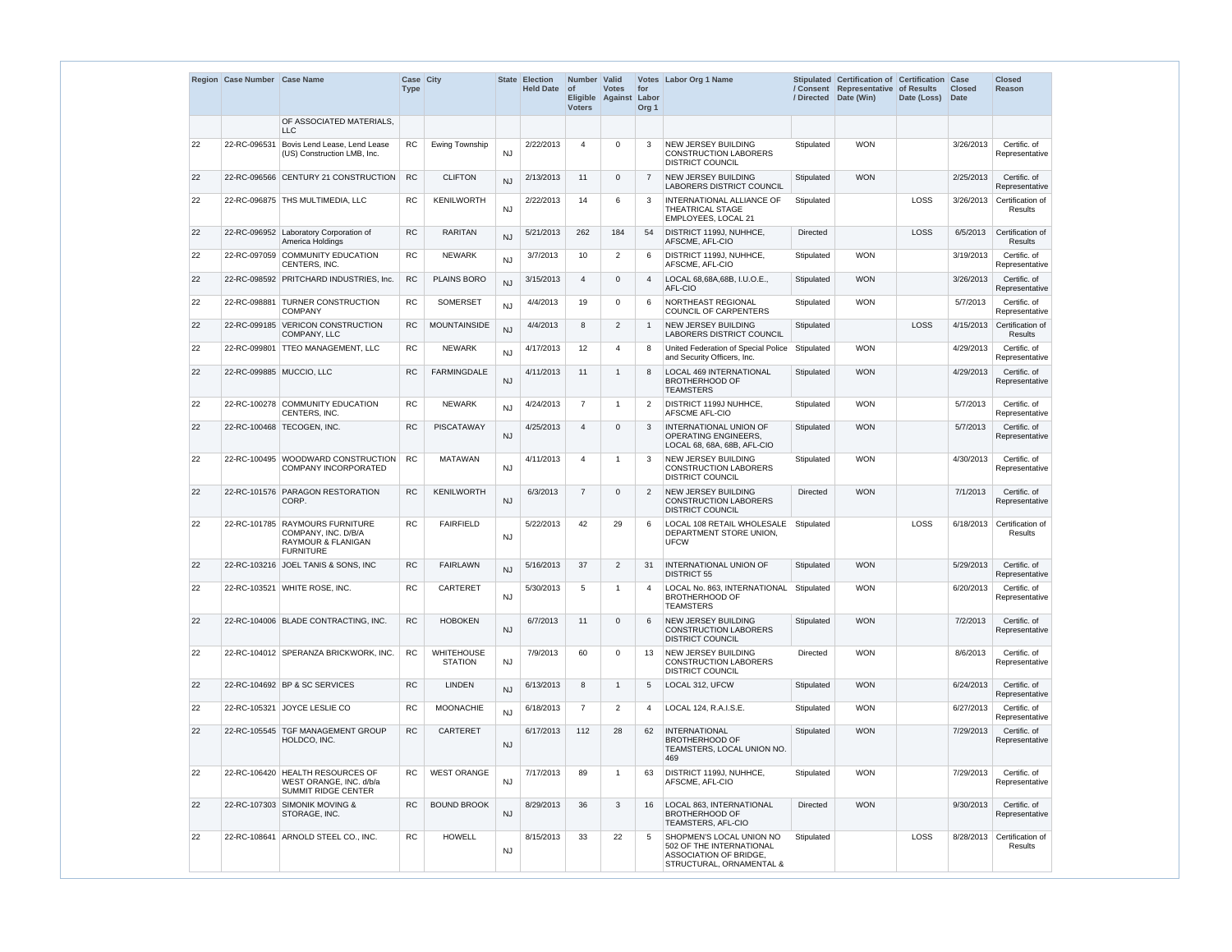|        | Region Case Number Case Name |                                                                                               | <b>Case City</b><br><b>Type</b> |                      | <b>State</b> | <b>Election</b><br><b>Held Date</b> | Number Valid<br>$ $ of<br><b>Voters</b> | <b>Votes</b><br>Eligible Against | for<br>Labor<br>Org <sub>1</sub> | Votes Labor Org 1 Name                                                                 | / Directed      | Stipulated Certification of Certification<br>/ Consent Representative<br>Date (Win) | of Results<br>Date (Loss) | Case<br><b>Closed</b><br><b>Date</b> | <b>Closed</b><br>Reason                |
|--------|------------------------------|-----------------------------------------------------------------------------------------------|---------------------------------|----------------------|--------------|-------------------------------------|-----------------------------------------|----------------------------------|----------------------------------|----------------------------------------------------------------------------------------|-----------------|-------------------------------------------------------------------------------------|---------------------------|--------------------------------------|----------------------------------------|
|        |                              |                                                                                               |                                 |                      |              |                                     |                                         |                                  |                                  | <b>RE</b>                                                                              |                 |                                                                                     |                           |                                      |                                        |
| 22     |                              | 22-RC-109932 BRIGHTER DAY BEHAVIORAL<br>HEALTH INC.                                           | RC.                             | <b>LAWRENCEVILLE</b> | <b>NJ</b>    | 9/6/2013                            | 11                                      | 3                                | $\overline{4}$                   | <b>INTERNATIONAL</b><br><b>BROTHERHOOD OF</b><br>TEAMSTERS LOCAL UNION NO<br>35        | Stipulated      | <b>WON</b>                                                                          |                           | 9/17/2013                            | Certific. of<br>Representative         |
| 22     | 22-RC-110039                 | <b>ROUTE 33 AUTOSALES LLC</b><br>D/B/A WORLD VOLKSWAGEN                                       | <b>RC</b>                       | <b>NEPTUNE</b>       | <b>NJ</b>    | 9/4/2013                            | 8                                       | 3                                | 5                                | LOCAL 355, UNITED SERVICE<br><b>WORKERS UNION, IUJAT</b>                               | Stipulated      | <b>WON</b>                                                                          |                           | 9/13/2013                            | Certific. of<br>Representative         |
| 12, 24 | 24-RC-087387                 | Empire Company, Inc.                                                                          | <b>RC</b>                       | San Juan             | PR           | 9/20/2012                           | 14                                      |                                  | 13                               | UNION DE EMPLEADOS DE<br>MUELLES, ILA Local 1901,<br>AFL-CIO                           | Stipulated      | <b>WON</b>                                                                          |                           | 10/1/2012                            | Certific. of<br>Representative         |
| 12, 24 |                              | 24-RC-087471   Marriott Hotel Management<br>Corporation (Virgin Islands), Inc.                | <b>RC</b>                       | <b>ST. THOMAS</b>    | VI           | 9/28/2012                           | 10                                      | 10                               | 5                                | UNITED STEEL WORKERS<br><b>LOCAL UNION 8249</b>                                        | Stipulated      |                                                                                     | LOSS                      | 10/9/2012                            | Certification of<br><b>Results</b>     |
| 12, 24 |                              | 24-RC-089605 Marine and Terminal Service,<br>Inc.                                             | RC                              | <b>SAN JUAN</b>      | <b>PR</b>    | 10/17/2012                          | 16                                      | 2                                | 11                               | UNION DE EMPLEADOS DE<br>MUELLES, ILA Local 1901,<br>AFL-CIO                           | Stipulated      | <b>WON</b>                                                                          |                           | 10/25/2012                           | Certific. of<br>Representative         |
| 12, 24 |                              | 24-RC-090341   First Transit of Puerto Rico, Inc.                                             | <b>RC</b>                       | <b>SAN JUAN</b>      | <b>PR</b>    | 11/5/2012                           | 5                                       | $\Omega$                         | 5                                | UNION DE TRONQUISTAS DE<br>PR, LOCAL 901, IBT                                          | Stipulated      | <b>WON</b>                                                                          |                           | 11/15/2012                           | Certific. of<br>Representative         |
| 12, 24 |                              | 24-RC-090556 Hospital Hermanos Melendez,<br>Inc                                               | RC                              | <b>BAYAMON</b>       | PR           | 10/31/2012                          | 224                                     | 12                               | $\Omega$                         | UNION GENERAL DE<br>TRABAJADORES, LOCAL 1199<br>(UGT) CTW                              | Stipulated      |                                                                                     | LOSS                      | 5/13/2013                            | Certification of<br>Results            |
| 12, 24 | 24-RC-090579                 | Hospital Hermanos Melendez,<br>Inc.                                                           | <b>RC</b>                       | <b>BAYAMON</b>       | PR           | 10/31/2012                          | 139                                     | 74                               | 41                               | UNION GENERAL DE<br>TRABAJADORES, LOCAL 1199<br>(UGT) CTW                              | Stipulated      |                                                                                     | LOSS                      |                                      | 11/13/2012 Certification of<br>Results |
| 12, 24 |                              | 24-RC-090737 L M Waste Service, Corp.                                                         | <b>RC</b>                       | <b>SAN GERMAN</b>    | <b>PR</b>    | 11/15/2012                          | 18                                      | $\Omega$                         | 12                               | UNION DE TRONQUISTAS DE<br>PR, LOCAL 901, IBT                                          | Stipulated      | <b>WON</b>                                                                          |                           | 11/27/2012                           | Certific. of<br>Representative         |
| 12, 24 | 24-RC-092738 MVM, Inc.       |                                                                                               | <b>RC</b>                       | <b>AGUADILLA</b>     | <b>PR</b>    | 12/19/2012                          | 33                                      | $\Omega$                         | 20                               | <b>GOVERNMENT SECURITY</b><br><b>GUARD ASSOCIATION</b>                                 | Stipulated      | <b>WON</b>                                                                          |                           | 12/31/2012                           | Certific. of<br>Representative         |
| 12, 24 |                              | 24-RC-095502 C&C Air Conditioning Electrical<br>Services, Inc.                                | <b>RC</b>                       | Toa Baja             | PR           | 1/30/2013                           | 6                                       |                                  | 3                                | <b>COMMUNICATION WORKERS</b><br>OF AMERICA, LOCAL 3010,<br>AFL-CIO                     | Stipulated      | <b>WON</b>                                                                          |                           | 2/20/2013                            | Certific. of<br>Representative         |
| 12, 24 |                              | 24-RC-095826 Albergue Olimpico                                                                | <b>RC</b>                       | Salinas              | <b>PR</b>    | 2/8/2013                            | 10 <sup>°</sup>                         | 1                                | 8                                | PROSOL UTIER                                                                           | Stipulated      | <b>WON</b>                                                                          |                           | 2/20/2013                            | Certific. of<br>Representative         |
| 12, 24 |                              | 24-RC-096113 Caribbean Transport<br><b>Refrigeration and Power</b><br>Systems, Inc.           | <b>RC</b>                       | PUERTO NUEVO         | <b>PR</b>    | 2/13/2013                           | 8                                       | 5                                | 3                                | UNION DE EMPLEADOS DE<br>MUELLES, ILA Local 1901,<br>AFL-CIO                           | Stipulated      |                                                                                     | LOSS                      | 2/26/2013                            | Certification of<br>Results            |
| 12, 24 |                              | 24-RC-096714   ALBERGUE OLIMPICO                                                              | RC                              | <b>SALINAS</b>       | <b>PR</b>    | 2/8/2013                            | 52                                      | 2                                | 43                               | <b>PRO SOL UTIER</b>                                                                   | Stipulated      | WON                                                                                 |                           | 2/20/2013                            | Certific. of<br>Representative         |
| 12, 24 |                              | 24-RC-097916 Perfiles de Aluminio. Inc.                                                       | <b>RC</b>                       | CANOVANAS            | <b>PR</b>    | 3/14/2013                           | 12                                      | $\mathbf 1$                      | 11                               | UNION DE TRONQUISTAS DE<br>PR, LOCAL 901, IBT                                          | Stipulated      | <b>WON</b>                                                                          |                           | 3/26/2013                            | Certific. of<br>Representative         |
| 12, 24 |                              | 24-RC-098204   Mi Pan Asociados. Inc.                                                         | RC                              | San Juan             | <b>PR</b>    | 3/21/2013                           | 64                                      | 51                               | 5                                | UNION DE TRONQUISTAS DE PR   Stipulated<br>LOCAL 901 IBT                               |                 |                                                                                     | LOSS                      | 4/2/2013                             | Certification of<br>Results            |
| 12, 24 | 24-RC-099271                 | Saint Luke's Memorial Hospital,<br>Inc. d/b/a Hospital San Lucas<br>Ponce                     | <b>RC</b>                       | <b>PONCE</b>         | PR           | 7/11/2013                           | 329                                     | 242                              | 36                               | UNIDAD LABORAL DE<br>ENFERMERAS(OS) Y<br>EMPLEADOS DE LA SALUD                         | <b>Directed</b> |                                                                                     | LOSS                      | 7/23/2013                            | Certification of<br>Results            |
| 12, 24 | 24-RC-099415                 | Saint Luke's Memorial Hospital,<br>Inc., d/b/a Hospital San Lucas<br>Ponce                    | <b>RC</b>                       | <b>PONCE</b>         | PR           | 5/9/2013                            | 227                                     | 178                              | 31                               | UNIDAD LABORAL DE<br>ENFERMERAS(OS) Y<br>EMPLEADOS DE LA SALUD                         | <b>Directed</b> |                                                                                     | LOSS                      |                                      | 7/10/2013 Certification of<br>Results  |
| 12, 24 | 24-RC-100527                 | Suiza Dairy- Group Gloria<br>Holdings Corporation - Juncos                                    | <b>RC</b>                       | <b>JUNCOS</b>        | <b>PR</b>    | 5/29/2013                           | 14                                      | $\mathbf{0}$                     | 13                               | <b>CENTRAL GENERAL DE</b><br><b>TRABAJADORES</b>                                       | <b>Directed</b> | <b>WON</b>                                                                          |                           | 6/11/2013                            | Certific. of<br>Representative         |
| 12, 24 |                              | 24-RC-100687 SUIZA DAIRY CORPORATION                                                          | RC                              | <b>TOA BAJA</b>      | <b>PR</b>    | 4/16/2013                           | 4                                       | 3                                | $\overline{0}$                   | UNION INSULAR DE<br>TRABAJADORES INDUSTRIALES<br>Y CONSTRUCCION ELECTRICAS<br>(UITICE) | Stipulated      |                                                                                     | LOSS                      | 5/2/2013                             | Certification of<br>Results            |
| 12, 24 | 24-RC-100820                 | Aramark Cleanroom Services<br>(Puerto Rico), Inc., d/b/a<br><b>Aramark Cleanroom Services</b> | <b>RC</b>                       | Bayamon              | PR           | 4/30/2013                           | $\overline{4}$                          | $\Omega$                         | $\overline{4}$                   | UNION DE TRONQUISTAS DE<br>PUERTO RICO LOCAL 901, IBT                                  | Stipulated      | <b>WON</b>                                                                          |                           | 5/9/2013                             | Certific. of<br>Representative         |
| 12, 24 |                              | 24-RC-101157 Altol Petroleum Products<br>Service, Inc.                                        | RC                              | San Juan             | <b>PR</b>    | 4/25/2013                           | 17                                      | 7                                | 9                                | UNION DE TRONQUISTAS DE<br>PR, LOCAL 901, IBT                                          | Stipulated      | <b>WON</b>                                                                          |                           | 5/3/2013                             | Certific. of<br>Representative         |
| 12, 24 | 24-RC-101367                 | CPG Ashford Ave LPSE d/b/a<br>Radisson Ambassador Plaza<br>Hotel & Casino                     | <b>RC</b>                       | <b>SAN JUAN</b>      | PR           | 5/3/2013                            | 6                                       | $\Omega$                         | 5                                | UNION DE TRONQUISTAS DE<br>PR, LOCAL 901, IBT                                          | <b>Directed</b> | <b>WON</b>                                                                          |                           | 5/14/2013                            | Certific. of<br>Representative         |
| 12, 24 | 24-RC-102010                 | Aramark cleanroom Services<br>(Puerto Rico), Inc. d/b/a Aramark<br><b>Cleanroom Services</b>  | <b>RC</b>                       | <b>BAYAMON</b>       | PR           | 5/7/2013                            | $\overline{4}$                          | 3                                | $\overline{0}$                   | UNION DE TRONQUISTAS DE<br>PR, LOCAL 901, IBT                                          | Stipulated      |                                                                                     | LOSS                      | 5/15/2013                            | Certification of<br>Results            |
| 12, 24 |                              | 24-RC-102362 Durman Esquivel de Puerto<br>Rico, Inc.                                          | ${\sf RC}$                      | Sabana Grande        | <b>PR</b>    | 5/17/2013                           | 21                                      | $\mathbf{0}$                     | 17                               | UNION DE TRONQUISTAS DE<br>PUERTO RICO LOCAL 901, IBT                                  | Stipulated      | <b>WON</b>                                                                          |                           | 5/31/2013                            | Certific. of<br>Representative         |
| 12, 24 |                              | 24-RC-103433 Deya Elevator Service                                                            | RC                              | <b>SAN JUAN</b>      | <b>PR</b>    | 5/31/2013                           | 107                                     | 79                               | 25                               | UNION INSULAR DE<br>TRABAJADORES INDUSTRIALES                                          | Stipulated      |                                                                                     | LOSS                      | 6/11/2013                            | Certification of<br>Results            |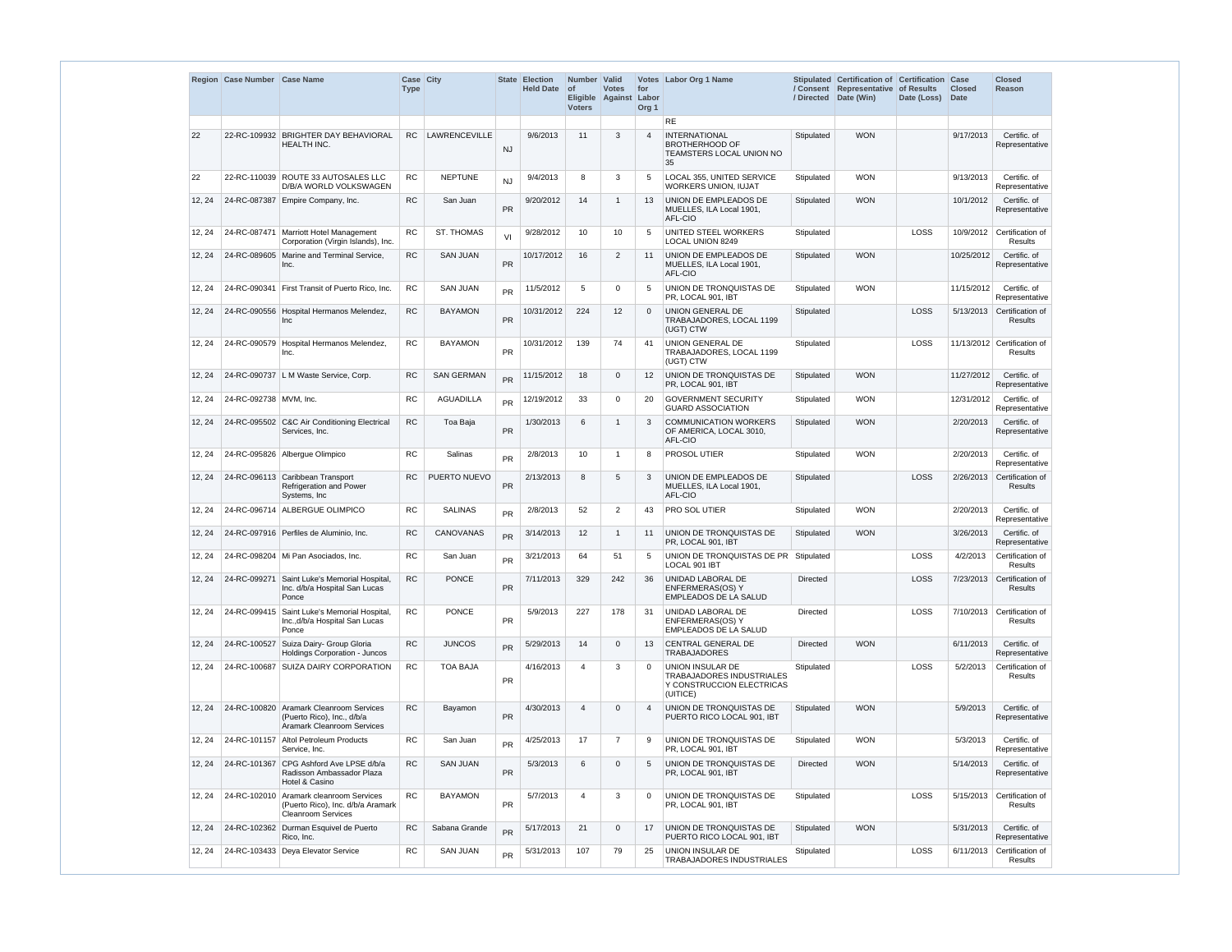|        | Region Case Number Case Name |                                                                                                 | Case City<br><b>Type</b> |                                    |           | State Election<br><b>Held Date</b> | Number Valid<br><b>of</b><br><b>Voters</b> | <b>Votes</b><br>Eligible Against | for<br>Labor<br>Org <sub>1</sub> | Votes Labor Org 1 Name                                                                                                                       | / Directed | Stipulated Certification of Certification Case<br>/ Consent Representative of Results<br>Date (Win) | Date (Loss) | <b>Closed</b><br>Date | <b>Closed</b><br><b>Reason</b>               |
|--------|------------------------------|-------------------------------------------------------------------------------------------------|--------------------------|------------------------------------|-----------|------------------------------------|--------------------------------------------|----------------------------------|----------------------------------|----------------------------------------------------------------------------------------------------------------------------------------------|------------|-----------------------------------------------------------------------------------------------------|-------------|-----------------------|----------------------------------------------|
|        |                              |                                                                                                 |                          |                                    |           |                                    |                                            |                                  |                                  | Y CONSTRUCCIONES<br><b>ELECTRICAS, INC</b>                                                                                                   |            |                                                                                                     |             |                       |                                              |
| 12, 24 |                              | 24-RC-104503 CBS Outdoor Puerto Rico, Inc.                                                      | <b>RC</b>                | <b>TOA BAJA</b>                    | <b>PR</b> | 6/14/2013                          | 13                                         | 0                                | 13                               | <b>SHEET METAL WORKERS</b><br><b>UNION, LOCAL 41</b>                                                                                         | Stipulated | <b>WON</b>                                                                                          |             | 6/25/2013             | Certific. of<br>Representative               |
| 12, 24 |                              | 24-RC-104745 Consolidated Waste Services,<br>Corp.                                              | <b>RC</b>                | Santa Isabel<br>Salinas & Villalba | <b>PR</b> | 6/11/2013                          | 40                                         | 13                               | 12                               | <b>UNION LABORAL</b><br>PUERTORRIQUENA (ULP)                                                                                                 | Stipulated |                                                                                                     | LOSS        | 7/2/2013              | Certification of<br><b>Results</b>           |
| 12, 24 |                              | 24-RC-106628 Brinks Puerto Rico, Inc.                                                           | <b>RC</b>                | San Juan                           | PR        | 7/16/2013                          | 37                                         | 8                                | 21                               | SINDICATO DE GUARDIAS DE<br><b>SEGURIDAD Y CAMIONES</b><br><b>BLINDADOS DE PUERTO RICO</b>                                                   | Stipulated | <b>WON</b>                                                                                          |             | 7/26/2013             | Certific. of<br>Representative               |
| 12, 24 | 24-RC-109129                 | Desarrolladora de Norte S. en<br>C.,d/b/a Hotel Gran Melia Golf<br><b>Resort of Puerto Rico</b> | <b>RC</b>                | Rio Grande                         | PR        | 8/23/2013                          | 83                                         | 15                               | 58                               | UNITE HERE! Local 610, La<br>Gastronomica                                                                                                    | Stipulated | <b>WON</b>                                                                                          |             | 9/5/2013              | Certific. of<br>Representative               |
| 12, 24 |                              | 24-RC-109601 Telemundo de Puerto Rico, Inc.                                                     | <b>RC</b>                | San Juan                           | PR        | 8/29/2013                          | 3                                          | $\Omega$                         | 3                                | UNION DE PERIODISTAS,<br>ARTES GRAFICAS Y RAMAS<br>ANEXAS (UPAGRA), LOCAL<br>33225                                                           | Stipulated | <b>WON</b>                                                                                          |             | 9/12/2013             | Certific. of<br>Representative               |
| 25, 33 |                              | 25-RC-085303 Indiana Fire Sprinkler and<br>Backflow, Inc.                                       | <b>RC</b>                | Ft Wayne                           | IN        | 8/27/2012                          | 6                                          | 4                                | 2                                | <b>ROAD SPRINKLER FITTERS</b><br>LOCAL UNION NO. 669, UA,<br>AFL-CIO                                                                         | Stipulated |                                                                                                     | LOSS        |                       | 5/16/2013 Certification of<br>Results        |
| 25, 33 |                              | 25-RC-085866 MDV, a wholly-owned subsidary<br>of NASH FINCH COMPANY                             | <b>RC</b>                | Bloomington                        | IN        | 8/30/2012                          | 40                                         | 21                               | 17                               | <b>INTERNATIONAL</b><br><b>BROTHERHOOD OF</b><br><b>TEAMSTERS</b>                                                                            | Stipulated |                                                                                                     | LOSS        | 1/9/2013              | Certification of<br>Results                  |
| 25, 33 |                              | 25-RC-089786 UNITED NATURAL FOODS,<br>INC.                                                      | <b>RC</b>                | GREENWOOD                          | IN        | 11/1/2012                          | 159                                        | 73                               | 65                               | LOCAL 700, UNITED FOOD AND<br><b>COMMERCIAL WORKERS</b><br>International UNION (UFCW),<br>AFL-CIO                                            | Stipulated |                                                                                                     | LOSS        | 4/5/2013              | Certification of<br>Results                  |
| 25, 33 |                              | 25-RC-091067 SOURCE INTERLINK<br><b>DISTRIBUTION, LLC</b>                                       | <b>RC</b>                | <b>INDIANAPOLIS</b>                | IN        | 11/19/2012                         | 6                                          | $\overline{2}$                   | $\overline{4}$                   | LOCAL UNION NO. 135,<br>CHAUFFEURS, TEAMSTERS,<br><b>WAREHOUSEMEN AND</b><br>HELPERS, INDIANAPOLIS,<br><b>INDIANA AND AIRL</b>               | Stipulated | <b>WON</b>                                                                                          |             | 11/27/2012            | Certific. of<br>Representative               |
| 25, 33 |                              | 25-RC-093180 ARAMARK CAMPUS, LLC AND<br><b>ARAMARK FACILITY</b><br>SERVICES, LLC                | <b>RC</b>                | Indianapolis                       | IN        | 12/13/2012                         | 75                                         | -1                               | 54                               | UNITE HERE LOCAL 23, AFL-CIO                                                                                                                 | Consent    | <b>WON</b>                                                                                          |             | 12/27/2012            | Certific. of<br>Representative               |
| 25, 33 |                              | 25-RC-093670 EXECUTIVE MANAGEMENT<br>SERVICES, INC.                                             | <b>RC</b>                | Kokomo                             | IN        | 1/8/2013                           | 27                                         | 5                                | 20                               | <b>INTERNATIONAL UNION,</b><br>UNITED AUTOMOBILE,<br><b>AEROSPACE AND</b><br><b>AGRICULTURAL IMPLEMENT</b><br><b>WORKERS OF AMERICA (UAW</b> | Stipulated | <b>WON</b>                                                                                          |             | 6/20/2013             | Certific. of<br>Representative               |
| 25, 33 |                              | 25-RC-096966 K.R. DRENTH TRUCKING, INC.                                                         | <b>RC</b>                | <b>SOUTH BEND</b>                  | IN        | 2/27/2013                          | 14                                         | 8                                | 5                                | <b>TEAMSTERS LOCAL UNION NO.</b><br>364 A/W INTERNATIONAL<br><b>BROTHERHOOD OF</b><br><b>TEAMSTERS</b>                                       | Stipulated |                                                                                                     | LOSS        | 3/8/2013              | Certification of<br><b>Results</b>           |
| 25, 33 |                              | 25-RC-098655 MEMORIAL HOSPITAL OF<br>SOUTH BEND, INC.                                           | <b>RC</b>                | South Bend                         | IN        | 3/27/2013                          | 3                                          | $\mathbf{1}$                     | 2                                | <b>TEAMSTERS LOCAL UNION NO.</b><br>364, AFFILIATED WITH THE<br><b>INTERNATIONAL</b><br><b>BROTHERHOOD OF</b><br><b>TEAMSTERS</b>            | Stipulated | <b>WON</b>                                                                                          |             | 4/5/2013              | Certific. of<br>Representative               |
| 25, 33 |                              | 25-RC-103053 AMERICAN BOTTLING<br><b>COMPANY</b>                                                | <b>RC</b>                | <b>INDIANAPOLIS</b>                | IN        | 5/29/2013                          | 6                                          | 4                                | $\overline{2}$                   | LOCAL UNION NO. 135.<br>CHAUFFEURS, TEAMSTERS,<br><b>WAREHOUSEMEN AND</b><br>HELPERS INDIANAPOLIS,<br><b>INDIANA AND AIRLI</b>               | Stipulated |                                                                                                     | LOSS        | 6/6/2013              | Certification of<br>Results                  |
| 25, 33 | 25-RC-103480 BIOMET, INC.    |                                                                                                 | <b>RC</b>                | WARSAW                             | IN        | 6/5/2013                           | 896                                        | 541                              | 301                              | United Steel, Paper & Forestry,<br>Rubber, Manufacturing, Energy,<br>Allied Industrial and Service<br>Workers                                | Stipulated |                                                                                                     | LOSS        |                       | 6/13/2013 Certification of<br><b>Results</b> |
| 25, 33 |                              | 25-RC-105435 PRATT (JET CORR), INC.                                                             | <b>RC</b>                | VALPARAISO                         | IN        | 6/28/2013                          | 197                                        | 114                              | 62                               | United Steel, Paper & Forestry,<br>Ruber, Manufacturing, Energy,<br>Allied-Industrial & Service Workers                                      | Stipulated |                                                                                                     | LOSS        | 7/8/2013              | Certification of<br>Results                  |
| 25, 33 |                              | 25-RC-105537 KITTLE'S HOME FURNISHINGS<br>INC.                                                  | <b>RC</b>                | <b>FISHERS</b>                     | IN        | 6/27/2013                          | 30                                         | 21                               | 9                                | <b>INTERNATIONAL</b><br><b>BROTHERHOOD OF</b><br><b>TEAMSTERS</b>                                                                            | Stipulated |                                                                                                     | LOSS        | 7/5/2013              | Certification of<br><b>Results</b>           |
| 25, 33 |                              | 25-RC-105549 MPI PRODUCTS KNOX<br><b>INDIANA LLC</b>                                            | <b>RC</b>                | <b>KNOX</b>                        | IN        | 6/28/2013                          | 236                                        | 148                              | 66                               | LOCAL UNION NO. 135,<br>CHAUFFEURS, TEAMSTERS,<br><b>WAREHOUSEMEN AND</b><br>HELPERS INDIANAPOLIS,<br><b>INDIANA AND AIRLI</b>               | Stipulated |                                                                                                     | LOSS        | 7/8/2013              | Certification of<br>Results                  |
| 25, 33 |                              | 25-RC-105885 ANDROID-FT. WAYNE, L.L.C.                                                          | <b>RC</b>                | <b>ROANOKE</b>                     | IN        | 6/20/2013                          | 49                                         | 5                                | 41                               | <b>INTERNATIONAL UNION,</b><br><b>UNITED AUTOMOBILE</b><br><b>AEROSPACE AND</b>                                                              | Stipulated | <b>WON</b>                                                                                          |             | 6/28/2013             | Certific. of<br>Representative               |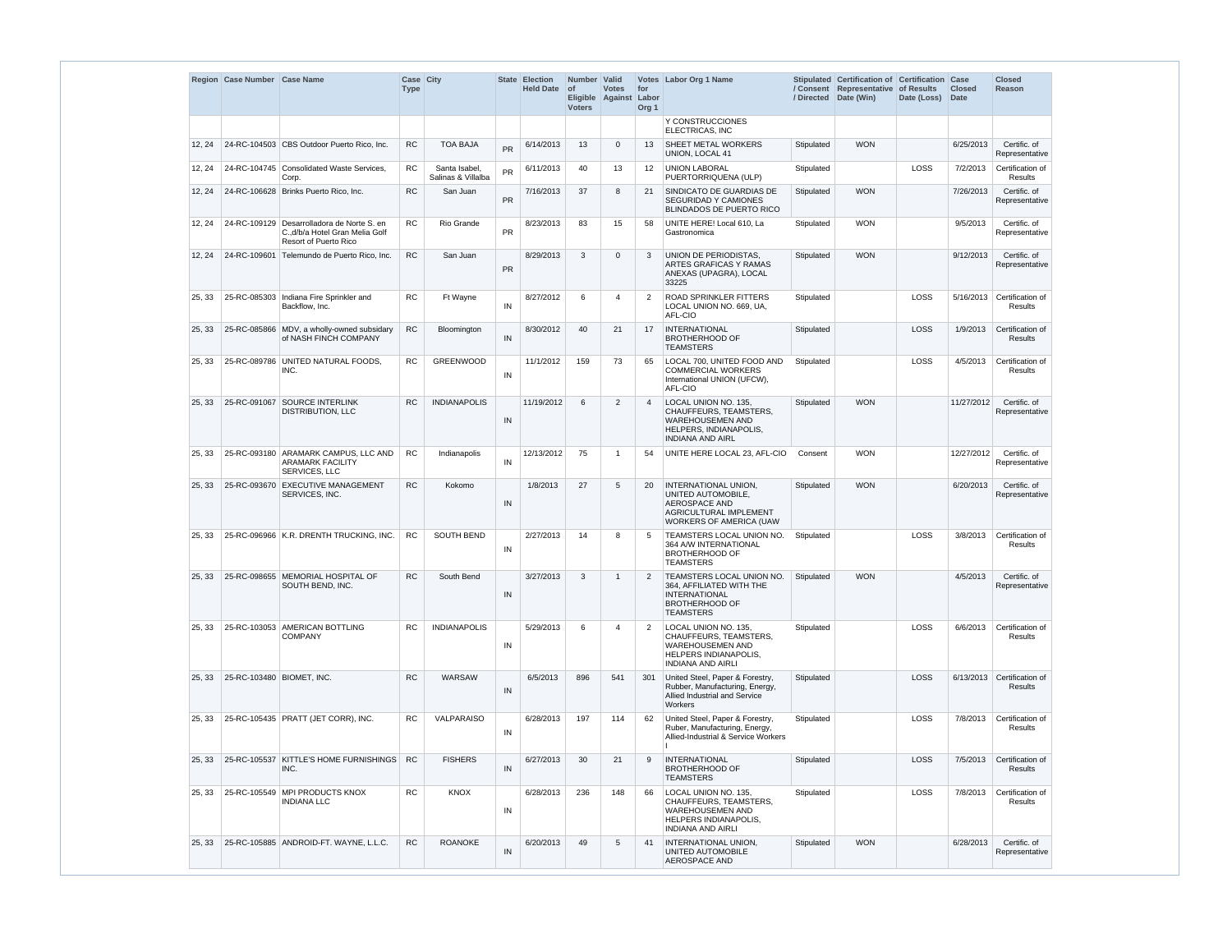|                  | Region Case Number Case Name |                                                                               | Case City<br><b>Type</b> |                     |             | State Election<br><b>Held Date</b> | Number Valid<br>$ $ of<br><b>Voters</b> | <b>Votes</b><br>Eligible Against | for<br>Labor<br>Org <sub>1</sub> | Votes   Labor Org 1 Name                                                                                                              | / Directed      | Stipulated Certification of Certification Case<br>/ Consent Representative of Results<br>Date (Win) | Date (Loss) | <b>Closed</b><br>Date | <b>Closed</b><br><b>Reason</b>         |
|------------------|------------------------------|-------------------------------------------------------------------------------|--------------------------|---------------------|-------------|------------------------------------|-----------------------------------------|----------------------------------|----------------------------------|---------------------------------------------------------------------------------------------------------------------------------------|-----------------|-----------------------------------------------------------------------------------------------------|-------------|-----------------------|----------------------------------------|
|                  |                              |                                                                               |                          |                     |             |                                    |                                         |                                  |                                  | AGRICULTURAL IMPLEMENT<br><b>WORKERS OF AMERICA (UAW)</b>                                                                             |                 |                                                                                                     |             |                       |                                        |
| 25, 33           |                              | 25-RC-108280 NUCO2 MANAGEMENT LLC                                             | <b>RC</b>                | <b>INDIANAPOLIS</b> | IN          | 8/7/2013                           | $\overline{7}$                          | -1                               | 6                                | LOCAL UNION NO. 135.<br>CHAUFFEURS, TEAMSTERS,<br><b>WAREHOUSEMEN AND</b><br><b>HELPERS INDIANAPOLIS.</b><br><b>INDIANA AND AIRLI</b> | Stipulated      | <b>WON</b>                                                                                          |             | 8/15/2013             | Certific. of<br>Representative         |
| 25, 33           |                              | 25-RC-110432 E. H. HAMILTON TRUCKING &<br><b>WAREHOUSING SERVICE,</b><br>INC. | <b>RC</b>                | Indianapolis        | IN          | 8/28/2013                          | $\overline{2}$                          | 0                                | -2                               | <b>CHAUFFEURS, TEAMSTERS</b><br>AND HELPERS, LOCAL UNION<br>NO. 215 a/w INTERNATIONAL<br><b>BROTHERHOOD OF</b><br><b>TEAMSTERS</b>    | Stipulated      | <b>WON</b>                                                                                          |             | 9/6/2013              | Certific. of<br>Representative         |
| 25, 33           |                              | 25-RC-110788 ELKHART METAL<br>FABRICATING, INC.                               | RC.                      | <b>ELKHART</b>      | IN          | 9/19/2013                          | 19                                      | 12                               | $\overline{7}$                   | TEAMSTERS LOCAL UNION NO.<br>364, AFFILIATED WITH THE<br><b>INTERNATIONAL</b><br><b>BROTHERHOOD OF</b><br><b>TEAMSTERS</b>            | Stipulated      |                                                                                                     | <b>LOSS</b> | 9/30/2013             | Certification of<br><b>Results</b>     |
| 15, 26           | 15-RC-094902 Railserve, Inc. |                                                                               | <b>RC</b>                | Memphis             | GA          | 1/24/2013                          | 13                                      | $\overline{7}$                   | 6                                | <b>INTERNATIONAL ASSOCIATION</b><br>OF SHEET METAL, AIR, RAIL &<br><b>TRANSPORTATION WORKERS</b><br>(S.M.A.R.T.)                      | Stipulated      |                                                                                                     | <b>LOSS</b> | 2/5/2013              | Certification of<br><b>Results</b>     |
| 15, 26           |                              | 26-RC-008635 Ozburn-Hessey Logistics, LLC                                     | RC                       | Memphis             | <b>TN</b>   | 7/27/2011                          | 6                                       | $\overline{2}$                   | -4                               | <b>UNITED STEEL, PAPER &amp;</b><br>FORESTRY, RUBBER,<br>MANUFACTURING, ENERGY,<br>ALLIED INDUSTRIAL AND<br><b>SERVICE WORKERS</b>    | Stipulated      | <b>WON</b>                                                                                          |             | 5/24/2013             | Certific, of<br>Representative         |
| 15, 26           |                              | 26-RC-008635 Ozburn-Hessey Logistics, LLC                                     | <b>RC</b>                | Memphis             | <b>TN</b>   | 7/27/2011                          | 358                                     | 166                              | 169                              | UNITED STEEL, PAPER &<br>FORESTRY, RUBBER,<br>MANUFACTURING, ENERGY,<br>ALLIED INDUSTRIAL AND<br><b>SERVICE WORKERS</b>               | Stipulated      | <b>WON</b>                                                                                          |             | 5/24/2013             | Certific. of<br>Representative         |
| 15, 26           |                              | 26-RC-092292 Teamsters Local 667                                              | <b>RC</b>                | Memphis             | <b>TN</b>   | 1/2/2013                           | $\overline{2}$                          | 0                                | 2                                | <b>UNITED STEEL, PAPER &amp;</b><br>FORESTRY, RUBBER,<br>MANUFACTURING, ENERGY,<br>ALLIED INDUSTRIAL & SERVICE<br><b>WORKERS I</b>    | <b>Directed</b> | <b>WON</b>                                                                                          |             | 1/15/2013             | Certific, of<br>Representative         |
| 15, 26           |                              | 26-RC-093000 Medallion Foods, Inc.                                            | RC                       | Newport             | AR          | 12/20/2012                         | 224                                     | 163                              | 50                               | UNITED FOOD AND<br>COMMERCIAL WORKERS<br>UNION, LOCAL 2008                                                                            | Stipulated      |                                                                                                     | LOSS        | 1/2/2013              | Certification of<br><b>Results</b>     |
| 10, 11,<br>26NAS |                              | 10-RC-097308 Executive Management<br>Services, Inc.                           | RC                       | Nashville           | <b>TN</b>   | 3/6/2013                           | 13                                      | 4                                | -9                               | INTERNATIONAL UNION,<br>UNITED AUTOMOBILE.<br>AEROSPACE AND<br>AGRICULTURAL IMPLEMENT<br><b>WORKERS OF AMERICA, AFL</b>               | Stipulated      | <b>WON</b>                                                                                          |             | 3/14/2013             | Certific. of<br>Representative         |
| 10, 11,<br>26NAS |                              | 10-RC-106213 Kelly Construction, Inc.                                         | ${\sf RC}$               | Brentwood           | <b>TN</b>   | 7/11/2013                          | 63                                      | 28                               | 17                               | <b>BRICKLAYERS AND ALLIED</b><br>CRAFTSMAN, LOCAL 5                                                                                   | Stipulated      |                                                                                                     | LOSS        | 8/9/2013              | Certification of<br><b>Results</b>     |
| 10, 11,<br>26NAS |                              | 26-RC-084407 DK Construction Company Inc.                                     | RC                       | <b>Calvert City</b> | KY          | 10/10/2012                         | $\overline{2}$                          | $\mathbf 1$                      | $\overline{1}$                   | OPERATIVE PLASTERS AND<br><b>CEMENT MASONS</b><br>INTERNATIONAL ASSOCIATION<br>LOCAL 135                                              | Stipulated      |                                                                                                     | LOSS        |                       | 10/19/2012 Certification of<br>Results |
| 10, 11,<br>26NAS |                              | 26-RC-084413 Morsey Constructors, LLC                                         | <b>RC</b>                | <b>Calvert City</b> | KY          | 10/10/2012                         | $\overline{2}$                          | $\mathbf 0$                      | $\overline{2}$                   | OPERATIVE PLASTERS AND<br><b>CEMENT MASONS</b><br>INTERNATIONAL ASSOCIATION<br>LOCAL 135                                              | Stipulated      | <b>WON</b>                                                                                          |             | 10/19/2012            | Certific. of<br>Representative         |
| 27               |                              | 27-RC-085144 Standard Parking Corporation                                     | RC                       | Denver              | CO          | 10/4/2012                          | 19                                      | $\overline{7}$                   | 11                               | <b>TEAMSTERS LOCAL UNION NO.</b><br>455                                                                                               | <b>Directed</b> | <b>WON</b>                                                                                          |             | 10/15/2012            | Certific. of<br>Representative         |
| 27               |                              | 27-RC-089127 RURAL METRO OF CENTRAL<br>COLORADO, INC.                         | <b>RC</b>                | Arvada              | CO          | 10/24/2012                         | 374                                     | 149                              | 134                              | NATIONAL EMERGENCY<br><b>MEDICAL SERVICES</b><br>ASSOCIATION (NEMSA)/NAGE                                                             | Stipulated      |                                                                                                     | LOSS        | 4/22/2013             | Certification of<br><b>Results</b>     |
| 27               |                              | 27-RC-089370 Garmat USA LLC                                                   | RC                       | Englwood            | $_{\rm CO}$ | 10/25/2012                         | 41                                      | 37                               | 3                                | SHEET METAL WORKERS<br>INTERNATIONAL ASSOCIATION,<br>AFL-CIO, LOCAL#9                                                                 | Stipulated      |                                                                                                     | LOSS        | 11/5/2012             | Certification of<br>Results            |
| 27               |                              | 27-RC-091855 PURPLE COMMUNICATIONS.<br>INC.                                   | <b>RC</b>                | Denver              | CO          | 11/28/2012                         | 35                                      | 12                               | 17                               | <b>COMMUNICATIONS WORKERS</b><br>OF AMERICA, AFL-CIO                                                                                  | Stipulated      | <b>WON</b>                                                                                          |             | 12/7/2012             | Certific. of<br>Representative         |
| 27               |                              | 27-RC-093365   ServeTech, Inc.                                                | RC                       | Aurora              | CO          | 12/21/2012                         | 18                                      | 6                                | 11                               | <b>INTERNATIONAL</b><br><b>BROTHERHOOD OF</b><br>TEAMSTERS, LOCAL NO. 455                                                             | Stipulated      | <b>WON</b>                                                                                          |             | 12/31/2012            | Certific. of<br>Representative         |
| 27               |                              | 27-RC-095874 Sweet Medical Center, Inc.                                       | <b>RC</b>                | Chinook             | MT          | 2/13/2013                          | $5\overline{)}$                         | 0                                | 3                                | <b>MONTANA NURSES</b><br>ASSOCIATION, NATIONAL<br>FEDERATION OF NURSES, AFT,<br>AFL-CIO                                               | Stipulated      | <b>WON</b>                                                                                          |             | 2/22/2013             | Certific. of<br>Representative         |
| 27               |                              | 27-RC-097025 AECOM GOVERNMENT                                                 | RC                       | <b>HILL AFB</b>     | UT          | 2/27/2013                          | 49                                      | 9                                | 33                               | <b>INTERNATIONAL ASSOCIATION</b>                                                                                                      | Stipulated      | <b>WON</b>                                                                                          |             | 3/8/2013              | Certific. of                           |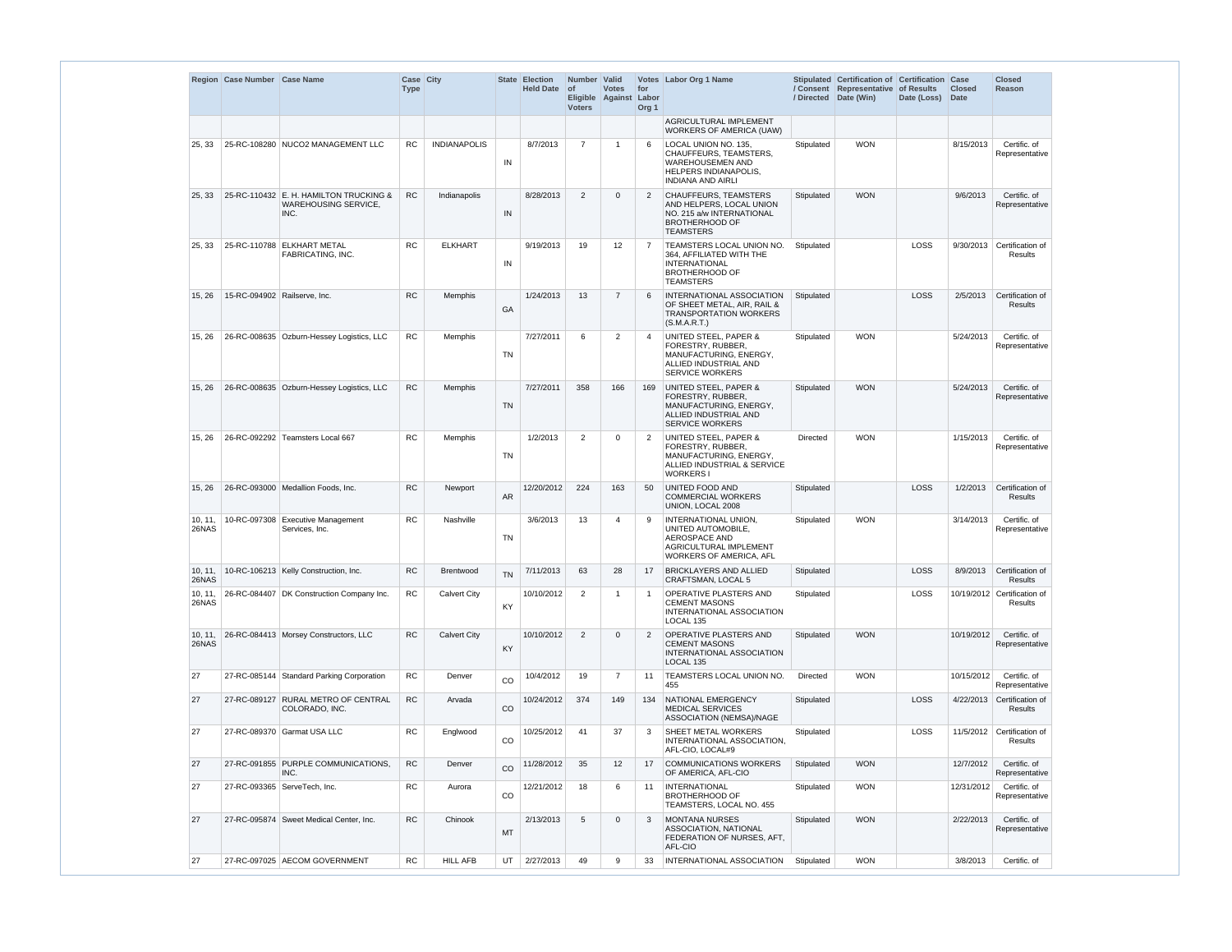|    | Region Case Number Case Name |                                                                                            | Case City<br><b>Type</b> |                   | <b>State</b> | <b>Election</b><br>Held Date of | Number Valid<br><b>Voters</b> | <b>Votes</b><br>Eligible Against | for<br>Labor<br>Org <sub>1</sub> | Votes Labor Org 1 Name                                                                                                                |                 | Stipulated Certification of Certification Case<br>/ Consent Representative of Results<br>/ Directed   Date (Win) | Date (Loss) Date | <b>Closed</b> | Closed<br>Reason                              |
|----|------------------------------|--------------------------------------------------------------------------------------------|--------------------------|-------------------|--------------|---------------------------------|-------------------------------|----------------------------------|----------------------------------|---------------------------------------------------------------------------------------------------------------------------------------|-----------------|------------------------------------------------------------------------------------------------------------------|------------------|---------------|-----------------------------------------------|
|    |                              | SERVICES, INC.                                                                             |                          |                   |              |                                 |                               |                                  |                                  | OF MACHINISTS AND<br>AEROSPACE WORKERS.<br>AFL-CIO, LOCAL LODGE 568                                                                   |                 |                                                                                                                  |                  |               | Representative                                |
| 27 | 27-RC-097624                 | Roadlink Workforce Solutions,<br><b>LLC</b>                                                | <b>RC</b>                | Aurora            | CO           | 3/14/2013                       | 39                            | 27                               | 11                               | TEAMSTERS LOCAL UNION NO.<br>455                                                                                                      | Stipulated      |                                                                                                                  | LOSS             | 3/28/2013     | Certification of<br>Results                   |
| 27 | 27-RC-099359                 | Waste Management of Colorado,<br>Inc.                                                      | <b>RC</b>                | <b>ENGLEWOOD</b>  | CO           | 4/5/2013                        | 136                           | 92                               | 33                               | <b>INTERNATIONAL</b><br><b>BROTHERHOOD OF</b><br>TEAMSTERS, LOCAL NO 455                                                              | Stipulated      |                                                                                                                  | LOSS             | 4/16/2013     | Certification of<br><b>Results</b>            |
| 27 |                              | 27-RC-099759 GEO CORRECTIONS<br>HOLDINGS, INC.                                             | <b>RC</b>                | Aurora            | CO           | 4/17/2013                       | 142                           | 27                               | 90                               | <b>USGOA Local 46</b>                                                                                                                 | Stipulated      | <b>WON</b>                                                                                                       |                  | 4/29/2013     | Certific. of<br>Representative                |
| 27 |                              | 27-RC-102064 Ryder Truck Rental, Inc.                                                      | <b>RC</b>                | Salt Lake City    | UT           | 5/2/2013                        | 17                            | 8                                | 9                                | <b>INTERNATIONAL</b><br><b>BROTHERHOOD OF</b><br>TEAMSTERS LOCAL 222                                                                  | Stipulated      | <b>WON</b>                                                                                                       |                  | 5/14/2013     | Certific. of<br>Representative                |
| 27 |                              | 27-RC-103156 VEOLIA TRANSPORTATION<br>SERVICES, INC. d/b/a VEOLIA<br>TRANSPORTATION, INC.  | <b>RC</b>                | ENGLEWOOD         | CO           | 5/24/2013                       | 28                            | 8                                | 14                               | AMALGAMATED TRANSIT<br>UNION, LOCAL 1772, AFL-CIO                                                                                     | Stipulated      | <b>WON</b>                                                                                                       |                  | 6/4/2013      | Certific. of<br>Representative                |
| 27 |                              | 27-RC-104785   INTRALOT, INC.                                                              | <b>RC</b>                | <b>Boise</b>      | ID           | 6/19/2013                       | 9                             | -1                               | $\overline{7}$                   | <b>INTERNATIONAL</b><br><b>BROTHERHOOD OF</b><br>ELECTRICAL WORKERS, LOCAL<br>291 AFL-CIO                                             | Stipulated      | <b>WON</b>                                                                                                       |                  | 7/19/2013     | Certific. of<br>Representative                |
| 27 |                              | 27-RC-105398 FRESHPOINT DENVER, INC.                                                       | <b>RC</b>                | Denver            | CO           | 6/28/2013                       | 16                            | 8                                | $\overline{7}$                   | TEAMSTERS LOCAL UNION NO.<br>455                                                                                                      | Stipulated      |                                                                                                                  | LOSS             | 7/9/2013      | Certification of<br><b>Results</b>            |
| 27 |                              | 27-RC-107908 Smith's Food & Drug Centers,<br>Inc.                                          | <b>RC</b>                | <b>Bountiful</b>  | UT           | 8/2/2013                        | 8                             | 2                                | 6                                | <b>UNITED FOOD AND</b><br><b>COMMERCIAL WORKERS,</b><br>LOCAL 711                                                                     | Stipulated      | <b>WON</b>                                                                                                       |                  | 8/13/2013     | Certific. of<br>Representative                |
| 27 |                              | 27-RC-108847 The Whitestone Group, Inc.                                                    | <b>RC</b>                | Salt Lake City    | CO           | 8/19/2013                       | 18                            | -1                               | 11                               | <b>United Government Security</b><br>Officers of America International<br>Union                                                       | Stipulated      | <b>WON</b>                                                                                                       |                  | 8/27/2013     | Certific. of<br>Representative                |
| 28 |                              | 28-RC-006747 Caesars Entertainment<br>Corporation d/b/a Rio All-Suites<br>Hotel and Casino | <b>RC</b>                | Las Vegas         | <b>NV</b>    | 11/7/2012                       | 6                             | 3                                | 3                                | INTERNATIONAL UNION OF<br>PAINTERS AND ALLIED TRADES.<br>DISTRICT COUNCIL 15, LOCAL<br>159                                            | Stipulated      |                                                                                                                  | LOSS             |               | 11/15/2012 Certification of<br><b>Results</b> |
| 28 | 28-RC-072171                 | Ramcor Services Group, Inc.                                                                | <b>RC</b>                | Artesia           | <b>NM</b>    | 9/19/2012                       | 39                            | 3                                | 16                               | <b>INTERNATIONAL UNION OF</b><br><b>OPERATING ENGINEERS.</b><br>LOCAL 953, AFL-CIO                                                    | Stipulated      | <b>WON</b>                                                                                                       |                  | 4/6/2013      | Certific. of<br>Representative                |
| 28 |                              | 28-RC-074676 American Medical Response<br>Ambulance Service, Inc.                          | <b>RC</b>                | Las Cruces        | <b>NM</b>    | 4/20/2012                       | 77                            | 29                               | 36                               | NATIONAL EMERGENCY<br><b>MEDICAL SERVICES</b><br>ASSOCIATION, LOCAL 2                                                                 | Directed        | <b>WON</b>                                                                                                       |                  | 10/31/2012    | Certific. of<br>Representative                |
| 28 | 28-RC-079901                 | Sylvania Lighting Services Corp.                                                           | <b>RC</b>                | Las Vegas         | <b>NV</b>    | 6/28/2012                       | 47                            | 16                               | 8                                | <b>INTERNATIONAL</b><br><b>BROTHERHOOD OF</b><br>ELECTRICAL WORKERS LOCAL<br><b>UNION 357</b>                                         | <b>Directed</b> |                                                                                                                  | LOSS             |               | 11/27/2012 Certification of<br><b>Results</b> |
| 28 |                              | 28-RC-080331 CS Construction. Inc.                                                         | <b>RC</b>                | Phoenix           | AZ           | 6/13/2012                       | $\overline{7}$                | $\Omega$                         | 3                                | <b>OPERATIVE PLASTERERS' &amp;</b><br><b>CEMENT MASONS'</b><br>INTERNATIONAL ASSOCIATION.<br>LOCAL 394                                | Stipulated      | <b>WON</b>                                                                                                       |                  | 1/23/2013     | Certific. of<br>Representative                |
| 28 |                              | 28-RC-084408 Balfour Beatty Communities,<br><b>LLC</b>                                     | <b>RC</b>                | <b>Fort Bliss</b> | <b>TX</b>    | 8/3/2012                        | 48                            | 34                               | 13                               | INTERNATIONAL UNION OF<br><b>OPERATING ENGINEERS.</b><br>AFL-CIO, LOCAL 953                                                           | Stipulated      |                                                                                                                  | LOSS             |               | 10/12/2012 Certification of<br><b>Results</b> |
| 28 |                              | 28-RC-087395 SYSCO NEW MEXICO, LLC                                                         | RC                       | Albuquerque       | <b>NM</b>    | 10/1/2012                       | 13                            | 12                               | $\overline{1}$                   | CHAUFFEURS, TEAMSTERS<br>AND HELPERS LOCAL UNION<br>NO. 492                                                                           | Directed        |                                                                                                                  | LOSS             |               | 10/11/2012 Certification of<br>Results        |
| 28 |                              | 28-RC-088270 Chugach Management Services                                                   | <b>RC</b>                | Albuquerque       | <b>NM</b>    | 9/26/2012                       | 11                            | 3                                | 8                                | <b>INTERNATIONAL UNION OF</b><br>ELECTRONIC, ELECTRICAL,<br>SALARIED, MACHINE AND<br><b>FURNITURE WORKERS -</b><br><b>COMMUNICATI</b> | Stipulated      | <b>WON</b>                                                                                                       |                  | 10/9/2012     | Certific. of<br>Representative                |
| 28 |                              | 28-RC-088567 R/M Arizona Holding, Inc., d/b/a<br><b>Lifestar EMS</b>                       | <b>RC</b>                | Mesa              | AZ           | 9/25/2012                       | 18                            | 11                               | 5                                | INTERNATIONAL ASSOCIATION<br>OF FIRE FIGHTERS LOCAL I-60,<br>AFL-CIO                                                                  | Stipulated      |                                                                                                                  | LOSS             |               | 10/3/2012 Certification of<br>Results         |
| 28 |                              | 28-RC-088623 Maintenance Unlimited, Inc.                                                   | <b>RC</b>                | El Paso           | <b>TX</b>    | 10/3/2012                       | 16                            | 15                               | $\overline{1}$                   | INTERNATIONAL UNION OF<br><b>OPERATING ENGINEERS.</b><br>LOCAL 351, AFL-CIO                                                           | Stipulated      |                                                                                                                  | LOSS             |               | 10/16/2012 Certification of<br><b>Results</b> |
| 28 | 28-RC-088794 Bellagio, LLC   |                                                                                            | <b>RC</b>                | Las Vegas         | <b>NV</b>    | 7/12/2013                       | 21                            | 9                                | 11                               | INTERNATIONAL ALLIANCE OF<br>THATRICAL STAGE EMPLOYEES<br>AND MOVING PICTURE<br>TECHNICIANS, ARTISTS AND<br>ALLI                      | Stipulated      | <b>WON</b>                                                                                                       |                  | 7/24/2013     | Certific. of<br>Representative                |
| 28 |                              | 28-RC-089009 MGM Grand Hotel, LLC d/b/a<br><b>MGM Grand Hotel</b>                          | ${\sf RC}$               | Las Vegas         | <b>NV</b>    | 10/16/2012                      | 18                            | 3                                | 12                               | IATSE LOCAL 720                                                                                                                       | Stipulated      | <b>WON</b>                                                                                                       |                  | 10/24/2012    | Certific. of<br>Representative                |
| 28 |                              | 28-RC-089010 Ecolab Pest Elimination                                                       | <b>RC</b>                | Albuquerque       |              | NM 10/16/2012                   | $12 \overline{ }$             | 8                                | 4                                | BAKERY, CONFECTIONERY,                                                                                                                | Stipulated      |                                                                                                                  | LOSS             |               | 10/25/2012 Certification of                   |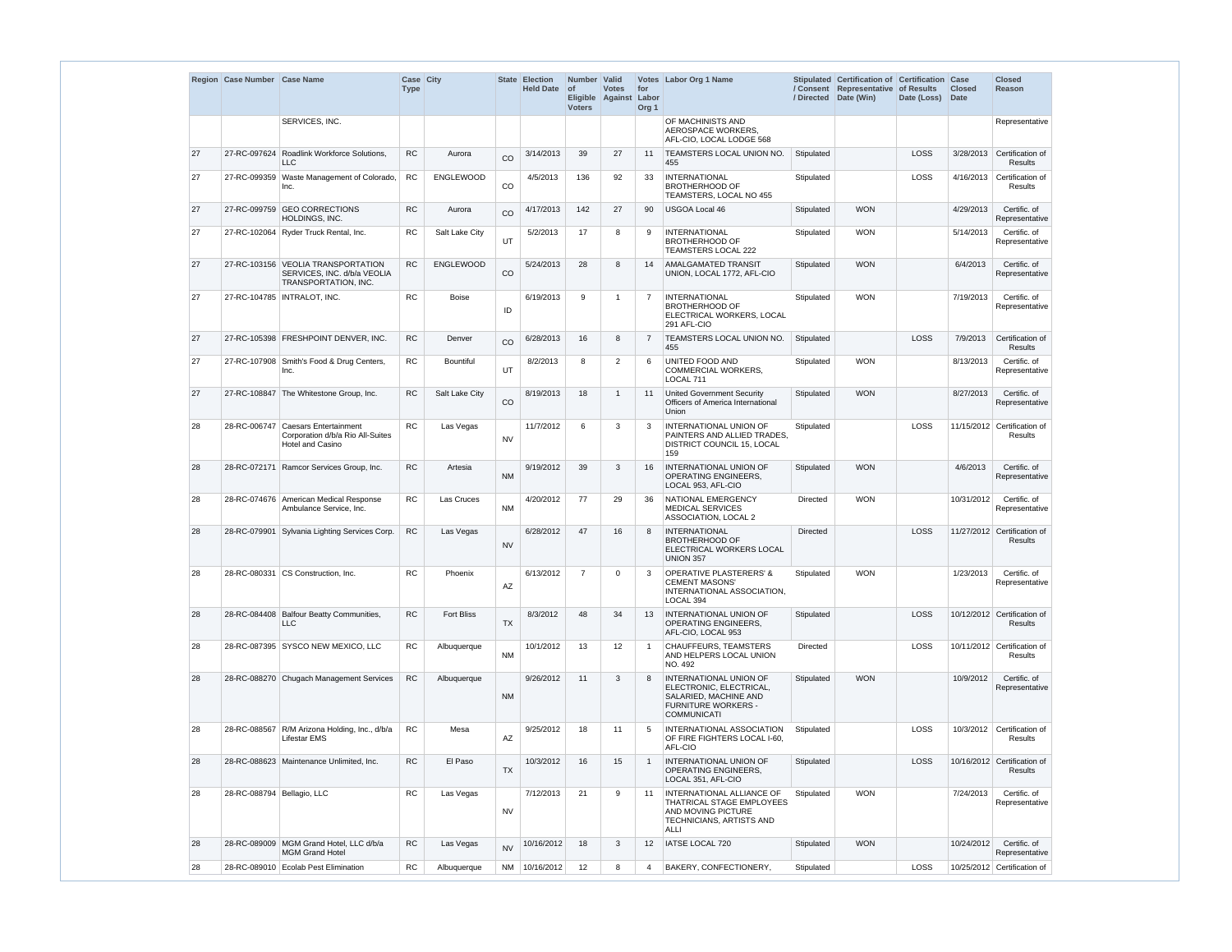|    | Region Case Number Case Name |                                                                            | Case City<br><b>Type</b> |                        |                        | State Election<br><b>Held Date</b> | Number Valid<br><b>of</b><br><b>Voters</b> | <b>Votes</b><br>Eligible Against | for<br>Labor<br>Org <sub>1</sub> | Votes Labor Org 1 Name                                                                                                             | / Directed | Stipulated Certification of Certification Case<br>/ Consent Representative of Results<br>Date (Win) | Date (Loss) | <b>Closed</b><br><b>Date</b> | <b>Closed</b><br>Reason                       |
|----|------------------------------|----------------------------------------------------------------------------|--------------------------|------------------------|------------------------|------------------------------------|--------------------------------------------|----------------------------------|----------------------------------|------------------------------------------------------------------------------------------------------------------------------------|------------|-----------------------------------------------------------------------------------------------------|-------------|------------------------------|-----------------------------------------------|
|    |                              |                                                                            |                          |                        |                        |                                    |                                            |                                  |                                  | <b>TOBACCO WORKERS AND</b><br><b>GRAIN MILLERS, BCTCM LOCAL</b><br>#351                                                            |            |                                                                                                     |             |                              | Results                                       |
| 28 |                              | 28-RC-089071 Victoria Partners d/b/a Monte<br>Carlo Resort & Casino        | <b>RC</b>                | Las Vegas              | <b>NV</b>              | 10/12/2012                         | 10 <sup>1</sup>                            | $\overline{7}$                   | 2                                | <b>INTERNATIONAL UNION OF</b><br>PAINTERS AND ALLIED TRADES.<br>DISTRICT COUNCIL 15, AFL-CIO                                       | Stipulated |                                                                                                     | LOSS        |                              | 10/23/2012 Certification of<br><b>Results</b> |
| 28 |                              | 28-RC-089525 Mandalay Corp. d/b/a Mandalay<br>Bay Resort and Casino        | RC                       | Las Vegas              | <b>NV</b>              | 10/5/2012                          | 113                                        | 18                               | 86                               | <b>INTERNATIONAL UNION OF</b><br>OPERATING ENGINEERS LOCAL<br>UNION 501, AFL-CIO                                                   | Stipulated | <b>WON</b>                                                                                          |             | 10/17/2012                   | Certific. of<br>Representative                |
| 28 |                              | 28-RC-089527 Durham School Services, LP                                    | <b>RC</b>                | Albuquerque            | <b>NM</b>              | 10/26/2012                         | 193                                        | 98                               | 90                               | INTERNATIONAL<br><b>BROTHERHOOD OF</b><br>TEAMSTERS, LOCAL UNION NO.<br>492                                                        | Stipulated |                                                                                                     | LOSS        |                              | 2/11/2013 Certification of<br><b>Results</b>  |
| 28 |                              | 28-RC-089842   A-Line Mechanical, LLC                                      | <b>RC</b>                | Las Vegas              | <b>NV</b>              | 10/31/2012                         | 10                                         |                                  | 6                                | SHEET METAL AND AIR RAIL<br><b>TRANSPORTATION WORKERS</b><br>LOCAL 88, AFL-CIO                                                     | Stipulated | <b>WON</b>                                                                                          |             | 11/16/2012                   | Certific. of<br>Representative                |
| 28 |                              | 28-RC-090173 Tenet Hospitals Limited d/b/a<br>Providence Memorial Hospital | ${\sf RC}$               | El Paso                | <b>TX</b>              | 10/10/2012                         | 500                                        | 85                               | 225                              | <b>SERVICE EMPLOYEES</b><br><b>INTERNATIONAL UNION TEXAS</b>                                                                       | Consent    | <b>WON</b>                                                                                          |             | 10/22/2012                   | Certific. of<br>Representative                |
| 28 |                              | 28-RC-090317 Tenet Hospitals Limited d/b/a<br>Sierra Medical Center        | RC                       | El Paso                | <b>TX</b>              | 2/12/2013                          | 244                                        | 74                               | 113                              | NNOC-TEXAS/NNU                                                                                                                     | Consent    | <b>WON</b>                                                                                          |             | 2/21/2013                    | Certific, of<br>Representative                |
| 28 |                              | 28-RC-090563 Tenet Hospitals Limited d/b/a<br>Providence Memorial Hospital | RC                       | El Paso                | <b>TX</b>              | 10/16/2012                         | 444                                        | 115                              | 201                              | NNOC-TEXAS/NNU                                                                                                                     | Consent    | <b>WON</b>                                                                                          |             | 10/24/2012                   | Certific, of<br>Representative                |
| 28 | 28-RC-090951                 | SOURCE INTERLINK<br>DISTRIBUTION, LLC                                      | <b>RC</b>                | Las Vegas              | <b>NV</b>              | 11/15/2012                         | 3                                          | 3                                | $\mathbf 0$                      | TEAMSTERS LOCAL NO. 14<br><b>GENERAL SALES DRIVERS,</b><br>DELIVERY DRIVERS AND<br><b>HELPERS &amp; REPRESENTING</b><br>THE PUBLIC | Stipulated |                                                                                                     | LOSS        |                              | 11/27/2012 Certification of<br>Results        |
| 28 |                              | 28-RC-091079 Mirage Hotel and Casino d/b/a<br>The Mirage                   | RC                       | Las Vegas              | <b>NV</b>              | 11/15/2012                         | 28                                         | 19                               | 9                                | PROFESSIONAL CLERICAL AND<br>MISCELLANEOUS EMPLOYEES<br><b>TEAMSTERS LOCAL 995</b>                                                 | Stipulated |                                                                                                     | LOSS        |                              | 11/28/2012 Certification of<br><b>Results</b> |
| 28 |                              | 28-RC-091193 Chugach Management Services<br>JV                             | <b>RC</b>                | Albuquerque            | <b>NM</b>              | 11/15/2012                         | 18                                         | 4                                | 13                               | <b>INTERNATIONAL UNION OF</b><br><b>OPERATING ENGINEERS,</b><br>LOCAL 953, AFL-CIO                                                 | Stipulated | <b>WON</b>                                                                                          |             | 11/29/2012                   | Certific, of<br>Representative                |
| 28 |                              | 28-RC-091268 Victoria Partners d/b/a Monte<br>Carlo Resort and Casino      | <b>RC</b>                | Las Vegas              | <b>NV</b>              | 10/30/2012                         | 11                                         |                                  | 9                                | <b>INTERNATIONAL UNION OF</b><br>OPERATING ENGINEERS LOCAL<br>501, AFL-CIO                                                         | Stipulated | <b>WON</b>                                                                                          |             | 11/9/2012                    | Certific. of<br>Representative                |
| 28 |                              | 28-RC-091291 Victoria Partners d/b/a Monte<br>Carlo Resort and Casino      | ${\sf RC}$               | Las Vegas              | <b>NV</b>              | 10/30/2012                         | 51                                         | 15                               | 31                               | INTERNATIONAL UNION OF<br>OPERATING ENGINEERS LOCAL<br>501, AFL-CIO                                                                | Stipulated | <b>WON</b>                                                                                          |             | 11/9/2012                    | Certific. of<br>Representative                |
| 28 |                              | 28-RC-091464 Purple Communications, Inc.                                   | ${\sf RC}$               | Tempe                  | AZ                     | 11/28/2012                         | 44                                         | 6                                | 25                               | <b>COMMUNICATIONS WORKERS</b><br>OF AMERICA, AFL-CIO                                                                               | Stipulated | <b>WON</b>                                                                                          |             | 12/7/2012                    | Certific. of<br>Representative                |
| 28 | 28-RC-091492 AC First, LLC   |                                                                            | ${\sf RC}$               | El Paso                | <b>TX</b>              | 11/14/2012                         | 36                                         | 15                               | 21                               | <b>INTERNATIONAL UNION OF</b><br><b>OPERATING ENGINEERS,</b><br>LOCAL 351, AFL-CIO                                                 | Stipulated | <b>WON</b>                                                                                          |             | 1/16/2013                    | Certific. of<br>Representative                |
| 28 |                              | 28-RC-091645 Columbia Sussex Corporation<br>d/b/a Marriott El Paso         | RC                       | El Paso                | <b>TX</b>              | 11/20/2012                         | 27                                         | 17                               | 10                               | <b>INTERNATIONAL UNION OF</b><br>OPERATING ENGINEERS LOCAL<br>351, AFL-CIO                                                         | Stipulated |                                                                                                     | LOSS        |                              | 12/21/2012 Certification of<br><b>Results</b> |
| 28 |                              | 28-RC-092010 Professional Medical Transport,<br>Inc.                       | RC                       | Mesa                   | AZ                     | 11/29/2012                         | 15                                         | 13                               | $\Omega$                         | <b>INDEPENDENT CERTIFIED</b><br><b>EMERGENCY PROFESSIONALS</b><br>OF ARIZONA                                                       | Stipulated |                                                                                                     | LOSS        | 12/7/2012                    | Certification of<br>Results                   |
| 28 | 28-RC-092432 Bellagio, LLC   |                                                                            | <b>RC</b>                | Las Vegas              | <b>NV</b>              | 11/16/2012                         | 17                                         |                                  | 15                               | <b>INTERNATIONAL UNION OF</b><br><b>OPERATING ENGINEERS.</b><br>LOCAL 501, AFL-CIO                                                 | Stipulated | <b>WON</b>                                                                                          |             | 11/28/2012                   | Certific. of<br>Representative                |
| 28 | 28-RC-092433   Bellagio, LLC |                                                                            | <b>RC</b>                | Las Vegas              | <b>NV</b>              | 11/16/2012                         | 155                                        | 56                               | 88                               | <b>INTERNATIONAL UNION OF</b><br><b>OPERATING ENGINEERS,</b><br>LOCAL 501, AFL-CIO                                                 | Stipulated | <b>WON</b>                                                                                          |             | 11/28/2012                   | Certific. of<br>Representative                |
| 28 |                              | 28-RC-092693 Spectrum Security Services, Inc.                              | ${\sf RC}$               | Phoenix                | $\mathsf{A}\mathsf{Z}$ | 12/14/2012                         | 65                                         | 9                                | 32                               | <b>INTERNATIONAL UNION</b><br>SECURITY POLICE AND FIRE<br>PROFESSIONALS OF AMERICA<br>(SPFPA)                                      | Stipulated | <b>WON</b>                                                                                          |             | 12/21/2012                   | Certific. of<br>Representative                |
| 28 |                              | 28-RC-093512 Security Consultants Group, Inc.                              | RC                       | Las Vegas              | <b>NV</b>              | 12/21/2012                         | 53                                         | 8                                | 31                               | UNITED GOVERNMENT<br>SECURITY OFFICERS OF<br>AMERICA INTERNATIONAL<br><b>UNION</b>                                                 | Stipulated | <b>WON</b>                                                                                          |             | 1/2/2013                     | Certific. of<br>Representative                |
| 28 |                              | 28-RC-093818 L-3 Communications Vertex<br>Aerospace LLC                    | <b>RC</b>                | Luke Air Force<br>Base | AZ                     | 1/11/2013                          | 46                                         | 12                               | 31                               | INTERNATIONAL ASSOCIATION<br>OF MACHINISTS & AEROSPACE<br>WORKERS, AFL-CIO, LOCAL<br>LODGE 519                                     | Stipulated | <b>WON</b>                                                                                          |             | 1/23/2013                    | Certific. of<br>Representative                |
| 28 |                              | 28-RC-093832 Northwest Florida Facilities<br>Management, Inc.              | <b>RC</b>                | Luke Air Force<br>Base | $\mathsf{A}\mathsf{Z}$ | 1/11/2013                          | 27                                         | 3                                | 22                               | <b>INTERNATIONAL ASSOCIATION</b><br>OF MACHINISTS & AEROSPACE<br>WORKERS, AFL-CIO, LOCAL                                           | Stipulated | <b>WON</b>                                                                                          |             | 1/23/2013                    | Certific. of<br>Representative                |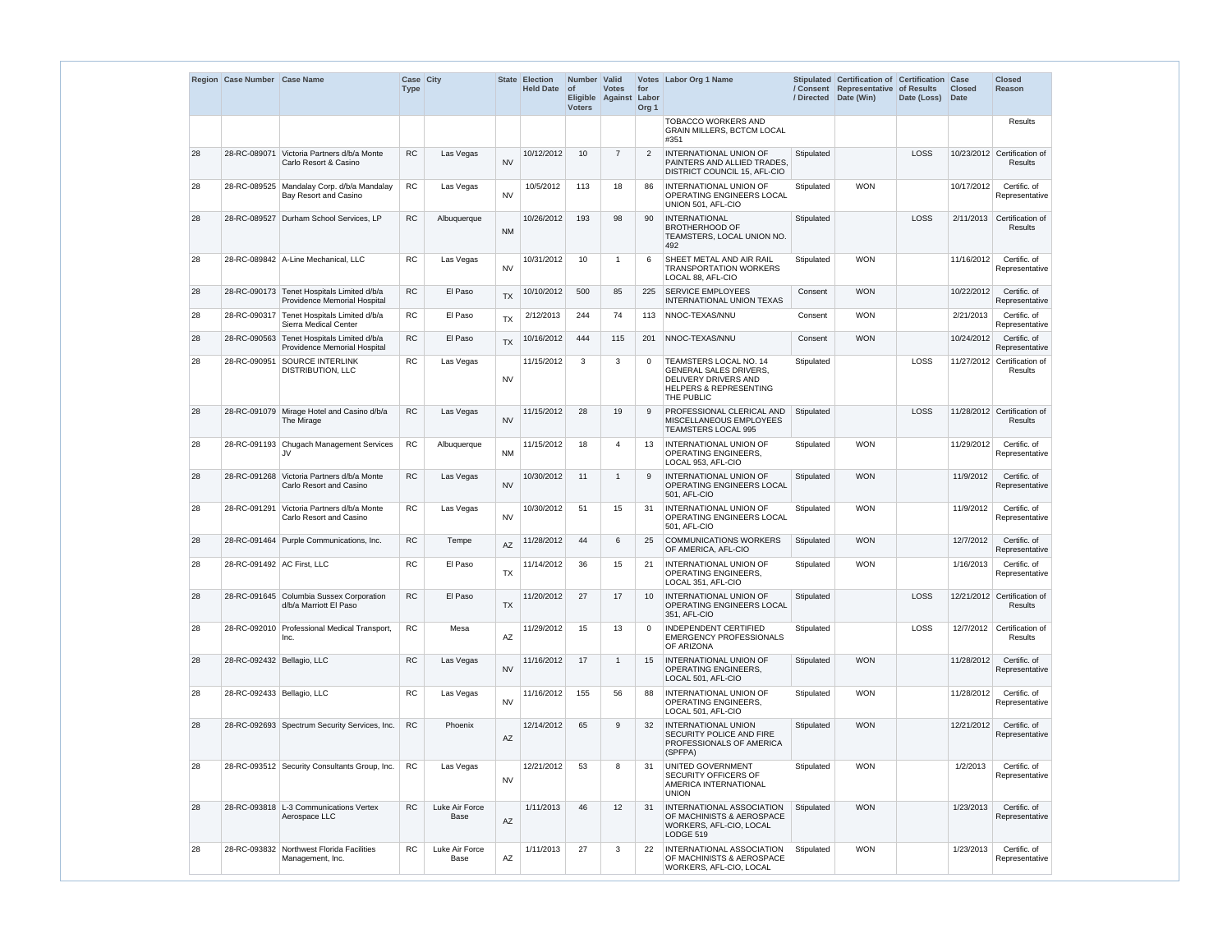|    | Region Case Number Case Name |                                                                                                                    | Case City<br><b>Type</b> |                               |           | State Election<br><b>Held Date</b> | Number Valid<br>$ $ of<br><b>Voters</b> | <b>Votes</b><br>Eligible Against | for<br>Labor<br>Org <sub>1</sub> | Votes Labor Org 1 Name                                                                                                                         | / Directed | Stipulated Certification of Certification Case<br>/ Consent Representative of Results<br>Date (Win) | Date (Loss) Date | <b>Closed</b> | <b>Closed</b><br>Reason            |
|----|------------------------------|--------------------------------------------------------------------------------------------------------------------|--------------------------|-------------------------------|-----------|------------------------------------|-----------------------------------------|----------------------------------|----------------------------------|------------------------------------------------------------------------------------------------------------------------------------------------|------------|-----------------------------------------------------------------------------------------------------|------------------|---------------|------------------------------------|
|    |                              |                                                                                                                    |                          |                               |           |                                    |                                         |                                  |                                  | LODGE 519                                                                                                                                      |            |                                                                                                     |                  |               |                                    |
| 28 |                              | 28-RC-093845 AVPOL International, LLC                                                                              | <b>RC</b>                | Luke Air Force<br><b>Base</b> | AZ        | 1/11/2013                          | 2                                       | $\Omega$                         |                                  | INTERNATIONAL ASSOCIATION<br>OF MACHINISTS & AEROSPACE<br>WORKERS, AFL-CIO, LOCAL<br>LODGE 519                                                 | Stipulated | <b>WON</b>                                                                                          |                  | 1/23/2013     | Certific. of<br>Representative     |
| 28 |                              | 28-RC-093852 The ORASA Group Inc.                                                                                  | <b>RC</b>                | Luke Air Force<br>Base        | AZ        | 1/11/2013                          | 6                                       | $\Omega$                         | 6                                | INTERNATIONAL ASSOCIATION<br>OF MACHINISTS & AEROSPACE<br>WORKERS, AFL-CIO, LOCAL<br>LODGE 519                                                 | Stipulated | <b>WON</b>                                                                                          |                  | 1/23/2013     | Certific. of<br>Representative     |
| 28 | 28-RC-094441 Order Inn, Inc. |                                                                                                                    | <b>RC</b>                | Las Vegas                     | <b>NV</b> | 2/3/2013                           | 32                                      | 19                               | 10                               | INTERNATIONAL<br><b>BROTHERHOOD OF</b><br>ELECTRICAL WORKERS, LOCAL<br>396                                                                     | Directed   |                                                                                                     | LOSS             | 2/26/2013     | Certification of<br><b>Results</b> |
| 28 |                              | 28-RC-097030 Mirage Hotel and Casino, d/b/a<br>The Mirage                                                          | <b>RC</b>                | Las Vegas                     | <b>NV</b> | 2/13/2013                          | 86                                      | 25                               | 58                               | INTERNATIONAL UNION OF<br>OPERATING ENGINEERS LOCAL<br>501. AFL-CIO                                                                            | Stipulated | <b>WON</b>                                                                                          |                  | 2/21/2013     | Certific. of<br>Representative     |
| 28 | 28-RC-097081                 | Priority Cooling, LLC and<br>Ramirez Harvest Company, Inc.<br>d/b/a Liberty Staffing, as Joint<br><b>Employers</b> | <b>RC</b>                | Yuma                          | AZ        | 3/7/2013                           | 62                                      | 34                               | 27                               | <b>GENERAL TEAMSTERS UNION</b><br>LOCAL 890                                                                                                    | Stipulated |                                                                                                     | LOSS             | 3/15/2013     | Certification of<br><b>Results</b> |
| 28 | 28-RC-097324                 | Tenet Hospitals Limited d/b/a<br>Sierra Medical Center                                                             | ${\sf RC}$               | El Paso                       | <b>TX</b> | 2/12/2013                          | 188                                     | 71                               | 37                               | SERVICE EMPLOYEES<br>INTERNATIONAL UNION TEXAS                                                                                                 | Consent    |                                                                                                     | LOSS             | 2/21/2013     | Certification of<br>Results        |
| 28 |                              | 28-RC-097346 Prudential Overall Supply                                                                             | <b>RC</b>                | Las Vegas                     | <b>NV</b> | 3/8/2013                           | 8                                       | $\overline{2}$                   | 6                                | <b>GENERAL SALES DRIVERS.</b><br>DELIVERY DRIVERS & HELPERS<br>& REPRESENTING THE PRIVATE<br>SECTOR, TEAMSTERS LOCAL                           | Stipulated | <b>WON</b>                                                                                          |                  | 3/19/2013     | Certific. of<br>Representative     |
| 28 |                              | 28-RC-097787 Royal Refrigeration, Inc.                                                                             | <b>RC</b>                | Las Vegas                     | <b>NV</b> | 2/28/2013                          | 8                                       | 8                                | $\Omega$                         | SHEET METAL & AIR RAIL<br><b>TRANSPORTATION WORKERS</b><br>LOCAL 88                                                                            | Stipulated |                                                                                                     | LOSS             | 3/8/2013      | Certification of<br>Results        |
| 28 |                              | 28-RC-098392 Wynn Las Vegas, LLC d/b/a<br>Wynn Las Vegas and Encore<br>Las Vegas                                   | <b>RC</b>                | Las Vegas                     | <b>NV</b> | 3/22/2013                          | 92                                      | 57                               | 34                               | PROFESSIONAL, CLERICAL AND<br>MISCELLANEOUS EMPLOYEES,<br>TEAMSTERS LOCAL 995                                                                  | Stipulated |                                                                                                     | LOSS             | 4/1/2013      | Certification of<br><b>Results</b> |
| 28 |                              | 28-RC-098900 EXPRESS MESSENGER<br>SYSTEMS, INC. d/b/a ONTRAC,<br>INC.                                              | <b>RC</b>                | <b>LAS VEGAS</b>              | <b>NV</b> | 3/28/2013                          | 9                                       | $\overline{4}$                   |                                  | TEAMSTERS, CHAUFFEURS,<br><b>WAREHOUSEMEN AND</b><br>HELPERS LOCAL 631<br><b>AFFILIATED WITH</b><br><b>INTERNATIONAL</b><br><b>BROTHERHOOD</b> | Stipulated |                                                                                                     | LOSS             | 6/14/2013     | Certification of<br>Results        |
| 28 |                              | 28-RC-100030 New York New York Hotel, LLC<br>d/b/a New York New York Hotel<br>and Casino                           | <b>RC</b>                | Las Vegas                     | <b>NV</b> | 3/26/2013                          | 12                                      | 3                                | 9                                | INTERNATIONAL UNION OF<br>OPERATING ENGINEERS LOCAL<br>501, AFL-CIO                                                                            | Stipulated | <b>WON</b>                                                                                          |                  | 4/3/2013      | Certific. of<br>Representative     |
| 28 |                              | 28-RC-100893 Sun Cab. Inc. d/b/a Nellis Cab<br>Company                                                             | <b>RC</b>                | Las Vegas                     | <b>NV</b> | 4/20/2013                          | 386                                     | 227                              | 125                              | <b>INDUSTRIAL, TECHNICAL &amp;</b><br>PROFESSIONAL EMPLOYEES<br>UNION, OPEIU LOCAL 4873,<br>AFL-CIO                                            | Stipulated |                                                                                                     | LOSS             | 4/30/2013     | Certification of<br>Results        |
| 28 |                              | 28-RC-101939 The Signature Condominiums,<br>LLC d/b/a The Signature at<br><b>MGM Grand</b>                         | RC                       | Las Vegas                     | <b>NV</b> | 4/24/2013                          | 38                                      | $\mathbf{0}$                     | 35                               | INTERNATIONAL UNION OF<br>OPERATING ENGINEERS LOCAL<br>501, AFL-CIO                                                                            | Stipulated | <b>WON</b>                                                                                          |                  | 5/2/2013      | Certific. of<br>Representative     |
| 28 | 28-RC-102022                 | Journey Specialty Trades, LLC                                                                                      | <b>RC</b>                | Albuquerque                   | <b>NM</b> | 5/9/2013                           | 2                                       | 0                                | $\overline{2}$                   | SHEET METAL, AIR, RAIL AND<br>TRANSPORTATION, LOCAL 49                                                                                         | Stipulated | <b>WON</b>                                                                                          |                  | 5/16/2013     | Certific. of<br>Representative     |
| 28 |                              | 28-RC-102830 PTS of America, LLC                                                                                   | <b>RC</b>                | Mesa                          | AZ        | 5/20/2013                          | 86                                      | 3                                | 37                               | INTERNATIONAL UNION,<br>SECURITY, POLICE AND FIRE<br>PROFESSIONALS OF AMERICA<br>(SPFPA)                                                       | Stipulated | <b>WON</b>                                                                                          |                  | 9/20/2013     | Certific. of<br>Representative     |
| 28 |                              | 28-RC-103154 Glacier Technologies, LLC                                                                             | <b>RC</b>                | Floyd                         | <b>NM</b> | 5/22/2013                          | 8                                       | $\Omega$                         | -8                               | International Association of<br>Machinists & Aerospace Workers,<br>Local Lodge 2515, AFL-CIO                                                   | Stipulated | <b>WON</b>                                                                                          |                  | 5/31/2013     | Certific. of<br>Representative     |
| 28 |                              | 28-RC-103340 Penske Truck Leasing Co., L.P.                                                                        | ${\sf RC}$               | Phoenix                       | AZ        | 5/7/2013                           | 33                                      | 15                               | 18                               | <b>General Teamsters (Excluding</b><br>Mailers), State of Arizona, Local<br>Union No. 104, an affiliate of the In                              | Stipulated | <b>WON</b>                                                                                          |                  | 5/21/2013     | Certific. of<br>Representative     |
| 28 | 28-RC-104137                 | DARLING INTERNATIONAL,<br>INC.                                                                                     | <b>RC</b>                | NORTH LAS<br><b>VEGAS</b>     | <b>NV</b> | 6/11/2013                          | 8                                       | $\overline{2}$                   | -5                               | <b>INTERNATIONAL</b><br><b>BROTHERHOOD OF</b><br>TEAMSTERS LOCAL NO. 631,<br>affiliated with INTERNATIONAL<br><b>BROTHERHOOD OF T</b>          | Stipulated | <b>WON</b>                                                                                          |                  | 6/20/2013     | Certific. of<br>Representative     |
| 28 |                              | 28-RC-104316 Paris Las Vegas Operating<br>Company, LLC d/b/a Paris Las<br>Vegas                                    | <b>RC</b>                | Las Vegas                     | <b>NV</b> | 5/31/2013                          | 230                                     | 26                               | 203                              | <b>TRANSPORT WORKERS UNION</b><br>OF AMERICA, AFL-CIO, LOCAL<br>721                                                                            | Stipulated | <b>WON</b>                                                                                          |                  | 6/11/2013     | Certific. of<br>Representative     |
| 28 |                              | 28-RC-104332   Bally's Las Vegas                                                                                   | <b>RC</b>                | Las Vegas                     | <b>NV</b> | 6/1/2013                           | 323                                     | 13                               | 183                              | <b>TRANSPORT WORKERS UNION</b><br>OF AMERICA, AFL-CIO, LOCAL<br>721                                                                            | Stipulated | <b>WON</b>                                                                                          |                  | 6/11/2013     | Certific. of<br>Representative     |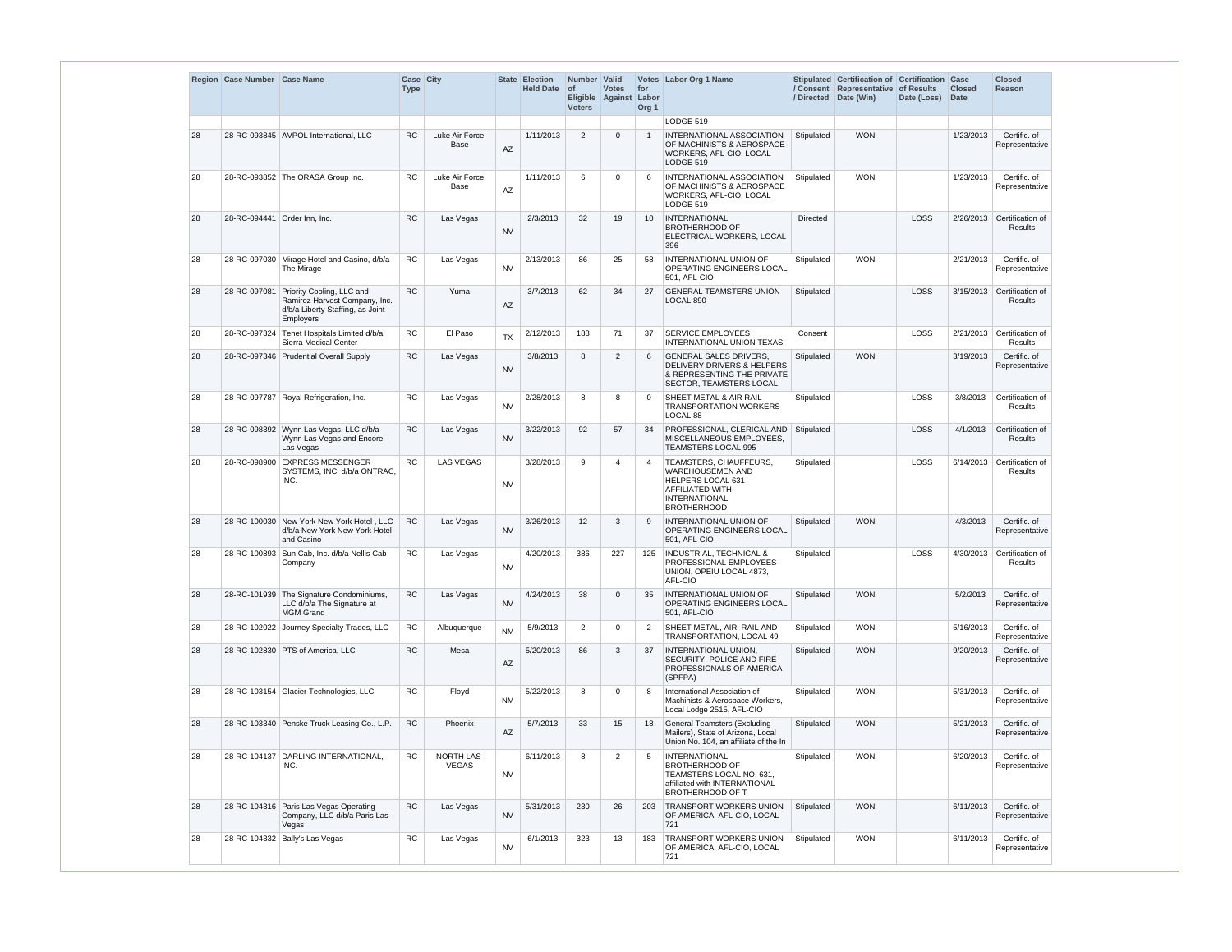|    | Region Case Number Case Name |                                                                                   | Case City<br><b>Type</b> |                      |           | State Election<br><b>Held Date</b> | Number Valid<br>$ $ of<br><b>Voters</b> | <b>Votes</b><br>Eligible Against | for<br>Labor<br>Org <sub>1</sub> | Votes   Labor Org 1 Name                                                                                                                       | / Directed      | Stipulated Certification of Certification<br>/ Consent Representative of Results<br>Date (Win) | Date (Loss) | Case<br><b>Closed</b><br><b>Date</b> | <b>Closed</b><br><b>Reason</b>         |
|----|------------------------------|-----------------------------------------------------------------------------------|--------------------------|----------------------|-----------|------------------------------------|-----------------------------------------|----------------------------------|----------------------------------|------------------------------------------------------------------------------------------------------------------------------------------------|-----------------|------------------------------------------------------------------------------------------------|-------------|--------------------------------------|----------------------------------------|
| 28 |                              | 28-RC-104563 MGM Grand Hotel, LLC dba<br><b>MGM Grand</b>                         | <b>RC</b>                | North Las Vegas      | <b>NV</b> | 5/23/2013                          | 8                                       | 0                                | 8                                | <b>INTERNATIONAL UNION OF</b><br>OPERATING ENGINEERS LOCAL<br>501, AFL-CIO                                                                     | Stipulated      | <b>WON</b>                                                                                     |             | 5/31/2013                            | Certific. of<br>Representative         |
| 28 |                              | 28-RC-104832 Valley Electric Association, Inc.                                    | ${\sf RC}$               | Pahrump              | <b>NV</b> | 6/21/2013                          | 48                                      | 27                               | 17                               | International Brotherhood of<br>Electrical Workers, Local Union<br>396. AFL-CIO                                                                | Stipulated      |                                                                                                | LOSS        | 7/2/2013                             | Certification of<br>Results            |
| 28 | 28-RC-105274                 | New Castle Corp. d/b/a<br><b>Excalibur Hotel and Casino</b>                       | RC                       | Las Vegas            | <b>NV</b> | 6/21/2013                          | 25                                      | 9                                | 16                               | <b>INTERNATIONAL ALLIANCE OF</b><br><b>THEATRICAL STAGE</b><br>EMPLOYEES, MOVING PICTURE<br><b>TECHNICIANS, ARTISTS AND</b><br><b>ALLIED</b>   | Stipulated      | <b>WON</b>                                                                                     |             | 7/2/2013                             | Certific. of<br>Representative         |
| 28 |                              | 28-RC-106416 Albertson's LLC                                                      | <b>RC</b>                | El Paso              | <b>TX</b> | 7/12/2013                          | 12 <sup>2</sup>                         | 6                                | 6                                | United Food and Commercial<br>Workers, Local Union No. 540                                                                                     | Stipulated      |                                                                                                | LOSS        | 7/23/2013                            | Certification of<br>Results            |
| 28 |                              | 28-RC-107123 City Center Hotel and Casino,<br>LLC d/b/a Aria Resort and<br>Casino | <b>RC</b>                | Las Vegas            | <b>NV</b> | 6/28/2013                          | 113                                     | 30                               | 69                               | INTERNATIONAL UNION OF<br><b>OPERATING ENGINEERS LOCAL</b><br>501, AFL-CIO                                                                     | Stipulated      | <b>WON</b>                                                                                     |             | 7/10/2013                            | Certific. of<br>Representative         |
| 28 | 28-RC-107561                 | Tatitlek Training Services, Inc.                                                  | <b>RC</b>                | <b>Fort Bliss</b>    | <b>TX</b> | 7/24/2013                          | 10 <sup>°</sup>                         | 1                                | 8                                | <b>INTERNATIONAL UNION OF</b><br><b>OPERATING ENGINEERS,</b><br>LOCAL 351, AFL-CIO                                                             | Stipulated      | <b>WON</b>                                                                                     |             | 8/6/2013                             | Certific. of<br>Representative         |
| 28 |                              | 28-RC-108342 Baker Commodities, Inc.                                              | <b>RC</b>                | Las Vegas            | <b>NV</b> | 8/5/2013                           | 11                                      | $\mathbf{1}$                     | 10                               | <b>TEAMSTERS, CHAUFFEURS,</b><br>WAREHOUSEMEN AND<br>HELPERS LOCAL 631<br><b>AFFILIATED WITH</b><br><b>INTERNATIONAL</b><br><b>BROTHERHOOD</b> | Stipulated      | <b>WON</b>                                                                                     |             | 8/13/2013                            | Certific. of<br>Representative         |
| 28 |                              | 28-RC-109612 CSC Electric LLC                                                     | <b>RC</b>                | Tucson               | AZ        | 8/20/2013                          | 14                                      | 0                                | 8                                | <b>INTERNATIONAL UNION OF</b><br>OPERATING ENGINEERS LOCAL<br>428 AFL-CIO                                                                      | Consent         | <b>WON</b>                                                                                     |             | 8/30/2013                            | Certific. of<br>Representative         |
| 28 | 28-RC-110363 Alutiiq, LLC    |                                                                                   | <b>RC</b>                | Las Vegas            | <b>NV</b> | 8/22/2013                          | 8                                       | 0                                | $\overline{4}$                   | UNITED GOVERNMENT<br>SECURITY OFFICERS OF<br>AMERICA INTERNATIONAL<br><b>UNION AND ITS LOCAL 351</b>                                           | Consent         | <b>WON</b>                                                                                     |             | 8/30/2013                            | Certific. of<br>Representative         |
| 28 |                              | 28-RC-110948 Balfour Beatty Communities,<br><b>LLC</b>                            | <b>RC</b>                | Ft. Bliss            | <b>TX</b> | 9/13/2013                          | 48                                      | 27                               | 18                               | <b>INTERNATIONAL UNION OF</b><br><b>OPERATING ENGINEERS.</b><br>AFL-CIO, LOCAL 953                                                             | Stipulated      |                                                                                                | LOSS        | 9/24/2013                            | Certification of<br>Results            |
| 29 |                              | 29-RC-074190 LuRay's Travel Ltd.                                                  | <b>RC</b>                | Long Island City     | <b>NY</b> | 8/24/2012                          | 18                                      | 8                                | 6                                | International Brotherhood of<br>Electrical Workers LOCAL 1430                                                                                  | Stipulated      |                                                                                                | LOSS        |                                      | 10/11/2012 Certification of<br>Results |
| 29 |                              | 29-RC-077234 S.K.I. Beer Corp.                                                    | RC                       | Brooklyn             | <b>NY</b> | 11/15/2012                         | 23                                      | 4                                | $\Omega$                         | LOCAL 660 UNITED WORKERS<br>OF AMERICA                                                                                                         | Stipulated      |                                                                                                | LOSS        |                                      | 11/28/2012 Certification of<br>Results |
| 29 |                              | 29-RC-078447 Glen Cove Mansion Hotel                                              | RC                       | Glen Cove            | <b>NY</b> | 8/10/2012                          | 68                                      | 15                               | 30                               | <b>WAREHOUSE PRODUCTION</b><br>SALES & ALLIED SERVICE<br>EMPLOYEES UNION, LOCAL 811                                                            | Stipulated      | <b>WON</b>                                                                                     |             | 10/9/2012                            | Certific. of<br>Representative         |
| 29 |                              | 29-RC-079457   M & M Meat & Produce, Inc.<br>d/b/a C Town Supermarket             | RC                       | Brooklyn             | <b>NY</b> | 6/7/2013                           | 14                                      | 7                                | $\Omega$                         | LOCAL 223. AMALGAMATED<br><b>INDUSTRIAL &amp; TOY &amp; NOVELTY</b><br><b>WORKERS OF AMERICA</b>                                               | Stipulated      |                                                                                                | LOSS        | 6/18/2013                            | Certification of<br>Results            |
| 29 |                              | 29-RC-084828 Brookhaven Memorial                                                  | RC                       | Patchogue            | <b>NY</b> | 1/3/2013                           | 606                                     | 278                              | 227                              | LOCAL 342 UNITED FOOD &<br><b>COMMERCIAL WORKERS UNION</b>                                                                                     | <b>Directed</b> |                                                                                                | LOSS        | 4/25/2013                            | Certification of<br><b>Results</b>     |
| 29 |                              | 29-RC-085638 Astoria Car Wash & Hi-Tek 10<br>Minute Lube, Inc.                    | <b>RC</b>                | <b>East Elmhurst</b> | <b>NY</b> | 9/8/2012                           | 27                                      | 5                                | 21                               | RETAIL, WHOLESALE AND<br>DEPARTMENT STORE UNION<br>(RWDSU)                                                                                     | Stipulated      | <b>WON</b>                                                                                     |             | 11/5/2012                            | Certific. of<br>Representative         |
| 29 | 29-RC-086252 Bestcare Inc.   |                                                                                   | ${\sf RC}$               | Levittown            | <b>NY</b> | 9/4/2012                           | 251                                     | 0                                | 138                              | 1199 SEIU UNITED<br>HEALTHCARE WORKERS EAST                                                                                                    | Stipulated      | <b>WON</b>                                                                                     |             | 10/23/2012                           | Certific. of<br>Representative         |
| 29 |                              | 29-RC-087305   L.I. Hotels LLC & L.I. Staffing<br>LLC                             | ${\sf RC}$               | Hauppauge            | <b>NY</b> | 10/4/2012                          | 31                                      | 9                                | 18                               | CONSOLIDATED COMMERCIAL<br><b>WORKERS OF AMERICA, LOCAL</b><br>528. AFFILIATED WITH<br>NOITU-IUJAT                                             | Stipulated      | <b>WON</b>                                                                                     |             | 10/18/2012                           | Certific. of<br>Representative         |
| 29 |                              | 29-RC-087378 Metropolitan Pacific Properties<br>(Calloway Chateau Apt. Corp.)     | <b>RC</b>                | Astoria              | <b>NY</b> | 9/25/2012                          | $\overline{2}$                          | 0                                | $\overline{1}$                   | <b>LOCAL 2 BUILDING SERVICE</b><br><b>EMPLOYEES &amp; FACTORY</b><br>WORKERS, USWU, IUJAT                                                      | Stipulated      | <b>WON</b>                                                                                     |             | 10/5/2012                            | Certific. of<br>Representative         |
| 29 |                              | 29-RC-088680 Westshore Trucking                                                   | <b>RC</b>                | Staten Island        | <b>NY</b> | 10/5/2012                          | $\overline{7}$                          | 3                                | $\overline{4}$                   | <b>BUILDING MATERIAL</b><br>TEAMSTERS, LOCAL 282, IBT                                                                                          | Stipulated      | <b>WON</b>                                                                                     |             | 10/16/2012                           | Certific. of<br>Representative         |
| 29 |                              | 29-RC-089612 Lagmitz Paper and Plastic Co.                                        | ${\sf RC}$               | Brooklyn             | <b>NY</b> | 10/25/2012                         | 9                                       | 5                                | $\overline{2}$                   | LOCAL 1922 IBEW                                                                                                                                | Stipulated      |                                                                                                | LOSS        |                                      | 11/13/2012 Certification of<br>Results |
| 29 |                              | 29-RC-089675 Avalon Transportation, LLC                                           | <b>RC</b>                | Long Island City     | <b>NY</b> | 10/31/2012                         | 32                                      | 10                               | 17                               | UNITED WE STAND - BLACK<br>CAR LIMOUSINE DRIVERS<br><b>UNION</b>                                                                               | Stipulated      | <b>WON</b>                                                                                     |             | 11/26/2012                           | Certific. of<br>Representative         |
| 29 |                              | 29-RC-089931 City Ice Pavilion                                                    | <b>RC</b>                | Long Island City     | <b>NY</b> | 11/30/2012                         | 3                                       | $\mathbf{1}$                     | $\overline{2}$                   | LOCAL 30, INTERNATIONAL<br>UNION OF OPERATING<br><b>ENGINEERS</b>                                                                              | Stipulated      | <b>WON</b>                                                                                     |             | 12/14/2012                           | Certific. of<br>Representative         |
| 29 |                              | 29-RC-090575 Fresh Direct LLC                                                     | <b>RC</b>                | Long Island City     | NY.       | 11/14/2012                         | 89                                      | 68                               | 10                               | LOCAL 342 UNITED FOOD &                                                                                                                        | Stipulated      |                                                                                                | LOSS        |                                      | 11/27/2012 Certification of            |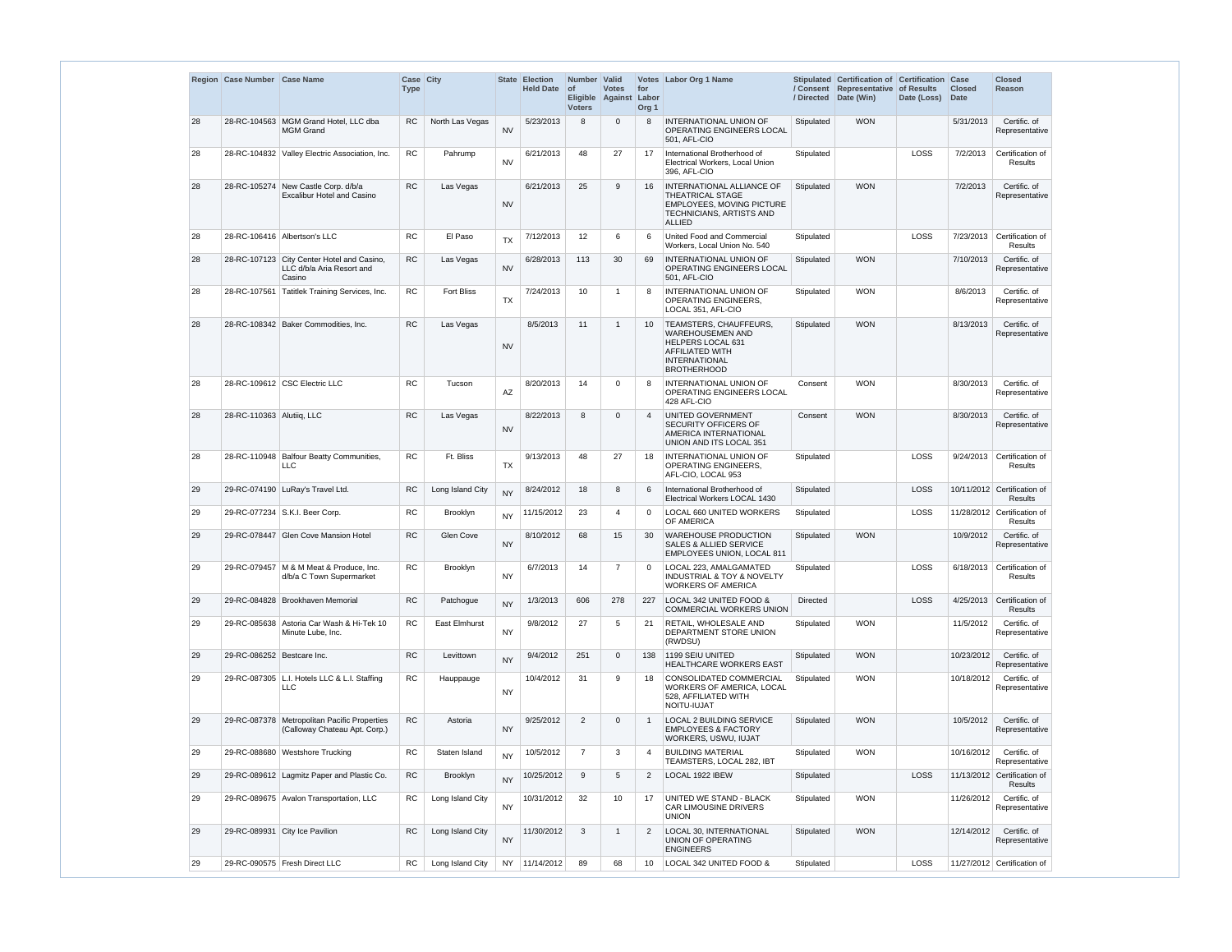|    | Region Case Number Case Name |                                                            | Case City<br><b>Type</b> |                        | <b>State</b> | <b>Election</b><br>Held Date of | Number Valid<br><b>Voters</b> | <b>Votes</b><br>Eligible Against | for<br>Labor<br>Org <sub>1</sub> | Votes Labor Org 1 Name                                                                                | / Directed      | Stipulated Certification of Certification Case<br>/ Consent Representative of Results<br>Date (Win) | Date (Loss) Date | <b>Closed</b> | <b>Closed</b><br>Reason                       |
|----|------------------------------|------------------------------------------------------------|--------------------------|------------------------|--------------|---------------------------------|-------------------------------|----------------------------------|----------------------------------|-------------------------------------------------------------------------------------------------------|-----------------|-----------------------------------------------------------------------------------------------------|------------------|---------------|-----------------------------------------------|
|    |                              |                                                            |                          |                        |              |                                 |                               |                                  |                                  | <b>COMMERCIAL WORKERS UNION</b>                                                                       |                 |                                                                                                     |                  |               | Results                                       |
| 29 | 29-RC-090622                 | Ormond Pk Realty Mgt c/o<br>Jefferson Owners               | <b>RC</b>                | Rockville Centre       | <b>NY</b>    | 11/15/2012                      | $\overline{4}$                | -1                               | $\mathbf{3}$                     | <b>BUILDING SERVICE</b><br><b>EMPLOYEES &amp; FACTORY</b><br>WORKERS, USWU, IUJAT<br>(LOCAL 2)        | Stipulated      | <b>WON</b>                                                                                          |                  | 11/26/2012    | Certific. of<br>Representative                |
| 29 |                              | 29-RC-091222 Sutphin Car Wash                              | <b>RC</b>                | Jamaica                | <b>NY</b>    | 11/21/2012                      | 15                            | 4                                | 9                                | RETAIL, WHOLESALE AND<br>DEPARTMENT STORE UNION<br>(RWDSU)                                            | Stipulated      | <b>WON</b>                                                                                          |                  | 12/4/2012     | Certific. of<br>Representative                |
| 29 | 29-RC-091728 Transcare       |                                                            | RC                       | <b>Brooklyn</b>        | <b>NY</b>    | 11/29/2012                      | 14                            | 10                               | 3                                | AMALAGAMATED TRANSIT<br><b>UNION LOCAL 1181-1061</b>                                                  | Stipulated      |                                                                                                     | LOSS             |               | 12/12/2012 Certification of<br><b>Results</b> |
| 29 |                              | 29-RC-091807 Mount Golda Cemetery Assn.,<br>Inc.           | <b>RC</b>                | Huntington             | <b>NY</b>    | 11/30/2012                      | 2                             | $\Omega$                         | 2                                | LOCAL 947 USWU, I.U.J.A.T.                                                                            | Stipulated      | <b>WON</b>                                                                                          |                  | 1/2/2013      | Certific. of<br>Representative                |
| 29 |                              | 29-RC-091991   Individual Transportation<br>Services, Inc. | RC                       | Brooklyn               | <b>NY</b>    | 5/1/2013                        | 210                           | $\Omega$                         | 17                               | LOCAL 1181-1061,<br>AMALGAMATED TRANSIT<br>UNION, AFL-CIO                                             | Stipulated      | <b>WON</b>                                                                                          |                  | 5/14/2013     | Certific. of<br>Representative                |
| 29 | 29-RC-093759   Kosher World  |                                                            | RC                       | Far Rockaway           | <b>NY</b>    | 2/12/2013                       | 11                            | 6                                | $\Omega$                         | LOCAL 713, International<br><b>Brotherhood of Trade Unions</b>                                        | Stipulated      |                                                                                                     | LOSS             | 3/4/2013      | Certification of<br>Results                   |
| 29 |                              | 29-RC-095510 Stillwell Supply Corp.                        | RC                       | Long Island City       | <b>NY</b>    | 2/7/2013                        | 6                             | $\Omega$                         | 6                                | TEAMSTERS LOCAL UNION NO.<br>456, IBT                                                                 | Stipulated      | <b>WON</b>                                                                                          |                  | 2/25/2013     | Certific. of<br>Representative                |
| 29 |                              | 29-RC-095573 Executive Laundry, LLC                        | RC.                      | Farmingdale            | <b>NY</b>    | 2/1/2013                        | 36                            | 17                               | 19                               | <b>WAREHOUSE PRODUCTION</b><br><b>SALES &amp; ALLIED SERVICE</b><br><b>EMPLOYEES UNION, LOCAL 811</b> | Stipulated      | <b>WON</b>                                                                                          |                  | 2/12/2013     | Certific. of<br>Representative                |
| 29 | 29-RC-095612 Air Serv Corp.  |                                                            | <b>RC</b>                | Flushing               | <b>NY</b>    | 2/1/2013                        | 40                            | 22                               | 13                               | LOCAL 811, U.S.W.U., IUJAT                                                                            | Stipulated      | <b>WON</b>                                                                                          |                  | 2/12/2013     | Certific. of<br>Representative                |
| 29 |                              | 29-RC-096394 Brink's, Incorporated                         | <b>RC</b>                | Brooklyn               | <b>NY</b>    | 2/21/2013                       | 192                           | 136                              | 24                               | FEDERATION OF ARMORED<br><b>CAR WORKERS</b>                                                           | Stipulated      |                                                                                                     | LOSS             | 3/7/2013      | Certification of<br>Results                   |
| 29 | 29-RC-096401                 | Brink's Global Services USA,<br>Incorporated               | <b>RC</b>                | Springfield<br>Gardens | <b>NY</b>    | 2/21/2013                       | 61                            | 49                               | $\overline{7}$                   | FEDERATION OF ARMORED<br><b>CAR WORKERS</b>                                                           | Stipulated      |                                                                                                     | LOSS             | 3/7/2013      | Certification of<br><b>Results</b>            |
| 29 |                              | 29-RC-096645 AFC Industries, Inc.                          | <b>RC</b>                | <b>College Point</b>   | <b>NY</b>    | 2/28/2013                       | 61                            | 22                               | 31                               | LOCAL 338, RETAIL<br><b>WHOLESALE &amp; DEPARTMENT</b><br>STORE UNION, UFCW                           | Stipulated      | <b>WON</b>                                                                                          |                  | 3/12/2013     | Certific. of<br>Representative                |
| 29 | 29-RC-096814                 | North Shore Ambulance and<br>Oxygen Service, Inc.          | <b>RC</b>                | Corona                 | <b>NY</b>    | 2/22/2013                       | 23                            | 12                               | 11                               | <b>LOCAL 805 TEAMSTERS</b>                                                                            | Stipulated      |                                                                                                     | LOSS             | 7/25/2013     | Certification of<br>Results                   |
| 29 |                              | 29-RC-097394 Technology Solutions, Inc.                    | <b>RC</b>                | Brooklyn               | <b>NY</b>    | 5/24/2013                       | 41                            | 31                               | 9                                | <b>INTERNATIONAL</b><br><b>BROTHERHOOD OF</b><br>ELECTRICAL WORKERS, LOCAL<br>1430                    | Stipulated      |                                                                                                     | LOSS             | 6/12/2013     | Certification of<br>Results                   |
| 29 |                              | 29-RC-097847 Seacrest Realty Co., LLC                      | <b>RC</b>                | Queens                 | <b>NY</b>    | 3/21/2013                       | 5                             | 1                                | 2                                | <b>BUILDING SERVICE</b><br><b>EMPLOYEES &amp; FACTORY</b><br>WORKERS, USWU, IUJAT<br>(LOCAL 2)        | Stipulated      | <b>WON</b>                                                                                          |                  | 4/1/2013      | Certific. of<br>Representative                |
| 29 |                              | 29-RC-099421   Modern Facilities Services Inc.             | ${\sf RC}$               | Lake Success           | <b>NY</b>    | 4/5/2013                        | 9                             | $\Omega$                         | 9                                | <b>INTERNATIONAL</b><br><b>BROTHERHOOD OF</b><br><b>TEAMSTERS LOCAL 966</b>                           | Stipulated      | <b>WON</b>                                                                                          |                  | 4/16/2013     | Certific. of<br>Representative                |
| 29 |                              | 29-RC-099693   Opinion Access Corp.                        | <b>RC</b>                | Long Island City       | <b>NY</b>    | 4/22/2013                       | 276                           | 75                               | 11                               | ALL WORKERS LOCAL UNION<br>#1917. WORKERS SOCIAL<br><b>JUSTICE PROJECT</b>                            | <b>Directed</b> |                                                                                                     | LOSS             | 8/15/2013     | Certification of<br>Results                   |
| 29 |                              | 29-RC-100209   Jomar Car Wash Corp.                        | <b>RC</b>                | Flushing               | <b>NY</b>    | 4/24/2013                       | 25                            | -1                               | 23                               | RETAIL, WHOLESALE AND<br>DEPARTMENT STORE UNION<br>(RWDSU)                                            | Stipulated      | <b>WON</b>                                                                                          |                  | 5/13/2013     | Certific. of<br>Representative                |
| 29 |                              | 29-RC-100898 Long Island University                        | <b>RC</b>                | Brooklyn               | <b>NY</b>    | 4/25/2013                       | 55                            | 25                               | 14                               | SPECIAL AND SUPERIOR<br>OFFICERS BENEVOLENT<br><b>ASSOCIATION</b>                                     | Stipulated      |                                                                                                     | LOSS             | 5/6/2013      | Certification of<br>Results                   |
| 29 | 29-RC-102231                 | Catholic Charities Neighborhood<br><b>Services</b>         | <b>RC</b>                | Brooklyn               | <b>NY</b>    | 5/20/2013                       | 5                             | $\Omega$                         | $\overline{4}$                   | LOCAL 888, UNITED FOOD &<br><b>COMMERCIAL WORKERS</b>                                                 | Stipulated      | <b>WON</b>                                                                                          |                  | 6/4/2013      | Certific. of<br>Representative                |
| 29 |                              | 29-RC-102291 Utica Food Market, Corp.                      | ${\sf RC}$               | Brooklyn               | <b>NY</b>    | 5/17/2013                       | 25                            | 14                               | 9                                | LOCAL 338, RETAIL<br><b>WHOLESALE &amp; DEPARTMENT</b><br>STORE UNION, UFCW                           | Stipulated      |                                                                                                     | LOSS             | 6/5/2013      | Certification of<br>Results                   |
| 29 | 29-RC-102301                 | Best Utica Market, Inc.                                    | <b>RC</b>                | Brooklyn               | <b>NY</b>    | 5/17/2013                       | 19                            | 9                                | 10                               | LOCAL 338, RETAIL<br><b>WHOLESALE &amp; DEPARTMENT</b><br>STORE UNION, UFCW                           | Stipulated      | <b>WON</b>                                                                                          |                  | 7/16/2013     | Certific. of<br>Representative                |
| 29 |                              | 29-RC-102811 Yellow Market Corp.                           | <b>RC</b>                | Brooklyn               | <b>NY</b>    | 5/16/2013                       | 20                            | 14                               | 6                                | LOCAL 338, RWDSU/UFCW                                                                                 | Stipulated      |                                                                                                     | LOSS             | 6/5/2013      | Certification of<br>Results                   |
| 29 |                              | 29-RC-102996   Hassel Volvo of Glen Cove                   | RC                       | Glen Cove              | <b>NY</b>    | 5/29/2013                       | 15                            | 5                                | 10                               | Hassel Volvo of Glen Cove                                                                             | Stipulated      | <b>WON</b>                                                                                          |                  | 9/13/2013     | Certific. of<br>Representative                |
| 29 |                              | 29-RC-104015 CJ Fish Market Inc.                           | <b>RC</b>                | Brooklyn               | <b>NY</b>    | 6/3/2013                        | $\overline{4}$                | $\Omega$                         | $\overline{4}$                   | UNITED FOOD & COMMERCIAL<br><b>WORKERS LOCAL 342</b>                                                  | Stipulated      | <b>WON</b>                                                                                          |                  | 6/17/2013     | Certific. of<br>Representative                |
| 29 |                              | 29-RC-104062 Guitar Center Stores, Inc.                    | RC                       | <b>Brooklyn</b>        | ΝY           | 6/7/2013                        | 35                            | 21                               | 9                                | RETAIL WHOLESALE AND                                                                                  | Stipulated      |                                                                                                     | LOSS             | 6/18/2013     | Certification of                              |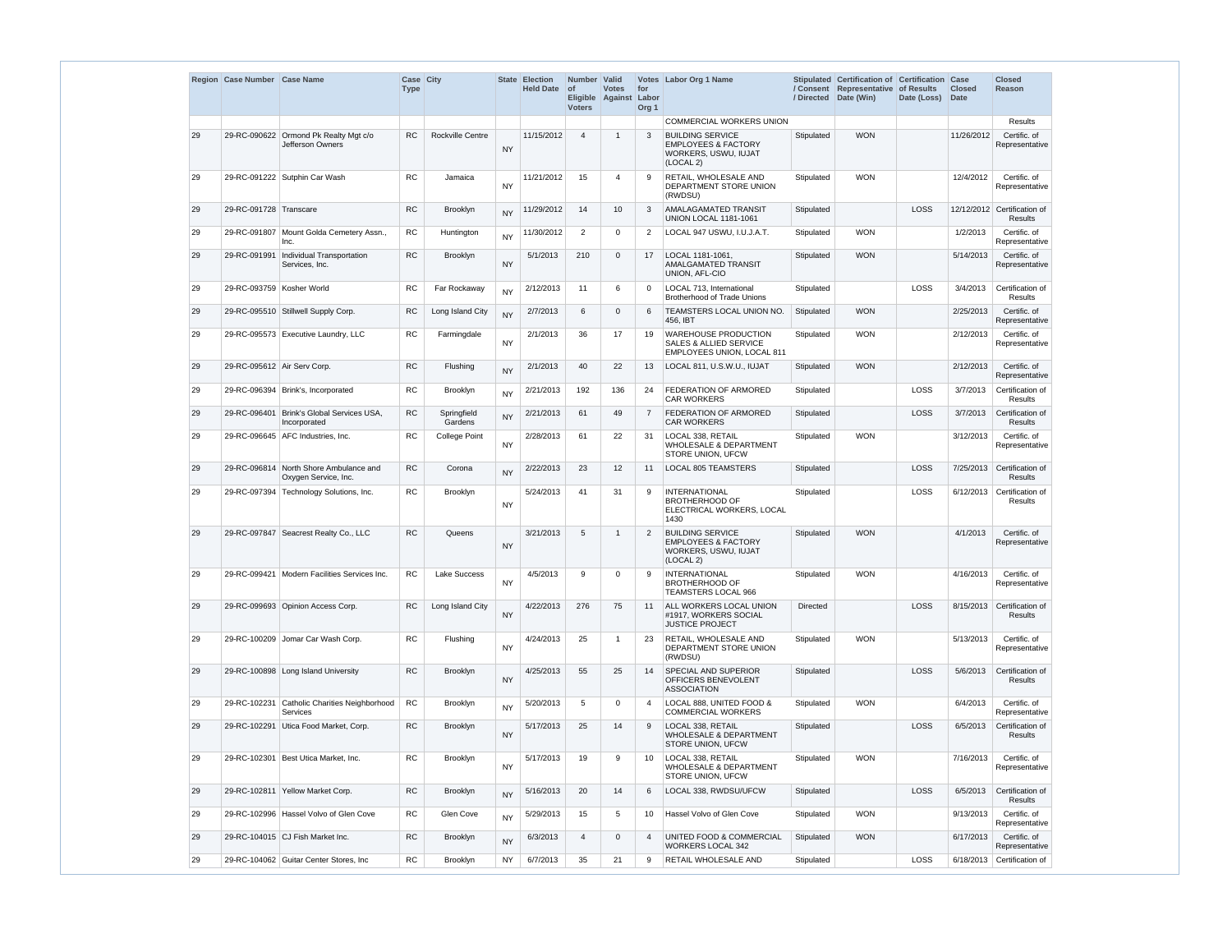|        | Region Case Number Case Name |                                                                                                               | Case City<br><b>Type</b> |                    |           | State Election<br><b>Held Date</b> | Number Valid<br><b>of</b><br><b>Voters</b> | <b>Votes</b><br>Eligible Against | for<br>Labor<br>Org <sub>1</sub> | Votes Labor Org 1 Name                                                                                                  | / Directed | Stipulated Certification of Certification Case<br>/ Consent Representative of Results<br>Date (Win) | Date (Loss) | <b>Closed</b><br><b>Date</b> | <b>Closed</b><br><b>Reason</b>         |
|--------|------------------------------|---------------------------------------------------------------------------------------------------------------|--------------------------|--------------------|-----------|------------------------------------|--------------------------------------------|----------------------------------|----------------------------------|-------------------------------------------------------------------------------------------------------------------------|------------|-----------------------------------------------------------------------------------------------------|-------------|------------------------------|----------------------------------------|
|        |                              |                                                                                                               |                          |                    |           |                                    |                                            |                                  |                                  | DEPARTMENT STORE UNION,<br><b>UFCW</b>                                                                                  |            |                                                                                                     |             |                              | Results                                |
| 29     |                              | 29-RC-104596 Superior Site Work Inc.                                                                          | <b>RC</b>                | Bayshore           | <b>NY</b> | 6/7/2013                           | 9                                          | $\Omega$                         | 6                                | <b>HIGHWAY ROAD AND STREET</b><br><b>CONSTRUCTION LABORERS,</b><br><b>LOCAL 1010</b>                                    | Stipulated | <b>WON</b>                                                                                          |             | 6/18/2013                    | Certific. of<br>Representative         |
| 29     |                              | 29-RC-104798   Loomis Armored US, LLC                                                                         | RC                       | Hicksville         | <b>NY</b> | 6/18/2013                          | 16                                         | 5                                | 9                                | International Union, Security,<br>Police and Fire Professionals of<br>America (SPFPA)                                   | Stipulated | <b>WON</b>                                                                                          |             | 6/28/2013                    | Certific. of<br>Representative         |
| 29     |                              | 29-RC-107208 J.C.A. Food Corp. d/b/a Met<br>Food                                                              | <b>RC</b>                | Jamaica            | <b>NY</b> | 7/19/2013                          | 24                                         | 14                               | 10                               | United Food and Commercial<br><b>Workers Union Local 342</b>                                                            | Stipulated |                                                                                                     | LOSS        | 7/29/2013                    | Certification of<br><b>Results</b>     |
| 29     | 29-RC-107291                 | Borough Park Bakery LLC d/b/a<br>Mezonos Maven Bakery, Lilly's<br>Homestyle Bakeshop, Smilowits<br>Bakery and | <b>RC</b>                | Brooklyn           | <b>NY</b> | 8/15/2013                          | 102                                        | 59                               | 16                               | LOCAL 223, AMALGAMATED<br>INDUSTRIAL & TOY & NOVELTY<br><b>WORKERS OF AMERICA</b>                                       | Stipulated |                                                                                                     | LOSS        | 8/26/2013                    | Certification of<br><b>Results</b>     |
| 29     |                              | 29-RC-107757 Fruit Crown Products, Inc.                                                                       | <b>RC</b>                | Farmingdale        | <b>NY</b> | 8/2/2013                           | 51                                         | 33                               | 5                                | LOCAL 223, AMALGAMATED<br><b>INDUSTRIAL &amp; TOY &amp; NOVELTY</b><br><b>WORKERS OF AMERICA</b>                        | Stipulated |                                                                                                     | LOSS        | 8/13/2013                    | Certification of<br><b>Results</b>     |
| 29     |                              | 29-RC-107854 Metropolitan Enterprises, Inc.                                                                   | RC                       | Brooklyn           | <b>NY</b> | 7/26/2013                          | 11                                         | 4                                | -7                               | <b>BUILDING MATERIAL</b><br>TEAMSTERS LOCAL 282, I.B.T.                                                                 | Stipulated | <b>WON</b>                                                                                          |             | 8/20/2013                    | Certific. of<br>Representative         |
| 29     | 29-RC-108628 City Harvest    |                                                                                                               | <b>RC</b>                | Long Island City   | <b>NY</b> | 8/14/2013                          | 5                                          | 5                                | $\mathbf{0}$                     | LOCAL 804, INTERNATIONAL<br><b>BROTHERHOOD OF</b><br><b>TEAMSTERS</b>                                                   | Stipulated |                                                                                                     | LOSS        | 8/28/2013                    | Certification of<br>Results            |
| 29     |                              | 29-RC-109695 Geller Paper Company, Inc.                                                                       | <b>RC</b>                | Brooklyn           | <b>NY</b> | 8/16/2013                          | 22                                         | 2                                | $\Omega$                         | <b>INTERNATIONAL</b><br>BROTHERHOOD OF TRADE<br>UNIONS LOCAL 713                                                        | Stipulated |                                                                                                     | LOSS        | 8/27/2013                    | Certification of<br>Results            |
| 29     |                              | 29-RC-111298 Lawrence Houses Owners Corp.                                                                     | RC                       | Lawrence           | <b>NY</b> | 9/17/2013                          | 2                                          |                                  | $\overline{1}$                   | LOCAL 621, UNITED AUTO<br><b>WORKERS AMERICA</b>                                                                        | Stipulated |                                                                                                     | LOSS        | 9/30/2013                    | Certification of<br><b>Results</b>     |
| 18, 30 |                              | 30-RC-093965 Clean Coal Solution Services,<br><b>LLC</b>                                                      | RC                       | Madison            | WI        | 1/3/2013                           | $\boldsymbol{\varDelta}$                   | $\Omega$                         | $\overline{4}$                   | International Brotherhood of<br>Electrical Workers, Local 965                                                           | Stipulated | <b>WON</b>                                                                                          |             | 1/11/2013                    | Certific. of<br>Representative         |
| 18, 30 | 30-RC-096287                 | GGNSC Glendale LLC d/b/a<br>Golden Living Center - Colonial<br>Manor                                          | RC                       | Glendale           | WI        | 2/6/2013                           | 25                                         | $\Omega$                         | 17                               | <b>SEIU HEALTHCARE WISCONSIN</b>                                                                                        | Stipulated | <b>WON</b>                                                                                          |             | 2/14/2013                    | Certific. of<br>Representative         |
| 18, 30 |                              | 30-RC-097359 Eastcastle Place, Inc.                                                                           | RC                       | Milwaukee          | WI        | 3/13/2013                          | 41                                         | 17                               | 21                               | SEIU HEALTHCARE WISCONSIN                                                                                               | Stipulated | <b>WON</b>                                                                                          |             | 3/21/2013                    | Certific. of<br>Representative         |
| 18, 30 |                              | 30-RC-098028 Creative Forming, LLC (WI)<br>d/b/a Spartech Packaging<br>Technologies                           | RC                       | Ripon              | WI        | 3/21/2013                          | 108                                        | 73                               | 29                               | International Association of<br>Machinists and Aerospace<br>Workers, AFL-CIO                                            | Stipulated |                                                                                                     | LOSS        |                              | 4/16/2013 Certification of<br>Results  |
| 18, 30 |                              | 30-RC-100245 Midwest Air Traffic Control<br>Service, Inc.                                                     | RC                       | La Crosse          | WI        | 4/17/2013                          | 3                                          |                                  | 2                                | <b>National Air Traffic Controllers</b><br>Association, AFL-CIO                                                         | Stipulated | <b>WON</b>                                                                                          |             | 4/26/2013                    | Certific. of<br>Representative         |
| 18, 30 |                              | 30-RC-105450 MILWAUKEE HEALTH<br>SERVICE SYSTEMS D/B/A<br><b>MADISON HEALTH SERV</b>                          | RC                       | Madison            | WI        | 6/26/2013                          | $5\overline{)}$                            |                                  | $\overline{4}$                   | American Federation of State<br>County and Municipal Employees<br>District Council 40, AFL-CIO, CLC                     | Stipulated | <b>WON</b>                                                                                          |             | 7/5/2013                     | Certific. of<br>Representative         |
| 18, 30 |                              | 30-RC-105450 MILWAUKEE HEALTH<br>SERVICE SYSTEMS D/B/A<br>MADISON HEALTH SERV                                 | <b>RC</b>                | Madison            | WI        | 6/26/2013                          | 12                                         | 3                                | 8                                | American Federation of State<br>County and Municipal Employees<br>District Council 40, AFL-CIO, CLC                     | Stipulated | <b>WON</b>                                                                                          |             | 7/5/2013                     | Certific. of<br>Representative         |
| 18, 30 |                              | 30-RC-107315 United Council of UW Students                                                                    | ${\sf RC}$               | Madison            | WI        | 7/23/2013                          | 12                                         | $\Omega$                         | 10                               | Community Organizers Local 1                                                                                            | Stipulated | <b>WON</b>                                                                                          |             | 7/31/2013                    | Certific. of<br>Representative         |
| 18, 30 |                              | 30-RC-109290 Waste Management of<br>Wisconsin, Inc., Port-o-Let<br>Division                                   | RC                       | Milwaukee          | WI        | 8/16/2013                          | 4                                          |                                  | 3                                | <b>INTERNATIONAL</b><br><b>BROTHERHOOD OF</b><br>TEAMSTERS, GENERAL LOCAL<br><b>UNION NO. 200</b>                       | Stipulated | <b>WON</b>                                                                                          |             | 8/26/2013                    | Certific. of<br>Representative         |
| 31     |                              | 31-RC-008023 GenOn Energy Services, LLC                                                                       | ${\sf RC}$               | Etiwanda           | CA        | 8/9/2013                           | 26                                         | 21                               | $\overline{4}$                   | Utility Workers of America,<br>AFL-CIO                                                                                  | Stipulated |                                                                                                     | LOSS        | 8/20/2013                    | Certification of<br>Results            |
| 31     |                              | 31-RC-087528 Jewish Vocational Service                                                                        | <b>RC</b>                | Los Angeles        | CA        | 9/18/2012                          | 93                                         | 33                               | 34                               | AMERICAN FEDERATION OF<br><b>STATE, COUNTY AND</b><br>MUNICIPAL EMPLOYEES,<br>(AFSCME), LOCAL 800                       | Stipulated | <b>WON</b>                                                                                          | LOSS        | 12/13/2012                   | Certific. of<br>Representative         |
| 31     |                              | 31-RC-087993   Fox Searchlight Pictures, Inc.                                                                 | <b>RC</b>                | Los Angeles        | CA        | 10/16/2012                         | $\overline{7}$                             | 4                                | 3                                | <b>INTERNATIONAL</b><br>CINEMATOGRPHERS GUILD,<br>LOCAL 600 OF THE<br>INTERNATIONAL ALLIANCE OF<br>STAGE AND THEATRICAL | Stipulated |                                                                                                     | LOSS        |                              | 10/25/2012 Certification of<br>Results |
| 31     |                              | 31-RC-088520 CBS Broadcasting Inc., and Los<br>Angeles Television Station KCAL<br>LLC, as Joint Employers     | <b>RC</b>                | <b>Studio City</b> | CA        | 10/9/2012                          | $\overline{4}$                             | $\overline{2}$                   | $\overline{2}$                   | <b>INTERNATIONAL</b><br><b>BROTHERHOOD OF</b><br>ELECTRICAL WORKERS, LOCAL<br>45                                        | Stipulated |                                                                                                     | LOSS        |                              | 10/18/2012 Certification of<br>Results |
| 31     |                              | 31-RC-088605 Univision Television Group, Inc.<br>d/b/a KABE-TV, KUVI-TV,<br>KBTF-TV, KTFB-TV                  | <b>RC</b>                | <b>Bakersfield</b> | CA        | 10/19/2012                         | 15                                         | $\overline{2}$                   | 11                               | NATIONAL ASSOCIATION OF<br><b>BROADCAST EMPLOYEES &amp;</b><br>TECHNICIANS, THE<br>BROADCASTING AND CABLE               | Stipulated | <b>WON</b>                                                                                          |             | 10/30/2012                   | Certific. of<br>Representative         |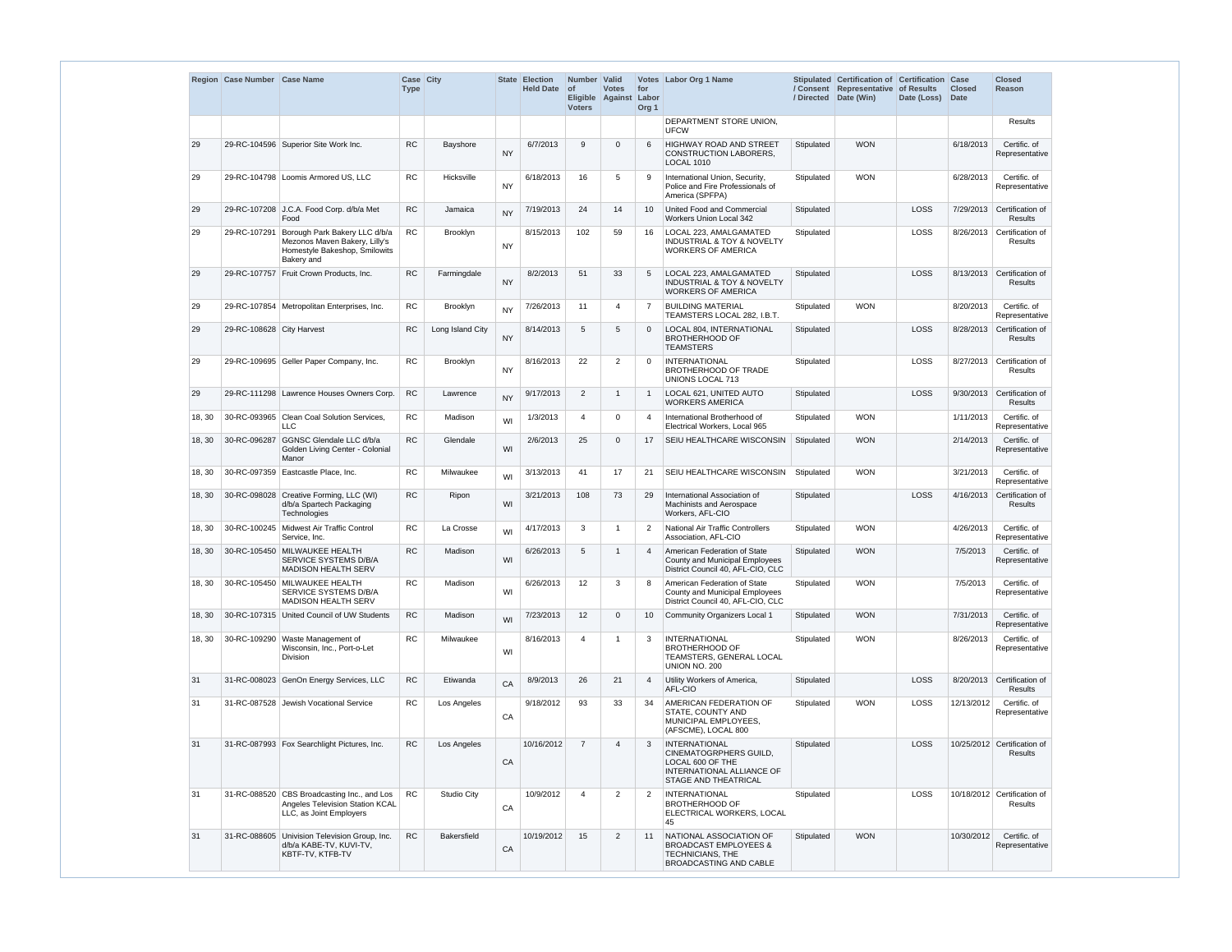|    | Region Case Number Case Name |                                                                                                                      | Case City<br><b>Type</b> |                       |    | <b>State Election</b><br><b>Held Date</b> | Number Valid<br><b>of</b><br><b>Voters</b> | <b>Votes</b><br>Eligible Against | for<br>Labor<br>Org <sub>1</sub> | Votes Labor Org 1 Name                                                                                                                    | / Directed | Stipulated Certification of Certification Case<br>/ Consent Representative of Results<br>Date (Win) | Date (Loss) | <b>Closed</b><br><b>Date</b> | <b>Closed</b><br><b>Reason</b>                |
|----|------------------------------|----------------------------------------------------------------------------------------------------------------------|--------------------------|-----------------------|----|-------------------------------------------|--------------------------------------------|----------------------------------|----------------------------------|-------------------------------------------------------------------------------------------------------------------------------------------|------------|-----------------------------------------------------------------------------------------------------|-------------|------------------------------|-----------------------------------------------|
|    |                              |                                                                                                                      |                          |                       |    |                                           |                                            |                                  |                                  | <b>TELEVISION WOR</b>                                                                                                                     |            |                                                                                                     |             |                              |                                               |
| 31 |                              | 31-RC-088926 The Edward Thomas Hospitality<br>Corp.                                                                  | <b>RC</b>                | Santa Monica          | CA | 10/19/2012                                | 12                                         | $\overline{7}$                   | 5                                | <b>INTERATIONAL UNION OF</b><br>OPERATING ENGINEERS,<br>LOCAL 501                                                                         | Stipulated |                                                                                                     | LOSS        | 1/7/2013                     | Certification of<br><b>Results</b>            |
| 31 | 31-RC-089351                 | Bodega Latina Corporation d/b/a<br>El Super                                                                          | RC                       | <b>ONTARIO</b>        | CA | 10/26/2012                                | 143                                        | 81                               | 40                               | LOCAL UNION 1710,<br><b>INTERNATIONAL</b><br><b>BROTHERHOOD OF</b><br>ELECTRICAL WORKERS,<br>AFL-CIO, CLC                                 | Stipulated |                                                                                                     | LOSS        | 11/6/2012                    | Certification of<br><b>Results</b>            |
| 31 |                              | 31-RC-089637 Univision Television Group, Inc.<br>d/b/a KABE-TV, KUVI-TV,<br>KBTF-TV, KTFB-TV                         | <b>RC</b>                | <b>Bakersfield</b>    | CA | 10/19/2012                                | 6                                          | 2                                | 4                                | NATIONAL ASSOCIATION OF<br><b>BROADCAST EMPLOYEES &amp;</b><br>TECHNICIANS, THE<br><b>BROADCASTING AND CABLE</b><br><b>TELEVISION WOR</b> | Stipulated | <b>WON</b>                                                                                          |             | 10/30/2012                   | Certific. of<br>Representative                |
| 31 |                              | 31-RC-090167 Shandin Hills Behavior Therapy<br>Center                                                                | <b>RC</b>                | San Bernardino        | CA | 11/5/2012                                 | 27                                         | 5                                | 18                               | SEIU UNITED LONG TERM CARE<br><b>WORKERS</b>                                                                                              | Stipulated | <b>WON</b>                                                                                          |             | 11/15/2012                   | Certific. of<br>Representative                |
| 31 | 31-RC-090561                 | Dignity Health d/b/a Arroyo<br><b>Grande Community Hospital</b>                                                      | <b>RC</b>                | Arroyo Grande         | CA | 10/16/2012                                | 109                                        | 29                               | 60                               | <b>SERVICE EMPLOYEES</b><br>INTERNATIONAL UNION UNITED<br><b>HEALTHCARE WORKERS -</b><br><b>WEST</b>                                      | Stipulated | <b>WON</b>                                                                                          |             | 10/25/2012                   | Certific. of<br>Representative                |
| 31 | 31-RC-090801                 | <b>BCI Bottling Company of Los</b><br>Angeles d/b/a The Coca-Cola<br>Bottling Company of Los<br>Angeles              | <b>RC</b>                | Ventura               | CA | 11/15/2012                                | 34                                         | 19                               | 13                               | <b>TEAMSTERS LOCAL UNION NO.</b><br><b>186. INTERNATIONAL</b><br><b>BROTHERHOOD OF</b><br><b>TEAMSTERS</b>                                | Stipulated |                                                                                                     | LOSS        |                              | 11/27/2012 Certification of<br><b>Results</b> |
| 31 | 31-RC-090851                 | Sunbridge Braswell Enterprises,<br>Inc. dba Sierra Vista                                                             | <b>RC</b>                | Highland              | CA | 11/19/2012                                | 88                                         | 30                               | 48                               | SEIU UNITED LONG TERM CARE<br><b>WORKERS</b>                                                                                              | Stipulated | <b>WON</b>                                                                                          |             | 11/28/2012                   | Certific. of<br>Representative                |
| 31 |                              | 31-RC-091063 The Edward Thomas Hospitality<br>Corp.                                                                  | RC                       | Santa Monica          | CA | 2/8/2013                                  | 16                                         | 12                               | 2                                | <b>INTERNATIONAL UNION OF</b><br><b>OPERATING ENGINEERS.</b><br>LOCAL 501, AFL-CIO                                                        | Stipulated |                                                                                                     | LOSS        | 2/20/2013                    | Certification of<br>Results                   |
| 31 |                              | 31-RC-091692 NRG Energy Services, LLC                                                                                | <b>RC</b>                | Nipton                | CA | 11/8/2012                                 | 33                                         | 16                               | 15                               | <b>INTERNATIONAL</b><br><b>BROTHERHOOD OF</b><br>ELECTRICAL WORKERS, IBEW<br>#47, AFL-CIO, CLC                                            | Stipulated |                                                                                                     | LOSS        |                              | 11/27/2012 Certification of<br><b>Results</b> |
| 31 |                              | 31-RC-091695 Sysco Ventura, Inc.                                                                                     | <b>RC</b>                | <b>VENTURA</b>        | CA | 11/15/2012                                | $\overline{4}$                             | -1                               | 3                                | <b>TEAMSTERS LOCAL UNION 186.</b><br><b>INTERNATIONAL</b><br><b>BROTHERHOOD OF</b><br><b>TEAMSTERS</b>                                    | Stipulated | <b>WON</b>                                                                                          |             | 11/27/2012                   | Certific. of<br>Representative                |
| 31 |                              | 31-RC-093728 Sunbridge Braswell Enterprises,<br>Inc. d/b/a Sierra Vista                                              | RC                       | Highland              | CA | 2/4/2013                                  | $\Delta$                                   | $\Omega$                         |                                  | SERVICE EMPLOYEES<br>INTERNATIONAL UNION, LOCAL<br><b>121RN</b>                                                                           | Directed   | <b>WON</b>                                                                                          |             | 2/13/2013                    | Certific. of<br>Representative                |
| 31 |                              | 31-RC-093803 Ventura Foods, LLC                                                                                      | <b>RC</b>                | Ontario               | CA | 1/4/2013                                  | 10                                         | 6                                | $\overline{4}$                   | TEAMSTERS LOCAL UNION NO.<br>630, INTERNATIONAL<br><b>BROTHERHOOD OF</b><br><b>TEAMSTERS</b>                                              | Stipulated |                                                                                                     | LOSS        | 1/15/2013                    | Certification of<br>Results                   |
| 31 |                              | 31-RC-096141 MV Transportation, Inc.                                                                                 | ${\sf RC}$               | Sylmar                | CA | 2/13/2013                                 | $\overline{4}$                             | $\mathbf 0$                      | 2                                | TEAMSTERS UNION LOCAL 848                                                                                                                 | Stipulated | <b>WON</b>                                                                                          |             | 3/12/2013                    | Certific. of<br>Representative                |
| 31 |                              | 31-RC-096319 MOTT'S LLP known as Dr<br>Pepper Snapple Group                                                          | ${\sf RC}$               | Victorville           | CA | 2/22/2013                                 | 23                                         | $\overline{2}$                   | 21                               | <b>MACHINISTS DISTRICT LODGE</b><br>NO. 947                                                                                               | Stipulated | <b>WON</b>                                                                                          |             | 3/5/2013                     | Certific. of<br>Representative                |
| 31 |                              | 31-RC-097352   TGC, LLC d/b/a Golf Channel                                                                           | <b>RC</b>                | <b>Universal City</b> | CA | 3/22/2013                                 | 236                                        | 70                               | 89                               | INTERNATIONAL ALLIANCE OF<br><b>THEATRICAL STAGE</b><br>EMPLOYEES, MOVING PICTURE<br>TECHNICANS, ARTISTS AND<br><b>ALLIED</b>             | Directed   | <b>WON</b>                                                                                          |             | 5/16/2013                    | Certific. of<br>Representative                |
| 31 |                              | 31-RC-098458 Allied West Paper Corporation                                                                           | <b>RC</b>                | Fontana               | CA | 3/27/2013                                 | 67                                         | 35                               | 23                               | <b>TEAMSTERS, CHAUFFEURS,</b><br>WAREHOUSEMEN, INDUSTRIAL<br>AND ALLIED WORKERS OF<br>AMERICA, LOCAL 166,<br><b>INTERNATIO</b>            | Stipulated |                                                                                                     | LOSS        | 7/9/2013                     | Certification of<br>Results                   |
| 31 |                              | 31-RC-099786 AEP Industries, Inc.                                                                                    | <b>RC</b>                | Chino                 | CA | 4/18/2013                                 | 132                                        | 82                               | 32                               | <b>INTERNATIONAL</b><br><b>BROTHERHOOD OF</b><br>TEAMSTERS, LOCAL 63                                                                      | Stipulated |                                                                                                     | LOSS        | 5/9/2013                     | Certification of<br>Results                   |
| 31 |                              | 31-RC-100276 Continental Installation                                                                                | <b>RC</b>                | North Hollywood       | CA | 4/16/2013                                 | 28                                         | 20                               | 8                                | <b>CABINET MAKERS MILLMEN</b><br>AND INDUSTRIAL CARPENTERS<br>LOCAL 721                                                                   | Stipulated |                                                                                                     | LOSS        | 4/25/2013                    | Certification of<br><b>Results</b>            |
| 31 | 31-RC-100477                 | <b>Bombardier Mass Transit</b><br>Corporation                                                                        | <b>RC</b>                | Los Angeles           | CA | 4/19/2013                                 | 116                                        | 27                               | 80                               | SHEET METAL WORKERS'<br>INTERNATIONAL ASSOCIATION<br>LOCAL UNION NO. 170                                                                  | Stipulated | <b>WON</b>                                                                                          |             | 5/20/2013                    | Certific. of<br>Representative                |
| 31 |                              | 31-RC-102254 Hesperia Area Building Materials<br>LP, a limited partnership, dba<br><b>Westside Building Material</b> | <b>RC</b>                | Hesperia              | CA | 5/17/2013                                 | $\overline{7}$                             | 2                                | 5                                | <b>GENERAL TRUCK DRIVERS,</b><br>OFFICE, FOOD & WAREHOUSE<br>UNION, TEAMSTERS LOCAL 952,<br>INTERNATIONAL BROTHERHO                       | Stipulated | <b>WON</b>                                                                                          |             | 5/29/2013                    | Certific. of<br>Representative                |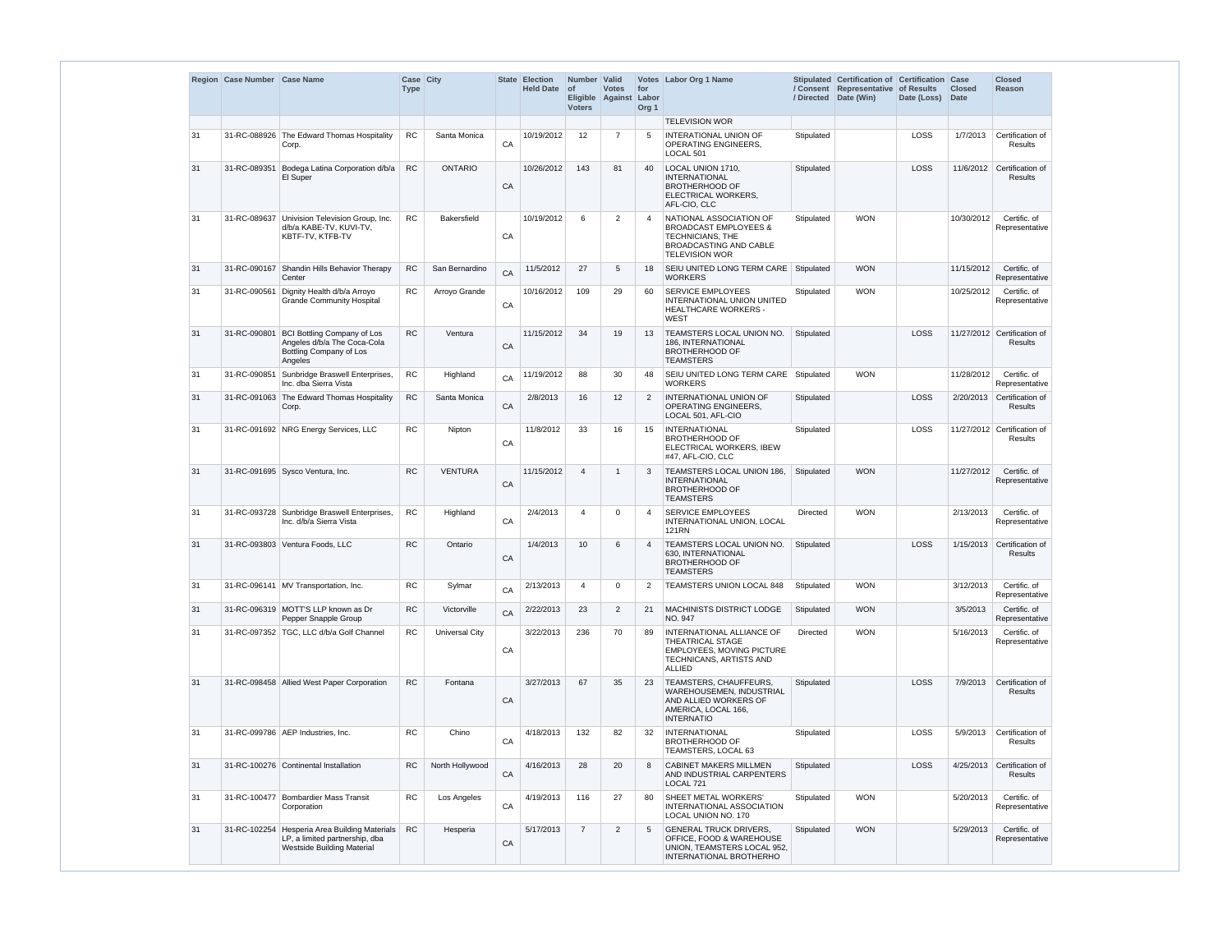|    | Region Case Number Case Name |                                                                                                                | Case City<br><b>Type</b> |                      |            | State Election<br><b>Held Date</b> | Number Valid<br>$\circ$ f<br><b>Voters</b> | <b>Votes</b><br>Eligible Against | for<br>Labor<br>Org <sub>1</sub> | Votes Labor Org 1 Name                                                                                                                       |                 | Stipulated Certification of Certification Case<br>/ Consent Representative of Results<br>/ Directed Date (Win) | Date (Loss) | <b>Closed</b><br><b>Date</b> | <b>Closed</b><br>Reason                       |
|----|------------------------------|----------------------------------------------------------------------------------------------------------------|--------------------------|----------------------|------------|------------------------------------|--------------------------------------------|----------------------------------|----------------------------------|----------------------------------------------------------------------------------------------------------------------------------------------|-----------------|----------------------------------------------------------------------------------------------------------------|-------------|------------------------------|-----------------------------------------------|
| 31 |                              | 31-RC-103359 Dairy Farmers of America                                                                          | RC                       | Ventura              | CA         | 6/12/2013                          | 80                                         | 58                               | 15                               | TEAMSTERS LOCAL UNION NO.<br>186                                                                                                             | Directed        |                                                                                                                | LOSS        | 6/21/2013                    | Certification of<br>Results                   |
| 31 |                              | 31-RC-103460 ABM Services, Inc.                                                                                | <b>RC</b>                | <b>Bakersfield</b>   | CA         | 6/13/2013                          | 25                                         | $\overline{0}$                   | 20                               | <b>LABORERS' INTERNATIONAL</b><br>UNION OF NORTH AMERICA.<br>LOCAL 220, AFFILIATED WITH<br>THE SOUTHERN CALIFORNIA D                         | <b>Directed</b> | <b>WON</b>                                                                                                     |             | 7/12/2013                    | Certific. of<br>Representative                |
| 31 |                              | 31-RC-105357 Grand Exalted Productions, Inc.                                                                   | <b>RC</b>                | Los Angeles          | ${\sf CA}$ | 8/7/2013                           | 16                                         | 8                                | 6                                | The Animation Guild and Affiliated<br><b>Optical Electronic and Graphic</b><br>Arts, Local 839 IATSE                                         | Directed        |                                                                                                                | LOSS        | 9/4/2013                     | Certification of<br>Results                   |
| 31 |                              | 31-RC-107272 Cintas Corporation No. 3                                                                          | <b>RC</b>                | El Segundo           | CA         | 7/19/2013                          | 32                                         | 19                               | 11                               | <b>WHOLESALE DELIVERY</b><br><b>DRIVERS, GENERAL TRUCK</b><br>DRIVERS, CHAUFFEURS,<br><b>WAREHOUSE, SALES, AND</b><br><b>INDUSTRIAL ALLI</b> | Stipulated      |                                                                                                                | LOSS        |                              | 7/30/2013 Certification of<br><b>Results</b>  |
| 31 |                              | 31-RC-108455 Dignity Health d/b/a St.<br><b>Bernardine Medical Center</b>                                      | <b>RC</b>                | San Bernardino       | CA         | 7/25/2013                          | 74                                         | 4                                | 53                               | SEIU UNITED HEALTHCARE<br><b>WORKERS - WEST</b>                                                                                              | Stipulated      | <b>WON</b>                                                                                                     |             | 8/6/2013                     | Certific. of<br>Representative                |
| 31 | 31-RC-108890                 | Republic Waste Services of<br>Southern California, LLC                                                         | <b>RC</b>                | Colton               | CA         | 8/12/2013                          | 11                                         |                                  | 10                               | <b>PACKAGE AND GENERAL</b><br>UTILITY DRIVERS, TEAMSTERS<br>LOCAL UNION NO. 396                                                              | Stipulated      | <b>WON</b>                                                                                                     |             | 8/21/2013                    | Certific. of<br>Representative                |
| 31 |                              | 31-RC-109341 Providence Health System<br>Southern California, d/b/a<br>Providence Holy Cross Medical<br>Center | <b>RC</b>                | <b>Mission Hills</b> | CA         | 8/23/2013                          | 803                                        | 383                              | 249                              | <b>SEIU UNITED HEALTHCARE</b><br><b>WORKERS - WEST</b>                                                                                       | Stipulated      |                                                                                                                | LOSS        | 9/4/2013                     | Certification of<br>Results                   |
| 31 | 31-RC-109728                 | <b>BCI Coca-Cola Bottling</b><br>Company of Los Angeles                                                        | RC                       | Chino                | CA         | 8/23/2013                          | 19                                         | 13                               | 6                                | BOTTLERS, BEER DRIVERS,<br>SALESMEN, WAREHOUSEMEN,<br>AND HELPERS, BREWERS,<br>MALTSTERS, YEAST WORKERS<br>AND C                             | Stipulated      |                                                                                                                | LOSS        | 9/4/2013                     | Certification of<br><b>Results</b>            |
| 32 |                              | 32-RC-005828 Kronos Foods Corp., d/b/a Rain<br><b>Creek Baking Company</b>                                     | <b>RC</b>                | Madera               | CA         | 9/28/2012                          | 179                                        | 153                              | 19                               | BAKERY, CONFECTIONERY,<br><b>TOBACCO WORKERS &amp; GRAIN</b><br>MILLERS UNION LOCAL 85,<br>BAKERY, CONFECTIONERY,<br><b>TOBAC</b>            | Stipulated      |                                                                                                                | LOSS        |                              | 10/11/2012 Certification of<br>Results        |
| 32 |                              | 32-RC-087431 Harbor Rail Services of<br>California, Inc. d/b/a Harbor<br>Services Company                      | <b>RC</b>                | Folsom               | CA         | 9/27/2012                          | 38                                         | 21                               | 14                               | <b>INTERNATIONAL ASSOCIATION</b><br>OF MACHINISTS & AEROSPACE<br>WORKERS, DISTRICT LODGE<br>19. AFL-CIO                                      | Stipulated      |                                                                                                                | LOSS        |                              | 10/16/2012 Certification of<br>Results        |
| 32 |                              | 32-RC-089299 RC Power, Inc.                                                                                    | <b>RC</b>                | Los Gatos            | CA         | 10/19/2012                         | 18                                         | 8                                |                                  | <b>INTERNATIONAL</b><br><b>BROTHERHOOD OF</b><br>ELECTRICAL WORKERS LOCAL<br><b>UNION 332</b>                                                | Stipulated      |                                                                                                                | LOSS        |                              | 12/7/2012 Certification of<br><b>Results</b>  |
| 32 |                              | 32-RC-089420 Foothill Packing Inc.                                                                             | <b>RC</b>                | Salinas              | CA         | 10/19/2012                         | 70                                         | 16                               | 29                               | TEAMSTERS LOCAL UNION NO.<br>890. INTERNATIONAL<br><b>BROTHERHOOD OF</b><br><b>TEAMSTERS</b>                                                 | Stipulated      | <b>WON</b>                                                                                                     |             | 11/19/2012                   | Certific. of<br>Representative                |
| 32 |                              | 32-RC-090076   Ralph J. Serpa & Sons, Inc.                                                                     | <b>RC</b>                | Turlock              | CA         | 11/7/2012                          | 33                                         | 14                               | 16                               | TEAMSTERS LOCAL 386,<br><b>INTERNATIONAL</b><br><b>BROTHERHOOD OF</b><br><b>TEAMSTERS</b>                                                    | Stipulated      | <b>WON</b>                                                                                                     |             | 1/18/2013                    | Certific. of<br>Representative                |
| 32 |                              | 32-RC-090886 Southern Monterey County<br>Memorial Hospital, Inc. d/b/a<br>George L. Mee Memorial<br>Hospital   | <b>RC</b>                | King City            | CA         | 11/16/2012                         | 284                                        | 129                              | 129                              | NATIONAL UNION OF<br><b>HEALTHCARE WORKERS,</b><br><b>AFFILIATED WITH CALIFORNIA</b><br><b>NURSES ASSOCIATION,</b><br>AFL-CIO (NUHW,         | Stipulated      |                                                                                                                | LOSS        | 5/7/2013                     | Certification of<br><b>Results</b>            |
| 32 | 32-RC-091053 Sutter Health   |                                                                                                                | <b>RC</b>                | Livermore            | CA         | 11/20/2012                         | 29                                         | 14                               | 12                               | <b>ENGINEERS AND SCIENTISTS</b><br>OF CALIFORNIA, LOCAL 20,<br>INTERNATIONAL FEDERATION<br>OF PROFESSIONAL AND TECHN                         | Stipulated      |                                                                                                                | LOSS        |                              | 11/28/2012 Certification of<br><b>Results</b> |
| 32 |                              | 32-RC-091475 Purple Communications, Inc.                                                                       | ${\sf RC}$               | Oakland              | CA         | 11/28/2012                         | 22                                         | 4                                | 12                               | <b>COMMUNICATIONS WORKERS</b><br>OF AMERICA, AFL-CIO                                                                                         | Stipulated      | <b>WON</b>                                                                                                     |             | 12/6/2012                    | Certific. of<br>Representative                |
| 32 |                              | 32-RC-091481 Garda CL West, Inc.                                                                               | ${\sf RC}$               | Oakland              | CA         | 11/28/2012                         | 60                                         | 18                               | 32                               | <b>INTERNATIONAL UNION</b><br>SECURITY POLICE AND FIRE<br>PROFESSIONALS OF AMERICA<br>(SPFPA)                                                | Stipulated      | <b>WON</b>                                                                                                     |             | 12/6/2012                    | Certific. of<br>Representative                |
| 32 |                              | 32-RC-092758 O'Connor Hospital, Inc.                                                                           | <b>RC</b>                | San Jose             | CA         | 12/10/2012                         | 35                                         | 4                                | 25                               | <b>ENGINEERS AND SCIENTISTS</b><br>OF CALIFORNIA, LOCAL 20,<br>INTERNATIONAL FEDERATION<br>OF PROFESSIONAL AND TECHN                         | Stipulated      | <b>WON</b>                                                                                                     |             | 12/18/2012                   | Certific. of<br>Representative                |
| 32 |                              | 32-RC-092773 Hayward Sisters Hospital, a<br>California Corporation d/b/a St.<br>Rose Hospital                  | ${\sf RC}$               | Hayward              | CA         | 12/18/2012                         | 268                                        | 21                               | 205                              | California Nurses<br>Association/National Nurses United<br>(CNA/NNU                                                                          | Stipulated      | <b>WON</b>                                                                                                     |             | 12/27/2012                   | Certific. of<br>Representative                |
| 32 |                              | 32-RC-095995 CSK Auto, Inc. d/b/a O'Reilly                                                                     | <b>RC</b>                | <b>ANTIOCH</b>       | CA         | 2/19/2013                          | 22                                         | 13                               | $\overline{7}$                   | TEAMSTERS LOCAL NO. 315                                                                                                                      | Stipulated      |                                                                                                                | LOSS        |                              | 2/27/2013 Certification of                    |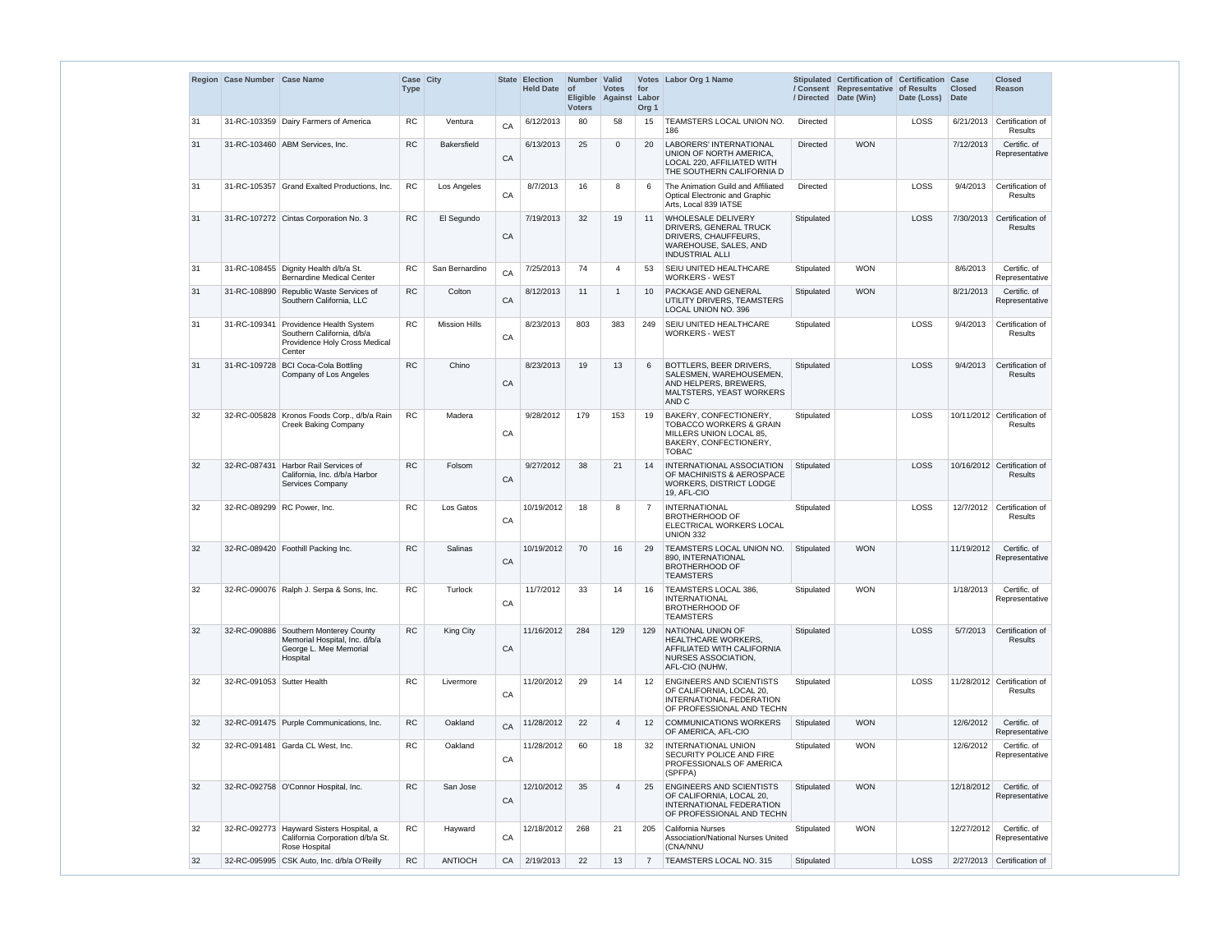|    | Region Case Number Case Name |                                                                           | Case City<br><b>Type</b> |                  |           | State Election<br><b>Held Date</b> | Number Valid<br>$ $ of<br><b>Voters</b> | <b>Votes</b><br>Eligible Against | for<br>Labor<br>Org <sub>1</sub> | Votes Labor Org 1 Name                                                                                                             |            | Stipulated Certification of Certification Case<br>/ Consent Representative of Results<br>/ Directed Date (Win) | Date (Loss) | <b>Closed</b><br>Date | <b>Closed</b><br>Reason               |
|----|------------------------------|---------------------------------------------------------------------------|--------------------------|------------------|-----------|------------------------------------|-----------------------------------------|----------------------------------|----------------------------------|------------------------------------------------------------------------------------------------------------------------------------|------------|----------------------------------------------------------------------------------------------------------------|-------------|-----------------------|---------------------------------------|
|    |                              | <b>Auto Parts</b>                                                         |                          |                  |           |                                    |                                         |                                  |                                  | A/W INTERNATIONAL<br><b>BROTHERHOOD OF</b><br><b>TEAMSTERS</b>                                                                     |            |                                                                                                                |             |                       | <b>Results</b>                        |
| 32 | 32-RC-097284   Safeway, Inc. |                                                                           | <b>RC</b>                | <b>TRACY</b>     | CA        | 2/27/2013                          | 10                                      | 5                                | 5                                | <b>GENERAL TEAMSTERS LOCAL</b><br>UNION 439, INTERNATIONAL<br><b>BROTHERHOOD OF</b><br><b>TEAMSTERS</b>                            | Stipulated |                                                                                                                | LOSS        | 3/7/2013              | Certification of<br>Results           |
| 32 |                              | 32-RC-101049 MBKT Corp., d/b/a Mike Counsil<br>Electric, Inc.             | <b>RC</b>                | San Jose         | CA        | 5/3/2013                           | 5                                       | $\Omega$                         | $\overline{4}$                   | <b>INTERNATIONAL</b><br><b>BROTHERHOOD OF</b><br>ELECTRICAL WORKERS LOCAL<br><b>UNION 332</b>                                      | Stipulated | <b>WON</b>                                                                                                     |             | 5/13/2013             | Certific. of<br>Representative        |
| 32 |                              | 32-RC-102682 Mission Hope Day Program, LLC                                | <b>RC</b>                | Dublin           | CA        | 5/24/2013                          | 153                                     | 66                               | 81                               | <b>SERVICE EMPLOYEES</b><br>INTERNATIONAL UNION LOCAL<br>1021                                                                      | Stipulated | <b>WON</b>                                                                                                     |             | 6/3/2013              | Certific. of<br>Representative        |
| 32 | 32-RC-102697                 | Waste Management of Nevada,<br>Inc. d/b/a Capital Sanitation Co.,<br>Inc. | <b>RC</b>                | Carson City      | <b>NV</b> | 5/24/2013                          | 35                                      | 12                               | 20                               | TEAMSTERS, CHAUFFEURS,<br><b>WAREHOUSEMEN &amp; HELPERS</b><br>AND PROFESSIONAL,<br>CLERICAL, PUBLIC AND<br><b>MISCELLANEOUS E</b> | Stipulated | <b>WON</b>                                                                                                     |             | 6/3/2013              | Certific. of<br>Representative        |
| 32 |                              | 32-RC-103027 Pepsi Beverages Company                                      | <b>RC</b>                | SUNNYVALE        | CA        | 5/22/2013                          | 13                                      | 3                                | 10                               | TEAMSTERS LOCAL NO. 853,<br><b>INTERNATIONAL</b><br><b>BROTHERHOOD OF</b><br><b>TEAMSTERS</b>                                      | Stipulated | <b>WON</b>                                                                                                     |             | 5/30/2013             | Certific. of<br>Representative        |
| 32 |                              | 32-RC-104336 TRM Corporation d/b/a Superior<br>Tile & Stone               | <b>RC</b>                | San Leandro      | CA        | 6/11/2013                          | 5                                       | $\Omega$                         | $\overline{4}$                   | <b>BRICKLAYERS AND ALLIED</b><br>CRAFTWORKERS LOCAL UNION<br>NO. 3, INTERNATIONAL UNION<br>OF BRICKLAYERS AND ALLIED               | Stipulated | <b>WON</b>                                                                                                     |             | 7/8/2013              | Certific. of<br>Representative        |
| 32 |                              | 32-RC-105664 Ryder Integrated Logistics, Inc.                             | <b>RC</b>                | <b>STOCKTON</b>  | CA        | 6/27/2013                          | 158                                     | 89                               | 36                               | <b>GENERAL TEAMSTERS LOCAL</b><br><b>439 INTERNATIONAL</b><br>BROTHERHOOD OF<br><b>TEAMSTERS</b>                                   | Stipulated |                                                                                                                | LOSS        | 7/8/2013              | Certification of<br>Results           |
| 32 |                              | 32-RC-106196 GCA Services Group, Inc.                                     | <b>RC</b>                | Seaside          | CA        | 7/2/2013                           | 23                                      | $\boldsymbol{\Delta}$            | 16                               | <b>GENERAL TEAMSTERS LOCAL</b><br>912. INTERNATIONAL<br><b>BROTHERHOOD OF</b><br>TEAMSTERS, CTW                                    | Stipulated | <b>WON</b>                                                                                                     |             | 7/10/2013             | Certific. of<br>Representative        |
| 32 |                              | 32-RC-106465 Livermore Auto Group, Inc.                                   | <b>RC</b>                | <b>LIVERMORE</b> | CA        | 7/16/2013                          | 22                                      | 7                                | 12                               | <b>EAST BAY AUTOMOTIVE</b><br>MACHINISTS LODGE NO. 1546.<br><b>DISTRICT LODGE 190</b>                                              | Stipulated | <b>WON</b>                                                                                                     |             | 8/16/2013             | Certific. of<br>Representative        |
| 32 |                              | 32-RC-106833 Life Chiropractic College West<br>Incorporated               | <b>RC</b>                | <b>HAYWARD</b>   | CA        | 7/11/2013                          | 54                                      | 10                               | 28                               | CALIFORNIA FEDERATION OF<br>TEACHERS, AMERICAN<br>FEDERATION OF TEACHERS,<br>AFL-CIO                                               | Stipulated | <b>WON</b>                                                                                                     |             | 7/19/2013             | Certific. of<br>Representative        |
| 32 |                              | 32-RC-106989 Perfection Pet Foods, LLC                                    | ${\sf RC}$               | <b>VISALIA</b>   | CA        | 8/6/2013                           | 23                                      | 22                               | $\overline{0}$                   | <b>GENERAL TEAMSTERS,</b><br>WAREHOUSEMEN, CANNERY<br>WORKERS AND HELPERS,<br>TULARE AND KINGS COUNTIES.<br>CALIFORNIA,            | Directed   |                                                                                                                | LOSS        | 8/20/2013             | Certification of<br>Results           |
| 32 |                              | 32-RC-107211 SSA Terminals, LLC                                           | <b>RC</b>                | <b>OAKLAND</b>   | CA        | 7/11/2013                          | 65                                      | $\Omega$                         | 51                               | <b>MACHINISTS AUTOMOTIVE</b><br>TRADES DISTRICT LODGE NO.<br>190, MACHINISTS PENINSULA<br>LODGE NO. 1414, INTERNATI                | Stipulated | <b>WON</b>                                                                                                     |             | 7/19/2013             | Certific. of<br>Representative        |
| 32 |                              | 32-RC-107263 SSA Terminals, LLC                                           | <b>RC</b>                | <b>OAKLAND</b>   | CA        | 7/11/2013                          | 4                                       | $\Omega$                         | $\overline{4}$                   | TEAMSTERS LOCAL 853,<br><b>INTERNATIONAL</b><br><b>BROTHERHOOD OF</b><br><b>TEAMSTERS</b>                                          | Stipulated | <b>WON</b>                                                                                                     |             | 7/19/2013             | Certific. of<br>Representative        |
| 32 |                              | 32-RC-107562 Cintas Corporation No. 2                                     | <b>RC</b>                | Fremont          | CA        | 8/9/2013                           | 37                                      | 23                               | 9                                | LOCAL 70, BROTHERHOOD OF<br>TEAMSTERS, AUTO TRUCK<br>DRIVERS, LINE DRIVERS, CAR<br>HAULERS AND HELPERS,<br><b>ALAME</b>            | Stipulated |                                                                                                                | LOSS        |                       | 8/19/2013 Certification of<br>Results |
| 32 |                              | 32-RC-107652 Dole Packaged Foods, LLC                                     | <b>RC</b>                | <b>STOCKTON</b>  | CA        | 7/26/2013                          | 29                                      | 10                               | 19                               | <b>GENERAL TEAMSTERS LOCAL</b><br>439, INTERNATIONAL<br><b>BROTHERHOOD OF</b><br><b>TEAMSTERS</b>                                  | Stipulated | <b>WON</b>                                                                                                     |             | 8/5/2013              | Certific. of<br>Representative        |
| 32 |                              | 32-RC-107944 Durham School Services, L.P.                                 | RC                       | Hayward          | CA        | 8/6/2013                           | 6                                       | $\overline{\mathbf{1}}$          | 5                                | <b>MACHINISTS AUTOMOTIVE</b><br>TRADES LOCAL 1101, DISTRICT<br>LODGE NO. 190                                                       | Stipulated | <b>WON</b>                                                                                                     |             | 8/15/2013             | Certific. of<br>Representative        |
| 32 | 32-RC-108001                 | Independent Brewers United<br>Corporation                                 | ${\sf RC}$               | <b>BERKELEY</b>  | CA        | 8/7/2013                           | 15                                      | 3                                | 12                               | BREWERY, SODA AND MINERAL<br><b>WATER BOTTLERS OF</b><br>CALIFORNIA, LOCAL UNION NO.<br>896 OF THE INTERNATIONAL<br><b>BRO</b>     | Stipulated | <b>WON</b>                                                                                                     |             | 8/15/2013             | Certific. of<br>Representative        |
| 32 |                              | 32-RC-108103 Ray Properties Kit Carson, Inc.,                             | <b>RC</b>                | <b>JACKSON</b>   | CA        | 8/7/2013                           | 68                                      | 13                               | 33                               | <b>SERVICE EMPLOYEES</b>                                                                                                           | Stipulated | <b>WON</b>                                                                                                     |             | 8/15/2013             | Certific. of                          |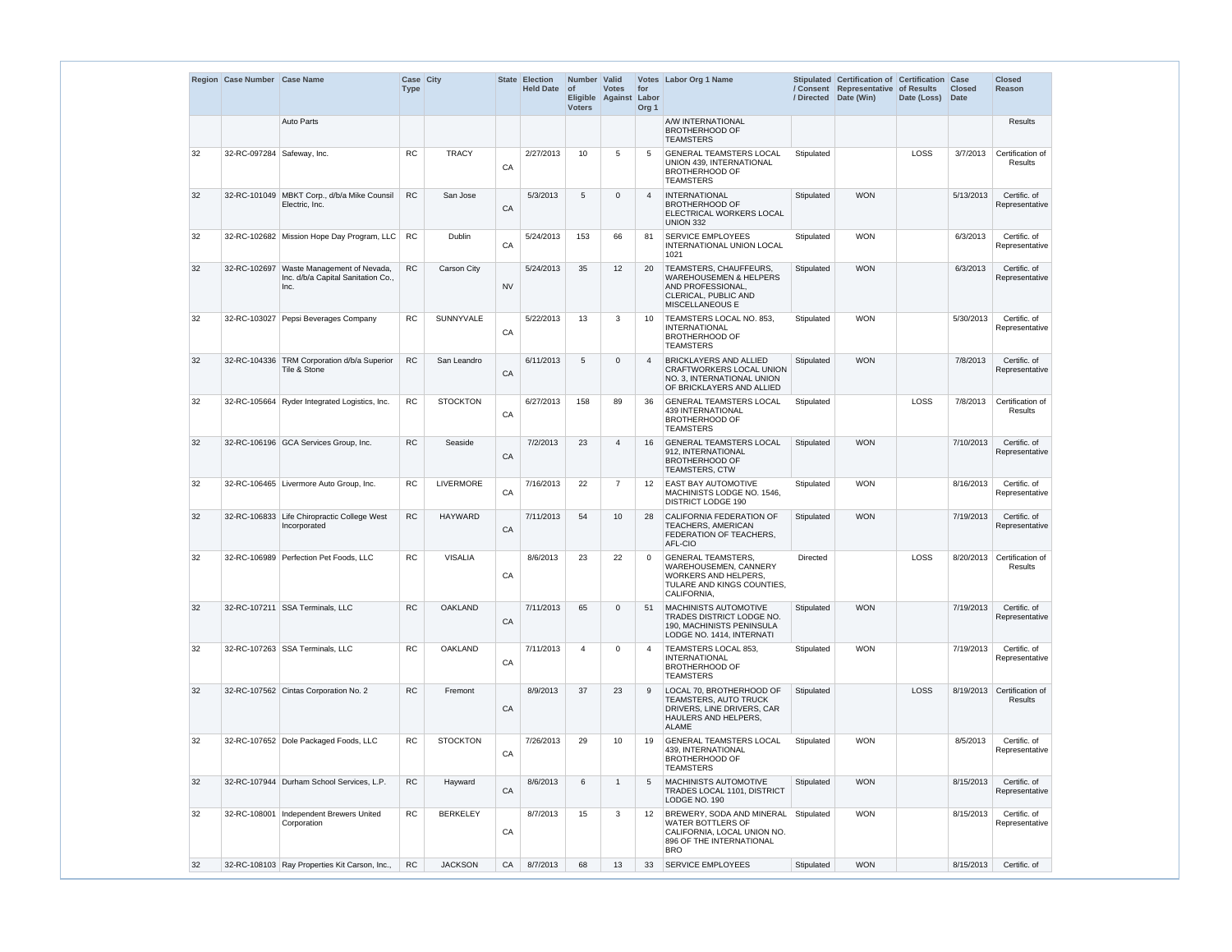|        | Region Case Number Case Name |                                                                                           | Case City<br><b>Type</b> |                    |            | State Election<br><b>Held Date</b> | Number Valid<br><b>of</b><br><b>Voters</b> | <b>Votes</b><br>Eligible Against Labor | for<br>Org <sub>1</sub> | Votes Labor Org 1 Name                                                                                                      | /Directed  | Stipulated Certification of Certification Case<br>/ Consent Representative of Results<br>Date (Win) | Date (Loss) | <b>Closed</b><br>Date | <b>Closed</b><br><b>Reason</b>               |
|--------|------------------------------|-------------------------------------------------------------------------------------------|--------------------------|--------------------|------------|------------------------------------|--------------------------------------------|----------------------------------------|-------------------------|-----------------------------------------------------------------------------------------------------------------------------|------------|-----------------------------------------------------------------------------------------------------|-------------|-----------------------|----------------------------------------------|
|        |                              | d/b/a Kit Carson Nursing and<br><b>Rehabilitation Center</b>                              |                          |                    |            |                                    |                                            |                                        |                         | INTERNATIONAL UNION -<br>UNITED HEALTHCARE<br><b>WORKERS - WEST</b>                                                         |            |                                                                                                     |             |                       | Representative                               |
| 32     |                              | 32-RC-108535   Henkel Corporation                                                         | <b>RC</b>                | <b>Bay Point</b>   | CA         | 9/5/2013                           | 68                                         | 14                                     | 45                      | <b>MACHINISTS &amp; AEROSPACE</b><br>WORKERS LOCAL NO. 1584,<br>DISTRICT LODGE NO. 190.<br>INTERNATIONAL ASSOCIATION<br>OF. | Directed   | <b>WON</b>                                                                                          |             | 9/13/2013             | Certific. of<br>Representative               |
| 32     |                              | 32-RC-108943 Peri & Sons Farms of California.<br><b>LLC</b>                               | <b>RC</b>                | <b>FIREBAUGH</b>   | ${\sf CA}$ | 8/22/2013                          | 200                                        | 133                                    | 29                      | <b>UNITED FOOD &amp; COMMERCIAL</b><br><b>WORKERS UNION LOCAL 5,</b><br><b>CTW</b>                                          | Stipulated |                                                                                                     | LOSS        |                       | 8/30/2013 Certification of<br><b>Results</b> |
| 32     |                              | 32-RC-109042   Garda CL West, Inc.                                                        | <b>RC</b>                | <b>MORGAN HILL</b> | CA         | 8/22/2013                          | 42                                         | 22                                     | 8                       | International Union, Security,<br>Police and Fire Professionals of<br>America (SPFPA) & its Local No.<br>554                | Stipulated |                                                                                                     | LOSS        | 8/30/2013             | Certification of<br><b>Results</b>           |
| 32     |                              | 32-RC-110669 Smile Brands, Inc.                                                           | <b>RC</b>                | <b>FRESNO</b>      | CA         | 9/17/2013                          | 3                                          | $\Omega$                               | 3                       | <b>BAKERY, CONFECTIONERY,</b><br><b>TOBACCO WORKERS and</b><br><b>GRAIN MILLERS</b><br>INTERNATIONAL UNION, LOCAL<br>85     | Stipulated | <b>WON</b>                                                                                          |             | 9/25/2013             | Certific. of<br>Representative               |
| 32     |                              | 32-RC-110810 First Transit, Inc.                                                          | <b>RC</b>                | Turlock            | CA         | 9/5/2013                           | 12                                         | $\Omega$                               | 11                      | TEAMSTERS LOCAL 386,<br><b>INTERNATIONAL</b><br><b>BROTHERHOOD OF</b><br><b>TEAMSTERS</b>                                   | Stipulated | <b>WON</b>                                                                                          |             | 9/13/2013             | Certific. of<br>Representative               |
| 32     | 32-RC-110857                 | Frank A. Devine, d/b/a Fresh<br>from D'Vine                                               | <b>RC</b>                | Salinas            | CA         | 9/13/2013                          | 12                                         | 6                                      | 6                       | <b>TEAMSTERS LOCAL UNION NO.</b><br>890, INTERNATIONAL<br><b>BROTHERHOOD OF</b><br><b>TEAMSTERS</b>                         | Stipulated |                                                                                                     | LOSS        |                       | 9/23/2013 Certification of<br><b>Results</b> |
| 32     |                              | 32-RC-111389 Driscoll's Strawberry Associates,<br>Inc.                                    | <b>RC</b>                | Aromas             | CA         | 9/20/2013                          | 44                                         | 21                                     | 22                      | <b>GENERAL TEAMSTERS LOCAL</b><br>912, INTERNATIONAL<br><b>BROTHERHOOD OF</b><br><b>TEAMSTERS, CTW</b>                      | Stipulated | <b>WON</b>                                                                                          |             | 9/30/2013             | Certific. of<br>Representative               |
| 25, 33 |                              | 25-RC-087106 Starved Rock Motor Company,<br><b>LLC</b>                                    | <b>RC</b>                | Ottawa             | IL         | 9/21/2012                          | $\overline{4}$                             | $\overline{2}$                         | 2                       | <b>INTERNATIONAL ASSOCIATION</b><br>OF MACHINISTS AND<br>AEROSPACE WORKERS,<br>AFL-CIO                                      | Stipulated |                                                                                                     | LOSS        |                       | 10/1/2012 Certification of<br><b>Results</b> |
| 25, 33 |                              | 25-RC-088475 GateHouse Media Holdings II<br>d/b/a The State Journal-Register              | <b>RC</b>                | Springfield        | IL         | 10/12/2012                         | 33                                         | 4                                      | 26                      | UNITED MEDIA GUILD LOCAL<br>36047, TNG-CWA, AFL-CIO-CLC                                                                     | Stipulated | <b>WON</b>                                                                                          |             | 10/22/2012            | Certific. of<br>Representative               |
| 25, 33 | 25-RC-094888 AMERICOLD       |                                                                                           | <b>RC</b>                | <b>Belvidere</b>   | IL.        | 1/22/2013                          | 40                                         | 13                                     | 25                      | United Food & Commercial<br>Workers International Union, Local<br>1546                                                      | Stipulated | <b>WON</b>                                                                                          |             | 1/30/2013             | Certific. of<br>Representative               |
| 25, 33 |                              | 25-RC-096172 Aramark Facility Services, LLC                                               | RC                       | Decatur            | IL         | 2/22/2013                          | 10 <sup>°</sup>                            | $\Omega$                               | 10                      | International Union of Operating<br>Engineers Local 399                                                                     | Stipulated | <b>WON</b>                                                                                          |             | 3/4/2013              | Certific. of<br>Representative               |
| 25, 33 |                              | 25-RC-096789 Interstate Power Systems, Inc.                                               | <b>RC</b>                | Davenport          | IA         | 2/15/2013                          | 15                                         | 9                                      | 6                       | <b>TEAMSTERS LOCAL 371</b>                                                                                                  | Stipulated |                                                                                                     | LOSS        | 7/22/2013             | Certification of<br><b>Results</b>           |
| 25, 33 | 25-RC-096946 Aramark         |                                                                                           | RC                       | Decatur            | IL         | 3/1/2013                           | 8                                          | $\Omega$                               | 8                       | International Union of Operating<br>Engineers Local 399                                                                     | Stipulated | <b>WON</b>                                                                                          |             | 3/12/2013             | Certific. of<br>Representative               |
| 25, 33 |                              | 25-RC-097016 RYDER INTEGRATED<br>LOGISTICS, INC.                                          | RC                       | Rochelle           | IL         | 3/5/2013                           | 145                                        | 107                                    | 38                      | RETAIL WHOLESALE AND<br>DEPARTMENT STORE UNION<br>(RWDSU), UNITED FOOD AND<br>COMMERCIAL WORKERS,<br>LOCAL 578              | Stipulated |                                                                                                     | LOSS        |                       | 3/14/2013 Certification of<br><b>Results</b> |
| 25, 33 |                              | 25-RC-098445   Ken Nelson Auto Plaza, Inc.                                                | <b>RC</b>                | Dixon              | IL.        | 3/28/2013                          | 5                                          | $\Omega$                               | -5                      | <b>AUTOMOBILE MECHANICS</b><br>LOCAL 701 INTERNATIONAL<br>ASSOCIATION OF MACHINISTS<br>AND AEROSPACE WORKERS,<br>AFL-CI     | Stipulated | <b>WON</b>                                                                                          |             | 4/12/2013             | Certific. of<br>Representative               |
| 25, 33 |                              | 25-RC-100092 Axalta Coating Systems                                                       | <b>RC</b>                | Fort Madison       | IA         | 4/17/2013                          | 35                                         | 27                                     | 8                       | <b>INTERNATIONAL ASSOCIATION</b><br>OF MACHINISTS AND<br>AEROSPACE WORKERS,<br>AFL-CIO, Local Lodge 70                      | Stipulated |                                                                                                     | LOSS        | 4/25/2013             | Certification of<br><b>Results</b>           |
| 25, 33 |                              | 25-RC-100457 Cross Implement Inc.                                                         | RC                       | Minier             | IL.        | 5/22/2013                          | 6                                          |                                        | -5                      | UNITED FOOD AND<br>COMMERCIAL WORKERS,<br>LOCAL 536                                                                         | Directed   | <b>WON</b>                                                                                          |             | 5/31/2013             | Certific. of<br>Representative               |
| 25, 33 |                              | 25-RC-102331 ADT Security Services, LLC                                                   | RC                       | East Peoria        | IL         | 5/15/2013                          | 11                                         | 6                                      | $\overline{4}$          | International Brotherhood of<br>Electrical Workers, Local Union No.<br>34, AFL-CIO                                          | Stipulated |                                                                                                     | LOSS        | 5/23/2013             | Certification of<br><b>Results</b>           |
| 25, 33 |                              | 25-RC-105066 Gatehouse Media DBA Rockford<br>Register Star Freeport Journal -<br>Standard | <b>RC</b>                | Rockford           | IL.        | 6/21/2013                          | 25                                         | 10                                     | 14                      | UNITED MEDIA GUILD LOCAL<br>36047, TNG-CWA, AFL-CIO-CLC                                                                     | Stipulated | <b>WON</b>                                                                                          |             | 7/1/2013              | Certific. of<br>Representative               |
| 25, 33 |                              | 25-RC-109417 MPW Industrial Services, Inc.                                                | <b>RC</b>                | Normal             | IL         | 8/27/2013                          | 16                                         | $\Omega$                               | 14                      | Amalgamated Local Union 2488,<br>International Union, United                                                                | Stipulated | <b>WON</b>                                                                                          |             | 9/4/2013              | Certific. of<br>Representative               |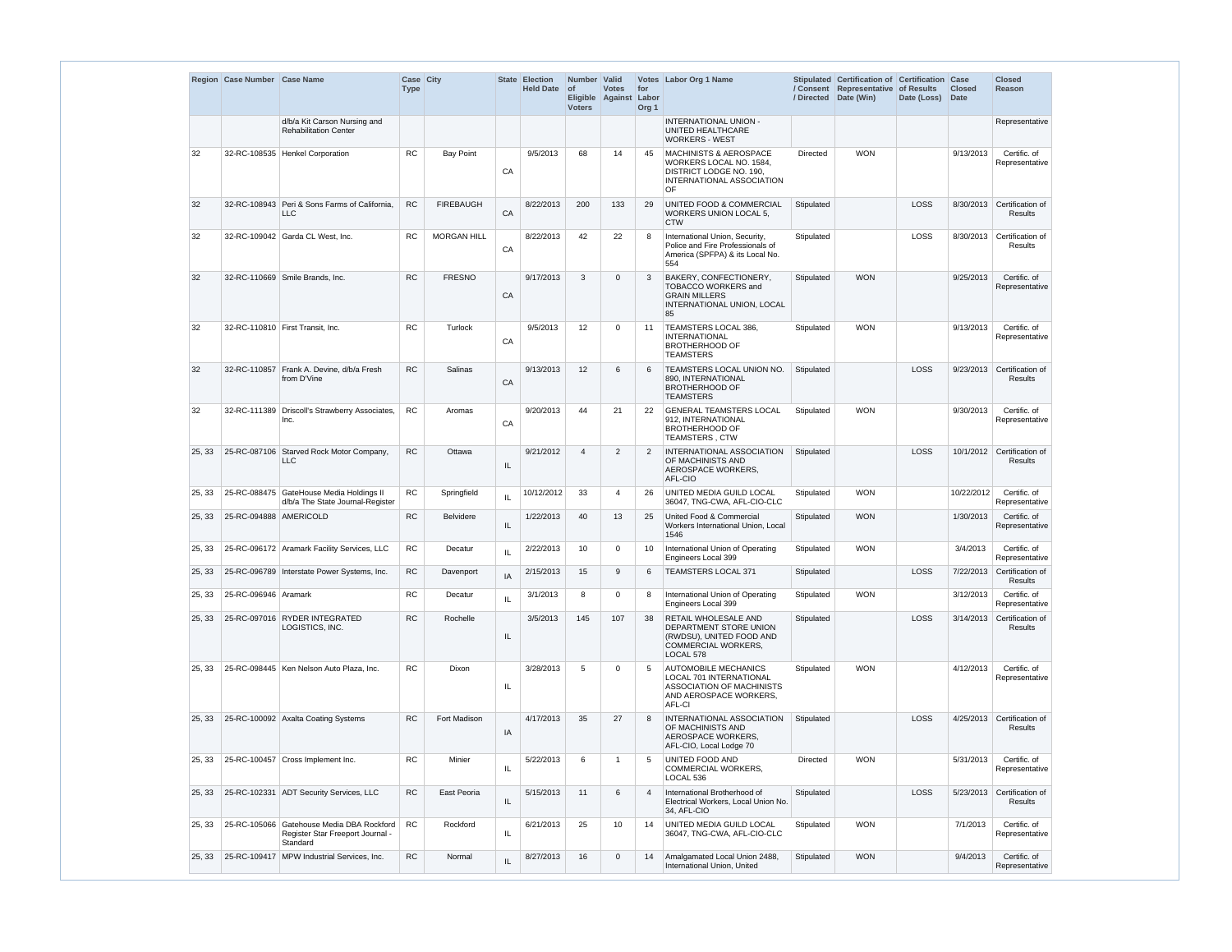|        | Region Case Number Case Name |                                                             | Case City<br><b>Type</b> |                      |           | <b>State Election</b><br><b>Held Date</b> | Number Valid<br><b>of</b><br><b>Voters</b> | <b>Votes</b><br>Eligible Against | for<br>Labor<br>Org <sub>1</sub> | Votes Labor Org 1 Name                                                                                               | / Directed      | Stipulated Certification of Certification Case<br>/ Consent Representative of Results<br>Date (Win) | Date (Loss) | <b>Closed</b><br><b>Date</b> | <b>Closed</b><br>Reason                |
|--------|------------------------------|-------------------------------------------------------------|--------------------------|----------------------|-----------|-------------------------------------------|--------------------------------------------|----------------------------------|----------------------------------|----------------------------------------------------------------------------------------------------------------------|-----------------|-----------------------------------------------------------------------------------------------------|-------------|------------------------------|----------------------------------------|
|        |                              |                                                             |                          |                      |           |                                           |                                            |                                  |                                  | Automobile, Aerospace and<br>Agricultural Imp                                                                        |                 |                                                                                                     |             |                              |                                        |
| 25, 33 |                              | 25-RC-110615 Otto Baum Company, Inc.                        | <b>RC</b>                | Morton               | IL        | 9/4/2013                                  | 43                                         | $\Omega$                         | 25                               | LABORERS LOCAL 165                                                                                                   | Stipulated      | <b>WON</b>                                                                                          |             | 9/27/2013                    | Certific. of<br>Representative         |
| 01, 34 |                              | 01-RC-097504 Lucas Tree Experts                             | <b>RC</b>                | Hartford             | <b>CT</b> | 4/17/2013                                 | 23                                         | 20                               | 3                                | <b>INTERNATIONAL</b><br><b>BROTHERHOOD OF</b><br>ELECTRICAL WORKERS, LOCAL<br>42                                     | <b>Directed</b> |                                                                                                     | LOSS        | 4/25/2013                    | Certification of<br><b>Results</b>     |
| 01.34  |                              | 01-RC-098518 Student Transportation of<br>America           | RC.                      | Guilford             | <b>CT</b> | 3/28/2013                                 | 59                                         | 21                               | 33                               | <b>TEAMSTERS LOCAL 443</b>                                                                                           | Stipulated      | <b>WON</b>                                                                                          |             | 4/5/2013                     | Certific. of<br>Representative         |
| 01, 34 |                              | 01-RC-099465 Trump Parc Stamford Assoc.<br>Inc.             | <b>RC</b>                | Stamford             | <b>CT</b> | 4/1/2013                                  | 10 <sup>°</sup>                            | $\mathbf 0$                      | 10                               | <b>TEAMSTERS LOCAL 808</b>                                                                                           | Stipulated      | <b>WON</b>                                                                                          |             | 4/9/2013                     | Certific. of<br>Representative         |
| 01, 34 |                              | 01-RC-101415 Bob's Discount Furniture Store                 | <b>RC</b>                | Manchester           | <b>CT</b> | 5/8/2013                                  | 13                                         | 6                                | 3                                | UNITED FOOD AND<br><b>COMMERCIAL WORKERS</b><br>LOCAL 919                                                            | Stipulated      |                                                                                                     | LOSS        | 5/16/2013                    | Certification of<br><b>Results</b>     |
| 01, 34 | 01-RC-101681                 | <b>Residential Management</b><br><b>Services</b>            | RC                       | Kensington           | <b>CT</b> | 5/13/2013                                 | 258                                        | 130                              | 85                               | NEW ENGLAND HEALTH CARE<br><b>EMPLOYEES UNION, SERVICE</b><br><b>EMPLOYEES INTERNATIONAL</b><br>UNION, DISTRICT 1199 | Stipulated      |                                                                                                     | LOSS        | 9/30/2013                    | Certification of<br><b>Results</b>     |
| 01, 34 |                              | 01-RC-103388 TRINITY COLLEGE                                | <b>RC</b>                | Hartford             | <b>CT</b> | 5/31/2013                                 | 31                                         | 5                                | 25                               | International Union, Security Police<br>and Fire Professionals of America<br>(SPFPA)                                 | Stipulated      | <b>WON</b>                                                                                          |             | 6/10/2013                    | Certific. of<br>Representative         |
| 01.34  | 01-RC-104807 Dattco, Inc.    |                                                             | <b>RC</b>                | <b>New Britain</b>   | <b>CT</b> | 6/14/2013                                 | 101                                        | 68                               | 27                               | CSEA SEIU, LOCAL 2001                                                                                                | Stipulated      |                                                                                                     | LOSS        | 6/24/2013                    | Certification of<br><b>Results</b>     |
| 01, 34 | 01-RC-108126 Yankee Gas      |                                                             | <b>RC</b>                | Hartford             | <b>CT</b> | 8/6/2013                                  | 9                                          | $\overline{2}$                   | 6                                | International Brotherhood of<br>Electrical Workers, Local 420                                                        | Stipulated      | <b>WON</b>                                                                                          |             | 8/14/2013                    | Certific. of<br>Representative         |
| 01, 34 |                              | 01-RC-110050 ALEXANDRIA MANOR                               | <b>RC</b>                | <b>BLOOMFIELD</b>    | <b>CT</b> | 9/6/2013                                  | 19                                         | $\overline{7}$                   | 11                               | NEW ENGLAND HEALTH CARE<br><b>EMPLOYEES UNION, DISTRICT</b><br>1199, SEIU                                            | Stipulated      | <b>WON</b>                                                                                          |             | 9/16/2013                    | Certific. of<br>Representative         |
| 01, 34 |                              | 01-RC-110675 Lawrence and Memorial Hospital                 | <b>RC</b>                | New London           | <b>CT</b> | 9/17/2013                                 | 19                                         | $\overline{7}$                   | 10                               | International Union, Security,<br>Police & Fire Professionals of<br>America (SPFPA)                                  | Stipulated      | <b>WON</b>                                                                                          |             | 9/25/2013                    | Certific. of<br>Representative         |
| 01, 34 |                              | 01-RC-110704 Electric Boat Corporation                      | RC                       | Groton               | <b>CT</b> | 9/18/2013                                 | 81                                         | 45                               | 33                               | <b>INTERNATIONAL UNION</b><br>SECURITY, POLICE, FIRE,<br>PROFESSIONALS OF AMERICA<br>(SPFPA)                         | Stipulated      |                                                                                                     | LOSS        | 9/26/2013                    | Certification of<br><b>Results</b>     |
| 01, 34 |                              | 01-RC-111012 Paradigm Healthcare Center of<br>South Windsor | <b>RC</b>                | South Windsor        | <b>CT</b> | 9/19/2013                                 | 19                                         | $\overline{2}$                   | 13                               | NEW ENGLAND HEALTH CARE<br><b>EMPLOYEES UNION, DISTRICT</b><br>1199 SEIU                                             | Stipulated      | <b>WON</b>                                                                                          |             | 9/27/2013                    | Certific. of<br>Representative         |
| 01, 34 |                              | 34-RC-078972 Winters Bros. Waste Systems,<br><b>CT</b>      | ${\sf RC}$               | Danbury              | <b>CT</b> | 9/27/2012                                 | 44                                         | $\Omega$                         | 35                               | UNITED SERVICE WORKERS<br>UNION, IUJAT, LOCAL 339                                                                    | Stipulated      | <b>WON</b>                                                                                          |             | 11/19/2012                   | Certific. of<br>Representative         |
| 01, 34 |                              | 34-RC-083026 Northeast Fire Prevention, Inc.                | ${\sf RC}$               | Terryville           | <b>CT</b> | 4/4/2013                                  | 8                                          | $\overline{2}$                   | $\mathbf 0$                      | ROAD SPRINKLER FITTERS<br>LOCAL 669, AFL-CIO                                                                         | Stipulated      |                                                                                                     | LOSS        | 5/9/2013                     | Certification of<br>Results            |
| 01, 34 |                              | 34-RC-087801 First Student, Inc.                            | ${\sf RC}$               | Stamford             | <b>CT</b> | 9/26/2012                                 | 21                                         | 3                                | 14                               | <b>INTERNATIONAL</b><br><b>BROTHERHOOD OF</b><br>TEAMSTERS, LOCAL 191                                                | Stipulated      | <b>WON</b>                                                                                          |             | 10/4/2012                    | Certific. of<br>Representative         |
| 01, 34 |                              | 34-RC-090190 First Transit Inc.                             | <b>RC</b>                | Hamden               | <b>CT</b> | 10/26/2012                                | 75                                         | 3                                | 49                               | <b>INTERNATIONAL</b><br><b>BROTHERHOOD OF</b><br>TEAMSTERS LOCAL 443                                                 | Stipulated      | <b>WON</b>                                                                                          |             | 11/5/2012                    | Certific. of<br>Representative         |
| 01, 34 |                              | 34-RC-090240 Lily Transportation Corporation                | ${\sf RC}$               | Cheshire             | <b>CT</b> | 11/3/2012                                 | 79                                         | 39                               | 33                               | <b>INTERNATIONAL</b><br><b>BROTHERHOOD OF</b><br>TEAMSTERS, LOCAL 677                                                | Stipulated      |                                                                                                     | LOSS        |                              | 11/14/2012 Certification of<br>Results |
| 01, 34 | 34-RC-091465 First Student   |                                                             | <b>RC</b>                | <b>ELLINGTON</b>     | <b>CT</b> | 11/8/2012                                 | 36                                         | $\overline{7}$                   | 28                               | AMALGAMATED TRANSIT UNION Stipulated<br>LOCAL UNION NO. 448, AFL-CIO                                                 |                 | <b>WON</b>                                                                                          |             | 11/16/2012                   | Certific. of<br>Representative         |
| 01, 34 |                              | 34-RC-091901 Cosmo's Food Products, Inc.                    | ${\sf RC}$               | West Haven           | <b>CT</b> | 3/22/2013                                 | 31                                         | 15                               | 16                               | UNITED FOOD AND<br><b>COMMERCIAL WORKERS</b><br>INTERNATIONAL UNION, LOCAL<br>371                                    | Stipulated      | <b>WON</b>                                                                                          |             | 4/1/2013                     | Certific. of<br>Representative         |
| 01, 34 |                              | 34-RC-093633 Wesleyan University                            | <b>RC</b>                | Middletown           | <b>CT</b> | 12/19/2012                                | 2                                          |                                  | - 1                              | OFFICE AND PROFESSIONAL<br><b>EMPLOYEES INTERNATIONAL</b><br>UNION, LOCAL 153                                        | Stipulated      |                                                                                                     | LOSS        |                              | 12/27/2012 Certification of<br>Results |
| 01, 34 | 34-RC-093666 First Student   |                                                             | <b>RC</b>                | <b>East Hartford</b> | <b>CT</b> | 12/19/2012                                | 13                                         | $\Omega$                         | 12                               | <b>INTERNATIONAL</b><br><b>BROTHERHOOD OF</b><br>TEAMSTERS LOCAL 671                                                 | Stipulated      | <b>WON</b>                                                                                          |             | 12/27/2012                   | Certific. of<br>Representative         |
| 01, 34 |                              | 34-RC-094450 Nelson Ambulance d/b/a Nelson<br>and Access    | RC                       | North Haven          | <b>CT</b> | 1/19/2013                                 | 105                                        | 64                               | 15                               | INT'L ASSOCATION OF EMT'S &<br><b>PARAMEDICS</b>                                                                     | Stipulated      |                                                                                                     | LOSS        | 1/28/2013                    | Certification of<br><b>Results</b>     |
| 19, 36 | 19-RC-088681                 | Jaspers Foods Management,<br>Inc.                           | ${\sf RC}$               | Wilsonville          | OR        | 11/5/2012                                 | $\overline{\mathbf{4}}$                    |                                  | 3                                | BAKERY, CONFECTIONERY,<br><b>TOBACCO WORKERS, &amp; GRAIN</b><br>MILLERS LOCAL UNION 114                             | Directed        | <b>WON</b>                                                                                          |             | 11/14/2012                   | Certific. of<br>Representative         |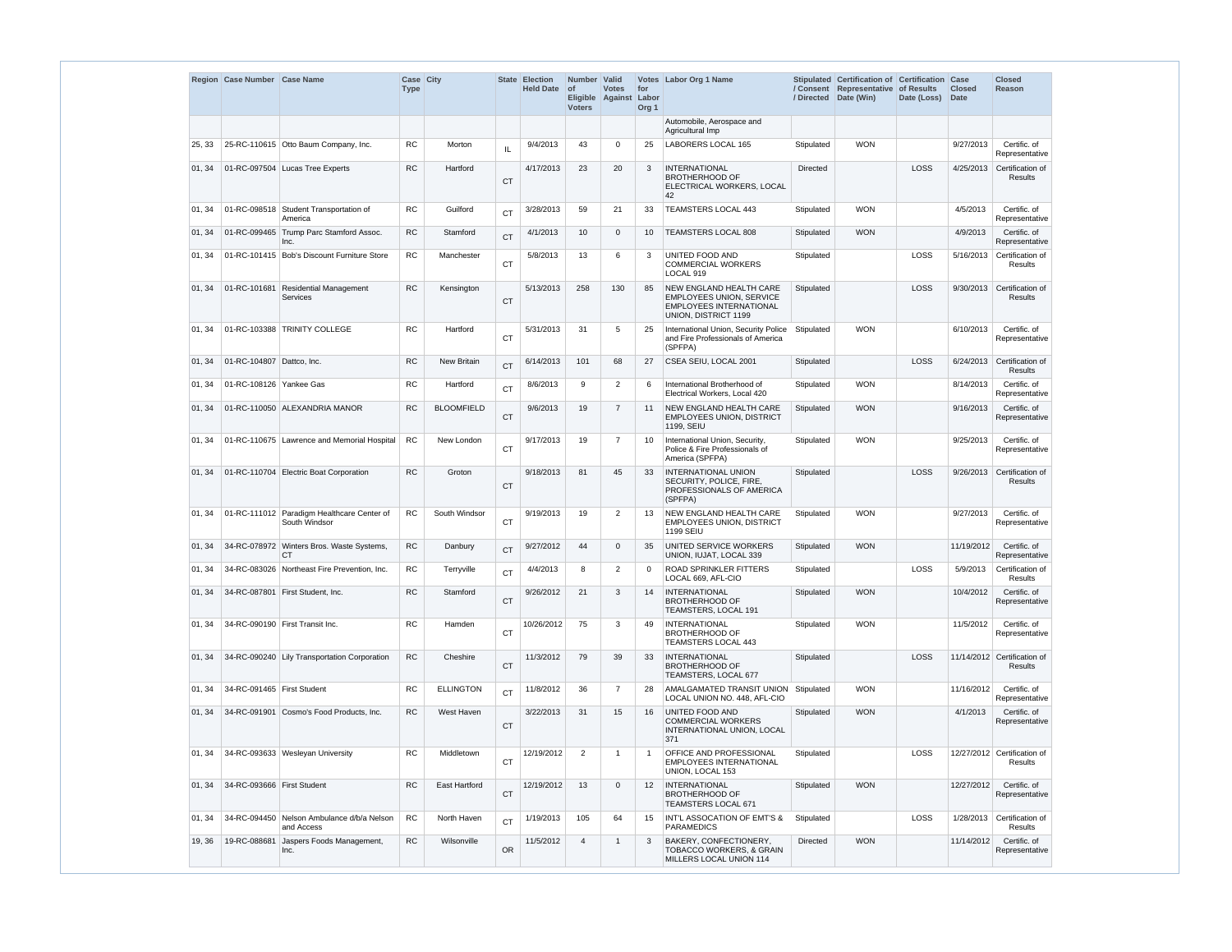|        | Region Case Number Case Name |                                                                                          | Case City<br><b>Type</b> |                                     |           | <b>State Election</b><br><b>Held Date</b> | Number Valid<br>$ $ of<br><b>Voters</b> | <b>Votes</b><br>Eligible Against | for<br>Labor<br>Org <sub>1</sub> | Votes Labor Org 1 Name                                                                                                                  |                 | Stipulated Certification of Certification Case<br>/ Consent Representative of Results<br>/ Directed Date (Win) | Date (Loss) | <b>Closed</b><br>Date | <b>Closed</b><br>Reason                       |
|--------|------------------------------|------------------------------------------------------------------------------------------|--------------------------|-------------------------------------|-----------|-------------------------------------------|-----------------------------------------|----------------------------------|----------------------------------|-----------------------------------------------------------------------------------------------------------------------------------------|-----------------|----------------------------------------------------------------------------------------------------------------|-------------|-----------------------|-----------------------------------------------|
| 19, 36 |                              | 19-RC-090695 First Transit, Inc.                                                         | RC                       | Portland                            | <b>OR</b> | 11/7/2012                                 | 160                                     | 31                               | 111                              | AMALGAMATED TRANSIT UNION   Stipulated<br>DIVISION 757, AFL-CIO-CLC                                                                     |                 | <b>WON</b>                                                                                                     |             | 11/15/2012            | Certific. of<br>Representative                |
| 19, 36 |                              | 19-RC-095330 Garda CL West, Inc.                                                         | ${\sf RC}$               | Portland                            | <b>OR</b> | 1/31/2013                                 | 69                                      | 20                               | 36                               | INTERNATIONAL UNION,<br>SECURITY, POLICE AND FIRE<br>PROFESSIONALS OF AMERICA<br>(SPFPA) LOCAL 280                                      | Stipulated      | <b>WON</b>                                                                                                     |             | 2/8/2013              | Certific. of<br>Representative                |
| 19, 36 | 19-RC-096788                 | Oregon Restaurant Services,<br>Inc. d/b/a Dotty's                                        | RC                       | <b>Beaverton</b>                    | <b>OR</b> | 2/21/2013                                 | 4                                       | 3                                | - 1                              | BAKERY, CONFECTIONERY,<br><b>TOBACCO WORKERS &amp; GRAIN</b><br>MILLERS INTERNATIONAL<br>UNION LOCAL 114, AFL-CIO,<br><b>CLC</b>        | Stipulated      |                                                                                                                | <b>LOSS</b> | 3/1/2013              | Certification of<br><b>Results</b>            |
| 19, 36 |                              | 19-RC-097881 Lincoln City Ambulance, Inc. dba<br>Pacific West Ambulance                  | <b>RC</b>                | Newport                             | OR        | 3/14/2013                                 | 31                                      | 15                               | 13                               | INTERNATIONAL ASSOCIATION<br>OF EMT'S AND<br>PARAMEDICS/NAGE/SEIU<br><b>LOCAL 5000</b>                                                  | Stipulated      |                                                                                                                | LOSS        | 4/23/2013             | Certification of<br><b>Results</b>            |
| 19, 36 |                              | 19-RC-098794 Wabash National LP                                                          | <b>RC</b>                | Portland                            | <b>OR</b> | 3/21/2013                                 | 23                                      | 12                               | -11                              | <b>PACIFIC NORTHWEST</b><br><b>EMPLOYEE'S ASSOCIATION.</b><br>PORTLAND LOCAL #1                                                         | Stipulated      |                                                                                                                | LOSS        | 3/29/2013             | Certification of<br><b>Results</b>            |
| 19, 36 | 19-RC-098934                 | <b>RAMS Specialized Security</b><br>Service, Inc.                                        | <b>RC</b>                | Bonneville, The<br>Dalles, John Day | <b>OR</b> | 4/4/2013                                  | 21                                      | 10                               | 10                               | UNITED GOVERNMENT<br>SECURITY OFFICERS OF<br>AMERICA, INTERNATIONAL<br>UNION (UGSOA)                                                    | Stipulated      |                                                                                                                | LOSS        | 4/12/2013             | Certification of<br><b>Results</b>            |
| 19, 36 | 19-RC-099140                 | Jaspers Foods Management,<br>Inc., d/b/a Cooper's                                        | <b>RC</b>                | Salem                               | OR        | 3/27/2013                                 | 4                                       | -1                               | -3                               | BAKERY, CONFECTIONERY,<br><b>TOBACCO WORKERS &amp; GRAIN</b><br><b>MILLERS INTERNATIONAL</b><br>UNION LOCAL 114, AFL-CIO,<br><b>CLC</b> | Stipulated      | <b>WON</b>                                                                                                     |             | 4/4/2013              | Certific. of<br>Representative                |
| 19, 36 |                              | 19-RC-100528 Oregon-Aire, Inc.                                                           | <b>RC</b>                | Portland                            | <b>OR</b> | 4/29/2013                                 | $\overline{7}$                          | $\mathbf{1}$                     | -7                               | PLUMBERS, STEAMFITTERS,<br>PIPEFITTERS AND MARINE<br>FITTERS LOCAL 290 OF THE<br>UNITED ASSOCIATION OF<br><b>JOURNE</b>                 | Stipulated      | <b>WON</b>                                                                                                     |             | 5/7/2013              | Certific. of<br>Representative                |
| 19, 36 |                              | 19-RC-102000 RINCHEM COMPANY, INC.                                                       | <b>RC</b>                | Hillsboro                           | OR        | 6/5/2013                                  | 21                                      | 9                                | -11                              | <b>GENERAL TEAMSTERS LOCAL</b><br><b>UNION NO. 162,</b><br><b>INTERNATIONAL</b><br><b>BROTHERHOOD OF</b><br><b>TEAMSTERS</b>            | <b>Directed</b> | <b>WON</b>                                                                                                     |             | 6/13/2013             | Certific. of<br>Representative                |
| 19, 36 |                              | 19-RC-102647 PCC Structurals, Inc.                                                       | <b>RC</b>                | Portland                            | <b>OR</b> | 6/6/2013                                  | 2,323                                   | 1,258                            | 932                              | International Association of<br>Machinists and Aerospace<br>Workers, AFL-CIO                                                            | Stipulated      |                                                                                                                | LOSS        |                       | 6/17/2013 Certification of<br><b>Results</b>  |
| 19, 36 |                              | 19-RC-102945   I.T.S. Technologies & Logistics,<br>LLC.                                  | ${\sf RC}$               | Portland                            | OR        | 5/24/2013                                 | 18                                      | 6                                | -9                               | <b>GENERAL TEAMSTERS LOCAL</b><br>UNION 162, INTERNATIONAL<br><b>BROTHERHOOD OF</b><br><b>TEAMSTERS</b>                                 | Stipulated      | <b>WON</b>                                                                                                     |             | 7/8/2013              | Certific. of<br>Representative                |
| 19, 36 |                              | 19-RC-103018 Bethesda Lutheran<br>Communities, Inc.                                      | <b>RC</b>                | Portland                            | OR        | 6/17/2013                                 | 345                                     | 166                              | 82                               | <b>SERVICE EMPLOYEES</b><br>INTERNATIONAL UNION LOCAL<br>503, OREGON PUBLIC<br><b>EMPLOYEES UNION</b>                                   | <b>Directed</b> |                                                                                                                | LOSS        | 8/1/2013              | Certification of<br>Results                   |
| 19, 36 |                              | 19-RC-103181   KBOO Foundation                                                           | RC                       | Portland                            | <b>OR</b> | 5/30/2013                                 | 9                                       | 0                                | -8                               | <b>COMMUNICATIONS WORKERS</b><br>OF AMERICA, LOCAL 7901                                                                                 | Stipulated      | <b>WON</b>                                                                                                     |             | 6/7/2013              | Certific. of<br>Representative                |
| 19, 36 |                              | 19-RC-104840 Medix Ambulance Service, Inc.                                               | ${\sf RC}$               | Warrenton                           | <b>OR</b> | 6/13/2013                                 | 45                                      | 12                               | 21                               | <b>HEALTH CARE WORKERS</b><br>COUNCIL OF THE UNITED<br><b>STEELWORKERS</b>                                                              | Stipulated      | <b>WON</b>                                                                                                     |             | 6/21/2013             | Certific. of<br>Representative                |
| 19, 36 |                              | 19-RC-106569 Pepsi Beverages Company                                                     | <b>RC</b>                | Corvallis                           | OR        | 7/17/2013                                 | 49                                      | 38                               | 8                                | <b>GENERAL TEAMSTERS LOCAL</b><br>UNION NO. 324 AFFILIATED<br>WITH INTERNATIONAL<br><b>BROTHERHOOD OF</b><br><b>TEAMSTERS</b>           | Stipulated      |                                                                                                                | LOSS        | 7/25/2013             | Certification of<br><b>Results</b>            |
| 20, 37 |                              | 20-RC-078220 Puna Geo Thermal                                                            | RC                       | Honolulu                            | HI        | 5/14/2012                                 | 20                                      | 8                                | 11                               | <b>INTERNATIONAL</b><br><b>BROTHERHOOD OF</b><br>ELECTRICAL WORKERS LOCAL<br>1260                                                       | Stipulated      | <b>WON</b>                                                                                                     |             | 12/14/2012            | Certific. of<br>Representative                |
| 20, 37 | 20-RC-087997                 | Starwood Hotels & Resorts<br>Management Co., Inc. dba The<br>St. Regis Princeville Rsort | <b>RC</b>                | Honolulu                            | HI        | 9/21/2012                                 | 31                                      | 21                               | -7                               | INTERNATIONAL LONGSHORE<br>AND WAREHOUSE UNION,<br>LOCAL 142, AFL-CIO                                                                   | Stipulated      |                                                                                                                | LOSS        | 10/1/2012             | Certification of<br><b>Results</b>            |
| 20, 37 | 20-RC-088570                 | Garden Isle Seafood - Kauai<br><b>LLC</b>                                                | <b>RC</b>                | Honolulu                            | HI        | 10/12/2012                                | 8                                       | $\overline{2}$                   | -6                               | INTERNATIONAL LONGSHORE<br>AND WAREHOUSE UNION,<br>LOCAL 142, AFL-CIO ("LOCAL<br>142")                                                  | Stipulated      | <b>WON</b>                                                                                                     |             | 10/22/2012            | Certific. of<br>Representative                |
| 20, 37 | 20-RC-089029 Chevron         |                                                                                          | ${\sf RC}$               | Honolulu                            | HI        | 10/2/2012                                 | $\overline{2}$                          | 1                                |                                  | <b>INTERNATIONAL</b><br><b>BROTHERHOOD OF</b><br>ELECTRICAL WORKERS LOCAL<br>1260                                                       | Stipulated      |                                                                                                                | LOSS        |                       | 10/10/2012 Certification of<br><b>Results</b> |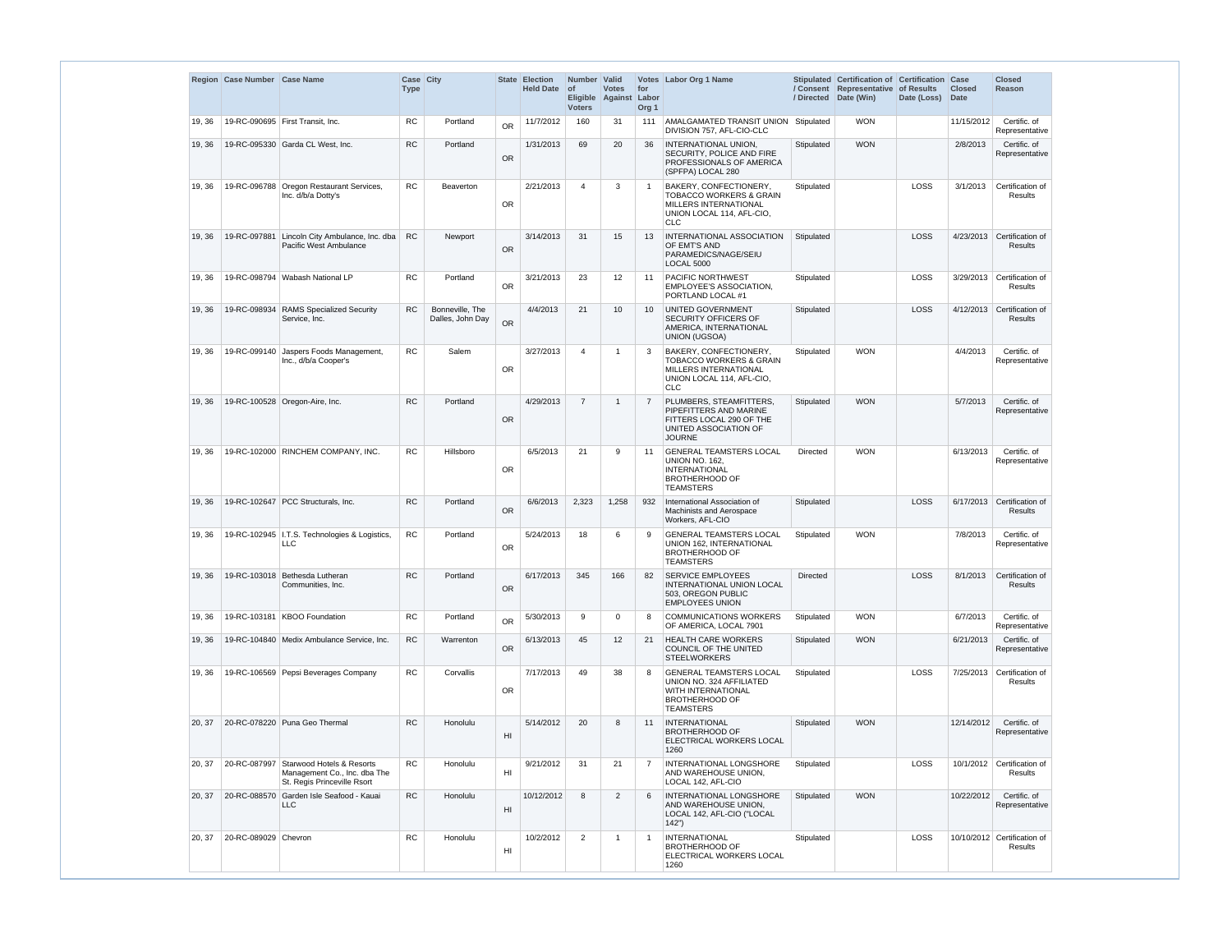|        | Region Case Number Case Name |                                                                                               | <b>Case City</b><br><b>Type</b> |                  | State           | <b>Election</b><br><b>Held Date</b> | Number Valid<br>∣ of<br><b>Voters</b> | <b>Votes</b><br>Eligible Against Labor | for<br>Org <sub>1</sub> | Votes Labor Org 1 Name                                                                                                             | / Directed      | Stipulated Certification of Certification Case<br>/ Consent Representative of Results<br>Date (Win) | Date (Loss) | <b>Closed</b><br><b>Date</b> | <b>Closed</b><br><b>Reason</b>         |
|--------|------------------------------|-----------------------------------------------------------------------------------------------|---------------------------------|------------------|-----------------|-------------------------------------|---------------------------------------|----------------------------------------|-------------------------|------------------------------------------------------------------------------------------------------------------------------------|-----------------|-----------------------------------------------------------------------------------------------------|-------------|------------------------------|----------------------------------------|
| 20, 37 |                              | 20-RC-099366 Chevron Refinery                                                                 | <b>RC</b>                       | Honolulu         | H <sub>l</sub>  | 3/27/2013                           | 9                                     | $\Omega$                               | 9                       | <b>INTERNATIONAL</b><br><b>BROTHERHOOD OF</b><br>ELECTRICAL WORKERS LOCAL<br>1260                                                  | Stipulated      | <b>WON</b>                                                                                          |             | 4/16/2013                    | Certific. of<br>Representative         |
| 20, 37 | 20-RC-099717                 | Queens Medical Center                                                                         | <b>RC</b>                       | Honolulu         | H <sub>II</sub> | 4/17/2013                           | 37                                    | 3                                      | 31                      | <b>HAWAII NURSES ASSOCIATION -</b><br>OPEIU LOCAL UNION 50                                                                         | Stipulated      | <b>WON</b>                                                                                          |             | 4/25/2013                    | Certific. of<br>Representative         |
| 20, 37 |                              | 20-RC-101413 Guam Industrial Services, Inc.                                                   | <b>RC</b>                       | Honolulu         | H <sub>l</sub>  | 4/4/2013                            | 277                                   | 149                                    | 96                      | <b>INTERNATIONAL</b><br><b>BROTHERHOOD OF</b><br>ELECTRICAL WORKERS LOCAL<br>1260                                                  | <b>Directed</b> |                                                                                                     | LOSS        | 5/24/2013                    | Certification of<br>Results            |
| 20, 37 | 20-RC-102585   Pacific Waste |                                                                                               | <b>RC</b>                       | Honolulu         | H <sub>II</sub> | 5/17/2013                           | 24                                    | 18                                     | 5                       | <b>HAWAII TEAMSTERS &amp; ALLIED</b><br>WORKERS, LOCAL 996                                                                         | Stipulated      |                                                                                                     | LOSS        | 5/28/2013                    | Certification of<br>Results            |
| 20, 37 | 20-RC-108531                 | Delaware Resource Group of<br>Oklahoma, LLC                                                   | <b>RC</b>                       | Kaneohe          | H <sub>l</sub>  | 7/29/2013                           | 10                                    | $\Omega$                               | $\overline{7}$          | <b>INTERNATIONAL ASSOCIATION</b><br>OF MACHINISTS & AEROSPACE<br><b>WORKERS HAWAII LOCAL 1998</b>                                  | Stipulated      | <b>WON</b>                                                                                          |             | 8/6/2013                     | Certific. of<br>Representative         |
| 20, 37 |                              | 20-RC-110366 Sheraton Kona Resort and Spa<br>at Keauhou Bay                                   | <b>RC</b>                       | Kailua-Kona      | H1              | 9/6/2013                            | 8                                     | $\overline{2}$                         | 6                       | <b>INTERNATIONAL LONGSHORE &amp;</b><br>WAREHOUSE UNION LOCAL 142                                                                  | Stipulated      | <b>WON</b>                                                                                          |             | 9/16/2013                    | Certific. of<br>Representative         |
| 20, 37 |                              | 20-RC-110463 Anheuser-Busch Sales of<br>Hawaii, Inc.                                          | <b>RC</b>                       | Aiea             | H <sub>II</sub> | 9/10/2013                           | 44                                    | 17                                     | 27                      | <b>ILWU LOCAL 142</b>                                                                                                              | Stipulated      | <b>WON</b>                                                                                          |             | 9/18/2013                    | Certific. of<br>Representative         |
| 01, 34 |                              | 01-RD-087320 American Red Cross Blood<br>Services, New England Region                         | <b>RD</b>                       | Dedham           | МA              | 9/25/2012                           | 108                                   | 18                                     | 62                      | 1199SEIU UNITED HEALTHCARE<br>WORKERS EAST, a/w SERVICE<br><b>EMPLOYEES INTERNATIONAL</b><br><b>UNION</b>                          | Stipulated      | <b>WON</b>                                                                                          |             | 10/12/2012                   | Certific. of<br>Representative         |
| 01, 34 | 01-RD-088424                 | The Children's Center of<br><b>Brookline</b>                                                  | <b>RD</b>                       | <b>Brookline</b> | MA              | 9/28/2012                           | $\overline{7}$                        | 6                                      | $\Omega$                | INTERNATIONAL UNION,<br>UNITED AUTOMOBILE,<br>AEROSPACE & AGRICULTURAL<br><b>IMPLEMENT WORKERS OF</b><br>AMERICA, LOCAL            | <b>Directed</b> |                                                                                                     | LOSS        |                              | 11/8/2012 Certification of<br>Results  |
| 01, 34 |                              | 01-RD-089238   Hartley Marine Services                                                        | <b>RD</b>                       | Boothbay Harbor  | ME              | 11/2/2012                           | $\overline{7}$                        | 5                                      | -1                      | INTERNATIONAL ASSOCIATION<br>OF LONGSHOREMENS, MARINE<br><b>DIVISION LOCAL 350</b>                                                 | Stipulated      |                                                                                                     | LOSS        |                              | 11/13/2012 Certification of<br>Results |
| 01, 34 |                              | 01-RD-089607   Kennel Club Concessions                                                        | <b>RD</b>                       | Seabrook         | <b>NH</b>       | 11/1/2012                           | 17                                    | $\overline{7}$                         | $\Omega$                | CHEMICAL AND PRODUCTION<br>WORKERS UNION, LOCAL 30                                                                                 | Stipulated      |                                                                                                     | LOSS        |                              | 11/13/2012 Certification of<br>Results |
| 01, 34 |                              | 01-RD-091800 Wellesley Books                                                                  | <b>RD</b>                       | Wellesley        | MA              | 12/4/2012                           | 18                                    | 10                                     | 6                       | INTERNATIONAL UNION,<br>UNITED AUTOMOBILE,<br><b>AEROSPACE &amp; AGRICULTURAL</b><br><b>IMPLEMENT WORKERS OF</b><br>AMERICA, LOCAL | Stipulated      |                                                                                                     | LOSS        |                              | 12/18/2012 Certification of<br>Results |
| 01, 34 |                              | 01-RD-096490 Covanta Semass LLC                                                               | <b>RD</b>                       | West Wareham     | <b>MA</b>       | 2/22/2013                           | 140                                   | 69                                     | 55                      | UTILITY WORKERS UNION OF<br>AMERICA. LOCAL 369                                                                                     | Stipulated      |                                                                                                     | LOSS        | 3/5/2013                     | Certification of<br>Results            |
| 01, 34 |                              | 01-RD-099386 ONH. INC. d/b/a OCEANVIEW<br>NURSING AND RESIDENTIAL<br>CARE                     | <b>RD</b>                       | Lubec            | ME              | 4/5/2013                            | 23                                    | 13                                     | $\overline{1}$          | AMERICAN FEDERATION OF<br>TEACHERS, LOCAL 5059,<br>AFL-CIO                                                                         | Stipulated      |                                                                                                     | LOSS        | 5/14/2013                    | Certification of<br>Results            |
| 01, 34 | 01-RD-100881                 | MEADOW VIEW CENTER                                                                            | <b>RD</b>                       | North Reading    | <b>MA</b>       | 5/3/2013                            | 86                                    | 24                                     | 55                      | 1199SEIU UNITED HEALTHCARE<br><b>WORKERS EAST</b>                                                                                  | Stipulated      | <b>WON</b>                                                                                          |             | 5/14/2013                    | Certific. of<br>Representative         |
| 01, 34 |                              | 01-RD-104412 Durham School Services<br>(National Express)                                     | <b>RD</b>                       | Easthampton      | MA              | 6/11/2013                           | 25                                    | 12                                     | 11                      | UNITED FOOD & COMMERCIAL<br>WORKERS UNION, LOCAL 1459                                                                              | Stipulated      |                                                                                                     | LOSS        | 6/24/2013                    | Certification of<br>Results            |
| 01, 34 | 01-RD-106666                 | <b>HERITAGE AT FALMOUTH,</b><br>FALMOUTH ASSISTED LIVING,<br>INC.                             | <b>RD</b>                       | <b>FALMOUTH</b>  | MA              | 7/18/2013                           | 33                                    | 17                                     | 15                      | <b>SERVICE EMPLOYEES</b><br>INTERNATIONAL UNION LOCAL<br>1199                                                                      | Stipulated      |                                                                                                     | LOSS        | 7/29/2013                    | Certification of<br>Results            |
| 01, 34 |                              | 01-RD-107421   INFANTS AND OTHER<br><b>PEOPLE</b>                                             | <b>RD</b>                       | Boston           | <b>MA</b>       | 7/29/2013                           | 11                                    | $\overline{4}$                         | 6                       | UNITED AUTO WORKERS,<br><b>LOCAL 1596</b>                                                                                          | Stipulated      | <b>WON</b>                                                                                          |             | 8/9/2013                     | Certific. of<br>Representative         |
| 01, 34 |                              | 01-RD-110316 NEW ENGLAND LIFE FLIGHT<br>d/b/a BOSTON MEDFLIGHT                                | <b>RD</b>                       | <b>Bedford</b>   | MA              | 9/9/2013                            | 40                                    | 16                                     | 23                      | <b>MASSACHUSETTS NURSES</b><br>ASSOCIATION, A/W NATIONAL<br>NURSES UNITED, AFL-CIO                                                 | Stipulated      | <b>WON</b>                                                                                          |             | 9/23/2013                    | Certific. of<br>Representative         |
| 01, 34 |                              | 01-RD-111169   MORRISON MANAGEMENT<br>SPECIALIST INC. a division of<br>Compass Group USA Inc. | <b>RD</b>                       | <b>DENNS</b>     | MA              | 9/18/2013                           | 17                                    | 5                                      | 10                      | 1199SEIU UNITED HEALTHCARE<br>WORKERS EAST                                                                                         | Stipulated      | <b>WON</b>                                                                                          |             | 9/30/2013                    | Certific. of<br>Representative         |
| 02     |                              | 02-RD-087196 Ardsley Bus, LLC                                                                 | <b>RD</b>                       | <b>NEW YORK</b>  | <b>NY</b>       | 9/21/2012                           | 150                                   | 36                                     | 63                      | <b>TRANSPORT WORKERS UNION</b><br>LOCAL 100 OF GREATER NEW<br>YORK, AFL-CIO                                                        | Stipulated      | <b>WON</b>                                                                                          |             | 10/1/2012                    | Certific. of<br>Representative         |
| 02     |                              | 02-RD-091895   Matros Automated Electrical<br><b>Construction Corporation</b>                 | <b>RD</b>                       | long island city | <b>NY</b>       | 11/30/2012                          | 30                                    | 24                                     | 6                       | LOCAL UNION NO. 3, IBEW                                                                                                            | Stipulated      |                                                                                                     | LOSS        |                              | 12/10/2012 Certification of<br>Results |
| 02     |                              | 02-RD-097622 Nebraskaland, Inc.                                                               | <b>RD</b>                       | bronx            | <b>NY</b>       | 3/15/2013                           | 46                                    | 19                                     | 22                      | <b>TEAMSTERS LOCAL 202</b>                                                                                                         | Stipulated      | <b>WON</b>                                                                                          |             | 3/25/2013                    | Certific. of<br>Representative         |
| 02     | 02-RD-101228 Tecogen, Inc.   |                                                                                               | <b>RD</b>                       | mt. vernon       | <b>NY</b>       | 5/3/2013                            | 5                                     | 5                                      | $\Omega$                | <b>LOCAL 30 INTERNATIONAL</b><br><b>UNION OPERATING</b><br>ENGINEERS, AFL-CIO                                                      | Stipulated      |                                                                                                     | LOSS        | 5/13/2013                    | Certification of<br>Results            |
| 02     |                              | 02-RD-104822 APOLLO THEATER<br><b>FOUNDATION</b>                                              | <b>RD</b>                       | <b>NEW YORK</b>  | <b>NY</b>       | 6/19/2013                           | 48                                    | 18                                     | 17                      | UNION LOCAL 306, IATSE                                                                                                             | Stipulated      |                                                                                                     | LOSS        | 6/27/2013                    | Certification of<br>Results            |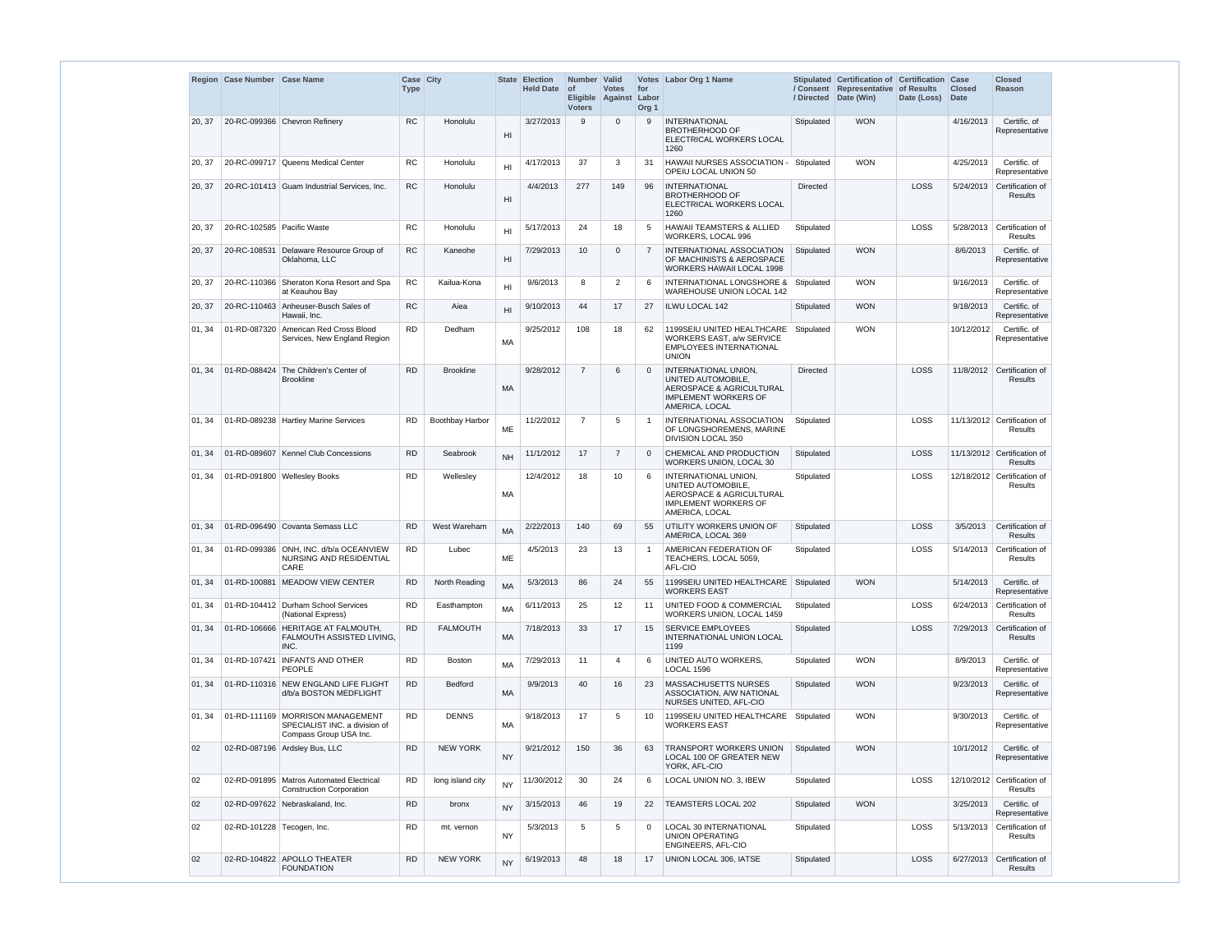|    | Region Case Number Case Name |                                                                                                         | Case City<br><b>Type</b> |                                  | <b>State</b> | <b>Election</b><br><b>Held Date</b> | Number Valid<br>$ $ of<br>Eligible<br><b>Voters</b> | <b>Votes</b><br>Against | for<br>Labor<br>Org <sub>1</sub> | Votes Labor Org 1 Name                                                                                       | / Directed      | Stipulated Certification of Certification Case<br>/ Consent Representative of Results<br>Date (Win) | Date (Loss) | <b>Closed</b><br><b>Date</b> | <b>Closed</b><br>Reason                       |
|----|------------------------------|---------------------------------------------------------------------------------------------------------|--------------------------|----------------------------------|--------------|-------------------------------------|-----------------------------------------------------|-------------------------|----------------------------------|--------------------------------------------------------------------------------------------------------------|-----------------|-----------------------------------------------------------------------------------------------------|-------------|------------------------------|-----------------------------------------------|
| 02 |                              | 02-RD-105478 Denmar Electric                                                                            | <b>RD</b>                | nanuet                           | <b>NY</b>    | 6/17/2013                           | 12                                                  | 5                       | 6                                | LOCAL 3 IBEW                                                                                                 | Stipulated      | <b>WON</b>                                                                                          |             | 6/25/2013                    | Certific. of<br>Representative                |
| 02 |                              | 02-RD-108312   Imperial Parking Systems                                                                 | <b>RD</b>                | new york                         | <b>NY</b>    | 8/7/2013                            | 15                                                  | 6                       | 5                                | <b>LOCAL 917 INTERNATIONAL</b><br><b>BROTHERHOOD OF</b><br><b>TEAMSTERS</b>                                  | Stipulated      |                                                                                                     | LOSS        | 8/15/2013                    | Certification of<br><b>Results</b>            |
| 03 |                              | 03-RD-099883 Valley View Manor LLC                                                                      | <b>RD</b>                | <b>Norwich</b>                   | <b>NY</b>    | 6/28/2013                           | 69                                                  | 13                      | 32                               | 1199 SEIU, UNITED<br><b>HEALTHCARE WORKERS EAST</b>                                                          | Stipulated      | <b>WON</b>                                                                                          |             | 7/9/2013                     | Certific. of<br>Representative                |
| 03 | 03-RD-099914                 | Astor Services for Children &<br><b>Families</b>                                                        | <b>RD</b>                | Poughkeepsie                     | <b>NY</b>    | 4/9/2013                            | 156                                                 | 86                      | 63                               | DUTCHESS COUNTY HEAD<br>START ASSOCIATION, NYSUT,<br>AFT, AFL-CIO                                            | Stipulated      |                                                                                                     | LOSS        | 4/17/2013                    | Certification of<br><b>Results</b>            |
| 03 | 03-RD-100925 First Transit   |                                                                                                         | <b>RD</b>                | Plattsburgh                      | <b>NY</b>    | 4/26/2013                           | 48                                                  | 18                      | 22                               | <b>TEAMSTERS LOCAL 294</b>                                                                                   | Stipulated      | <b>WON</b>                                                                                          |             | 5/6/2013                     | Certific. of<br>Representative                |
| 03 |                              | 03-RD-101095 Chautauqua Opportunities Inc                                                               | <b>RD</b>                | <b>Dunkirk</b>                   | <b>NY</b>    | 5/1/2013                            | 9                                                   | 9                       | $\mathbf 0$                      | <b>LABORERS INTERNATIONAL</b><br>UNION OF NORTH AMERICA,<br>LOCAL 161                                        | Stipulated      |                                                                                                     | LOSS        | 5/9/2013                     | Certification of<br><b>Results</b>            |
| 03 | 03-RD-101657                 | <b>Hobart and William Smith</b><br>Colleges                                                             | <b>RD</b>                | Geneva                           | <b>NY</b>    | 5/13/2013                           | 50                                                  | 41                      | $\boldsymbol{\varDelta}$         | <b>SERVICE EMPLOYEES</b><br>INTERNATIONAL UNION, LOCAL<br>200 UNITED                                         | Stipulated      |                                                                                                     | LOSS        | 5/21/2013                    | Certification of<br><b>Results</b>            |
| 03 |                              | 03-RD-105232 MasTec North America, Inc.<br>d/b/a MasTec Advanced<br>Technologies                        | <b>RD</b>                | Hamburg                          | <b>NY</b>    | 7/18/2013                           | 58                                                  | 31                      | 18                               | INTERNATIONAL ASSOCIATION<br>OF MACHINISTS AND<br>AEROSPACE WORKERS,<br>AFL-CIO, DISTRICT LODGE 15           | <b>Directed</b> |                                                                                                     | LOSS        | 9/12/2013                    | Certification of<br><b>Results</b>            |
| 03 |                              | 03-RD-109585 Carrier Coach Inc.                                                                         | <b>RD</b>                | Tonawanda                        | <b>NY</b>    | 8/16/2013                           | 47                                                  | 27                      | 10                               | TEAMSTERS, LOCAL 449                                                                                         | Stipulated      |                                                                                                     | LOSS        | 8/26/2013                    | Certification of<br><b>Results</b>            |
| 03 |                              | 03-RD-110305 Alro Steel Corporation                                                                     | <b>RD</b>                | <b>Buffalo</b>                   | <b>NY</b>    | 9/12/2013                           | 16                                                  | 10                      | 6                                | Freight Drivers, Helpers, Dockmen<br>and Allied Workers Teamsters<br>Local Union No. 375                     | Stipulated      |                                                                                                     | LOSS        | 9/20/2013                    | Certification of<br><b>Results</b>            |
| 04 |                              | 04-RD-061732 Affordable Hospitality<br>Associates, LP d/b/a Hampton<br>Inn, Philadelphia                | <b>RD</b>                | Philadelphia                     | PA           | 10/19/2012                          | 44                                                  | 17                      | 27                               | UNITE HERE LOCAL 274                                                                                         | Stipulated      | <b>WON</b>                                                                                          |             | 10/31/2012                   | Certific. of<br>Representative                |
| 04 |                              | 04-RD-092647 PENNSY SUPPLY, INC.                                                                        | <b>RD</b>                | <b>ANNVILLE</b>                  | PA           | 12/7/2012                           | 49                                                  | 29                      | 18                               | <b>LABORERS INTERNATIONAL</b><br>UNION OF NORTH AMERICA<br>LOCAL 1174                                        | Stipulated      |                                                                                                     | LOSS        |                              | 12/18/2012 Certification of<br><b>Results</b> |
| 04 | 04-RD-096040                 | THE UNIVERSITY OF THE<br><b>ARTS</b>                                                                    | <b>RD</b>                | PHILADELPHIA                     | PA           | 2/20/2013                           | 40                                                  | 19                      | 20                               | DISTRICT 1199C NATIONAL<br>UNION OF HOSPITAL AND<br><b>HEALTH CARE EMPLOYEES,</b><br>AFL-CIO (AFSCME)        | Stipulated      | <b>WON</b>                                                                                          |             | 4/9/2013                     | Certific. of<br>Representative                |
| 04 |                              | 04-RD-097704   IMPERIAL PARKING (US), INC.                                                              | <b>RD</b>                | PHILADELPHIA                     | PA           | 3/15/2013                           | 62                                                  | 32                      | 22                               | <b>INTERNATIONAL</b><br><b>BROTHERHOOD OF</b><br><b>TEAMSTERS LOCAL 115</b>                                  | Stipulated      |                                                                                                     | LOSS        | 3/26/2013                    | Certification of<br>Results                   |
| 04 |                              | 04-RD-101898 AIR LIQUIDE INDUSTRIAL, U.S.<br>LP. a subsidiary of AMERICAN<br>AIR LIQUIDE HOLDINGS, INC. | <b>RD</b>                | <b>COATESVILLE</b>               | PA           | 8/8/2013                            | 6                                                   | 5                       | $\Omega$                         | <b>INTERNATIONAL</b><br><b>BROTHERHOOD OF</b><br>TEAMSTERS LOCAL 312                                         | Stipulated      |                                                                                                     | LOSS        |                              | 8/19/2013 Certification of<br><b>Results</b>  |
| 04 | 04-RD-102611                 | NATIONAL UNION OF<br>HOSPITAL AND HEALTH CARE<br><b>EMPLOYEES DISRICT 1199C.</b><br>AFSCME, AFL-CIO     | <b>RD</b>                | PHILADELPHIA                     | PA           | 5/15/2013                           | 19                                                  | 9                       | 10                               | OFFICE AND PROFESSIONAL<br>EMPLOYEES UNION, LOCAL<br>1319                                                    | Stipulated      | <b>WON</b>                                                                                          |             | 5/24/2013                    | Certific. of<br>Representative                |
| 04 | 04-RD-104990                 | ST. LUKE'S HOSPITAL -<br>MINERS CAMPUS                                                                  | <b>RD</b>                | COALDALE                         | PA           | 6/20/2013                           | 165                                                 | 71                      | 79                               | AFSCME DISTRICT COUNCIL 13                                                                                   | Stipulated      | <b>WON</b>                                                                                          |             | 7/1/2013                     | Certific. of<br>Representative                |
| 04 |                              | 04-RD-108088 Wayne Carmint Landscaping,<br>Inc.                                                         | <b>RD</b>                | <b>KING OF</b><br><b>PRUSSIA</b> | PA           | 8/2/2013                            | 27                                                  | 17                      | $\overline{7}$                   | <b>TEAMSTERS LOCAL 312</b>                                                                                   | Stipulated      |                                                                                                     | LOSS        | 8/13/2013                    | Certification of<br>Results                   |
| 04 |                              | 04-RD-109662 TRI-STATE CONTAINER<br>CORPORATION                                                         | <b>RD</b>                | <b>BENSALEM</b>                  | PA           | 8/13/2013                           | 35                                                  | 23                      | 12 <sup>°</sup>                  | UNITED STEELWORKERS<br>UNION (USW) LOCAL 375                                                                 | Stipulated      |                                                                                                     | LOSS        | 8/22/2013                    | Certification of<br>Results                   |
| 04 |                              | 04-RD-111202   I. AUMAN MACHINE<br>COMPANY, INC.                                                        | <b>RD</b>                | <b>LEBANON</b>                   | PA           | 9/12/2013                           | 38                                                  | 27                      | 5                                | INTERNATIONAL ASSOCIATION<br>OF MACHINISTS & AEROSPACE<br>WORKERS, DISTRICT LODGE<br>98, AFL-CIO             | Stipulated      |                                                                                                     | LOSS        | 9/24/2013                    | Certification of<br>Results                   |
| 05 |                              | 05-RD-091849 Johnson Controls Inc.                                                                      | <b>RD</b>                | York                             | PA           | 11/29/2012                          | 74                                                  | 43                      | 30                               | YORK ENGINEERING<br><b>EMPLOYEE'S ASSOCIATION</b>                                                            | Stipulated      |                                                                                                     | LOSS        |                              | 12/12/2012 Certification of<br><b>Results</b> |
| 05 |                              | 05-RD-097167 Johnson Controls Inc.                                                                      | <b>RD</b>                | York                             | PA           | 2/28/2013                           | 41                                                  | 26                      | $12 \overline{ }$                | YORKCO SALARIED<br><b>EMPLOYEES' ASSOCIATION</b>                                                             | Stipulated      |                                                                                                     | LOSS        |                              | 3/11/2013 Certification of<br>Results         |
| 05 |                              | 05-RD-108307 Standard Register Corp.                                                                    | <b>RD</b>                | Salisbury                        | <b>MD</b>    | 8/12/2013                           | 70                                                  | 30                      | 39                               | LOCAL 14M, DISTRICT COUNCIL<br>9, GRAPHIC COMMUNICATIONS<br>CONFERENCE/INTERNATIONAL<br>BROTHERHOOD OF TEAMS | Stipulated      | <b>WON</b>                                                                                          |             | 8/21/2013                    | Certific. of<br>Representative                |
| 05 |                              | 05-RD-110206 AKAL Security, Inc.                                                                        | <b>RD</b>                | Washington                       | DC           | 8/28/2013                           | 224                                                 | 80                      | 37                               | UNITED STATES COURT<br>SECURITY OFFICERS (USCSO)                                                             | Stipulated      |                                                                                                     | LOSS        | 9/26/2013                    | Certification of<br>Results                   |
| 06 |                              | 06-RD-079436 ALLEGHENY ENERGY<br>SUPPLY LLC                                                             | <b>RD</b>                | <b>HAYWOOD</b>                   | WV           | 6/6/2013                            | 149                                                 | 51                      | 92                               | UTILITY WORKERS UNION OF<br>AMERICA, LOCAL 304, AFL-CIO                                                      | Stipulated      | <b>WON</b>                                                                                          |             | 6/17/2013                    | Certific. of<br>Representative                |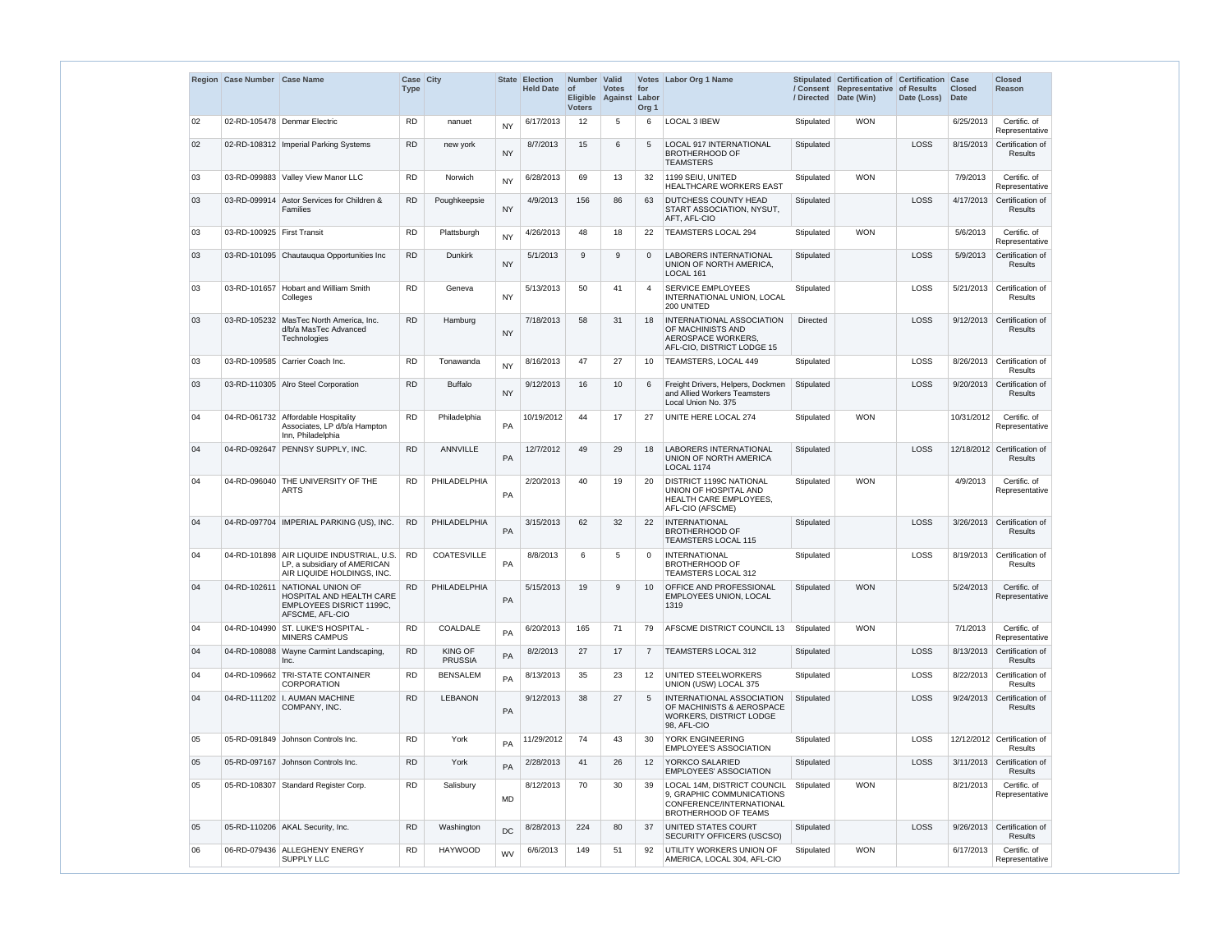|    | Region Case Number Case Name |                                                                                                             | Case City<br><b>Type</b> |                   |           | State Election<br><b>Held Date</b> | Number Valid<br>$ $ of<br><b>Voters</b> | <b>Votes</b><br>Eligible Against | for<br>Labor<br>Org <sub>1</sub> | Votes Labor Org 1 Name                                                                                                  |            | Stipulated Certification of Certification Case<br>/ Consent Representative of Results<br>/ Directed Date (Win) | Date (Loss) | <b>Closed</b><br><b>Date</b> | <b>Closed</b><br>Reason                       |
|----|------------------------------|-------------------------------------------------------------------------------------------------------------|--------------------------|-------------------|-----------|------------------------------------|-----------------------------------------|----------------------------------|----------------------------------|-------------------------------------------------------------------------------------------------------------------------|------------|----------------------------------------------------------------------------------------------------------------|-------------|------------------------------|-----------------------------------------------|
| 06 |                              | 06-RD-091628 Armstrong County Memorial<br>Hospital                                                          | <b>RD</b>                | Kittanning        | PA        | 11/27/2012                         | 26                                      | 10                               | 16                               | UNITED STEEL, PAPER AND<br>FORESTRY, RUBBER,<br>MANUFACTURING, ENERGY,<br>ALLIED INDUSTRIAL AND<br><b>SERVICE WORK</b>  | Stipulated | <b>WON</b>                                                                                                     |             | 12/7/2012                    | Certific. of<br>Representative                |
| 06 | 06-RD-092183 Almatis, Inc.   |                                                                                                             | <b>RD</b>                | Leetsdale         | PA        | 12/5/2012                          | 50                                      | 28                               | 21                               | UNITED STEEL, PAPER AND<br>FORESTRY, RUBBER,<br>MANUFACTURING, ENERGY,<br>ALLIED INDUSTRIAL AND<br><b>SERVICE WORKE</b> | Stipulated |                                                                                                                | LOSS        |                              | 12/18/2012 Certification of<br><b>Results</b> |
| 06 |                              | 06-RD-095221 Dean Transportation, Inc.                                                                      | <b>RD</b>                | Pittsburgh        | PA        | 1/17/2013                          | 12                                      | 11                               | $\Omega$                         | <b>TEAMSTERS LOCAL UNION NO.</b><br>261 A/W INTERNATIONAL<br><b>BROTHERHOOD OF</b><br><b>TEAMSTERS</b>                  | Stipulated |                                                                                                                | LOSS        | 1/28/2013                    | Certification of<br><b>Results</b>            |
| 06 |                              | 06-RD-100997   Marion County Senior Citizens,<br>Inc.                                                       | <b>RD</b>                | Fairmont          | <b>WV</b> | 8/2/2013                           | 40                                      | 16                               | 15                               | United Steel, Paper and Forestry,<br>Rubber, Manufacturing, Energy,<br>Allied Industrial and Service Worke              | Stipulated |                                                                                                                | LOSS        | 8/13/2013                    | Certification of<br>Results                   |
| 06 |                              | 06-RD-102992 Guardian Elder Care of<br>Aliquippa, LLC dba Beaver Elder<br><b>Care Rehabilitation Center</b> | <b>RD</b>                | Aliquippa         | <b>PA</b> | 5/14/2013                          | 39                                      | $\overline{7}$                   | 29                               | SEIU, Healthcare Pennsylvania<br>CTW, CLC                                                                               | Stipulated | <b>WON</b>                                                                                                     |             | 5/28/2013                    | Certific. of<br>Representative                |
| 06 |                              | 06-RD-106943 CFM, INC. d/b/a Clarion<br><b>Bathware</b>                                                     | <b>RD</b>                | Marble            | PA        | 7/15/2013                          | 95                                      | 58                               | 26                               | Glass Molders, Pottery, Plastics &<br>Allied Workers International Union,<br>Local 297, AFL-CIO, CLC                    | Stipulated |                                                                                                                | LOSS        | 7/26/2013                    | Certification of<br>Results                   |
| 06 |                              | 06-RD-108570 Presque Isle Downs, Inc.                                                                       | <b>RD</b>                | Erie              | PA        | 8/9/2013                           | 50                                      | 21                               | 26                               | <b>GENERAL TEAMSTERS LOCAL</b><br>397 A/W INTERNATIONAL<br><b>BROTHERHOOD OF</b><br><b>TEAMSTERS</b>                    | Stipulated | <b>WON</b>                                                                                                     |             | 8/19/2013                    | Certific. of<br>Representative                |
| 07 |                              | 07-RD-087446 LaGrasso Brothers                                                                              | <b>RD</b>                | Detroit           | MI        | 10/24/2012                         | 66                                      | 41                               | $\overline{1}$                   | LOCAL 337, INTERNATIONAL<br><b>BROTHERHOOD OF</b><br><b>TEAMSTERS (IBT)</b>                                             | Directed   |                                                                                                                | LOSS        |                              | 11/2/2012 Certification of<br><b>Results</b>  |
| 07 |                              | 07-RD-088375 Alro Steel Corporation                                                                         | <b>RD</b>                | Detroit           | MI        | 10/11/2012                         | 26                                      | 8                                | 17                               | LOCAL 299, INTERNATIONAL<br><b>BROTHERHOOD OF</b><br><b>TEAMSTERS (IBT)</b>                                             | Stipulated | <b>WON</b>                                                                                                     |             | 10/19/2012                   | Certific. of<br>Representative                |
| 07 |                              | 07-RD-093654 Sylvania Lighting Services                                                                     | <b>RD</b>                | Troy              | MI        | 1/4/2013                           | 4                                       | 3                                | $\Omega$                         | <b>LOCAL 58. INTERNATIONAL</b><br><b>BROTHERHOOD OF</b><br>ELECTRICAL WORKERS (IBEW),<br>AFL-CIO                        | Stipulated |                                                                                                                | LOSS        | 1/15/2013                    | Certification of<br>Results                   |
| 07 |                              | 07-RD-097940 Centel Credit Union                                                                            | <b>RD</b>                | Owosso            | MI        | 3/19/2013                          | 11                                      | 9                                |                                  | LOCAL 1106, INTERNATIONAL<br><b>BROTHERHOOD OF</b><br>ELECTRICAL WORKERS (IBEW),<br>AFL-CIO                             | Stipulated |                                                                                                                | LOSS        |                              | 3/27/2013 Certification of<br><b>Results</b>  |
| 07 |                              | 07-RD-099721 Comcast Cablevision of Detroit                                                                 | <b>RD</b>                | Detroit           | MI        | 3/28/2013                          | 36                                      | 17                               | 19                               | LOCAL 4100, COMMUNICATIONS   Stipulated<br>WORKERS OF AMERICA (CWA),<br>AFL-CIO                                         |            | <b>WON</b>                                                                                                     |             | 4/5/2013                     | Certific. of<br>Representative                |
| 08 |                              | 08-RD-080764 Altercare of Wadsworth Center<br>for Rehabilitation and Nursing<br>Care, Inc.                  | <b>RD</b>                | Wadsworth         | OH        | 9/20/2012                          | 68                                      | 28                               | 30                               | <b>SERVICE EMPLOYEES</b><br>INTERNATIONAL UNION,<br>DISTRICT 1199 WV/KY/OH                                              | Stipulated | <b>WON</b>                                                                                                     |             | 10/3/2012                    | Certific. of<br>Representative                |
| 08 | 08-RD-089601 Flo-Tork, Inc.  |                                                                                                             | <b>RD</b>                | Orrville          | OH        | 10/19/2012                         | 27                                      | 9                                | 17                               | <b>INTERNATIONAL ASSOCIATION</b><br>OF MACHINISTS AND<br>AEROSPACE WORKERS,<br>AFL-CIO, DISTRICT LODGE 54,<br>LOCAL LO  | Stipulated | <b>WON</b>                                                                                                     |             | 10/30/2012                   | Certific. of<br>Representative                |
| 08 |                              | 08-RD-092064   Mars Horsecare, US, Inc.                                                                     | <b>RD</b>                | Dalton            | OH        | 12/7/2012                          | 21                                      | 10                               | 8                                | TEAMSTERS LOCAL UNION 436                                                                                               | Stipulated |                                                                                                                | LOSS        |                              | 12/19/2012 Certification of<br>Results        |
| 08 |                              | 08-RD-106341   Howden North America, Inc.                                                                   | <b>RD</b>                | New Philadelphia  | OH        | 6/28/2013                          | 6                                       | 5                                | -1                               | United Steel, Paper & Forestry,<br>Rubber, Manufacturing, Energy<br>Allied Industrial & Service Workers<br>Lo           | Stipulated |                                                                                                                | LOSS        | 7/10/2013                    | Certification of<br>Results                   |
| 08 |                              | 08-RD-108237 J D INDOOR COMFORT, INC.                                                                       | <b>RD</b>                | <b>VERMILLION</b> | OH        | 8/1/2013                           | 3                                       | 3                                | $\Omega$                         | <b>SHEET METAL WORKERS</b><br>INTERNATIONAL ASSOCIATION,<br>LOCAL UNION NO. 33                                          | Stipulated |                                                                                                                | LOSS        |                              | 8/12/2013 Certification of<br>Results         |
| 09 |                              | 09-RD-090337 PENNINGTON PLUMBING AND<br>HEATING, INC.                                                       | <b>RD</b>                | <b>BECKLEY</b>    | <b>WV</b> | 11/14/2012                         | 5                                       | 4                                | $\Omega$                         | SHEET METAL WORKERS<br>INTERNATIONAL ASSOCIATION,<br>LOCAL UNION NO. 33                                                 | Stipulated |                                                                                                                | LOSS        | 9/17/2013                    | Certification of<br><b>Results</b>            |
| 09 |                              | 09-RD-099274 WAYNE COUNTY COMMUNITY<br>SERVICES ORGANIZATION,<br>INC.                                       | <b>RD</b>                | <b>WAYNE</b>      | <b>WV</b> | 4/10/2013                          | 162                                     | 12 <sub>2</sub>                  | 26                               | SEIU, THE HEALTH CARE AND<br>SOCIAL SERVICE UNION,<br>DISTRICT 1199 WV/KY/OH                                            | Stipulated | <b>WON</b>                                                                                                     |             | 4/18/2013                    | Certific. of<br>Representative                |
| 09 |                              | 09-RD-110957 PLIBRICO COMPANY LLC                                                                           | <b>RD</b>                | <b>OAK HILL</b>   | OH        | 9/11/2013                          | 25                                      | 17                               | $\overline{4}$                   | UNITED STEEL, PAPER AND<br>FORESTRY, RUBBER,<br>MANUFACTURING, ENERGY,<br>ALLIED INDUSTRIAL AND<br>SERVICE WORKE        | Stipulated |                                                                                                                | LOSS        | 9/19/2013                    | Certification of<br>Results                   |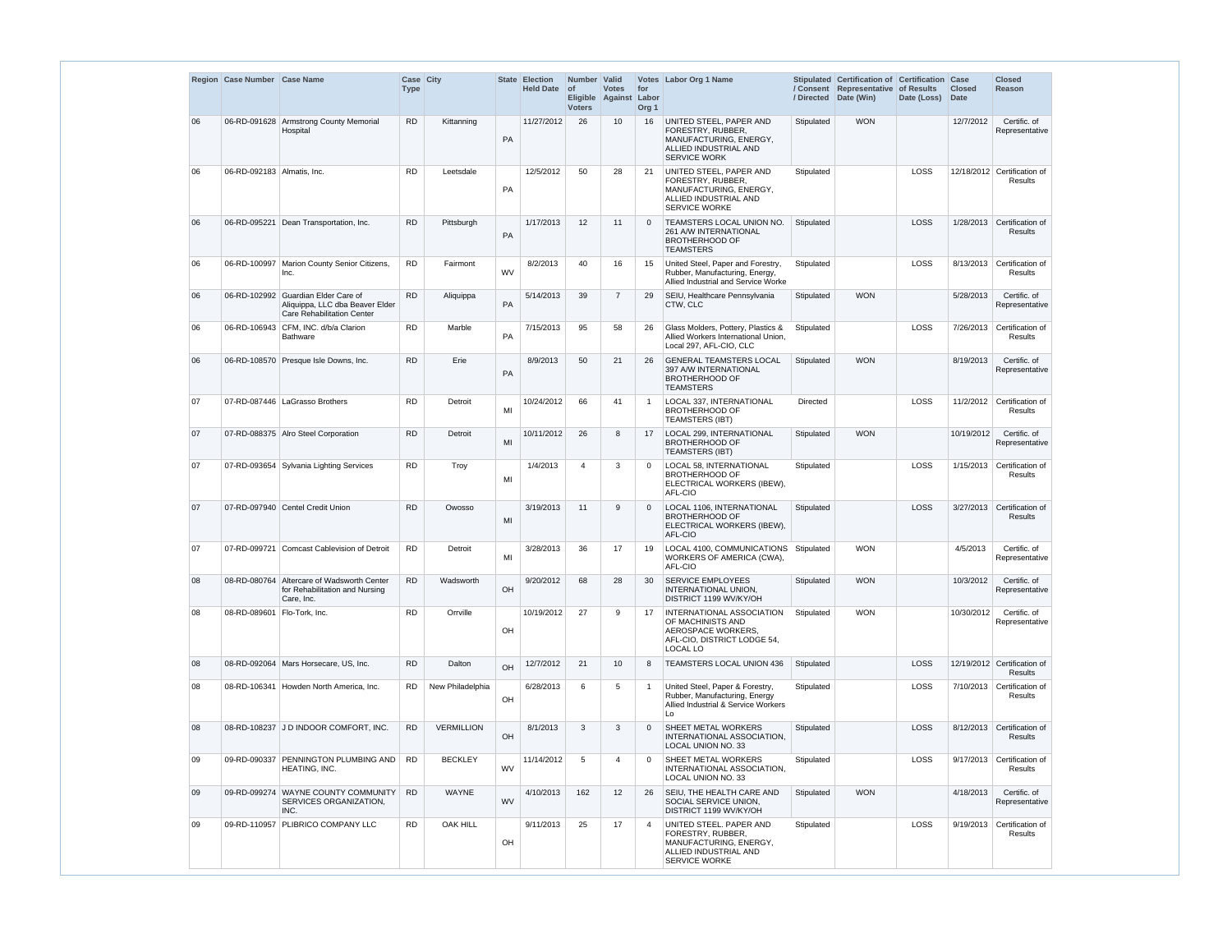|                  | Region Case Number Case Name |                                                                           | Case City<br><b>Type</b> |                   | <b>State</b>  | <b>Election</b><br>Held Date of | Number Valid<br><b>Voters</b> | <b>Votes</b><br>Eligible Against Labor | for<br>Org <sub>1</sub> | Votes Labor Org 1 Name                                                                                                                       | / Directed      | Stipulated Certification of Certification<br>/ Consent Representative of Results<br>Date (Win) | Date (Loss) | Case<br><b>Closed</b><br><b>Date</b> | <b>Closed</b><br>Reason                           |
|------------------|------------------------------|---------------------------------------------------------------------------|--------------------------|-------------------|---------------|---------------------------------|-------------------------------|----------------------------------------|-------------------------|----------------------------------------------------------------------------------------------------------------------------------------------|-----------------|------------------------------------------------------------------------------------------------|-------------|--------------------------------------|---------------------------------------------------|
| 10, 11,<br>26NAS |                              | 10-RD-098077 SOUTHERN POWER<br><b>COMPANY</b>                             | <b>RD</b>                | Birmingham        | <b>AL</b>     | 4/24/2013                       | 46                            | 32                                     | 10                      | <b>INTERNATIONAL</b><br><b>BROTHERHOOD OF</b><br>ELECTRICAL WORKERS, LOCAL<br>84                                                             | Stipulated      |                                                                                                | <b>LOSS</b> | 5/3/2013                             | Certification of<br>Results                       |
| 10, 11,<br>26NAS |                              | 10-RD-099829 ANGELICA TEXTILE<br><b>SERVICES</b>                          | <b>RD</b>                | <b>OOLTEWAH</b>   | <b>TN</b>     | 4/18/2013                       | 17                            | 11                                     | $\overline{4}$          | TEAMSTERS LOCAL UNION 667                                                                                                                    | Directed        |                                                                                                | LOSS        | 4/26/2013                            | Certification of<br><b>Results</b>                |
| 10, 11,<br>26NAS |                              | 10-RD-105289 THE HERTZ CORPORATION                                        | <b>RD</b>                | <b>BIRMINGHAM</b> | <b>AL</b>     | 6/14/2013                       | 10 <sup>°</sup>               | 8                                      | $\overline{1}$          | <b>INTERNATIONAL</b><br><b>BROTHERHOOD OF</b><br>TEAMSTERS, LOCAL 612                                                                        | Stipulated      |                                                                                                | LOSS        | 6/25/2013                            | Certification of<br><b>Results</b>                |
| 10, 11,<br>26NAS |                              | 10-RD-108084 GINO MORENA<br><b>ENTERPRISES, LLC</b>                       | <b>RD</b>                | FT STEWART        | GA            | 8/6/2013                        | 17                            | 8                                      | $\overline{2}$          | UNITED FOOD AND<br><b>COMMERICAL WORKERS</b><br>INTERNATIONAL UNION, LOCAL<br>1996                                                           | Stipulated      |                                                                                                | LOSS        | 8/14/2013                            | Certification of<br><b>Results</b>                |
| 10, 11,<br>26NAS |                              | 10-RD-080007 ADM MILLING CO., DIVISION<br>OF INTERSTATE MILLING CO.       | <b>RD</b>                | <b>CHARLOTTE</b>  | <b>NC</b>     | 10/11/2012                      | 41                            | 28                                     | 13                      | <b>BAKERY CONFECTIONERY</b><br><b>TOBACCO WORKERS AND</b><br><b>GRAIN MILLERS LOCAL 503</b>                                                  | Stipulated      |                                                                                                | LOSS        |                                      | 10/23/2012 Certification of<br>Results            |
| 10, 11,<br>26NAS |                              | 10-RD-098005 DELPHI CONNECTION<br>SYSTEMS, LLC                            | <b>RD</b>                | <b>LANDRUM</b>    | SC            | 3/21/2013                       | 8                             | 5                                      | 2                       | IUE. THE INDUSTRIAL DIVISION<br>OF THE COMMUNICATIONS<br>WORKERS OF AMERICA,<br>AFL-CIO, CLC (IUE-CWA) LOCAL                                 | Stipulated      |                                                                                                | LOSS        | 4/1/2013                             | Certification of<br>Results                       |
| 10, 11,<br>26NAS |                              | 11-RD-000732 UNITED STATES<br><b>INFRASTRUCTURE</b><br><b>CORPORATION</b> | <b>RD</b>                | Raleigh           | <b>NC</b>     | 9/13/2011                       | 144                           | 59                                     | 54                      | <b>COMMUNICATIONS WORKERS</b><br>OF AMERICA, LOCAL 3682                                                                                      | <b>Directed</b> |                                                                                                | LOSS        |                                      | 10/29/2012 Certification of<br>Results            |
| 12, 24           |                              | 12-RD-091652   West Boca Medical Center                                   | <b>RD</b>                | Boca Raton        | FL.           | 2/7/2013                        | 307                           | 78                                     | 141                     | 1199 SEIU UHWE                                                                                                                               | Stipulated      | <b>WON</b>                                                                                     |             | 2/20/2013                            | Certific. of<br>Representative                    |
| 12, 24           |                              | 12-RD-091653 West Boca Medical Center                                     | <b>RD</b>                | Boca Raton        | FL            | 2/7/2013                        | 252                           | 69                                     | 107                     | 1199 SEIU UHWE                                                                                                                               | <b>Directed</b> | <b>WON</b>                                                                                     |             | 2/20/2013                            | Certific. of<br>Representative                    |
| 12, 24           |                              | 12-RD-097062 Georgia-Pacific Wood Products,<br><b>LLC</b>                 | <b>RD</b>                | Sterling          | GA            | 3/6/2013                        | 73                            | 6                                      | 59                      | UNITED STEEL, PAPER AND<br>FORESTRY, RUBBER<br>MANUFACTURING, ENERGY,<br>ALLIED AND INDUSTRIAL<br><b>SERVICE WORKER</b>                      | Stipulated      | <b>WON</b>                                                                                     |             | 3/18/2013                            | Certific. of<br>Representative                    |
| 12, 24           | 12-RD-104182 Bay Linen, Inc. |                                                                           | <b>RD</b>                | Clearwater        | FL.           | 6/13/2013                       | 27                            | 15                                     | 11                      | <b>TEAMSTERS LOCAL 79</b>                                                                                                                    | Stipulated      |                                                                                                | LOSS        | 6/25/2013                            | Certification of<br><b>Results</b>                |
| 12, 24           |                              | 12-RD-104803 Avis Rent A Car Systems, LLC                                 | RD.                      | West Palm Beach   | FL            | 5/30/2013                       | 18                            | 5                                      | 12                      | International Brotherhood of<br>Teamsters, Local Union No. 769                                                                               | Stipulated      | <b>WON</b>                                                                                     |             | 6/11/2013                            | Certific. of<br>Representative                    |
|                  |                              | 13 13-RD-089776 Norandex Building Materials<br><b>Distribution</b>        | <b>RD</b>                | Wheeling          | IL            | $10/24/2012$ 3                  |                               | $\mathbf{3}$                           |                         | 0 Production Workers Union of<br>Chicago and Vicinity, Local 707                                                                             | Stipulated      |                                                                                                |             |                                      | LOSS 11/7/2012 Certification of<br><b>Results</b> |
| 13               |                              | 13-RD-090274 Provena Health                                               | <b>RD</b>                | Chicago           | $\sf IL$      | 11/7/2012                       | 18                            | $\overline{7}$                         | 11                      | <b>Illinois Nurses Association</b>                                                                                                           | Stipulated      | <b>WON</b>                                                                                     |             | 11/20/2012                           | Certific. of<br>Representative                    |
| 13               |                              | 13-RD-090697 CVR Housing Services<br>Corporation                          | <b>RD</b>                | Chicago           | $\sf IL$      | 6/21/2013                       | 63                            | 14                                     | 38                      | Service Employees International<br>Union, Local 73 CTW/CLC                                                                                   | Stipulated      | <b>WON</b>                                                                                     |             | 7/5/2013                             | Certific. of<br>Representative                    |
| 13               |                              | 13-RD-090878 VWR International, LLC.                                      | <b>RD</b>                | Batavia           | IL            | 11/8/2012                       | 61                            | 22                                     | 36                      | <b>GENERAL TEAMSTERS,</b><br><b>CHAUFFEURS, SALES DRIVERS</b><br>AND HELPERS, LOCAL 673<br><b>INTERNATIONAL</b><br><b>BROTHERHOOD OF TEA</b> | Stipulated      | <b>WON</b>                                                                                     |             | 11/21/2012                           | Certific. of<br>Representative                    |
| 13               | 13-RD-105932 HRH, LLC        |                                                                           | <b>RD</b>                | Chicago           | $\sf IL$      | 8/14/2013                       | 33                            | 9                                      | 23                      | Unite Here Local 450                                                                                                                         | <b>Directed</b> | <b>WON</b>                                                                                     |             | 8/28/2013                            | Certific. of<br>Representative                    |
| 13               |                              | 13-RD-107258 Ada S. McKinley Community<br>Services, Inc.                  | <b>RD</b>                | Chicago           | $\mathsf{IL}$ | 8/2/2013                        | 52                            | 14                                     | 23                      | SEIU Healthcare IL/IN                                                                                                                        | Stipulated      | <b>WON</b>                                                                                     |             | 8/21/2013                            | Certific. of<br>Representative                    |
| 14, 17           | 14-RD-098364                 | Casino One Corporation d/b/a<br>Lumiere Place Casino & Hotels             | <b>RD</b>                | Saint Louis       | <b>MO</b>     | 3/14/2013                       | 15                            | $\overline{7}$                         | $\overline{7}$          | LOCAL 148, INTERNATIONAL<br>UNION OF OPERATING<br><b>ENGINEERS</b>                                                                           | Stipulated      |                                                                                                | LOSS        | 3/26/2013                            | Certification of<br><b>Results</b>                |
| 14, 17           |                              | 14-RD-100129 Prairie Farms Dairy, Inc.                                    | <b>RD</b>                | Cape Girardeau    | <b>MO</b>     | 4/10/2013                       | 10 <sup>°</sup>               | $\overline{4}$                         | 6                       | TEAMSTERS LOCAL 600,<br><b>AFFILIATED WITH</b><br><b>INTERNATIONAL</b><br><b>BROTHERHOOD OF</b><br><b>TEAMSTERS</b>                          | Stipulated      | <b>WON</b>                                                                                     |             | 4/22/2013                            | Certific. of<br>Representative                    |
| 14, 17           |                              | 14-RD-101745 Central Stone Company                                        | <b>RD</b>                | <b>Mill Creek</b> | IL            | 4/26/2013                       | 21                            | 13                                     | 8                       | LOCAL 916, INTERNATIONAL<br><b>BROTHERHOOD OF</b><br><b>TEAMSTERS</b>                                                                        | Stipulated      |                                                                                                | LOSS        | 5/6/2013                             | Certification of<br><b>Results</b>                |
| 14, 17           |                              | 14-RD-102983   International Union of Operating<br>Engineers Local 148    | <b>RD</b>                | Saint Louis       | <b>MO</b>     | 5/15/2013                       | $\overline{2}$                | 2                                      | $\Omega$                | <b>OFFICE &amp; PROFESSIONAL</b><br>EMPLOYEES INTERNATIONAL<br>UNION, LOCAL 13                                                               | Stipulated      |                                                                                                | LOSS        | 5/28/2013                            | Certification of<br><b>Results</b>                |
| 14, 17           |                              | 14-RD-104880 SECURITAS SECURITY<br>SERVICES USA INC.                      | <b>RD</b>                | <b>ROXANNA</b>    | IL.           | 6/26/2013                       | 31                            | 14                                     | 8                       | UNITED FEDERATION OF<br>SPECIAL POLICE & SECURITY<br>OFFICERS, INC                                                                           | Stipulated      |                                                                                                | LOSS        | 7/8/2013                             | Certification of<br><b>Results</b>                |
| 14, 17           |                              | 14-RD-108262 BRINKLEY PAINTING, LLC                                       | <b>RD</b>                | Troy              | <b>MO</b>     | 7/19/2013                       | $\overline{2}$                | -1                                     | $\mathbf 0$             | PAINTERS DISTRICT COUNCIL<br>NO. 2 AFFILIATED WITH THE                                                                                       | Stipulated      |                                                                                                | LOSS        | 8/19/2013                            | Certification of<br>Results                       |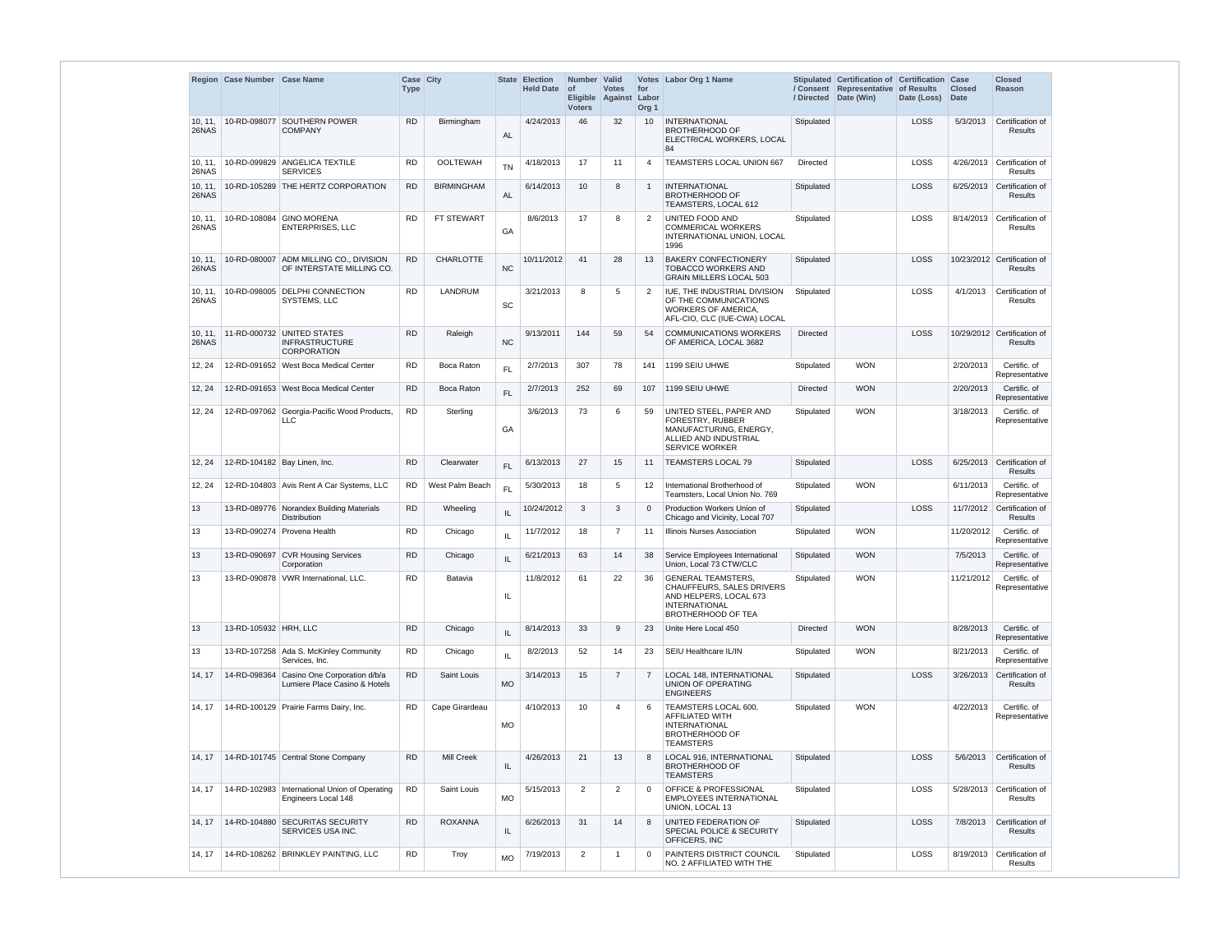|        | Region Case Number Case Name |                                                                                                                       | <b>Type</b> | Case City         |           | State Election<br><b>Held Date</b> | Number Valid<br>$ $ of<br><b>Voters</b> | <b>Votes</b><br>Eligible Against | for<br>Labor<br>Org <sub>1</sub> | Votes Labor Org 1 Name                                                                                                                       |            | Stipulated Certification of Certification Case<br>/ Consent Representative of Results<br>/ Directed Date (Win) | Date (Loss) | <b>Closed</b><br>Date | <b>Closed</b><br><b>Reason</b>                |
|--------|------------------------------|-----------------------------------------------------------------------------------------------------------------------|-------------|-------------------|-----------|------------------------------------|-----------------------------------------|----------------------------------|----------------------------------|----------------------------------------------------------------------------------------------------------------------------------------------|------------|----------------------------------------------------------------------------------------------------------------|-------------|-----------------------|-----------------------------------------------|
|        |                              |                                                                                                                       |             |                   |           |                                    |                                         |                                  |                                  | INTERNATIONAL UNION OF<br>PAINTERS AND ALLIED TRADE                                                                                          |            |                                                                                                                |             |                       |                                               |
| 14, 17 |                              | 14-RD-110052 Tenet Healthsystem DI, Inc.<br>d/b/a Des Peres Hospital                                                  | <b>RD</b>   | <b>ST. LOUIS</b>  | <b>MO</b> | 8/22/2013                          | 203                                     | 51                               | 100                              | NNOC-MISSOURI/NNU                                                                                                                            | Stipulated | <b>WON</b>                                                                                                     |             | 9/3/2013              | Certific. of<br>Representative                |
| 14, 17 |                              | 14-RD-110215 Milano Metals and Recycling                                                                              | <b>RD</b>   | Mount Vernon      | IL.       | 9/9/2013                           | 23                                      | 17                               | 5                                | <b>INTERNATIONAL</b><br><b>BROTHERHOOD OF</b><br><b>BOILERMAKERS, IRON SHIP</b><br><b>BUILDERS, BLACKSMITHS,</b><br>FORGERS & HELPERS, LOCAL | Stipulated |                                                                                                                | LOSS        | 9/19/2013             | Certification of<br><b>Results</b>            |
| 14, 17 |                              | 14-RD-110634 Enterprise Leasing Company of<br>STL, LLC d/b/a National Car<br>Rental and Alamo Rent-A-Car<br>St. Louis | <b>RD</b>   | St. Louis         | <b>MO</b> | 9/13/2013                          | 29                                      | 23                               | $\overline{4}$                   | AUTOMOTIVE, PETROLEUM<br>AND ALLIED INDUSTRIES<br><b>EMPLOYEES UNION,</b><br>TEAMSTERS LOCAL No. 618                                         | Stipulated |                                                                                                                | LOSS        | 9/24/2013             | Certification of<br><b>Results</b>            |
| 15, 26 |                              | 15-RD-095900 MISSISSIPPI ACTION FOR<br><b>PROGRESS</b>                                                                | <b>RD</b>   | <b>VICKSBURG</b>  | <b>MS</b> | 1/31/2013                          | 77                                      | 19                               | 53                               | MISSISSIPPI ALLIANCE OF<br><b>STATE</b><br>EMPLOYEES/COMMUNICATION<br>WORKERS OF AMERICA, LOCAL<br>3570, AFL-CIO                             | Stipulated | <b>WON</b>                                                                                                     |             | 2/25/2013             | Certific. of<br>Representative                |
| 15, 26 |                              | 15-RD-098337 ATMOS ENERGY                                                                                             | <b>RD</b>   | <b>FLOWOOD</b>    | <b>MS</b> | 3/27/2013                          | 161                                     | 74                               | 86                               | <b>INTERNATIONAL CHEMICAL</b><br><b>WORKERS UNION COUNCIL</b><br>UFCW LOCAL 1047 C                                                           | Stipulated | <b>WON</b>                                                                                                     |             | 4/8/2013              | Certific. of<br>Representative                |
| 16     | 16-RD-001583 ARKEMA          |                                                                                                                       | <b>RD</b>   | Houston           | <b>TX</b> | 8/12/2008                          | 35                                      | 18                               | 17                               | <b>UNITED STEELWORKERS</b><br><b>LOCAL 13-227</b>                                                                                            | Stipulated |                                                                                                                | LOSS        | 6/3/2013              | Certification of<br>Results                   |
| 16     |                              | 16-RD-085694 EAN HOLDINGS, LLC                                                                                        | <b>RD</b>   | <b>DALLAS</b>     | <b>TX</b> | 10/25/2012                         | 50                                      | 36                               | 13                               | <b>GENERAL DRIVERS,</b><br><b>WAREHOUSEMEN &amp; HELPERS</b><br>LOCAL 745, INTERNATIONAL<br><b>BROTHERHOOD OF</b><br><b>TEAMSTERS</b>        | Stipulated |                                                                                                                | LOSS        | 11/2/2012             | Certification of<br><b>Results</b>            |
| 16     |                              | 16-RD-089683 HONEYWELL<br>INTERNATIONAL, INC.                                                                         | <b>RD</b>   | <b>MANSFIELD</b>  | TX        | 10/23/2012                         | 15                                      | 11                               | $\overline{4}$                   | UNITED STEELWORKERS<br>INTERNATIONAL UNION, LOCAL<br>895                                                                                     | Stipulated |                                                                                                                | LOSS        |                       | 11/1/2012 Certification of<br><b>Results</b>  |
| 16     |                              | 16-RD-094453 PHILLIPS 66 PIPELINE                                                                                     | <b>RD</b>   | Houston           | <b>TX</b> | 2/25/2013                          | 22                                      | 5                                | 17                               | INTERNATIONAL UNION OF<br><b>OPERATING ENGINEERS LOCAL</b><br>#564                                                                           | Stipulated | <b>WON</b>                                                                                                     |             | 3/5/2013              | Certific. of<br>Representative                |
| 16     |                              | 16-RD-097800 SHERWIN WILLIAMS<br><b>COMPANY</b>                                                                       | <b>RD</b>   | <b>GARLAND</b>    | TX        | 8/7/2013                           | 154                                     | 38                               | 102                              | INTERNATIONAL<br><b>BROTHERHOOD OF PAINTERS</b><br>AND ALLIED TRADES, DISTRICT<br>COUNCIL 88, LOCAL UNION 848                                | Stipulated | <b>WON</b>                                                                                                     |             | 8/15/2013             | Certific. of<br>Representative                |
| 16     |                              | 16-RD-102192 SOUTHWEST FIRE &<br><b>SECURITY LLC</b>                                                                  | <b>RD</b>   | WAXAHACHIE        | <b>TX</b> | 5/16/2013                          | $\overline{2}$                          | $\overline{2}$                   | $\Omega$                         | <b>ROAD SPRINKLER FITTERS</b><br>LOCAL UNION 669, U.A., AFL-CIO                                                                              | Stipulated |                                                                                                                | LOSS        | 5/24/2013             | Certification of<br>Results                   |
| 16     |                              | 16-RD-110842 Tex-Tube Company                                                                                         | <b>RD</b>   | Houston           | <b>TX</b> | 9/12/2013                          | 97                                      | 47                               | 38                               | USW LOCAL 13-1                                                                                                                               | Stipulated |                                                                                                                | LOSS        | 9/20/2013             | Certification of<br><b>Results</b>            |
| 14, 17 |                              | 14-RD-102161 Nexstar Broadcasting, Inc.                                                                               | <b>RD</b>   | Springfield       | <b>MO</b> | 5/10/2013                          | 19                                      | 13                               | 2                                | Local 453 of the International<br>Brotherhood of Electrical Workers,<br>AFL-CIO-CLC                                                          | Stipulated |                                                                                                                | LOSS        | 5/21/2013             | Certification of<br>Results                   |
| 14, 17 |                              | 14-RD-102575 Bunzl Processor Distribution,<br><b>LLC</b>                                                              | <b>RD</b>   | North Kansas City | <b>MO</b> | 5/17/2013                          | 24                                      | 16                               | 8                                | TEAMSTERS, LOCAL NO. 41                                                                                                                      | Stipulated |                                                                                                                | LOSS        | 5/28/2013             | Certification of<br>Results                   |
| 14, 17 |                              | 14-RD-104520 Ryder Integrated Logistics, Inc.                                                                         | <b>RD</b>   | Atchison          | KS        | 6/8/2013                           | 18                                      | 10                               | 6                                | International Brotherhood of<br>Teamsters, Local No. 696                                                                                     | Stipulated |                                                                                                                | LOSS        | 6/18/2013             | Certification of<br><b>Results</b>            |
| 14, 17 |                              | 14-RD-109376 Eagle Picher Technologies, LLC                                                                           | <b>RD</b>   | Joplin            | <b>MO</b> | 8/8/2013                           | 186                                     | 70                               | 109                              | UNITED STEELWORKERS Local<br>812                                                                                                             | Stipulated | <b>WON</b>                                                                                                     |             | 8/19/2013             | Certific. of<br>Representative                |
| 14, 17 |                              | 17-RD-087393 The Hertz Corporation                                                                                    | <b>RD</b>   | Kansas City       | <b>MO</b> | 9/27/2012                          | 15                                      | 9                                | 6                                | TEAMSTERS LOCAL UNION NO.<br>41, AFFILIATED WTIH<br><b>INTERNATIONAL</b><br><b>BROTHERHOOD OF</b><br><b>TEAMSTERS</b>                        | Stipulated |                                                                                                                | LOSS        |                       | 10/18/2012 Certification of<br><b>Results</b> |
| 14, 17 |                              | 17-RD-087729   McCray Lumber Company                                                                                  | <b>RD</b>   | Kansas City       | KS        | 9/13/2012                          | 37                                      | 22                               | 13                               | <b>TEAMSTERS LOCAL UNION NO.</b><br>541                                                                                                      | Stipulated |                                                                                                                | LOSS        | 10/2/2012             | Certification of<br>Results                   |
| 14, 17 |                              | 17-RD-094259 Snorkel International, Inc.                                                                              | RD          | Elwood            | KS        | 1/31/2013                          | 90                                      | 72                               | 14                               | <b>INTERNATIONAL ASSOCIATION</b><br>OF MACHINISTS AND<br>AEROSPACE WORKERS, LOCAL<br>LODGE 778                                               | Stipulated |                                                                                                                | LOSS        | 2/11/2013             | Certification of<br><b>Results</b>            |
| 18, 30 | 18-RD-088499 KMNB-FM         |                                                                                                                       | <b>RD</b>   | Minneapolis       | <b>MN</b> | 10/9/2012                          | 6                                       | 5                                | $\mathbf 0$                      | SAG/AFTRA                                                                                                                                    | Stipulated |                                                                                                                | LOSS        |                       | 10/16/2012 Certification of<br>Results        |
| 18, 30 |                              | 18-RD-090147 RICE LAKE CONVALESCENT<br><b>CENTER</b>                                                                  | <b>RD</b>   | <b>Rice Lake</b>  | WI        | 11/1/2012                          | 50                                      | 13                               | 32                               | <b>UNITED FOOD AND</b><br><b>COMMERCIAL WORKERS UNION</b><br><b>LOCAL 1189</b>                                                               | Stipulated | <b>WON</b>                                                                                                     |             | 11/8/2012             | Certific. of<br>Representative                |
| 18, 30 |                              | 18-RD-091848 ALTER TRADING<br><b>CORPORATION</b>                                                                      | <b>RD</b>   | St. Paul          | <b>MN</b> | 11/15/2012                         | 10                                      | 9                                | $\mathbf 0$                      | <b>GLASS, MOLDERS, POTTERY.</b><br>PLASTICS & ALLIED WORKERS                                                                                 | Stipulated |                                                                                                                | LOSS        |                       | 11/23/2012 Certification of<br>Results        |
| 18, 30 |                              | 18-RD-094542 FIRST TRANSIT, INC.                                                                                      | <b>RD</b>   | Roseville         | <b>MN</b> | 1/16/2013                          | 15                                      | 9                                | 5                                | TEAMSTERS LOCAL UNION NO.                                                                                                                    | Stipulated |                                                                                                                | LOSS        |                       | 1/23/2013 Certification of                    |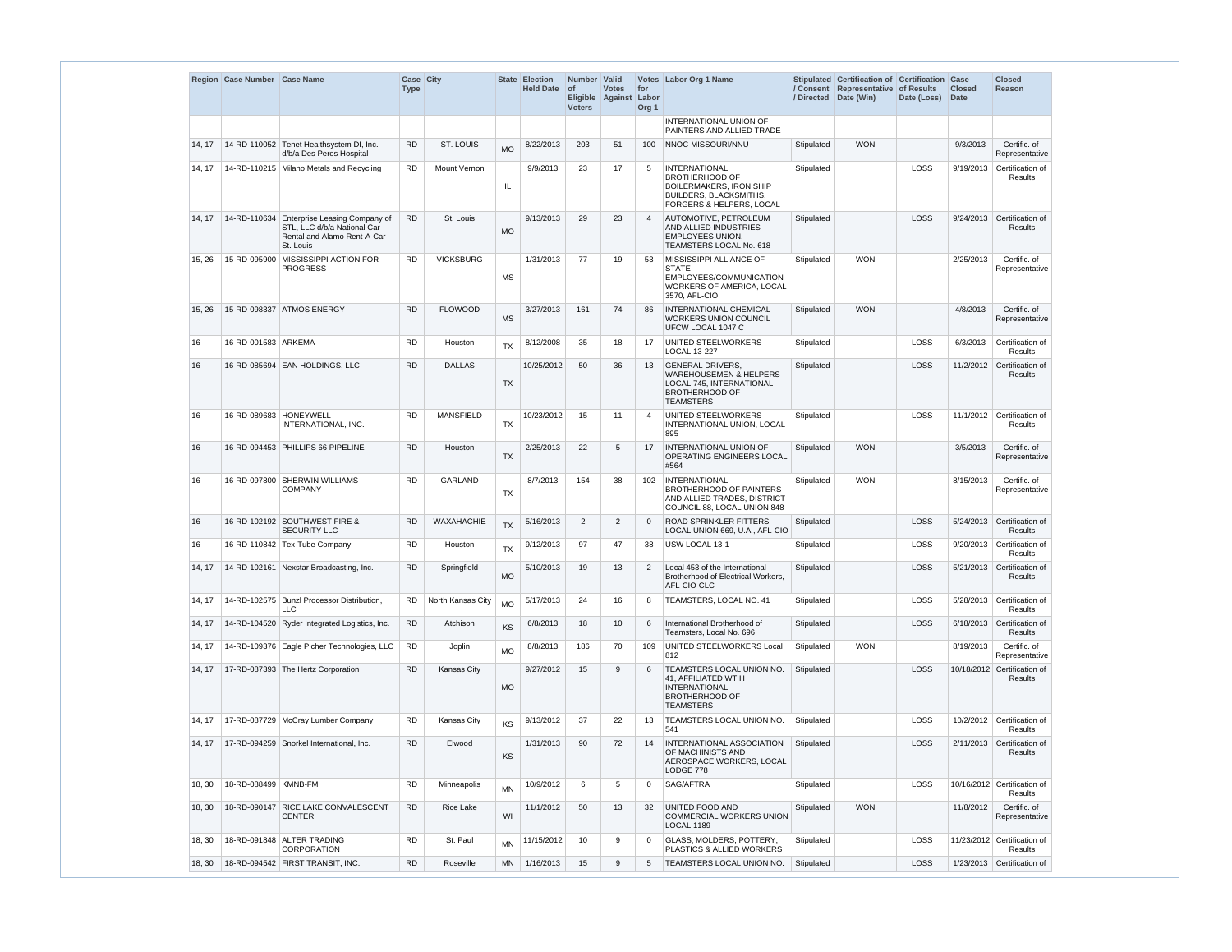|        | Region Case Number Case Name  |                                                                                                                                       | Case City<br><b>Type</b> |                      | <b>State</b> | <b>Election</b><br><b>Held Date</b> | Number Valid<br><b>of</b><br><b>Voters</b> | <b>Votes</b><br>Eligible Against | for<br>Labor<br>Org <sub>1</sub> | Votes Labor Org 1 Name                                                                                                         | / Directed      | Stipulated Certification of Certification<br>/ Consent Representative of Results<br>Date (Win) | Date (Loss) Date | Case<br><b>Closed</b> | Closed<br>Reason                              |
|--------|-------------------------------|---------------------------------------------------------------------------------------------------------------------------------------|--------------------------|----------------------|--------------|-------------------------------------|--------------------------------------------|----------------------------------|----------------------------------|--------------------------------------------------------------------------------------------------------------------------------|-----------------|------------------------------------------------------------------------------------------------|------------------|-----------------------|-----------------------------------------------|
|        |                               |                                                                                                                                       |                          |                      |              |                                     |                                            |                                  |                                  | 120                                                                                                                            |                 |                                                                                                |                  |                       | <b>Results</b>                                |
| 18, 30 |                               | 18-RD-094971 WILCOX PAPER LLC                                                                                                         | <b>RD</b>                | Champlin             | <b>MN</b>    | 1/24/2013                           | 6                                          | $\overline{4}$                   | $\overline{1}$                   | <b>INTERNATIONAL</b><br><b>BROTHERHOOD OF</b><br>TEAMSTERS LOCAL 638                                                           | Stipulated      |                                                                                                | LOSS             |                       | 1/31/2013 Certification of<br><b>Results</b>  |
| 18, 30 |                               | 18-RD-097072 CARGILL, INCORPORATED                                                                                                    | <b>RD</b>                | <b>Rush City</b>     | <b>MN</b>    | 2/14/2013                           | 21                                         | 9                                | $12 \overline{ }$                | BAKERY, CONFECTIONERY,<br><b>TOBACCO WORKERS, AND</b><br><b>GRAIN MILLERS</b><br>INTERNATIONAL UNION LOCAL<br><b>NO. 22</b>    | Stipulated      | <b>WON</b>                                                                                     |                  | 2/21/2013             | Certific. of<br>Representative                |
| 18, 30 |                               | 18-RD-105757 RISE, INCORPORATED                                                                                                       | <b>RD</b>                | Anoka                | <b>MN</b>    | 6/28/2013                           | 19                                         | 6                                | 11                               | <b>INTERNATIONAL</b><br><b>BROTHERHOOD OF</b><br>TEAMSTERS, LOCAL NO. 638                                                      | Stipulated      | <b>WON</b>                                                                                     |                  | 7/5/2013              | Certific. of<br>Representative                |
| 18, 30 |                               | 18-RD-108273 CENTRACARE HEALTH<br><b>SYSTEM - MELROSE</b>                                                                             | <b>RD</b>                | Melrose              | <b>MN</b>    | 8/1/2013                            | 21                                         | 8                                | $12 \overline{ }$                | MINNESOTA NURSES<br><b>ASSOCIATION</b>                                                                                         | Stipulated      | <b>WON</b>                                                                                     |                  | 8/8/2013              | Certific. of<br>Representative                |
| 18, 30 |                               | 18-RD-110138 ASSOCIATED MILK<br>PRODUCERS INC.                                                                                        | <b>RD</b>                | Dawson               | <b>MN</b>    | 8/28/2013                           | 13                                         | 3                                | 10                               | TEAMSTERS LOCAL 120                                                                                                            | Stipulated      | <b>WON</b>                                                                                     |                  | 9/4/2013              | Certific. of<br>Representative                |
| 19, 36 |                               | 19-RD-087386 Tool-Gauge and Machine Works,<br>Inc.                                                                                    | <b>RD</b>                | <b>TACOMA</b>        | <b>WA</b>    | 9/26/2012                           | 16                                         | 15                               | $\overline{1}$                   | <b>INTERNATIONAL ASSOCIATION</b><br>OF MACHINISTS & AEROSPACE<br><b>WORKERS. DISTRICT LODGE</b><br>160, LOCAL LODGE 1350       | Stipulated      |                                                                                                | LOSS             |                       | 10/4/2012 Certification of<br><b>Results</b>  |
| 19, 36 |                               | 19-RD-090562 FIR LANE TERRACE<br>CONVALESCENT CENTER.<br>INC. d/b/a FOREST RIDGE<br><b>HEALTH AND</b><br><b>REHABILITATION CENTER</b> | <b>RD</b>                | <b>Bremerton</b>     | WA           | 11/13/2012                          | 53                                         | 23                               | $12 \overline{ }$                | SEIU LOCAL 775                                                                                                                 | Stipulated      |                                                                                                | LOSS             | 3/1/2013              | Certification of<br><b>Results</b>            |
| 19, 36 |                               | 19-RD-092053 Sierra Pacific Industries, Inc.                                                                                          | <b>RD</b>                | <b>ABERDEEN</b>      | <b>WA</b>    | 12/19/2012                          | 189                                        | 126                              | 52                               | <b>CARPENTERS INDUSTRIAL</b><br>COUNCIL LOCAL 2084                                                                             | Stipulated      |                                                                                                | LOSS             |                       | 12/27/2012 Certification of<br><b>Results</b> |
| 19, 36 |                               | 19-RD-092090 Avalon Care Center, Othello,<br>L.L.C. and Healthcare Services<br>Group, Inc.                                            | <b>RD</b>                | <b>OTHELLO</b>       | <b>WA</b>    | 1/3/2013                            | 23                                         | 10                               | 2                                | SEIU LOCAL 775 NW                                                                                                              | Stipulated      |                                                                                                | LOSS             |                       | 1/16/2013 Certification of<br>Results         |
| 19, 36 | 19-RD-097184   T Bailey, Inc. |                                                                                                                                       | <b>RD</b>                | Anacortes            | <b>WA</b>    | 3/4/2013                            | 33                                         | 32                               | $\overline{1}$                   | <b>BOILERMAKERS LOCAL 104</b>                                                                                                  | Stipulated      |                                                                                                | LOSS             | 3/12/2013             | Certification of<br>Results                   |
| 19, 36 |                               | 19-RD-097472 Harold LeMay Enterprises,<br>Incorporated, d/b/a Harbor<br>Disposal                                                      | <b>RD</b>                | Aberdeen             | <b>WA</b>    | 3/12/2013                           | 33                                         | 9                                | 24                               | <b>TEAMSTERS LOCAL 252</b>                                                                                                     | Stipulated      | <b>WON</b>                                                                                     |                  | 3/20/2013             | Certific. of<br>Representative                |
| 19, 36 |                               | 19-RD-101756 Hillside Health Care Center, LLC                                                                                         | <b>RD</b>                | Missoula             | <b>MT</b>    | 4/30/2013                           | 34                                         | $\Omega$                         | 14                               | UNITE HERE! LOCAL 427                                                                                                          | Stipulated      | <b>WON</b>                                                                                     |                  | 5/8/2013              | Certific. of<br>Representative                |
| 20, 37 | 20-RD-102324 Comcast          |                                                                                                                                       | <b>RD</b>                | <b>Burlingame</b>    | CA           | 5/1/2013                            | 129                                        | 35                               | 89                               | CWA LOCAL 9415                                                                                                                 | Stipulated      | <b>WON</b>                                                                                     |                  | 5/13/2013             | Certific. of<br>Representative                |
| 21     |                               | 21-RD-092044 SOUTHERN CALIFORNIA<br><b>EDISON COMPANY</b>                                                                             | <b>RD</b>                | San Clemente         | CA           | 11/14/2012                          | 10                                         | 8                                | $\mathbf{0}$                     | <b>INTERNATIONAL</b><br><b>BROTHERHOOD OF</b><br>ELECTRICAL WORKERS LOCAL<br>#47 AFL-CIO CLC                                   | Stipulated      |                                                                                                | LOSS             |                       | 11/23/2012 Certification of<br><b>Results</b> |
| 21     |                               | 21-RD-092662 Hill's Pet Nutrition Sales, Inc.                                                                                         | <b>RD</b>                | City of Industry     | CA           | 12/18/2012                          | 20                                         | 12                               | 8                                | TEAMSTERS UNION LOCAL 986                                                                                                      | Stipulated      |                                                                                                | LOSS             |                       | 12/27/2012 Certification of<br><b>Results</b> |
| 21     |                               | 21-RD-093190 SOUTHERN CALIFORNIA<br><b>EDISON COMPANY</b>                                                                             | <b>RD</b>                | <b>SAN CLEMENTE</b>  | CA           | 7/9/2013                            | 14                                         | 9                                | $\overline{4}$                   | <b>UTILITY WORKERS UNION OF</b><br>AMERICA, LOCAL 246, AFL-CIO                                                                 | Stipulated      |                                                                                                | LOSS             |                       | 7/17/2013 Certification of<br><b>Results</b>  |
| 21     |                               | 21-RD-093661 WASTE MANAGEMENT<br><b>COLLECTION AND</b><br>RECYCLING, INC.                                                             | <b>RD</b>                | Moreno Valley        | CA           | 3/15/2013                           | 150                                        | 68                               | 82                               | PACKAGE & GENERAL UTILITY<br>DRIVERS, TEAMSTERS LOCAL<br>UNION 396, INTERNATIONAL<br><b>BROTHERHOOD OF</b><br><b>TEAMSTERS</b> | Stipulated      | <b>WON</b>                                                                                     |                  | 4/15/2013             | Certific. of<br>Representative                |
| 21     |                               | 21-RD-093774 PACIFIC COACHWORKS                                                                                                       | <b>RD</b>                | <b>RIVERSIDE</b>     | CA           | 6/27/2013                           | 95                                         | 59                               | 29                               | SHEET METAL WORKERS<br>UNION LOCAL 170, AFL-CIO                                                                                | Stipulated      |                                                                                                | LOSS             | 7/8/2013              | Certification of<br><b>Results</b>            |
| 21     |                               | 21-RD-094676 Prudential Overall Supply                                                                                                | <b>RD</b>                | <b>CHULA VISTA</b>   | CA           | 1/11/2013                           | 3                                          | $\Omega$                         | $\mathbf 0$                      | WORKERS UNITED, WESTERN<br><b>STATES REGIONAL JOINT</b><br>BOARD, LOCAL 52                                                     | Stipulated      |                                                                                                | LOSS             | 1/22/2013             | Certification of<br><b>Results</b>            |
| 21     |                               | 21-RD-107376 PROBUILD COMPANY LLC<br>F/K/A DIXIELINE LUMBER<br><b>COMPANY</b>                                                         | <b>RD</b>                | <b>SAN DIEGO</b>     | CA           |                                     | 37                                         | 19                               | 9                                | <b>CARPENTERS UNION LOCAL</b><br>721                                                                                           | Stipulated      |                                                                                                | LOSS             | 8/26/2013             | Certification of<br><b>Results</b>            |
| 22     |                               | 22-RD-084035 MONMOUTH OCEAN COUNTY<br><b>HOSPITAL SERVICE</b><br>CORPORATION d/b/a MONOC                                              | <b>RD</b>                | <b>WALL TOWNSHIP</b> | NJ           | 4/8/2013                            | 515                                        | 151                              | 226                              | PEMSA-NJ IAFF LOCAL 4610<br>(PROFESSIONAL EMERGENCY<br><b>MEDICAL SERVICE</b><br>ASSOCIATION OF NJ)                            | <b>Directed</b> | <b>WON</b>                                                                                     |                  | 4/18/2013             | Certific. of<br>Representative                |
| 22     |                               | 22-RD-087488 SOUTH MOUNTAIN REHAB<br><b>CENTER LLC</b>                                                                                | <b>RD</b>                | Vauxhall             | <b>NJ</b>    | 8/1/2013                            | 130                                        | 18                               | 20                               | <b>DISTRICT 6, INTERNATIONAL</b><br>UNION FOR INDUSTRIAL<br>SERVICE, TRANSPORT AND<br><b>HEALTH EMPLOYEES</b>                  | Stipulated      | <b>WON</b>                                                                                     |                  | 8/12/2013             | Certific. of<br>Representative                |
| 22     |                               | 22-RD-088889 OMNI WASTE SERVICES                                                                                                      | <b>RD</b>                | <b>PATERSON</b>      | <b>NJ</b>    | 10/19/2012                          | 8                                          | 8                                | $\mathbf{0}$                     | <b>INTERNATIONAL</b><br><b>BROTHERHOOD OF</b>                                                                                  | Stipulated      |                                                                                                | LOSS             |                       | 11/13/2012 Certification of<br><b>Results</b> |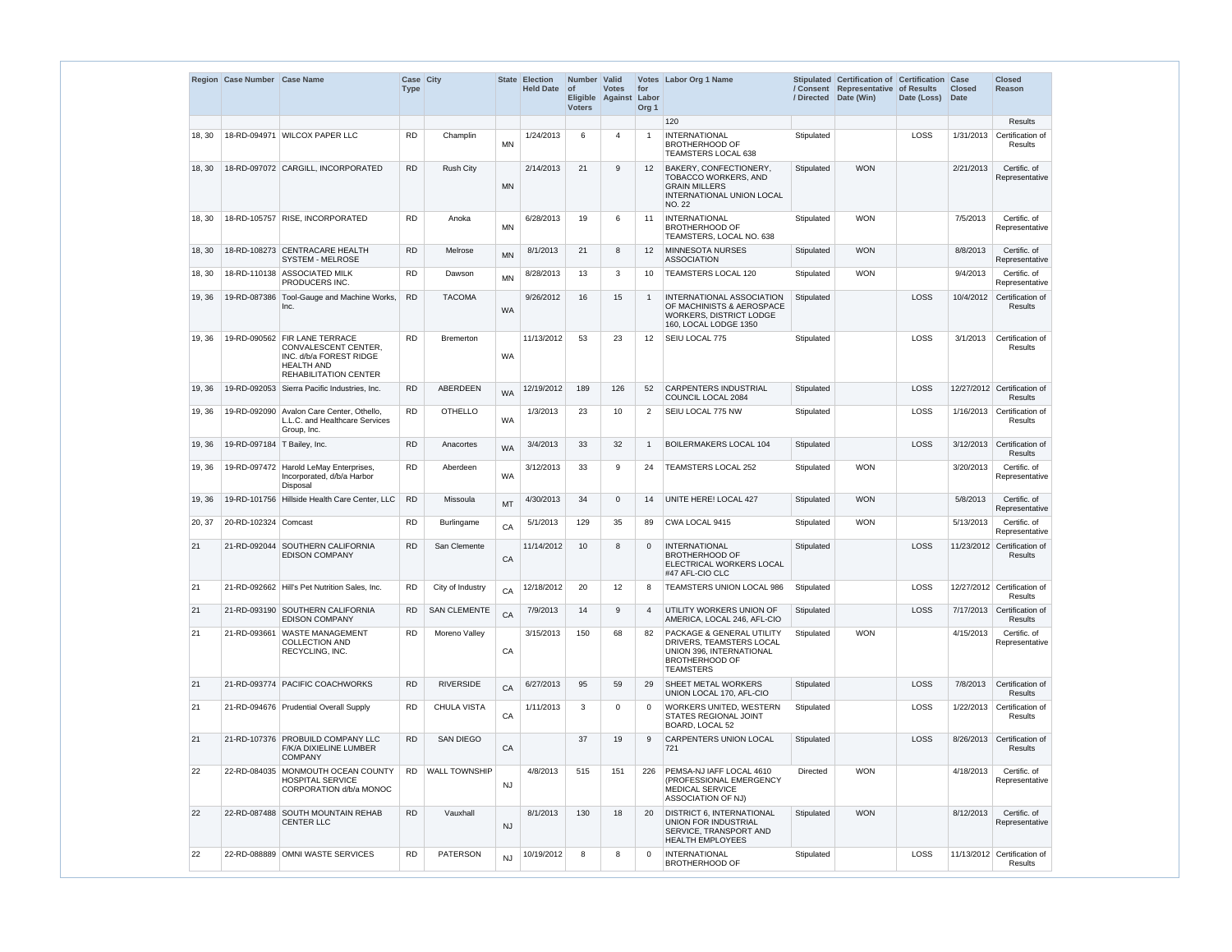|                  | Region Case Number Case Name |                                                                                     | Case City<br><b>Type</b> |                      |           | State Election<br>Held Date of | Number Valid<br><b>Voters</b> | <b>Votes</b><br>Eligible Against Labor | for<br>Org <sub>1</sub> | Votes Labor Org 1 Name                                                                                                    | / Directed | Stipulated Certification of Certification Case<br>/ Consent Representative of Results<br>Date (Win) | Date (Loss) | <b>Closed</b><br>Date | <b>Closed</b><br><b>Reason</b>               |
|------------------|------------------------------|-------------------------------------------------------------------------------------|--------------------------|----------------------|-----------|--------------------------------|-------------------------------|----------------------------------------|-------------------------|---------------------------------------------------------------------------------------------------------------------------|------------|-----------------------------------------------------------------------------------------------------|-------------|-----------------------|----------------------------------------------|
|                  |                              |                                                                                     |                          |                      |           |                                |                               |                                        |                         | TEAMSTERS. LOCAL 125                                                                                                      |            |                                                                                                     |             |                       |                                              |
| 22               |                              | 22-RD-091468 FREDERICKS FUEL AND<br><b>HEATING SERVICE</b>                          | <b>RD</b>                | <b>OAK RIDGE</b>     | <b>NJ</b> | 11/16/2012                     | 6                             | $\boldsymbol{\Delta}$                  | 2                       | <b>LOCAL 469 INTERNATIONAL</b><br><b>BROTHERHOOD OF</b><br><b>TEAMSTERS</b>                                               | Stipulated |                                                                                                     | <b>LOSS</b> |                       | 11/28/2012 Certification of<br>Results       |
| 22               |                              | 22-RD-091544 UNION CASTING INDUSTRIES,<br>INC. D/B/A INDUSTRIAL<br>FERGUSON FOUNDRY | <b>RD</b>                | <b>UNION</b>         | <b>NJ</b> | 11/27/2012                     | 8                             | $\overline{7}$                         | $\Omega$                | LOCAL 97, INTERNATIONAL<br><b>BROTHERHOOD OF</b><br><b>TEAMSTERS</b>                                                      | Stipulated |                                                                                                     | LOSS        | 12/6/2012             | Certification of<br><b>Results</b>           |
| 22               |                              | 22-RD-097377 IDEAL WINDOW MFG. INC.                                                 | <b>RD</b>                | <b>BAYONNE</b>       | <b>NJ</b> | 4/24/2013                      | 74                            | 34                                     | 39                      | UFCW, LOCAL 888                                                                                                           | Stipulated | <b>WON</b>                                                                                          |             | 5/29/2013             | Certific. of<br>Representative               |
| 22               |                              | 22-RD-101005 RUBY'S EWR C-2, LLC d/b/a<br><b>RUBY'S DINER</b>                       | <b>RD</b>                | <b>NEWARK</b>        | <b>NJ</b> | 5/4/2013                       | 39                            | 31                                     | $\mathbf{1}$            | UNITE-HERE LEGAL<br><b>DEPARTMENT</b>                                                                                     | Stipulated |                                                                                                     | LOSS        | 5/15/2013             | Certification of<br>Results                  |
| 22               |                              | 22-RD-102895 KIRKER ENTERPRISES, INC.                                               | <b>RD</b>                | <b>PATERSON</b>      | <b>NJ</b> | 5/22/2013                      | 45                            | 36                                     | 8                       | INTERNATIONAL OF PAINTERS<br>AND ALLIED TRADES LOCAL<br>1310                                                              | Stipulated |                                                                                                     | LOSS        | 6/5/2013              | Certification of<br><b>Results</b>           |
| 12, 24           |                              | 24-RD-108212 Surface Igniter, LLC.                                                  | <b>RD</b>                | Mayaguez             | <b>PR</b> | 8/2/2013                       | 42                            | 17                                     | 20                      | UNION DE TRONQUISTAS DE PR Stipulated<br>LOCAL 901 IBT                                                                    |            | <b>WON</b>                                                                                          |             | 8/14/2013             | Certific. of<br>Representative               |
| 25, 33           |                              | 25-RD-094744 ADM Trucking Inc., a Subsidiary<br>of Archer Daniels Midland           | <b>RD</b>                | Mount Vernon         | IN        | 2/28/2013                      | 16                            | 8                                      | 8                       | BAKERY, CONFECTIONERY,<br><b>TOBACCO WORKERS AND</b><br><b>GRAIN MILLERS</b><br>INTERNATIONAL UNION, LOCAL<br>NO. 280     | Stipulated |                                                                                                     | LOSS        | 3/13/2013             | Certification of<br><b>Results</b>           |
| 25, 33           |                              | 25-RD-095719 BARRETT PAVING<br>MATERIALS, INC.                                      | <b>RD</b>                | <b>RICHMOND</b>      | IN        | 1/25/2013                      | $\overline{7}$                | Δ                                      | -1                      | International Association of<br>Machinists District Lodge 54, Local<br>439                                                | Stipulated |                                                                                                     | LOSS        | 2/20/2013             | Certification of<br>Results                  |
| 25, 33           |                              | 25-RD-101422 STANDARD FUSEE<br>CORPORATION D/B/A ORION<br><b>SAFETY PRODUCTS</b>    | <b>RD</b>                | PERU                 | IN        | 5/1/2013                       | 35                            | 20                                     | 14                      | LOCAL 2958-22, UNITED STEEL,<br>PAPER AND FORESTRY,<br>RUBBER, MANUFACTURING,<br>ENERGY, ALLIED INDUSTRIAL<br>AN          | Stipulated |                                                                                                     | <b>LOSS</b> | 5/9/2013              | Certification of<br><b>Results</b>           |
| 25, 33           |                              | 25-RD-107700 BARGER PACKAGING, INC.                                                 | <b>RD</b>                | <b>ELKHART</b>       | IN        | 7/26/2013                      | 43                            | 22                                     | 19                      | LOCAL 1052, UNITED STEEL,<br>PAPER AND FORESTRY,<br>RUBBER, MANUFACTURING,<br>ENERGY, ALLIED INDUSTRIAL<br>AND S          | Stipulated |                                                                                                     | LOSS        | 8/5/2013              | Certification of<br>Results                  |
| 10, 11,<br>26NAS |                              | 10-RD-104302   Irving Materials, Inc.                                               | <b>RD</b>                | <b>Bowling Green</b> | KY        | 5/31/2013                      | 12                            | 9                                      | 3                       | <b>GENERAL DRIVERS,</b><br><b>WAREHOUSEMEN &amp; HELPERS</b><br>LOCAL 89                                                  | Stipulated |                                                                                                     | LOSS        |                       | 6/11/2013 Certification of<br>Results        |
| 10, 11,<br>26NAS |                              | 26-RD-093304   Labor Management Federal<br><b>Credit Union</b>                      | <b>RD</b>                | Lewisport            | KY        | 1/11/2013                      | 6                             | $\boldsymbol{\Delta}$                  | $\overline{2}$          | United Steel Paper & Forestry<br><b>Rubber Manufacturing Energy</b><br>Allied Industrial & Service Workers<br>Intern      | Stipulated |                                                                                                     | LOSS        | 1/23/2013             | Certification of<br>Results                  |
| 27               |                              | 27-RD-073328 Balanced Rock Electric, Inc.                                           | <b>RD</b>                | <b>Twin Falls</b>    | ID        | 4/25/2013                      | 10 <sup>1</sup>               | 9                                      | $\overline{1}$          | <b>INTERNATIONAL</b><br><b>BROTHERHOOD OF</b><br><b>ELECTRICAL WORKERS</b><br>UNION449                                    | Stipulated |                                                                                                     | LOSS        | 5/6/2013              | Certification of<br>Results                  |
| 27               |                              | 27-RD-086033 DILLON COMPANIES D/B/A<br>CITY MARKET. INC.                            | <b>RD</b>                | Steamboat<br>Springs | CO        | 10/6/2012                      | 72                            | 31                                     | 34                      | <b>UNITED FOOD AND</b><br><b>COMMERCIAL WORKERS</b><br>UNION, LOCAL 7                                                     | Directed   | <b>WON</b>                                                                                          |             | 11/16/2012            | Certific. of<br>Representative               |
| 27               |                              | 27-RD-099358 Wyoming Machinery Company,<br>Inc.                                     | <b>RD</b>                | Casper               | <b>WY</b> | 5/2/2013                       | 442                           | 230                                    | 181                     | <b>INTERNATIONAL UNION OF</b><br>OPERATING ENGINEERS (IUOE),<br>LOCAL 800, AFL-CIO                                        | Stipulated |                                                                                                     | LOSS        | 5/15/2013             | Certification of<br>Results                  |
| 27               |                              | 27-RD-104495   Atlas Industries, Inc.                                               | <b>RD</b>                | <b>Wheat Ridge</b>   | CO        | 7/31/2013                      | 10                            | 8                                      | $\mathbf 0$             | INTERNATIONAL ASSOCIATION<br>OF HEAT AND FROST<br><b>INSULATERS AND ALLIED</b><br>WORKERS, LOCAL No. 28<br>AFL-CIO        | Stipulated |                                                                                                     | LOSS        | 9/3/2013              | Certification of<br>Results                  |
| 27               | 27-RD-106269 Culinaire, Inc. |                                                                                     | <b>RD</b>                | Denver               | CO        | 7/1/2013                       | 77                            | 36                                     | 25                      | <b>UNITED FOOD &amp; COMMERCIAL</b><br><b>WORKERS UNION LOCAL 7</b>                                                       | Stipulated |                                                                                                     | LOSS        |                       | 7/11/2013 Certification of<br><b>Results</b> |
| 27               |                              | 27-RD-106379 SuperShuttle International<br>Denver, Inc.                             | <b>RD</b>                | Debver               | CO        | 7/15/2013                      | 98                            | 25                                     | 54                      | COMMUNICATIONS WORKERS<br>OF AMERICA                                                                                      | Stipulated | <b>WON</b>                                                                                          |             | 7/25/2013             | Certific. of<br>Representative               |
| 27               |                              | 27-RD-109445 Fortunato Insulation, Inc.                                             | <b>RD</b>                | Arvada               | CO.       | 8/16/2013                      | 13                            | 13                                     | $\mathbf 0$             | <b>INTERNATIONAL ASSOCIATION</b><br>OF HEAT AND FROST<br><b>INSULATERS AND ALLIED</b><br>WORKERS, LOCAL No. 28<br>AFL-CIO | Stipulated |                                                                                                     | LOSS        | 8/27/2013             | Certification of<br>Results                  |
| 28               |                              | 28-RD-081876 St. Catherine Healthcare and<br>Rehabilitation Center, LLC             | <b>RD</b>                | Albuquerque          | <b>NM</b> | 6/29/2012                      | 96                            | 56                                     | 16                      | <b>DISTRICT 1199NM NATIONAL</b><br>UNION OF HOSPITAL AND<br>HEALTHCARE EMPLOYEES,<br>AFSCME, AFL-CIO                      | Stipulated |                                                                                                     | <b>LOSS</b> |                       | 11/15/2012 Certification of<br>Results       |
| 28               |                              | 28-RD-089846 Express Scripts, Inc.                                                  | <b>RD</b>                | Albuquerque          | <b>NM</b> | 1/22/2013                      | 63                            | -7                                     | 49                      | United Food and Commercial<br>Workers Union, Local 1564,                                                                  | Stipulated | <b>WON</b>                                                                                          |             | 1/31/2013             | Certific. of<br>Representative               |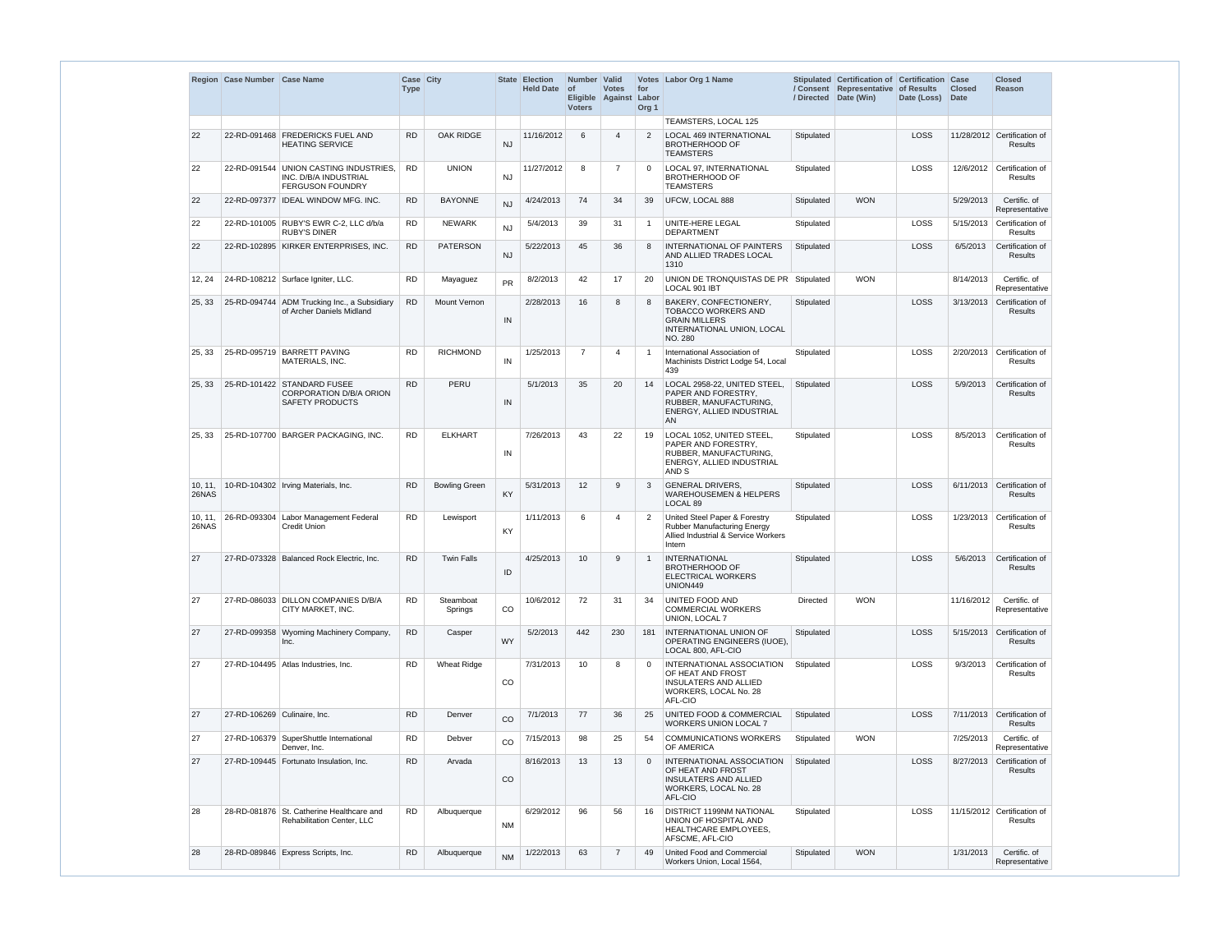|        | Region Case Number Case Name |                                                                                       | Case City<br><b>Type</b> |                 | State     | <b>Election</b><br><b>Held Date</b> | Number Valid<br><b>of</b><br><b>Voters</b> | <b>Votes</b><br>Eligible Against Labor | for<br>Org <sub>1</sub> | Votes Labor Org 1 Name                                                                                                             | / Directed | Stipulated Certification of Certification Case<br>/ Consent Representative<br>Date (Win) | of Results<br>Date (Loss) | <b>Closed</b><br><b>Date</b> | <b>Closed</b><br>Reason                      |
|--------|------------------------------|---------------------------------------------------------------------------------------|--------------------------|-----------------|-----------|-------------------------------------|--------------------------------------------|----------------------------------------|-------------------------|------------------------------------------------------------------------------------------------------------------------------------|------------|------------------------------------------------------------------------------------------|---------------------------|------------------------------|----------------------------------------------|
|        |                              |                                                                                       |                          |                 |           |                                     |                                            |                                        |                         | AFL-CIO                                                                                                                            |            |                                                                                          |                           |                              |                                              |
| 28     |                              | 28-RD-089850 BCI Coca-Cola Bottling Co. of<br>Los Angeles                             | <b>RD</b>                | Las Vegas       | <b>NV</b> | 11/8/2012                           | 149                                        | 54                                     | 85                      | <b>GENERAL SALES DRIVERS,</b><br><b>DELIVERY DRIVERS AND</b><br><b>HELPERS &amp; REPRESENTING</b><br>THE PUBLIC SECTOR LOCAL 14    | Stipulated | <b>WON</b>                                                                               |                           | 11/20/2012                   | Certific. of<br>Representative               |
| 28     |                              | 28-RD-097404 Las Vegas Country Club                                                   | <b>RD</b>                | Las Vegas       | <b>NV</b> | 3/7/2013                            | 19                                         | 9                                      | 10                      | PROFESSIONAL, CLERICAL AND<br>MISCELLANEOUS EMPLOYEES,<br><b>TEAMSTERS LOCAL 995</b>                                               | Stipulated | <b>WON</b>                                                                               |                           | 3/15/2013                    | Certific. of<br>Representative               |
| 28     |                              | 28-RD-111280 Waste Management of Arizona,<br>Inc. d/b/a Waste Management of<br>Tucson | <b>RD</b>                | Tucson          | AZ        | 9/20/2013                           | 115                                        | 36                                     | 72                      | United Food and Commercial<br>Workers Union, Local 99                                                                              | Stipulated | <b>WON</b>                                                                               |                           | 9/30/2013                    | Certific. of<br>Representative               |
| 29     |                              | 29-RD-066106 Community Options, Inc.                                                  | <b>RD</b>                | Brooklyn        | <b>NY</b> | 11/10/2011                          | 61                                         | 21                                     | 33                      | <b>COMMUNITY &amp; SOCIAL AGENCY</b><br><b>EMPLOYEES UNION DISTRICT</b><br>COUNCIL 1707. AFSCME                                    | Stipulated | <b>WON</b>                                                                               |                           | 7/16/2013                    | Certific. of<br>Representative               |
| 29     |                              | 29-RD-091658 Xerox State and Local Solutions,<br>Inc.                                 | <b>RD</b>                | Staten Island   | <b>NY</b> | 11/15/2012                          | 254                                        | 107                                    | 114                     | <b>COMMUNICATION WORKERS</b><br>OF AMERICA                                                                                         | Stipulated | <b>WON</b>                                                                               |                           | 11/27/2012                   | Certific. of<br>Representative               |
| 29     | 29-RD-093423                 | Corner Hardware & Paint<br>Center. Inc.                                               | <b>RD</b>                | Brooklyn        | <b>NY</b> | 1/30/2013                           | 9                                          | -3                                     | 5                       | LOCAL 342 UFCW                                                                                                                     | Stipulated | <b>WON</b>                                                                               |                           | 3/28/2013                    | Certific. of<br>Representative               |
| 29     |                              | 29-RD-109825 AMERICAN PARK SECTION 1<br>COOPERATIVE CORP.                             | <b>RD</b>                | Brooklyn        | <b>NY</b> | 8/28/2013                           | 2                                          | $\overline{2}$                         | $\Omega$                | LOCAL 670, Retail Wholesale<br>Dapartment Store Union, United<br>Food and Commercial Workers                                       | Stipulated |                                                                                          | LOSS                      | 9/12/2013                    | Certification of<br><b>Results</b>           |
| 29     |                              | 29-RD-118477 Christi Cleaning Service                                                 | <b>RD</b>                | Flushing        | <b>NY</b> | 1/17/2014                           | 21                                         | 18                                     | $\mathbf{1}$            | Local 2013. United Food &<br><b>Commercial Workers Union</b>                                                                       | Stipulated |                                                                                          | LOSS                      | 1/29/2013                    | Certification of<br><b>Results</b>           |
| 18, 30 | 30-RD-001541   Frito Lay     |                                                                                       | <b>RD</b>                | Menominee Falls | WI        | 3/21/2013                           | 110                                        | 47                                     | 51                      | TEAMSTERS LOCAL 344, SALES<br>& SERVICE INDUSTRY,<br>AFFILIATED WITH THE<br><b>INTERNATIONAL</b><br>BROTHERHOOD OF TEAM            | Stipulated | <b>WON</b>                                                                               |                           | 3/29/2013                    | Certific. of<br>Representative               |
| 18, 30 |                              | 30-RD-094463 Alro Steel Corporation                                                   | <b>RD</b>                | Milwaukee       | WI        | 1/10/2013                           | 34                                         | 12                                     | 21                      | UNITED STEELWORKERS,<br>AFL-CIO-CLC, LOCAL 9040-4                                                                                  | Stipulated | <b>WON</b>                                                                               |                           | 1/18/2013                    | Certific. of<br>Representative               |
| 18, 30 |                              | 30-RD-101004 Ryder Truck Rental, Inc. d/b/a<br><b>Ryder Transportation Services</b>   | <b>RD</b>                | De Forest       | WI        | 5/6/2013                            | 5                                          | $\boldsymbol{\Delta}$                  | $\Omega$                | INTERNATIONAL ASSOCIATION<br>OF MACHINISTS AND<br>AEROSPACE WORKERS,<br>AFL-CIO DISTRICT 10                                        | Stipulated |                                                                                          | LOSS                      | 5/14/2013                    | Certification of<br><b>Results</b>           |
| 31     | 31-RD-088744                 | Hanson Aggregates, Inc.                                                               | <b>RD</b>                | San Luis Obispo | CA        | 10/18/2012                          | 18                                         | $\overline{2}$                         | 16                      | INTERNATIONAL UNION OF<br>OPERATING ENGINEERS LOCAL<br>UNION NO. 12, AFL-CIO                                                       | Stipulated | <b>WON</b>                                                                               |                           | 10/29/2012                   | Certific. of<br>Representative               |
| 31     |                              | 31-RD-095633 Henry Mayo Newhall Memorial<br>Hospital                                  | <b>RD</b>                | Valencia        | CA        | 2/7/2013                            | 26                                         | 14                                     | 11                      | THE UNITED ELECTRICAL,<br>RADIO AND MACHINE<br>WORKERS OF AMERICA (UE),<br>LOCAL 1004                                              | Stipulated |                                                                                          | LOSS                      | 2/19/2013                    | Certification of<br><b>Results</b>           |
| 31     |                              | 31-RD-096892 Bon Appetit/Compass Group                                                | <b>RD</b>                | Santa Clarita   | CA        | 3/1/2013                            | 20                                         | $\overline{7}$                         | $12 \overline{ }$       | UNITE HERE - LOCAL 11                                                                                                              | Stipulated | <b>WON</b>                                                                               |                           | 3/25/2013                    | Certific. of<br>Representative               |
| 32     |                              | 32-RD-099991 CH2M Hill OMI                                                            | <b>RD</b>                | Gilroy          | CA        | 4/10/2013                           | 10                                         | $\overline{7}$                         | 3                       | AMERICAN FEDERATION OF<br>STATE, COUNTY AND<br>MUNICIPAL EMPLOYEES, LOCAL<br>101                                                   | Stipulated |                                                                                          | LOSS                      | 4/18/2013                    | Certification of<br><b>Results</b>           |
| 32     |                              | 32-RD-102124 KINDER MORGAN ENERGY<br>PARTNERS, L.P.                                   | <b>RD</b>                | Richmond        | CA        | 5/16/2013                           | 9                                          | -5                                     | 3                       | LOCAL 6, INTERNATIONAL<br>LONGSHORE & WAREHOUSE<br><b>UNION</b>                                                                    | Stipulated |                                                                                          | LOSS                      | 5/24/2013                    | Certification of<br><b>Results</b>           |
| 32     |                              | 32-RD-105067 Penske Truck Leasing Co. L.P.                                            | <b>RD</b>                | Ceres           | CA        | 6/11/2013                           | 14                                         | 14                                     | $\Omega$                | INTERNATIONAL ASSOCIATION<br>OF MACHINISTS & AEROSPACE<br>WORKERS, DISTRICT LODGE<br>190, LOCAL LODGE 1528,                        | Stipulated |                                                                                          | LOSS                      | 6/20/2013                    | Certification of<br><b>Results</b>           |
| 32     |                              | 32-RD-106151 Sierra Pacific Industries, Inc.                                          | <b>RD</b>                | Jamestown       | CA        | 6/24/2013                           | 12                                         | 9                                      | $\overline{2}$          | <b>CARPENTERS INDUSTRIAL</b><br>COUNCIL LOCAL 2652, UNITED<br><b>BROTHERHOOD OF</b><br>CARPENTERS AND JOINERS OF<br><b>AMERICA</b> | Stipulated |                                                                                          | LOSS                      |                              | 7/18/2013 Certification of<br><b>Results</b> |
| 32     |                              | 32-RD-108254 Phillips 66 Company                                                      | <b>RD</b>                | Richmond        | CA        | 7/30/2013                           | 10                                         | 5                                      | $\overline{4}$          | UNITED STEEL WORKERS<br>LOCAL 326, UNITED STEEL,<br>PAPER AND FORESTRY,<br>MANUFACTURING, ENERGY,<br>ALLIED INDU                   | Stipulated |                                                                                          | LOSS                      | 8/7/2013                     | Certification of<br><b>Results</b>           |
| 32     |                              | 32-RD-111340 MV Transportation, Inc.                                                  | <b>RD</b>                | Stockton        | CA        | 9/13/2013                           | 67                                         | 36                                     | 8                       | AMALGAMATED TRANSIT UNION   Stipulated<br>LOCAL 276, AFL-CIO/CLC                                                                   |            |                                                                                          | LOSS                      |                              | 9/23/2013 Certification of<br><b>Results</b> |
| 25, 33 |                              | 25-RD-088888 Top Grade Excavating, Inc.                                               | <b>RD</b>                | Farley          | IA        | 10/18/2012                          | $\overline{7}$                             | $\overline{7}$                         | $\Omega$                | INTERNATIONAL UNION OF<br>OPERATING ENGINEERS LOCAL<br>234                                                                         | Stipulated |                                                                                          | LOSS                      |                              | 10/26/2012 Certification of<br>Results       |
| 25, 33 |                              | 25-RD-096647 PEORIA ASSOCIATION FOR<br>RETARDED CITIZENS, INC.,                       | <b>RD</b>                | Peoria          | IL        | 2/28/2013                           | 175                                        | 30                                     | 78                      | AMERICAN FEDERATION OF<br>STATE, COUNTY AND                                                                                        | Stipulated | <b>WON</b>                                                                               |                           | 3/27/2013                    | Certific. of<br>Representative               |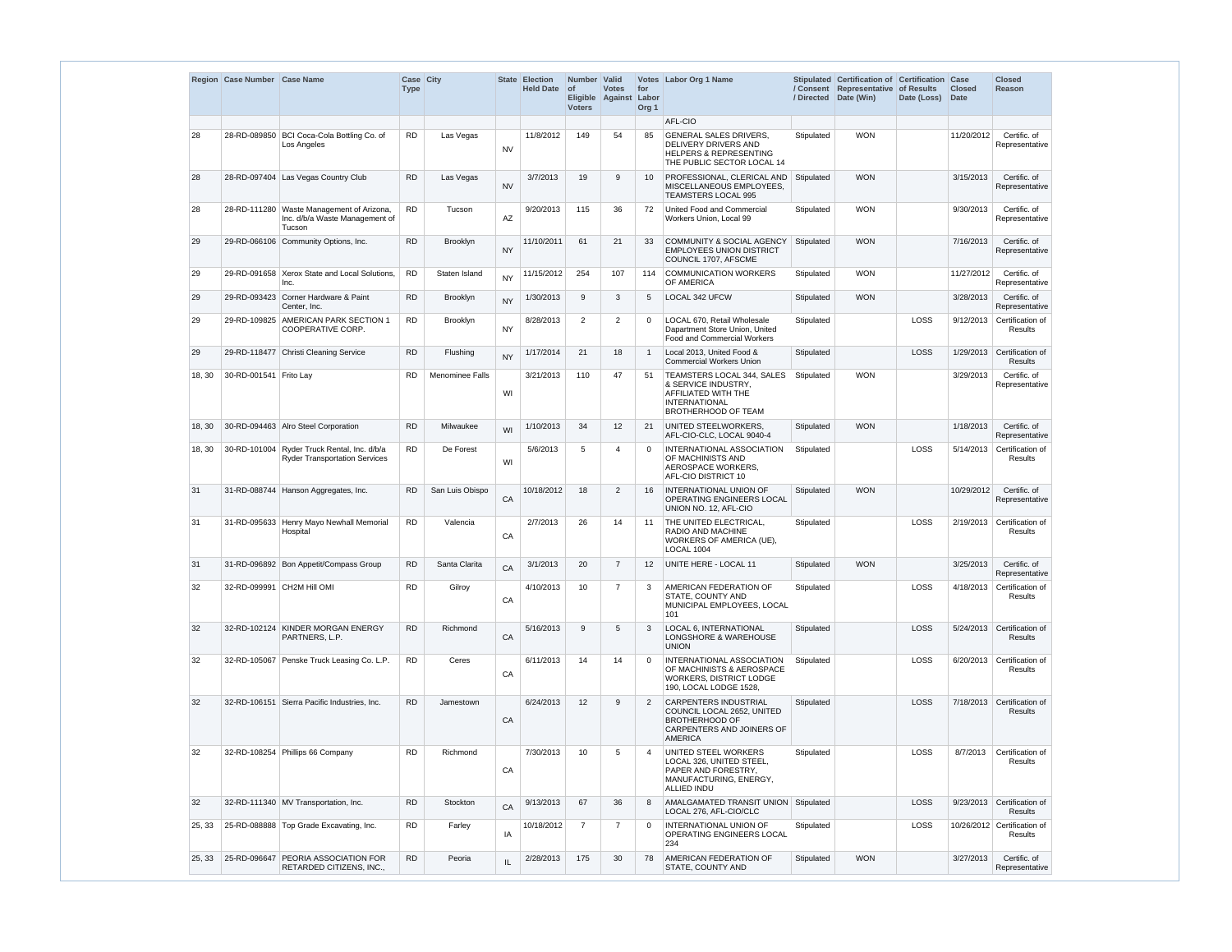|        | Region Case Number Case Name |                                                                                                             | Case City   |                      | State          | <b>Election</b>  | Number Valid          |                                  |                                  | Votes Labor Org 1 Name                                                                                                        |                 | Stipulated Certification of Certification Case    |             |                              | <b>Closed</b>                           |
|--------|------------------------------|-------------------------------------------------------------------------------------------------------------|-------------|----------------------|----------------|------------------|-----------------------|----------------------------------|----------------------------------|-------------------------------------------------------------------------------------------------------------------------------|-----------------|---------------------------------------------------|-------------|------------------------------|-----------------------------------------|
|        |                              |                                                                                                             | <b>Type</b> |                      |                | <b>Held Date</b> | ∣ of<br><b>Voters</b> | <b>Votes</b><br>Eligible Against | for<br>Labor<br>Org <sub>1</sub> |                                                                                                                               | / Directed      | / Consent Representative of Results<br>Date (Win) | Date (Loss) | <b>Closed</b><br><b>Date</b> | <b>Reason</b>                           |
|        |                              | D/B/A/ PARC                                                                                                 |             |                      |                |                  |                       |                                  |                                  | MUNICIPAL EMPLOYEES<br>(AFSCME), COUNCIL 31,<br>AFL-CIO                                                                       |                 |                                                   |             |                              |                                         |
| 25, 33 | 25-RD-101385                 | Illinois American Water<br>Company                                                                          | <b>RD</b>   | Peoria               | IL             | 5/3/2013         | 6                     | 2                                | $\overline{4}$                   | CHICAGO AND MIDWEST<br>REGIONAL JOINT BOARD,<br>LOCAL 16, WORKERS<br>UNITED/SEIU                                              | Stipulated      | <b>WON</b>                                        |             | 5/3/2013                     | Certific. of<br>Representative          |
| 25, 33 |                              | 25-RD-102152 Neighbors Rehabilitation Center                                                                | <b>RD</b>   | <b>Byron</b>         | IL             | 5/10/2013        | 84                    | 14                               | 54                               | SEIU Healthcare Illinois Indiana                                                                                              | Stipulated      | <b>WON</b>                                        |             | 5/20/2013                    | Certific. of<br>Representative          |
| 25, 33 |                              | 25-RD-104199 Valley Construction                                                                            | <b>RD</b>   | Rock Island          | IL             | 5/22/2013        | $\overline{4}$        | -3                               | $\mathbf{1}$                     | TEAMSTERS LOCAL 371                                                                                                           | Stipulated      |                                                   | LOSS        | 7/17/2013                    | Certification of<br>Results             |
| 25, 33 |                              | 25-RD-105145 Riverstone Group Inc.                                                                          | <b>RD</b>   | Cleveland            | IL             | 7/10/2013        | $\overline{7}$        | $\overline{7}$                   | $\Omega$                         | <b>INTERNATIONAL UNION OF</b><br>OPERATING ENGINEERS,<br>LOCAL NO. 150                                                        | <b>Directed</b> |                                                   | LOSS        |                              | 9/16/2013 Certification of<br>Results   |
| 25, 33 |                              | 25-RD-106791   McCarthy Improvement<br>Company                                                              | <b>RD</b>   | Davenport            | IA             | 7/22/2013        | 8                     | -1                               | 6                                | <b>INTERNATIONAL</b><br><b>BROTHERHOOD OF</b><br>TEAMSTERS LOCAL 371                                                          | Stipulated      | <b>WON</b>                                        |             | 7/30/2013                    | Certific. of<br>Representative          |
| 01, 34 |                              | 34-RD-080382 OPICI WINE GROUP OF<br><b>CONNECTICUT</b>                                                      | <b>RD</b>   | Milford              | <b>CT</b>      | 12/6/2012        | 5                     | -3                               | $\overline{1}$                   | <b>INTERNATIONAL</b><br><b>BROTHERHOOD OF</b><br><b>TEAMSTERS LOCAL 145</b>                                                   | <b>Directed</b> |                                                   | LOSS        |                              | 12/14/2012 Certification of<br>Results  |
| 01, 34 |                              | 34-RD-089335   M & J Bus, Inc.                                                                              | <b>RD</b>   | Windham              | <b>CT</b>      | 10/23/2012       | 42                    | 25                               | 11                               | SERVICE EMPLOYEES<br>INTERNATIONAL UNION, LOCAL<br>2001                                                                       | Stipulated      |                                                   | LOSS        |                              | 10/31/2012 Certification of<br>Results  |
| 01, 34 | 34-RD-090151                 | Outlet Broadcasting, INC. d/b/a<br><b>WVIT</b>                                                              | <b>RD</b>   | <b>West Hartford</b> | <b>CT</b>      | 11/7/2012        | 56                    | 19                               | 32                               | <b>INTERNATIONAL</b><br><b>BROTHERHOOD OF</b><br>ELECTRICAL WORKERS, LOCAL<br>1228                                            | Stipulated      | <b>WON</b>                                        |             | 11/15/2012                   | Certific. of<br>Representative          |
| 19, 36 |                              | 19-RD-074948 ST. CHARLES HEALTH<br>SYSTEM, INC. D/B/A ST.<br><b>CHARLES MEDICAL CENTER -</b><br><b>BEND</b> | <b>RD</b>   | Bend                 | <b>OR</b>      | 11/1/2012        | 602                   | 334                              | 212                              | SERVICE EMPLOYEES<br>INTERNATIONAL UNION, LOCAL<br>49                                                                         | Stipulated      |                                                   | LOSS        | 11/9/2012                    | Certification of<br>Results             |
| 19, 36 |                              | 19-RD-088455 General Distributors, Inc.                                                                     | <b>RD</b>   | Oregon City          | <b>OR</b>      | 10/10/2012       | 62                    | $\overline{4}$                   | 47                               | <b>GENERAL TEAMSTERS LOCAL</b><br>UNION NO. 162 AFFILIATED<br><b>WITH INTERNATIONAL</b><br><b>BROTHERHOOD OF</b><br>TEAMSTERS | Stipulated      | <b>WON</b>                                        |             | 10/18/2012                   | Certific. of<br>Representative          |
| 19, 36 |                              | 19-RD-104815   Oregon Child Development<br>Coalition                                                        | <b>RD</b>   | Wilsonville          | <b>OR</b>      | 6/13/2013        | 90                    | 35                               | 28                               | LABORERS' INTERNATIONAL<br>UNION OF NORTH AMERICA,<br>LOCAL 320                                                               | Stipulated      |                                                   | LOSS        |                              | $6/21/2013$ Certification of<br>Results |
| 19, 36 |                              | 19-RD-108767 Lafarge North America Inc.                                                                     | <b>RD</b>   | Vancouver            | <b>WA</b>      | 8/20/2013        | $\overline{4}$        | $\overline{4}$                   | $\Omega$                         | CEMENT, LIME, GYPSUM AND<br>ALLIED WORKERS DIVISION<br><b>INTERNATIONAL</b><br><b>BROTHERHOOD OF</b><br>BOILERMAKERS, CEMENT, | Stipulated      |                                                   | LOSS        | 8/28/2013                    | Certification of<br><b>Results</b>      |
| 19, 36 | 19-RD-110236                 | Rogue Disposal & Recycling,<br>Inc. and Rogue Waste Systems,<br>LLC, a single employer                      | <b>RD</b>   | <b>White City</b>    | <b>OR</b>      | 9/6/2013         | 57                    | 19                               | 37                               | TEAMSTERS LOCAL UNION NO.<br>962 AFFILIATED WITH<br><b>INTERNATIONAL</b><br><b>BROTHERHOOD OF</b><br><b>TEAMSTERS</b>         | Stipulated      | <b>WON</b>                                        |             | 9/16/2013                    | Certific. of<br>Representative          |
| 20, 37 |                              | 20-RD-088185 Ultimate Roofing, Inc.                                                                         | <b>RD</b>   | Honolulu             | H <sub>l</sub> | 9/7/2012         | 18                    | 8                                | $\overline{1}$                   | UNITED UNION OF ROOFERS.<br>WATERPROOFERS AND ALLIED<br><b>WORKERS LOCAL 221</b>                                              | Consent         |                                                   | LOSS        | 10/2/2012                    | Certification of<br><b>Results</b>      |
| 20, 37 |                              | 20-RD-089202 Community Clinic of Maui Inc.<br>dba Malama I Ke Ola Health<br>Center                          | <b>RD</b>   | Honolulu             | HI             | 10/17/2012       | 45                    | 21                               | 20                               | INTERNATIONAL LONGSHORE<br>AND WAREHOUSE UNION<br>LOCAL 142                                                                   | Stipulated      |                                                   | LOSS        |                              | 10/25/2012 Certification of<br>Results  |
| 01, 34 |                              | 01-RM-109048 Kindred Transitional Care and<br>Rehabilitation - Eagle Pond                                   | <b>RM</b>   | South Dennis         | MA             | 8/20/2013        | 64                    | 22                               | 28                               | 1199 SEIU UNITED<br>HEALTHCARE WORKERS EAST,<br>A/W SERVICE EMPLOYEES<br><b>INTERNATIONAL UNION</b>                           | Stipulated      | <b>WON</b>                                        |             | 9/3/2013                     | Certific. of<br>Representative          |
| 04     |                              | 04-RM-099367 J. Kinderman & Sons, Inc. d/b/a<br>Brite Star Mfg Co.                                          | <b>RM</b>   | Philadelphia         | PA             | 4/26/2013        | 8                     | 5                                | $\overline{1}$                   | UNITED STEEL WORKERS<br><b>INTERNATIONAL UNION</b><br>DISTRICT 10-286                                                         | Stipulated      |                                                   | LOSS        | 5/7/2013                     | Certification of<br><b>Results</b>      |
| 04     |                              | 04-RM-100244 NEW MEDIA TECHNOLOGY<br><b>CHARTER SCHOOL</b>                                                  | <b>RM</b>   | PHILADELPHIA         | PA             | 4/24/2013        | 29                    | 3                                | 26                               | <b>AMERICAN FEDERATION OF</b><br>TEACHERS, AFL-CIO                                                                            | Stipulated      | <b>WON</b>                                        |             | 5/3/2013                     | Certific. of<br>Representative          |
| 05     |                              | 05-RM-103895   ABC Supply Co., Inc.                                                                         | <b>RM</b>   | York                 | PA             | 5/16/2013        | 6                     | $\overline{2}$                   | $\overline{4}$                   | INTERNATIONAL UNION OF<br>OPERATING ENGINEERS LOCAL<br>542                                                                    | Stipulated      | <b>WON</b>                                        |             | 5/28/2013                    | Certific. of<br>Representative          |
| 08     |                              | 08-RM-108295 Tricounty Rural Electric<br>Cooperative, Inc.                                                  | <b>RM</b>   | Malinta              | OH             | 8/1/2013         | $\overline{4}$        | $\overline{4}$                   | $\mathbf 0$                      | International Brotherhood of<br>Electrical Workers, AFL-CIO, CLC<br>Local Union #245                                          | Stipulated      |                                                   | LOSS        | 8/12/2013                    | Certification of<br><b>Results</b>      |
| 13     |                              | 13-RM-001770 Pilsen Wellness Center, Inc.                                                                   | <b>RM</b>   | Chicago              | IL.            | 4/18/2013        | 11                    |                                  | 10                               | CHICAGO ALLIANCE OF                                                                                                           | Stipulated      | <b>WON</b>                                        |             | 5/1/2013                     | Certific. of                            |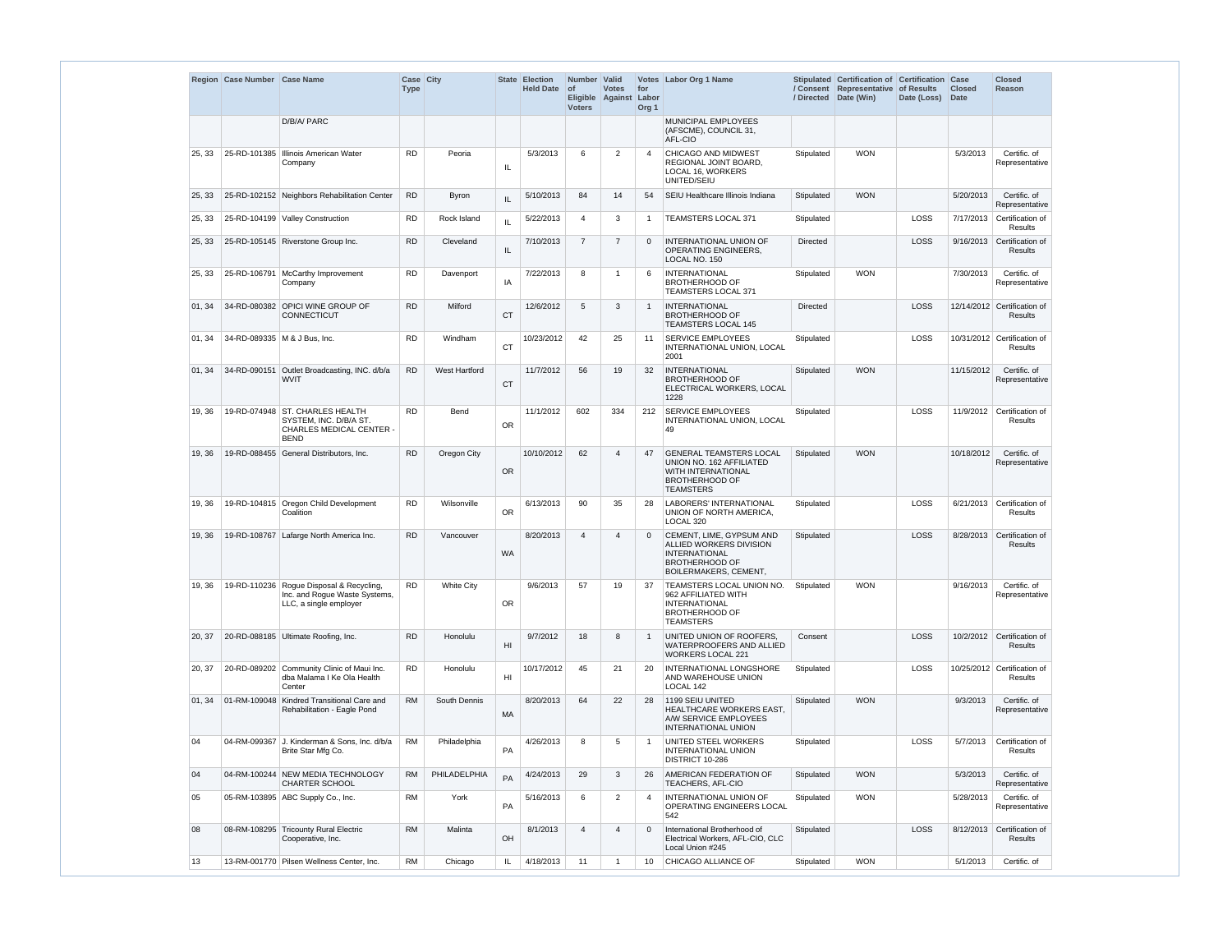|        | Region Case Number Case Name |                                                                               | Case City<br><b>Type</b> |              | <b>State</b> | <b>Election</b><br><b>Held Date</b> | <b>Number</b><br>of<br><b>Eligible</b><br><b>Voters</b> | <b>Valid</b><br><b>Votes</b><br>Against | for<br>Labor<br>Org <sub>1</sub> | Votes Labor Org 1 Name                                                                                                                | / Directed | Stipulated Certification of Certification<br>/ Consent Representative of Results<br>Date (Win) | Date (Loss) | Case<br><b>Closed</b><br><b>Date</b> | <b>Closed</b><br>Reason            |
|--------|------------------------------|-------------------------------------------------------------------------------|--------------------------|--------------|--------------|-------------------------------------|---------------------------------------------------------|-----------------------------------------|----------------------------------|---------------------------------------------------------------------------------------------------------------------------------------|------------|------------------------------------------------------------------------------------------------|-------------|--------------------------------------|------------------------------------|
|        |                              |                                                                               |                          |              |              |                                     |                                                         |                                         |                                  | <b>CHARTER TEACHERS AND</b><br>STAFF, IFT, AFT, AFL-CIO                                                                               |            |                                                                                                |             |                                      | Representative                     |
| 14.17  |                              | 14-RM-095698 Feller Oilfield Service, L.L.C.                                  | <b>RM</b>                | St. Elmo     | IL           | 4/1/2013                            | 12                                                      | 8                                       |                                  | TEAMSTERS, AUTOMOTIVE,<br>PETROLEUM AND ALLIED<br>TRADES UNION, LOCAL UNION<br>NO. 50                                                 | Stipulated |                                                                                                | LOSS        | 4/15/2013                            | Certification of<br><b>Results</b> |
| 14.17  |                              | 14-RM-107819   Mid-Continent Distributors, Inc.                               | <b>RM</b>                | Columbia     | <b>MO</b>    | 8/28/2013                           |                                                         | 6                                       | 4                                | Teamsters Local 833                                                                                                                   | Stipulated |                                                                                                | LOSS        | 9/10/2013                            | Certification of<br>Results        |
| 14, 17 |                              | 17-RM-093644 Hydro Aluminum North America                                     | <b>RM</b>                | Monett       | <b>MO</b>    | 12/11/2012                          | 52                                                      | 42                                      | 2                                | General Drivers and Helpers, Local<br>823 affiliated with the International<br><b>Brotherhood of Teamsters</b>                        | Stipulated |                                                                                                | <b>LOSS</b> | 1/8/2013                             | Certification of<br><b>Results</b> |
| 25, 33 |                              | 25-RM-100983 PORTER HOSPITAL, LLC D/B/A<br>PORTER REGIONAL<br><b>HOSPITAL</b> | <b>RM</b>                | VALPARAISO   | IN           | 5/9/2013                            | 18                                                      | 9                                       | -9                               | INTERNATIONAL UNION OF<br><b>OPERATING ENGINEERS LOCAL</b><br>399                                                                     | Stipulated |                                                                                                | LOSS        | 5/17/2013                            | Certification of<br><b>Results</b> |
| 29     |                              | 29-RM-063193 Shorefront Realty                                                | <b>RM</b>                | Far Rockaway | <b>NY</b>    | 5/10/2012                           | 9                                                       | $\Delta$                                | -5                               | LOCAL 32BJ SERVICE<br><b>EMPLOYEES INTERNATIONAL</b><br><b>UNION</b>                                                                  | Stipulated | <b>WON</b>                                                                                     |             | 1/16/2013                            | Certific. of<br>Representative     |
| 25, 33 |                              | 25-RM-106605 Taylor Chrysler Dodge Jeep                                       | <b>RM</b>                | Bourbonnais  | IL           | 7/16/2013                           | 8                                                       | 5                                       | -3                               | <b>AUTOMOBILE MECHANICS</b><br><b>LOCAL 701 INTERNATIONAL</b><br><b>ASSOCIATION OF MACHINISTS</b><br>AND AEROSPACE WORKERS.<br>AFL-CI | Stipulated |                                                                                                | LOSS        | 7/24/2013                            | Certification of<br><b>Results</b> |

#### **NLRB Elections with 2 Labor Organizations** Time run: 2/11/2014 3:30:25 PM

|    | Region Case Number Case Name |                                                             | Case City<br>Type |                     |           | <b>State Election</b><br><b>Held Date</b> | Number Valid<br>of<br><b>Voters</b> | <b>Votes</b><br>Eligible Against Labor | for<br>Org <sub>1</sub> | Votes Labor Org 1 Name                                                                                                                | for<br>Labor<br>Org <sub>2</sub> | Votes Labor Org 2 Name                                                                                    |            | / Consent Representative of Results<br>/ Directed Date (Win) | Date (Loss) | Stipulated Certification of Certification Union To Certify                                                                            | Case<br><b>Closed</b><br><b>Date</b> | <b>Closed</b><br>Reason               |
|----|------------------------------|-------------------------------------------------------------|-------------------|---------------------|-----------|-------------------------------------------|-------------------------------------|----------------------------------------|-------------------------|---------------------------------------------------------------------------------------------------------------------------------------|----------------------------------|-----------------------------------------------------------------------------------------------------------|------------|--------------------------------------------------------------|-------------|---------------------------------------------------------------------------------------------------------------------------------------|--------------------------------------|---------------------------------------|
|    |                              | 01.34 01-RC-080008 American Medical<br>Response of MA, Inc. | <b>RC</b>         | <b>Natick</b>       | MA        | 9/27/2012                                 | 512                                 | 14                                     |                         | 275   AMERICAN FEDERATION OF<br><b>STATE COUNCIL AND</b><br>MUNICIPAL EMPLOYEES, A/W<br>UNITED EMERGENCY MEDICAL<br><b>SERVICE W</b>  |                                  | 17 NATIONAL EMERGENCY<br><b>MEDICAL SERVICES</b><br><b>ASSOCATION (NEMSA)</b>                             | Stipulated | <b>WON</b>                                                   |             | AMERICAN FEDERATION OF<br><b>STATE COUNCIL AND</b><br>MUNICIPAL EMPLOYEES, A/W<br>UNITED EMERGENCY MEDICAL<br><b>SERVICE W</b>        | 10/19/2012                           | Certific, of<br>Representative        |
|    |                              | 01.34 01-RC-110562 FIRST STUDENT.<br>INC.                   | RC                | Cincinnati          | OH        | 9/10/2013                                 | 64                                  | $\Omega$                               | 44                      | COLLECTIVE BARGAINING<br><b>RELIEF ASSOCIATION (COBRA)</b>                                                                            |                                  | 16   AMERICAN FEDERATION OF<br>STATE, COUNTY & MUNICIPAL<br>EMPLOYEES, COUNCIL 93,<br>LOCAL 2824, AFL-CIO | Stipulated | <b>WON</b>                                                   |             | <b>COLLECTIVE BARGAINING</b><br><b>RELIEF ASSOCIATION (COBRA)</b>                                                                     | 9/23/2013                            | Certific. of<br>Representative        |
| 02 |                              | 02-RC-090954 34th Street Partnership                        | <b>RC</b>         | <b>NEW YORK</b>     | <b>NY</b> | 12/20/2012                                | 66                                  | $\overline{2}$                         | 40                      | UNITED EMPLOYEES OF<br><b>SERVICE WORKERS UNION</b><br>LOCAL 365                                                                      |                                  | 12   LOCAL 210 IBT                                                                                        | Directed   | <b>WON</b>                                                   |             | UNITED EMPLOYEES OF<br><b>SERVICE WORKERS UNION</b><br>LOCAL 365                                                                      | 12/28/2012                           | Certific, of<br>Representative        |
| 02 | 02-RC-091886 The Seasons     | Condominium                                                 | RC                | <b>White Plains</b> | <b>NY</b> | 12/14/2012                                | 5                                   | $\Omega$                               | $5\overline{)}$         | <b>LOCAL 30 INTERNATIONAL</b><br>UNION OPERATING<br>ENGINEERS, AFL-CIO                                                                |                                  | 0   LOCAL 32BJ SEIU                                                                                       | Stipulated | <b>WON</b>                                                   |             | <b>LOCAL 30 INTERNATIONAL</b><br>UNION OPERATING<br>ENGINEERS, AFL-CIO                                                                | 12/24/2012                           | Certific. of<br>Representative        |
| 02 |                              | 02-RC-092074 Selby Transportation<br>Corporation            | <b>RC</b>         | bronx               | <b>NY</b> | 12/14/2012                                | 290                                 | -3                                     | 91                      | LOCAL 426, INDEPENDENT<br><b>SCHOOL TRANSPORTATION</b><br><b>WORKERS UNION</b>                                                        |                                  | 128   LOCAL 1181-1061,<br><b>AMALGAMATED TRANSIT</b><br><b>UNION</b>                                      | Stipulated | <b>WON</b>                                                   |             | LOCAL 1181-1061.<br>AMALGAMATED TRANSIT<br><b>UNION</b>                                                                               | 12/24/2012                           | Certific. of<br>Representative        |
| 02 |                              | 02-RC-101739 100 JOHN MAZAL<br>LLC.                         | RC                | New York            | <b>NY</b> | 5/9/2013                                  | 13                                  | $\Omega$                               | $\overline{7}$          | <b>UNITED WORKERS OF</b><br>AMERICA LOCAL 621                                                                                         |                                  | 2   Local 32BJ, Service Employees<br><b>International Union</b>                                           | Stipulated | <b>WON</b>                                                   |             | UNITED WORKERS OF<br>AMERICA LOCAL 621                                                                                                | 5/17/2013                            | Certific. of<br>Representative        |
| 02 | 02-RC-101994 GVC Limited     |                                                             | <b>RC</b>         | <b>BRONX</b>        | <b>NY</b> | 5/31/2013                                 | 306                                 | 13                                     | 35                      | LOCAL 713. International<br><b>Brotherhood of Trade Unions</b>                                                                        |                                  | 155   LOCAL 1181 ATU WELFARE<br><b>FUND</b>                                                               | Stipulated | <b>WON</b>                                                   |             | <b>LOCAL 1181 ATU WELFARE</b><br><b>FUND</b>                                                                                          | 6/10/2013                            | Certific, of<br>Representative        |
| 02 |                              | 02-RC-110424 GRAND CENTRAL<br><b>PARTNERSHIP</b>            | <b>RC</b>         | <b>NEW YORK</b>     | <b>NY</b> | 9/13/2013                                 | 60                                  | $\Omega$                               | 52                      | LOCAL 1501, DISTRICT<br><b>COUNCIL 37 AMERICAN</b><br>FEDERATION OF STATE.<br><b>COUNTY AND MUNICIPAL</b><br><b>EMPLOYEES, AFL-CI</b> | $\overline{1}$                   | <b>LOCAL 713 INTERNATIONAL</b><br><b>BROTHERHOOD OF TRADE</b><br>UNION.                                   | Stipulated | <b>WON</b>                                                   |             | LOCAL 1501, DISTRICT<br><b>COUNCIL 37 AMERICAN</b><br>FEDERATION OF STATE.<br><b>COUNTY AND MUNICIPAL</b><br><b>EMPLOYEES, AFL-CI</b> | 9/23/2013                            | Certific. of<br>Representative        |
| 04 |                              | 04-RC-088010 JVK OPERATIONS<br>LTD. OF NEW<br><b>JERSEY</b> |                   | RC TURNERSVILLE     | <b>NJ</b> | 4/12/2013                                 | 47                                  | 24                                     | $\mathbf{3}$            | <b>UNITED WORKERS OF</b><br>AMERICA LOCAL 660                                                                                         | 14                               | <b>PHILADELPHIA JOINT BOARD</b><br>WORKERS UNITED A/W SEIU                                                | Stipulated |                                                              | LOSS        |                                                                                                                                       |                                      | 5/24/2013 Certification of<br>Results |
| 05 |                              | 05-RC-078677 Master Security<br>Company LLC                 | RC                | <b>Hunt Vallev</b>  | MD        | 1/29/2013                                 | 40                                  | $\Omega$                               | 15                      | <b>UNION RIGHTS FOR SECURITY</b><br><b>OFFICERS</b>                                                                                   | $5^{\circ}$                      | NATIONAL ASSOCIATION OF<br><b>SPECIAL POLICE &amp; SECURITY</b><br><b>OFFICERS</b>                        | Stipulated | <b>WON</b>                                                   |             | UNION RIGHTS FOR SECURITY   2/12/2013<br><b>OFFICERS</b>                                                                              |                                      | Certific. of<br>Representative        |
| 05 |                              | 05-RC-087187 Jenkins Security                               | <b>RC</b>         | Washington          | DC        | 9/12/2012                                 | 12 <sup>°</sup>                     | $\Omega$                               | $\overline{4}$          | <b>INTERNATIONAL UNION.</b><br>SECURITY, POLICE, AND FIRE<br>PROFESSIONALS OF AMERICA<br>(SPFPA)                                      | $\Omega$                         | NATIONAL UNION OF<br>PROTECTIVE SERVICES<br><b>ASSOCIATION</b>                                            | Stipulated | <b>WON</b>                                                   |             | <b>INTERNATIONAL UNION.</b><br>SECURITY, POLICE, AND FIRE<br>PROFESSIONALS OF AMERICA<br>(SPFPA)                                      | 10/16/2012                           | Certific, of<br>Representative        |
| 05 |                              | 05-RC-088593 HBC Management<br><b>Services</b>              | <b>RC</b>         | <b>Falls Church</b> | VA        | 10/1/2012                                 | 52                                  | $\Omega$                               | 18                      | UNITED SECURITY & POLICE<br>OFFICERS OF AMERICA                                                                                       | $\Omega$                         | <b>INTERNATIONAL UNION</b><br>SECURITY, POLICE AND FIRE<br>PROFESSIONALS OF AMERICA<br>(SPFPA)            | Stipulated | <b>WON</b>                                                   |             | UNITED SECURITY & POLICE<br>OFFICERS OF AMERICA                                                                                       | 4/23/2013                            | Certific, of<br>Representative        |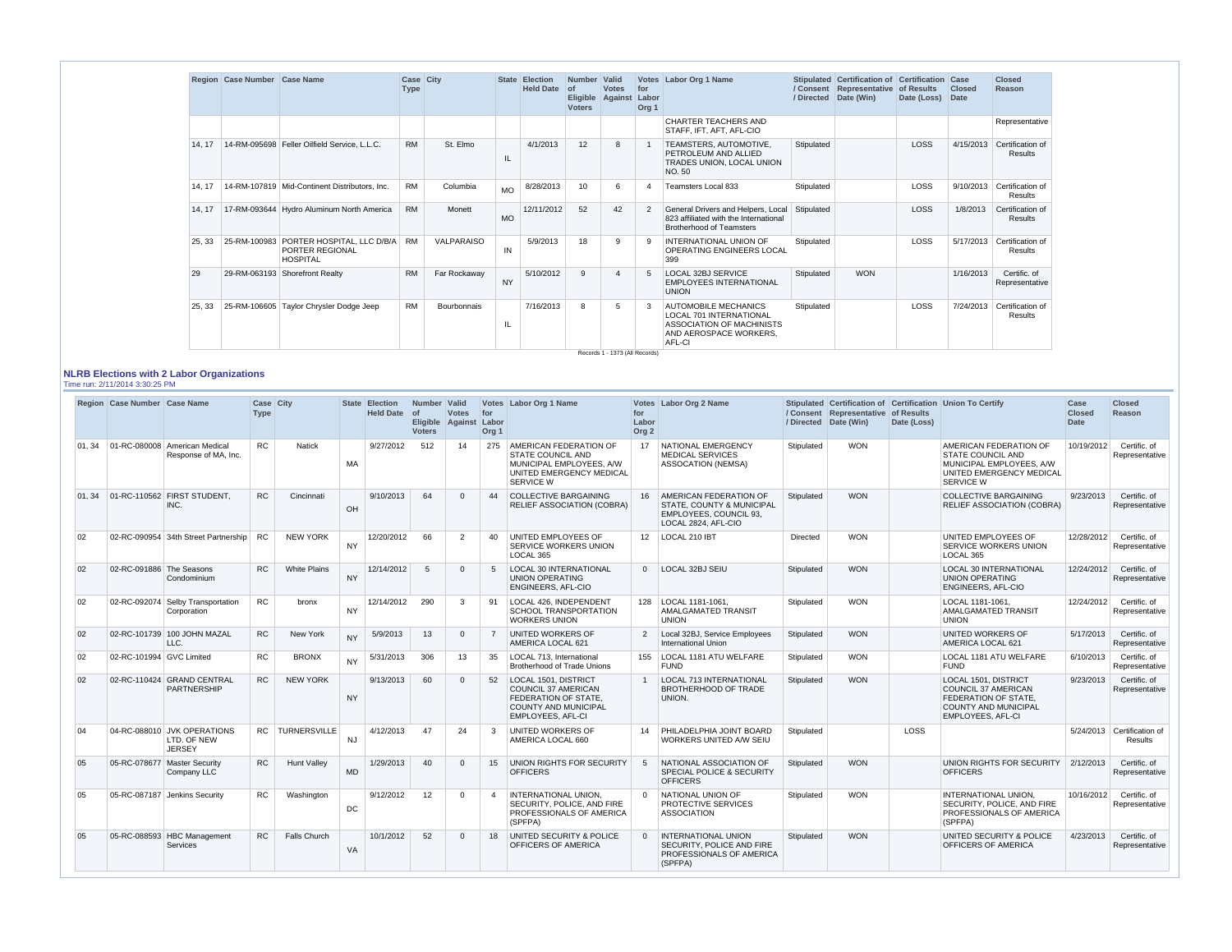|              | Region Case Number Case Name |                                                                                                   | Case City<br><b>Type</b> |                      |           | <b>State Election</b><br><b>Held Date</b> | Number Valid<br>∣ of<br><b>Eligible</b><br><b>Voters</b> | <b>Votes</b><br>Against Labor | for<br>Org <sub>1</sub> | Votes Labor Org 1 Name                                                                                                                       | for<br>Labor<br>Org <sub>2</sub> | Votes Labor Org 2 Name                                                                                                      |            | / Consent Representative of Results<br>/ Directed Date (Win) | Date (Loss) | Stipulated Certification of Certification Union To Certify                                                                                  | Case<br><b>Closed</b><br><b>Date</b> | <b>Closed</b><br><b>Reason</b> |
|--------------|------------------------------|---------------------------------------------------------------------------------------------------|--------------------------|----------------------|-----------|-------------------------------------------|----------------------------------------------------------|-------------------------------|-------------------------|----------------------------------------------------------------------------------------------------------------------------------------------|----------------------------------|-----------------------------------------------------------------------------------------------------------------------------|------------|--------------------------------------------------------------|-------------|---------------------------------------------------------------------------------------------------------------------------------------------|--------------------------------------|--------------------------------|
| 05           |                              | 05-RC-089835 Jenkins Security<br>Consultants                                                      | RC                       | Washington           | DC        | 11/13/2012                                | 22                                                       | $\cap$                        | $\mathcal{P}$           | UNION RIGHTS FOR SECURITY<br><b>OFFICERS</b>                                                                                                 | 10                               | United Security & Police Officers<br>of America (USPOA)                                                                     | Directed   | <b>WON</b>                                                   |             | United Security & Police Officers<br>of America (USPOA)                                                                                     | 11/26/2012                           | Certific. of<br>Representative |
| 05           |                              | 05-RC-091308 Jenkins Security<br>Consultants, Inc.                                                | <b>RC</b>                | Washington           | DC        | 11/13/2012                                | 22                                                       |                               | $\Omega$                | NATIONAL LEAGUE OF<br><b>JUSTICE AND SECURITY</b><br>PROFESSIONALS (NLJSP)                                                                   | 5                                | National Association of Special<br><b>Police &amp; Security Officers</b><br>(NASPSO)                                        | Stipulated | <b>WON</b>                                                   |             | National Association of Special<br>Police & Security Officers<br>(NASPSO)                                                                   | 2/13/2013                            | Certific. of<br>Representative |
| 05           | 05-RC-091671                 | Phoenix<br>Technologies/Defensor<br>Security LLC                                                  |                          | RC   Fort Washington | <b>MD</b> | 11/29/2012                                | 28                                                       |                               | 10 <sup>1</sup>         | NATIONAL UNION OF<br>PROTECTIVE SERVICES<br><b>ASSOCIATION</b>                                                                               | 2                                | <b>INTERNATIONAL UNION</b><br><b>SECURITY POLICE AND FIRE</b><br>PROFESSIONALS OF AMERICA                                   | Directed   | <b>WON</b>                                                   |             | NATIONAL UNION OF<br>PROTECTIVE SERVICES<br><b>ASSOCIATION</b>                                                                              | 1/7/2013                             | Certific. of<br>Representative |
| 05           | 05-RC-092640                 | American Security<br>Programs                                                                     | RC                       | <b>Dulles</b>        | VA        | 12/12/2012                                | 39                                                       |                               | 19                      | <b>UNITED GOVERNMENT</b><br><b>SECURITY OFFICERS OF</b><br>AMERICA, INTERNATIONAL<br><b>UNION</b>                                            | 2                                | UNITED SECURITY & POLICE<br>OFFICERS OF AMERICA<br>(USPOA)                                                                  | Stipulated | <b>WON</b>                                                   |             | UNITED GOVERNMENT<br><b>SECURITY OFFICERS OF</b><br>AMERICA, INTERNATIONAL<br><b>UNION</b>                                                  | 12/27/2012                           | Certific. of<br>Representative |
| 05           |                              | 05-RC-094238 MV Transportation                                                                    | <b>RC</b>                | Washington           | DC        | 1/10/2013                                 | 128                                                      | 2                             | 56                      | <b>INTERNATIONAL</b><br><b>BROTHERHOOD OF</b><br>TEAMSTERS LOCAL NO. 639<br>AFL-CIO                                                          | 17                               | AMALGAMATED TRANSIT<br><b>UNION LOCAL 1764</b>                                                                              | Stipulated | <b>WON</b>                                                   |             | <b>INTERNATIONAL</b><br><b>BROTHERHOOD OF</b><br>TEAMSTERS LOCAL NO. 639<br>AFL-CIO                                                         | 1/24/2013                            | Certific. of<br>Representative |
| 05           |                              | 05-RC-094296 MV Transportation                                                                    | <b>RC</b>                | Washington           | <b>DC</b> | 1/10/2013                                 | 128                                                      | $\overline{2}$                | 56                      | <b>TEAMSTERS LOCAL UNION</b><br>NO. 639                                                                                                      | 17 <sup>2</sup>                  | <b>AMALGAMATED TRANSIT</b><br><b>UNION LOCAL 1764</b>                                                                       | Directed   | <b>WON</b>                                                   |             | TEAMSTERS LOCAL UNION NO.<br>639                                                                                                            | 1/24/2013                            | Certific. of<br>Representative |
| 05           |                              | 05-RC-094358 Security Support<br><b>Services</b>                                                  | RC.                      | Washington           | DC        | 1/8/2013                                  | 49                                                       |                               | 13                      | UNITED GOVERNMENT<br><b>SECURITY OFFICERS OF</b><br>AMERICA, INTERNATIONAL<br>UNION (UGSOA)                                                  | 5                                | <b>INTERNATIONAL</b><br>UNION, SECURITY POLICE FIRE<br>PROFESSIONALS OF AMERICA                                             | Stipulated | <b>WON</b>                                                   |             | UNITED GOVERNMENT<br>SECURITY OFFICERS OF<br>AMERICA, INTERNATIONAL<br><b>UNION (UGSOA)</b>                                                 | 2/12/2013                            | Certific. of<br>Representative |
| 05           |                              | 05-RC-097949 American Security<br>Programs                                                        | RC                       | Washington           | DC        | 3/13/2013                                 | 107                                                      | $\overline{2}$                | 58                      | <b>INTERNATIONAL GUARDS</b><br>UNION OF AMERICA                                                                                              | 20                               | NATIONAL ASSOCIATION OF<br><b>SPECIAL POLICE &amp; SECURITY</b><br><b>OFFICERS</b>                                          | Stipulated | <b>WON</b>                                                   |             | <b>INTERNATIONAL GUARDS</b><br>UNION OF AMERICA                                                                                             | 3/22/2013                            | Certific. of<br>Representative |
| 05           |                              | 05-RC-099094 Paragon Systems, Inc.                                                                | <b>RC</b>                | <b>Norfolk</b>       | VA        | 3/25/2013                                 | 125                                                      | $\Omega$                      | 25                      | <b>INTERNATIONAL UNION</b><br>SECURITY POLICE AND FIRE<br>PROFESSIONALS OF AMERICA<br>(SPFPA) AND ITS LOCAL NO.<br>653                       | 21                               | UNITED UNION OF SECURITY<br>GUARDS, LOCAL 555 SPFPA                                                                         | Stipulated | <b>WON</b>                                                   |             | <b>INTERNATIONAL UNION</b><br>SECURITY POLICE AND FIRE<br>PROFESSIONALS OF AMERICA<br>(SPFPA) AND ITS LOCAL NO.<br>653                      | 4/17/2013                            | Certific. of<br>Representative |
| 05           |                              | 05-RC-101720 Ameriguard Security<br>Services Inc.                                                 | RC                       | Woodlawn             | <b>MD</b> | 5/2/2013                                  | 127                                                      |                               | 41                      | UNITED GOVERNMENT<br><b>SECURITY OFFICERS OF</b><br>AMERICA INTERNATIONAL<br><b>UNION</b>                                                    |                                  | 11   MARYLAND ASSOCIATION OF<br><b>CORRECTIONAL &amp; SECURITY</b><br><b>EMPLOYEES (MACSE)</b>                              | Stipulated | <b>WON</b>                                                   |             | UNITED GOVERNMENT<br>SECURITY OFFICERS OF<br>AMERICA INTERNATIONAL<br><b>UNION</b>                                                          | 5/24/2013                            | Certific. of<br>Representative |
| 05           |                              | 05-RC-106306 First Coast Security<br>Solutions, Inc.                                              | RC                       | Washington           | DC        | 7/1/2013                                  | 11                                                       |                               |                         | NATIONAL LEAGUE OF<br><b>JUSTICE AND SECURITY</b><br>PROFESSIONALS (NLJSP)                                                                   | $\Omega$                         | NATIONAL UNION OF<br><b>PROTECTIVE SERVICES</b><br><b>ASSOCIATIONS (NUPSA)</b>                                              | Stipulated | <b>WON</b>                                                   |             | NATIONAL LEAGUE OF<br><b>JUSTICE AND SECURITY</b><br>PROFESSIONALS (NLJSP)                                                                  | 7/9/2013                             | Certific. of<br>Representative |
| 05           |                              | 05-RC-108134 Trinity Protection<br>Services, Inc.                                                 | RC                       | Washington           | DC        | 7/24/2013                                 | 21                                                       | $\Omega$                      |                         | UNITED SECURITY & POLICE<br>OFFICERS OF AMERICA<br>(USPOA)                                                                                   |                                  | International Union, Security,<br>Police and Fire Professionals of<br>America (SPFPA) & its Local No.<br>554                | Consent    | <b>WON</b>                                                   |             | International Union, Security.<br>Police and Fire Professionals of<br>America (SPFPA) & its Local No.<br>554                                | 8/22/2013                            | Certific. of<br>Representative |
| 05           | 05-RC-108277 Master Security | Company LLC                                                                                       | <b>RC</b>                | Washington           | DC        | 7/31/2013                                 | 28                                                       | $\Omega$                      | $\overline{7}$          | NATIONAL LEAGUE OF<br><b>JUSTICE AND SECURITY</b><br>PROFESSIONALS (NLJSP)                                                                   |                                  | Union Rights for Security Officers                                                                                          | Stipulated | <b>WON</b>                                                   |             | NATIONAL LEAGUE OF<br>JUSTICE AND SECURITY<br>PROFESSIONALS (NLJSP)                                                                         | 9/12/2013                            | Certific. of<br>Representative |
| 05           |                              | 05-RC-108519 G4S Government<br>Solutions, Inc.                                                    | <b>RC</b>                | Washington           | DC        | 7/31/2013                                 | 68                                                       | $\Omega$                      | 3                       | UNITED GOVERNMENT<br><b>SECURITY OFFICERS OF</b><br>AMERICA INTERNATIONAL UN.                                                                |                                  | 16   International Union, Security,<br>Police and Fire Professionals of<br>America (SPFPA) & its Local No.<br>554           | Stipulated | <b>WON</b>                                                   |             | International Union, Security,<br>Police and Fire Professionals of<br>America (SPFPA) & its Local No.<br>554                                | 8/22/2013                            | Certific. of<br>Representative |
| 06           |                              | 06-RC-103065 Allentown Mack Sales<br>and Service, Inc., d/b/a<br><b>Transedge Truck</b><br>Center | RC                       | Pittsburgh           | PA        | 5/23/2013                                 | 29                                                       | $\Omega$                      | 17                      | <b>GENERAL TEAMSTER,</b><br><b>CHAUFFEURS AND HELPERS</b><br>LOCAL UNION NO. 249 A/W<br><b>INTERNATIONAL</b><br><b>BROTHERHOOD OF TEAMST</b> | 10 <sup>1</sup>                  | The Pittsburgh Truck Center<br><b>Employee's Association</b>                                                                | Stipulated | <b>WON</b>                                                   |             | <b>GENERAL TEAMSTER</b><br><b>CHAUFFEURS AND HELPERS</b><br>LOCAL UNION NO. 249 A/W<br><b>INTERNATIONAL</b><br><b>BROTHERHOOD OF TEAMST</b> | 6/3/2013                             | Certific. of<br>Representative |
| 07           |                              | 07-RC-084784 Autoport (Michigan)<br>Limited                                                       | <b>RC</b>                | Charlotte            | MI        | 8/14/2012                                 | 131                                                      | $\overline{2}$                | 45                      | <b>LOCAL 580, INTERNATIONAL</b><br><b>BROTHERHOOD OF</b><br><b>TEAMSTERS (IBT)</b>                                                           | 68                               | LODGE 698, MECHANICS<br><b>MOTOR CITY, IAM&amp;AM</b>                                                                       | Stipulated | <b>WON</b>                                                   |             | LODGE 698, MECHANICS<br>MOTOR CITY, IAM&AM                                                                                                  | 12/18/2012                           | Certific, of<br>Representative |
| 07           | 07-RC-106772 Deco, Inc.      |                                                                                                   | <b>RC</b>                | Champlin             | <b>MN</b> | 7/11/2013                                 | 51                                                       | $\Omega$                      | .5                      | <b>INTERNATIONAL UNION.</b><br>SECURITY POLICE AND FIRE<br>PROFESSONALS OF AMERICA<br>(SPFPA)                                                | 30                               | UNITED GOVERNMENT<br><b>SECURITY OFFICERS OF</b><br>AMERICA (UGSOA)                                                         | Stipulated | <b>WON</b>                                                   |             | UNITED GOVERNMENT<br>SECURITY OFFICERS OF<br>AMERICA (UGSOA)                                                                                | 8/8/2013                             | Certific. of<br>Representative |
| 07           |                              | 07-RC-108654 CUBIC Worldwide<br><b>Technical Services,</b><br>Inc.                                | RC                       | Alpena               | MI        | 8/2/2013                                  | -6                                                       |                               | -5                      | Alpena Integrated Training<br>Association                                                                                                    |                                  | <b>DISTRICT LODGE 60, Local</b><br>Lodge 218, INTERNATIONAL<br><b>ASSOCIATION OF MACHINISTS</b><br>AND AEROSPACE WORKERS (I | Stipulated | <b>WON</b>                                                   |             | Alpena Integrated Training<br>Association                                                                                                   | 8/13/2013                            | Certific. of<br>Representative |
| 09           |                              | 09-RC-094248 THE ULTRA-MET<br><b>COMPANY</b>                                                      | <b>RC</b>                | <b>URBANA</b>        | OH        | 1/30/2013                                 | 49                                                       | - 0                           | 21                      | <b>TEAMSTERS LOCAL UNION</b><br>NO. 957                                                                                                      | 26                               | INTERNATIONAL ASSOCIATION<br>OF MACHINISTS AND<br>AEROSPACE WORKERS.<br>DISTRICT LODGE 54, LOCAL<br>LODGE NO 2              | Stipulated | <b>WON</b>                                                   |             | INTERNATIONAL ASSOCIATION<br>OF MACHINISTS AND<br>AEROSPACE WORKERS,<br>DISTRICT LODGE 54, LOCAL<br>LODGE NO 2                              | 2/7/2013                             | Certific. of<br>Representative |
| $ 09\rangle$ | 09-RC-095979 DECO, INC       |                                                                                                   | RC                       | <b>CINCINNATI</b>    | OH        | 2/4/2013                                  | 53                                                       | $\Omega$                      | 33                      | <b>CINCINNATI GUARD UNION</b>                                                                                                                | 6                                | UNITED GOVERNMENT<br>SECURITY OFFICERS OF<br>AMERICA, LOCAL 343                                                             | Stipulated | <b>WON</b>                                                   |             | CINCINNATI GUARD UNION                                                                                                                      | 3/4/2013                             | Certific. of<br>Representative |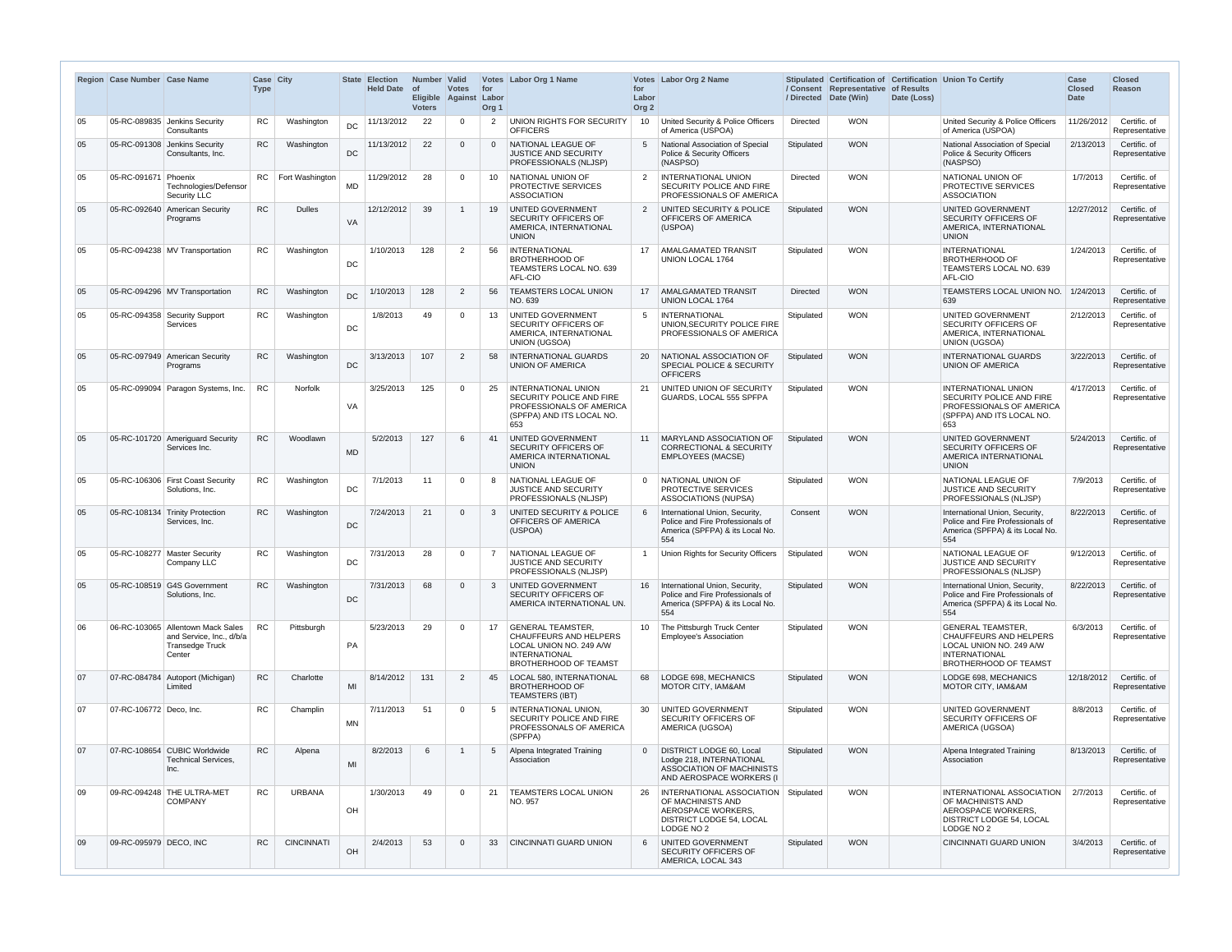|                  | Region Case Number Case Name      |                                                                                           | Case City<br><b>Type</b> |                       |            | <b>State Election</b><br><b>Held Date</b> | Number Valid<br>$ $ of<br><b>Voters</b> | <b>Votes</b><br>Eligible Against Labor | for<br>Org <sub>1</sub> | Votes   Labor Org 1 Name                                                                                                     | for<br>Labor<br>Org <sub>2</sub> | Votes Labor Org 2 Name                                                                                                      |                 | / Consent Representative of Results<br>/ Directed Date (Win) | Date (Loss) | Stipulated Certification of Certification Union To Certify                                                                     | Case<br><b>Closed</b><br><b>Date</b> | <b>Closed</b><br><b>Reason</b>        |
|------------------|-----------------------------------|-------------------------------------------------------------------------------------------|--------------------------|-----------------------|------------|-------------------------------------------|-----------------------------------------|----------------------------------------|-------------------------|------------------------------------------------------------------------------------------------------------------------------|----------------------------------|-----------------------------------------------------------------------------------------------------------------------------|-----------------|--------------------------------------------------------------|-------------|--------------------------------------------------------------------------------------------------------------------------------|--------------------------------------|---------------------------------------|
| 26NAS            | 10.11. 10-RC-103297 TRANSIT       | <b>MANAGEMENT OF</b><br>CHARLOTTE, INC.                                                   | RC.                      | CHARLOTTE             | NC         | 5/31/2013                                 | 601                                     |                                        | 97                      | TEAMSTERS LOCAL 71,<br><b>AFFILIATED WITH</b><br><b>INTERNATIONAL</b><br><b>BROTHERHOOD OF</b><br><b>TEAMSTERS</b>           | 267                              | <b>INTERNATIONAL ASSOCIATION Stipulated</b><br>OF SHEET METAL, AIR, RAIL<br>AND TRANSPORTATION<br><b>WORKERS (SMART)</b>    |                 | <b>WON</b>                                                   |             | INTERNATIONAL ASSOCIATION   6/11/2013<br>OF SHEET METAL, AIR, RAIL<br>AND TRANSPORTATION<br><b>WORKERS (SMART)</b>             |                                      | Certific. of<br>Representative        |
| 10, 11,<br>26NAS |                                   | 10-RC-110539 MEADWESTVACO<br><b>CORPORATION</b>                                           | <b>RC</b>                | <b>COVINGTON</b>      | VA         | 9/4/2013                                  | 865                                     | $\overline{2}$                         | 352                     | United Steel, Paper and Forestry,<br>Rubber, Manufacturing, Energy,<br>Allied Industrial and Service<br>Worke                | 436                              | COVINGTON PAPERWORKERS<br>UNION LOCAL 675 A/W THE<br><b>ASSOCIATION OF WESTERN</b><br>PULP AND PAPER WORKERS<br>AND THE     | Stipulated      | <b>WON</b>                                                   |             | <b>COVINGTON PAPERWORKERS</b><br>UNION LOCAL 675 A/W THE<br><b>ASSOCIATION OF WESTERN</b><br>PULP AND PAPER WORKERS<br>AND THE | 9/13/2013                            | Certific. of<br>Representative        |
| 12, 24           |                                   | 12-RC-102205 Avis Budget Group<br>d/b/a AB Car Rental<br>Services, Inc.                   | <b>RC</b>                | Dania                 | <b>FL</b>  | 5/17/2013                                 | 140                                     | $\overline{2}$                         | 82                      | INTERNATIONAL<br><b>BROTHERHOOD OF</b><br><b>TEAMSTERS LOCAL UNION</b><br>NO. 769                                            | 2                                | INTERNATIONAL ASSOCIATION<br>OF MACHINISTS AND<br>AEROSPACE WORKERS,<br><b>DISTRICT LODGE 142</b>                           | Stipulated      | <b>WON</b>                                                   |             | <b>INTERNATIONAL</b><br><b>BROTHERHOOD OF</b><br>TEAMSTERS LOCAL UNION NO.<br>769                                              | 6/4/2013                             | Certific. of<br>Representative        |
| 13               |                                   | 13-RC-083036 Alpha School Bus, Inc.                                                       | RC                       | Crestwood             | IL         | 9/28/2012                                 | 265                                     | 16                                     |                         | 139   TEAMSTERS LOCAL UNION<br><b>NO. 99</b>                                                                                 | 56                               | <b>EXECUTIVE BOARD</b>                                                                                                      | Directed        | <b>WON</b>                                                   |             | TEAMSTERS LOCAL UNION NO. 10/12/2012<br>99                                                                                     |                                      | Certific. of<br>Representative        |
| 13               |                                   | 13-RC-087332 Stampede Meat, Inc.                                                          | RC                       | <b>Bridgeview</b>     | ΙL         | 9/26/2012                                 | 266                                     | 130                                    | 104                     | National Production Workers<br>Union of Chicago and Vicinity,<br>Local 707                                                   | 17                               | United Food & Commercial<br>Workers International Union,<br>Local 1546                                                      | Stipulated      |                                                              | LOSS        |                                                                                                                                |                                      | 1/25/2013 Certification of<br>Results |
| 13               | 13-RC-095925 SENIOR               | <b>OPERATIONS, LLC</b>                                                                    | <b>RC</b>                | <b>Bartlett</b>       | -IL        | 2/15/2013                                 | 335                                     | 29                                     | 233                     | <b>TEAMSTERS LOCAL 330</b>                                                                                                   | 44                               | LOCAL LODGE 1557 OF<br>DISTRICT 8. INTERNATIONAL<br><b>ASSOCIATION OF MACHINISTS</b><br>AND AEROSPACE WORKERS               | Stipulated      | <b>WON</b>                                                   |             | <b>TEAMSTERS LOCAL 330</b>                                                                                                     | 2/28/2013                            | Certific. of<br>Representative        |
| 13               |                                   | 13-RC-097079 Rose Paving Company                                                          | <b>RC</b>                | <b>Bridgeview</b>     |            | 5/17/2013                                 | 32                                      | 22                                     | 8                       | Teamsters Local 731                                                                                                          |                                  | NATIONAL ALLIED WORKERS<br>UNION, LOCAL 831                                                                                 | Stipulated      |                                                              | LOSS        |                                                                                                                                | 6/3/2013                             | Certification of<br><b>Results</b>    |
| 13               |                                   | 13-RC-102314 U.S. Hose Corp.                                                              | <b>RC</b>                | Romeoville            | ΙL         | 5/17/2013                                 | 62                                      | $\overline{2}$                         | 55                      | International Brotherhood of<br>Teamsters, Local 179                                                                         |                                  | International Association of<br><b>Machinists and Aerospace</b><br>Workers, AFL-CIO District 8                              | Stipulated      | <b>WON</b>                                                   |             | International Brotherhood of<br>Teamsters, Local 179                                                                           | 6/3/2013                             | Certific. of<br>Representative        |
| 15, 26           |                                   | 15-RC-094712 THE EXPO GROUP,<br>IP                                                        |                          | RC   NEW ORLEANS      | LA         | 2/7/2013                                  | 36                                      |                                        | 19                      | INTERNATIONAL ALLIANCE OF<br><b>THEATRICAL STAGE</b><br>EMPLOYEES, LOCAL 39                                                  |                                  | <b>INTERNATIONAL</b><br><b>BROTHERHOOD OF</b><br>TEAMSTERS, LOCAL 270                                                       | Directed        | <b>WON</b>                                                   |             | INTERNATIONAL ALLIANCE OF<br><b>THEATRICAL STAGE</b><br>EMPLOYEES, LOCAL 39                                                    | 2/19/2013                            | Certific. of<br>Representative        |
| 15, 26           |                                   | 15-RC-097074 Security Consultants<br>Group, Inc.                                          | <b>RC</b>                | Jackson               | <b>MS</b>  | 2/26/2013                                 | 30                                      |                                        | 18                      | Security Police and Fire<br><b>Professionals Association</b>                                                                 | $\Omega$                         | <b>INTERNATIONAL GUARD</b><br><b>UNION OF AMERICA (IGUA)</b>                                                                | Stipulated      | <b>WON</b>                                                   |             | Security Police and Fire<br>Professionals Association                                                                          | 3/25/2013                            | Certific. of<br>Representative        |
| 16               |                                   | 16-RC-111343 PARAGON SYSTEMS, RC<br>INC.                                                  |                          | <b>DALLAS</b>         | <b>TX</b>  | 9/17/2013                                 | 25                                      | $\Omega$                               | 25                      | UNITED GOVERNMENT<br><b>SECURITY OFFICERS OF</b><br>AMERICA, INTERNATIONAL<br><b>UNION</b>                                   | $\overline{0}$                   | <b>INTERNATIONAL UNION,</b><br><b>SECURITY, POLICE &amp; FIRE</b><br>PROFESSIONAL OF AMERICA<br>(SPFPA)                     | Stipulated      | <b>WON</b>                                                   |             | UNITED GOVERNMENT<br>SECURITY OFFICERS OF<br>AMERICA, INTERNATIONAL<br><b>UNION</b>                                            | 9/25/2013                            | Certific, of<br>Representative        |
| 14.17            | 17-RC-090267                      | Skytech Enterprises,<br>Ltd. dba Skytech<br><b>Security Services</b>                      | <b>RC</b>                | McAlester             | OK         | 2/11/2013                                 | 49                                      | $\overline{2}$                         |                         | International Union, Security,<br>Police & Fire Professionals of<br>America (SPFPA), Local 555                               |                                  | UNITED GOVERNMENT<br><b>SECURITY OFFICERS OF</b><br>AMERICA INTERNATIONAL<br><b>UNION (UGSOA)</b>                           | Stipulated      | <b>WON</b>                                                   |             | International Union, Security,<br>Police & Fire Professionals of<br>America (SPFPA), Local 555                                 | 3/19/2013                            | Certific. of<br>Representative        |
|                  | 18, 30   18-RC-107613 JT ELECTRIC | SERVICE, INC.                                                                             | RC                       | Albany                | <b>MN</b>  | 7/15/2013                                 | 20                                      | $\Omega$                               | $\overline{7}$          | <b>CHRISTIAN LABOR</b><br><b>ASSOCIATION - UNITED</b><br>CONSTRUCTION - LOCAL 84                                             | 9                                | <b>INTERNATIONAL</b><br><b>BROTHERHOOD OF</b><br>ELECTRICAL WORKERS,<br>LOCAL 292                                           | Stipulated      | <b>WON</b>                                                   |             | <b>INTERNATIONAL</b><br><b>BROTHERHOOD OF</b><br>ELECTRICAL WORKERS,<br>LOCAL 292                                              | 9/16/2013                            | Certific. of<br>Representative        |
| 18, 30           |                                   | 18-RC-110156 AMERICAN EAGLE<br><b>PROTECTIVE</b><br><b>SERVICES</b><br><b>CORPORATION</b> | RC                       | Ames                  | IA         | 9/4/2013                                  | 23                                      | - 0                                    | $\Omega$                | UNITED GOVERNMENT<br><b>SECURITY OFFICERS OF</b><br>AMERICA, INTERNATIONAL<br><b>UNION (UGSOA)</b>                           | 19                               | <b>INTERNATIONAL UNION,</b><br><b>SECURITY, POLICE &amp; FIRE</b><br>PROFESSIONALS OF AMERICA<br>(SPFPA)                    | Stipulated      | <b>WON</b>                                                   |             | INTERNATIONAL UNION,<br><b>SECURITY, POLICE &amp; FIRE</b><br>PROFESSIONALS OF AMERICA<br>(SPFPA)                              | 9/11/2013                            | Certific. of<br>Representative        |
| 20, 37           |                                   | 20-RC-102329   American Medical<br>Response                                               | <b>RC</b>                | Burlingame            | CA         | 6/6/2013                                  | 75                                      | - 0                                    | 45                      | International Association of Fire<br>Fighters Local 2400                                                                     | $\Omega$                         | NATIONAL EMS ASSOCIATION                                                                                                    | Directed        | <b>WON</b>                                                   |             | International Association of Fire<br>Fighters Local 2400                                                                       | 7/3/2013                             | Certific. of<br>Representative        |
| 21               | 21-RC-094595 Calstrip Steel       | Corporation                                                                               | <b>RC</b>                | Los Angeles           | ${\sf CA}$ | 1/18/2013                                 | $\mathbf{q}$                            | - 0                                    |                         | <b>WESTERN STATES</b><br><b>INDEPENDENT NATIONAL</b><br><b>UNION</b>                                                         | 5                                | UNITED STEELWORKERS<br>INTERNATIONAL UNION LOCAL<br>675                                                                     | Stipulated      | <b>WON</b>                                                   |             | <b>UNITED STEELWORKERS</b><br>INTERNATIONAL UNION LOCAL<br>675                                                                 | 1/28/2013                            | Certific. of<br>Representative        |
| 22               | 22-RC-070080                      | Trevcon Construction<br>Co., Inc.                                                         | RC                       | <b>Liberty Corner</b> | <b>NJ</b>  | 3/9/2012                                  | 1,061                                   | - 7                                    |                         | 186   DOCKBUILDERS LOCAL OF<br>AMALGAMATED CARPENTERS<br>AND JOINERS UNION                                                   | 361                              | <b>DISTRICT COUNCIL OF</b><br><b>CARPENTERS OF NEW YORK</b><br>CITY AND VICINITY FOR<br>DOCKBUILDERS LOCAL UION<br>NO. 1456 | <b>Directed</b> | <b>WON</b>                                                   |             |                                                                                                                                | 4/19/2013                            | Certific. of<br>Representative        |
| 22               |                                   | 22-RC-087327 30 RIVER COURT<br><b>EAST URBAN</b><br><b>RENEWAL COMPANY</b>                | RC.                      | <b>JERSEY CITY</b>    | <b>NJ</b>  | 9/19/2012                                 | 14                                      |                                        | q                       | UNITED EMPLOYEES OF<br><b>SERVICE WORKERS UNION</b><br>LOCAL NO.365                                                          | 4                                | LOCAL 947 USWU, I.U.J.A.T.                                                                                                  | Stipulated      | <b>WON</b>                                                   |             | UNITED EMPLOYEES OF<br><b>SERVICE WORKERS UNION</b><br>LOCAL NO.365                                                            | 10/2/2012                            | Certific. of<br>Representative        |
|                  | 12, 24 24-RC-093091               | <b>CC-1 LIMITED</b><br>PARTNERSHIP, LLC<br>D/B/A Coca Cola<br><b>Puerto Rico Bottlers</b> | <b>RC</b>                | Cayey                 | <b>PR</b>  | 1/19/2013                                 | 202                                     | 41                                     |                         | 148   SOLIDARIDAD                                                                                                            |                                  | UNION DE TRONQUISTAS DE<br>PR LOCAL 901 IBT                                                                                 | Directed        | <b>WON</b>                                                   |             | SOLIDARIDAD                                                                                                                    | 1/29/2013                            | Certific. of<br>Representative        |
| 12, 24           | 24-RC-097494                      | Funeraria Puerto Rico<br>Memorial                                                         | RC                       | <b>SANTURCE</b>       | <b>PR</b>  | 3/8/2013                                  | $\mathsf{R}$                            |                                        | $\Omega$                | UNION INSULAR DE<br><b>TRABAJADORES</b><br><b>INDUSTRIALES Y</b><br><b>CONSTRUCCIONES</b><br>ELECTRICAS, INC. (U.I.T.I.C.E.) | $\overline{0}$                   | UNION DE TRONQUISTAS DE<br>PUERTO RICO LOCAL 901, IBT                                                                       | Stipulated      |                                                              | <b>LOSS</b> |                                                                                                                                |                                      | 3/18/2013 Certification of<br>Results |
| 28               |                                   | 28-RC-086943 Planet Hollywood (LV),                                                       | <b>RC</b>                | LAS VEGAS             |            | NV 10/24/2012                             | 54                                      | 18                                     | 30                      | INTERNATIONAL UNION OF                                                                                                       | 5                                | <b>INTERNATIONAL</b>                                                                                                        | Stipulated      | <b>WON</b>                                                   |             | INTERNATIONAL UNION OF                                                                                                         | 11/1/2012                            | Certific. of                          |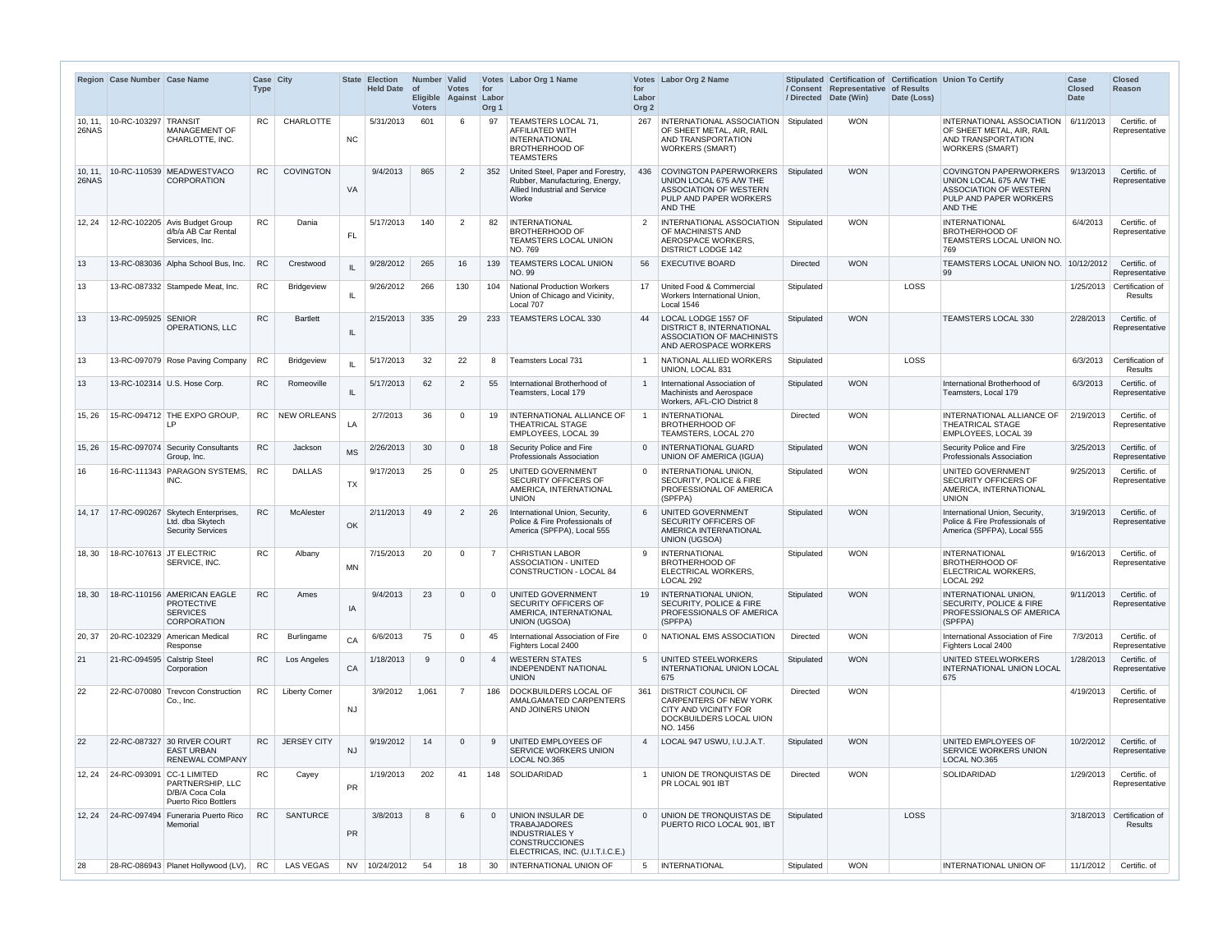|       | Region   Case Number   Case Name |                                                                                             | <b>Case City</b><br><b>Type</b> |                       |           | <b>State Election</b><br><b>Held Date</b> | Number Valid<br>$ $ of<br>Eligible<br><b>Voters</b> | <b>Votes</b><br>Against Labor | for<br>Org <sub>1</sub> | Votes   Labor Org 1 Name                                                                                                       | for<br>Labor<br>Org <sub>2</sub> | Votes Labor Org 2 Name                                                                                                                  |                 | / Consent Representative of Results<br>/ Directed Date (Win) | Date (Loss) | Stipulated Certification of Certification Union To Certify                                                                    | Case<br><b>Closed</b><br><b>Date</b> | <b>Closed</b><br><b>Reason</b>               |
|-------|----------------------------------|---------------------------------------------------------------------------------------------|---------------------------------|-----------------------|-----------|-------------------------------------------|-----------------------------------------------------|-------------------------------|-------------------------|--------------------------------------------------------------------------------------------------------------------------------|----------------------------------|-----------------------------------------------------------------------------------------------------------------------------------------|-----------------|--------------------------------------------------------------|-------------|-------------------------------------------------------------------------------------------------------------------------------|--------------------------------------|----------------------------------------------|
|       |                                  | LLC d/b/a Planet<br>Hollywood Hotel and<br>Casino                                           |                                 |                       |           |                                           |                                                     |                               |                         | <b>OPERATING ENGINEERS</b><br>LOCAL 501, AFL-CIO                                                                               |                                  | <b>BROTHERHOOD OF</b><br><b>ELECTRICAL WORKERS LOCAL</b><br>357, AFL-CIO                                                                |                 |                                                              |             | <b>OPERATING ENGINEERS</b><br>LOCAL 501, AFL-CIO                                                                              |                                      | Representative                               |
| 28    | 28-RC-093861                     | Arizona Public Service<br>Company                                                           | <b>RC</b>                       | Tonopah               | AZ        | 1/15/2013                                 | 224                                                 | -5                            | 111                     | UNITED SECURITY<br>PROFESSIONALS OF<br>AMERICA, INTERNATIONAL<br><b>UNION</b>                                                  |                                  | 72   INTERNATIONAL UNION,<br>SECURITY, POLICE AND FIRE<br><b>PROFESSIONALS OF AMERICA</b><br>(SPFPA) AND ITS LOCAL #820                 | <b>Directed</b> | <b>WON</b>                                                   |             | <b>UNITED SECURITY</b><br>PROFESSIONALS OF AMERICA.<br><b>INTERNATIONAL UNION</b>                                             | 1/24/2013                            | Certific. of<br>Representative               |
| 29    |                                  | 29-RC-011999 FJC Security Services.<br>Inc., d/b/a Covenant<br>Security and FJC<br>Security | <b>RC</b>                       | Jamaica               | <b>NY</b> |                                           | 403                                                 | 133                           | 123                     | <b>SPECIAL &amp; SUPERIOR</b><br><b>OFFICERS BENEVOLENT</b><br><b>ASSOCIATION</b>                                              | $\overline{7}$                   | LOCAL 971/550, NATIONAL<br><b>SECURITY OFFICERS</b><br><b>BENEVOLENT</b>                                                                | <b>Directed</b> |                                                              | <b>LOSS</b> |                                                                                                                               | 4/8/2013                             | Certification of<br>Results                  |
| 29    | 29-RC-087763                     | Royal Express Line<br>Corp.                                                                 | <b>RC</b>                       | Rego Park             | <b>NY</b> | 10/3/2012                                 | 41                                                  |                               | 34                      | LOCAL 1181-1061.<br>AMALGAMATED TRANSIT<br>UNION, AFL-CIO                                                                      | $\overline{0}$                   | UNITED CRAFTS & INDUSTRIAL<br><b>WORKERS UNION, LOCAL 91</b>                                                                            | Stipulated      | <b>WON</b>                                                   |             | LOCAL 1181-1061,<br>AMALGAMATED TRANSIT<br>UNION, AFL-CIO                                                                     | 10/16/2012                           | Certific. of<br>Representative               |
| 29    | 29-RC-088097                     | Green Gold<br>Development Corp.                                                             | <b>RC</b>                       | Astoria               | <b>NY</b> | 10/4/2012                                 |                                                     | $\Omega$                      |                         | LOCAL 175, UNITED PLANT &<br><b>PRODUCTION WORKERS,</b><br><b>IUJAT</b>                                                        | $\overline{0}$                   | LOCAL 1010 HIGHWAY ROAD &<br>STREET CONSTRUCTION<br><b>LABORERS</b>                                                                     | Stipulated      | <b>WON</b>                                                   |             | LOCAL 175, UNITED PLANT &<br>PRODUCTION WORKERS,<br><b>IUJAT</b>                                                              | 10/16/2012                           | Certific, of<br>Representative               |
| 29    |                                  | 29-RC-088445 Preferred Health<br>Partners                                                   | <b>RC</b>                       | Brooklyn              | <b>NY</b> | 10/12/2012                                | 53                                                  | -5                            | 9                       | LOCAL 153 OFFICE &<br><b>PROFESSIONAL EMPLOYEES</b><br><b>UNION</b>                                                            | 20                               | 1199SEIU UNITED<br><b>HEALTHCARE WORKERS EAST</b>                                                                                       | Stipulated      | <b>WON</b>                                                   |             | 1199SEIU UNITED<br>HEALTHCARE WORKERS EAST                                                                                    | 10/25/2012                           | Certific, of<br>Representative               |
| 29    | 29-RC-089038                     | Plexi-Craft Quality<br>Products Corp. and<br>Chelsea Plastics Corp.                         |                                 | RC   Long Island City | <b>NY</b> | 10/19/2012                                | 18                                                  | $\Omega$                      | 3                       | <b>INTERNATIONAL</b><br>BROTHERHOOD OF TRADE<br><b>UNIONS LOCAL 713</b>                                                        |                                  | 11 UNITED FOOD AND<br><b>COMMERCIAL WORKERS</b><br>LOCAL 2013                                                                           | Stipulated      | <b>WON</b>                                                   |             | UNITED FOOD AND<br><b>COMMERCIAL WORKERS</b><br><b>LOCAL 2013</b>                                                             | 11/6/2012                            | Certific. of<br>Representative               |
| 29    | 29-RC-098359                     | Urban Fresh Corp.<br>d/b/a Food Dynasty                                                     | <b>RC</b>                       | Far Rockaway          | <b>NY</b> | 3/15/2013                                 | 68                                                  | 38                            | $\Omega$                | INTERNATIONAL<br><b>LONGSHOREMENS</b><br>ASSOCIATION, UNION LOCAL<br>1964, AFL-CIO                                             | 18                               | LOCAL 338, RWDSU/UFCW                                                                                                                   | Stipulated      |                                                              | <b>LOSS</b> |                                                                                                                               |                                      | 3/26/2013 Certification of<br>Results        |
| 29    |                                  | 29-RC-105560 METROPOLITAN<br><b>PACKAGING</b><br><b>MANUFACTURING</b><br>CORP.              | <b>RC</b>                       | Brooklyn              | <b>NY</b> | 6/20/2013                                 | 14                                                  | $\Omega$                      | 13                      | UNITED PRODUCTION<br><b>WORKERS UNION, LOCAL</b><br>$17 - 18$                                                                  | $\overline{0}$                   | UNITED FOOD AND<br><b>COMMERCIAL WORKERS</b><br><b>LOCAL 2013</b>                                                                       | Stipulated      | <b>WON</b>                                                   |             | UNITED PRODUCTION<br>WORKERS UNION, LOCAL<br>$17 - 18$                                                                        | 7/1/2013                             | Certific. of<br>Representative               |
| 31    | 31-RC-095527                     | Garda CL West, Inc.                                                                         | <b>RC</b>                       | Roxford               | CA        | 2/7/2013                                  | 60                                                  | -3                            | $\mathbf{3}$            | <b>INTERNATIONAL UNION,</b><br>SECURITY POLICE AND FIRE<br><b>PROFESSIONALS OF AMERICA</b><br>(SPFPA)                          | 46                               | <b>SYLMAR DRIVERS</b><br><b>ASSOCIATION</b>                                                                                             | Stipulated      | <b>WON</b>                                                   |             | <b>SYLMAR DRIVERS</b><br><b>ASSOCIATION</b>                                                                                   | 2/19/2013                            | Certific, of<br>Representative               |
| 31    |                                  | 31-RC-102066 G4S Government<br>Solutions, Inc.                                              | RC                              | <b>PALMDALE</b>       | CA        | 5/9/2013                                  | 18                                                  | $\Omega$                      | $\Omega$                | <b>INTERNATIONAL UNION,</b><br><b>SECURITY, POLICE &amp; AND FIRE</b><br>PROFESSIONALS OF AMERICA<br>(SPFPA)                   | 6                                | <b>INDEPENDENT EMPLOYEES</b><br>SERVICE ASSOCIATION (IESA)                                                                              | Stipulated      | <b>WON</b>                                                   |             | <b>INDEPENDENT EMPLOYEES</b><br>SERVICE ASSOCIATION (IESA)                                                                    | 6/7/2013                             | Certific, of<br>Representative               |
| 31    |                                  | 31-RC-102072 Dr Pepper Snapple<br>Group, Inc.                                               | <b>RC</b>                       | Victorville           | CA        | 5/10/2013                                 | 152                                                 | 80                            | 63                      | TEAMSTERS, CHAUFFEURS,<br>WAREHOUSEMEN.<br><b>INDUSTRIAL AND ALLIED</b><br><b>WORKERS OF AMERICA.</b><br>LOCAL 166, INTERNATIO |                                  | 0   INTERNATIONAL ASSOCIATION<br>OF MACHINISTS & AEROSPACE<br>WORKERS, DISTRICT LODGE<br>947                                            | Stipulated      |                                                              | LOSS        |                                                                                                                               |                                      | 7/26/2013 Certification of<br><b>Results</b> |
| 32    |                                  | 32-RC-101129 The Permanente<br>Medical Group, Inc.                                          | <b>RC</b>                       | <b>OAKLAND</b>        | CA        | 5/13/2013                                 | 372                                                 | -3                            | 103                     | SERVICE EMPLOYEES<br><b>INTERNATIONAL UNION,</b><br>UNITED HEALTHCARE<br>WORKERS - WEST (SEIU-UHW)                             |                                  | 214 NATIONAL UNION OF<br><b>HEALTHCARE WORKERS.</b><br>AFFILIATED WITH CALIFORNIA<br><b>NURSES ASSOCIATION,</b><br>AFL-CIO (NUHW,       | <b>Directed</b> | <b>WON</b>                                                   |             | NATIONAL UNION OF<br><b>HEALTHCARE WORKERS,</b><br>AFFILIATED WITH CALIFORNIA<br><b>NURSES ASSOCIATION,</b><br>AFL-CIO (NUHW, | 6/13/2013                            | Certific. of<br>Representative               |
| 32    |                                  | 32-RC-104448 URS Federal Support<br>Services, Inc.                                          | <b>RC</b>                       | Lemoore               | CA        | 6/19/2013                                 | 227                                                 | - 6                           |                         | 158   MACHINISTS DISTRICT LODGE<br>725. INTERNATIONAL<br>ASSOCIATION OF MACHINISTS<br>& AEROSPACE WORKERS,<br>AFL-CIO          | 17                               | TEAMSTERS LOCAL UNION No.<br>517. INTERNATIONAL<br><b>BROTHERHOOD OF</b><br><b>TEAMSTERS</b>                                            | Stipulated      | <b>WON</b>                                                   |             | MACHINISTS DISTRICT LODGE<br>725. INTERNATIONAL<br>ASSOCIATION OF MACHINISTS<br>& AEROSPACE WORKERS,<br>AFL-CIO               | 7/26/2013                            | Certific. of<br>Representative               |
| 19.36 |                                  | 19-RC-098522 Garda CL West, Inc.                                                            | <b>RC</b>                       | Eugene                | <b>OR</b> | 4/2/2013                                  | 15                                                  | $\Omega$                      | $\mathbf{3}$            | <b>INTERNATIONAL UNION,</b><br>SECURITY, POLICE AND FIRE<br>PROFESSIONALS OF AMERICA<br>(SPFPA)                                |                                  | 9 EUGENE OREGON DRIVERS<br><b>ASSOCIATION</b>                                                                                           | Stipulated      | <b>WON</b>                                                   |             | EUGENE OREGON DRIVERS<br><b>ASSOCIATION</b>                                                                                   | 4/10/2013                            | Certific, of<br>Representative               |
| 05    | 05-RD-090778 HOWARD              | UNIVERSITY AND<br><b>HOSPITAL</b>                                                           | RD.                             | <b>WASHINGTON</b>     | DC        | 11/16/2012                                | 120                                                 |                               | 59                      | <b>METROPOLITAN CAMPUS</b><br>POLICE OFFICERS UNION                                                                            |                                  | <b>INTERNATIONAL UNION,</b><br>SECURITY, POLICE, & FIRE<br><b>PROFESSIONALS OF AMERICA</b><br>(SPFPA)                                   | Stipulated      | <b>WON</b>                                                   |             | <b>METROPOLITAN CAMPUS</b><br>POLICE OFFICERS UNION                                                                           | 12/3/2012                            | Certific. of<br>Representative               |
| 16    |                                  | 16-RD-095262 KELLOGG SALES<br><b>COMPANY D/B/A</b><br><b>KELLOGG'S SNACKS</b>               | <b>RD</b>                       | Schertz               | TX        | 1/30/2013                                 | 22                                                  | 10                            | 9                       | INTERNATIONAL<br><b>BROTHERHOOD OF</b><br><b>TEAMSTERS LOCAL 657</b>                                                           | $\overline{0}$                   | <b>BAKERY, CONFECTIONERY,</b><br><b>TOBACCO WORKERS &amp; GRAIN</b><br><b>MILLERS INTERNATIONAL</b><br>UNION, AFL-CIO-CLC, LOCAL<br>111 | Stipulated      |                                                              | <b>LOSS</b> |                                                                                                                               | 2/7/2013                             | Certification of<br><b>Results</b>           |
| 29    |                                  | 29-RD-087746 Mid-City Security<br>Service, Inc.                                             | <b>RD</b>                       | Corona                | <b>NY</b> | 10/2/2012                                 | 34                                                  | $\Omega$                      | 20                      | <b>SPECIAL PATROLMEN</b><br><b>BENEVOLENT ASSOCIATION.</b><br>LOCAL <sub>1</sub>                                               |                                  | 12   ALLIED INTERNATIONAL UNION   Stipulated                                                                                            |                 | <b>WON</b>                                                   |             | <b>SPECIAL PATROLMEN</b><br>BENEVOLENT ASSOCIATION,<br>LOCAL <sub>1</sub>                                                     | 10/12/2012                           | Certific. of<br>Representative               |
| 29    |                                  | 29-RD-095870 Garda Logistics                                                                | <b>RD</b>                       | Central Islip         | <b>NY</b> | 2/12/2013                                 | 69                                                  | 58                            | 4                       | <b>INTERNATIONAL UNION,</b><br>SECURITY, POLICE & FIRE<br><b>PROFESSIONALS OF AMERICA</b>                                      |                                  | UNITED FEDERATION OF<br><b>SPECIAL POLICE AND</b><br><b>SECURITY OFFICERS, INC.</b>                                                     | Stipulated      |                                                              | <b>LOSS</b> |                                                                                                                               |                                      | 2/27/2013 Certification of<br>Results        |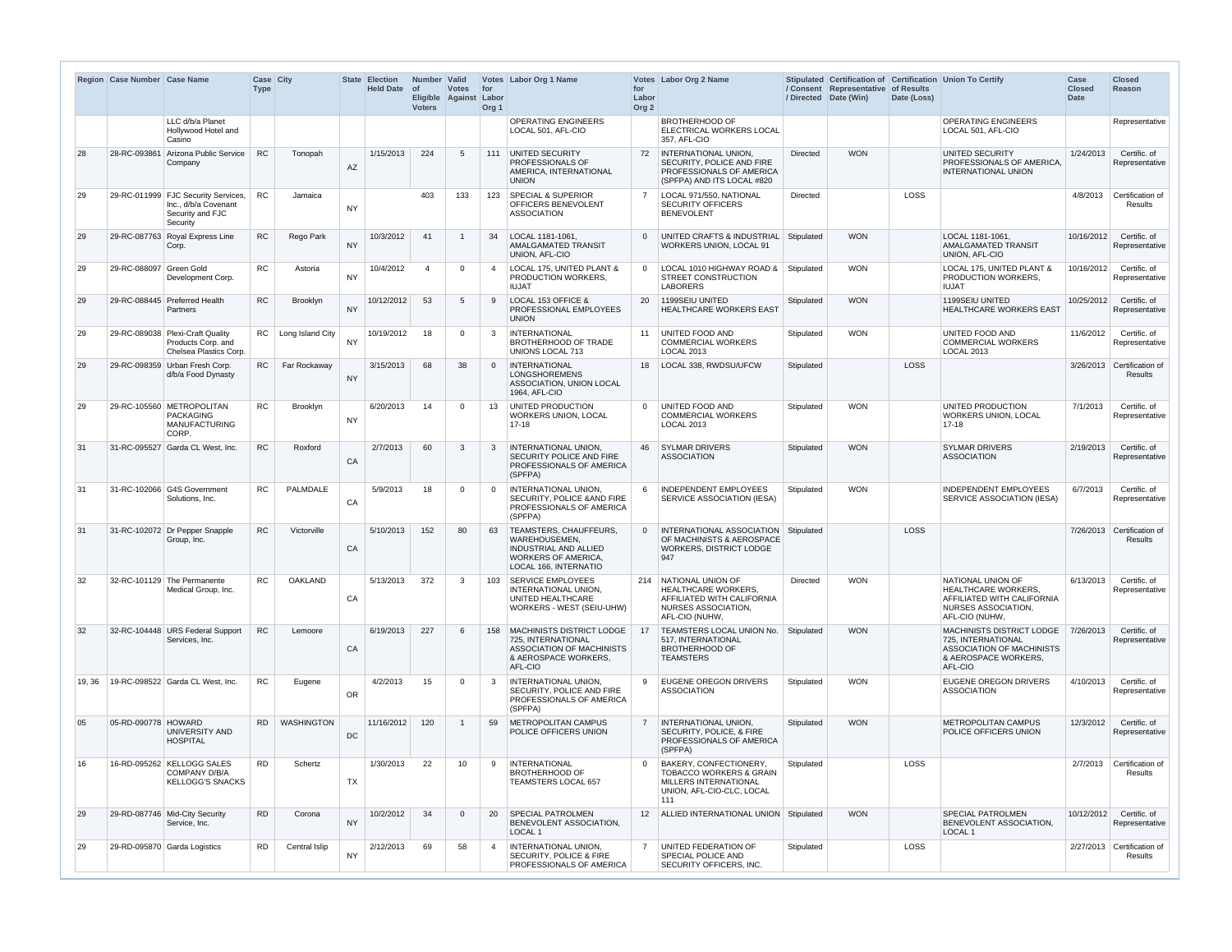|       | Region Case Number Case Name |                                                    | Case City<br>Type |                   |    | State Election<br>Held Date of | Number Valid<br>Eligible Against Labor<br><b>Voters</b> | Votes for | Org 1 | Votes Labor Org 1 Name                                                                    | Labor<br>Org <sub>2</sub> | Votes Labor Org 2 Name |            | / Consent Representative of Results<br>/ Directed Date (Win) | Date (Loss) | Stipulated Certification of Certification Union To Certify | Case<br><b>Closed</b><br><b>Date</b> | <b>Closed</b><br>Reason                |
|-------|------------------------------|----------------------------------------------------|-------------------|-------------------|----|--------------------------------|---------------------------------------------------------|-----------|-------|-------------------------------------------------------------------------------------------|---------------------------|------------------------|------------|--------------------------------------------------------------|-------------|------------------------------------------------------------|--------------------------------------|----------------------------------------|
| 18.30 | 30-RD-091343 Sodexo School   | Services Division of<br>Sodexo Operations,<br>LLC. | <b>RD</b>         | <b>West Allis</b> | WI | 11/27/2012                     | - 76                                                    | 42        | 21    | SERVICE EMPLOYEES<br>INTERNATIONAL UNION, SEIU<br>LOCAL 1<br>Records 1 - 72 (All Records) |                           | SERVICE WORKERS UNITED | Stipulated |                                                              | <b>LOSS</b> |                                                            |                                      | 12/20/2012 Certification of<br>Results |

# **NLRB Elections with 3 Labor Organizations**

Time run: 2/11/2014 3:30:43 PM

|    | Region Case Number Case Name  |                                                                            | Case City<br><b>Type</b> |                              |           | State Election<br><b>Held Date</b> | Number Valid<br>$\overline{of}$<br><b>Voters</b> | <b>Votes</b><br>Eligible Against Labor | for<br>Org <sub>1</sub> | Votes Labor Org 1<br><b>Name</b>                                                                         | for<br>Labor<br>Org <sub>2</sub> | Votes Labor Org 2 Name                                                                                          | for<br>Labor<br>Org <sub>3</sub> | Votes Labor Org 3 Name                                                                       |                 | / Consent Representative of Results<br>/ Directed Date (Win) | Date (Loss) | Stipulated Certification of Certification Union To Certify                                                    | Case<br><b>Closed</b><br><b>Date</b> | <b>Closed</b><br>Reason        |
|----|-------------------------------|----------------------------------------------------------------------------|--------------------------|------------------------------|-----------|------------------------------------|--------------------------------------------------|----------------------------------------|-------------------------|----------------------------------------------------------------------------------------------------------|----------------------------------|-----------------------------------------------------------------------------------------------------------------|----------------------------------|----------------------------------------------------------------------------------------------|-----------------|--------------------------------------------------------------|-------------|---------------------------------------------------------------------------------------------------------------|--------------------------------------|--------------------------------|
| 05 |                               | 05-RC-092376 American Security<br>Programs Inc.                            | <b>RC</b>                | <b>Dulles</b>                | VA        | 12/5/2012                          | 34                                               |                                        | 10 <sup>°</sup>         | <b>NATIONAL</b><br><b>ASSOCIATION OF</b><br><b>SPECIAL POLICE</b><br>& SECURITY<br><b>OFFICERS</b>       | 6                                | <b>UNION RIGHTS FOR</b><br><b>SECURITY</b><br><b>OFFICERS</b>                                                   | -3                               | <b>SECURITY</b><br><b>EMPLOYEES UNION</b><br>(SEU)                                           | Stipulated      | <b>WON</b>                                                   |             | <b>NATIONAL</b><br><b>ASSOCIATION OF</b><br><b>SPECIAL POLICE &amp;</b><br><b>SECURITY</b><br><b>OFFICERS</b> | 1/3/2013                             | Certific, of<br>Representative |
| 05 | 05-RC-104056 Elite Protective | Services, Inc.                                                             | <b>RC</b>                | Wheaton                      | <b>MD</b> | 6/3/2013                           | 32                                               |                                        |                         | <b>NATIONAL</b><br><b>ASSOCIATION</b><br><b>SPECIAL POLICE</b><br><b>AND SECURITY</b><br><b>OFFICERS</b> |                                  | 8 THE NATIONAL<br><b>UNION, UNITED</b><br><b>SECURITY &amp; POLICE</b><br><b>OFFICERS OF</b><br>AMERICA (USPOA) |                                  | UNION RIGHTS FOR<br><b>SECURITY OFFICERS</b>                                                 | Stipulated      | <b>WON</b>                                                   |             | THE NATIONAL<br>UNION, UNITED<br><b>SECURITY &amp; POLICE</b><br><b>OFFICERS OF</b><br>AMERICA (USPOA)        | 6/19/2013                            | Certific, of<br>Representative |
| 05 |                               | 05-RC-105867 Elite Protective<br>Services                                  | <b>RC</b>                | Hyattsville                  | <b>MD</b> | 7/18/2013                          | 57                                               | $\Omega$                               | 15                      | Union Rights for<br><b>Security Officers</b>                                                             | 25                               | INTERNATIONAL<br><b>GUARDS UNION OF</b><br>AMERICA (IGUA)<br>REGION 10                                          | $\Omega$                         | United Union of<br>Security Guards, Local<br>555 SPFPA                                       | <b>Directed</b> | <b>WON</b>                                                   |             | <b>INTERNATIONAL</b><br><b>GUARDS UNION OF</b><br>AMERICA (IGUA)<br>REGION 10                                 | 8/16/2013                            | Certific, of<br>Representative |
| 05 | 05-RC-106291                  | Coastal<br>International<br>Security, Inc.                                 | <b>RC</b>                | <b>Washington</b>            | <b>DC</b> | 7/2/2013                           | 14                                               |                                        | $\Omega$                | NATIONAL<br><b>LEAGUE OF</b><br><b>JUSTICE AND</b><br><b>SECURITY</b><br><b>PROFESSIONALS</b>            | $\Omega$                         | NATIONAL UNION OF<br><b>PROTECTIVE</b><br><b>SERVICES</b><br><b>ASSOCIATIONS</b>                                |                                  | Security Police and<br><b>Fire Professionals</b><br>Association                              | Stipulated      | <b>WON</b>                                                   |             | Security Police and<br>Fire Professionals<br>Association                                                      | 7/31/2013                            | Certific, of<br>Representative |
| 22 | 22-RC-092616 NC HOUSING       | <b>ASSOCIATES</b><br>#100 Co., and NC<br>Housing<br>Associates #200<br>Co. | RC                       | <b>JERSEY</b><br><b>CITY</b> | <b>NJ</b> | 12/12/2012                         | 47                                               |                                        | 32                      | LOCAL 365,<br><b>UNITED</b><br><b>EMPLOYEES OF</b><br><b>SERVICE</b><br><b>WORKERS</b><br><b>UNION</b>   | 11                               | LOCAL 947 USWU,<br>I.U.J.A.T.                                                                                   |                                  | LOCAL 621 UCTIE                                                                              | Stipulated      | <b>WON</b>                                                   |             | LOCAL 365, UNITED<br><b>EMPLOYEES OF</b><br><b>SERVICE WORKERS</b><br><b>UNION</b>                            | 12/21/2012                           | Certific. of<br>Representative |
| 29 | 29-RC-103778                  | North Shore Linen.<br>Inc.                                                 | <b>RC</b>                | Freeport                     | <b>NY</b> | 5/24/2013                          | 88                                               |                                        | 57                      | <b>UNITED FOOD &amp;</b><br><b>COMMERCIAL</b><br><b>WORKERS.</b><br>LOCAL 2013.<br>AFL-CIO               | $\Omega$                         | LOCAL 713,<br>International<br><b>Brotherhood of Trade</b><br><b>Unions</b>                                     |                                  | 14 WAREHOUSE<br>PRODUCTION SALES<br>& ALLIED SERVICE<br><b>EMPLOYEES UNION.</b><br>LOCAL 811 | Stipulated      | <b>WON</b>                                                   |             | <b>UNITED FOOD &amp;</b><br><b>COMMERCIAL</b><br><b>WORKERS, LOCAL</b><br>2013, AFL-CIO                       | 6/4/2013                             | Certific, of<br>Representative |
| 29 |                               | 29-RD-098008 Quality Brothers<br>Transportation                            | <b>RD</b>                | Brooklyn                     | <b>NY</b> | 4/23/2013                          | 127                                              |                                        | 4                       | <b>LEAGUE OF</b><br><b>INTERNATIONAL</b><br>FEDERATED<br>EMPLOYEES.<br>LOCAL 890                         |                                  | 111 TRANSPORT<br><b>WORKERS UNION</b><br>LOCAL 100 OF<br><b>GREATER NEW</b><br>YORK, AFL-CIO                    | 2                                | LOCAL 1181-1061<br>AMALGAMATED<br><b>TRANSIT UNION,</b><br>AFL-CIO                           | Stipulated      | <b>WON</b>                                                   |             | <b>TRANSPORT</b><br><b>WORKERS UNION</b><br>LOCAL 100 OF<br><b>GREATER NEW</b><br>YORK, AFL-CIO               | 5/10/2013                            | Certific. of<br>Representative |

# **NLRB UD Elections**

Time run: 2/11/2014 3:30:34 PM

|        | Region Case Number Case Name |                                                                  | <b>Case City</b><br><b>Type</b> |                    |                | State Election<br><b>Held Date</b> | Number For<br>  of<br><b>Eligible</b><br><b>Voters</b> |    | Against<br><b>Proposition Proposition</b> | Labor Org 1 Name                                                                                                               | <b>Stipulated Case</b><br>/ Consent Closed<br>/ Directed Date |                         |  |
|--------|------------------------------|------------------------------------------------------------------|---------------------------------|--------------------|----------------|------------------------------------|--------------------------------------------------------|----|-------------------------------------------|--------------------------------------------------------------------------------------------------------------------------------|---------------------------------------------------------------|-------------------------|--|
|        |                              | 01, 34   01-UD-097491   HERITAGE AT<br>FALMOUTH                  | UD                              | Falmouth           | <b>MA</b>      | 3/14/2013                          | 30                                                     | 14 | 3                                         | 1199SEIU UNITED<br><b>HEALTHCARE WORKERS EAST</b>                                                                              |                                                               | Stipulated $ 3/25/2013$ |  |
| 01, 34 | 01-UD-101480 YARDNEY         | <b>TECHNICAL</b><br>PRODUCTS, INC.                               | <b>UD</b>                       | East Greenwich     | R <sub>l</sub> | 5/9/2013                           | 22                                                     | 16 | $\overline{4}$                            | INTERNATIONAL UNION OF<br>ELECTRONIC, ELECTRICAL,<br>SALARIED, MACHINE AND<br><b>FURNITURE WORKERS -</b><br><b>COMMUNICATI</b> |                                                               | Stipulated   5/21/2013  |  |
| 02     |                              | 02-UD-083894 ABM SECURITY<br>SERVICES, INC                       | <b>UD</b>                       | NEW YORK           | <b>NY</b>      | 10/4/2012                          | 112                                                    | 39 | 12                                        | <b>LOCAL 821 UNITED SECURITY</b><br>OFFICERS OF AMERICA                                                                        | Directed                                                      | 10/29/2012              |  |
| 04     |                              | 04-UD-089659 GARDA CL ATLANTIC,<br>INC.                          | <b>UD</b>                       | <b>RUNNEMEDE</b>   | <b>NJ</b>      | 11/29/2012                         | 80                                                     | 28 | 13                                        | UNITED FEDERATION OF<br>SPECIAL POLICE AND<br>SECURITY OFFICERS, INC.<br>(UFSPSO) LOCAL 726                                    | Directed                                                      | 12/10/2012              |  |
| 04     |                              | 04-UD-095104 WHITESTONE<br><b>HEALTHCARE</b><br><b>GROUP LLC</b> | <b>UD</b>                       | <b>STROUDSBURG</b> | <b>PA</b>      | 1/29/2013                          | 51                                                     | 27 |                                           | <b>DISTRICT LODGE 1,</b><br>INTERNATIONAL ASSOCIATION<br>OF MACHINISTS AND<br>AEROSPACE WORKERS,<br>AFL-CIO                    | Stipulated                                                    | 2/7/2013                |  |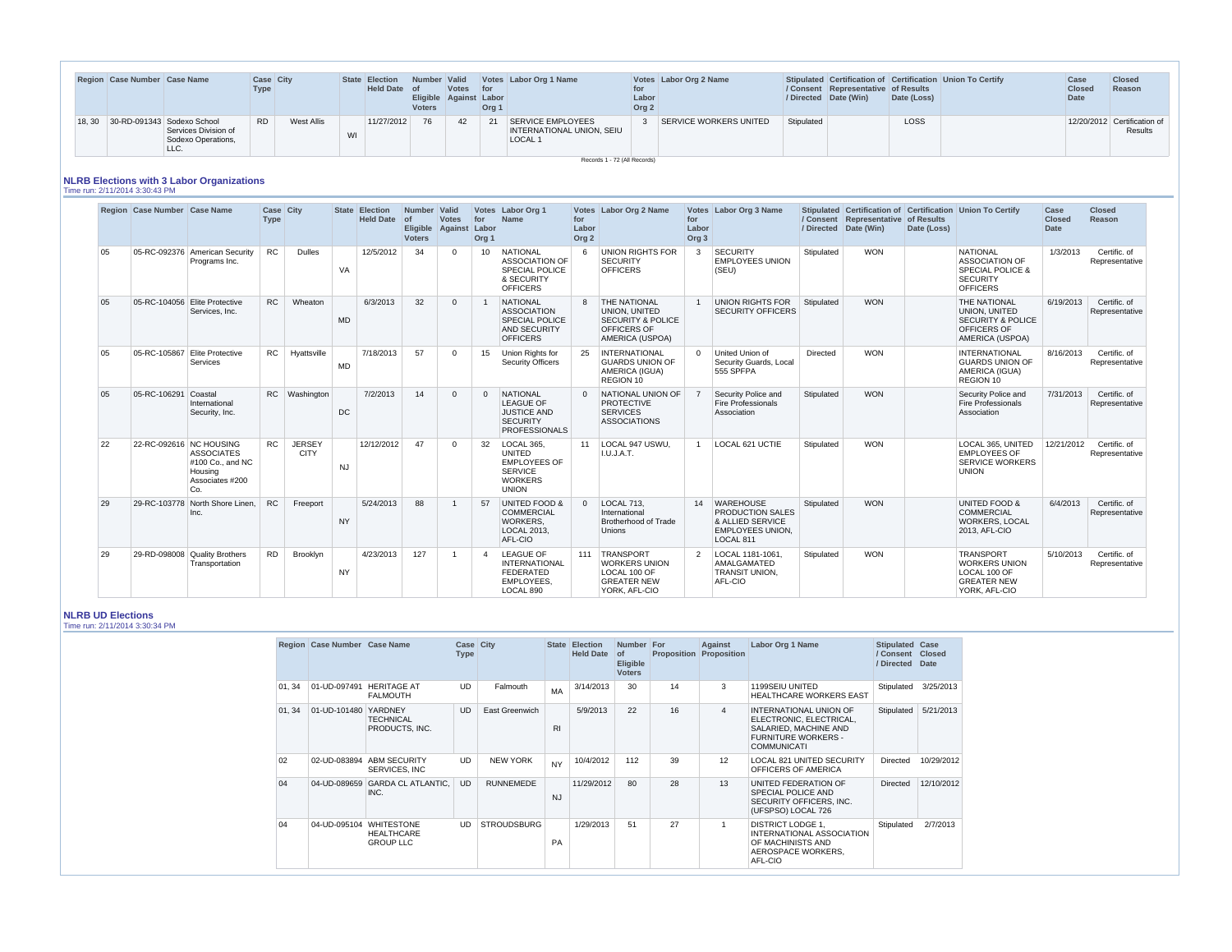|        | Region Case Number Case Name |                                                                                                                                     | Case City<br><b>Type</b> |                      |           | <b>State Election</b><br><b>Held Date</b> | Number   For<br><b>of</b><br><b>Eligible</b><br><b>Voters</b> |                | <b>Against</b><br><b>Proposition Proposition</b> | <b>Labor Org 1 Name</b>                                                                                                | Stipulated Case<br>/ Consent Closed<br>/ Directed Date |                         |
|--------|------------------------------|-------------------------------------------------------------------------------------------------------------------------------------|--------------------------|----------------------|-----------|-------------------------------------------|---------------------------------------------------------------|----------------|--------------------------------------------------|------------------------------------------------------------------------------------------------------------------------|--------------------------------------------------------|-------------------------|
| 04     |                              | 04-UD-097798 SODEXO, INC.                                                                                                           | <b>UD</b>                | COLLEGVILLE          | PA        | 3/15/2013                                 | 60                                                            | 41             | 12 <sup>2</sup>                                  | LOCAL 32BJ, SERVICE<br><b>EMPLOYEES INTERNATIONAL</b><br><b>UNION</b>                                                  | Stipulated                                             | 3/26/2013               |
| 04     |                              | 04-UD-098417 Broomall Presbyterian<br>Village, Inc.                                                                                 | <b>UD</b>                | <b>Broomall</b>      | PA        | 6/13/2013                                 | 116                                                           | 49             | 43                                               | <b>SERVICE EMPLOYEES</b><br>INTERNATIONAL UNION<br>HEALTH CARE PENNSYLVANIA,<br>CTW,CLC                                | Stipulated                                             | 6/24/2013               |
| 04     |                              | 04-UD-100578 WW CONTRACTORS<br>INC.                                                                                                 | <b>UD</b>                | <b>CAMDEN</b>        | <b>NJ</b> | 4/19/2013                                 | 3                                                             | 3              | $\mathbf 0$                                      | PLUMBERS & PIPEFITTERS<br><b>LOCAL UNION 74</b>                                                                        | Stipulated                                             | 4/30/2013               |
| 05     |                              | 05-UD-086913 G4S Government<br>Solutions, Inc.                                                                                      | <b>UD</b>                | Oxon Hill            | <b>MD</b> | 9/20/2012                                 | 244                                                           | 91             | 16                                               | FEDERAL CONTRACT GUARDS<br>OF AMERICA INTERNATIONAL<br><b>UNION</b>                                                    | Directed                                               | 3/11/2013               |
| 05     |                              | 05-UD-093685 Jenkins Security<br>Consultants                                                                                        | <b>UD</b>                | Washington           | DC        | 12/31/2012                                | 55                                                            | $\overline{7}$ | 4                                                | UNION RIGHTS FOR SECURITY<br><b>OFFICERS</b>                                                                           | Consent                                                | 2/5/2013                |
| 05     |                              | 05-UD-095760 Elite Protective<br>Services, Inc.                                                                                     | <b>UD</b>                | Washington           | DC        | 2/1/2013                                  | 72                                                            | 25             | $\overline{1}$                                   | National Association of Special<br>Police & Security Officers<br>(NASPSO)                                              | Stipulated                                             | 5/31/2013               |
| 05     |                              | 05-UD-096237 First Coast Security                                                                                                   | <b>UD</b>                | Jacksonville         | FL.       | 2/21/2013                                 | 19                                                            | 16             | $\mathbf{1}$                                     | NATIONAL ASSOCIATION OF<br><b>SPECIAL POLICE &amp; SECURITY</b><br><b>OFFICERS</b>                                     | Consent                                                | 3/8/2013                |
| 05     |                              | 05-UD-104303 G4S Government<br>Solutions, Inc.                                                                                      | <b>UD</b>                | Rockville            | MD        | 6/3/2013                                  | 91                                                            | 53             | $\overline{1}$                                   | International Union, Security,<br>Police and Fire Professionals of<br>America (SPFPA), and its Local<br>Union          | Stipulated                                             | 6/25/2013               |
| 05     | 05-UD-105356 Syncreon US     |                                                                                                                                     | <b>UD</b>                | York                 | PA        | 6/21/2013                                 | 519                                                           | 185            | 59                                               | INTERNATIONAL ASSOCIATION<br>OF MACHINISTS & AEROSPACE<br>WORKERS, DISTRICT LODGE<br>98                                | Stipulated                                             | 7/11/2013               |
| 05     |                              | 05-UD-107404   C & D Enterprises, Inc.,<br>a subsidiary of<br><b>AlliedBarton Security</b><br>Services LLC, d/b/a C<br>& D Security | <b>UD</b>                | Washington           | DC        | 7/29/2013                                 | 62                                                            | 13             | $\overline{2}$                                   | UNITED UNION OF SECURITY<br>GUARDS, LOCAL 555 SPFPA                                                                    | Stipulated                                             | 9/11/2013               |
| 05     |                              | 05-UD-111465 Security Support<br>Services, LLC                                                                                      | <b>UD</b>                | Washington           | DC        | 9/17/2013                                 | 53                                                            | 35             | 2                                                | <b>INTERNATIONAL UNION</b><br>UNITED GOVERNMENT<br>SECURITY OFFICERS OF<br><b>AMERICA</b>                              | Stipulated                                             | 9/25/2013               |
| 08     | 08-UD-066551 ARTIFLEX        | MANUFACTURING,<br><b>LLC</b>                                                                                                        | <b>UD</b>                | <b>WOOSTER</b>       | OH        | 12/4/2012                                 | 480                                                           | 288            | 88                                               | UNITED STEEL, PAPER,<br>FORESTRY, RUBBER, MFG,<br>ENERGY, ALLIED INDUS. & SVC<br><b>WKRS</b>                           |                                                        | Stipulated   12/18/2012 |
| 09     |                              | 09-UD-079427 CENTER CITY<br><b>INTERNATIONAL</b><br><b>TRUCKS</b>                                                                   | <b>UD</b>                | <b>COLUMBUS</b>      | OH        | 10/9/2012                                 | 48                                                            | 24             | 22                                               | INTERNATIONAL ASSOCIATION<br>OF MACHINISTS AND<br>AEROSPACE WORKERS,<br>LOCAL LODGE NO. 1471.<br><b>DISTRICT LODGE</b> |                                                        | Stipulated 10/17/2012   |
| 09     |                              | 09-UD-090610 ALLSOURCE GLOBAL<br>MANAGEMENT, LLC                                                                                    | <b>UD</b>                | <b>LEXINGTON</b>     | KY        | 11/7/2012                                 | 206                                                           | 78             | 23                                               | INTERNATIONAL ASSOCIATION<br>OF MACHINISTS AND<br>AEROSPACE WORKERS,<br>AFL-CIO, DISTRICT LODGE 27                     |                                                        | Stipulated   12/27/2012 |
| 13     |                              | 13-UD-060617 Provena St. Joseph<br><b>Medical Center</b>                                                                            | <b>UD</b>                | Joliet               | IL.       | 10/24/2012                                | 813                                                           | 158            | 110                                              | Illinois Nurses Association                                                                                            | <b>Directed</b>                                        | 11/7/2012               |
| 13     |                              | 13-UD-079769 Cook County School<br><b>Bus</b>                                                                                       | <b>UD</b>                | Arlington Heights    | IL.       | 3/15/2013                                 | 21                                                            | 10             | 9                                                | TEAMSTERS LOCAL UNION NO.<br>99                                                                                        | Stipulated                                             | 3/28/2013               |
| 13     |                              | 13-UD-104187 GCA SERVICES<br><b>GROUP</b>                                                                                           | <b>UD</b>                | <b>Highland Park</b> | IL        | 6/7/2013                                  | 39                                                            | 18             | $\mathbf{0}$                                     | SEIU LOCAL 1                                                                                                           | Stipulated                                             | 7/12/2013               |
| 14, 17 |                              | 14-UD-101354 GE Transportation<br>Remanufacturing<br>Services, an affiliate of<br><b>GE Engine Services</b><br><b>LLC</b>           | <b>UD</b>                | Kansas City          | <b>MO</b> | 5/8/2013                                  | 86                                                            | 46             | 30                                               | <b>INTERNATIONAL</b><br><b>BROTHERHOOD OF</b><br>ELECTRICAL WORKERS LOCAL<br>1464                                      | Stipulated                                             | 5/21/2013               |
| 18, 30 | 18-UD-100945 JEFFERSON       | PARTNERS L.P.                                                                                                                       | <b>UD</b>                | Minneapolis          | <b>MN</b> | 5/1/2013                                  | 121                                                           | 25             | 22                                               | AMALGAMATED TRANSIT<br>UNION, LOCAL 1498                                                                               | <b>Directed</b>                                        | 5/22/2013               |
| 20, 37 |                              | 20-UD-090745 Guard Management<br>Services Corporation                                                                               | <b>UD</b>                | San Francisco        | CA        | 11/23/2012                                | 67                                                            | 12             | 9                                                | Service Employees International<br>Union (SEIU) - UNITED SERVICE<br><b>WORKERS WEST</b>                                | Directed                                               | 12/20/2012              |
| 20, 37 |                              | 20-UD-096994 Sierra Pacific Industries<br><b>Quincy Division</b>                                                                    | <b>UD</b>                | Quincy               | CA        | 3/12/2013                                 | 246                                                           | 119            | 74                                               | CARPENTERS INDUSTRIAL<br>COUNCIL LOCAL 3074                                                                            | <b>Directed</b>                                        | 4/9/2013                |
| 21     |                              | 21-UD-092196 LOS ANGELES TIMES<br><b>COMMUNICATIONS</b><br><b>LLC</b>                                                               | <b>UD</b>                | <b>LOS ANGELES</b>   | CA        | 1/31/2013                                 | 108                                                           | 38             | 53                                               | <b>GRAPHIC COMMUNICATIONS</b><br>CONFERENCE/INTERNATIONAL<br><b>BROTHERHOOD OF</b>                                     | <b>Directed</b>                                        | 2/12/2013               |